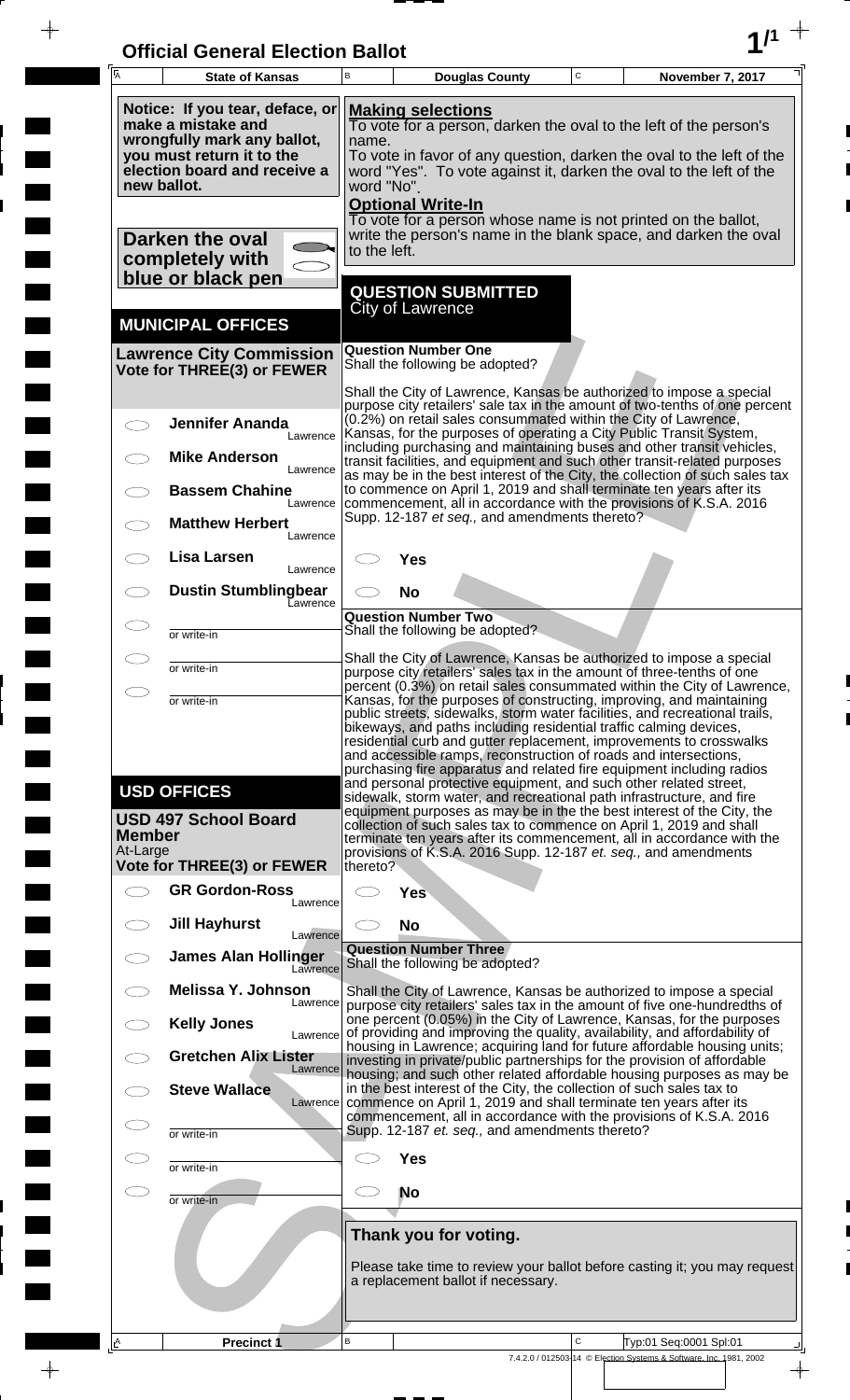| <b>Official General Election Ballot</b> |  |
|-----------------------------------------|--|
|                                         |  |

 $\bar{\phantom{a}}$ 

 $\overline{\phantom{a}}$ 

 $\Box$ 

 $\blacksquare$ 

 $\blacksquare$ 

 $\blacksquare$ 

 $\frac{1}{2}$ 

 $\frac{1}{\sqrt{2\pi}}$ 

| Ā             | <b>State of Kansas</b>                                                                                                                                           | B                   |                                         | <b>Douglas County</b>                                           | $\mathbf C$ | November 7, 2017                                                                                                                                                                                                                                                                                                                                                                                                                                                                                                                                                                                                                                                                                                                                                                                                       |
|---------------|------------------------------------------------------------------------------------------------------------------------------------------------------------------|---------------------|-----------------------------------------|-----------------------------------------------------------------|-------------|------------------------------------------------------------------------------------------------------------------------------------------------------------------------------------------------------------------------------------------------------------------------------------------------------------------------------------------------------------------------------------------------------------------------------------------------------------------------------------------------------------------------------------------------------------------------------------------------------------------------------------------------------------------------------------------------------------------------------------------------------------------------------------------------------------------------|
|               | Notice: If you tear, deface, or<br>make a mistake and<br>wrongfully mark any ballot,<br>you must return it to the<br>election board and receive a<br>new ballot. | name.<br>word "No". | <b>Making selections</b>                |                                                                 |             | To vote for a person, darken the oval to the left of the person's<br>To vote in favor of any question, darken the oval to the left of the<br>word "Yes". To vote against it, darken the oval to the left of the                                                                                                                                                                                                                                                                                                                                                                                                                                                                                                                                                                                                        |
|               | Darken the oval<br>completely with<br>blue or black pen                                                                                                          | to the left.        | <b>Optional Write-In</b>                |                                                                 |             | To vote for a person whose name is not printed on the ballot,<br>write the person's name in the blank space, and darken the oval                                                                                                                                                                                                                                                                                                                                                                                                                                                                                                                                                                                                                                                                                       |
|               | <b>MUNICIPAL OFFICES</b>                                                                                                                                         |                     | <b>City of Lawrence</b>                 | <b>QUESTION SUBMITTED</b>                                       |             |                                                                                                                                                                                                                                                                                                                                                                                                                                                                                                                                                                                                                                                                                                                                                                                                                        |
|               | <b>Lawrence City Commission</b><br>Vote for THREE(3) or FEWER                                                                                                    |                     | <b>Question Number One</b>              | Shall the following be adopted?                                 |             |                                                                                                                                                                                                                                                                                                                                                                                                                                                                                                                                                                                                                                                                                                                                                                                                                        |
|               | <b>Mike Anderson</b><br>Lawrence                                                                                                                                 |                     |                                         |                                                                 |             | Shall the City of Lawrence, Kansas be authorized to impose a special<br>purpose city retailers' sale tax in the amount of two-tenths of one percent<br>(0.2%) on retail sales consummated within the City of Lawrence,<br>Kansas, for the purposes of operating a City Public Transit System,                                                                                                                                                                                                                                                                                                                                                                                                                                                                                                                          |
|               | <b>Bassem Chahine</b><br>Lawrence                                                                                                                                |                     |                                         |                                                                 |             | including purchasing and maintaining buses and other transit vehicles,<br>transit facilities, and equipment and such other transit-related purposes<br>as may be in the best interest of the City, the collection of such sales tax<br>to commence on April 1, 2019 and shall terminate ten years after its                                                                                                                                                                                                                                                                                                                                                                                                                                                                                                            |
|               | <b>Matthew Herbert</b><br>Lawrence<br>Lisa Larsen<br>Lawrence                                                                                                    |                     |                                         | Supp. 12-187 et seq., and amendments thereto?                   |             | commencement, all in accordance with the provisions of K.S.A. 2016                                                                                                                                                                                                                                                                                                                                                                                                                                                                                                                                                                                                                                                                                                                                                     |
|               | <b>Dustin Stumblingbear</b><br>Eawrence                                                                                                                          |                     | Yes                                     |                                                                 |             |                                                                                                                                                                                                                                                                                                                                                                                                                                                                                                                                                                                                                                                                                                                                                                                                                        |
|               | <b>Jennifer Ananda</b><br>Lawrence                                                                                                                               |                     | <b>No</b><br><b>Question Number Two</b> |                                                                 |             |                                                                                                                                                                                                                                                                                                                                                                                                                                                                                                                                                                                                                                                                                                                                                                                                                        |
|               | or write-in                                                                                                                                                      |                     |                                         | Shall the following be adopted?                                 |             | Shall the City of Lawrence, Kansas be authorized to impose a special                                                                                                                                                                                                                                                                                                                                                                                                                                                                                                                                                                                                                                                                                                                                                   |
|               | or write-in                                                                                                                                                      |                     |                                         |                                                                 |             | purpose city retailers' sales tax in the amount of three-tenths of one<br>percent (0.3%) on retail sales consummated within the City of Lawrence,                                                                                                                                                                                                                                                                                                                                                                                                                                                                                                                                                                                                                                                                      |
| <b>Member</b> | or write-in<br><b>USD OFFICES</b><br><b>USD 497 School Board</b>                                                                                                 |                     |                                         |                                                                 |             | Kansas, for the purposes of constructing, improving, and maintaining<br>public streets, sidewalks, storm water facilities, and recreational trails,<br>bikeways, and paths including residential traffic calming devices,<br>residential curb and gutter replacement, improvements to crosswalks<br>and accessible ramps, reconstruction of roads and intersections,<br>purchasing fire apparatus and related fire equipment including radios<br>and personal protective equipment, and such other related street,<br>sidewalk, storm water, and recreational path infrastructure, and fire<br>equipment purposes as may be in the the best interest of the City, the<br>collection of such sales tax to commence on April 1, 2019 and shall<br>terminate ten years after its commencement, all in accordance with the |
| At-Large      | <b>Vote for THREE(3) or FEWER</b>                                                                                                                                | thereto?            |                                         |                                                                 |             | provisions of K.S.A. 2016 Supp. 12-187 et. seq., and amendments                                                                                                                                                                                                                                                                                                                                                                                                                                                                                                                                                                                                                                                                                                                                                        |
|               | <b>Jill Hayhurst</b><br>Lawrence                                                                                                                                 |                     | <b>Yes</b>                              |                                                                 |             |                                                                                                                                                                                                                                                                                                                                                                                                                                                                                                                                                                                                                                                                                                                                                                                                                        |
|               | <b>James Alan Hollinger</b><br>Lawrence                                                                                                                          |                     | <b>No</b>                               |                                                                 |             |                                                                                                                                                                                                                                                                                                                                                                                                                                                                                                                                                                                                                                                                                                                                                                                                                        |
|               | <b>Melissa Y. Johnson</b><br>Lawrence                                                                                                                            |                     |                                         | <b>Question Number Three</b><br>Shall the following be adopted? |             |                                                                                                                                                                                                                                                                                                                                                                                                                                                                                                                                                                                                                                                                                                                                                                                                                        |
|               | <b>Kelly Jones</b><br>Lawrence                                                                                                                                   |                     |                                         |                                                                 |             | Shall the City of Lawrence, Kansas be authorized to impose a special<br>purpose city retailers' sales tax in the amount of five one-hundredths of                                                                                                                                                                                                                                                                                                                                                                                                                                                                                                                                                                                                                                                                      |
|               | <b>Gretchen Alix Lister</b><br>Lawrence                                                                                                                          |                     |                                         |                                                                 |             | one percent (0.05%) in the City of Lawrence, Kansas, for the purposes<br>of providing and improving the quality, availability, and affordability of<br>housing in Lawrence; acquiring land for future affordable housing units;                                                                                                                                                                                                                                                                                                                                                                                                                                                                                                                                                                                        |
|               | <b>Steve Wallace</b><br>Lawrence                                                                                                                                 |                     |                                         |                                                                 |             | investing in private/public partnerships for the provision of affordable<br>housing; and such other related affordable housing purposes as may be                                                                                                                                                                                                                                                                                                                                                                                                                                                                                                                                                                                                                                                                      |
|               | <b>GR Gordon-Ross</b><br>Lawrence                                                                                                                                |                     |                                         |                                                                 |             | in the best interest of the City, the collection of such sales tax to<br>commence on April 1, 2019 and shall terminate ten years after its<br>commencement, all in accordance with the provisions of K.S.A. 2016                                                                                                                                                                                                                                                                                                                                                                                                                                                                                                                                                                                                       |
|               | or write-in                                                                                                                                                      |                     |                                         | Supp. 12-187 et. seq., and amendments thereto?                  |             |                                                                                                                                                                                                                                                                                                                                                                                                                                                                                                                                                                                                                                                                                                                                                                                                                        |
|               | or write-in                                                                                                                                                      |                     | <b>Yes</b>                              |                                                                 |             |                                                                                                                                                                                                                                                                                                                                                                                                                                                                                                                                                                                                                                                                                                                                                                                                                        |
|               | or write-in                                                                                                                                                      |                     | <b>No</b>                               |                                                                 |             |                                                                                                                                                                                                                                                                                                                                                                                                                                                                                                                                                                                                                                                                                                                                                                                                                        |
|               |                                                                                                                                                                  |                     |                                         | Thank you for voting.<br>a replacement ballot if necessary.     |             | Please take time to review your ballot before casting it; you may request                                                                                                                                                                                                                                                                                                                                                                                                                                                                                                                                                                                                                                                                                                                                              |
| ΙÊ            | <b>Precinct 2</b>                                                                                                                                                | B                   |                                         |                                                                 | C           | Typ:01 Seq:0002 Spl:01                                                                                                                                                                                                                                                                                                                                                                                                                                                                                                                                                                                                                                                                                                                                                                                                 |
|               |                                                                                                                                                                  |                     |                                         |                                                                 |             | 7.4.2.0 / 012503-14 © Election Systems & Software, Inc. 1981, 2002                                                                                                                                                                                                                                                                                                                                                                                                                                                                                                                                                                                                                                                                                                                                                     |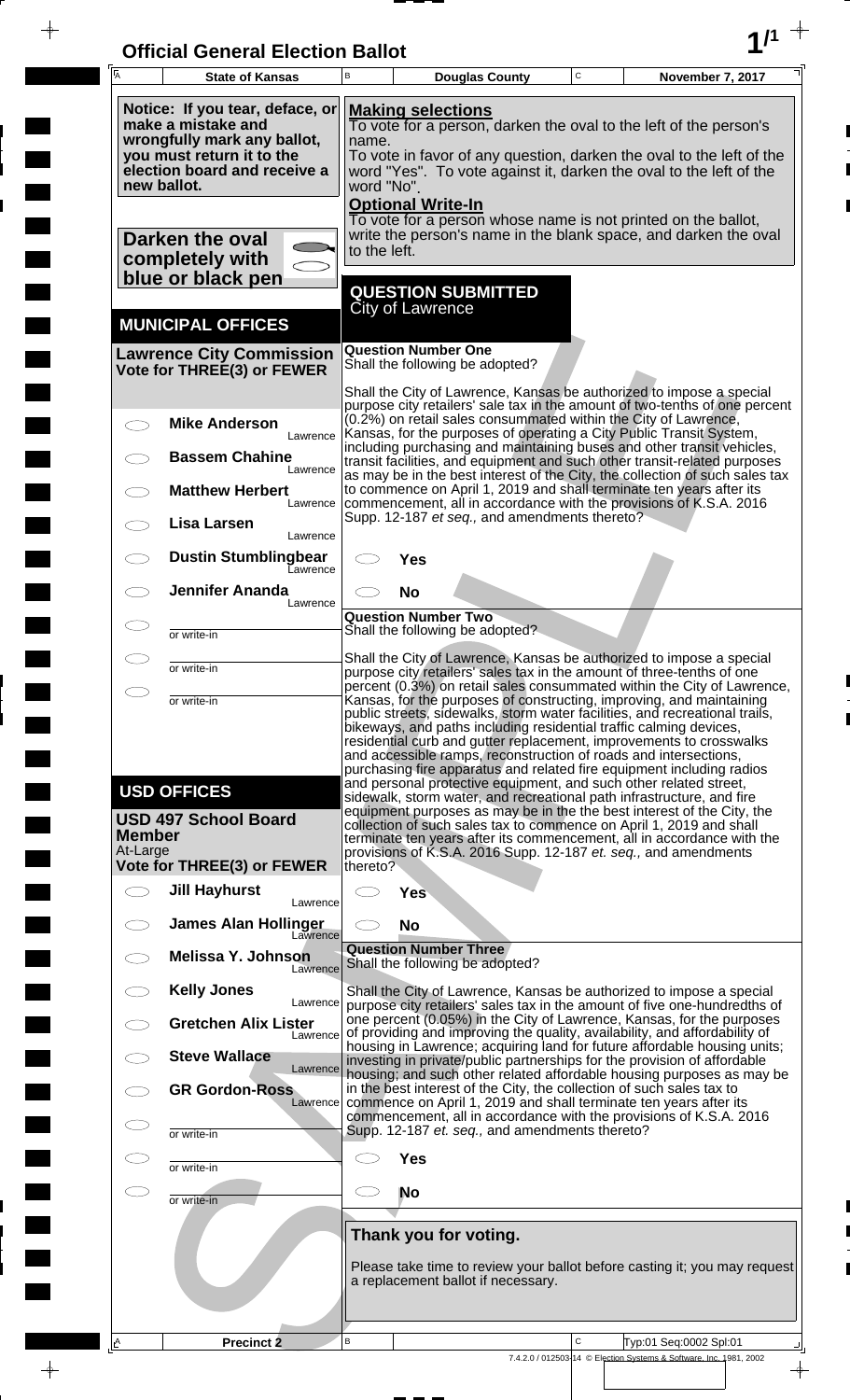| <b>Official General Election Ballot</b> |  |
|-----------------------------------------|--|
|                                         |  |

 $\bar{\phantom{a}}$ 

 $\overline{\phantom{a}}$ 

 $\Box$ 

 $\blacksquare$ 

 $\blacksquare$ 

 $\blacksquare$ 

 $\frac{1}{2}$ 

 $\frac{1}{\sqrt{2\pi}}$ 

| $\overline{\mathsf{A}}$   | <b>State of Kansas</b>                                                                                                                                           | B                   |                                                      | <b>Douglas County</b>                                           | $\mathbf C$ | November 7, 2017                                                                                                                                                                                                                                                                                                                                                                                                                                                                                                                                                                                                                                                                                                                                                                                                       |
|---------------------------|------------------------------------------------------------------------------------------------------------------------------------------------------------------|---------------------|------------------------------------------------------|-----------------------------------------------------------------|-------------|------------------------------------------------------------------------------------------------------------------------------------------------------------------------------------------------------------------------------------------------------------------------------------------------------------------------------------------------------------------------------------------------------------------------------------------------------------------------------------------------------------------------------------------------------------------------------------------------------------------------------------------------------------------------------------------------------------------------------------------------------------------------------------------------------------------------|
|                           | Notice: If you tear, deface, or<br>make a mistake and<br>wrongfully mark any ballot,<br>you must return it to the<br>election board and receive a<br>new ballot. | name.<br>word "No". | <b>Making selections</b><br><b>Optional Write-In</b> |                                                                 |             | To vote for a person, darken the oval to the left of the person's<br>To vote in favor of any question, darken the oval to the left of the<br>word "Yes". To vote against it, darken the oval to the left of the                                                                                                                                                                                                                                                                                                                                                                                                                                                                                                                                                                                                        |
|                           | Darken the oval<br>completely with<br>blue or black pen                                                                                                          | to the left.        |                                                      |                                                                 |             | To vote for a person whose name is not printed on the ballot,<br>write the person's name in the blank space, and darken the oval                                                                                                                                                                                                                                                                                                                                                                                                                                                                                                                                                                                                                                                                                       |
|                           | <b>MUNICIPAL OFFICES</b>                                                                                                                                         |                     | <b>City of Lawrence</b>                              | <b>QUESTION SUBMITTED</b>                                       |             |                                                                                                                                                                                                                                                                                                                                                                                                                                                                                                                                                                                                                                                                                                                                                                                                                        |
|                           | <b>Lawrence City Commission</b><br>Vote for THREE(3) or FEWER                                                                                                    |                     | <b>Question Number One</b>                           | Shall the following be adopted?                                 |             |                                                                                                                                                                                                                                                                                                                                                                                                                                                                                                                                                                                                                                                                                                                                                                                                                        |
|                           | <b>Mike Anderson</b><br>Lawrence                                                                                                                                 |                     |                                                      |                                                                 |             | Shall the City of Lawrence, Kansas be authorized to impose a special<br>purpose city retailers' sale tax in the amount of two-tenths of one percent<br>(0.2%) on retail sales consummated within the City of Lawrence,<br>Kansas, for the purposes of operating a City Public Transit System,<br>including purchasing and maintaining buses and other transit vehicles,                                                                                                                                                                                                                                                                                                                                                                                                                                                |
|                           | <b>Bassem Chahine</b><br>Lawrence<br><b>Matthew Herbert</b><br>Lawrence                                                                                          |                     |                                                      |                                                                 |             | transit facilities, and equipment and such other transit-related purposes<br>as may be in the best interest of the City, the collection of such sales tax<br>to commence on April 1, 2019 and shall terminate ten years after its<br>commencement, all in accordance with the provisions of K.S.A. 2016                                                                                                                                                                                                                                                                                                                                                                                                                                                                                                                |
|                           | Lisa Larsen<br>Lawrence<br><b>Dustin Stumblingbear</b>                                                                                                           |                     |                                                      | Supp. 12-187 et seq., and amendments thereto?                   |             |                                                                                                                                                                                                                                                                                                                                                                                                                                                                                                                                                                                                                                                                                                                                                                                                                        |
|                           | Eawrence<br><b>Jennifer Ananda</b><br>Lawrence                                                                                                                   |                     | Yes<br><b>No</b>                                     |                                                                 |             |                                                                                                                                                                                                                                                                                                                                                                                                                                                                                                                                                                                                                                                                                                                                                                                                                        |
|                           | or write-in                                                                                                                                                      |                     | <b>Question Number Two</b>                           | Shall the following be adopted?                                 |             |                                                                                                                                                                                                                                                                                                                                                                                                                                                                                                                                                                                                                                                                                                                                                                                                                        |
| $\bigcirc$                | or write-in                                                                                                                                                      |                     |                                                      |                                                                 |             | Shall the City of Lawrence, Kansas be authorized to impose a special<br>purpose city retailers' sales tax in the amount of three-tenths of one<br>percent (0.3%) on retail sales consummated within the City of Lawrence,                                                                                                                                                                                                                                                                                                                                                                                                                                                                                                                                                                                              |
| <b>Member</b><br>At-Large | or write-in<br><b>USD OFFICES</b><br><b>USD 497 School Board</b>                                                                                                 |                     |                                                      |                                                                 |             | Kansas, for the purposes of constructing, improving, and maintaining<br>public streets, sidewalks, storm water facilities, and recreational trails,<br>bikeways, and paths including residential traffic calming devices,<br>residential curb and gutter replacement, improvements to crosswalks<br>and accessible ramps, reconstruction of roads and intersections,<br>purchasing fire apparatus and related fire equipment including radios<br>and personal protective equipment, and such other related street,<br>sidewalk, storm water, and recreational path infrastructure, and fire<br>equipment purposes as may be in the the best interest of the City, the<br>collection of such sales tax to commence on April 1, 2019 and shall<br>terminate ten years after its commencement, all in accordance with the |
|                           | <b>Vote for THREE(3) or FEWER</b><br><b>James Alan Hollinger</b>                                                                                                 | thereto?            | <b>Yes</b>                                           |                                                                 |             | provisions of K.S.A. 2016 Supp. 12-187 et. seq., and amendments                                                                                                                                                                                                                                                                                                                                                                                                                                                                                                                                                                                                                                                                                                                                                        |
|                           | Lawrence<br>Melissa Y. Johnson                                                                                                                                   |                     | <b>No</b>                                            |                                                                 |             |                                                                                                                                                                                                                                                                                                                                                                                                                                                                                                                                                                                                                                                                                                                                                                                                                        |
|                           | Lawrence<br><b>Kelly Jones</b><br>Lawrence                                                                                                                       |                     |                                                      | <b>Question Number Three</b><br>Shall the following be adopted? |             |                                                                                                                                                                                                                                                                                                                                                                                                                                                                                                                                                                                                                                                                                                                                                                                                                        |
|                           | <b>Gretchen Alix Lister</b><br>Lawrence<br><b>Steve Wallace</b>                                                                                                  |                     |                                                      |                                                                 |             | Shall the City of Lawrence, Kansas be authorized to impose a special<br>purpose city retailers' sales tax in the amount of five one-hundredths of<br>one percent (0.05%) in the City of Lawrence, Kansas, for the purposes<br>of providing and improving the quality, availability, and affordability of                                                                                                                                                                                                                                                                                                                                                                                                                                                                                                               |
|                           | Lawrence<br><b>GR Gordon-Ross</b><br>Lawrence                                                                                                                    |                     |                                                      |                                                                 |             | housing in Lawrence; acquiring land for future affordable housing units;<br>investing in private/public partnerships for the provision of affordable                                                                                                                                                                                                                                                                                                                                                                                                                                                                                                                                                                                                                                                                   |
|                           | Jill Hayhurst<br>Lawrence                                                                                                                                        |                     |                                                      |                                                                 |             | housing; and such other related affordable housing purposes as may be<br>in the best interest of the City, the collection of such sales tax to<br>commence on April 1, 2019 and shall terminate ten years after its<br>commencement, all in accordance with the provisions of K.S.A. 2016                                                                                                                                                                                                                                                                                                                                                                                                                                                                                                                              |
|                           | or write-in                                                                                                                                                      |                     |                                                      | Supp. 12-187 et. seq., and amendments thereto?                  |             |                                                                                                                                                                                                                                                                                                                                                                                                                                                                                                                                                                                                                                                                                                                                                                                                                        |
| $\subset$                 | or write-in                                                                                                                                                      |                     | <b>Yes</b><br>No                                     |                                                                 |             |                                                                                                                                                                                                                                                                                                                                                                                                                                                                                                                                                                                                                                                                                                                                                                                                                        |
|                           | or write-in                                                                                                                                                      |                     |                                                      | Thank you for voting.                                           |             |                                                                                                                                                                                                                                                                                                                                                                                                                                                                                                                                                                                                                                                                                                                                                                                                                        |
|                           |                                                                                                                                                                  |                     |                                                      | a replacement ballot if necessary.                              |             | Please take time to review your ballot before casting it; you may request                                                                                                                                                                                                                                                                                                                                                                                                                                                                                                                                                                                                                                                                                                                                              |
| ¦LA                       | Precinct <sub>3</sub>                                                                                                                                            | B                   |                                                      |                                                                 | C           | Typ:01 Seq:0003 Spl:01                                                                                                                                                                                                                                                                                                                                                                                                                                                                                                                                                                                                                                                                                                                                                                                                 |
|                           |                                                                                                                                                                  |                     |                                                      |                                                                 |             | 7.4.2.0 / 012503-14 © Election Systems & Software, Inc. 1981, 2002                                                                                                                                                                                                                                                                                                                                                                                                                                                                                                                                                                                                                                                                                                                                                     |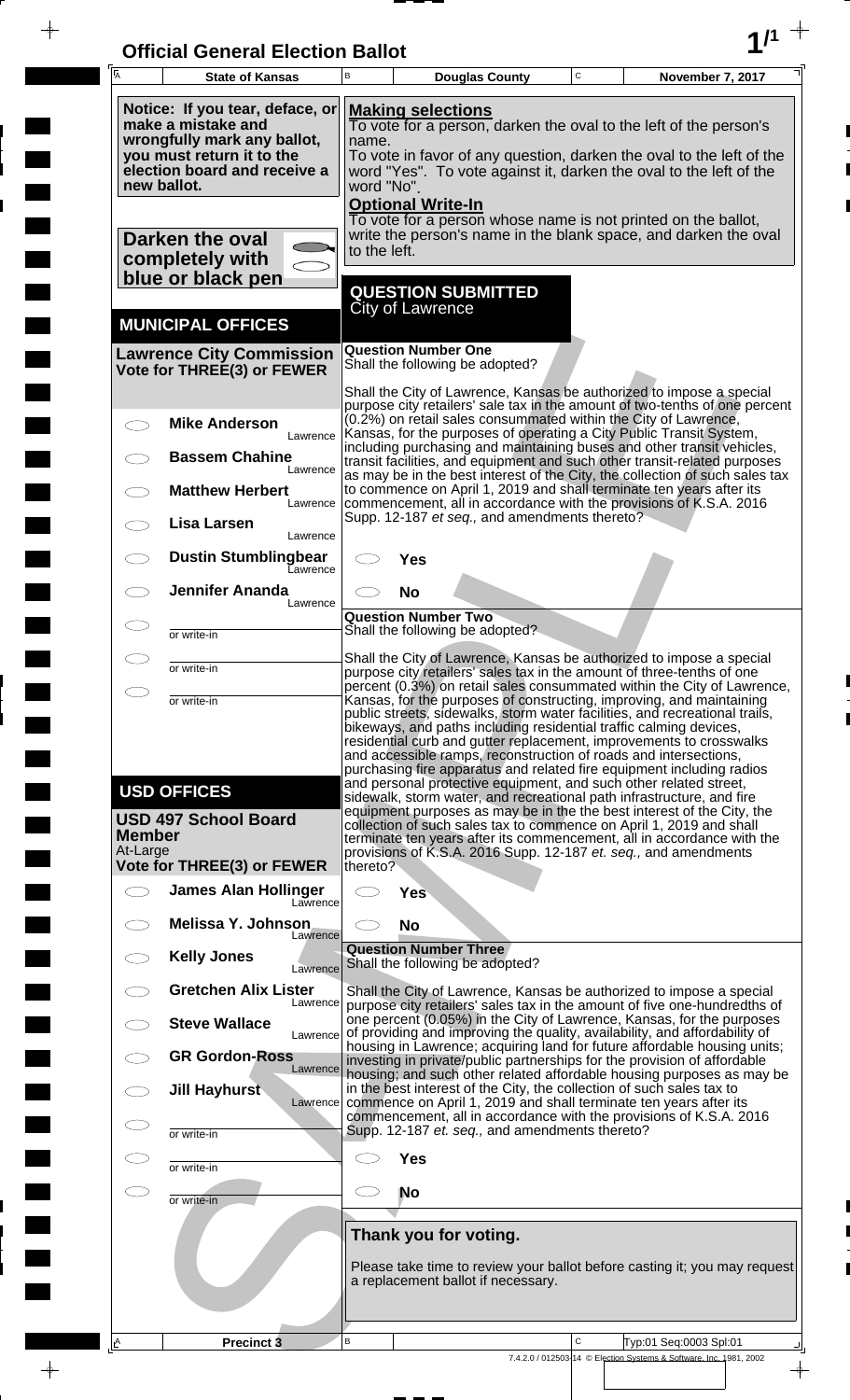| <b>Official General Election Ballot</b> |  |
|-----------------------------------------|--|
|                                         |  |

 $\overline{\phantom{a}}$ 

 $\Box$ 

 $\blacksquare$ 

 $\overline{\phantom{a}}$ 

 $\blacksquare$ 

 $\frac{1}{2}$ 

 $\frac{1}{\sqrt{2\pi}}$ 

| Ā                         | <b>State of Kansas</b>                                                                                                                            | B        |                                                                                                                                                                                                                                                      | <b>Douglas County</b>                          | C | November 7, 2017                                                                                                                                                                                                                                                                                                                                                    |  |  |  |
|---------------------------|---------------------------------------------------------------------------------------------------------------------------------------------------|----------|------------------------------------------------------------------------------------------------------------------------------------------------------------------------------------------------------------------------------------------------------|------------------------------------------------|---|---------------------------------------------------------------------------------------------------------------------------------------------------------------------------------------------------------------------------------------------------------------------------------------------------------------------------------------------------------------------|--|--|--|
| new ballot.               | Notice: If you tear, deface, or<br>make a mistake and<br>wrongfully mark any ballot,<br>you must return it to the<br>election board and receive a |          | <b>Making selections</b><br>To vote for a person, darken the oval to the left of the person's<br>name.<br>To vote in favor of any question, darken the oval to the left of the<br>word "Yes". To vote against it, darken the oval to the left of the |                                                |   |                                                                                                                                                                                                                                                                                                                                                                     |  |  |  |
|                           | Darken the oval<br>completely with<br>blue or black pen                                                                                           |          | word "No".<br><b>Optional Write-In</b><br>To vote for a person whose name is not printed on the ballot,<br>write the person's name in the blank space, and darken the oval<br>to the left.                                                           |                                                |   |                                                                                                                                                                                                                                                                                                                                                                     |  |  |  |
|                           | <b>MUNICIPAL OFFICES</b>                                                                                                                          |          | <b>QUESTION SUBMITTED</b><br>City of Lawrence                                                                                                                                                                                                        |                                                |   |                                                                                                                                                                                                                                                                                                                                                                     |  |  |  |
|                           | <b>Lawrence City Commission</b><br>Vote for THREE(3) or FEWER                                                                                     |          | <b>Question Number One</b><br>Shall the following be adopted?                                                                                                                                                                                        |                                                |   |                                                                                                                                                                                                                                                                                                                                                                     |  |  |  |
| $\bigcirc$                | <b>Matthew Herbert</b>                                                                                                                            |          |                                                                                                                                                                                                                                                      |                                                |   | Shall the City of Lawrence, Kansas be authorized to impose a special<br>purpose city retailers' sale tax in the amount of two-tenths of one percent<br>(0.2%) on retail sales consummated within the City of Lawrence,                                                                                                                                              |  |  |  |
|                           | Lawrence<br>Lisa Larsen                                                                                                                           |          |                                                                                                                                                                                                                                                      |                                                |   | Kansas, for the purposes of operating a City Public Transit System,<br>including purchasing and maintaining buses and other transit vehicles,<br>transit facilities, and equipment and such other transit-related purposes                                                                                                                                          |  |  |  |
|                           | Lawrence<br><b>Dustin Stumblingbear</b><br>Lawrence                                                                                               |          |                                                                                                                                                                                                                                                      |                                                |   | as may be in the best interest of the City, the collection of such sales tax<br>to commence on April 1, 2019 and shall terminate ten years after its<br>commencement, all in accordance with the provisions of K.S.A. 2016                                                                                                                                          |  |  |  |
|                           | <b>Jennifer Ananda</b><br>Lawrence                                                                                                                |          |                                                                                                                                                                                                                                                      | Supp. 12-187 et seq., and amendments thereto?  |   |                                                                                                                                                                                                                                                                                                                                                                     |  |  |  |
|                           | <b>Mike Anderson</b><br>Lawrence                                                                                                                  |          | Yes                                                                                                                                                                                                                                                  |                                                |   |                                                                                                                                                                                                                                                                                                                                                                     |  |  |  |
|                           | <b>Bassem Chahine</b><br>Lawrence                                                                                                                 |          | <b>No</b><br><b>Question Number Two</b>                                                                                                                                                                                                              |                                                |   |                                                                                                                                                                                                                                                                                                                                                                     |  |  |  |
|                           | or write-in                                                                                                                                       |          | Shall the following be adopted?                                                                                                                                                                                                                      |                                                |   |                                                                                                                                                                                                                                                                                                                                                                     |  |  |  |
|                           | or write-in                                                                                                                                       |          |                                                                                                                                                                                                                                                      |                                                |   | Shall the City of Lawrence, Kansas be authorized to impose a special<br>purpose city retailers' sales tax in the amount of three-tenths of one                                                                                                                                                                                                                      |  |  |  |
| $\bigcirc$                | or write-in                                                                                                                                       |          |                                                                                                                                                                                                                                                      |                                                |   | percent (0.3%) on retail sales consummated within the City of Lawrence,<br>Kansas, for the purposes of constructing, improving, and maintaining<br>public streets, sidewalks, storm water facilities, and recreational trails,                                                                                                                                      |  |  |  |
|                           | <b>USD OFFICES</b>                                                                                                                                |          |                                                                                                                                                                                                                                                      |                                                |   | bikeways, and paths including residential traffic calming devices,<br>residential curb and gutter replacement, improvements to crosswalks<br>and accessible ramps, reconstruction of roads and intersections,<br>purchasing fire apparatus and related fire equipment including radios<br>and personal protective equipment, and such other related street,         |  |  |  |
| <b>Member</b><br>At-Large | <b>USD 497 School Board</b>                                                                                                                       |          |                                                                                                                                                                                                                                                      |                                                |   | sidewalk, storm water, and recreational path infrastructure, and fire<br>equipment purposes as may be in the the best interest of the City, the<br>collection of such sales tax to commence on April 1, 2019 and shall<br>terminate ten years after its commencement, all in accordance with the<br>provisions of K.S.A. 2016 Supp. 12-187 et. seq., and amendments |  |  |  |
|                           | Vote for THREE(3) or FEWER                                                                                                                        | thereto? |                                                                                                                                                                                                                                                      |                                                |   |                                                                                                                                                                                                                                                                                                                                                                     |  |  |  |
| $\overline{\phantom{m}}$  | <b>Kelly Jones</b><br>Lawrence<br><b>Gretchen Alix Lister</b>                                                                                     |          | Yes<br><b>No</b>                                                                                                                                                                                                                                     |                                                |   |                                                                                                                                                                                                                                                                                                                                                                     |  |  |  |
|                           | Lawrence<br><b>Steve Wallace</b><br>Lawrence                                                                                                      |          | <b>Question Number Three</b><br>Shall the following be adopted?                                                                                                                                                                                      |                                                |   |                                                                                                                                                                                                                                                                                                                                                                     |  |  |  |
|                           | <b>GR Gordon-Ross</b><br>Lawrence                                                                                                                 |          |                                                                                                                                                                                                                                                      |                                                |   | Shall the City of Lawrence, Kansas be authorized to impose a special<br>purpose city retailers' sales tax in the amount of five one-hundredths of                                                                                                                                                                                                                   |  |  |  |
| Œ                         | <b>Jill Hayhurst</b><br>Lawrence                                                                                                                  |          |                                                                                                                                                                                                                                                      |                                                |   | one percent (0.05%) in the City of Lawrence, Kansas, for the purposes<br>of providing and improving the quality, availability, and affordability of<br>housing in Lawrence; acquiring land for future affordable housing units;                                                                                                                                     |  |  |  |
|                           | <b>James Alan Hollinger</b><br>Lawrence                                                                                                           |          |                                                                                                                                                                                                                                                      |                                                |   | investing in private/public partnerships for the provision of affordable<br>housing; and such other related affordable housing purposes as may be                                                                                                                                                                                                                   |  |  |  |
|                           | <b>Melissa Y. Johnson</b><br>Lawrence                                                                                                             |          |                                                                                                                                                                                                                                                      |                                                |   | in the best interest of the City, the collection of such sales tax to<br>commence on April 1, 2019 and shall terminate ten years after its<br>commencement, all in accordance with the provisions of K.S.A. 2016                                                                                                                                                    |  |  |  |
| $\subset$                 | or write-in                                                                                                                                       |          |                                                                                                                                                                                                                                                      | Supp. 12-187 et. seq., and amendments thereto? |   |                                                                                                                                                                                                                                                                                                                                                                     |  |  |  |
| Œ<br>ㅡ                    | or write-in                                                                                                                                       | C D      | <b>Yes</b><br><b>No</b>                                                                                                                                                                                                                              |                                                |   |                                                                                                                                                                                                                                                                                                                                                                     |  |  |  |
|                           | or write-in                                                                                                                                       |          |                                                                                                                                                                                                                                                      |                                                |   |                                                                                                                                                                                                                                                                                                                                                                     |  |  |  |
|                           |                                                                                                                                                   |          | Thank you for voting.<br>a replacement ballot if necessary.                                                                                                                                                                                          |                                                |   | Please take time to review your ballot before casting it; you may request                                                                                                                                                                                                                                                                                           |  |  |  |
| $\Delta$                  | Precinct 4                                                                                                                                        | В        |                                                                                                                                                                                                                                                      |                                                | С | Typ:01 Seq:0004 Spl:01                                                                                                                                                                                                                                                                                                                                              |  |  |  |
|                           |                                                                                                                                                   |          |                                                                                                                                                                                                                                                      |                                                |   | 7.4.2.0 / 012503-14 © Election Systems & Software, Inc. 1981, 2002                                                                                                                                                                                                                                                                                                  |  |  |  |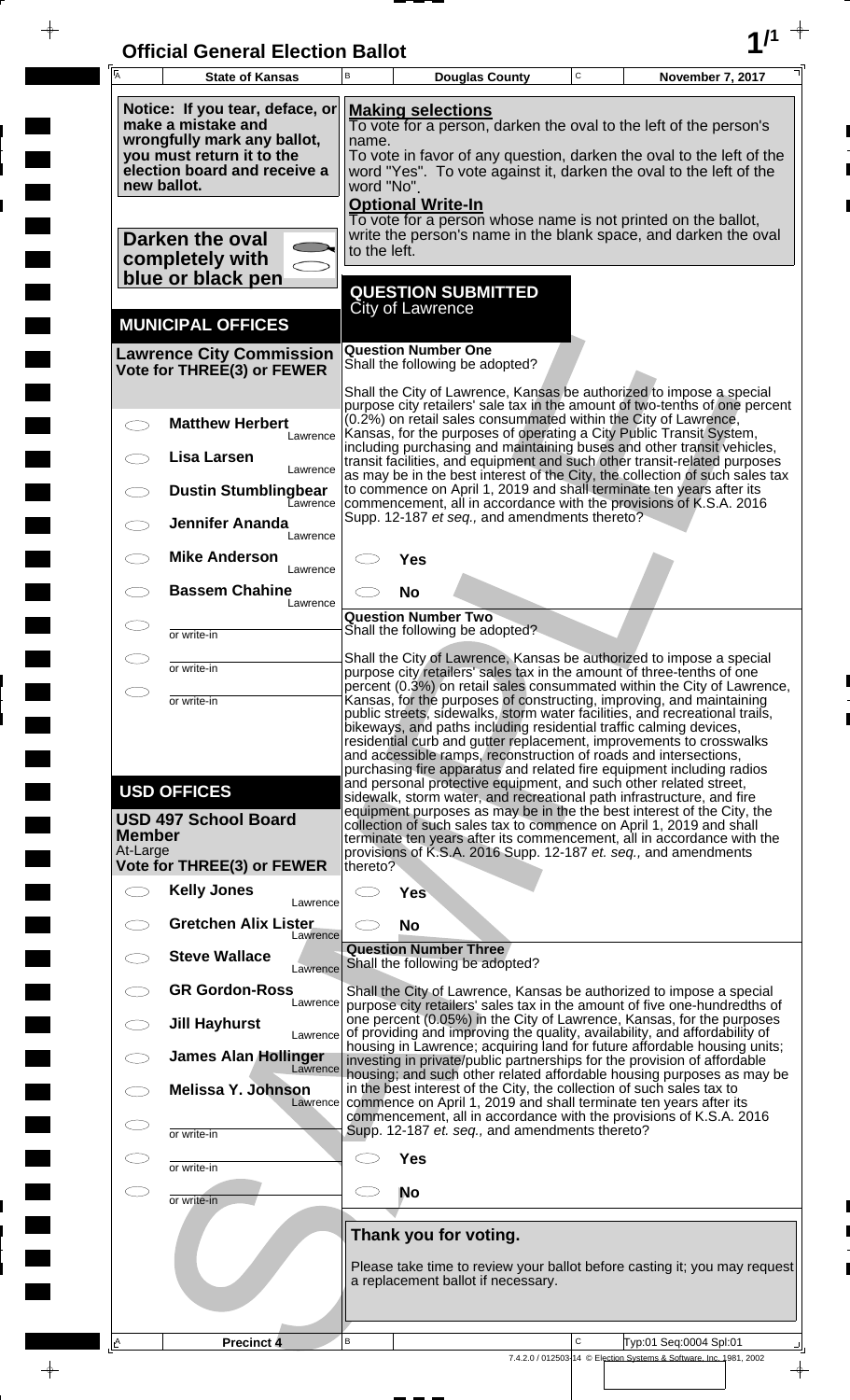| <b>Official General Election Ballot</b> |  |
|-----------------------------------------|--|
|                                         |  |

 $\bar{\phantom{a}}$ 

 $\overline{\phantom{a}}$ 

 $\Box$ 

 $\blacksquare$ 

 $\blacksquare$ 

 $\blacksquare$ 

 $\frac{1}{2}$ 

 $\frac{1}{\sqrt{2\pi}}$ 

| $\overline{\mathsf{A}}$   | <b>State of Kansas</b>                                                                                                                                           | B                   |                                                      | <b>Douglas County</b>                                       | $\mathbf C$ | November 7, 2017                                                                                                                                                                                                                                                                                                                                                                                                                                                                                                         |
|---------------------------|------------------------------------------------------------------------------------------------------------------------------------------------------------------|---------------------|------------------------------------------------------|-------------------------------------------------------------|-------------|--------------------------------------------------------------------------------------------------------------------------------------------------------------------------------------------------------------------------------------------------------------------------------------------------------------------------------------------------------------------------------------------------------------------------------------------------------------------------------------------------------------------------|
|                           | Notice: If you tear, deface, or<br>make a mistake and<br>wrongfully mark any ballot,<br>you must return it to the<br>election board and receive a<br>new ballot. | name.<br>word "No". | <b>Making selections</b><br><b>Optional Write-In</b> |                                                             |             | To vote for a person, darken the oval to the left of the person's<br>To vote in favor of any question, darken the oval to the left of the<br>word "Yes". To vote against it, darken the oval to the left of the                                                                                                                                                                                                                                                                                                          |
|                           | Darken the oval<br>completely with<br>blue or black pen                                                                                                          | to the left.        |                                                      |                                                             |             | To vote for a person whose name is not printed on the ballot,<br>write the person's name in the blank space, and darken the oval                                                                                                                                                                                                                                                                                                                                                                                         |
|                           | <b>MUNICIPAL OFFICES</b>                                                                                                                                         |                     | <b>City of Lawrence</b>                              | <b>QUESTION SUBMITTED</b>                                   |             |                                                                                                                                                                                                                                                                                                                                                                                                                                                                                                                          |
|                           | <b>Lawrence City Commission</b><br>Vote for THREE(3) or FEWER                                                                                                    |                     | <b>Question Number One</b>                           | Shall the following be adopted?                             |             |                                                                                                                                                                                                                                                                                                                                                                                                                                                                                                                          |
|                           | <b>Bassem Chahine</b><br>Lawrence                                                                                                                                |                     |                                                      |                                                             |             | Shall the City of Lawrence, Kansas be authorized to impose a special<br>purpose city retailers' sale tax in the amount of two-tenths of one percent<br>(0.2%) on retail sales consummated within the City of Lawrence,<br>Kansas, for the purposes of operating a City Public Transit System,<br>including purchasing and maintaining buses and other transit vehicles,                                                                                                                                                  |
|                           | <b>Matthew Herbert</b><br>Lawrence<br><b>Lisa Larsen</b>                                                                                                         |                     |                                                      |                                                             |             | transit facilities, and equipment and such other transit-related purposes<br>as may be in the best interest of the City, the collection of such sales tax<br>to commence on April 1, 2019 and shall terminate ten years after its                                                                                                                                                                                                                                                                                        |
|                           | Lawrence<br><b>Dustin Stumblingbear</b><br>Eawrence                                                                                                              |                     |                                                      | Supp. 12-187 et seq., and amendments thereto?               |             | commencement, all in accordance with the provisions of K.S.A. 2016                                                                                                                                                                                                                                                                                                                                                                                                                                                       |
|                           | <b>Jennifer Ananda</b><br>Lawrence<br><b>Mike Anderson</b>                                                                                                       |                     | Yes<br><b>No</b>                                     |                                                             |             |                                                                                                                                                                                                                                                                                                                                                                                                                                                                                                                          |
|                           | Lawrence<br>or write-in                                                                                                                                          |                     | <b>Question Number Two</b>                           | Shall the following be adopted?                             |             |                                                                                                                                                                                                                                                                                                                                                                                                                                                                                                                          |
|                           | or write-in                                                                                                                                                      |                     |                                                      |                                                             |             | Shall the City of Lawrence, Kansas be authorized to impose a special<br>purpose city retailers' sales tax in the amount of three-tenths of one                                                                                                                                                                                                                                                                                                                                                                           |
| $\bigcirc$                | or write-in                                                                                                                                                      |                     |                                                      |                                                             |             | percent (0.3%) on retail sales consummated within the City of Lawrence,<br>Kansas, for the purposes of constructing, improving, and maintaining<br>public streets, sidewalks, storm water facilities, and recreational trails,<br>bikeways, and paths including residential traffic calming devices,<br>residential curb and gutter replacement, improvements to crosswalks<br>and accessible ramps, reconstruction of roads and intersections,<br>purchasing fire apparatus and related fire equipment including radios |
| <b>Member</b><br>At-Large | <b>USD OFFICES</b><br><b>USD 497 School Board</b>                                                                                                                |                     |                                                      |                                                             |             | and personal protective equipment, and such other related street,<br>sidewalk, storm water, and recreational path infrastructure, and fire<br>equipment purposes as may be in the the best interest of the City, the<br>collection of such sales tax to commence on April 1, 2019 and shall<br>terminate ten years after its commencement, all in accordance with the<br>provisions of K.S.A. 2016 Supp. 12-187 et. seq., and amendments                                                                                 |
|                           | <b>Vote for THREE(3) or FEWER</b><br><b>Kelly Jones</b>                                                                                                          | thereto?            | <b>Yes</b>                                           |                                                             |             |                                                                                                                                                                                                                                                                                                                                                                                                                                                                                                                          |
|                           | Lawrence<br><b>Gretchen Alix Lister</b><br>Lawrence                                                                                                              |                     | <b>No</b>                                            |                                                             |             |                                                                                                                                                                                                                                                                                                                                                                                                                                                                                                                          |
|                           | <b>Steve Wallace</b><br>Lawrence                                                                                                                                 |                     | <b>Question Number Three</b>                         | Shall the following be adopted?                             |             |                                                                                                                                                                                                                                                                                                                                                                                                                                                                                                                          |
|                           | <b>GR Gordon-Ross</b><br>Lawrence                                                                                                                                |                     |                                                      |                                                             |             | Shall the City of Lawrence, Kansas be authorized to impose a special<br>purpose city retailers' sales tax in the amount of five one-hundredths of<br>one percent (0.05%) in the City of Lawrence, Kansas, for the purposes                                                                                                                                                                                                                                                                                               |
|                           | <b>Jill Hayhurst</b><br>Lawrence<br><b>James Alan Hollinger</b>                                                                                                  |                     |                                                      |                                                             |             | of providing and improving the quality, availability, and affordability of<br>housing in Lawrence; acquiring land for future affordable housing units;<br>investing in private/public partnerships for the provision of affordable                                                                                                                                                                                                                                                                                       |
|                           | Lawrence<br><b>Melissa Y. Johnson</b><br>Lawrence                                                                                                                |                     |                                                      |                                                             |             | housing; and such other related affordable housing purposes as may be<br>in the best interest of the City, the collection of such sales tax to<br>commence on April 1, 2019 and shall terminate ten years after its                                                                                                                                                                                                                                                                                                      |
|                           | or write-in                                                                                                                                                      |                     |                                                      | Supp. 12-187 et. seq., and amendments thereto?              |             | commencement, all in accordance with the provisions of K.S.A. 2016                                                                                                                                                                                                                                                                                                                                                                                                                                                       |
|                           | or write-in                                                                                                                                                      |                     | <b>Yes</b>                                           |                                                             |             |                                                                                                                                                                                                                                                                                                                                                                                                                                                                                                                          |
| CD                        | or write-in                                                                                                                                                      |                     | No                                                   |                                                             |             |                                                                                                                                                                                                                                                                                                                                                                                                                                                                                                                          |
|                           |                                                                                                                                                                  |                     |                                                      | Thank you for voting.<br>a replacement ballot if necessary. |             | Please take time to review your ballot before casting it; you may request                                                                                                                                                                                                                                                                                                                                                                                                                                                |
| ¦LA                       | Precinct 5                                                                                                                                                       | B                   |                                                      |                                                             | C           | Typ:01 Seq:0005 Spl:01                                                                                                                                                                                                                                                                                                                                                                                                                                                                                                   |
|                           |                                                                                                                                                                  |                     |                                                      |                                                             |             | 7.4.2.0 / 012503-14 © Election Systems & Software, Inc. 1981, 2002                                                                                                                                                                                                                                                                                                                                                                                                                                                       |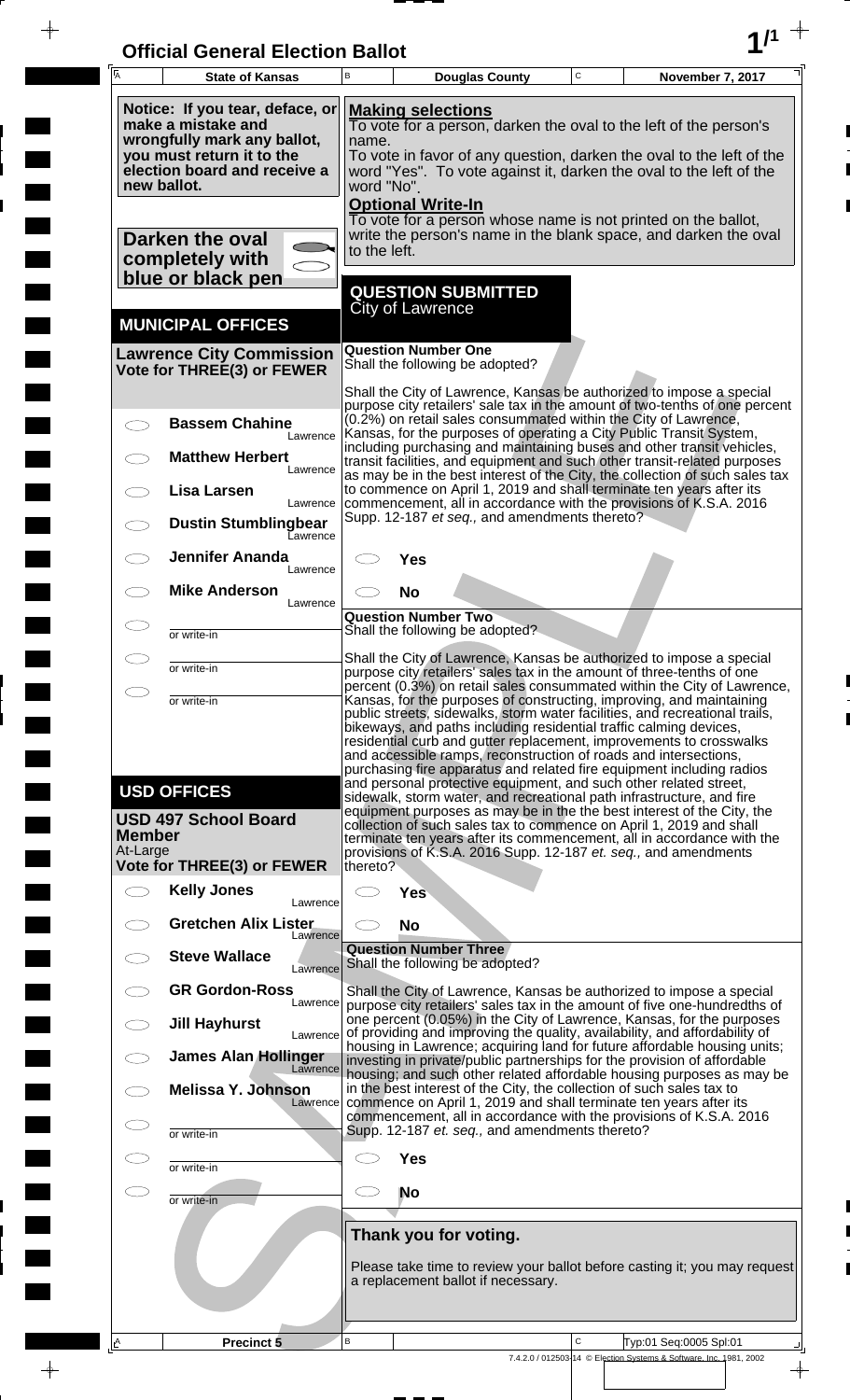| <b>Official General Election Ballot</b> |  |
|-----------------------------------------|--|
|                                         |  |

 $\overline{\phantom{a}}$ 

 $\blacksquare$ 

E

 $\blacksquare$ 

 $\frac{1}{2}$ 

 $\frac{1}{\sqrt{2\pi}}\int_{0}^{\frac{1}{2}}\frac{1}{\sqrt{2\pi}}\left( \frac{1}{\sqrt{2\pi}}\right) \frac{1}{\sqrt{2\pi}}\left( \frac{1}{\sqrt{2\pi}}\right) \frac{1}{\sqrt{2\pi}}\int_{0}^{\frac{1}{2}}\frac{1}{\sqrt{2\pi}}\left( \frac{1}{\sqrt{2\pi}}\right) \frac{1}{\sqrt{2\pi}}\frac{1}{\sqrt{2\pi}}\frac{1}{\sqrt{2\pi}}\frac{1}{\sqrt{2\pi}}\frac{1}{\sqrt{2\pi}}\frac{1}{\sqrt{2\pi}}\frac{1}{\sqrt{$ 

| Ā                         | <b>State of Kansas</b>                                                                                                                            | B                          |                                         | <b>Douglas County</b>                          | $\mathbf C$ | November 7, 2017                                                                                                                                                                                                                                                                                                                                                                                                                              |
|---------------------------|---------------------------------------------------------------------------------------------------------------------------------------------------|----------------------------|-----------------------------------------|------------------------------------------------|-------------|-----------------------------------------------------------------------------------------------------------------------------------------------------------------------------------------------------------------------------------------------------------------------------------------------------------------------------------------------------------------------------------------------------------------------------------------------|
|                           | Notice: If you tear, deface, or<br>make a mistake and<br>wrongfully mark any ballot,<br>you must return it to the<br>election board and receive a | name.                      | <b>Making selections</b>                |                                                |             | To vote for a person, darken the oval to the left of the person's<br>To vote in favor of any question, darken the oval to the left of the<br>word "Yes". To vote against it, darken the oval to the left of the                                                                                                                                                                                                                               |
|                           | new ballot.<br>Darken the oval                                                                                                                    | word "No".<br>to the left. | <b>Optional Write-In</b>                |                                                |             | To vote for a person whose name is not printed on the ballot,<br>write the person's name in the blank space, and darken the oval                                                                                                                                                                                                                                                                                                              |
|                           | completely with<br>blue or black pen                                                                                                              |                            |                                         | <b>QUESTION SUBMITTED</b>                      |             |                                                                                                                                                                                                                                                                                                                                                                                                                                               |
|                           | <b>MUNICIPAL OFFICES</b>                                                                                                                          |                            | <b>City of Lawrence</b>                 |                                                |             |                                                                                                                                                                                                                                                                                                                                                                                                                                               |
|                           | <b>Lawrence City Commission</b><br>Vote for THREE(3) or FEWER                                                                                     |                            | <b>Question Number One</b>              | Shall the following be adopted?                |             |                                                                                                                                                                                                                                                                                                                                                                                                                                               |
|                           | <b>Jennifer Ananda</b><br>Lawrence                                                                                                                |                            |                                         |                                                |             | Shall the City of Lawrence, Kansas be authorized to impose a special<br>purpose city retailers' sale tax in the amount of two-tenths of one percent<br>(0.2%) on retail sales consummated within the City of Lawrence,<br>Kansas, for the purposes of operating a City Public Transit System,                                                                                                                                                 |
|                           | <b>Mike Anderson</b><br>Lawrence                                                                                                                  |                            |                                         |                                                |             | including purchasing and maintaining buses and other transit vehicles,<br>transit facilities, and equipment and such other transit-related purposes<br>as may be in the best interest of the City, the collection of such sales tax                                                                                                                                                                                                           |
|                           | <b>Bassem Chahine</b><br>Lawrence<br><b>Matthew Herbert</b>                                                                                       |                            |                                         | Supp. 12-187 et seq., and amendments thereto?  |             | to commence on April 1, 2019 and shall terminate ten years after its<br>commencement, all in accordance with the provisions of K.S.A. 2016                                                                                                                                                                                                                                                                                                    |
|                           | Lawrence<br>Lisa Larsen<br>Lawrence                                                                                                               |                            | Yes                                     |                                                |             |                                                                                                                                                                                                                                                                                                                                                                                                                                               |
|                           | <b>Dustin Stumblingbear</b><br>Eawrence                                                                                                           |                            | <b>No</b><br><b>Question Number Two</b> |                                                |             |                                                                                                                                                                                                                                                                                                                                                                                                                                               |
|                           | or write-in                                                                                                                                       |                            |                                         | Shall the following be adopted?                |             | Shall the City of Lawrence, Kansas be authorized to impose a special                                                                                                                                                                                                                                                                                                                                                                          |
|                           | or write-in                                                                                                                                       |                            |                                         |                                                |             | purpose city retailers' sales tax in the amount of three-tenths of one<br>percent (0.3%) on retail sales consummated within the City of Lawrence,                                                                                                                                                                                                                                                                                             |
|                           | or write-in                                                                                                                                       |                            |                                         |                                                |             | Kansas, for the purposes of constructing, improving, and maintaining<br>public streets, sidewalks, storm water facilities, and recreational trails,<br>bikeways, and paths including residential traffic calming devices,<br>residential curb and gutter replacement, improvements to crosswalks<br>and accessible ramps, reconstruction of roads and intersections,<br>purchasing fire apparatus and related fire equipment including radios |
| <b>Member</b><br>At-Large | <b>USD OFFICES</b><br><b>USD 497 School Board</b>                                                                                                 |                            |                                         |                                                |             | and personal protective equipment, and such other related street,<br>sidewalk, storm water, and recreational path infrastructure, and fire<br>equipment purposes as may be in the the best interest of the City, the<br>collection of such sales tax to commence on April 1, 2019 and shall<br>terminate ten years after its commencement, all in accordance with the<br>provisions of K.S.A. 2016 Supp. 12-187 et. seq., and amendments      |
|                           | <b>Vote for THREE(3) or FEWER</b><br><b>Gretchen Alix Lister</b>                                                                                  | thereto?                   | <b>Yes</b>                              |                                                |             |                                                                                                                                                                                                                                                                                                                                                                                                                                               |
|                           | Lawrence<br><b>Steve Wallace</b><br>Lawrence                                                                                                      |                            | <b>No</b>                               |                                                |             |                                                                                                                                                                                                                                                                                                                                                                                                                                               |
|                           | <b>GR Gordon-Ross</b><br>Lawrence                                                                                                                 |                            | <b>Question Number Three</b>            | Shall the following be adopted?                |             |                                                                                                                                                                                                                                                                                                                                                                                                                                               |
|                           | <b>Jill Hayhurst</b><br>Lawrence<br><b>James Alan Hollinger</b>                                                                                   |                            |                                         |                                                |             | Shall the City of Lawrence, Kansas be authorized to impose a special<br>purpose city retailers' sales tax in the amount of five one-hundredths of<br>one percent (0.05%) in the City of Lawrence, Kansas, for the purposes                                                                                                                                                                                                                    |
|                           | Lawrence<br><b>Melissa Y. Johnson</b>                                                                                                             |                            |                                         |                                                |             | of providing and improving the quality, availability, and affordability of<br>housing in Lawrence; acquiring land for future affordable housing units;<br>investing in private/public partnerships for the provision of affordable                                                                                                                                                                                                            |
|                           | Lawrence<br><b>Kelly Jones</b><br>Lawrence                                                                                                        |                            |                                         |                                                |             | housing; and such other related affordable housing purposes as may be<br>in the best interest of the City, the collection of such sales tax to<br>commence on April 1, 2019 and shall terminate ten years after its                                                                                                                                                                                                                           |
|                           | or write-in                                                                                                                                       |                            |                                         | Supp. 12-187 et. seq., and amendments thereto? |             | commencement, all in accordance with the provisions of K.S.A. 2016                                                                                                                                                                                                                                                                                                                                                                            |
|                           | or write-in                                                                                                                                       |                            | <b>Yes</b><br><b>No</b>                 |                                                |             |                                                                                                                                                                                                                                                                                                                                                                                                                                               |
|                           | or write-in                                                                                                                                       |                            | Thank you for voting.                   |                                                |             |                                                                                                                                                                                                                                                                                                                                                                                                                                               |
|                           |                                                                                                                                                   |                            |                                         | a replacement ballot if necessary.             |             | Please take time to review your ballot before casting it; you may request                                                                                                                                                                                                                                                                                                                                                                     |
| ΙÊ                        | Precinct 6                                                                                                                                        | B                          |                                         |                                                | C           | Typ:01 Seq:0006 Spl:01<br>7.4.2.0 / 012503-14 © Election Systems & Software, Inc. 1981, 2002                                                                                                                                                                                                                                                                                                                                                  |

 $\frac{1}{\sqrt{2}}$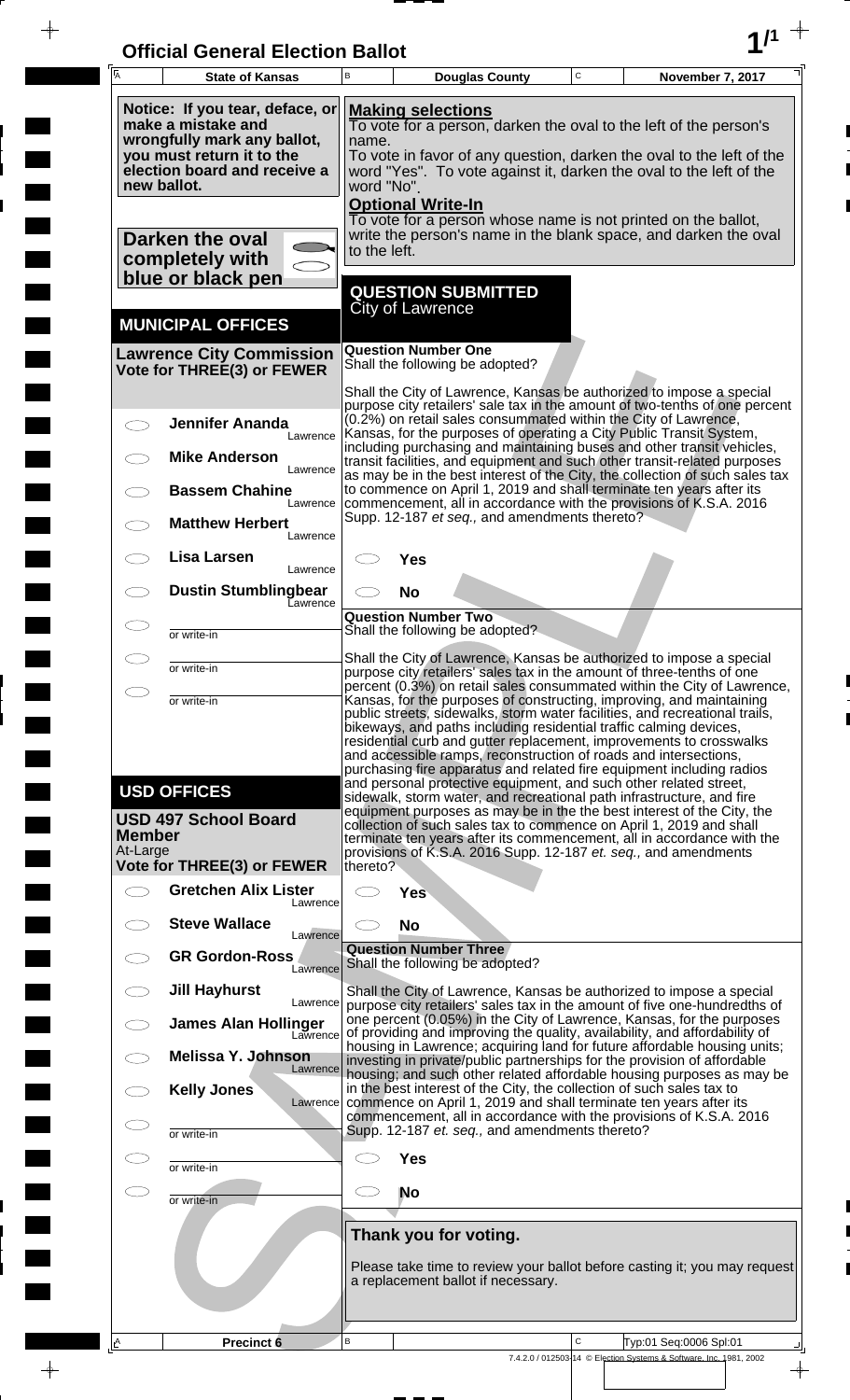| <b>Official General Election Ballot</b> |  |
|-----------------------------------------|--|
|                                         |  |

 $\bar{\phantom{a}}$ 

 $\overline{\phantom{a}}$ 

 $\Box$ 

 $\blacksquare$ 

 $\blacksquare$ 

 $\frac{1}{2}$ 

 $\frac{1}{\sqrt{2\pi}}\int_{0}^{\pi}\frac{1}{\sqrt{2\pi}}\left( \frac{1}{\sqrt{2\pi}}\right) \frac{d\mu}{d\mu}d\mu$ 

| $\overline{\mathsf{A}}$   | <b>State of Kansas</b>                                                                                                                                           | B                                                                                                                                                                                                                                                                                                                                                                                                                                                                                                                                                                                                            | <b>Douglas County</b>                                                                                                                                                                                                                                                                                                                                                                                                                                                                                                                                                                                                                                                                                                                                                                                                                                                                     | $\mathbf C$ | November 7, 2017                                                                             |  |  |  |
|---------------------------|------------------------------------------------------------------------------------------------------------------------------------------------------------------|--------------------------------------------------------------------------------------------------------------------------------------------------------------------------------------------------------------------------------------------------------------------------------------------------------------------------------------------------------------------------------------------------------------------------------------------------------------------------------------------------------------------------------------------------------------------------------------------------------------|-------------------------------------------------------------------------------------------------------------------------------------------------------------------------------------------------------------------------------------------------------------------------------------------------------------------------------------------------------------------------------------------------------------------------------------------------------------------------------------------------------------------------------------------------------------------------------------------------------------------------------------------------------------------------------------------------------------------------------------------------------------------------------------------------------------------------------------------------------------------------------------------|-------------|----------------------------------------------------------------------------------------------|--|--|--|
|                           | Notice: If you tear, deface, or<br>make a mistake and<br>wrongfully mark any ballot,<br>you must return it to the<br>election board and receive a<br>new ballot. | <b>Making selections</b><br>To vote for a person, darken the oval to the left of the person's<br>name.<br>To vote in favor of any question, darken the oval to the left of the<br>word "Yes". To vote against it, darken the oval to the left of the<br>word "No".<br><b>Optional Write-In</b>                                                                                                                                                                                                                                                                                                               |                                                                                                                                                                                                                                                                                                                                                                                                                                                                                                                                                                                                                                                                                                                                                                                                                                                                                           |             |                                                                                              |  |  |  |
|                           | Darken the oval<br>completely with<br>blue or black pen                                                                                                          |                                                                                                                                                                                                                                                                                                                                                                                                                                                                                                                                                                                                              | To vote for a person whose name is not printed on the ballot,<br>write the person's name in the blank space, and darken the oval<br>to the left.                                                                                                                                                                                                                                                                                                                                                                                                                                                                                                                                                                                                                                                                                                                                          |             |                                                                                              |  |  |  |
|                           |                                                                                                                                                                  |                                                                                                                                                                                                                                                                                                                                                                                                                                                                                                                                                                                                              | <b>QUESTION SUBMITTED</b><br><b>City of Lawrence</b>                                                                                                                                                                                                                                                                                                                                                                                                                                                                                                                                                                                                                                                                                                                                                                                                                                      |             |                                                                                              |  |  |  |
|                           | <b>MUNICIPAL OFFICES</b><br><b>Lawrence City Commission</b>                                                                                                      |                                                                                                                                                                                                                                                                                                                                                                                                                                                                                                                                                                                                              | <b>Question Number One</b>                                                                                                                                                                                                                                                                                                                                                                                                                                                                                                                                                                                                                                                                                                                                                                                                                                                                |             |                                                                                              |  |  |  |
|                           | Vote for THREE(3) or FEWER                                                                                                                                       |                                                                                                                                                                                                                                                                                                                                                                                                                                                                                                                                                                                                              | Shall the following be adopted?                                                                                                                                                                                                                                                                                                                                                                                                                                                                                                                                                                                                                                                                                                                                                                                                                                                           |             |                                                                                              |  |  |  |
|                           | <b>Lisa Larsen</b><br>Lawrence<br><b>Dustin Stumblingbear</b><br><b>Lawrence</b><br><b>Jennifer Ananda</b>                                                       | Shall the City of Lawrence, Kansas be authorized to impose a special<br>purpose city retailers' sale tax in the amount of two-tenths of one percent<br>(0.2%) on retail sales consummated within the City of Lawrence,<br>Kansas, for the purposes of operating a City Public Transit System,<br>including purchasing and maintaining buses and other transit vehicles,<br>transit facilities, and equipment and such other transit-related purposes<br>as may be in the best interest of the City, the collection of such sales tax<br>to commence on April 1, 2019 and shall terminate ten years after its |                                                                                                                                                                                                                                                                                                                                                                                                                                                                                                                                                                                                                                                                                                                                                                                                                                                                                           |             |                                                                                              |  |  |  |
|                           | Lawrence<br><b>Mike Anderson</b><br>Lawrence                                                                                                                     |                                                                                                                                                                                                                                                                                                                                                                                                                                                                                                                                                                                                              | commencement, all in accordance with the provisions of K.S.A. 2016<br>Supp. 12-187 et seq., and amendments thereto?                                                                                                                                                                                                                                                                                                                                                                                                                                                                                                                                                                                                                                                                                                                                                                       |             |                                                                                              |  |  |  |
|                           | <b>Bassem Chahine</b><br>Lawrence                                                                                                                                |                                                                                                                                                                                                                                                                                                                                                                                                                                                                                                                                                                                                              | <b>Yes</b>                                                                                                                                                                                                                                                                                                                                                                                                                                                                                                                                                                                                                                                                                                                                                                                                                                                                                |             |                                                                                              |  |  |  |
|                           | <b>Matthew Herbert</b><br>Lawrence                                                                                                                               |                                                                                                                                                                                                                                                                                                                                                                                                                                                                                                                                                                                                              | <b>No</b>                                                                                                                                                                                                                                                                                                                                                                                                                                                                                                                                                                                                                                                                                                                                                                                                                                                                                 |             |                                                                                              |  |  |  |
|                           | or write-in                                                                                                                                                      |                                                                                                                                                                                                                                                                                                                                                                                                                                                                                                                                                                                                              | <b>Question Number Two</b><br>Shall the following be adopted?                                                                                                                                                                                                                                                                                                                                                                                                                                                                                                                                                                                                                                                                                                                                                                                                                             |             |                                                                                              |  |  |  |
|                           | or write-in                                                                                                                                                      |                                                                                                                                                                                                                                                                                                                                                                                                                                                                                                                                                                                                              | Shall the City of Lawrence, Kansas be authorized to impose a special<br>purpose city retailers' sales tax in the amount of three-tenths of one<br>percent (0.3%) on retail sales consummated within the City of Lawrence                                                                                                                                                                                                                                                                                                                                                                                                                                                                                                                                                                                                                                                                  |             |                                                                                              |  |  |  |
| <b>Member</b><br>At-Large | or write-in<br><b>USD OFFICES</b><br><b>USD 497 School Board</b><br>Vote for THREE(3) or FEWER                                                                   | thereto?                                                                                                                                                                                                                                                                                                                                                                                                                                                                                                                                                                                                     | Kansas, for the purposes of constructing, improving, and maintaining<br>public streets, sidewalks, storm water facilities, and recreational trails,<br>bikeways, and paths including residential traffic calming devices,<br>residential curb and gutter replacement, improvements to crosswalks<br>and accessible ramps, reconstruction of roads and intersections,<br>purchasing fire apparatus and related fire equipment including radios<br>and personal protective equipment, and such other related street,<br>sidewalk, storm water, and recreational path infrastructure, and fire<br>equipment purposes as may be in the the best interest of the City, the<br>collection of such sales tax to commence on April 1, 2019 and shall<br>terminate ten years after its commencement, all in accordance with the<br>provisions of K.S.A. 2016 Supp. 12-187 et. seq., and amendments |             |                                                                                              |  |  |  |
|                           | <b>Steve Wallace</b><br>Lawrence                                                                                                                                 |                                                                                                                                                                                                                                                                                                                                                                                                                                                                                                                                                                                                              | <b>Yes</b>                                                                                                                                                                                                                                                                                                                                                                                                                                                                                                                                                                                                                                                                                                                                                                                                                                                                                |             |                                                                                              |  |  |  |
|                           | <b>GR Gordon-Ross</b><br>Lawrence                                                                                                                                | <b>No</b>                                                                                                                                                                                                                                                                                                                                                                                                                                                                                                                                                                                                    |                                                                                                                                                                                                                                                                                                                                                                                                                                                                                                                                                                                                                                                                                                                                                                                                                                                                                           |             |                                                                                              |  |  |  |
|                           | <b>Jill Hayhurst</b><br>Lawrence                                                                                                                                 |                                                                                                                                                                                                                                                                                                                                                                                                                                                                                                                                                                                                              | <b>Question Number Three</b><br>Shall the following be adopted?                                                                                                                                                                                                                                                                                                                                                                                                                                                                                                                                                                                                                                                                                                                                                                                                                           |             |                                                                                              |  |  |  |
|                           | <b>James Alan Hollinger</b><br>Lawrence<br>Melissa Y. Johnson                                                                                                    | Shall the City of Lawrence, Kansas be authorized to impose a special<br>purpose city retailers' sales tax in the amount of five one-hundredths of<br>one percent (0.05%) in the City of Lawrence, Kansas, for the purposes                                                                                                                                                                                                                                                                                                                                                                                   |                                                                                                                                                                                                                                                                                                                                                                                                                                                                                                                                                                                                                                                                                                                                                                                                                                                                                           |             |                                                                                              |  |  |  |
|                           | Lawrence<br>Kelly Jones                                                                                                                                          |                                                                                                                                                                                                                                                                                                                                                                                                                                                                                                                                                                                                              | of providing and improving the quality, availability, and affordability of<br>housing in Lawrence; acquiring land for future affordable housing units;<br>investing in private/public partnerships for the provision of affordable                                                                                                                                                                                                                                                                                                                                                                                                                                                                                                                                                                                                                                                        |             |                                                                                              |  |  |  |
|                           | Lawrence<br><b>Gretchen Alix Lister</b><br>Lawrence                                                                                                              | housing; and such other related affordable housing purposes as may be<br>in the best interest of the City, the collection of such sales tax to<br>commence on April 1, 2019 and shall terminate ten years after its                                                                                                                                                                                                                                                                                                                                                                                          |                                                                                                                                                                                                                                                                                                                                                                                                                                                                                                                                                                                                                                                                                                                                                                                                                                                                                           |             |                                                                                              |  |  |  |
|                           | or write-in                                                                                                                                                      |                                                                                                                                                                                                                                                                                                                                                                                                                                                                                                                                                                                                              | commencement, all in accordance with the provisions of K.S.A. 2016<br>Supp. 12-187 et. seq., and amendments thereto?                                                                                                                                                                                                                                                                                                                                                                                                                                                                                                                                                                                                                                                                                                                                                                      |             |                                                                                              |  |  |  |
|                           | or write-in                                                                                                                                                      | <b>Yes</b>                                                                                                                                                                                                                                                                                                                                                                                                                                                                                                                                                                                                   |                                                                                                                                                                                                                                                                                                                                                                                                                                                                                                                                                                                                                                                                                                                                                                                                                                                                                           |             |                                                                                              |  |  |  |
| C. P                      | or write-in                                                                                                                                                      |                                                                                                                                                                                                                                                                                                                                                                                                                                                                                                                                                                                                              | <b>No</b>                                                                                                                                                                                                                                                                                                                                                                                                                                                                                                                                                                                                                                                                                                                                                                                                                                                                                 |             |                                                                                              |  |  |  |
|                           |                                                                                                                                                                  | Thank you for voting.<br>Please take time to review your ballot before casting it; you may request<br>a replacement ballot if necessary.                                                                                                                                                                                                                                                                                                                                                                                                                                                                     |                                                                                                                                                                                                                                                                                                                                                                                                                                                                                                                                                                                                                                                                                                                                                                                                                                                                                           |             |                                                                                              |  |  |  |
| <u> A</u>                 | <b>Precinct 7</b>                                                                                                                                                | В                                                                                                                                                                                                                                                                                                                                                                                                                                                                                                                                                                                                            |                                                                                                                                                                                                                                                                                                                                                                                                                                                                                                                                                                                                                                                                                                                                                                                                                                                                                           | C           | Typ:01 Seq:0007 Spl:01<br>7.4.2.0 / 012503-14 © Election Systems & Software, Inc. 1981, 2002 |  |  |  |
|                           |                                                                                                                                                                  |                                                                                                                                                                                                                                                                                                                                                                                                                                                                                                                                                                                                              |                                                                                                                                                                                                                                                                                                                                                                                                                                                                                                                                                                                                                                                                                                                                                                                                                                                                                           |             | $\overline{\phantom{a}}$                                                                     |  |  |  |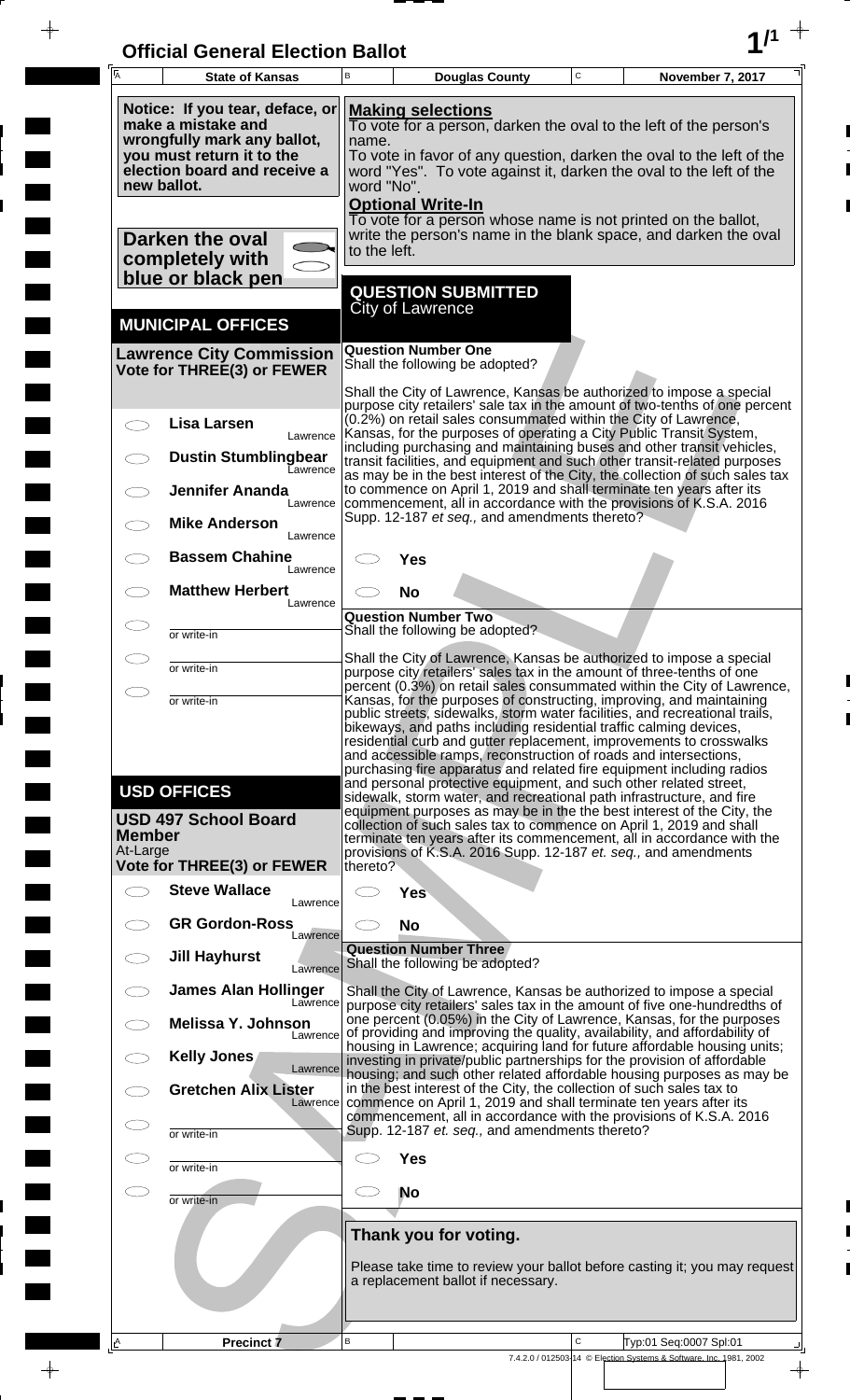| <b>Official General Election Ballot</b> |  |
|-----------------------------------------|--|
|                                         |  |

 $\overline{\phantom{a}}$ 

 $\Box$ 

 $\blacksquare$ 

 $\blacksquare$ 

 $\blacksquare$ 

 $\frac{1}{2}$ 

 $\frac{1}{\sqrt{2\pi}}$ 

| Ā                         | <b>State of Kansas</b>                                                                                                                            | B                                                                                                                                                                                                                                                    |                                                                                                                                                                                            | <b>Douglas County</b>                                       | $\mathbf C$ | November 7, 2017                                                                                                                                                                                                                                                                                                                                                                                                                                                                                                         |  |  |
|---------------------------|---------------------------------------------------------------------------------------------------------------------------------------------------|------------------------------------------------------------------------------------------------------------------------------------------------------------------------------------------------------------------------------------------------------|--------------------------------------------------------------------------------------------------------------------------------------------------------------------------------------------|-------------------------------------------------------------|-------------|--------------------------------------------------------------------------------------------------------------------------------------------------------------------------------------------------------------------------------------------------------------------------------------------------------------------------------------------------------------------------------------------------------------------------------------------------------------------------------------------------------------------------|--|--|
|                           | Notice: If you tear, deface, or<br>make a mistake and<br>wrongfully mark any ballot,<br>you must return it to the<br>election board and receive a | <b>Making selections</b><br>To vote for a person, darken the oval to the left of the person's<br>name.<br>To vote in favor of any question, darken the oval to the left of the<br>word "Yes". To vote against it, darken the oval to the left of the |                                                                                                                                                                                            |                                                             |             |                                                                                                                                                                                                                                                                                                                                                                                                                                                                                                                          |  |  |
|                           | new ballot.<br>Darken the oval<br>completely with                                                                                                 |                                                                                                                                                                                                                                                      | word "No".<br><b>Optional Write-In</b><br>To vote for a person whose name is not printed on the ballot,<br>write the person's name in the blank space, and darken the oval<br>to the left. |                                                             |             |                                                                                                                                                                                                                                                                                                                                                                                                                                                                                                                          |  |  |
|                           | blue or black pen<br><b>MUNICIPAL OFFICES</b>                                                                                                     |                                                                                                                                                                                                                                                      | <b>City of Lawrence</b>                                                                                                                                                                    | <b>QUESTION SUBMITTED</b>                                   |             |                                                                                                                                                                                                                                                                                                                                                                                                                                                                                                                          |  |  |
|                           | <b>Lawrence City Commission</b><br>Vote for THREE(3) or FEWER                                                                                     |                                                                                                                                                                                                                                                      | <b>Question Number One</b>                                                                                                                                                                 | Shall the following be adopted?                             |             |                                                                                                                                                                                                                                                                                                                                                                                                                                                                                                                          |  |  |
|                           | <b>Mike Anderson</b>                                                                                                                              |                                                                                                                                                                                                                                                      |                                                                                                                                                                                            |                                                             |             | Shall the City of Lawrence, Kansas be authorized to impose a special<br>purpose city retailers' sale tax in the amount of two-tenths of one percent<br>(0.2%) on retail sales consummated within the City of Lawrence,<br>Kansas, for the purposes of operating a City Public Transit System,                                                                                                                                                                                                                            |  |  |
|                           | Lawrence<br><b>Bassem Chahine</b><br>Lawrence                                                                                                     |                                                                                                                                                                                                                                                      |                                                                                                                                                                                            |                                                             |             | including purchasing and maintaining buses and other transit vehicles,<br>transit facilities, and equipment and such other transit-related purposes<br>as may be in the best interest of the City, the collection of such sales tax                                                                                                                                                                                                                                                                                      |  |  |
|                           | <b>Matthew Herbert</b><br>Lawrence<br>Lisa Larsen                                                                                                 |                                                                                                                                                                                                                                                      |                                                                                                                                                                                            | Supp. 12-187 et seq., and amendments thereto?               |             | to commence on April 1, 2019 and shall terminate ten years after its<br>commencement, all in accordance with the provisions of K.S.A. 2016                                                                                                                                                                                                                                                                                                                                                                               |  |  |
|                           | Lawrence<br><b>Dustin Stumblingbear</b><br>Eawrence                                                                                               |                                                                                                                                                                                                                                                      | Yes                                                                                                                                                                                        |                                                             |             |                                                                                                                                                                                                                                                                                                                                                                                                                                                                                                                          |  |  |
|                           | <b>Jennifer Ananda</b><br>Lawrence                                                                                                                |                                                                                                                                                                                                                                                      | <b>No</b><br><b>Question Number Two</b>                                                                                                                                                    | Shall the following be adopted?                             |             |                                                                                                                                                                                                                                                                                                                                                                                                                                                                                                                          |  |  |
|                           | or write-in<br>or write-in                                                                                                                        |                                                                                                                                                                                                                                                      |                                                                                                                                                                                            |                                                             |             | Shall the City of Lawrence, Kansas be authorized to impose a special<br>purpose city retailers' sales tax in the amount of three-tenths of one                                                                                                                                                                                                                                                                                                                                                                           |  |  |
|                           | or write-in                                                                                                                                       |                                                                                                                                                                                                                                                      |                                                                                                                                                                                            |                                                             |             | percent (0.3%) on retail sales consummated within the City of Lawrence,<br>Kansas, for the purposes of constructing, improving, and maintaining<br>public streets, sidewalks, storm water facilities, and recreational trails,<br>bikeways, and paths including residential traffic calming devices,<br>residential curb and gutter replacement, improvements to crosswalks<br>and accessible ramps, reconstruction of roads and intersections,<br>purchasing fire apparatus and related fire equipment including radios |  |  |
| <b>Member</b><br>At-Large | <b>USD OFFICES</b><br><b>USD 497 School Board</b>                                                                                                 |                                                                                                                                                                                                                                                      |                                                                                                                                                                                            |                                                             |             | and personal protective equipment, and such other related street,<br>sidewalk, storm water, and recreational path infrastructure, and fire<br>equipment purposes as may be in the the best interest of the City, the<br>collection of such sales tax to commence on April 1, 2019 and shall<br>terminate ten years after its commencement, all in accordance with the<br>provisions of K.S.A. 2016 Supp. 12-187 et. seq., and amendments                                                                                 |  |  |
|                           | <b>Vote for THREE(3) or FEWER</b><br><b>GR Gordon-Ross</b>                                                                                        | thereto?                                                                                                                                                                                                                                             | Yes                                                                                                                                                                                        |                                                             |             |                                                                                                                                                                                                                                                                                                                                                                                                                                                                                                                          |  |  |
|                           | Lawrence<br><b>Jill Hayhurst</b><br>Lawrence                                                                                                      |                                                                                                                                                                                                                                                      | <b>No</b>                                                                                                                                                                                  |                                                             |             |                                                                                                                                                                                                                                                                                                                                                                                                                                                                                                                          |  |  |
|                           | <b>James Alan Hollinger</b><br>Lawrence<br>Melissa Y. Johnson                                                                                     |                                                                                                                                                                                                                                                      | <b>Question Number Three</b>                                                                                                                                                               | Shall the following be adopted?                             |             | Shall the City of Lawrence, Kansas be authorized to impose a special                                                                                                                                                                                                                                                                                                                                                                                                                                                     |  |  |
|                           | Lawrence<br><b>Kelly Jones</b><br>Lawrence                                                                                                        |                                                                                                                                                                                                                                                      |                                                                                                                                                                                            |                                                             |             | purpose city retailers' sales tax in the amount of five one-hundredths of<br>one percent (0.05%) in the City of Lawrence, Kansas, for the purposes<br>of providing and improving the quality, availability, and affordability of                                                                                                                                                                                                                                                                                         |  |  |
|                           | <b>Gretchen Alix Lister</b><br>Lawrence<br><b>Steve Wallace</b>                                                                                   |                                                                                                                                                                                                                                                      |                                                                                                                                                                                            |                                                             |             | housing in Lawrence; acquiring land for future affordable housing units;<br>investing in private/public partnerships for the provision of affordable<br>housing; and such other related affordable housing purposes as may be<br>in the best interest of the City, the collection of such sales tax to                                                                                                                                                                                                                   |  |  |
|                           | Lawrence<br>or write-in                                                                                                                           |                                                                                                                                                                                                                                                      |                                                                                                                                                                                            | Supp. 12-187 et. seq., and amendments thereto?              |             | commence on April 1, 2019 and shall terminate ten years after its<br>commencement, all in accordance with the provisions of K.S.A. 2016                                                                                                                                                                                                                                                                                                                                                                                  |  |  |
|                           | or write-in                                                                                                                                       |                                                                                                                                                                                                                                                      | <b>Yes</b>                                                                                                                                                                                 |                                                             |             |                                                                                                                                                                                                                                                                                                                                                                                                                                                                                                                          |  |  |
|                           | or write-in                                                                                                                                       |                                                                                                                                                                                                                                                      | <b>No</b>                                                                                                                                                                                  |                                                             |             |                                                                                                                                                                                                                                                                                                                                                                                                                                                                                                                          |  |  |
|                           |                                                                                                                                                   |                                                                                                                                                                                                                                                      |                                                                                                                                                                                            | Thank you for voting.<br>a replacement ballot if necessary. |             | Please take time to review your ballot before casting it; you may request                                                                                                                                                                                                                                                                                                                                                                                                                                                |  |  |
| ΙÊ                        | Precinct 8                                                                                                                                        | B                                                                                                                                                                                                                                                    |                                                                                                                                                                                            |                                                             | C           | Typ:01 Seq:0008 Spl:01<br>7.4.2.0 / 012503-14 © Election Systems & Software, Inc. 1981, 2002                                                                                                                                                                                                                                                                                                                                                                                                                             |  |  |

 $\frac{1}{\sqrt{2}}$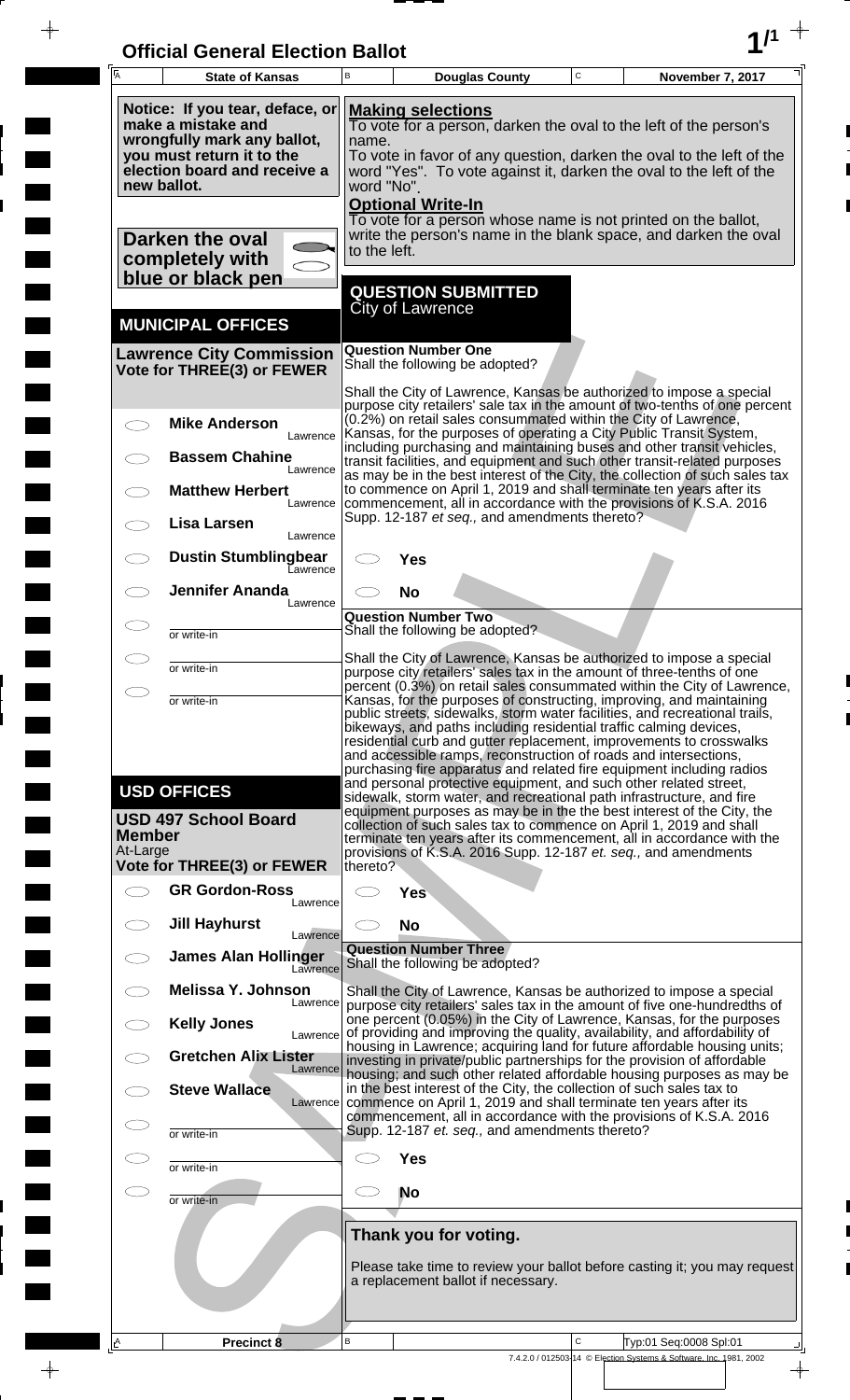| <b>Official General Election Ballot</b> |  |
|-----------------------------------------|--|
|                                         |  |

 $\bar{\phantom{a}}$ 

 $\overline{\phantom{a}}$ 

 $\Box$ 

 $\blacksquare$ 

 $\blacksquare$ 

 $\frac{1}{2}$ 

 $\frac{1}{\sqrt{2\pi}}\int_{0}^{\pi}\frac{1}{\sqrt{2\pi}}\left( \frac{1}{\sqrt{2\pi}}\right) \frac{d\mu}{d\mu}d\mu$ 

| $\overline{\mathsf{A}}$   | <b>State of Kansas</b>                                                                                                                                           | B                                                                                                                                                                                                                                                                                              | <b>Douglas County</b>                                                                                                                                                                                                                                                                                                                                                                                                                                                                                                                                                                                                                                                                                                                                                                                             | $\mathbf C$ | November 7, 2017                                                                             |  |  |  |
|---------------------------|------------------------------------------------------------------------------------------------------------------------------------------------------------------|------------------------------------------------------------------------------------------------------------------------------------------------------------------------------------------------------------------------------------------------------------------------------------------------|-------------------------------------------------------------------------------------------------------------------------------------------------------------------------------------------------------------------------------------------------------------------------------------------------------------------------------------------------------------------------------------------------------------------------------------------------------------------------------------------------------------------------------------------------------------------------------------------------------------------------------------------------------------------------------------------------------------------------------------------------------------------------------------------------------------------|-------------|----------------------------------------------------------------------------------------------|--|--|--|
|                           | Notice: If you tear, deface, or<br>make a mistake and<br>wrongfully mark any ballot,<br>you must return it to the<br>election board and receive a<br>new ballot. | <b>Making selections</b><br>To vote for a person, darken the oval to the left of the person's<br>name.<br>To vote in favor of any question, darken the oval to the left of the<br>word "Yes". To vote against it, darken the oval to the left of the<br>word "No".<br><b>Optional Write-In</b> |                                                                                                                                                                                                                                                                                                                                                                                                                                                                                                                                                                                                                                                                                                                                                                                                                   |             |                                                                                              |  |  |  |
|                           | Darken the oval<br>completely with<br>blue or black pen                                                                                                          |                                                                                                                                                                                                                                                                                                | To vote for a person whose name is not printed on the ballot,<br>write the person's name in the blank space, and darken the oval<br>to the left.                                                                                                                                                                                                                                                                                                                                                                                                                                                                                                                                                                                                                                                                  |             |                                                                                              |  |  |  |
|                           |                                                                                                                                                                  |                                                                                                                                                                                                                                                                                                | <b>QUESTION SUBMITTED</b><br><b>City of Lawrence</b>                                                                                                                                                                                                                                                                                                                                                                                                                                                                                                                                                                                                                                                                                                                                                              |             |                                                                                              |  |  |  |
|                           | <b>MUNICIPAL OFFICES</b><br><b>Lawrence City Commission</b>                                                                                                      |                                                                                                                                                                                                                                                                                                | <b>Question Number One</b>                                                                                                                                                                                                                                                                                                                                                                                                                                                                                                                                                                                                                                                                                                                                                                                        |             |                                                                                              |  |  |  |
|                           | Vote for THREE(3) or FEWER                                                                                                                                       |                                                                                                                                                                                                                                                                                                | Shall the following be adopted?<br>Shall the City of Lawrence, Kansas be authorized to impose a special                                                                                                                                                                                                                                                                                                                                                                                                                                                                                                                                                                                                                                                                                                           |             |                                                                                              |  |  |  |
|                           | <b>Lisa Larsen</b><br>Lawrence<br><b>Dustin Stumblingbear</b><br><b>Lawrence</b>                                                                                 |                                                                                                                                                                                                                                                                                                | purpose city retailers' sale tax in the amount of two-tenths of one percent<br>(0.2%) on retail sales consummated within the City of Lawrence,<br>Kansas, for the purposes of operating a City Public Transit System,<br>including purchasing and maintaining buses and other transit vehicles,<br>transit facilities, and equipment and such other transit-related purposes<br>as may be in the best interest of the City, the collection of such sales tax                                                                                                                                                                                                                                                                                                                                                      |             |                                                                                              |  |  |  |
|                           | <b>Jennifer Ananda</b><br>Lawrence                                                                                                                               |                                                                                                                                                                                                                                                                                                | to commence on April 1, 2019 and shall terminate ten years after its<br>commencement, all in accordance with the provisions of K.S.A. 2016<br>Supp. 12-187 et seq., and amendments thereto?                                                                                                                                                                                                                                                                                                                                                                                                                                                                                                                                                                                                                       |             |                                                                                              |  |  |  |
|                           | <b>Mike Anderson</b><br>Lawrence                                                                                                                                 |                                                                                                                                                                                                                                                                                                |                                                                                                                                                                                                                                                                                                                                                                                                                                                                                                                                                                                                                                                                                                                                                                                                                   |             |                                                                                              |  |  |  |
|                           | <b>Bassem Chahine</b><br>Lawrence<br><b>Matthew Herbert</b>                                                                                                      |                                                                                                                                                                                                                                                                                                | <b>Yes</b>                                                                                                                                                                                                                                                                                                                                                                                                                                                                                                                                                                                                                                                                                                                                                                                                        |             |                                                                                              |  |  |  |
|                           | Lawrence                                                                                                                                                         |                                                                                                                                                                                                                                                                                                | <b>No</b><br><b>Question Number Two</b>                                                                                                                                                                                                                                                                                                                                                                                                                                                                                                                                                                                                                                                                                                                                                                           |             |                                                                                              |  |  |  |
|                           | or write-in                                                                                                                                                      |                                                                                                                                                                                                                                                                                                | Shall the following be adopted?<br>Shall the City of Lawrence, Kansas be authorized to impose a special                                                                                                                                                                                                                                                                                                                                                                                                                                                                                                                                                                                                                                                                                                           |             |                                                                                              |  |  |  |
|                           | or write-in<br>or write-in                                                                                                                                       |                                                                                                                                                                                                                                                                                                | purpose city retailers' sales tax in the amount of three-tenths of one<br>percent (0.3%) on retail sales consummated within the City of Lawrence<br>Kansas, for the purposes of constructing, improving, and maintaining                                                                                                                                                                                                                                                                                                                                                                                                                                                                                                                                                                                          |             |                                                                                              |  |  |  |
| <b>Member</b><br>At-Large | <b>USD OFFICES</b><br><b>USD 497 School Board</b><br>Vote for THREE(3) or FEWER                                                                                  | thereto?                                                                                                                                                                                                                                                                                       | public streets, sidewalks, storm water facilities, and recreational trails,<br>bikeways, and paths including residential traffic calming devices,<br>residential curb and gutter replacement, improvements to crosswalks<br>and accessible ramps, reconstruction of roads and intersections,<br>purchasing fire apparatus and related fire equipment including radios<br>and personal protective equipment, and such other related street,<br>sidewalk, storm water, and recreational path infrastructure, and fire<br>equipment purposes as may be in the the best interest of the City, the<br>collection of such sales tax to commence on April 1, 2019 and shall<br>terminate ten years after its commencement, all in accordance with the<br>provisions of K.S.A. 2016 Supp. 12-187 et. seq., and amendments |             |                                                                                              |  |  |  |
|                           | <b>Steve Wallace</b><br>Lawrence                                                                                                                                 |                                                                                                                                                                                                                                                                                                | <b>Yes</b>                                                                                                                                                                                                                                                                                                                                                                                                                                                                                                                                                                                                                                                                                                                                                                                                        |             |                                                                                              |  |  |  |
|                           | <b>GR Gordon-Ross</b><br>Lawrence                                                                                                                                | <b>No</b>                                                                                                                                                                                                                                                                                      |                                                                                                                                                                                                                                                                                                                                                                                                                                                                                                                                                                                                                                                                                                                                                                                                                   |             |                                                                                              |  |  |  |
|                           | <b>Jill Hayhurst</b><br>Lawrence                                                                                                                                 |                                                                                                                                                                                                                                                                                                | <b>Question Number Three</b><br>Shall the following be adopted?                                                                                                                                                                                                                                                                                                                                                                                                                                                                                                                                                                                                                                                                                                                                                   |             |                                                                                              |  |  |  |
|                           | <b>James Alan Hollinger</b><br>Lawrence                                                                                                                          |                                                                                                                                                                                                                                                                                                | Shall the City of Lawrence, Kansas be authorized to impose a special<br>purpose city retailers' sales tax in the amount of five one-hundredths of<br>one percent (0.05%) in the City of Lawrence, Kansas, for the purposes                                                                                                                                                                                                                                                                                                                                                                                                                                                                                                                                                                                        |             |                                                                                              |  |  |  |
|                           | Melissa Y. Johnson<br>Lawrence<br>Kelly Jones                                                                                                                    |                                                                                                                                                                                                                                                                                                | of providing and improving the quality, availability, and affordability of<br>housing in Lawrence; acquiring land for future affordable housing units;                                                                                                                                                                                                                                                                                                                                                                                                                                                                                                                                                                                                                                                            |             |                                                                                              |  |  |  |
|                           | Lawrence<br><b>Gretchen Alix Lister</b>                                                                                                                          | investing in private/public partnerships for the provision of affordable<br>housing; and such other related affordable housing purposes as may be<br>in the best interest of the City, the collection of such sales tax to                                                                     |                                                                                                                                                                                                                                                                                                                                                                                                                                                                                                                                                                                                                                                                                                                                                                                                                   |             |                                                                                              |  |  |  |
|                           | Lawrence<br>or write-in                                                                                                                                          |                                                                                                                                                                                                                                                                                                | commence on April 1, 2019 and shall terminate ten years after its<br>commencement, all in accordance with the provisions of K.S.A. 2016<br>Supp. 12-187 et. seq., and amendments thereto?                                                                                                                                                                                                                                                                                                                                                                                                                                                                                                                                                                                                                         |             |                                                                                              |  |  |  |
|                           | or write-in                                                                                                                                                      |                                                                                                                                                                                                                                                                                                | <b>Yes</b>                                                                                                                                                                                                                                                                                                                                                                                                                                                                                                                                                                                                                                                                                                                                                                                                        |             |                                                                                              |  |  |  |
| C. P                      | or write-in                                                                                                                                                      |                                                                                                                                                                                                                                                                                                | <b>No</b>                                                                                                                                                                                                                                                                                                                                                                                                                                                                                                                                                                                                                                                                                                                                                                                                         |             |                                                                                              |  |  |  |
|                           |                                                                                                                                                                  | Thank you for voting.<br>Please take time to review your ballot before casting it; you may request<br>a replacement ballot if necessary.                                                                                                                                                       |                                                                                                                                                                                                                                                                                                                                                                                                                                                                                                                                                                                                                                                                                                                                                                                                                   |             |                                                                                              |  |  |  |
| <u> A</u>                 | <b>Precinct 9</b>                                                                                                                                                | В                                                                                                                                                                                                                                                                                              |                                                                                                                                                                                                                                                                                                                                                                                                                                                                                                                                                                                                                                                                                                                                                                                                                   | C           | Typ:01 Seq:0009 Spl:01<br>7.4.2.0 / 012503-14 © Election Systems & Software, Inc. 1981, 2002 |  |  |  |
|                           |                                                                                                                                                                  |                                                                                                                                                                                                                                                                                                |                                                                                                                                                                                                                                                                                                                                                                                                                                                                                                                                                                                                                                                                                                                                                                                                                   |             | $\overline{\phantom{a}}$                                                                     |  |  |  |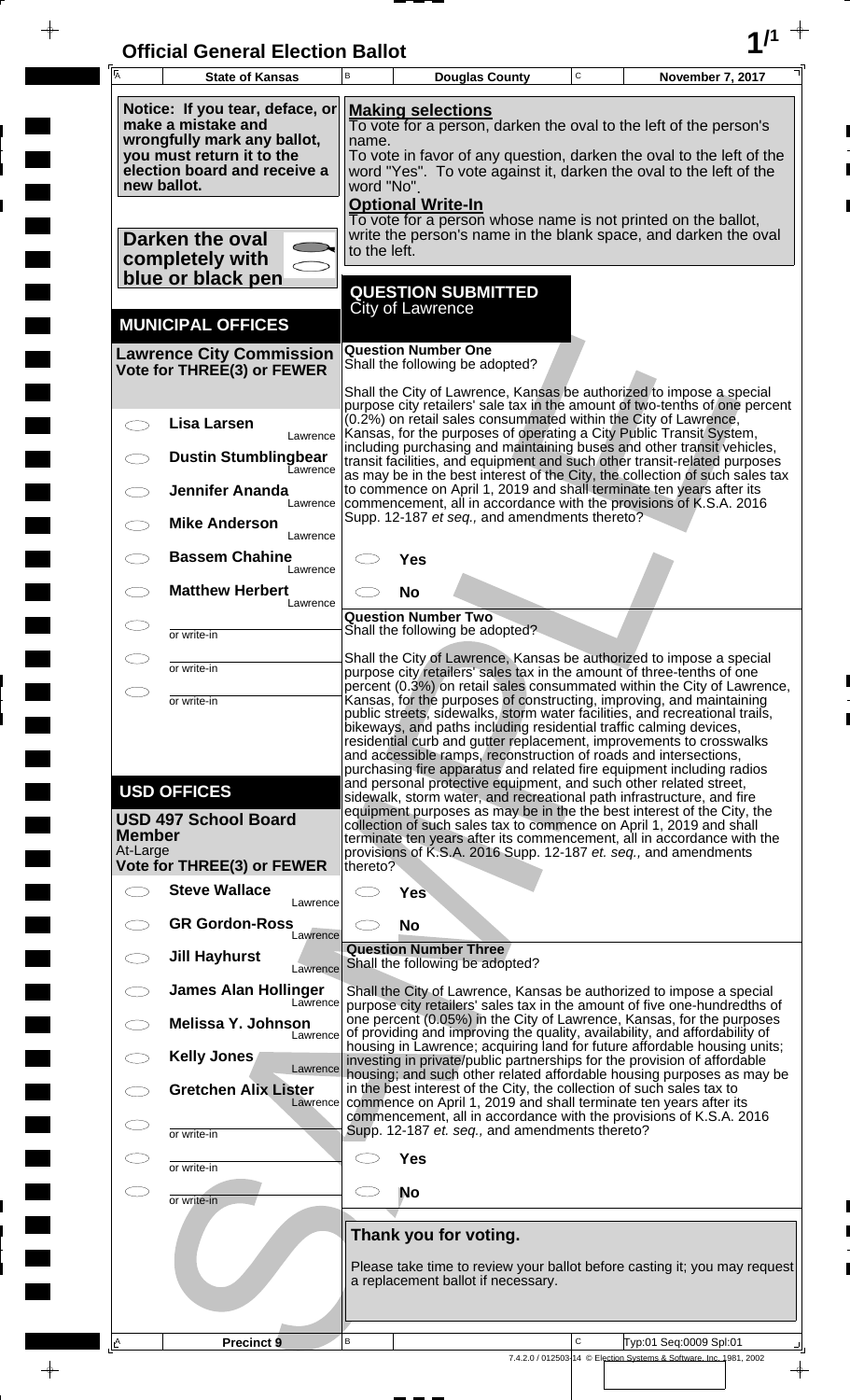| <b>Official General Election Ballot</b> |  |
|-----------------------------------------|--|
|                                         |  |

 $\overline{\phantom{a}}$ 

 $\overline{\phantom{a}}$ 

 $\blacksquare$ 

 $\overline{\phantom{a}}$ 

 $\blacksquare$ 

 $\frac{1}{2}$ 

 $\frac{1}{\sqrt{2\pi}}$ 

| Ā             | <b>State of Kansas</b>                                                                                                                                           | B                                                                                                                                                                                                                                                                  |                                           | <b>Douglas County</b>                                       | $\mathbf C$ | November 7, 2017                                                                                                                                                                                                                                                                                                                                                                                                                                                                                                                                                                                                                                                                                                                                                                                                       |
|---------------|------------------------------------------------------------------------------------------------------------------------------------------------------------------|--------------------------------------------------------------------------------------------------------------------------------------------------------------------------------------------------------------------------------------------------------------------|-------------------------------------------|-------------------------------------------------------------|-------------|------------------------------------------------------------------------------------------------------------------------------------------------------------------------------------------------------------------------------------------------------------------------------------------------------------------------------------------------------------------------------------------------------------------------------------------------------------------------------------------------------------------------------------------------------------------------------------------------------------------------------------------------------------------------------------------------------------------------------------------------------------------------------------------------------------------------|
|               | Notice: If you tear, deface, or<br>make a mistake and<br>wrongfully mark any ballot,<br>you must return it to the<br>election board and receive a<br>new ballot. | <b>Making selections</b><br>To vote for a person, darken the oval to the left of the person's<br>name.<br>To vote in favor of any question, darken the oval to the left of the<br>word "Yes". To vote against it, darken the oval to the left of the<br>word "No". |                                           |                                                             |             |                                                                                                                                                                                                                                                                                                                                                                                                                                                                                                                                                                                                                                                                                                                                                                                                                        |
|               | Darken the oval<br>completely with<br>blue or black pen                                                                                                          | to the left.                                                                                                                                                                                                                                                       | <b>Optional Write-In</b>                  |                                                             |             | To vote for a person whose name is not printed on the ballot,<br>write the person's name in the blank space, and darken the oval                                                                                                                                                                                                                                                                                                                                                                                                                                                                                                                                                                                                                                                                                       |
|               | <b>MUNICIPAL OFFICES</b>                                                                                                                                         |                                                                                                                                                                                                                                                                    | <b>City of Lawrence</b>                   | <b>QUESTION SUBMITTED</b>                                   |             |                                                                                                                                                                                                                                                                                                                                                                                                                                                                                                                                                                                                                                                                                                                                                                                                                        |
|               | <b>Lawrence City Commission</b><br>Vote for THREE(3) or FEWER                                                                                                    |                                                                                                                                                                                                                                                                    | <b>Question Number One</b>                | Shall the following be adopted?                             |             |                                                                                                                                                                                                                                                                                                                                                                                                                                                                                                                                                                                                                                                                                                                                                                                                                        |
|               | <b>Matthew Herbert</b><br>Lawrence<br>Lisa Larsen                                                                                                                |                                                                                                                                                                                                                                                                    |                                           |                                                             |             | Shall the City of Lawrence, Kansas be authorized to impose a special<br>purpose city retailers' sale tax in the amount of two-tenths of one percent<br>(0.2%) on retail sales consummated within the City of Lawrence,<br>Kansas, for the purposes of operating a City Public Transit System,<br>including purchasing and maintaining buses and other transit vehicles,<br>transit facilities, and equipment and such other transit-related purposes                                                                                                                                                                                                                                                                                                                                                                   |
|               | Lawrence<br><b>Dustin Stumblingbear</b><br>Eawrence                                                                                                              |                                                                                                                                                                                                                                                                    |                                           |                                                             |             | as may be in the best interest of the City, the collection of such sales tax<br>to commence on April 1, 2019 and shall terminate ten years after its<br>commencement, all in accordance with the provisions of K.S.A. 2016                                                                                                                                                                                                                                                                                                                                                                                                                                                                                                                                                                                             |
|               | <b>Jennifer Ananda</b><br>Lawrence<br><b>Mike Anderson</b>                                                                                                       |                                                                                                                                                                                                                                                                    | Yes                                       | Supp. 12-187 et seq., and amendments thereto?               |             |                                                                                                                                                                                                                                                                                                                                                                                                                                                                                                                                                                                                                                                                                                                                                                                                                        |
|               | Lawrence<br><b>Bassem Chahine</b><br>Lawrence                                                                                                                    |                                                                                                                                                                                                                                                                    | <b>No</b>                                 |                                                             |             |                                                                                                                                                                                                                                                                                                                                                                                                                                                                                                                                                                                                                                                                                                                                                                                                                        |
|               | or write-in                                                                                                                                                      |                                                                                                                                                                                                                                                                    | <b>Question Number Two</b>                | Shall the following be adopted?                             |             |                                                                                                                                                                                                                                                                                                                                                                                                                                                                                                                                                                                                                                                                                                                                                                                                                        |
|               | or write-in                                                                                                                                                      |                                                                                                                                                                                                                                                                    |                                           |                                                             |             | Shall the City of Lawrence, Kansas be authorized to impose a special<br>purpose city retailers' sales tax in the amount of three-tenths of one<br>percent (0.3%) on retail sales consummated within the City of Lawrence,                                                                                                                                                                                                                                                                                                                                                                                                                                                                                                                                                                                              |
| <b>Member</b> | or write-in<br><b>USD OFFICES</b><br><b>USD 497 School Board</b>                                                                                                 |                                                                                                                                                                                                                                                                    |                                           |                                                             |             | Kansas, for the purposes of constructing, improving, and maintaining<br>public streets, sidewalks, storm water facilities, and recreational trails,<br>bikeways, and paths including residential traffic calming devices,<br>residential curb and gutter replacement, improvements to crosswalks<br>and accessible ramps, reconstruction of roads and intersections,<br>purchasing fire apparatus and related fire equipment including radios<br>and personal protective equipment, and such other related street,<br>sidewalk, storm water, and recreational path infrastructure, and fire<br>equipment purposes as may be in the the best interest of the City, the<br>collection of such sales tax to commence on April 1, 2019 and shall<br>terminate ten years after its commencement, all in accordance with the |
| At-Large      | <b>Vote for THREE(3) or FEWER</b>                                                                                                                                | thereto?                                                                                                                                                                                                                                                           |                                           |                                                             |             | provisions of K.S.A. 2016 Supp. 12-187 et. seq., and amendments                                                                                                                                                                                                                                                                                                                                                                                                                                                                                                                                                                                                                                                                                                                                                        |
|               | <b>Jill Hayhurst</b><br>Lawrence                                                                                                                                 |                                                                                                                                                                                                                                                                    | <b>Yes</b>                                |                                                             |             |                                                                                                                                                                                                                                                                                                                                                                                                                                                                                                                                                                                                                                                                                                                                                                                                                        |
|               | <b>James Alan Hollinger</b><br>Lawrence<br><b>Melissa Y. Johnson</b>                                                                                             |                                                                                                                                                                                                                                                                    | <b>No</b><br><b>Question Number Three</b> |                                                             |             |                                                                                                                                                                                                                                                                                                                                                                                                                                                                                                                                                                                                                                                                                                                                                                                                                        |
|               | Lawrence<br><b>Kelly Jones</b>                                                                                                                                   |                                                                                                                                                                                                                                                                    |                                           | Shall the following be adopted?                             |             | Shall the City of Lawrence, Kansas be authorized to impose a special                                                                                                                                                                                                                                                                                                                                                                                                                                                                                                                                                                                                                                                                                                                                                   |
|               | Lawrence<br><b>Gretchen Alix Lister</b><br>Lawrence                                                                                                              |                                                                                                                                                                                                                                                                    |                                           |                                                             |             | purpose city retailers' sales tax in the amount of five one-hundredths of<br>one percent (0.05%) in the City of Lawrence, Kansas, for the purposes<br>of providing and improving the quality, availability, and affordability of                                                                                                                                                                                                                                                                                                                                                                                                                                                                                                                                                                                       |
|               | <b>Steve Wallace</b><br>Lawrence                                                                                                                                 |                                                                                                                                                                                                                                                                    |                                           |                                                             |             | housing in Lawrence; acquiring land for future affordable housing units;<br>investing in private/public partnerships for the provision of affordable<br>housing; and such other related affordable housing purposes as may be                                                                                                                                                                                                                                                                                                                                                                                                                                                                                                                                                                                          |
|               | <b>GR Gordon-Ross</b><br>Lawrence                                                                                                                                |                                                                                                                                                                                                                                                                    |                                           |                                                             |             | in the best interest of the City, the collection of such sales tax to<br>commence on April 1, 2019 and shall terminate ten years after its<br>commencement, all in accordance with the provisions of K.S.A. 2016                                                                                                                                                                                                                                                                                                                                                                                                                                                                                                                                                                                                       |
|               | or write-in                                                                                                                                                      |                                                                                                                                                                                                                                                                    |                                           | Supp. 12-187 et. seq., and amendments thereto?              |             |                                                                                                                                                                                                                                                                                                                                                                                                                                                                                                                                                                                                                                                                                                                                                                                                                        |
|               | or write-in                                                                                                                                                      |                                                                                                                                                                                                                                                                    | <b>Yes</b><br><b>No</b>                   |                                                             |             |                                                                                                                                                                                                                                                                                                                                                                                                                                                                                                                                                                                                                                                                                                                                                                                                                        |
|               | or write-in                                                                                                                                                      |                                                                                                                                                                                                                                                                    |                                           |                                                             |             |                                                                                                                                                                                                                                                                                                                                                                                                                                                                                                                                                                                                                                                                                                                                                                                                                        |
|               |                                                                                                                                                                  |                                                                                                                                                                                                                                                                    |                                           | Thank you for voting.<br>a replacement ballot if necessary. |             | Please take time to review your ballot before casting it; you may request                                                                                                                                                                                                                                                                                                                                                                                                                                                                                                                                                                                                                                                                                                                                              |
| ΙÊ            | Precinct 10                                                                                                                                                      | B                                                                                                                                                                                                                                                                  |                                           |                                                             | C           | Typ:01 Seq:0010 Spl:01                                                                                                                                                                                                                                                                                                                                                                                                                                                                                                                                                                                                                                                                                                                                                                                                 |
|               |                                                                                                                                                                  |                                                                                                                                                                                                                                                                    |                                           |                                                             |             | 7.4.2.0 / 012503-14 © Election Systems & Software, Inc. 1981, 2002                                                                                                                                                                                                                                                                                                                                                                                                                                                                                                                                                                                                                                                                                                                                                     |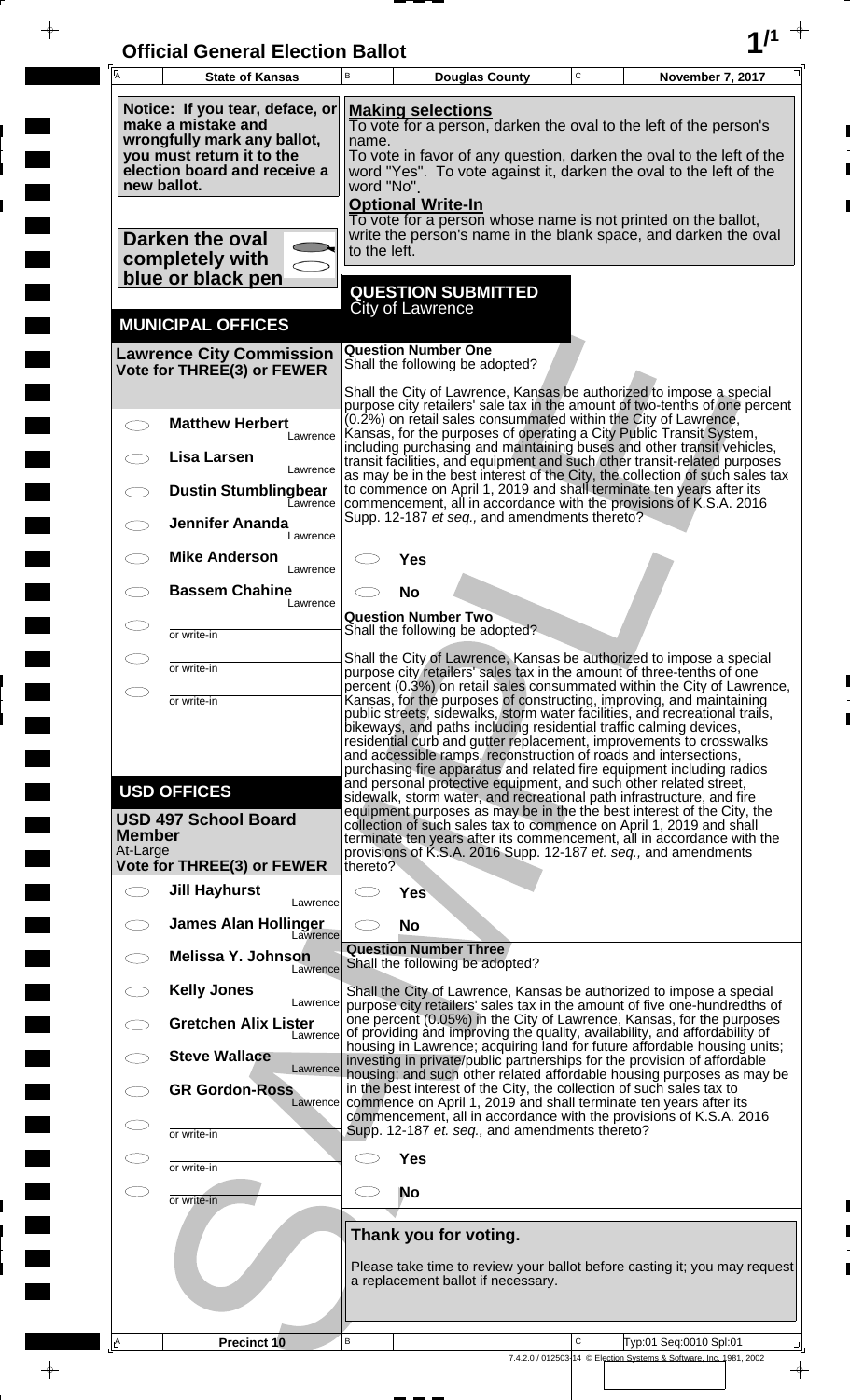| <b>Official General Election Ballot</b> |  |
|-----------------------------------------|--|
|                                         |  |

 $\overline{\phantom{a}}$ 

 $\overline{\phantom{a}}$ 

 $\blacksquare$ 

 $\blacksquare$ 

 $\frac{1}{2}$ 

 $\frac{1}{\sqrt{2\pi}}$ 

| 瓦                         | <b>State of Kansas</b>                                                                                                                                           | В                                                                                                                                                                                                                                                                                              | <b>Douglas County</b>                                                                                                                                                                                                          | $\mathsf C$ | November 7, 2017                                                                    |  |  |  |  |
|---------------------------|------------------------------------------------------------------------------------------------------------------------------------------------------------------|------------------------------------------------------------------------------------------------------------------------------------------------------------------------------------------------------------------------------------------------------------------------------------------------|--------------------------------------------------------------------------------------------------------------------------------------------------------------------------------------------------------------------------------|-------------|-------------------------------------------------------------------------------------|--|--|--|--|
|                           | Notice: If you tear, deface, or<br>make a mistake and<br>wrongfully mark any ballot,<br>you must return it to the<br>election board and receive a<br>new ballot. | <b>Making selections</b><br>To vote for a person, darken the oval to the left of the person's<br>name.<br>To vote in favor of any question, darken the oval to the left of the<br>word "Yes". To vote against it, darken the oval to the left of the<br>word "No".<br><b>Optional Write-In</b> |                                                                                                                                                                                                                                |             |                                                                                     |  |  |  |  |
|                           | Darken the oval<br>completely with                                                                                                                               |                                                                                                                                                                                                                                                                                                | To vote for a person whose name is not printed on the ballot,<br>write the person's name in the blank space, and darken the oval<br>to the left.                                                                               |             |                                                                                     |  |  |  |  |
|                           | blue or black pen                                                                                                                                                |                                                                                                                                                                                                                                                                                                | <b>QUESTION SUBMITTED</b><br><b>City of Lawrence</b>                                                                                                                                                                           |             |                                                                                     |  |  |  |  |
|                           | <b>MUNICIPAL OFFICES</b>                                                                                                                                         |                                                                                                                                                                                                                                                                                                |                                                                                                                                                                                                                                |             |                                                                                     |  |  |  |  |
|                           | <b>Lawrence City Commission</b><br>Vote for THREE(3) or FEWER                                                                                                    |                                                                                                                                                                                                                                                                                                | <b>Question Number One</b><br>Shall the following be adopted?                                                                                                                                                                  |             |                                                                                     |  |  |  |  |
|                           | <b>Lisa Larsen</b>                                                                                                                                               |                                                                                                                                                                                                                                                                                                | Shall the City of Lawrence, Kansas be authorized to impose a special<br>purpose city retailers' sale tax in the amount of two-tenths of one percent<br>(0.2%) on retail sales consummated within the City of Lawrence,         |             |                                                                                     |  |  |  |  |
|                           | Lawrence<br><b>Dustin Stumblingbear</b>                                                                                                                          |                                                                                                                                                                                                                                                                                                | Kansas, for the purposes of operating a City Public Transit System,<br>including purchasing and maintaining buses and other transit vehicles,<br>transit facilities, and equipment and such other transit-related purposes     |             |                                                                                     |  |  |  |  |
|                           | Lawrence<br><b>Jennifer Ananda</b>                                                                                                                               |                                                                                                                                                                                                                                                                                                | as may be in the best interest of the City, the collection of such sales tax<br>to commence on April 1, 2019 and shall terminate ten years after its                                                                           |             |                                                                                     |  |  |  |  |
|                           | Lawrence<br><b>Mike Anderson</b><br>Lawrence                                                                                                                     |                                                                                                                                                                                                                                                                                                | commencement, all in accordance with the provisions of K.S.A. 2016<br>Supp. 12-187 et seq., and amendments thereto?                                                                                                            |             |                                                                                     |  |  |  |  |
|                           | <b>Bassem Chahine</b><br>Lawrence                                                                                                                                |                                                                                                                                                                                                                                                                                                | Yes                                                                                                                                                                                                                            |             |                                                                                     |  |  |  |  |
|                           | <b>Matthew Herbert</b><br>Lawrence                                                                                                                               |                                                                                                                                                                                                                                                                                                | <b>No</b>                                                                                                                                                                                                                      |             |                                                                                     |  |  |  |  |
|                           | or write-in                                                                                                                                                      |                                                                                                                                                                                                                                                                                                | <b>Question Number Two</b><br>Shall the following be adopted?                                                                                                                                                                  |             |                                                                                     |  |  |  |  |
|                           | or write-in                                                                                                                                                      | Shall the City of Lawrence, Kansas be authorized to impose a special<br>purpose city retailers' sales tax in the amount of three-tenths of one                                                                                                                                                 |                                                                                                                                                                                                                                |             |                                                                                     |  |  |  |  |
|                           | or write-in                                                                                                                                                      |                                                                                                                                                                                                                                                                                                | percent (0.3%) on retail sales consummated within the City of Lawrence,<br>Kansas, for the purposes of constructing, improving, and maintaining<br>public streets, sidewalks, storm water facilities, and recreational trails, |             |                                                                                     |  |  |  |  |
|                           |                                                                                                                                                                  | bikeways, and paths including residential traffic calming devices,<br>residential curb and gutter replacement, improvements to crosswalks<br>and accessible ramps, reconstruction of roads and intersections,<br>purchasing fire apparatus and related fire equipment including radios         |                                                                                                                                                                                                                                |             |                                                                                     |  |  |  |  |
|                           | <b>USD OFFICES</b>                                                                                                                                               |                                                                                                                                                                                                                                                                                                | and personal protective equipment, and such other related street,<br>sidewalk, storm water, and recreational path infrastructure, and fire<br>equipment purposes as may be in the the best interest of the City, the           |             |                                                                                     |  |  |  |  |
| <b>Member</b><br>At-Large | <b>USD 497 School Board</b>                                                                                                                                      | collection of such sales tax to commence on April 1, 2019 and shall<br>terminate ten years after its commencement, all in accordance with the<br>provisions of K.S.A. 2016 Supp. 12-187 et. seq., and amendments                                                                               |                                                                                                                                                                                                                                |             |                                                                                     |  |  |  |  |
|                           | <b>Vote for THREE(3) or FEWER</b>                                                                                                                                | thereto?                                                                                                                                                                                                                                                                                       |                                                                                                                                                                                                                                |             |                                                                                     |  |  |  |  |
| $\frown$                  | Melissa Y. Johnson<br>Lawrence                                                                                                                                   |                                                                                                                                                                                                                                                                                                | <b>Yes</b>                                                                                                                                                                                                                     |             |                                                                                     |  |  |  |  |
|                           | <b>Kelly Jones</b><br>Lawrence                                                                                                                                   | <b>No</b><br><b>Question Number Three</b>                                                                                                                                                                                                                                                      |                                                                                                                                                                                                                                |             |                                                                                     |  |  |  |  |
|                           | <b>Gretchen Alix Lister</b><br>Lawrence                                                                                                                          |                                                                                                                                                                                                                                                                                                | Shall the following be adopted?                                                                                                                                                                                                |             |                                                                                     |  |  |  |  |
|                           | <b>Steve Wallace</b><br>Lawrence                                                                                                                                 |                                                                                                                                                                                                                                                                                                | Shall the City of Lawrence, Kansas be authorized to impose a special<br>purpose city retailers' sales tax in the amount of five one-hundredths of<br>one percent (0.05%) in the City of Lawrence, Kansas, for the purposes     |             |                                                                                     |  |  |  |  |
|                           | <b>GR Gordon-Ross</b><br>Lawrence<br><b>Jill Hayhurst</b>                                                                                                        |                                                                                                                                                                                                                                                                                                | of providing and improving the quality, availability, and affordability of<br>housing in Lawrence; acquiring land for future affordable housing units;                                                                         |             |                                                                                     |  |  |  |  |
|                           | Lawrence<br><b>James Alan Hollinger</b>                                                                                                                          | investing in private/public partnerships for the provision of affordable<br>housing; and such other related affordable housing purposes as may be<br>in the best interest of the City, the collection of such sales tax to                                                                     |                                                                                                                                                                                                                                |             |                                                                                     |  |  |  |  |
|                           | Lawrence                                                                                                                                                         | commence on April 1, 2019 and shall terminate ten years after its<br>commencement, all in accordance with the provisions of K.S.A. 2016                                                                                                                                                        |                                                                                                                                                                                                                                |             |                                                                                     |  |  |  |  |
| CD                        | or write-in                                                                                                                                                      |                                                                                                                                                                                                                                                                                                | Supp. 12-187 et. seq., and amendments thereto?<br><b>Yes</b>                                                                                                                                                                   |             |                                                                                     |  |  |  |  |
| $\subset \mathbb{R}^n$    | or write-in<br>or write-in                                                                                                                                       | CD.                                                                                                                                                                                                                                                                                            | No                                                                                                                                                                                                                             |             |                                                                                     |  |  |  |  |
|                           |                                                                                                                                                                  |                                                                                                                                                                                                                                                                                                |                                                                                                                                                                                                                                |             |                                                                                     |  |  |  |  |
|                           |                                                                                                                                                                  | Thank you for voting.<br>Please take time to review your ballot before casting it; you may request<br>a replacement ballot if necessary.                                                                                                                                                       |                                                                                                                                                                                                                                |             |                                                                                     |  |  |  |  |
|                           |                                                                                                                                                                  |                                                                                                                                                                                                                                                                                                |                                                                                                                                                                                                                                |             |                                                                                     |  |  |  |  |
| <u> 음</u>                 | <b>Precinct 11</b>                                                                                                                                               | B                                                                                                                                                                                                                                                                                              |                                                                                                                                                                                                                                | $\mathsf C$ | Typ:01 Seq:0011 Spl:01                                                              |  |  |  |  |
|                           |                                                                                                                                                                  |                                                                                                                                                                                                                                                                                                |                                                                                                                                                                                                                                |             | 7.4.2.0 / 012503-14 © Election Systems & Software, Inc. 1981, 2002<br>$\rightarrow$ |  |  |  |  |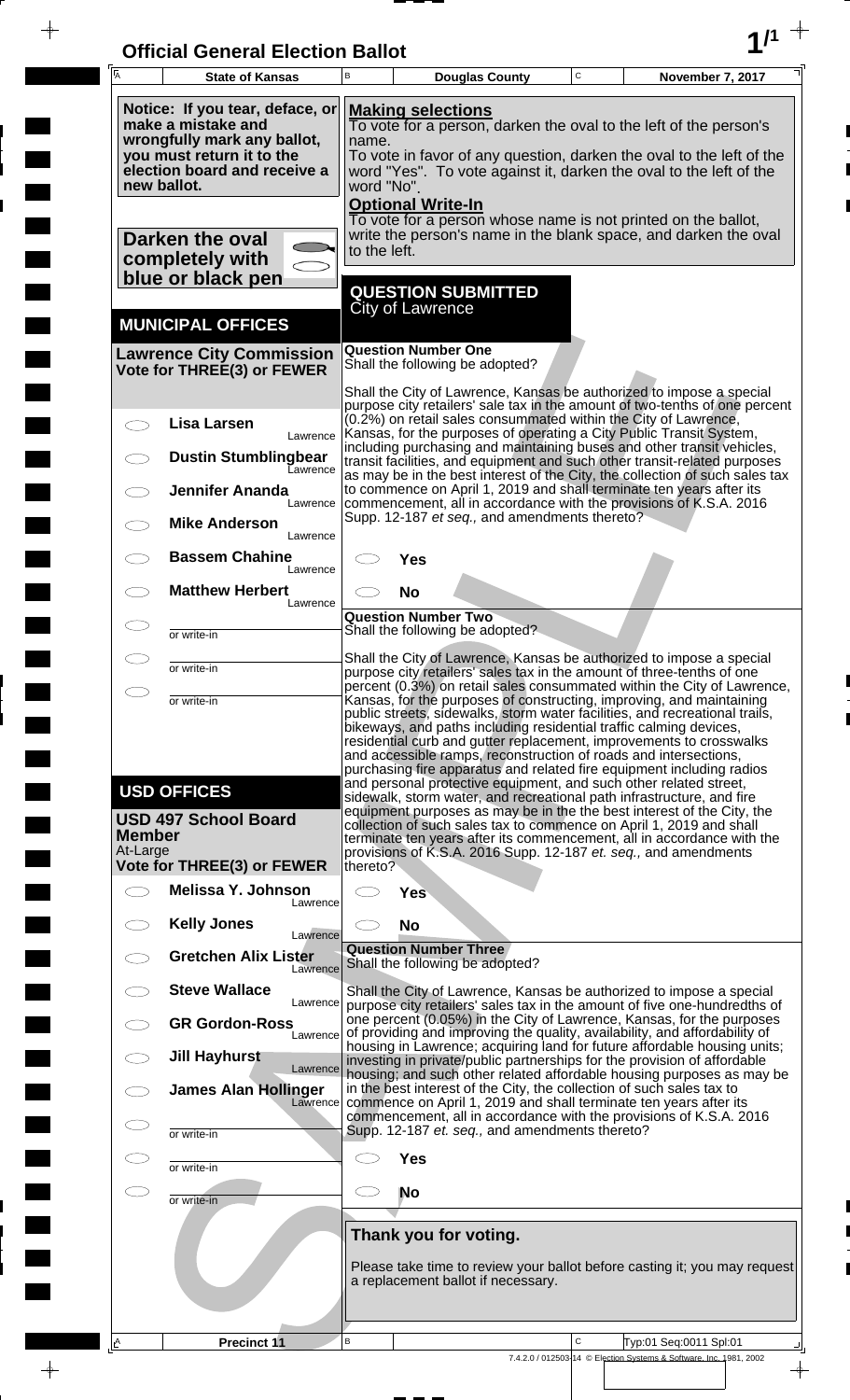| <b>Official General Election Ballot</b> |  |
|-----------------------------------------|--|
|                                         |  |

 $\overline{\phantom{a}}$ 

 $\overline{\phantom{a}}$ 

 $\blacksquare$ 

 $\overline{\phantom{a}}$ 

 $\blacksquare$ 

 $\frac{1}{2}$ 

 $\frac{1}{\sqrt{2\pi}}$ 

| Ā                                                                                                                                                                | <b>State of Kansas</b>                                          | В                                                                                                                                                                                                                                                                                                                                                                                                                                                                                                                                                                                             |                              | <b>Douglas County</b>                          | C | November 7, 2017                                                                                                                                                                                                                                                                                                                                                    |  |  |
|------------------------------------------------------------------------------------------------------------------------------------------------------------------|-----------------------------------------------------------------|-----------------------------------------------------------------------------------------------------------------------------------------------------------------------------------------------------------------------------------------------------------------------------------------------------------------------------------------------------------------------------------------------------------------------------------------------------------------------------------------------------------------------------------------------------------------------------------------------|------------------------------|------------------------------------------------|---|---------------------------------------------------------------------------------------------------------------------------------------------------------------------------------------------------------------------------------------------------------------------------------------------------------------------------------------------------------------------|--|--|
| Notice: If you tear, deface, or<br>make a mistake and<br>wrongfully mark any ballot,<br>you must return it to the<br>election board and receive a<br>new ballot. |                                                                 | <b>Making selections</b><br>To vote for a person, darken the oval to the left of the person's<br>name.<br>To vote in favor of any question, darken the oval to the left of the<br>word "Yes". To vote against it, darken the oval to the left of the<br>word "No".                                                                                                                                                                                                                                                                                                                            |                              |                                                |   |                                                                                                                                                                                                                                                                                                                                                                     |  |  |
|                                                                                                                                                                  | Darken the oval<br>completely with<br>blue or black pen         | <b>Optional Write-In</b><br>To vote for a person whose name is not printed on the ballot,<br>write the person's name in the blank space, and darken the oval<br>to the left.                                                                                                                                                                                                                                                                                                                                                                                                                  |                              |                                                |   |                                                                                                                                                                                                                                                                                                                                                                     |  |  |
|                                                                                                                                                                  | <b>MUNICIPAL OFFICES</b>                                        | <b>QUESTION SUBMITTED</b><br><b>City of Lawrence</b>                                                                                                                                                                                                                                                                                                                                                                                                                                                                                                                                          |                              |                                                |   |                                                                                                                                                                                                                                                                                                                                                                     |  |  |
|                                                                                                                                                                  | <b>Lawrence City Commission</b><br>Vote for THREE(3) or FEWER   |                                                                                                                                                                                                                                                                                                                                                                                                                                                                                                                                                                                               | <b>Question Number One</b>   | Shall the following be adopted?                |   |                                                                                                                                                                                                                                                                                                                                                                     |  |  |
|                                                                                                                                                                  | <b>Dustin Stumblingbear</b>                                     |                                                                                                                                                                                                                                                                                                                                                                                                                                                                                                                                                                                               |                              |                                                |   | Shall the City of Lawrence, Kansas be authorized to impose a special<br>purpose city retailers' sale tax in the amount of two-tenths of one percent<br>(0.2%) on retail sales consummated within the City of Lawrence,                                                                                                                                              |  |  |
|                                                                                                                                                                  | <b>L</b> awrence<br><b>Jennifer Ananda</b><br>Lawrence          |                                                                                                                                                                                                                                                                                                                                                                                                                                                                                                                                                                                               |                              |                                                |   | Kansas, for the purposes of operating a City Public Transit System,<br>including purchasing and maintaining buses and other transit vehicles,<br>transit facilities, and equipment and such other transit-related purposes<br>as may be in the best interest of the City, the collection of such sales tax                                                          |  |  |
|                                                                                                                                                                  | <b>Mike Anderson</b><br>Lawrence                                |                                                                                                                                                                                                                                                                                                                                                                                                                                                                                                                                                                                               |                              | Supp. 12-187 et seq., and amendments thereto?  |   | to commence on April 1, 2019 and shall terminate ten years after its<br>commencement, all in accordance with the provisions of K.S.A. 2016                                                                                                                                                                                                                          |  |  |
|                                                                                                                                                                  | <b>Bassem Chahine</b><br>Lawrence<br><b>Matthew Herbert</b>     |                                                                                                                                                                                                                                                                                                                                                                                                                                                                                                                                                                                               | Yes                          |                                                |   |                                                                                                                                                                                                                                                                                                                                                                     |  |  |
|                                                                                                                                                                  | Lawrence<br><b>Lisa Larsen</b><br>Lawrence                      |                                                                                                                                                                                                                                                                                                                                                                                                                                                                                                                                                                                               | <b>No</b>                    |                                                |   |                                                                                                                                                                                                                                                                                                                                                                     |  |  |
|                                                                                                                                                                  | or write-in                                                     |                                                                                                                                                                                                                                                                                                                                                                                                                                                                                                                                                                                               | <b>Question Number Two</b>   | Shall the following be adopted?                |   |                                                                                                                                                                                                                                                                                                                                                                     |  |  |
|                                                                                                                                                                  | or write-in                                                     |                                                                                                                                                                                                                                                                                                                                                                                                                                                                                                                                                                                               |                              |                                                |   | Shall the City of Lawrence, Kansas be authorized to impose a special<br>purpose city retailers' sales tax in the amount of three-tenths of one                                                                                                                                                                                                                      |  |  |
| $\bigcirc$                                                                                                                                                       | or write-in                                                     | percent (0.3%) on retail sales consummated within the City of Lawrence,<br>Kansas, for the purposes of constructing, improving, and maintaining<br>public streets, sidewalks, storm water facilities, and recreational trails,<br>bikeways, and paths including residential traffic calming devices,<br>residential curb and gutter replacement, improvements to crosswalks<br>and accessible ramps, reconstruction of roads and intersections,<br>purchasing fire apparatus and related fire equipment including radios<br>and personal protective equipment, and such other related street, |                              |                                                |   |                                                                                                                                                                                                                                                                                                                                                                     |  |  |
| <b>Member</b><br>At-Large                                                                                                                                        | <b>USD OFFICES</b><br><b>USD 497 School Board</b>               |                                                                                                                                                                                                                                                                                                                                                                                                                                                                                                                                                                                               |                              |                                                |   | sidewalk, storm water, and recreational path infrastructure, and fire<br>equipment purposes as may be in the the best interest of the City, the<br>collection of such sales tax to commence on April 1, 2019 and shall<br>terminate ten years after its commencement, all in accordance with the<br>provisions of K.S.A. 2016 Supp. 12-187 et. seq., and amendments |  |  |
| $\bigcirc$                                                                                                                                                       | <b>Vote for THREE(3) or FEWER</b><br><b>Kelly Jones</b>         | thereto?                                                                                                                                                                                                                                                                                                                                                                                                                                                                                                                                                                                      | <b>Yes</b>                   |                                                |   |                                                                                                                                                                                                                                                                                                                                                                     |  |  |
|                                                                                                                                                                  | Lawrence<br><b>Gretchen Alix Lister</b><br>Lawrence             |                                                                                                                                                                                                                                                                                                                                                                                                                                                                                                                                                                                               | <b>No</b>                    |                                                |   |                                                                                                                                                                                                                                                                                                                                                                     |  |  |
|                                                                                                                                                                  | <b>Steve Wallace</b><br>Lawrence                                |                                                                                                                                                                                                                                                                                                                                                                                                                                                                                                                                                                                               | <b>Question Number Three</b> | Shall the following be adopted?                |   |                                                                                                                                                                                                                                                                                                                                                                     |  |  |
|                                                                                                                                                                  | <b>GR Gordon-Ross</b><br>Lawrence                               |                                                                                                                                                                                                                                                                                                                                                                                                                                                                                                                                                                                               |                              |                                                |   | Shall the City of Lawrence, Kansas be authorized to impose a special<br>purpose city retailers' sales tax in the amount of five one-hundredths of                                                                                                                                                                                                                   |  |  |
|                                                                                                                                                                  | <b>Jill Hayhurst</b><br>Lawrence<br><b>James Alan Hollinger</b> |                                                                                                                                                                                                                                                                                                                                                                                                                                                                                                                                                                                               |                              |                                                |   | one percent (0.05%) in the City of Lawrence, Kansas, for the purposes<br>of providing and improving the quality, availability, and affordability of<br>housing in Lawrence; acquiring land for future affordable housing units;                                                                                                                                     |  |  |
|                                                                                                                                                                  | Lawrence<br><b>Melissa Y. Johnson</b><br>Lawrence               |                                                                                                                                                                                                                                                                                                                                                                                                                                                                                                                                                                                               |                              |                                                |   | investing in private/public partnerships for the provision of affordable<br>housing; and such other related affordable housing purposes as may be<br>in the best interest of the City, the collection of such sales tax to<br>commence on April 1, 2019 and shall terminate ten years after its                                                                     |  |  |
| Œ                                                                                                                                                                | or write-in                                                     |                                                                                                                                                                                                                                                                                                                                                                                                                                                                                                                                                                                               |                              | Supp. 12-187 et. seq., and amendments thereto? |   | commencement, all in accordance with the provisions of K.S.A. 2016                                                                                                                                                                                                                                                                                                  |  |  |
| Œ                                                                                                                                                                | or write-in                                                     |                                                                                                                                                                                                                                                                                                                                                                                                                                                                                                                                                                                               | <b>Yes</b>                   |                                                |   |                                                                                                                                                                                                                                                                                                                                                                     |  |  |
| ㅇ                                                                                                                                                                | or write-in                                                     | CD.                                                                                                                                                                                                                                                                                                                                                                                                                                                                                                                                                                                           | <b>No</b>                    |                                                |   |                                                                                                                                                                                                                                                                                                                                                                     |  |  |
|                                                                                                                                                                  |                                                                 |                                                                                                                                                                                                                                                                                                                                                                                                                                                                                                                                                                                               | Thank you for voting.        | a replacement ballot if necessary.             |   | Please take time to review your ballot before casting it; you may request                                                                                                                                                                                                                                                                                           |  |  |
| $\Delta$                                                                                                                                                         | <b>Precinct 12</b>                                              | В                                                                                                                                                                                                                                                                                                                                                                                                                                                                                                                                                                                             |                              |                                                | C | Typ:01 Seq:0012 Spl:01<br>7.4.2.0 / 012503-14 © Election Systems & Software, Inc. 1981, 2002                                                                                                                                                                                                                                                                        |  |  |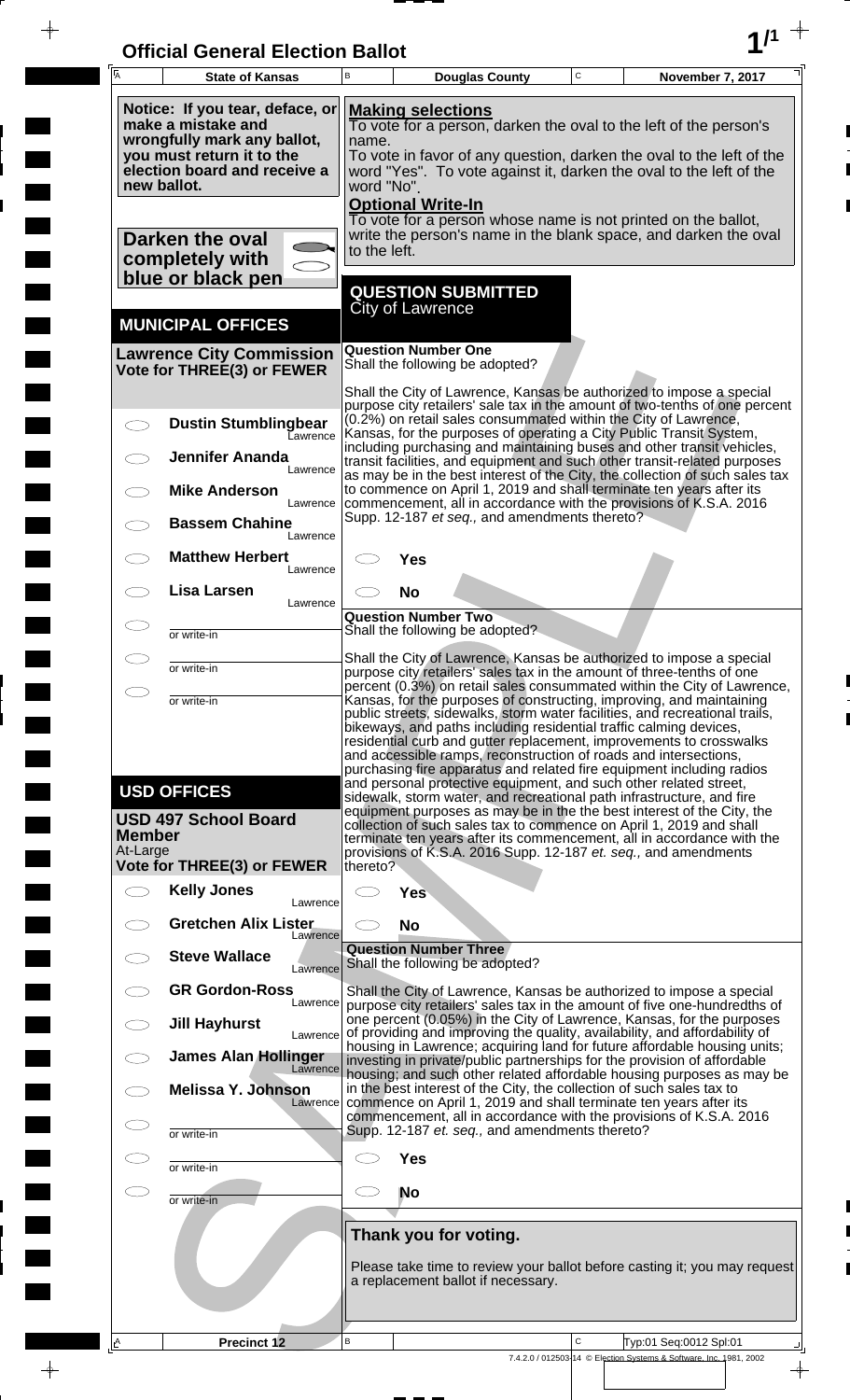| <b>Official General Election Ballot</b> |  |
|-----------------------------------------|--|
|                                         |  |

 $\overline{\phantom{a}}$ 

 $\blacksquare$ 

E

 $\frac{1}{2}$ 

 $\frac{1}{\sqrt{2\pi}}$ 

| Ā                         | <b>State of Kansas</b>                                                                                                                                           | B                                                                                                                                                                                                                                                                                              |                  | <b>Douglas County</b>                                                                                                                  | C | November 7, 2017                                                                                                                                                                                                                                                                                                                                                                                                                                                                                                                                                                                                                                                        |
|---------------------------|------------------------------------------------------------------------------------------------------------------------------------------------------------------|------------------------------------------------------------------------------------------------------------------------------------------------------------------------------------------------------------------------------------------------------------------------------------------------|------------------|----------------------------------------------------------------------------------------------------------------------------------------|---|-------------------------------------------------------------------------------------------------------------------------------------------------------------------------------------------------------------------------------------------------------------------------------------------------------------------------------------------------------------------------------------------------------------------------------------------------------------------------------------------------------------------------------------------------------------------------------------------------------------------------------------------------------------------------|
|                           | Notice: If you tear, deface, or<br>make a mistake and<br>wrongfully mark any ballot,<br>you must return it to the<br>election board and receive a<br>new ballot. | <b>Making selections</b><br>To vote for a person, darken the oval to the left of the person's<br>name.<br>To vote in favor of any question, darken the oval to the left of the<br>word "Yes". To vote against it, darken the oval to the left of the<br>word "No".<br><b>Optional Write-In</b> |                  |                                                                                                                                        |   |                                                                                                                                                                                                                                                                                                                                                                                                                                                                                                                                                                                                                                                                         |
|                           | Darken the oval<br>completely with<br>blue or black pen                                                                                                          | to the left.                                                                                                                                                                                                                                                                                   |                  |                                                                                                                                        |   | To vote for a person whose name is not printed on the ballot,<br>write the person's name in the blank space, and darken the oval                                                                                                                                                                                                                                                                                                                                                                                                                                                                                                                                        |
|                           | <b>MUNICIPAL OFFICES</b>                                                                                                                                         |                                                                                                                                                                                                                                                                                                | City of Lawrence | <b>QUESTION SUBMITTED</b>                                                                                                              |   |                                                                                                                                                                                                                                                                                                                                                                                                                                                                                                                                                                                                                                                                         |
|                           | <b>Lawrence City Commission</b><br>Vote for THREE(3) or FEWER                                                                                                    |                                                                                                                                                                                                                                                                                                |                  | <b>Question Number One</b><br>Shall the following be adopted?                                                                          |   |                                                                                                                                                                                                                                                                                                                                                                                                                                                                                                                                                                                                                                                                         |
|                           | <b>Jennifer Ananda</b><br>Lawrence<br><b>Mike Anderson</b><br>Lawrence<br><b>Bassem Chahine</b>                                                                  |                                                                                                                                                                                                                                                                                                |                  | (0.2%) on retail sales consummated within the City of Lawrence,                                                                        |   | Shall the City of Lawrence, Kansas be authorized to impose a special<br>purpose city retailers' sale tax in the amount of two-tenths of one percent<br>Kansas, for the purposes of operating a City Public Transit System,<br>including purchasing and maintaining buses and other transit vehicles,<br>transit facilities, and equipment and such other transit-related purposes<br>as may be in the best interest of the City, the collection of such sales tax<br>to commence on April 1, 2019 and shall terminate ten years after its                                                                                                                               |
|                           | Lawrence<br><b>Matthew Herbert</b><br>Lawrence                                                                                                                   |                                                                                                                                                                                                                                                                                                |                  | Supp. 12-187 et seq., and amendments thereto?                                                                                          |   | commencement, all in accordance with the provisions of K.S.A. 2016                                                                                                                                                                                                                                                                                                                                                                                                                                                                                                                                                                                                      |
|                           | Lisa Larsen<br>Lawrence                                                                                                                                          |                                                                                                                                                                                                                                                                                                | Yes              |                                                                                                                                        |   |                                                                                                                                                                                                                                                                                                                                                                                                                                                                                                                                                                                                                                                                         |
|                           | <b>Dustin Stumblingbear</b><br>Eawrence                                                                                                                          |                                                                                                                                                                                                                                                                                                | <b>No</b>        | <b>Question Number Two</b>                                                                                                             |   |                                                                                                                                                                                                                                                                                                                                                                                                                                                                                                                                                                                                                                                                         |
|                           | or write-in<br>or write-in                                                                                                                                       |                                                                                                                                                                                                                                                                                                |                  | Shall the following be adopted?                                                                                                        |   | Shall the City of Lawrence, Kansas be authorized to impose a special                                                                                                                                                                                                                                                                                                                                                                                                                                                                                                                                                                                                    |
|                           | or write-in                                                                                                                                                      |                                                                                                                                                                                                                                                                                                |                  |                                                                                                                                        |   | purpose city retailers' sales tax in the amount of three-tenths of one<br>percent (0.3%) on retail sales consummated within the City of Lawrence,<br>Kansas, for the purposes of constructing, improving, and maintaining                                                                                                                                                                                                                                                                                                                                                                                                                                               |
| <b>Member</b><br>At-Large | <b>USD OFFICES</b><br><b>USD 497 School Board</b><br>Vote for THREE(3) or FEWER<br><b>Steve Wallace</b><br>Lawrence                                              | thereto?                                                                                                                                                                                                                                                                                       | <b>Yes</b>       | bikeways, and paths including residential traffic calming devices,<br>and accessible ramps, reconstruction of roads and intersections, |   | public streets, sidewalks, storm water facilities, and recreational trails,<br>residential curb and gutter replacement, improvements to crosswalks<br>purchasing fire apparatus and related fire equipment including radios<br>and personal protective equipment, and such other related street,<br>sidewalk, storm water, and recreational path infrastructure, and fire<br>equipment purposes as may be in the the best interest of the City, the<br>collection of such sales tax to commence on April 1, 2019 and shall<br>terminate ten years after its commencement, all in accordance with the<br>provisions of K.S.A. 2016 Supp. 12-187 et. seq., and amendments |
|                           | <b>GR Gordon-Ross</b><br>Lawrence                                                                                                                                |                                                                                                                                                                                                                                                                                                | <b>No</b>        |                                                                                                                                        |   |                                                                                                                                                                                                                                                                                                                                                                                                                                                                                                                                                                                                                                                                         |
|                           | <b>Jill Hayhurst</b><br>Lawrence                                                                                                                                 |                                                                                                                                                                                                                                                                                                |                  | <b>Question Number Three</b><br>Shall the following be adopted?                                                                        |   |                                                                                                                                                                                                                                                                                                                                                                                                                                                                                                                                                                                                                                                                         |
|                           | <b>James Alan Hollinger</b><br>Lawrence<br>Melissa Y. Johnson                                                                                                    |                                                                                                                                                                                                                                                                                                |                  |                                                                                                                                        |   | Shall the City of Lawrence, Kansas be authorized to impose a special<br>purpose city retailers' sales tax in the amount of five one-hundredths of<br>one percent (0.05%) in the City of Lawrence, Kansas, for the purposes                                                                                                                                                                                                                                                                                                                                                                                                                                              |
|                           | Lawrence<br>Kelly Jones                                                                                                                                          |                                                                                                                                                                                                                                                                                                |                  |                                                                                                                                        |   | of providing and improving the quality, availability, and affordability of<br>housing in Lawrence; acquiring land for future affordable housing units;<br>investing in private/public partnerships for the provision of affordable                                                                                                                                                                                                                                                                                                                                                                                                                                      |
|                           | Lawrence<br><b>Gretchen Alix Lister</b><br>Lawrence                                                                                                              |                                                                                                                                                                                                                                                                                                |                  | in the best interest of the City, the collection of such sales tax to                                                                  |   | housing; and such other related affordable housing purposes as may be<br>commence on April 1, 2019 and shall terminate ten years after its                                                                                                                                                                                                                                                                                                                                                                                                                                                                                                                              |
|                           | or write-in                                                                                                                                                      |                                                                                                                                                                                                                                                                                                |                  | Supp. 12-187 et. seq., and amendments thereto?                                                                                         |   | commencement, all in accordance with the provisions of K.S.A. 2016                                                                                                                                                                                                                                                                                                                                                                                                                                                                                                                                                                                                      |
|                           | or write-in                                                                                                                                                      |                                                                                                                                                                                                                                                                                                | <b>Yes</b>       |                                                                                                                                        |   |                                                                                                                                                                                                                                                                                                                                                                                                                                                                                                                                                                                                                                                                         |
|                           | or write-in                                                                                                                                                      |                                                                                                                                                                                                                                                                                                | No               |                                                                                                                                        |   |                                                                                                                                                                                                                                                                                                                                                                                                                                                                                                                                                                                                                                                                         |
|                           |                                                                                                                                                                  |                                                                                                                                                                                                                                                                                                |                  | Thank you for voting.<br>a replacement ballot if necessary.                                                                            |   | Please take time to review your ballot before casting it; you may request                                                                                                                                                                                                                                                                                                                                                                                                                                                                                                                                                                                               |
| <u>A</u>                  | Precinct 13                                                                                                                                                      | В                                                                                                                                                                                                                                                                                              |                  |                                                                                                                                        | C | Typ:01 Seq:0013 Spl:01<br>7.4.2.0 / 012503-14 © Election Systems & Software, Inc. 1981, 2002                                                                                                                                                                                                                                                                                                                                                                                                                                                                                                                                                                            |

 $\frac{1}{\sqrt{2}}$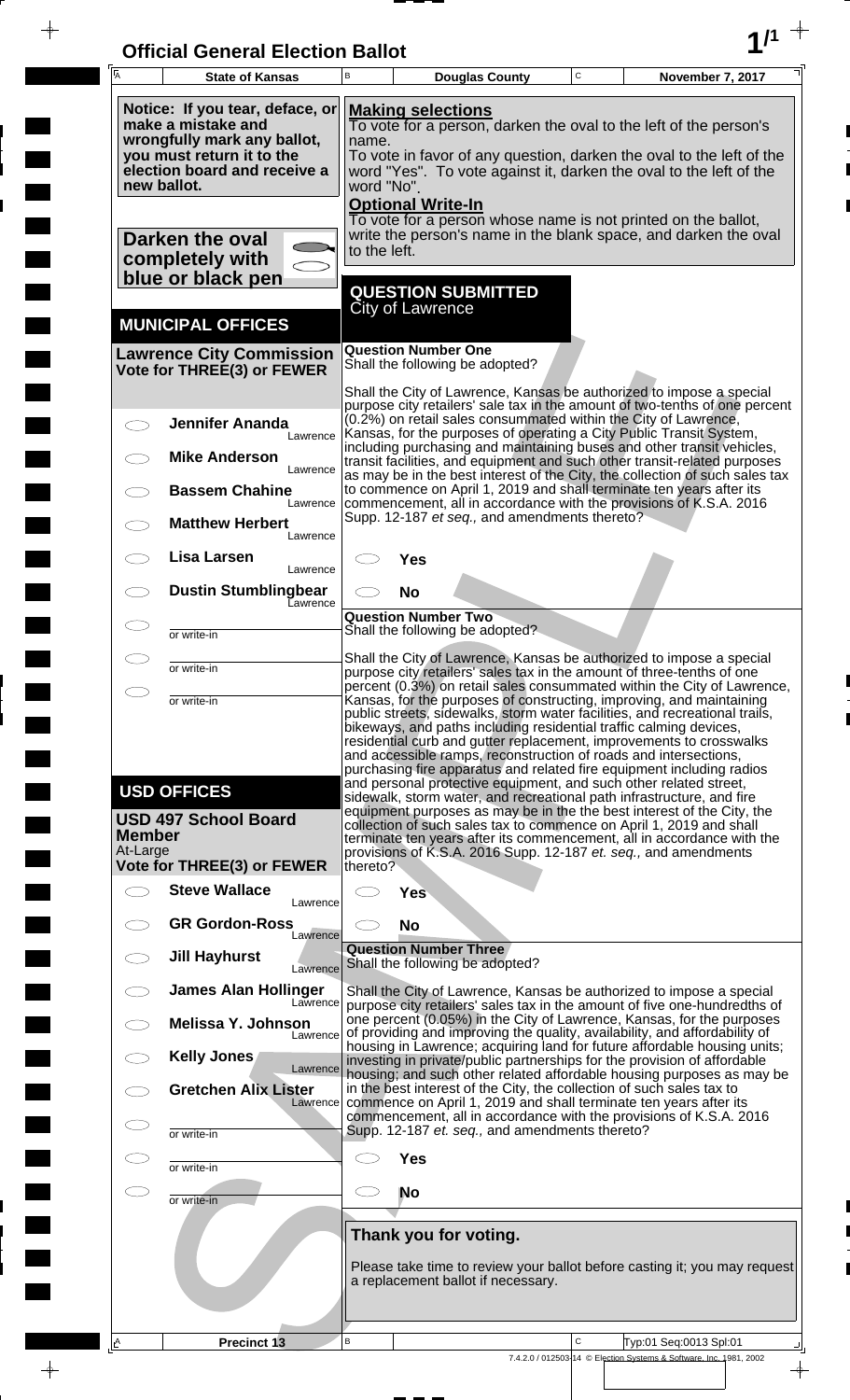| <b>Official General Election Ballot</b> |  |
|-----------------------------------------|--|
|                                         |  |

 $\bar{\phantom{a}}$ 

 $\overline{\phantom{a}}$ 

 $\Box$ 

 $\blacksquare$ 

 $\blacksquare$ 

 $\blacksquare$ 

 $\frac{1}{2}$ 

 $\frac{1}{\sqrt{2\pi}}$ 

| 瓦                         | <b>State of Kansas</b>                                                                                                                            | B                                                                                                                                                                                                                                                                                                                                                                                                                                                                                                                   | $\mathsf C$<br>November 7, 2017<br><b>Douglas County</b>                                                                                                                                                                                                                                   |  |  |  |  |
|---------------------------|---------------------------------------------------------------------------------------------------------------------------------------------------|---------------------------------------------------------------------------------------------------------------------------------------------------------------------------------------------------------------------------------------------------------------------------------------------------------------------------------------------------------------------------------------------------------------------------------------------------------------------------------------------------------------------|--------------------------------------------------------------------------------------------------------------------------------------------------------------------------------------------------------------------------------------------------------------------------------------------|--|--|--|--|
|                           | Notice: If you tear, deface, or<br>make a mistake and<br>wrongfully mark any ballot,<br>you must return it to the<br>election board and receive a | <b>Making selections</b><br>To vote for a person, darken the oval to the left of the person's<br>name.<br>To vote in favor of any question, darken the oval to the left of the<br>word "Yes". To vote against it, darken the oval to the left of the                                                                                                                                                                                                                                                                |                                                                                                                                                                                                                                                                                            |  |  |  |  |
|                           | new ballot.<br>Darken the oval<br>completely with                                                                                                 | word "No".<br><b>Optional Write-In</b><br>To vote for a person whose name is not printed on the ballot,<br>write the person's name in the blank space, and darken the oval<br>to the left.                                                                                                                                                                                                                                                                                                                          |                                                                                                                                                                                                                                                                                            |  |  |  |  |
|                           | blue or black pen<br><b>MUNICIPAL OFFICES</b>                                                                                                     |                                                                                                                                                                                                                                                                                                                                                                                                                                                                                                                     | <b>QUESTION SUBMITTED</b><br><b>City of Lawrence</b>                                                                                                                                                                                                                                       |  |  |  |  |
|                           | <b>Lawrence City Commission</b><br>Vote for THREE(3) or FEWER                                                                                     |                                                                                                                                                                                                                                                                                                                                                                                                                                                                                                                     | <b>Question Number One</b><br>Shall the following be adopted?                                                                                                                                                                                                                              |  |  |  |  |
|                           | <b>Matthew Herbert</b>                                                                                                                            |                                                                                                                                                                                                                                                                                                                                                                                                                                                                                                                     | Shall the City of Lawrence, Kansas be authorized to impose a special<br>purpose city retailers' sale tax in the amount of two-tenths of one percent<br>(0.2%) on retail sales consummated within the City of Lawrence,                                                                     |  |  |  |  |
| $\overline{\phantom{1}}$  | Lawrence                                                                                                                                          |                                                                                                                                                                                                                                                                                                                                                                                                                                                                                                                     | Kansas, for the purposes of operating a City Public Transit System,<br>including purchasing and maintaining buses and other transit vehicles,                                                                                                                                              |  |  |  |  |
|                           | Lisa Larsen<br>Lawrence<br><b>Dustin Stumblingbear</b>                                                                                            |                                                                                                                                                                                                                                                                                                                                                                                                                                                                                                                     | transit facilities, and equipment and such other transit-related purposes<br>as may be in the best interest of the City, the collection of such sales tax<br>to commence on April 1, 2019 and shall terminate ten years after its                                                          |  |  |  |  |
|                           | Lawrence<br><b>Jennifer Ananda</b><br>Lawrence                                                                                                    |                                                                                                                                                                                                                                                                                                                                                                                                                                                                                                                     | commencement, all in accordance with the provisions of K.S.A. 2016<br>Supp. 12-187 et seq., and amendments thereto?                                                                                                                                                                        |  |  |  |  |
|                           | <b>Mike Anderson</b><br>Lawrence                                                                                                                  |                                                                                                                                                                                                                                                                                                                                                                                                                                                                                                                     | Yes                                                                                                                                                                                                                                                                                        |  |  |  |  |
|                           | <b>Bassem Chahine</b><br>Lawrence                                                                                                                 |                                                                                                                                                                                                                                                                                                                                                                                                                                                                                                                     | <b>No</b>                                                                                                                                                                                                                                                                                  |  |  |  |  |
|                           | or write-in                                                                                                                                       |                                                                                                                                                                                                                                                                                                                                                                                                                                                                                                                     | <b>Question Number Two</b><br>Shall the following be adopted?                                                                                                                                                                                                                              |  |  |  |  |
|                           | or write-in                                                                                                                                       |                                                                                                                                                                                                                                                                                                                                                                                                                                                                                                                     | Shall the City of Lawrence, Kansas be authorized to impose a special<br>purpose city retailers' sales tax in the amount of three-tenths of one                                                                                                                                             |  |  |  |  |
|                           | or write-in                                                                                                                                       | percent (0.3%) on retail sales consummated within the City of Lawrence,<br>Kansas, for the purposes of constructing, improving, and maintaining                                                                                                                                                                                                                                                                                                                                                                     |                                                                                                                                                                                                                                                                                            |  |  |  |  |
|                           | <b>USD OFFICES</b>                                                                                                                                | public streets, sidewalks, storm water facilities, and recreational trails,<br>bikeways, and paths including residential traffic calming devices,<br>residential curb and gutter replacement, improvements to crosswalks<br>and accessible ramps, reconstruction of roads and intersections,<br>purchasing fire apparatus and related fire equipment including radios<br>and personal protective equipment, and such other related street,<br>sidewalk, storm water, and recreational path infrastructure, and fire |                                                                                                                                                                                                                                                                                            |  |  |  |  |
| <b>Member</b><br>At-Large | <b>USD 497 School Board</b>                                                                                                                       |                                                                                                                                                                                                                                                                                                                                                                                                                                                                                                                     | equipment purposes as may be in the the best interest of the City, the<br>collection of such sales tax to commence on April 1, 2019 and shall<br>terminate ten years after its commencement, all in accordance with the<br>provisions of K.S.A. 2016 Supp. 12-187 et. seq., and amendments |  |  |  |  |
|                           | <b>Vote for THREE(3) or FEWER</b><br><b>Steve Wallace</b>                                                                                         | thereto?                                                                                                                                                                                                                                                                                                                                                                                                                                                                                                            |                                                                                                                                                                                                                                                                                            |  |  |  |  |
|                           | Lawrence<br><b>GR Gordon-Ross</b>                                                                                                                 |                                                                                                                                                                                                                                                                                                                                                                                                                                                                                                                     | <b>Yes</b>                                                                                                                                                                                                                                                                                 |  |  |  |  |
|                           | Lawrence<br><b>Jill Hayhurst</b><br>Lawrence                                                                                                      |                                                                                                                                                                                                                                                                                                                                                                                                                                                                                                                     | <b>No</b><br><b>Question Number Three</b><br>Shall the following be adopted?                                                                                                                                                                                                               |  |  |  |  |
|                           | <b>James Alan Hollinger</b><br>Lawrence                                                                                                           |                                                                                                                                                                                                                                                                                                                                                                                                                                                                                                                     | Shall the City of Lawrence, Kansas be authorized to impose a special<br>purpose city retailers' sales tax in the amount of five one-hundredths of                                                                                                                                          |  |  |  |  |
|                           | <b>Melissa Y. Johnson</b><br>Lawrence                                                                                                             |                                                                                                                                                                                                                                                                                                                                                                                                                                                                                                                     | one percent (0.05%) in the City of Lawrence, Kansas, for the purposes<br>of providing and improving the quality, availability, and affordability of                                                                                                                                        |  |  |  |  |
|                           | Kelly Jones<br>Lawrence                                                                                                                           |                                                                                                                                                                                                                                                                                                                                                                                                                                                                                                                     | housing in Lawrence; acquiring land for future affordable housing units;<br>investing in private/public partnerships for the provision of affordable<br>housing; and such other related affordable housing purposes as may be                                                              |  |  |  |  |
|                           | <b>Gretchen Alix Lister</b><br>Lawrence                                                                                                           |                                                                                                                                                                                                                                                                                                                                                                                                                                                                                                                     | in the best interest of the City, the collection of such sales tax to<br>commence on April 1, 2019 and shall terminate ten years after its<br>commencement, all in accordance with the provisions of K.S.A. 2016                                                                           |  |  |  |  |
|                           | or write-in                                                                                                                                       |                                                                                                                                                                                                                                                                                                                                                                                                                                                                                                                     | Supp. 12-187 et. seq., and amendments thereto?                                                                                                                                                                                                                                             |  |  |  |  |
|                           | or write-in                                                                                                                                       |                                                                                                                                                                                                                                                                                                                                                                                                                                                                                                                     | <b>Yes</b>                                                                                                                                                                                                                                                                                 |  |  |  |  |
| $\subset \mathbb{R}^n$    | or write-in                                                                                                                                       | CD.                                                                                                                                                                                                                                                                                                                                                                                                                                                                                                                 | No                                                                                                                                                                                                                                                                                         |  |  |  |  |
|                           |                                                                                                                                                   |                                                                                                                                                                                                                                                                                                                                                                                                                                                                                                                     | Thank you for voting.                                                                                                                                                                                                                                                                      |  |  |  |  |
|                           |                                                                                                                                                   |                                                                                                                                                                                                                                                                                                                                                                                                                                                                                                                     | Please take time to review your ballot before casting it; you may request<br>a replacement ballot if necessary.                                                                                                                                                                            |  |  |  |  |
| <u>ے</u>                  | Precinct 14                                                                                                                                       | B                                                                                                                                                                                                                                                                                                                                                                                                                                                                                                                   | $\mathbf C$<br>Typ:01 Seq:0014 Spl:01                                                                                                                                                                                                                                                      |  |  |  |  |
|                           |                                                                                                                                                   |                                                                                                                                                                                                                                                                                                                                                                                                                                                                                                                     | 7.4.2.0 / 012503-14 © Election Systems & Software, Inc. 1981, 2002                                                                                                                                                                                                                         |  |  |  |  |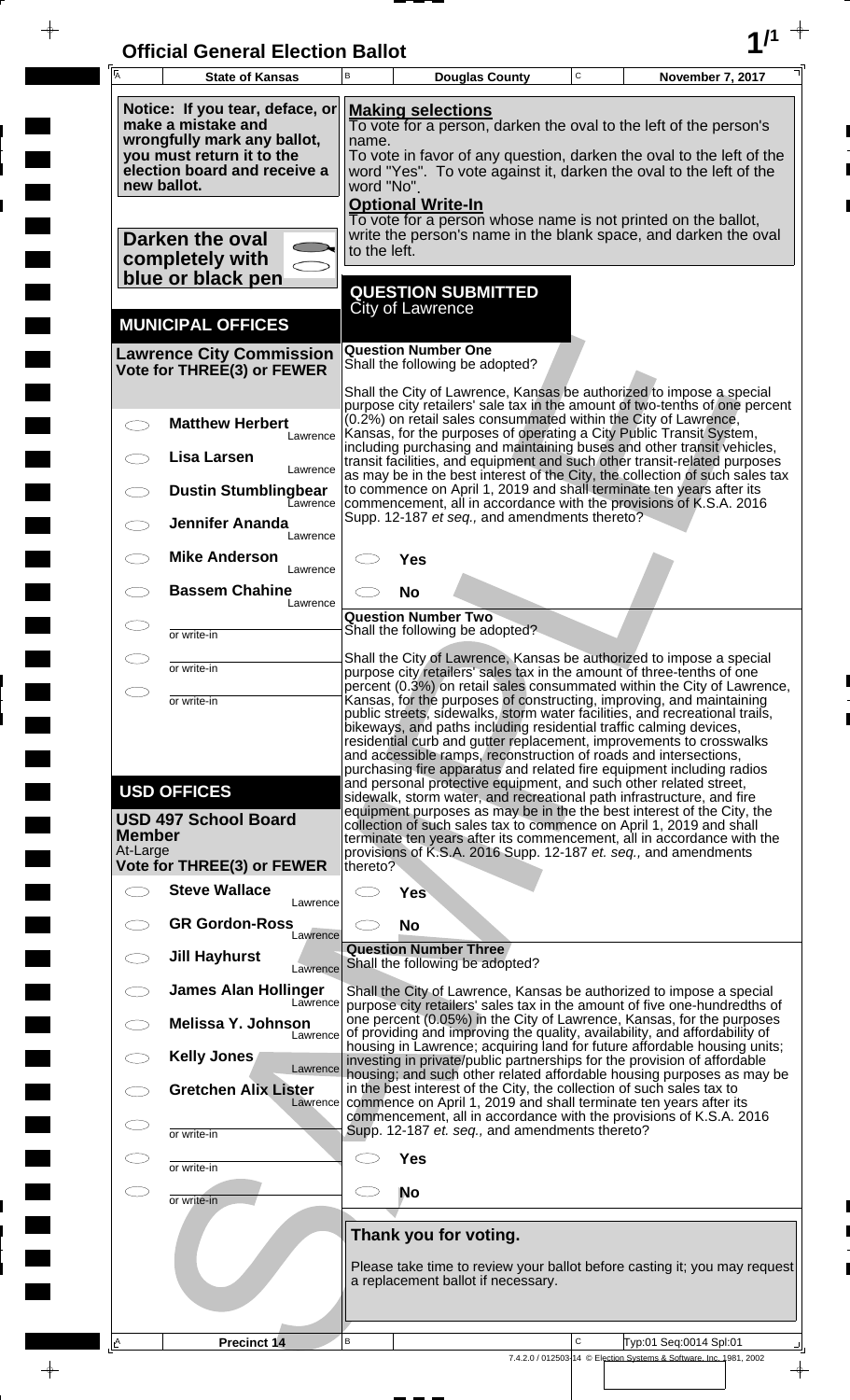| <b>Official General Election Ballot</b> |  |
|-----------------------------------------|--|
|                                         |  |

 $\overline{\phantom{a}}$ 

 $\Box$ 

 $\blacksquare$ 

 $\blacksquare$ 

 $\frac{1}{2}$ 

 $\frac{1}{\sqrt{2\pi}}$ 

| $\overline{A}$            | <b>State of Kansas</b>                                                                                                                                           | B                                                                                                                                                                                                                                                                                              | <b>Douglas County</b>                                                                                                                                                                                                                                                                                                                                                                                                                    | $\mathbf C$  | November 7, 2017                                                                               |  |  |
|---------------------------|------------------------------------------------------------------------------------------------------------------------------------------------------------------|------------------------------------------------------------------------------------------------------------------------------------------------------------------------------------------------------------------------------------------------------------------------------------------------|------------------------------------------------------------------------------------------------------------------------------------------------------------------------------------------------------------------------------------------------------------------------------------------------------------------------------------------------------------------------------------------------------------------------------------------|--------------|------------------------------------------------------------------------------------------------|--|--|
|                           | Notice: If you tear, deface, or<br>make a mistake and<br>wrongfully mark any ballot,<br>you must return it to the<br>election board and receive a<br>new ballot. | <b>Making selections</b><br>To vote for a person, darken the oval to the left of the person's<br>name.<br>To vote in favor of any question, darken the oval to the left of the<br>word "Yes". To vote against it, darken the oval to the left of the<br>word "No".<br><b>Optional Write-In</b> |                                                                                                                                                                                                                                                                                                                                                                                                                                          |              |                                                                                                |  |  |
|                           | Darken the oval<br>completely with<br>blue or black pen                                                                                                          | to the left.                                                                                                                                                                                                                                                                                   | To vote for a person whose name is not printed on the ballot,<br>write the person's name in the blank space, and darken the oval                                                                                                                                                                                                                                                                                                         |              |                                                                                                |  |  |
|                           | <b>MUNICIPAL OFFICES</b>                                                                                                                                         |                                                                                                                                                                                                                                                                                                | <b>QUESTION SUBMITTED</b><br><b>City of Lawrence</b>                                                                                                                                                                                                                                                                                                                                                                                     |              |                                                                                                |  |  |
|                           | <b>Lawrence City Commission</b><br>Vote for THREE(3) or FEWER                                                                                                    |                                                                                                                                                                                                                                                                                                | <b>Question Number One</b><br>Shall the following be adopted?                                                                                                                                                                                                                                                                                                                                                                            |              |                                                                                                |  |  |
|                           | <b>Bassem Chahine</b>                                                                                                                                            |                                                                                                                                                                                                                                                                                                | Shall the City of Lawrence, Kansas be authorized to impose a special<br>purpose city retailers' sale tax in the amount of two-tenths of one percent<br>(0.2%) on retail sales consummated within the City of Lawrence,                                                                                                                                                                                                                   |              |                                                                                                |  |  |
|                           | Lawrence<br><b>Matthew Herbert</b><br>Lawrence                                                                                                                   |                                                                                                                                                                                                                                                                                                | Kansas, for the purposes of operating a City Public Transit System,<br>including purchasing and maintaining buses and other transit vehicles,<br>transit facilities, and equipment and such other transit-related purposes                                                                                                                                                                                                               |              |                                                                                                |  |  |
|                           | <b>Lisa Larsen</b><br>Lawrence                                                                                                                                   |                                                                                                                                                                                                                                                                                                | as may be in the best interest of the City, the collection of such sales tax<br>to commence on April 1, 2019 and shall terminate ten years after its<br>commencement, all in accordance with the provisions of K.S.A. 2016                                                                                                                                                                                                               |              |                                                                                                |  |  |
|                           | <b>Dustin Stumblingbear</b><br><b>Lawrence</b><br><b>Jennifer Ananda</b>                                                                                         |                                                                                                                                                                                                                                                                                                | Supp. 12-187 et seq., and amendments thereto?                                                                                                                                                                                                                                                                                                                                                                                            |              |                                                                                                |  |  |
|                           | Lawrence<br><b>Mike Anderson</b>                                                                                                                                 |                                                                                                                                                                                                                                                                                                | Yes<br><b>No</b>                                                                                                                                                                                                                                                                                                                                                                                                                         |              |                                                                                                |  |  |
|                           | Lawrence<br>or write-in                                                                                                                                          |                                                                                                                                                                                                                                                                                                | <b>Question Number Two</b><br>Shall the following be adopted?                                                                                                                                                                                                                                                                                                                                                                            |              |                                                                                                |  |  |
|                           | or write-in                                                                                                                                                      |                                                                                                                                                                                                                                                                                                | Shall the City of Lawrence, Kansas be authorized to impose a special<br>purpose city retailers' sales tax in the amount of three-tenths of one                                                                                                                                                                                                                                                                                           |              |                                                                                                |  |  |
| $\bigcirc$                | or write-in                                                                                                                                                      |                                                                                                                                                                                                                                                                                                | percent (0.3%) on retail sales consummated within the City of Lawrence,<br>Kansas, for the purposes of constructing, improving, and maintaining<br>public streets, sidewalks, storm water facilities, and recreational trails,<br>bikeways, and paths including residential traffic calming devices,                                                                                                                                     |              |                                                                                                |  |  |
|                           |                                                                                                                                                                  |                                                                                                                                                                                                                                                                                                | residential curb and gutter replacement, improvements to crosswalks<br>and accessible ramps, reconstruction of roads and intersections,<br>purchasing fire apparatus and related fire equipment including radios                                                                                                                                                                                                                         |              |                                                                                                |  |  |
| <b>Member</b><br>At-Large | <b>USD OFFICES</b><br><b>USD 497 School Board</b><br>Vote for THREE(3) or FEWER                                                                                  | thereto?                                                                                                                                                                                                                                                                                       | and personal protective equipment, and such other related street,<br>sidewalk, storm water, and recreational path infrastructure, and fire<br>equipment purposes as may be in the the best interest of the City, the<br>collection of such sales tax to commence on April 1, 2019 and shall<br>terminate ten years after its commencement, all in accordance with the<br>provisions of K.S.A. 2016 Supp. 12-187 et. seq., and amendments |              |                                                                                                |  |  |
| $\overline{\phantom{1}}$  | <b>GR Gordon-Ross</b><br>Lawrence                                                                                                                                |                                                                                                                                                                                                                                                                                                | <b>Yes</b>                                                                                                                                                                                                                                                                                                                                                                                                                               |              |                                                                                                |  |  |
|                           | <b>Jill Hayhurst</b><br>Lawrence                                                                                                                                 |                                                                                                                                                                                                                                                                                                | <b>No</b>                                                                                                                                                                                                                                                                                                                                                                                                                                |              |                                                                                                |  |  |
|                           | <b>James Alan Hollinger</b><br>Lawrence                                                                                                                          |                                                                                                                                                                                                                                                                                                | <b>Question Number Three</b><br>Shall the following be adopted?                                                                                                                                                                                                                                                                                                                                                                          |              |                                                                                                |  |  |
|                           | Melissa Y. Johnson<br>Lawrence<br><b>Kelly Jones</b>                                                                                                             |                                                                                                                                                                                                                                                                                                | Shall the City of Lawrence, Kansas be authorized to impose a special<br>purpose city retailers' sales tax in the amount of five one-hundredths of<br>one percent (0.05%) in the City of Lawrence, Kansas, for the purposes                                                                                                                                                                                                               |              |                                                                                                |  |  |
|                           | Lawrence<br><b>Gretchen Alix Lister</b><br>Lawrence                                                                                                              |                                                                                                                                                                                                                                                                                                | of providing and improving the quality, availability, and affordability of<br>housing in Lawrence; acquiring land for future affordable housing units;<br>investing in private/public partnerships for the provision of affordable                                                                                                                                                                                                       |              |                                                                                                |  |  |
|                           | <b>Steve Wallace</b><br>Lawrence                                                                                                                                 |                                                                                                                                                                                                                                                                                                | housing; and such other related affordable housing purposes as may be<br>in the best interest of the City, the collection of such sales tax to<br>commence on April 1, 2019 and shall terminate ten years after its                                                                                                                                                                                                                      |              |                                                                                                |  |  |
| C<br>⊂                    | or write-in                                                                                                                                                      | commencement, all in accordance with the provisions of K.S.A. 2016<br>Supp. 12-187 et. seq., and amendments thereto?                                                                                                                                                                           |                                                                                                                                                                                                                                                                                                                                                                                                                                          |              |                                                                                                |  |  |
| Œ                         | or write-in<br>or write-in                                                                                                                                       | <b>Yes</b><br>No                                                                                                                                                                                                                                                                               |                                                                                                                                                                                                                                                                                                                                                                                                                                          |              |                                                                                                |  |  |
|                           |                                                                                                                                                                  |                                                                                                                                                                                                                                                                                                | Thank you for voting.                                                                                                                                                                                                                                                                                                                                                                                                                    |              |                                                                                                |  |  |
|                           |                                                                                                                                                                  | Please take time to review your ballot before casting it; you may request<br>a replacement ballot if necessary.                                                                                                                                                                                |                                                                                                                                                                                                                                                                                                                                                                                                                                          |              |                                                                                                |  |  |
| I۴                        | <b>Precinct 15</b>                                                                                                                                               | B                                                                                                                                                                                                                                                                                              |                                                                                                                                                                                                                                                                                                                                                                                                                                          | $\mathsf{C}$ | Typ:01 Seq:0015 Spl:01                                                                         |  |  |
|                           |                                                                                                                                                                  |                                                                                                                                                                                                                                                                                                |                                                                                                                                                                                                                                                                                                                                                                                                                                          |              | 7.4.2.0 / 012503-14 © Election Systems & Software, Inc. 1981, 2002<br>$\overline{\phantom{a}}$ |  |  |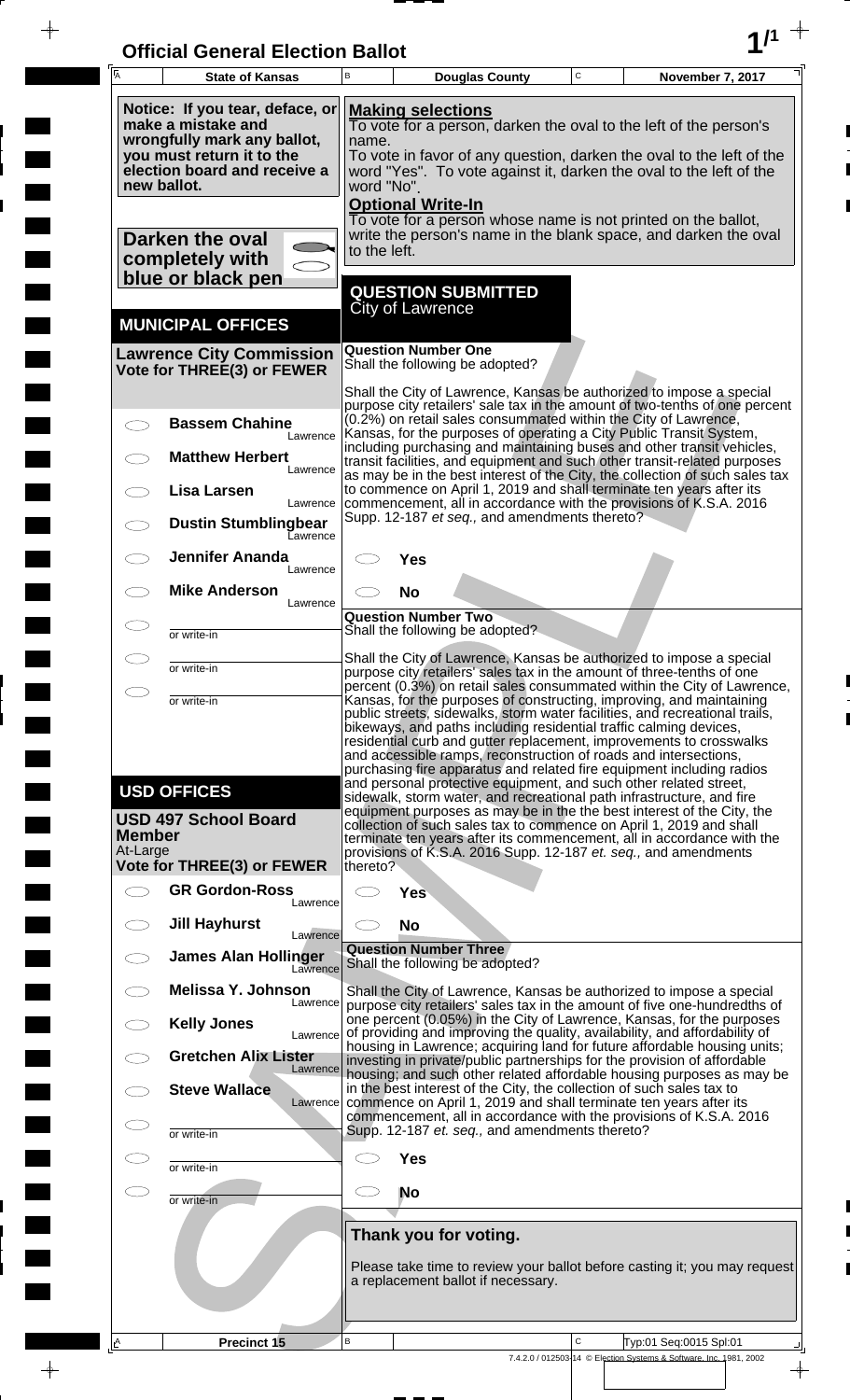| <b>Official General Election Ballot</b> |  |
|-----------------------------------------|--|
|                                         |  |

 $\overline{\phantom{a}}$ 

 $\Box$ 

 $\blacksquare$ 

 $\overline{\phantom{a}}$ 

 $\blacksquare$ 

 $\frac{1}{2}$ 

 $\frac{1}{\sqrt{2\pi}}$ 

| Ā                         | <b>State of Kansas</b>                                                                                                                            | В                                                                                                                                                                                                                                                                  |                                  | <b>Douglas County</b>                                           | C | November 7, 2017                                                                                                                                                                                                                                                                                                                                                                                                                                                                                                                                                                                                                                                                                                                                                                                                  |
|---------------------------|---------------------------------------------------------------------------------------------------------------------------------------------------|--------------------------------------------------------------------------------------------------------------------------------------------------------------------------------------------------------------------------------------------------------------------|----------------------------------|-----------------------------------------------------------------|---|-------------------------------------------------------------------------------------------------------------------------------------------------------------------------------------------------------------------------------------------------------------------------------------------------------------------------------------------------------------------------------------------------------------------------------------------------------------------------------------------------------------------------------------------------------------------------------------------------------------------------------------------------------------------------------------------------------------------------------------------------------------------------------------------------------------------|
| new ballot.               | Notice: If you tear, deface, or<br>make a mistake and<br>wrongfully mark any ballot,<br>you must return it to the<br>election board and receive a | <b>Making selections</b><br>To vote for a person, darken the oval to the left of the person's<br>name.<br>To vote in favor of any question, darken the oval to the left of the<br>word "Yes". To vote against it, darken the oval to the left of the<br>word "No". |                                  |                                                                 |   |                                                                                                                                                                                                                                                                                                                                                                                                                                                                                                                                                                                                                                                                                                                                                                                                                   |
|                           | Darken the oval<br>completely with<br>blue or black pen                                                                                           | to the left.                                                                                                                                                                                                                                                       | <b>Optional Write-In</b>         | <b>QUESTION SUBMITTED</b>                                       |   | To vote for a person whose name is not printed on the ballot,<br>write the person's name in the blank space, and darken the oval                                                                                                                                                                                                                                                                                                                                                                                                                                                                                                                                                                                                                                                                                  |
|                           | <b>MUNICIPAL OFFICES</b>                                                                                                                          |                                                                                                                                                                                                                                                                    | City of Lawrence                 |                                                                 |   |                                                                                                                                                                                                                                                                                                                                                                                                                                                                                                                                                                                                                                                                                                                                                                                                                   |
|                           | <b>Lawrence City Commission</b><br>Vote for THREE(3) or FEWER                                                                                     |                                                                                                                                                                                                                                                                    | <b>Question Number One</b>       | Shall the following be adopted?                                 |   |                                                                                                                                                                                                                                                                                                                                                                                                                                                                                                                                                                                                                                                                                                                                                                                                                   |
|                           | <b>Matthew Herbert</b><br>Lawrence                                                                                                                |                                                                                                                                                                                                                                                                    |                                  |                                                                 |   | Shall the City of Lawrence, Kansas be authorized to impose a special<br>purpose city retailers' sale tax in the amount of two-tenths of one percent<br>(0.2%) on retail sales consummated within the City of Lawrence,<br>Kansas, for the purposes of operating a City Public Transit System,                                                                                                                                                                                                                                                                                                                                                                                                                                                                                                                     |
|                           | <b>Lisa Larsen</b><br>Lawrence                                                                                                                    |                                                                                                                                                                                                                                                                    |                                  |                                                                 |   | including purchasing and maintaining buses and other transit vehicles,<br>transit facilities, and equipment and such other transit-related purposes<br>as may be in the best interest of the City, the collection of such sales tax                                                                                                                                                                                                                                                                                                                                                                                                                                                                                                                                                                               |
|                           | <b>Dustin Stumblingbear</b><br>Eawrence<br><b>Jennifer Ananda</b>                                                                                 |                                                                                                                                                                                                                                                                    |                                  | Supp. 12-187 et seq., and amendments thereto?                   |   | to commence on April 1, 2019 and shall terminate ten years after its<br>commencement, all in accordance with the provisions of K.S.A. 2016                                                                                                                                                                                                                                                                                                                                                                                                                                                                                                                                                                                                                                                                        |
|                           | Lawrence<br><b>Mike Anderson</b><br>Lawrence                                                                                                      |                                                                                                                                                                                                                                                                    | Yes                              |                                                                 |   |                                                                                                                                                                                                                                                                                                                                                                                                                                                                                                                                                                                                                                                                                                                                                                                                                   |
|                           | <b>Bassem Chahine</b><br>Lawrence                                                                                                                 |                                                                                                                                                                                                                                                                    | No<br><b>Question Number Two</b> |                                                                 |   |                                                                                                                                                                                                                                                                                                                                                                                                                                                                                                                                                                                                                                                                                                                                                                                                                   |
|                           | or write-in                                                                                                                                       |                                                                                                                                                                                                                                                                    |                                  | Shall the following be adopted?                                 |   | Shall the City of Lawrence, Kansas be authorized to impose a special                                                                                                                                                                                                                                                                                                                                                                                                                                                                                                                                                                                                                                                                                                                                              |
|                           | or write-in<br>or write-in                                                                                                                        |                                                                                                                                                                                                                                                                    |                                  |                                                                 |   | purpose city retailers' sales tax in the amount of three-tenths of one<br>percent (0.3%) on retail sales consummated within the City of Lawrence,<br>Kansas, for the purposes of constructing, improving, and maintaining                                                                                                                                                                                                                                                                                                                                                                                                                                                                                                                                                                                         |
| <b>Member</b><br>At-Large | <b>USD OFFICES</b><br><b>USD 497 School Board</b>                                                                                                 |                                                                                                                                                                                                                                                                    |                                  |                                                                 |   | public streets, sidewalks, storm water facilities, and recreational trails,<br>bikeways, and paths including residential traffic calming devices,<br>residential curb and gutter replacement, improvements to crosswalks<br>and accessible ramps, reconstruction of roads and intersections,<br>purchasing fire apparatus and related fire equipment including radios<br>and personal protective equipment, and such other related street,<br>sidewalk, storm water, and recreational path infrastructure, and fire<br>equipment purposes as may be in the the best interest of the City, the<br>collection of such sales tax to commence on April 1, 2019 and shall<br>terminate ten years after its commencement, all in accordance with the<br>provisions of K.S.A. 2016 Supp. 12-187 et. seq., and amendments |
|                           | <b>Vote for THREE(3) or FEWER</b><br><b>Jill Hayhurst</b>                                                                                         | thereto?                                                                                                                                                                                                                                                           | <b>Yes</b>                       |                                                                 |   |                                                                                                                                                                                                                                                                                                                                                                                                                                                                                                                                                                                                                                                                                                                                                                                                                   |
|                           | Lawrence<br><b>James Alan Hollinger</b>                                                                                                           |                                                                                                                                                                                                                                                                    | <b>No</b>                        |                                                                 |   |                                                                                                                                                                                                                                                                                                                                                                                                                                                                                                                                                                                                                                                                                                                                                                                                                   |
|                           | Lawrence<br><b>Melissa Y. Johnson</b><br>Lawrence                                                                                                 |                                                                                                                                                                                                                                                                    |                                  | <b>Question Number Three</b><br>Shall the following be adopted? |   |                                                                                                                                                                                                                                                                                                                                                                                                                                                                                                                                                                                                                                                                                                                                                                                                                   |
|                           | <b>Kelly Jones</b><br>Lawrence                                                                                                                    |                                                                                                                                                                                                                                                                    |                                  |                                                                 |   | Shall the City of Lawrence, Kansas be authorized to impose a special<br>purpose city retailers' sales tax in the amount of five one-hundredths of                                                                                                                                                                                                                                                                                                                                                                                                                                                                                                                                                                                                                                                                 |
|                           | <b>Gretchen Alix Lister</b><br>Lawrence<br><b>Steve Wallace</b>                                                                                   |                                                                                                                                                                                                                                                                    |                                  |                                                                 |   | one percent (0.05%) in the City of Lawrence, Kansas, for the purposes<br>of providing and improving the quality, availability, and affordability of<br>housing in Lawrence; acquiring land for future affordable housing units;                                                                                                                                                                                                                                                                                                                                                                                                                                                                                                                                                                                   |
|                           | Lawrence<br><b>GR Gordon-Ross</b><br>Lawrence                                                                                                     |                                                                                                                                                                                                                                                                    |                                  |                                                                 |   | investing in private/public partnerships for the provision of affordable<br>housing; and such other related affordable housing purposes as may be<br>in the best interest of the City, the collection of such sales tax to<br>commence on April 1, 2019 and shall terminate ten years after its                                                                                                                                                                                                                                                                                                                                                                                                                                                                                                                   |
|                           | or write-in                                                                                                                                       |                                                                                                                                                                                                                                                                    |                                  | Supp. 12-187 et. seq., and amendments thereto?                  |   | commencement, all in accordance with the provisions of K.S.A. 2016                                                                                                                                                                                                                                                                                                                                                                                                                                                                                                                                                                                                                                                                                                                                                |
|                           | or write-in                                                                                                                                       |                                                                                                                                                                                                                                                                    | <b>Yes</b>                       |                                                                 |   |                                                                                                                                                                                                                                                                                                                                                                                                                                                                                                                                                                                                                                                                                                                                                                                                                   |
|                           | or write-in                                                                                                                                       |                                                                                                                                                                                                                                                                    | No                               |                                                                 |   |                                                                                                                                                                                                                                                                                                                                                                                                                                                                                                                                                                                                                                                                                                                                                                                                                   |
|                           |                                                                                                                                                   |                                                                                                                                                                                                                                                                    |                                  | Thank you for voting.<br>a replacement ballot if necessary.     |   | Please take time to review your ballot before casting it; you may request                                                                                                                                                                                                                                                                                                                                                                                                                                                                                                                                                                                                                                                                                                                                         |
| $\mathbf{A}$              | <b>Precinct 16</b>                                                                                                                                | В                                                                                                                                                                                                                                                                  |                                  |                                                                 | C | Typ:01 Seq:0016 Spl:01                                                                                                                                                                                                                                                                                                                                                                                                                                                                                                                                                                                                                                                                                                                                                                                            |
|                           |                                                                                                                                                   |                                                                                                                                                                                                                                                                    |                                  |                                                                 |   | 7.4.2.0 / 012503-14 © Election Systems & Software, Inc. 1981, 2002                                                                                                                                                                                                                                                                                                                                                                                                                                                                                                                                                                                                                                                                                                                                                |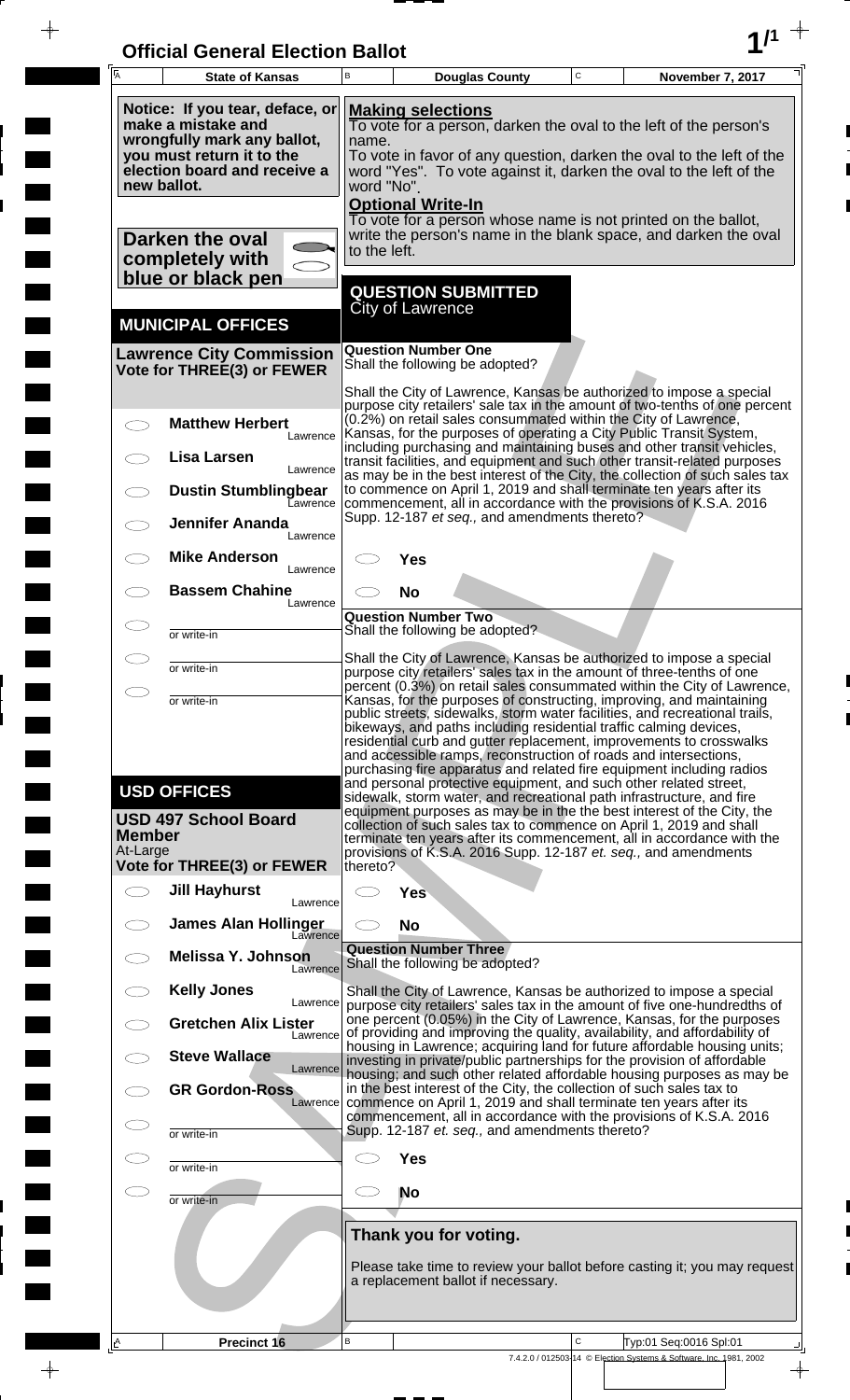| <b>Official General Election Ballot</b> |  |
|-----------------------------------------|--|
|                                         |  |

 $\bar{\phantom{a}}$ 

 $\overline{\phantom{a}}$ 

 $\Box$ 

 $\blacksquare$ 

 $\blacksquare$ 

 $\blacksquare$ 

 $\frac{1}{2}$ 

 $\frac{1}{\sqrt{2\pi}}$ 

| $\overline{A}$ | <b>State of Kansas</b>                                                                                                                                           | B                                                                                                                                                                                                                             | <b>Douglas County</b>                                           |  | $\mathbf C$ | November 7, 2017                                                                                                                                                                                                                                                                                                                                                                                                                                                                                                                                                                                                                                                                   |
|----------------|------------------------------------------------------------------------------------------------------------------------------------------------------------------|-------------------------------------------------------------------------------------------------------------------------------------------------------------------------------------------------------------------------------|-----------------------------------------------------------------|--|-------------|------------------------------------------------------------------------------------------------------------------------------------------------------------------------------------------------------------------------------------------------------------------------------------------------------------------------------------------------------------------------------------------------------------------------------------------------------------------------------------------------------------------------------------------------------------------------------------------------------------------------------------------------------------------------------------|
|                | Notice: If you tear, deface, or<br>make a mistake and<br>wrongfully mark any ballot,<br>you must return it to the<br>election board and receive a<br>new ballot. |                                                                                                                                                                                                                               | <b>Making selections</b><br>name.<br>word "No".                 |  |             | To vote for a person, darken the oval to the left of the person's<br>To vote in favor of any question, darken the oval to the left of the<br>word "Yes". To vote against it, darken the oval to the left of the                                                                                                                                                                                                                                                                                                                                                                                                                                                                    |
|                | Darken the oval<br>completely with<br>blue or black pen                                                                                                          | to the left.                                                                                                                                                                                                                  | <b>Optional Write-In</b>                                        |  |             | To vote for a person whose name is not printed on the ballot,<br>write the person's name in the blank space, and darken the oval                                                                                                                                                                                                                                                                                                                                                                                                                                                                                                                                                   |
|                | <b>MUNICIPAL OFFICES</b>                                                                                                                                         |                                                                                                                                                                                                                               | <b>QUESTION SUBMITTED</b><br>City of Lawrence                   |  |             |                                                                                                                                                                                                                                                                                                                                                                                                                                                                                                                                                                                                                                                                                    |
|                | <b>Lawrence City Commission</b><br>Vote for THREE(3) or FEWER                                                                                                    |                                                                                                                                                                                                                               | <b>Question Number One</b><br>Shall the following be adopted?   |  |             |                                                                                                                                                                                                                                                                                                                                                                                                                                                                                                                                                                                                                                                                                    |
|                | <b>Lisa Larsen</b><br>Lawrence<br><b>Dustin Stumblingbear</b><br><b>Lawrence</b><br>Jennifer Ananda<br>Lawrence                                                  |                                                                                                                                                                                                                               | Supp. 12-187 et seq., and amendments thereto?                   |  |             | Shall the City of Lawrence, Kansas be authorized to impose a special<br>purpose city retailers' sale tax in the amount of two-tenths of one percent<br>(0.2%) on retail sales consummated within the City of Lawrence,<br>Kansas, for the purposes of operating a City Public Transit System,<br>including purchasing and maintaining buses and other transit vehicles,<br>transit facilities, and equipment and such other transit-related purposes<br>as may be in the best interest of the City, the collection of such sales tax<br>to commence on April 1, 2019 and shall terminate ten years after its<br>commencement, all in accordance with the provisions of K.S.A. 2016 |
|                | <b>Mike Anderson</b><br>Lawrence<br><b>Bassem Chahine</b><br>Lawrence                                                                                            |                                                                                                                                                                                                                               | Yes                                                             |  |             |                                                                                                                                                                                                                                                                                                                                                                                                                                                                                                                                                                                                                                                                                    |
|                | <b>Matthew Herbert</b><br>Lawrence                                                                                                                               |                                                                                                                                                                                                                               | <b>No</b><br><b>Question Number Two</b>                         |  |             |                                                                                                                                                                                                                                                                                                                                                                                                                                                                                                                                                                                                                                                                                    |
|                | or write-in<br>or write-in                                                                                                                                       |                                                                                                                                                                                                                               | Shall the following be adopted?                                 |  |             | Shall the City of Lawrence, Kansas be authorized to impose a special<br>purpose city retailers' sales tax in the amount of three-tenths of one                                                                                                                                                                                                                                                                                                                                                                                                                                                                                                                                     |
|                | or write-in                                                                                                                                                      | percent (0.3%) on retail sales consummated within the City of Lawrence<br>Kansas, for the purposes of constructing, improving, and maintaining<br>public streets, sidewalks, storm water facilities, and recreational trails, |                                                                 |  |             |                                                                                                                                                                                                                                                                                                                                                                                                                                                                                                                                                                                                                                                                                    |
| <b>Member</b>  | <b>USD OFFICES</b><br><b>USD 497 School Board</b>                                                                                                                |                                                                                                                                                                                                                               |                                                                 |  |             | bikeways, and paths including residential traffic calming devices,<br>residential curb and gutter replacement, improvements to crosswalks<br>and accessible ramps, reconstruction of roads and intersections,<br>purchasing fire apparatus and related fire equipment including radios<br>and personal protective equipment, and such other related street,<br>sidewalk, storm water, and recreational path infrastructure, and fire<br>equipment purposes as may be in the the best interest of the City, the<br>collection of such sales tax to commence on April 1, 2019 and shall<br>terminate ten years after its commencement, all in accordance with the                    |
| At-Large       | <b>Vote for THREE(3) or FEWER</b>                                                                                                                                | thereto?                                                                                                                                                                                                                      |                                                                 |  |             | provisions of K.S.A. 2016 Supp. 12-187 et. seq., and amendments                                                                                                                                                                                                                                                                                                                                                                                                                                                                                                                                                                                                                    |
|                | <b>James Alan Hollinger</b><br>Lawrence<br>Melissa Y. Johnson                                                                                                    | CD.                                                                                                                                                                                                                           | <b>Yes</b><br><b>No</b>                                         |  |             |                                                                                                                                                                                                                                                                                                                                                                                                                                                                                                                                                                                                                                                                                    |
|                | Lawrence<br><b>Kelly Jones</b><br>Lawrence                                                                                                                       |                                                                                                                                                                                                                               | <b>Question Number Three</b><br>Shall the following be adopted? |  |             |                                                                                                                                                                                                                                                                                                                                                                                                                                                                                                                                                                                                                                                                                    |
|                | <b>Gretchen Alix Lister</b><br>Lawrence<br><b>Steve Wallace</b>                                                                                                  |                                                                                                                                                                                                                               |                                                                 |  |             | Shall the City of Lawrence, Kansas be authorized to impose a special<br>purpose city retailers' sales tax in the amount of five one-hundredths of<br>one percent (0.05%) in the City of Lawrence, Kansas, for the purposes                                                                                                                                                                                                                                                                                                                                                                                                                                                         |
|                | Lawrence<br><b>GR Gordon-Ross</b>                                                                                                                                |                                                                                                                                                                                                                               |                                                                 |  |             | of providing and improving the quality, availability, and affordability of<br>housing in Lawrence; acquiring land for future affordable housing units;<br>investing in private/public partnerships for the provision of affordable                                                                                                                                                                                                                                                                                                                                                                                                                                                 |
|                | Lawrence<br>Jill Hayhurst<br>Lawrence                                                                                                                            |                                                                                                                                                                                                                               |                                                                 |  |             | housing; and such other related affordable housing purposes as may be<br>in the best interest of the City, the collection of such sales tax to<br>commence on April 1, 2019 and shall terminate ten years after its                                                                                                                                                                                                                                                                                                                                                                                                                                                                |
|                | or write-in                                                                                                                                                      |                                                                                                                                                                                                                               | Supp. 12-187 et. seq., and amendments thereto?                  |  |             | commencement, all in accordance with the provisions of K.S.A. 2016                                                                                                                                                                                                                                                                                                                                                                                                                                                                                                                                                                                                                 |
| C I<br>C.      | or write-in                                                                                                                                                      |                                                                                                                                                                                                                               | <b>Yes</b><br>No                                                |  |             |                                                                                                                                                                                                                                                                                                                                                                                                                                                                                                                                                                                                                                                                                    |
|                | or write-in                                                                                                                                                      |                                                                                                                                                                                                                               | Thank you for voting.                                           |  |             |                                                                                                                                                                                                                                                                                                                                                                                                                                                                                                                                                                                                                                                                                    |
|                |                                                                                                                                                                  |                                                                                                                                                                                                                               | a replacement ballot if necessary.                              |  |             | Please take time to review your ballot before casting it; you may request                                                                                                                                                                                                                                                                                                                                                                                                                                                                                                                                                                                                          |
| <u> 음</u>      | <b>Precinct 17</b>                                                                                                                                               | B                                                                                                                                                                                                                             |                                                                 |  | C           | Typ:01 Seq:0017 Spl:01                                                                                                                                                                                                                                                                                                                                                                                                                                                                                                                                                                                                                                                             |
|                |                                                                                                                                                                  |                                                                                                                                                                                                                               |                                                                 |  |             | 7.4.2.0 / 012503-14 © Election Systems & Software, Inc. 1981, 2002                                                                                                                                                                                                                                                                                                                                                                                                                                                                                                                                                                                                                 |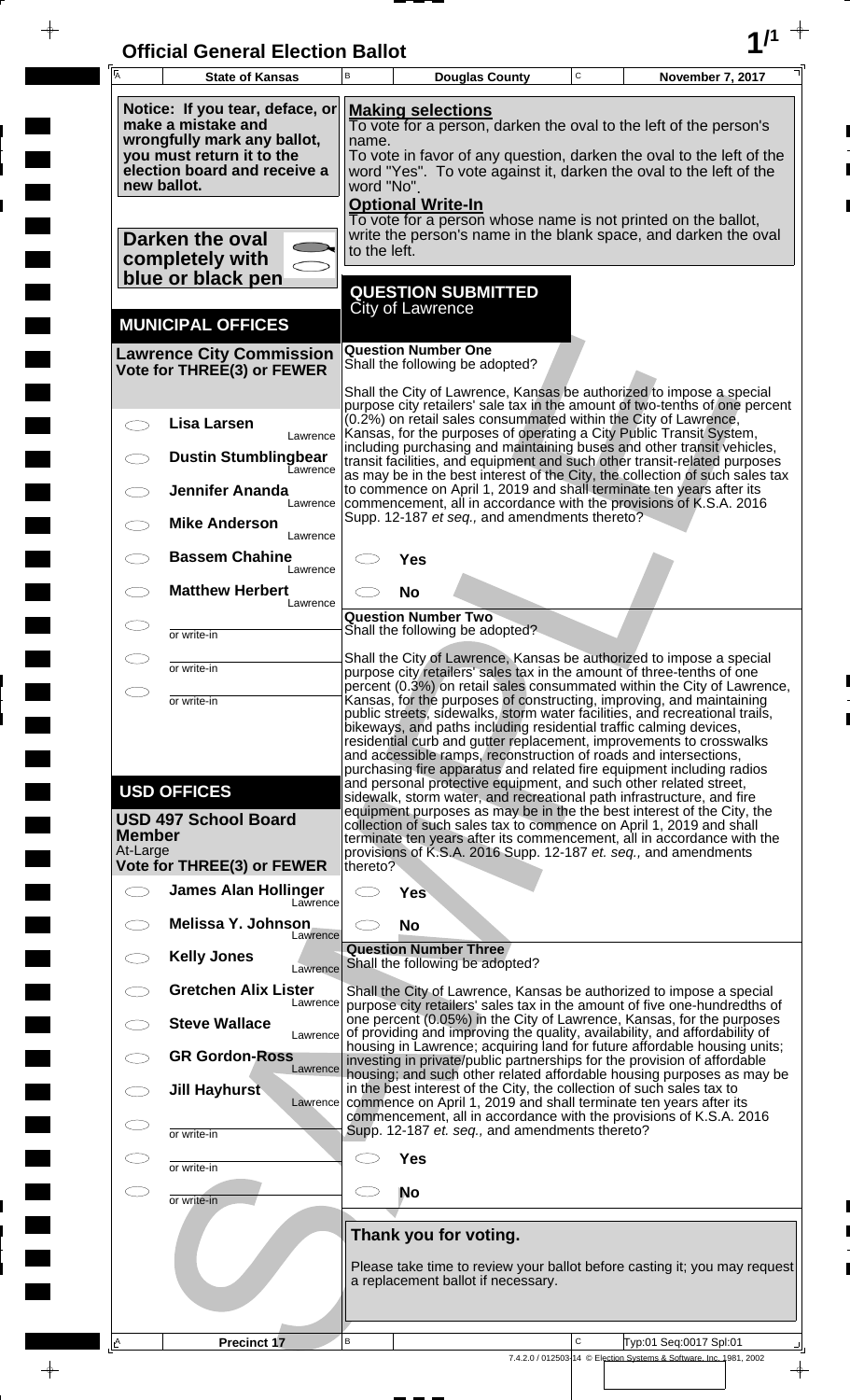| <b>Official General Election Ballot</b> |  |
|-----------------------------------------|--|
|                                         |  |

 $\overline{\phantom{a}}$ 

 $\Box$ 

 $\blacksquare$ 

 $\blacksquare$ 

 $\frac{1}{2}$ 

 $\frac{1}{\sqrt{2\pi}}$ 

| Ā                         | <b>State of Kansas</b>                                                                                                                                           | B            |                                                                                                                                                                                                                                                                                                | <b>Douglas County</b>                          | $\mathbf C$ | November 7, 2017                                                                                                                                                                                                                                                                                                                                                                                                                                                                                                                                                                                             |  |
|---------------------------|------------------------------------------------------------------------------------------------------------------------------------------------------------------|--------------|------------------------------------------------------------------------------------------------------------------------------------------------------------------------------------------------------------------------------------------------------------------------------------------------|------------------------------------------------|-------------|--------------------------------------------------------------------------------------------------------------------------------------------------------------------------------------------------------------------------------------------------------------------------------------------------------------------------------------------------------------------------------------------------------------------------------------------------------------------------------------------------------------------------------------------------------------------------------------------------------------|--|
|                           | Notice: If you tear, deface, or<br>make a mistake and<br>wrongfully mark any ballot,<br>you must return it to the<br>election board and receive a<br>new ballot. |              | <b>Making selections</b><br>To vote for a person, darken the oval to the left of the person's<br>name.<br>To vote in favor of any question, darken the oval to the left of the<br>word "Yes". To vote against it, darken the oval to the left of the<br>word "No".<br><b>Optional Write-In</b> |                                                |             |                                                                                                                                                                                                                                                                                                                                                                                                                                                                                                                                                                                                              |  |
|                           | Darken the oval<br>completely with<br>blue or black pen                                                                                                          | to the left. |                                                                                                                                                                                                                                                                                                | <b>QUESTION SUBMITTED</b>                      |             | To vote for a person whose name is not printed on the ballot,<br>write the person's name in the blank space, and darken the oval                                                                                                                                                                                                                                                                                                                                                                                                                                                                             |  |
|                           | <b>MUNICIPAL OFFICES</b>                                                                                                                                         |              | <b>City of Lawrence</b>                                                                                                                                                                                                                                                                        |                                                |             |                                                                                                                                                                                                                                                                                                                                                                                                                                                                                                                                                                                                              |  |
|                           | <b>Lawrence City Commission</b><br>Vote for THREE(3) or FEWER                                                                                                    |              | <b>Question Number One</b>                                                                                                                                                                                                                                                                     | Shall the following be adopted?                |             |                                                                                                                                                                                                                                                                                                                                                                                                                                                                                                                                                                                                              |  |
|                           | <b>Dustin Stumblingbear</b><br>Eawrence<br><b>Jennifer Ananda</b><br>Lawrence<br><b>Mike Anderson</b>                                                            |              |                                                                                                                                                                                                                                                                                                |                                                |             | Shall the City of Lawrence, Kansas be authorized to impose a special<br>purpose city retailers' sale tax in the amount of two-tenths of one percent<br>(0.2%) on retail sales consummated within the City of Lawrence,<br>Kansas, for the purposes of operating a City Public Transit System,<br>including purchasing and maintaining buses and other transit vehicles,<br>transit facilities, and equipment and such other transit-related purposes<br>as may be in the best interest of the City, the collection of such sales tax<br>to commence on April 1, 2019 and shall terminate ten years after its |  |
|                           | Lawrence<br><b>Bassem Chahine</b><br>Lawrence                                                                                                                    |              |                                                                                                                                                                                                                                                                                                | Supp. 12-187 et seq., and amendments thereto?  |             | commencement, all in accordance with the provisions of K.S.A. 2016                                                                                                                                                                                                                                                                                                                                                                                                                                                                                                                                           |  |
|                           | <b>Matthew Herbert</b><br>Lawrence<br>Lisa Larsen                                                                                                                |              | Yes<br><b>No</b>                                                                                                                                                                                                                                                                               |                                                |             |                                                                                                                                                                                                                                                                                                                                                                                                                                                                                                                                                                                                              |  |
|                           | Lawrence<br>or write-in                                                                                                                                          |              | <b>Question Number Two</b>                                                                                                                                                                                                                                                                     | Shall the following be adopted?                |             |                                                                                                                                                                                                                                                                                                                                                                                                                                                                                                                                                                                                              |  |
|                           | or write-in                                                                                                                                                      |              |                                                                                                                                                                                                                                                                                                |                                                |             | Shall the City of Lawrence, Kansas be authorized to impose a special<br>purpose city retailers' sales tax in the amount of three-tenths of one                                                                                                                                                                                                                                                                                                                                                                                                                                                               |  |
|                           | or write-in                                                                                                                                                      |              |                                                                                                                                                                                                                                                                                                |                                                |             | percent (0.3%) on retail sales consummated within the City of Lawrence,<br>Kansas, for the purposes of constructing, improving, and maintaining<br>public streets, sidewalks, storm water facilities, and recreational trails,<br>bikeways, and paths including residential traffic calming devices,<br>residential curb and gutter replacement, improvements to crosswalks<br>and accessible ramps, reconstruction of roads and intersections,<br>purchasing fire apparatus and related fire equipment including radios<br>and personal protective equipment, and such other related street,                |  |
| <b>Member</b><br>At-Large | <b>USD OFFICES</b><br><b>USD 497 School Board</b>                                                                                                                |              |                                                                                                                                                                                                                                                                                                |                                                |             | sidewalk, storm water, and recreational path infrastructure, and fire<br>equipment purposes as may be in the the best interest of the City, the<br>collection of such sales tax to commence on April 1, 2019 and shall<br>terminate ten years after its commencement, all in accordance with the<br>provisions of K.S.A. 2016 Supp. 12-187 et. seq., and amendments                                                                                                                                                                                                                                          |  |
|                           | <b>Vote for THREE(3) or FEWER</b><br>Melissa Y. Johnson<br>Lawrence                                                                                              | thereto?     | <b>Yes</b>                                                                                                                                                                                                                                                                                     |                                                |             |                                                                                                                                                                                                                                                                                                                                                                                                                                                                                                                                                                                                              |  |
|                           | <b>Kelly Jones</b><br>Lawrence                                                                                                                                   |              | <b>No</b>                                                                                                                                                                                                                                                                                      |                                                |             |                                                                                                                                                                                                                                                                                                                                                                                                                                                                                                                                                                                                              |  |
|                           | <b>Gretchen Alix Lister</b><br>Lawrence                                                                                                                          |              | <b>Question Number Three</b>                                                                                                                                                                                                                                                                   | Shall the following be adopted?                |             |                                                                                                                                                                                                                                                                                                                                                                                                                                                                                                                                                                                                              |  |
|                           | <b>Steve Wallace</b><br>Lawrence<br><b>GR Gordon-Ross</b>                                                                                                        |              |                                                                                                                                                                                                                                                                                                |                                                |             | Shall the City of Lawrence, Kansas be authorized to impose a special<br>purpose city retailers' sales tax in the amount of five one-hundredths of<br>one percent (0.05%) in the City of Lawrence, Kansas, for the purposes<br>of providing and improving the quality, availability, and affordability of                                                                                                                                                                                                                                                                                                     |  |
|                           | Lawrence<br><b>Jill Hayhurst</b><br>Lawrence                                                                                                                     |              |                                                                                                                                                                                                                                                                                                |                                                |             | housing in Lawrence; acquiring land for future affordable housing units;<br>investing in private/public partnerships for the provision of affordable                                                                                                                                                                                                                                                                                                                                                                                                                                                         |  |
|                           | <b>James Alan Hollinger</b><br>Lawrence                                                                                                                          |              |                                                                                                                                                                                                                                                                                                |                                                |             | housing; and such other related affordable housing purposes as may be<br>in the best interest of the City, the collection of such sales tax to<br>commence on April 1, 2019 and shall terminate ten years after its                                                                                                                                                                                                                                                                                                                                                                                          |  |
|                           | or write-in                                                                                                                                                      |              |                                                                                                                                                                                                                                                                                                | Supp. 12-187 et. seq., and amendments thereto? |             | commencement, all in accordance with the provisions of K.S.A. 2016                                                                                                                                                                                                                                                                                                                                                                                                                                                                                                                                           |  |
|                           | or write-in                                                                                                                                                      |              | <b>Yes</b><br><b>No</b>                                                                                                                                                                                                                                                                        |                                                |             |                                                                                                                                                                                                                                                                                                                                                                                                                                                                                                                                                                                                              |  |
|                           | or write-in                                                                                                                                                      |              |                                                                                                                                                                                                                                                                                                | Thank you for voting.                          |             |                                                                                                                                                                                                                                                                                                                                                                                                                                                                                                                                                                                                              |  |
|                           |                                                                                                                                                                  |              |                                                                                                                                                                                                                                                                                                | a replacement ballot if necessary.             |             | Please take time to review your ballot before casting it; you may request                                                                                                                                                                                                                                                                                                                                                                                                                                                                                                                                    |  |
| ΙÊ                        | <b>Precinct 18</b>                                                                                                                                               | B            |                                                                                                                                                                                                                                                                                                |                                                | C           | Typ:01 Seq:0018 Spl:01                                                                                                                                                                                                                                                                                                                                                                                                                                                                                                                                                                                       |  |
|                           |                                                                                                                                                                  |              |                                                                                                                                                                                                                                                                                                |                                                |             | 7.4.2.0 / 012503-14 © Election Systems & Software, Inc. 1981, 2002                                                                                                                                                                                                                                                                                                                                                                                                                                                                                                                                           |  |

 $\frac{1}{\sqrt{2}}$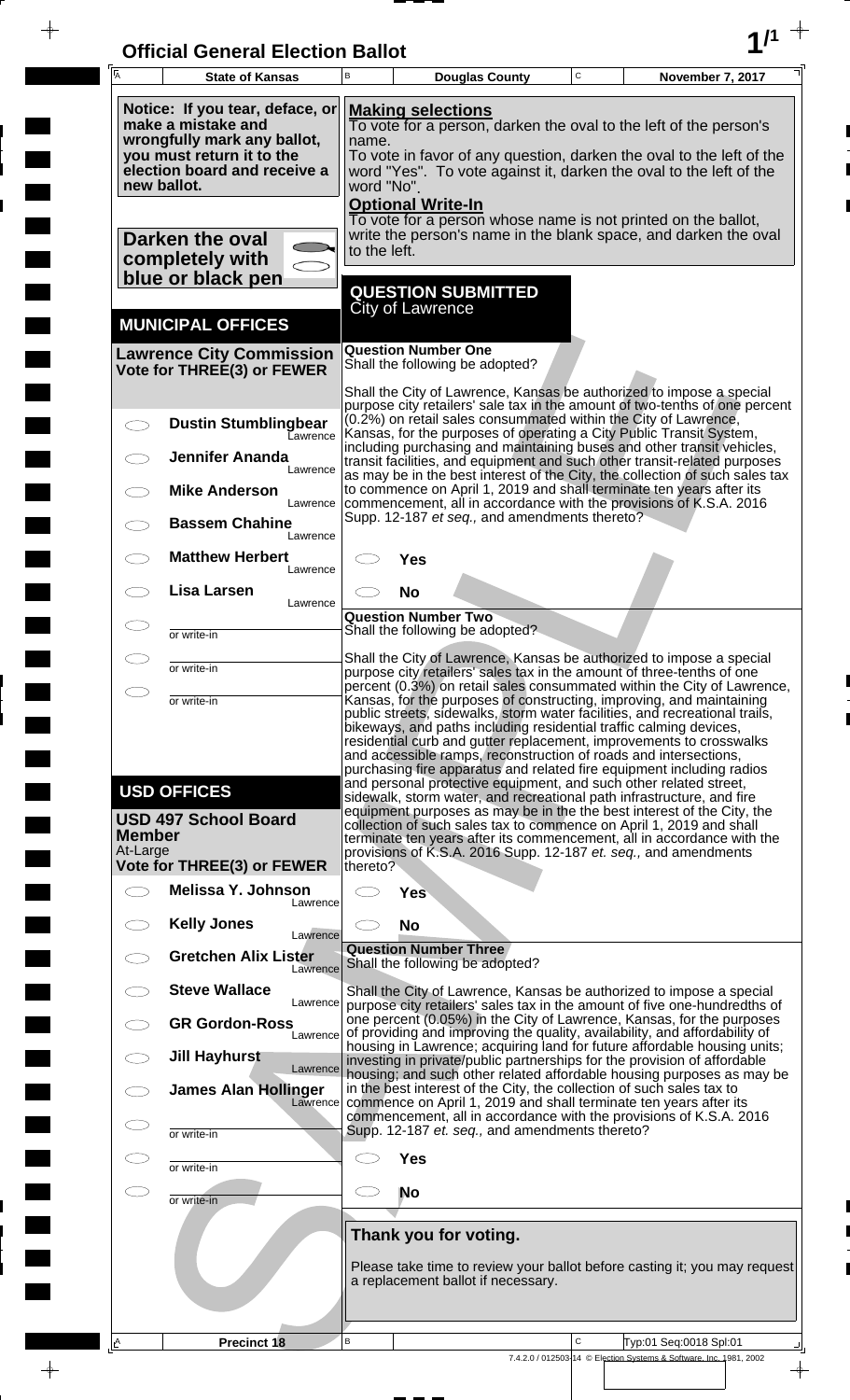| <b>Official General Election Ballot</b> |  |
|-----------------------------------------|--|
|                                         |  |

 $\overline{\phantom{a}}$ 

 $\blacksquare$ 

 $\overline{\phantom{a}}$ 

 $\blacksquare$ 

 $\frac{1}{2}$ 

 $\frac{1}{\sqrt{2\pi}}$ 

| $\overline{\mathsf{A}}$   | <b>State of Kansas</b>                                                                                                                                                                                                                                                                                                                                                                                                                 | B                                                                                                                                                                                                                                                                                                                                                                                                                                                                                                                        |                                         | <b>Douglas County</b>                          | $\mathbf C$ | November 7, 2017                                                                                                                                                                                                                                                                                                                                                                                                                         |  |
|---------------------------|----------------------------------------------------------------------------------------------------------------------------------------------------------------------------------------------------------------------------------------------------------------------------------------------------------------------------------------------------------------------------------------------------------------------------------------|--------------------------------------------------------------------------------------------------------------------------------------------------------------------------------------------------------------------------------------------------------------------------------------------------------------------------------------------------------------------------------------------------------------------------------------------------------------------------------------------------------------------------|-----------------------------------------|------------------------------------------------|-------------|------------------------------------------------------------------------------------------------------------------------------------------------------------------------------------------------------------------------------------------------------------------------------------------------------------------------------------------------------------------------------------------------------------------------------------------|--|
|                           | Notice: If you tear, deface, or<br><b>Making selections</b><br>make a mistake and<br>To vote for a person, darken the oval to the left of the person's<br>wrongfully mark any ballot,<br>name.<br>you must return it to the<br>To vote in favor of any question, darken the oval to the left of the<br>election board and receive a<br>word "Yes". To vote against it, darken the oval to the left of the<br>new ballot.<br>word "No". |                                                                                                                                                                                                                                                                                                                                                                                                                                                                                                                          |                                         |                                                |             |                                                                                                                                                                                                                                                                                                                                                                                                                                          |  |
|                           | Darken the oval<br>completely with<br>blue or black pen                                                                                                                                                                                                                                                                                                                                                                                | to the left.                                                                                                                                                                                                                                                                                                                                                                                                                                                                                                             | <b>Optional Write-In</b>                |                                                |             | To vote for a person whose name is not printed on the ballot,<br>write the person's name in the blank space, and darken the oval                                                                                                                                                                                                                                                                                                         |  |
|                           | <b>MUNICIPAL OFFICES</b>                                                                                                                                                                                                                                                                                                                                                                                                               |                                                                                                                                                                                                                                                                                                                                                                                                                                                                                                                          | <b>City of Lawrence</b>                 | <b>QUESTION SUBMITTED</b>                      |             |                                                                                                                                                                                                                                                                                                                                                                                                                                          |  |
|                           | <b>Lawrence City Commission</b><br>Vote for THREE(3) or FEWER                                                                                                                                                                                                                                                                                                                                                                          |                                                                                                                                                                                                                                                                                                                                                                                                                                                                                                                          | <b>Question Number One</b>              | Shall the following be adopted?                |             |                                                                                                                                                                                                                                                                                                                                                                                                                                          |  |
|                           | <b>Jennifer Ananda</b><br>Lawrence                                                                                                                                                                                                                                                                                                                                                                                                     |                                                                                                                                                                                                                                                                                                                                                                                                                                                                                                                          |                                         |                                                |             | Shall the City of Lawrence, Kansas be authorized to impose a special<br>purpose city retailers' sale tax in the amount of two-tenths of one percent<br>(0.2%) on retail sales consummated within the City of Lawrence,<br>Kansas, for the purposes of operating a City Public Transit System,                                                                                                                                            |  |
|                           | <b>Mike Anderson</b><br>Lawrence<br><b>Bassem Chahine</b>                                                                                                                                                                                                                                                                                                                                                                              |                                                                                                                                                                                                                                                                                                                                                                                                                                                                                                                          |                                         |                                                |             | including purchasing and maintaining buses and other transit vehicles,<br>transit facilities, and equipment and such other transit-related purposes<br>as may be in the best interest of the City, the collection of such sales tax<br>to commence on April 1, 2019 and shall terminate ten years after its                                                                                                                              |  |
|                           | Lawrence<br><b>Matthew Herbert</b><br>Lawrence                                                                                                                                                                                                                                                                                                                                                                                         |                                                                                                                                                                                                                                                                                                                                                                                                                                                                                                                          |                                         | Supp. 12-187 et seq., and amendments thereto?  |             | commencement, all in accordance with the provisions of K.S.A. 2016                                                                                                                                                                                                                                                                                                                                                                       |  |
|                           | Lisa Larsen<br>Lawrence                                                                                                                                                                                                                                                                                                                                                                                                                |                                                                                                                                                                                                                                                                                                                                                                                                                                                                                                                          | Yes                                     |                                                |             |                                                                                                                                                                                                                                                                                                                                                                                                                                          |  |
|                           | <b>Dustin Stumblingbear</b><br>Eawrence                                                                                                                                                                                                                                                                                                                                                                                                |                                                                                                                                                                                                                                                                                                                                                                                                                                                                                                                          | <b>No</b><br><b>Question Number Two</b> | Shall the following be adopted?                |             |                                                                                                                                                                                                                                                                                                                                                                                                                                          |  |
|                           | or write-in<br>or write-in                                                                                                                                                                                                                                                                                                                                                                                                             |                                                                                                                                                                                                                                                                                                                                                                                                                                                                                                                          |                                         |                                                |             | Shall the City of Lawrence, Kansas be authorized to impose a special<br>purpose city retailers' sales tax in the amount of three-tenths of one                                                                                                                                                                                                                                                                                           |  |
| $\bigcirc$                | or write-in                                                                                                                                                                                                                                                                                                                                                                                                                            | percent (0.3%) on retail sales consummated within the City of Lawrence,<br>Kansas, for the purposes of constructing, improving, and maintaining<br>public streets, sidewalks, storm water facilities, and recreational trails,<br>bikeways, and paths including residential traffic calming devices,<br>residential curb and gutter replacement, improvements to crosswalks<br>and accessible ramps, reconstruction of roads and intersections,<br>purchasing fire apparatus and related fire equipment including radios |                                         |                                                |             |                                                                                                                                                                                                                                                                                                                                                                                                                                          |  |
| <b>Member</b><br>At-Large | <b>USD OFFICES</b><br><b>USD 497 School Board</b>                                                                                                                                                                                                                                                                                                                                                                                      |                                                                                                                                                                                                                                                                                                                                                                                                                                                                                                                          |                                         |                                                |             | and personal protective equipment, and such other related street,<br>sidewalk, storm water, and recreational path infrastructure, and fire<br>equipment purposes as may be in the the best interest of the City, the<br>collection of such sales tax to commence on April 1, 2019 and shall<br>terminate ten years after its commencement, all in accordance with the<br>provisions of K.S.A. 2016 Supp. 12-187 et. seq., and amendments |  |
|                           | <b>Vote for THREE(3) or FEWER</b>                                                                                                                                                                                                                                                                                                                                                                                                      | thereto?                                                                                                                                                                                                                                                                                                                                                                                                                                                                                                                 |                                         |                                                |             |                                                                                                                                                                                                                                                                                                                                                                                                                                          |  |
|                           | <b>Kelly Jones</b><br>Lawrence<br><b>Gretchen Alix Lister</b>                                                                                                                                                                                                                                                                                                                                                                          |                                                                                                                                                                                                                                                                                                                                                                                                                                                                                                                          | <b>Yes</b><br><b>No</b>                 |                                                |             |                                                                                                                                                                                                                                                                                                                                                                                                                                          |  |
|                           | Lawrence<br><b>Steve Wallace</b><br>Lawrence                                                                                                                                                                                                                                                                                                                                                                                           |                                                                                                                                                                                                                                                                                                                                                                                                                                                                                                                          | <b>Question Number Three</b>            | Shall the following be adopted?                |             |                                                                                                                                                                                                                                                                                                                                                                                                                                          |  |
|                           | <b>GR Gordon-Ross</b><br>Lawrence                                                                                                                                                                                                                                                                                                                                                                                                      |                                                                                                                                                                                                                                                                                                                                                                                                                                                                                                                          |                                         |                                                |             | Shall the City of Lawrence, Kansas be authorized to impose a special<br>purpose city retailers' sales tax in the amount of five one-hundredths of                                                                                                                                                                                                                                                                                        |  |
|                           | <b>Jill Hayhurst</b><br>Lawrence<br><b>James Alan Hollinger</b>                                                                                                                                                                                                                                                                                                                                                                        |                                                                                                                                                                                                                                                                                                                                                                                                                                                                                                                          |                                         |                                                |             | one percent (0.05%) in the City of Lawrence, Kansas, for the purposes<br>of providing and improving the quality, availability, and affordability of<br>housing in Lawrence; acquiring land for future affordable housing units;<br>investing in private/public partnerships for the provision of affordable                                                                                                                              |  |
|                           | Lawrence<br><b>Melissa Y. Johnson</b><br>Lawrence                                                                                                                                                                                                                                                                                                                                                                                      |                                                                                                                                                                                                                                                                                                                                                                                                                                                                                                                          |                                         |                                                |             | housing; and such other related affordable housing purposes as may be<br>in the best interest of the City, the collection of such sales tax to<br>commence on April 1, 2019 and shall terminate ten years after its                                                                                                                                                                                                                      |  |
|                           | or write-in                                                                                                                                                                                                                                                                                                                                                                                                                            |                                                                                                                                                                                                                                                                                                                                                                                                                                                                                                                          |                                         | Supp. 12-187 et. seq., and amendments thereto? |             | commencement, all in accordance with the provisions of K.S.A. 2016                                                                                                                                                                                                                                                                                                                                                                       |  |
|                           | or write-in                                                                                                                                                                                                                                                                                                                                                                                                                            |                                                                                                                                                                                                                                                                                                                                                                                                                                                                                                                          | <b>Yes</b>                              |                                                |             |                                                                                                                                                                                                                                                                                                                                                                                                                                          |  |
| CD                        | or write-in                                                                                                                                                                                                                                                                                                                                                                                                                            |                                                                                                                                                                                                                                                                                                                                                                                                                                                                                                                          | No                                      | Thank you for voting.                          |             |                                                                                                                                                                                                                                                                                                                                                                                                                                          |  |
|                           |                                                                                                                                                                                                                                                                                                                                                                                                                                        |                                                                                                                                                                                                                                                                                                                                                                                                                                                                                                                          |                                         | a replacement ballot if necessary.             |             | Please take time to review your ballot before casting it; you may request                                                                                                                                                                                                                                                                                                                                                                |  |
| <u> A</u>                 | Precinct 19                                                                                                                                                                                                                                                                                                                                                                                                                            | B                                                                                                                                                                                                                                                                                                                                                                                                                                                                                                                        |                                         |                                                | C           | Typ:01 Seq:0019 Spl:01                                                                                                                                                                                                                                                                                                                                                                                                                   |  |
|                           |                                                                                                                                                                                                                                                                                                                                                                                                                                        |                                                                                                                                                                                                                                                                                                                                                                                                                                                                                                                          |                                         |                                                |             | 7.4.2.0 / 012503-14 © Election Systems & Software, Inc. 1981, 2002                                                                                                                                                                                                                                                                                                                                                                       |  |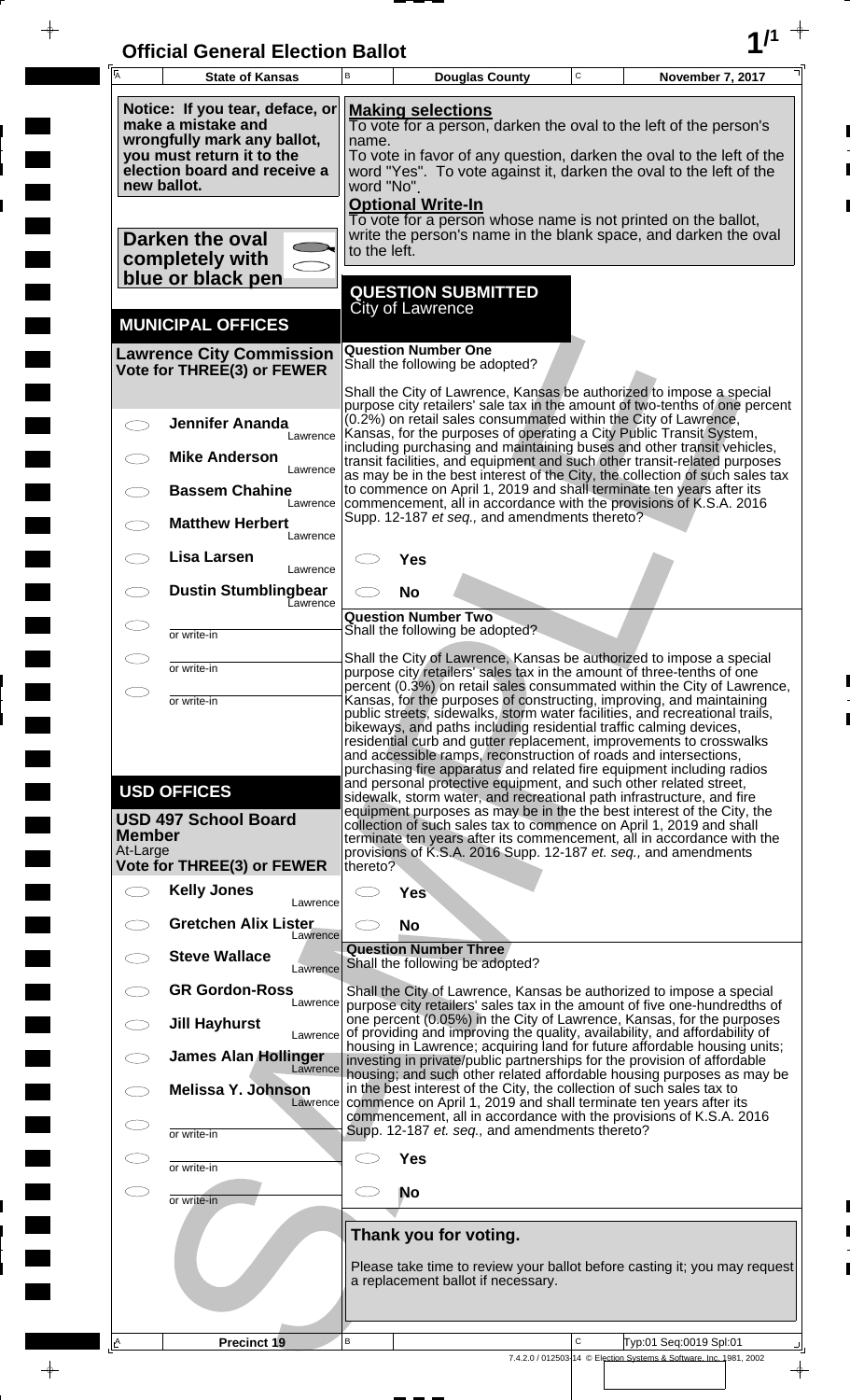| <b>Official General Election Ballot</b> |  |
|-----------------------------------------|--|
|                                         |  |

 $\overline{\phantom{a}}$ 

 $\Box$ 

 $\blacksquare$ 

 $\blacksquare$ 

 $\frac{1}{2}$ 

 $\frac{1}{\sqrt{2\pi}}\int_{0}^{\pi}\frac{1}{\sqrt{2\pi}}\left( \frac{1}{\sqrt{2\pi}}\right) \frac{d\mu}{d\mu}d\mu$ 

| $\overline{\mathsf{A}}$ | <b>State of Kansas</b>                                                                                                                                           | В                                                                                                                                                                                                                                                                                                                                                                                                                                                                                                                        | <b>Douglas County</b>                                                                                                                                                                                                                                                                          |  | $\mathbf C$  | November 7, 2017                                                                                                                                                                                                                                                                                                                                                                                                                         |  |  |
|-------------------------|------------------------------------------------------------------------------------------------------------------------------------------------------------------|--------------------------------------------------------------------------------------------------------------------------------------------------------------------------------------------------------------------------------------------------------------------------------------------------------------------------------------------------------------------------------------------------------------------------------------------------------------------------------------------------------------------------|------------------------------------------------------------------------------------------------------------------------------------------------------------------------------------------------------------------------------------------------------------------------------------------------|--|--------------|------------------------------------------------------------------------------------------------------------------------------------------------------------------------------------------------------------------------------------------------------------------------------------------------------------------------------------------------------------------------------------------------------------------------------------------|--|--|
|                         | Notice: If you tear, deface, or<br>make a mistake and<br>wrongfully mark any ballot,<br>you must return it to the<br>election board and receive a<br>new ballot. |                                                                                                                                                                                                                                                                                                                                                                                                                                                                                                                          | <b>Making selections</b><br>To vote for a person, darken the oval to the left of the person's<br>name.<br>To vote in favor of any question, darken the oval to the left of the<br>word "Yes". To vote against it, darken the oval to the left of the<br>word "No".<br><b>Optional Write-In</b> |  |              |                                                                                                                                                                                                                                                                                                                                                                                                                                          |  |  |
|                         | Darken the oval<br>completely with<br>blue or black pen                                                                                                          |                                                                                                                                                                                                                                                                                                                                                                                                                                                                                                                          | To vote for a person whose name is not printed on the ballot,<br>write the person's name in the blank space, and darken the oval<br>to the left.                                                                                                                                               |  |              |                                                                                                                                                                                                                                                                                                                                                                                                                                          |  |  |
|                         | <b>MUNICIPAL OFFICES</b>                                                                                                                                         |                                                                                                                                                                                                                                                                                                                                                                                                                                                                                                                          | <b>QUESTION SUBMITTED</b><br><b>City of Lawrence</b>                                                                                                                                                                                                                                           |  |              |                                                                                                                                                                                                                                                                                                                                                                                                                                          |  |  |
|                         | <b>Lawrence City Commission</b><br>Vote for THREE(3) or FEWER                                                                                                    |                                                                                                                                                                                                                                                                                                                                                                                                                                                                                                                          | <b>Question Number One</b><br>Shall the following be adopted?                                                                                                                                                                                                                                  |  |              |                                                                                                                                                                                                                                                                                                                                                                                                                                          |  |  |
|                         | <b>Mike Anderson</b>                                                                                                                                             |                                                                                                                                                                                                                                                                                                                                                                                                                                                                                                                          |                                                                                                                                                                                                                                                                                                |  |              | Shall the City of Lawrence, Kansas be authorized to impose a special<br>purpose city retailers' sale tax in the amount of two-tenths of one percent<br>(0.2%) on retail sales consummated within the City of Lawrence,                                                                                                                                                                                                                   |  |  |
|                         | Lawrence<br><b>Bassem Chahine</b><br>Lawrence                                                                                                                    |                                                                                                                                                                                                                                                                                                                                                                                                                                                                                                                          |                                                                                                                                                                                                                                                                                                |  |              | Kansas, for the purposes of operating a City Public Transit System,<br>including purchasing and maintaining buses and other transit vehicles,<br>transit facilities, and equipment and such other transit-related purposes                                                                                                                                                                                                               |  |  |
|                         | <b>Matthew Herbert</b><br>Lawrence                                                                                                                               |                                                                                                                                                                                                                                                                                                                                                                                                                                                                                                                          |                                                                                                                                                                                                                                                                                                |  |              | as may be in the best interest of the City, the collection of such sales tax<br>to commence on April 1, 2019 and shall terminate ten years after its<br>commencement, all in accordance with the provisions of K.S.A. 2016                                                                                                                                                                                                               |  |  |
|                         | <b>Lisa Larsen</b><br>Lawrence                                                                                                                                   |                                                                                                                                                                                                                                                                                                                                                                                                                                                                                                                          | Supp. 12-187 et seq., and amendments thereto?                                                                                                                                                                                                                                                  |  |              |                                                                                                                                                                                                                                                                                                                                                                                                                                          |  |  |
|                         | <b>Dustin Stumblingbear</b><br>Eawrence<br><b>Jennifer Ananda</b>                                                                                                |                                                                                                                                                                                                                                                                                                                                                                                                                                                                                                                          | Yes<br><b>No</b>                                                                                                                                                                                                                                                                               |  |              |                                                                                                                                                                                                                                                                                                                                                                                                                                          |  |  |
|                         | Lawrence<br>or write-in                                                                                                                                          |                                                                                                                                                                                                                                                                                                                                                                                                                                                                                                                          | <b>Question Number Two</b><br>Shall the following be adopted?                                                                                                                                                                                                                                  |  |              |                                                                                                                                                                                                                                                                                                                                                                                                                                          |  |  |
|                         | or write-in                                                                                                                                                      |                                                                                                                                                                                                                                                                                                                                                                                                                                                                                                                          |                                                                                                                                                                                                                                                                                                |  |              | Shall the City of Lawrence, Kansas be authorized to impose a special<br>purpose city retailers' sales tax in the amount of three-tenths of one                                                                                                                                                                                                                                                                                           |  |  |
| $\bigcirc$              | or write-in                                                                                                                                                      | percent (0.3%) on retail sales consummated within the City of Lawrence,<br>Kansas, for the purposes of constructing, improving, and maintaining<br>public streets, sidewalks, storm water facilities, and recreational trails,<br>bikeways, and paths including residential traffic calming devices,<br>residential curb and gutter replacement, improvements to crosswalks<br>and accessible ramps, reconstruction of roads and intersections,<br>purchasing fire apparatus and related fire equipment including radios |                                                                                                                                                                                                                                                                                                |  |              |                                                                                                                                                                                                                                                                                                                                                                                                                                          |  |  |
| Member<br>At-Large      | <b>USD OFFICES</b><br><b>USD 497 School Board</b><br><b>Vote for THREE(3) or FEWER</b>                                                                           | thereto?                                                                                                                                                                                                                                                                                                                                                                                                                                                                                                                 |                                                                                                                                                                                                                                                                                                |  |              | and personal protective equipment, and such other related street,<br>sidewalk, storm water, and recreational path infrastructure, and fire<br>equipment purposes as may be in the the best interest of the City, the<br>collection of such sales tax to commence on April 1, 2019 and shall<br>terminate ten years after its commencement, all in accordance with the<br>provisions of K.S.A. 2016 Supp. 12-187 et. seq., and amendments |  |  |
|                         | <b>Gretchen Alix Lister</b><br>Lawrence                                                                                                                          |                                                                                                                                                                                                                                                                                                                                                                                                                                                                                                                          | <b>Yes</b>                                                                                                                                                                                                                                                                                     |  |              |                                                                                                                                                                                                                                                                                                                                                                                                                                          |  |  |
|                         | <b>Steve Wallace</b><br>Lawrence                                                                                                                                 |                                                                                                                                                                                                                                                                                                                                                                                                                                                                                                                          | <b>No</b>                                                                                                                                                                                                                                                                                      |  |              |                                                                                                                                                                                                                                                                                                                                                                                                                                          |  |  |
|                         | <b>GR Gordon-Ross</b><br>Lawrence                                                                                                                                |                                                                                                                                                                                                                                                                                                                                                                                                                                                                                                                          | <b>Question Number Three</b><br>Shall the following be adopted?                                                                                                                                                                                                                                |  |              |                                                                                                                                                                                                                                                                                                                                                                                                                                          |  |  |
|                         | <b>Jill Hayhurst</b><br>Lawrence<br><b>James Alan Hollinger</b>                                                                                                  |                                                                                                                                                                                                                                                                                                                                                                                                                                                                                                                          |                                                                                                                                                                                                                                                                                                |  |              | Shall the City of Lawrence, Kansas be authorized to impose a special<br>purpose city retailers' sales tax in the amount of five one-hundredths of<br>one percent (0.05%) in the City of Lawrence, Kansas, for the purposes                                                                                                                                                                                                               |  |  |
|                         | Lawrence<br>Melissa Y. Johnson<br>Lawrence                                                                                                                       | of providing and improving the quality, availability, and affordability of<br>housing in Lawrence; acquiring land for future affordable housing units;<br>investing in private/public partnerships for the provision of affordable                                                                                                                                                                                                                                                                                       |                                                                                                                                                                                                                                                                                                |  |              |                                                                                                                                                                                                                                                                                                                                                                                                                                          |  |  |
|                         | <b>Kelly Jones</b><br>Lawrence                                                                                                                                   | housing; and such other related affordable housing purposes as may be<br>in the best interest of the City, the collection of such sales tax to<br>commence on April 1, 2019 and shall terminate ten years after its<br>commencement, all in accordance with the provisions of K.S.A. 2016                                                                                                                                                                                                                                |                                                                                                                                                                                                                                                                                                |  |              |                                                                                                                                                                                                                                                                                                                                                                                                                                          |  |  |
|                         | or write-in                                                                                                                                                      |                                                                                                                                                                                                                                                                                                                                                                                                                                                                                                                          | Supp. 12-187 et. seq., and amendments thereto?                                                                                                                                                                                                                                                 |  |              |                                                                                                                                                                                                                                                                                                                                                                                                                                          |  |  |
| $\subset$               | or write-in                                                                                                                                                      | <b>Yes</b><br>No                                                                                                                                                                                                                                                                                                                                                                                                                                                                                                         |                                                                                                                                                                                                                                                                                                |  |              |                                                                                                                                                                                                                                                                                                                                                                                                                                          |  |  |
|                         | or write-in                                                                                                                                                      |                                                                                                                                                                                                                                                                                                                                                                                                                                                                                                                          | Thank you for voting.                                                                                                                                                                                                                                                                          |  |              |                                                                                                                                                                                                                                                                                                                                                                                                                                          |  |  |
|                         |                                                                                                                                                                  | Please take time to review your ballot before casting it; you may request<br>a replacement ballot if necessary.                                                                                                                                                                                                                                                                                                                                                                                                          |                                                                                                                                                                                                                                                                                                |  |              |                                                                                                                                                                                                                                                                                                                                                                                                                                          |  |  |
| Ιê                      | <b>Precinct 20</b>                                                                                                                                               | B                                                                                                                                                                                                                                                                                                                                                                                                                                                                                                                        |                                                                                                                                                                                                                                                                                                |  | $\mathsf{C}$ | Typ:01 Seq:0020 Spl:01                                                                                                                                                                                                                                                                                                                                                                                                                   |  |  |
|                         |                                                                                                                                                                  |                                                                                                                                                                                                                                                                                                                                                                                                                                                                                                                          |                                                                                                                                                                                                                                                                                                |  |              | 7.4.2.0 / 012503-14 © Election Systems & Software, Inc. 1981, 2002<br>$\overline{\phantom{a}}$                                                                                                                                                                                                                                                                                                                                           |  |  |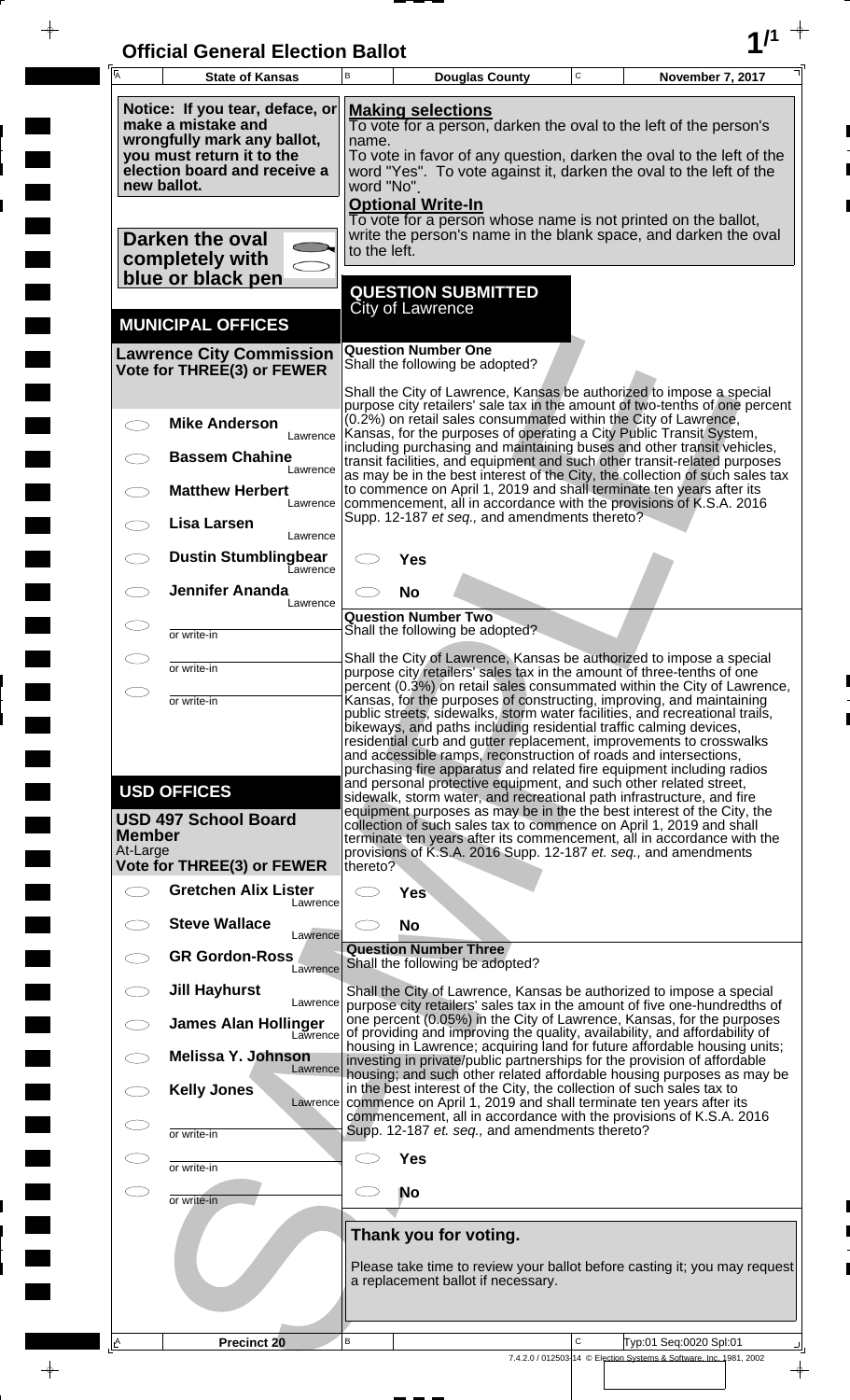| <b>Official General Election Ballot</b> |  |
|-----------------------------------------|--|
|                                         |  |

 $\overline{\phantom{a}}$ 

 $\Box$ 

 $\blacksquare$ 

 $\blacksquare$ 

 $\frac{1}{2}$ 

 $\frac{1}{\sqrt{2\pi}}\int_{0}^{\pi}\frac{1}{\sqrt{2\pi}}\left( \frac{1}{\sqrt{2\pi}}\right) \frac{d\mu}{d\mu}d\mu$ 

| Ā                         | <b>State of Kansas</b>                                                                                                                                                                                                                                                                                                                                                                                                                 | В                                                                                                                                                                                                                                                                                                                                                                                                                                                                                                                  |                                                               | <b>Douglas County</b>                          | $\mathbf C$ | November 7, 2017                                                                                                                                                                                                                                                                                                                                                    |  |  |
|---------------------------|----------------------------------------------------------------------------------------------------------------------------------------------------------------------------------------------------------------------------------------------------------------------------------------------------------------------------------------------------------------------------------------------------------------------------------------|--------------------------------------------------------------------------------------------------------------------------------------------------------------------------------------------------------------------------------------------------------------------------------------------------------------------------------------------------------------------------------------------------------------------------------------------------------------------------------------------------------------------|---------------------------------------------------------------|------------------------------------------------|-------------|---------------------------------------------------------------------------------------------------------------------------------------------------------------------------------------------------------------------------------------------------------------------------------------------------------------------------------------------------------------------|--|--|
|                           | Notice: If you tear, deface, or<br><b>Making selections</b><br>make a mistake and<br>To vote for a person, darken the oval to the left of the person's<br>wrongfully mark any ballot,<br>name.<br>you must return it to the<br>To vote in favor of any question, darken the oval to the left of the<br>election board and receive a<br>word "Yes". To vote against it, darken the oval to the left of the<br>new ballot.<br>word "No". |                                                                                                                                                                                                                                                                                                                                                                                                                                                                                                                    |                                                               |                                                |             |                                                                                                                                                                                                                                                                                                                                                                     |  |  |
|                           | <b>Optional Write-In</b><br>To vote for a person whose name is not printed on the ballot,<br>write the person's name in the blank space, and darken the oval<br>Darken the oval<br>to the left.<br>completely with<br>blue or black pen                                                                                                                                                                                                |                                                                                                                                                                                                                                                                                                                                                                                                                                                                                                                    |                                                               |                                                |             |                                                                                                                                                                                                                                                                                                                                                                     |  |  |
|                           | <b>MUNICIPAL OFFICES</b>                                                                                                                                                                                                                                                                                                                                                                                                               |                                                                                                                                                                                                                                                                                                                                                                                                                                                                                                                    | <b>QUESTION SUBMITTED</b><br>City of Lawrence                 |                                                |             |                                                                                                                                                                                                                                                                                                                                                                     |  |  |
|                           | <b>Lawrence City Commission</b><br>Vote for THREE(3) or FEWER                                                                                                                                                                                                                                                                                                                                                                          |                                                                                                                                                                                                                                                                                                                                                                                                                                                                                                                    | <b>Question Number One</b><br>Shall the following be adopted? |                                                |             |                                                                                                                                                                                                                                                                                                                                                                     |  |  |
|                           | <b>Bassem Chahine</b>                                                                                                                                                                                                                                                                                                                                                                                                                  |                                                                                                                                                                                                                                                                                                                                                                                                                                                                                                                    |                                                               |                                                |             | Shall the City of Lawrence, Kansas be authorized to impose a special<br>purpose city retailers' sale tax in the amount of two-tenths of one percent<br>(0.2%) on retail sales consummated within the City of Lawrence,                                                                                                                                              |  |  |
|                           | Lawrence<br><b>Matthew Herbert</b>                                                                                                                                                                                                                                                                                                                                                                                                     |                                                                                                                                                                                                                                                                                                                                                                                                                                                                                                                    |                                                               |                                                |             | Kansas, for the purposes of operating a City Public Transit System,<br>including purchasing and maintaining buses and other transit vehicles,<br>transit facilities, and equipment and such other transit-related purposes                                                                                                                                          |  |  |
|                           | Lawrence<br><b>Lisa Larsen</b><br>Lawrence                                                                                                                                                                                                                                                                                                                                                                                             |                                                                                                                                                                                                                                                                                                                                                                                                                                                                                                                    |                                                               |                                                |             | as may be in the best interest of the City, the collection of such sales tax<br>to commence on April 1, 2019 and shall terminate ten years after its<br>commencement, all in accordance with the provisions of K.S.A. 2016                                                                                                                                          |  |  |
|                           | <b>Dustin Stumblingbear</b><br>Eawrence<br><b>Jennifer Ananda</b>                                                                                                                                                                                                                                                                                                                                                                      |                                                                                                                                                                                                                                                                                                                                                                                                                                                                                                                    |                                                               | Supp. 12-187 et seq., and amendments thereto?  |             |                                                                                                                                                                                                                                                                                                                                                                     |  |  |
|                           | Lawrence<br><b>Mike Anderson</b><br>Lawrence                                                                                                                                                                                                                                                                                                                                                                                           |                                                                                                                                                                                                                                                                                                                                                                                                                                                                                                                    | Yes<br><b>No</b>                                              |                                                |             |                                                                                                                                                                                                                                                                                                                                                                     |  |  |
|                           | or write-in                                                                                                                                                                                                                                                                                                                                                                                                                            |                                                                                                                                                                                                                                                                                                                                                                                                                                                                                                                    | <b>Question Number Two</b><br>Shall the following be adopted? |                                                |             |                                                                                                                                                                                                                                                                                                                                                                     |  |  |
|                           | or write-in                                                                                                                                                                                                                                                                                                                                                                                                                            |                                                                                                                                                                                                                                                                                                                                                                                                                                                                                                                    |                                                               |                                                |             | Shall the City of Lawrence, Kansas be authorized to impose a special<br>purpose city retailers' sales tax in the amount of three-tenths of one<br>percent (0.3%) on retail sales consummated within the City of Lawrence,                                                                                                                                           |  |  |
|                           | or write-in                                                                                                                                                                                                                                                                                                                                                                                                                            | Kansas, for the purposes of constructing, improving, and maintaining<br>public streets, sidewalks, storm water facilities, and recreational trails,<br>bikeways, and paths including residential traffic calming devices,<br>residential curb and gutter replacement, improvements to crosswalks<br>and accessible ramps, reconstruction of roads and intersections,<br>purchasing fire apparatus and related fire equipment including radios<br>and personal protective equipment, and such other related street, |                                                               |                                                |             |                                                                                                                                                                                                                                                                                                                                                                     |  |  |
| <b>Member</b><br>At-Large | <b>USD OFFICES</b><br><b>USD 497 School Board</b><br><b>Vote for THREE(3) or FEWER</b>                                                                                                                                                                                                                                                                                                                                                 | thereto?                                                                                                                                                                                                                                                                                                                                                                                                                                                                                                           |                                                               |                                                |             | sidewalk, storm water, and recreational path infrastructure, and fire<br>equipment purposes as may be in the the best interest of the City, the<br>collection of such sales tax to commence on April 1, 2019 and shall<br>terminate ten years after its commencement, all in accordance with the<br>provisions of K.S.A. 2016 Supp. 12-187 et. seq., and amendments |  |  |
|                           | <b>Jill Hayhurst</b><br>Lawrence                                                                                                                                                                                                                                                                                                                                                                                                       |                                                                                                                                                                                                                                                                                                                                                                                                                                                                                                                    | <b>Yes</b>                                                    |                                                |             |                                                                                                                                                                                                                                                                                                                                                                     |  |  |
|                           | <b>James Alan Hollinger</b><br>Lawrence                                                                                                                                                                                                                                                                                                                                                                                                |                                                                                                                                                                                                                                                                                                                                                                                                                                                                                                                    | <b>No</b><br><b>Question Number Three</b>                     |                                                |             |                                                                                                                                                                                                                                                                                                                                                                     |  |  |
|                           | <b>Melissa Y. Johnson</b><br>Lawrence<br><b>Kelly Jones</b>                                                                                                                                                                                                                                                                                                                                                                            |                                                                                                                                                                                                                                                                                                                                                                                                                                                                                                                    | Shall the following be adopted?                               |                                                |             | Shall the City of Lawrence, Kansas be authorized to impose a special                                                                                                                                                                                                                                                                                                |  |  |
|                           | Lawrence<br><b>Gretchen Alix Lister</b><br>Lawrence                                                                                                                                                                                                                                                                                                                                                                                    |                                                                                                                                                                                                                                                                                                                                                                                                                                                                                                                    |                                                               |                                                |             | purpose city retailers' sales tax in the amount of five one-hundredths of<br>one percent (0.05%) in the City of Lawrence, Kansas, for the purposes<br>of providing and improving the quality, availability, and affordability of                                                                                                                                    |  |  |
|                           | <b>Steve Wallace</b><br>Lawrence                                                                                                                                                                                                                                                                                                                                                                                                       |                                                                                                                                                                                                                                                                                                                                                                                                                                                                                                                    |                                                               |                                                |             | housing in Lawrence; acquiring land for future affordable housing units;<br>investing in private/public partnerships for the provision of affordable<br>housing; and such other related affordable housing purposes as may be                                                                                                                                       |  |  |
|                           | <b>GR Gordon-Ross</b><br>Lawrence                                                                                                                                                                                                                                                                                                                                                                                                      | in the best interest of the City, the collection of such sales tax to<br>commence on April 1, 2019 and shall terminate ten years after its<br>commencement, all in accordance with the provisions of K.S.A. 2016                                                                                                                                                                                                                                                                                                   |                                                               |                                                |             |                                                                                                                                                                                                                                                                                                                                                                     |  |  |
|                           | or write-in<br>or write-in                                                                                                                                                                                                                                                                                                                                                                                                             |                                                                                                                                                                                                                                                                                                                                                                                                                                                                                                                    | <b>Yes</b>                                                    | Supp. 12-187 et. seq., and amendments thereto? |             |                                                                                                                                                                                                                                                                                                                                                                     |  |  |
|                           | or write-in                                                                                                                                                                                                                                                                                                                                                                                                                            |                                                                                                                                                                                                                                                                                                                                                                                                                                                                                                                    | No                                                            |                                                |             |                                                                                                                                                                                                                                                                                                                                                                     |  |  |
|                           |                                                                                                                                                                                                                                                                                                                                                                                                                                        | Thank you for voting.<br>Please take time to review your ballot before casting it; you may request<br>a replacement ballot if necessary.                                                                                                                                                                                                                                                                                                                                                                           |                                                               |                                                |             |                                                                                                                                                                                                                                                                                                                                                                     |  |  |
| I۴                        | Precinct 21                                                                                                                                                                                                                                                                                                                                                                                                                            | B                                                                                                                                                                                                                                                                                                                                                                                                                                                                                                                  |                                                               |                                                | C           | Typ:01 Seq:0021 Spl:01<br>7.4.2.0 / 012503-14 © Election Systems & Software, Inc. 1981, 2002                                                                                                                                                                                                                                                                        |  |  |
|                           |                                                                                                                                                                                                                                                                                                                                                                                                                                        |                                                                                                                                                                                                                                                                                                                                                                                                                                                                                                                    |                                                               |                                                |             | $\rightarrow$                                                                                                                                                                                                                                                                                                                                                       |  |  |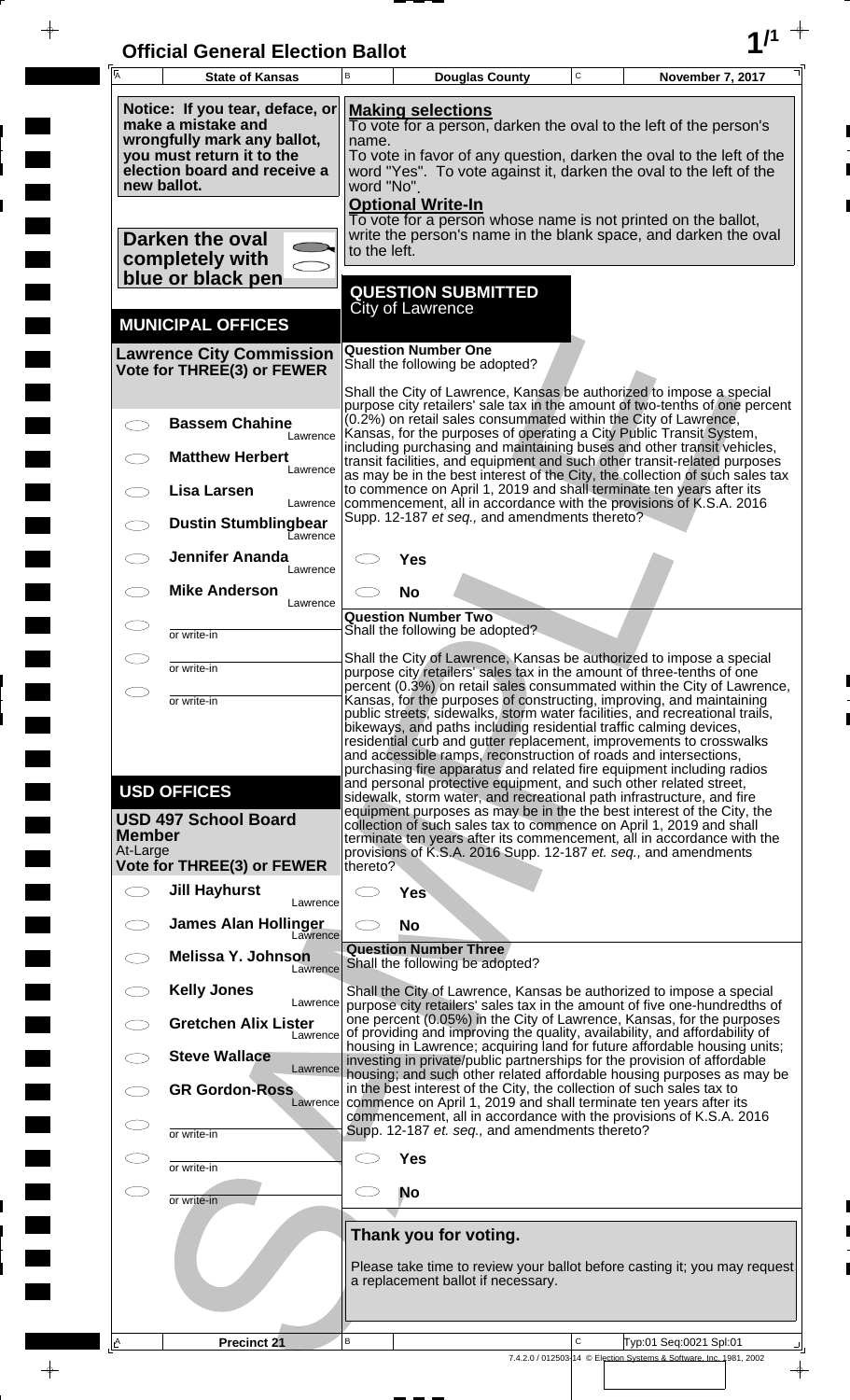| <b>Official General Election Ballot</b> |  |
|-----------------------------------------|--|
|                                         |  |

 $\overline{\phantom{a}}$ 

 $\Box$ 

 $\blacksquare$ 

 $\overline{\phantom{a}}$ 

 $\blacksquare$ 

 $\frac{1}{2}$ 

 $\frac{1}{\sqrt{2\pi}}$ 

| $\overline{\mathsf{A}}$   | <b>State of Kansas</b>                                                                                                                                           | B                                               |                                                                                                                                                                                                                                             | <b>Douglas County</b>                                       | $\mathbf C$ | November 7, 2017                                                                                                                                                                                                                                                                                                                                                                                                                                                                                                                                                                                                                                                                                                                                                                                                        |
|---------------------------|------------------------------------------------------------------------------------------------------------------------------------------------------------------|-------------------------------------------------|---------------------------------------------------------------------------------------------------------------------------------------------------------------------------------------------------------------------------------------------|-------------------------------------------------------------|-------------|-------------------------------------------------------------------------------------------------------------------------------------------------------------------------------------------------------------------------------------------------------------------------------------------------------------------------------------------------------------------------------------------------------------------------------------------------------------------------------------------------------------------------------------------------------------------------------------------------------------------------------------------------------------------------------------------------------------------------------------------------------------------------------------------------------------------------|
|                           | Notice: If you tear, deface, or<br>make a mistake and<br>wrongfully mark any ballot,<br>you must return it to the<br>election board and receive a<br>new ballot. | name.<br>word "No".<br><b>Optional Write-In</b> | <b>Making selections</b><br>To vote for a person, darken the oval to the left of the person's<br>To vote in favor of any question, darken the oval to the left of the<br>word "Yes". To vote against it, darken the oval to the left of the |                                                             |             |                                                                                                                                                                                                                                                                                                                                                                                                                                                                                                                                                                                                                                                                                                                                                                                                                         |
|                           | Darken the oval<br>completely with<br>blue or black pen                                                                                                          | to the left.                                    |                                                                                                                                                                                                                                             |                                                             |             | To vote for a person whose name is not printed on the ballot,<br>write the person's name in the blank space, and darken the oval                                                                                                                                                                                                                                                                                                                                                                                                                                                                                                                                                                                                                                                                                        |
|                           | <b>MUNICIPAL OFFICES</b>                                                                                                                                         |                                                 | <b>City of Lawrence</b>                                                                                                                                                                                                                     | <b>QUESTION SUBMITTED</b>                                   |             |                                                                                                                                                                                                                                                                                                                                                                                                                                                                                                                                                                                                                                                                                                                                                                                                                         |
|                           | <b>Lawrence City Commission</b><br>Vote for THREE(3) or FEWER                                                                                                    |                                                 | <b>Question Number One</b>                                                                                                                                                                                                                  | Shall the following be adopted?                             |             |                                                                                                                                                                                                                                                                                                                                                                                                                                                                                                                                                                                                                                                                                                                                                                                                                         |
|                           | <b>Matthew Herbert</b><br>Lawrence<br>Lisa Larsen                                                                                                                |                                                 |                                                                                                                                                                                                                                             |                                                             |             | Shall the City of Lawrence, Kansas be authorized to impose a special<br>purpose city retailers' sale tax in the amount of two-tenths of one percent<br>(0.2%) on retail sales consummated within the City of Lawrence,<br>Kansas, for the purposes of operating a City Public Transit System,<br>including purchasing and maintaining buses and other transit vehicles,<br>transit facilities, and equipment and such other transit-related purposes                                                                                                                                                                                                                                                                                                                                                                    |
|                           | Lawrence<br><b>Dustin Stumblingbear</b><br>Eawrence<br><b>Jennifer Ananda</b>                                                                                    |                                                 |                                                                                                                                                                                                                                             | Supp. 12-187 et seq., and amendments thereto?               |             | as may be in the best interest of the City, the collection of such sales tax<br>to commence on April 1, 2019 and shall terminate ten years after its<br>commencement, all in accordance with the provisions of K.S.A. 2016                                                                                                                                                                                                                                                                                                                                                                                                                                                                                                                                                                                              |
|                           | Lawrence<br><b>Mike Anderson</b><br>Lawrence                                                                                                                     |                                                 | Yes                                                                                                                                                                                                                                         |                                                             |             |                                                                                                                                                                                                                                                                                                                                                                                                                                                                                                                                                                                                                                                                                                                                                                                                                         |
|                           | <b>Bassem Chahine</b><br>Lawrence                                                                                                                                |                                                 | <b>No</b>                                                                                                                                                                                                                                   |                                                             |             |                                                                                                                                                                                                                                                                                                                                                                                                                                                                                                                                                                                                                                                                                                                                                                                                                         |
|                           | or write-in                                                                                                                                                      |                                                 | <b>Question Number Two</b>                                                                                                                                                                                                                  | Shall the following be adopted?                             |             |                                                                                                                                                                                                                                                                                                                                                                                                                                                                                                                                                                                                                                                                                                                                                                                                                         |
|                           | or write-in                                                                                                                                                      |                                                 |                                                                                                                                                                                                                                             |                                                             |             | Shall the City of Lawrence, Kansas be authorized to impose a special<br>purpose city retailers' sales tax in the amount of three-tenths of one                                                                                                                                                                                                                                                                                                                                                                                                                                                                                                                                                                                                                                                                          |
| $\bigcirc$                | or write-in<br><b>USD OFFICES</b><br><b>USD 497 School Board</b>                                                                                                 |                                                 |                                                                                                                                                                                                                                             |                                                             |             | percent (0.3%) on retail sales consummated within the City of Lawrence,<br>Kansas, for the purposes of constructing, improving, and maintaining<br>public streets, sidewalks, storm water facilities, and recreational trails,<br>bikeways, and paths including residential traffic calming devices,<br>residential curb and gutter replacement, improvements to crosswalks<br>and accessible ramps, reconstruction of roads and intersections,<br>purchasing fire apparatus and related fire equipment including radios<br>and personal protective equipment, and such other related street,<br>sidewalk, storm water, and recreational path infrastructure, and fire<br>equipment purposes as may be in the the best interest of the City, the<br>collection of such sales tax to commence on April 1, 2019 and shall |
| <b>Member</b><br>At-Large | <b>Vote for THREE(3) or FEWER</b>                                                                                                                                | thereto?                                        |                                                                                                                                                                                                                                             |                                                             |             | terminate ten years after its commencement, all in accordance with the<br>provisions of K.S.A. 2016 Supp. 12-187 et. seq., and amendments                                                                                                                                                                                                                                                                                                                                                                                                                                                                                                                                                                                                                                                                               |
|                           | <b>GR Gordon-Ross</b><br>Lawrence                                                                                                                                |                                                 | <b>Yes</b>                                                                                                                                                                                                                                  |                                                             |             |                                                                                                                                                                                                                                                                                                                                                                                                                                                                                                                                                                                                                                                                                                                                                                                                                         |
|                           | <b>Jill Hayhurst</b><br>Lawrence                                                                                                                                 |                                                 | <b>No</b>                                                                                                                                                                                                                                   |                                                             |             |                                                                                                                                                                                                                                                                                                                                                                                                                                                                                                                                                                                                                                                                                                                                                                                                                         |
|                           | <b>James Alan Hollinger</b><br>Lawrence                                                                                                                          |                                                 | <b>Question Number Three</b>                                                                                                                                                                                                                | Shall the following be adopted?                             |             |                                                                                                                                                                                                                                                                                                                                                                                                                                                                                                                                                                                                                                                                                                                                                                                                                         |
|                           | Melissa Y. Johnson<br>Lawrence<br><b>Kelly Jones</b>                                                                                                             |                                                 |                                                                                                                                                                                                                                             |                                                             |             | Shall the City of Lawrence, Kansas be authorized to impose a special<br>purpose city retailers' sales tax in the amount of five one-hundredths of<br>one percent (0.05%) in the City of Lawrence, Kansas, for the purposes                                                                                                                                                                                                                                                                                                                                                                                                                                                                                                                                                                                              |
|                           | Lawrence<br><b>Gretchen Alix Lister</b>                                                                                                                          |                                                 |                                                                                                                                                                                                                                             |                                                             |             | of providing and improving the quality, availability, and affordability of<br>housing in Lawrence; acquiring land for future affordable housing units;<br>investing in private/public partnerships for the provision of affordable                                                                                                                                                                                                                                                                                                                                                                                                                                                                                                                                                                                      |
|                           | Lawrence<br><b>Steve Wallace</b><br>Lawrence                                                                                                                     |                                                 |                                                                                                                                                                                                                                             |                                                             |             | housing; and such other related affordable housing purposes as may be<br>in the best interest of the City, the collection of such sales tax to<br>commence on April 1, 2019 and shall terminate ten years after its<br>commencement, all in accordance with the provisions of K.S.A. 2016                                                                                                                                                                                                                                                                                                                                                                                                                                                                                                                               |
|                           | or write-in                                                                                                                                                      |                                                 |                                                                                                                                                                                                                                             | Supp. 12-187 et. seq., and amendments thereto?              |             |                                                                                                                                                                                                                                                                                                                                                                                                                                                                                                                                                                                                                                                                                                                                                                                                                         |
|                           | or write-in                                                                                                                                                      |                                                 | <b>Yes</b>                                                                                                                                                                                                                                  |                                                             |             |                                                                                                                                                                                                                                                                                                                                                                                                                                                                                                                                                                                                                                                                                                                                                                                                                         |
| CD                        | or write-in                                                                                                                                                      |                                                 | No                                                                                                                                                                                                                                          |                                                             |             |                                                                                                                                                                                                                                                                                                                                                                                                                                                                                                                                                                                                                                                                                                                                                                                                                         |
|                           |                                                                                                                                                                  |                                                 |                                                                                                                                                                                                                                             | Thank you for voting.<br>a replacement ballot if necessary. |             | Please take time to review your ballot before casting it; you may request                                                                                                                                                                                                                                                                                                                                                                                                                                                                                                                                                                                                                                                                                                                                               |
| $\mathbf{A}$              | <b>Precinct 22 Reg</b>                                                                                                                                           | B                                               |                                                                                                                                                                                                                                             |                                                             | C           | Typ:01 Seq:0022 Spl:01                                                                                                                                                                                                                                                                                                                                                                                                                                                                                                                                                                                                                                                                                                                                                                                                  |
|                           |                                                                                                                                                                  |                                                 |                                                                                                                                                                                                                                             |                                                             |             | 7.4.2.0 / 012503-14 © Election Systems & Software, Inc. 1981, 2002                                                                                                                                                                                                                                                                                                                                                                                                                                                                                                                                                                                                                                                                                                                                                      |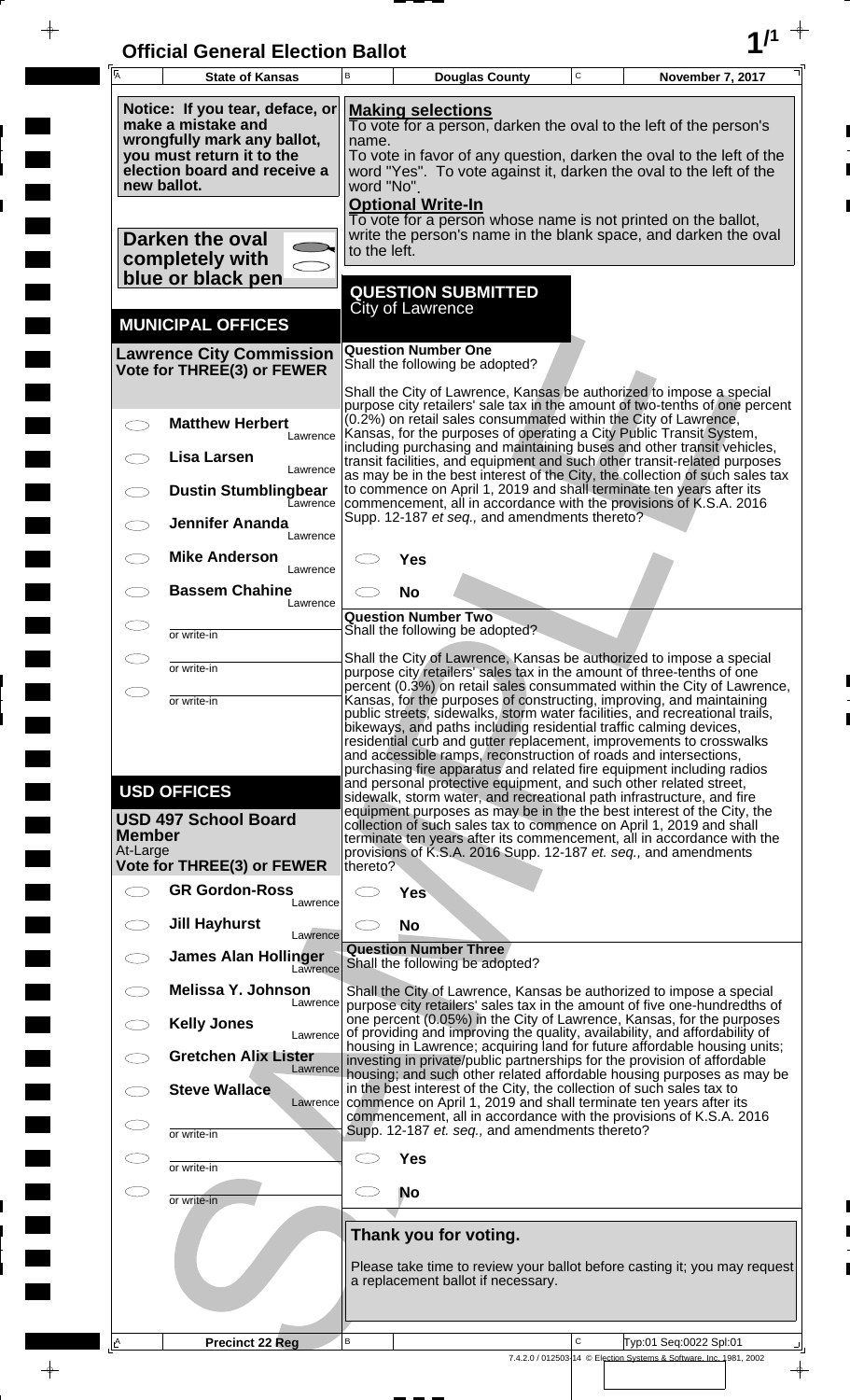| <b>Official General Election Ballot</b> |  |
|-----------------------------------------|--|
|                                         |  |

 $\blacksquare$ 

 $\blacksquare$ 

 $\blacksquare$ 

 $\Box$  $\blacksquare$ 

 $\blacksquare$ 

 $\Box$ 

 $\blacksquare$ 

 $\blacksquare$ 

 $\overline{\phantom{0}}$ 

 $\blacksquare$ 

 $\blacksquare$ 

**The Second** 

 $\Box$ 

 $\blacksquare$ 

 $\Box$ 

 $\blacksquare$ 

 $\frac{1}{\sqrt{2\pi}}$ 

Г 

| $\overline{A}$<br><b>State of Kansas</b>                                                                                                                                                                                    | $\sf{B}$                            | <b>Douglas County</b>                                                                                                                                                                                                                                                                                                                                                                                       | $\mathbf C$ | <b>November 7, 2017</b>                                                                                                  |
|-----------------------------------------------------------------------------------------------------------------------------------------------------------------------------------------------------------------------------|-------------------------------------|-------------------------------------------------------------------------------------------------------------------------------------------------------------------------------------------------------------------------------------------------------------------------------------------------------------------------------------------------------------------------------------------------------------|-------------|--------------------------------------------------------------------------------------------------------------------------|
| Notice: If you tear, deface, or<br>make a mistake and<br>wrongfully mark any ballot,<br>you must return it to the<br>election board and receive a<br>new ballot.<br>Darken the oval<br>completely with<br>blue or black pen | name.<br>word "No".<br>to the left. | <b>Making selections</b><br>To vote for a person, darken the oval to the left of the person's<br>To vote in favor of any question, darken the oval to the left of the<br>word "Yes". To vote against it, darken the oval to the left of the<br><b>Optional Write-In</b><br>To vote for a person whose name is not printed on the ballot,<br>write the person's name in the blank space, and darken the oval |             |                                                                                                                          |
| <b>DRAINAGE DISTRICT</b><br><b>OFFICES</b><br><b>Wakarusa Haskell Eudora</b><br><b>Drainage District</b><br>Vote for THREE(3) or FEWER<br><b>William Meairs Jr.</b>                                                         |                                     |                                                                                                                                                                                                                                                                                                                                                                                                             |             |                                                                                                                          |
| Lawrence                                                                                                                                                                                                                    |                                     |                                                                                                                                                                                                                                                                                                                                                                                                             |             |                                                                                                                          |
| <b>Dwight C. Purvis</b><br>Lawrence                                                                                                                                                                                         |                                     |                                                                                                                                                                                                                                                                                                                                                                                                             |             |                                                                                                                          |
| <b>Pete Wempe</b><br>Lawrence                                                                                                                                                                                               |                                     |                                                                                                                                                                                                                                                                                                                                                                                                             |             |                                                                                                                          |
| $\subset$ $\overline{\phantom{a}}$<br>or write-in                                                                                                                                                                           |                                     |                                                                                                                                                                                                                                                                                                                                                                                                             |             |                                                                                                                          |
| or write-in<br>C.                                                                                                                                                                                                           |                                     |                                                                                                                                                                                                                                                                                                                                                                                                             |             |                                                                                                                          |
|                                                                                                                                                                                                                             |                                     | Thank you for voting.<br>a replacement ballot if necessary.                                                                                                                                                                                                                                                                                                                                                 |             | Please take time to review your ballot before casting it; you may request                                                |
| <b>Precinct 22 Drain</b>                                                                                                                                                                                                    | $\sf B$                             |                                                                                                                                                                                                                                                                                                                                                                                                             | C           | Typ:01 Seq:0022 Spl:02<br>7.4.2.0 / 012503-14 © Election Systems & Software, Inc. 1981, 2002<br>$\overline{\phantom{a}}$ |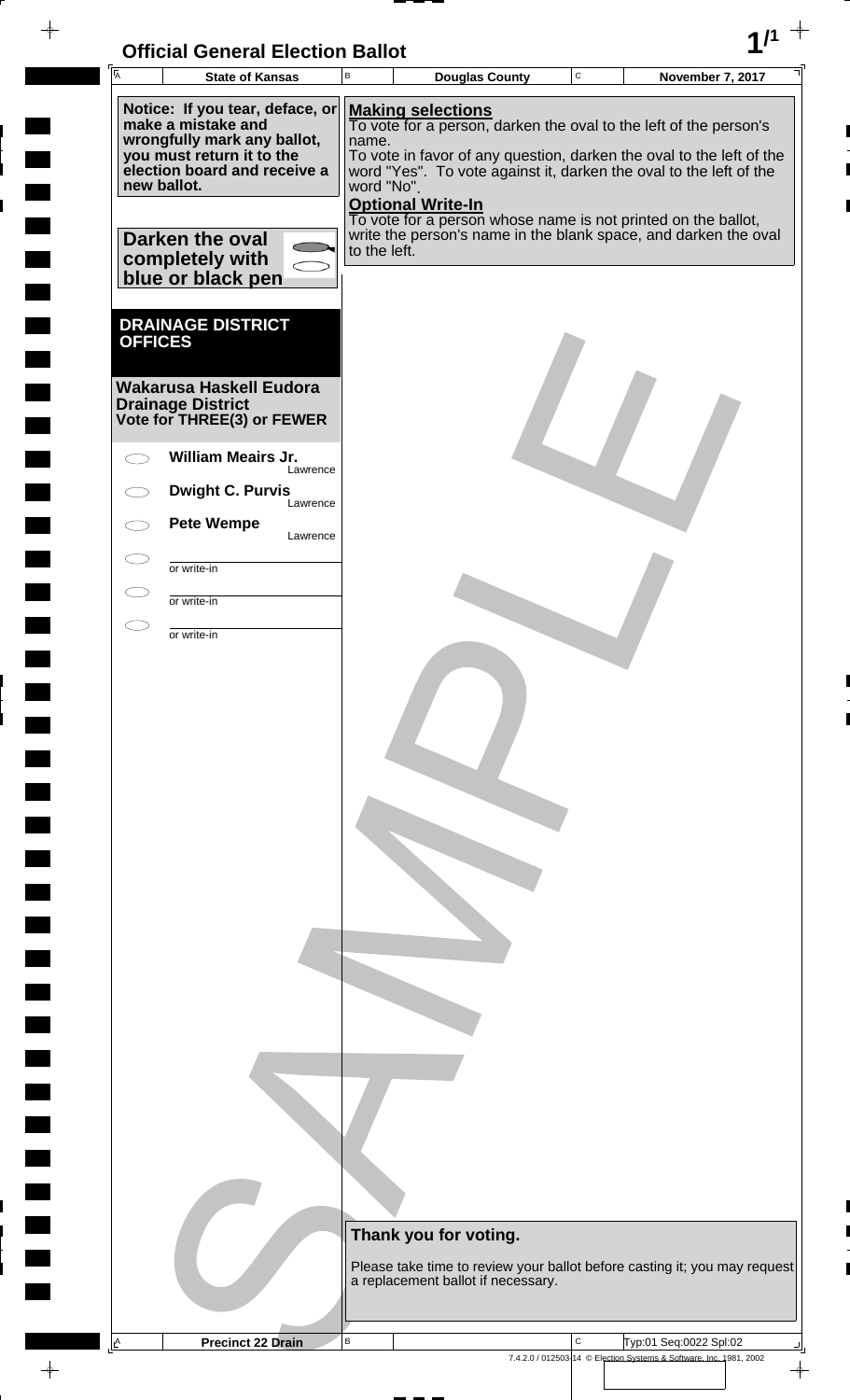| <b>Official General Election Ballot</b> |  |
|-----------------------------------------|--|
|                                         |  |

 $\bar{\phantom{a}}$ 

 $\overline{\phantom{a}}$ 

 $\Box$ 

 $\blacksquare$ 

 $\blacksquare$ 

 $\frac{1}{2}$ 

 $\frac{1}{\sqrt{2\pi}}\int_{0}^{\pi}\frac{1}{\sqrt{2\pi}}\left( \frac{1}{\sqrt{2\pi}}\right) \frac{d\mu}{d\mu}d\mu$ 

| $\overline{A}$            | <b>State of Kansas</b>                                                                                                                                           | B                                                                                                                                                                                                                                                                                         | <b>Douglas County</b>                                                                                                                                                                                                                                                                                                                                               | $\mathbf C$  | November 7, 2017                                                                               |  |  |  |
|---------------------------|------------------------------------------------------------------------------------------------------------------------------------------------------------------|-------------------------------------------------------------------------------------------------------------------------------------------------------------------------------------------------------------------------------------------------------------------------------------------|---------------------------------------------------------------------------------------------------------------------------------------------------------------------------------------------------------------------------------------------------------------------------------------------------------------------------------------------------------------------|--------------|------------------------------------------------------------------------------------------------|--|--|--|
|                           | Notice: If you tear, deface, or<br>make a mistake and<br>wrongfully mark any ballot,<br>you must return it to the<br>election board and receive a<br>new ballot. |                                                                                                                                                                                                                                                                                           | <b>Making selections</b><br>To vote for a person, darken the oval to the left of the person's<br>name.<br>To vote in favor of any question, darken the oval to the left of the<br>word "Yes". To vote against it, darken the oval to the left of the<br>word "No".                                                                                                  |              |                                                                                                |  |  |  |
|                           | <b>Darken the oval</b><br>completely with<br>blue or black pen                                                                                                   | to the left.                                                                                                                                                                                                                                                                              | <b>Optional Write-In</b><br>To vote for a person whose name is not printed on the ballot,<br>write the person's name in the blank space, and darken the oval                                                                                                                                                                                                        |              |                                                                                                |  |  |  |
|                           | <b>MUNICIPAL OFFICES</b>                                                                                                                                         |                                                                                                                                                                                                                                                                                           | <b>QUESTION SUBMITTED</b><br><b>City of Lawrence</b>                                                                                                                                                                                                                                                                                                                |              |                                                                                                |  |  |  |
|                           | <b>Lawrence City Commission</b><br>Vote for THREE(3) or FEWER                                                                                                    |                                                                                                                                                                                                                                                                                           | <b>Question Number One</b><br>Shall the following be adopted?                                                                                                                                                                                                                                                                                                       |              |                                                                                                |  |  |  |
|                           |                                                                                                                                                                  |                                                                                                                                                                                                                                                                                           | Shall the City of Lawrence, Kansas be authorized to impose a special<br>purpose city retailers' sale tax in the amount of two-tenths of one percent                                                                                                                                                                                                                 |              |                                                                                                |  |  |  |
|                           | <b>Lisa Larsen</b><br>Lawrence<br><b>Dustin Stumblingbear</b>                                                                                                    |                                                                                                                                                                                                                                                                                           | (0.2%) on retail sales consummated within the City of Lawrence,<br>Kansas, for the purposes of operating a City Public Transit System,<br>including purchasing and maintaining buses and other transit vehicles,<br>transit facilities, and equipment and such other transit-related purposes                                                                       |              |                                                                                                |  |  |  |
|                           | Lawrence<br><b>Jennifer Ananda</b><br>Lawrence                                                                                                                   |                                                                                                                                                                                                                                                                                           | as may be in the best interest of the City, the collection of such sales tax<br>to commence on April 1, 2019 and shall terminate ten years after its<br>commencement, all in accordance with the provisions of K.S.A. 2016                                                                                                                                          |              |                                                                                                |  |  |  |
|                           | <b>Mike Anderson</b><br>Lawrence                                                                                                                                 |                                                                                                                                                                                                                                                                                           | Supp. 12-187 et seq., and amendments thereto?                                                                                                                                                                                                                                                                                                                       |              |                                                                                                |  |  |  |
|                           | <b>Bassem Chahine</b><br>Lawrence<br><b>Matthew Herbert</b>                                                                                                      |                                                                                                                                                                                                                                                                                           | Yes                                                                                                                                                                                                                                                                                                                                                                 |              |                                                                                                |  |  |  |
|                           | Lawrence<br>or write-in                                                                                                                                          |                                                                                                                                                                                                                                                                                           | <b>No</b><br><b>Question Number Two</b><br>Shall the following be adopted?                                                                                                                                                                                                                                                                                          |              |                                                                                                |  |  |  |
|                           | or write-in                                                                                                                                                      |                                                                                                                                                                                                                                                                                           | Shall the City of Lawrence, Kansas be authorized to impose a special<br>purpose city retailers' sales tax in the amount of three-tenths of one                                                                                                                                                                                                                      |              |                                                                                                |  |  |  |
| $\bigcirc$                | or write-in                                                                                                                                                      | percent (0.3%) on retail sales consummated within the City of Lawrence,<br>Kansas, for the purposes of constructing, improving, and maintaining<br>public streets, sidewalks, storm water facilities, and recreational trails,                                                            |                                                                                                                                                                                                                                                                                                                                                                     |              |                                                                                                |  |  |  |
|                           |                                                                                                                                                                  |                                                                                                                                                                                                                                                                                           | bikeways, and paths including residential traffic calming devices,<br>residential curb and gutter replacement, improvements to crosswalks<br>and accessible ramps, reconstruction of roads and intersections,<br>purchasing fire apparatus and related fire equipment including radios<br>and personal protective equipment, and such other related street,         |              |                                                                                                |  |  |  |
| <b>Member</b><br>At-Large | <b>USD OFFICES</b><br><b>USD 497 School Board</b><br><b>Vote for THREE(3) or FEWER</b>                                                                           | thereto?                                                                                                                                                                                                                                                                                  | sidewalk, storm water, and recreational path infrastructure, and fire<br>equipment purposes as may be in the the best interest of the City, the<br>collection of such sales tax to commence on April 1, 2019 and shall<br>terminate ten years after its commencement, all in accordance with the<br>provisions of K.S.A. 2016 Supp. 12-187 et. seq., and amendments |              |                                                                                                |  |  |  |
| $\bigcirc$                | <b>Jill Hayhurst</b><br>Lawrence                                                                                                                                 |                                                                                                                                                                                                                                                                                           | <b>Yes</b>                                                                                                                                                                                                                                                                                                                                                          |              |                                                                                                |  |  |  |
|                           | <b>James Alan Hollinger</b><br>Lawrence                                                                                                                          |                                                                                                                                                                                                                                                                                           | <b>No</b>                                                                                                                                                                                                                                                                                                                                                           |              |                                                                                                |  |  |  |
|                           | <b>Melissa Y. Johnson</b><br>Lawrence                                                                                                                            |                                                                                                                                                                                                                                                                                           | <b>Question Number Three</b><br>Shall the following be adopted?                                                                                                                                                                                                                                                                                                     |              |                                                                                                |  |  |  |
|                           | <b>Kelly Jones</b><br>Lawrence<br><b>Gretchen Alix Lister</b>                                                                                                    |                                                                                                                                                                                                                                                                                           | Shall the City of Lawrence, Kansas be authorized to impose a special<br>purpose city retailers' sales tax in the amount of five one-hundredths of<br>one percent (0.05%) in the City of Lawrence, Kansas, for the purposes                                                                                                                                          |              |                                                                                                |  |  |  |
|                           | Lawrence<br><b>Steve Wallace</b><br>Lawrence                                                                                                                     | of providing and improving the quality, availability, and affordability of<br>housing in Lawrence; acquiring land for future affordable housing units;<br>investing in private/public partnerships for the provision of affordable                                                        |                                                                                                                                                                                                                                                                                                                                                                     |              |                                                                                                |  |  |  |
|                           | <b>GR Gordon-Ross</b><br>Lawrence                                                                                                                                | housing; and such other related affordable housing purposes as may be<br>in the best interest of the City, the collection of such sales tax to<br>commence on April 1, 2019 and shall terminate ten years after its<br>commencement, all in accordance with the provisions of K.S.A. 2016 |                                                                                                                                                                                                                                                                                                                                                                     |              |                                                                                                |  |  |  |
| C<br>$\subset$            | or write-in                                                                                                                                                      |                                                                                                                                                                                                                                                                                           | Supp. 12-187 et. seq., and amendments thereto?                                                                                                                                                                                                                                                                                                                      |              |                                                                                                |  |  |  |
| Œ                         | or write-in<br>or write-in                                                                                                                                       | <b>Yes</b><br>No                                                                                                                                                                                                                                                                          |                                                                                                                                                                                                                                                                                                                                                                     |              |                                                                                                |  |  |  |
|                           |                                                                                                                                                                  |                                                                                                                                                                                                                                                                                           | Thank you for voting.                                                                                                                                                                                                                                                                                                                                               |              |                                                                                                |  |  |  |
|                           |                                                                                                                                                                  | Please take time to review your ballot before casting it; you may request<br>a replacement ballot if necessary.                                                                                                                                                                           |                                                                                                                                                                                                                                                                                                                                                                     |              |                                                                                                |  |  |  |
| I۴                        | <b>Precinct 23</b>                                                                                                                                               | B                                                                                                                                                                                                                                                                                         |                                                                                                                                                                                                                                                                                                                                                                     | $\mathsf{C}$ | Typ:01 Seq:0023 Spl:01                                                                         |  |  |  |
|                           |                                                                                                                                                                  |                                                                                                                                                                                                                                                                                           |                                                                                                                                                                                                                                                                                                                                                                     |              | 7.4.2.0 / 012503-14 © Election Systems & Software, Inc. 1981, 2002<br>$\overline{\phantom{a}}$ |  |  |  |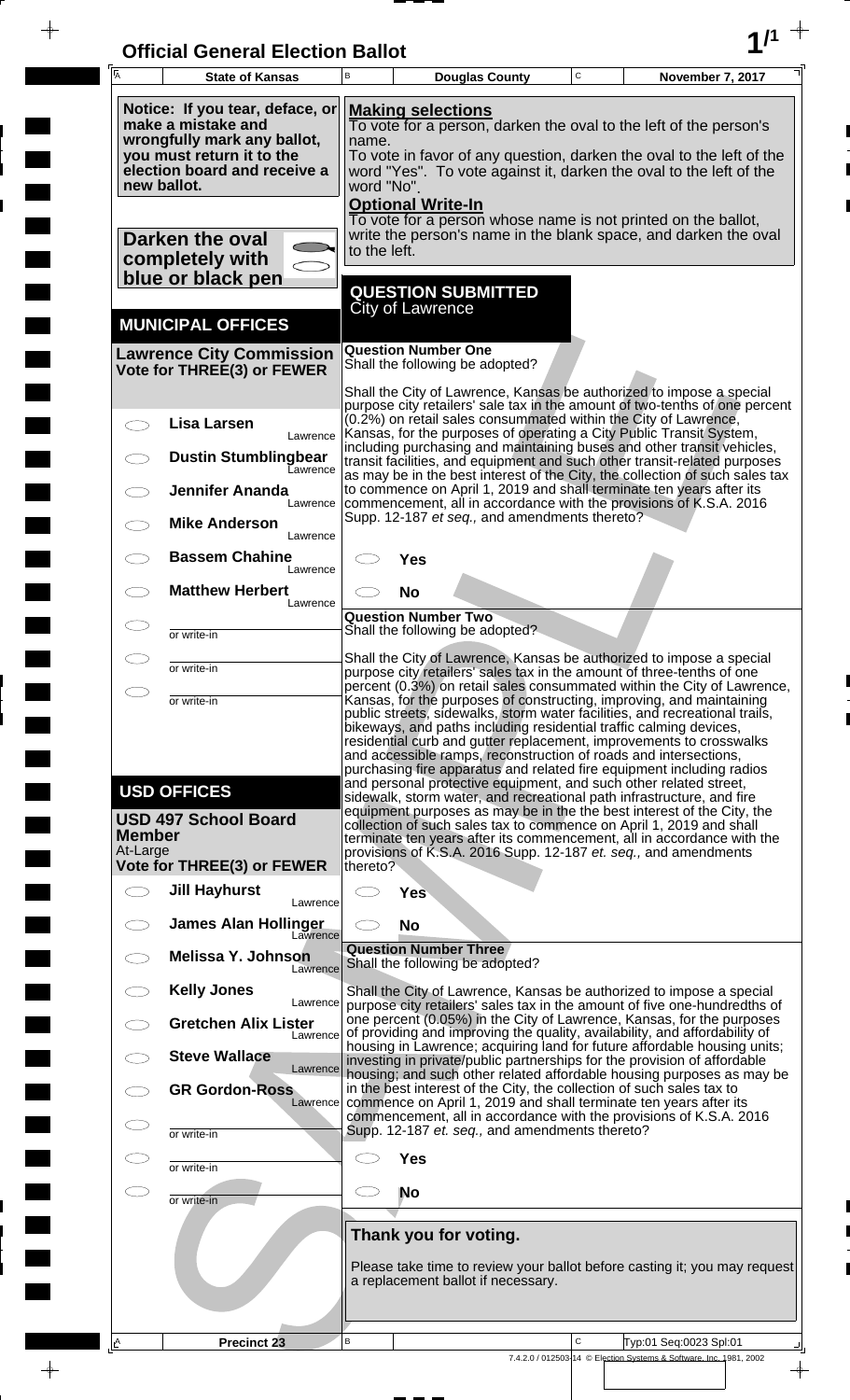| <b>Official General Election Ballot</b> |  |
|-----------------------------------------|--|
|                                         |  |

 $\overline{\phantom{a}}$ 

 $\overline{\phantom{a}}$ 

 $\blacksquare$ 

 $\overline{\phantom{a}}$ 

 $\blacksquare$ 

 $\frac{1}{2}$ 

 $\frac{1}{\sqrt{2\pi}}$ 

| Ā                         | <b>State of Kansas</b>                                                                                                                                                                                                                                                                                                                                                                                                                 | B                                                                                                                                                                                                                                                                                                                                                                                                                                                                                                                        |                              | <b>Douglas County</b>                          | $\mathbf C$ | November 7, 2017                                                                                                                                                                                                                                                                                                                                                                                                                         |  |
|---------------------------|----------------------------------------------------------------------------------------------------------------------------------------------------------------------------------------------------------------------------------------------------------------------------------------------------------------------------------------------------------------------------------------------------------------------------------------|--------------------------------------------------------------------------------------------------------------------------------------------------------------------------------------------------------------------------------------------------------------------------------------------------------------------------------------------------------------------------------------------------------------------------------------------------------------------------------------------------------------------------|------------------------------|------------------------------------------------|-------------|------------------------------------------------------------------------------------------------------------------------------------------------------------------------------------------------------------------------------------------------------------------------------------------------------------------------------------------------------------------------------------------------------------------------------------------|--|
|                           | Notice: If you tear, deface, or<br><b>Making selections</b><br>make a mistake and<br>To vote for a person, darken the oval to the left of the person's<br>wrongfully mark any ballot,<br>name.<br>you must return it to the<br>To vote in favor of any question, darken the oval to the left of the<br>election board and receive a<br>word "Yes". To vote against it, darken the oval to the left of the<br>new ballot.<br>word "No". |                                                                                                                                                                                                                                                                                                                                                                                                                                                                                                                          |                              |                                                |             |                                                                                                                                                                                                                                                                                                                                                                                                                                          |  |
|                           | Darken the oval<br>completely with<br>blue or black pen                                                                                                                                                                                                                                                                                                                                                                                | to the left.                                                                                                                                                                                                                                                                                                                                                                                                                                                                                                             | <b>Optional Write-In</b>     |                                                |             | To vote for a person whose name is not printed on the ballot,<br>write the person's name in the blank space, and darken the oval                                                                                                                                                                                                                                                                                                         |  |
|                           | <b>MUNICIPAL OFFICES</b>                                                                                                                                                                                                                                                                                                                                                                                                               |                                                                                                                                                                                                                                                                                                                                                                                                                                                                                                                          | City of Lawrence             | <b>QUESTION SUBMITTED</b>                      |             |                                                                                                                                                                                                                                                                                                                                                                                                                                          |  |
|                           | <b>Lawrence City Commission</b><br>Vote for THREE(3) or FEWER                                                                                                                                                                                                                                                                                                                                                                          |                                                                                                                                                                                                                                                                                                                                                                                                                                                                                                                          | <b>Question Number One</b>   | Shall the following be adopted?                |             |                                                                                                                                                                                                                                                                                                                                                                                                                                          |  |
| $\bigcirc$                | <b>Dustin Stumblingbear</b>                                                                                                                                                                                                                                                                                                                                                                                                            |                                                                                                                                                                                                                                                                                                                                                                                                                                                                                                                          |                              |                                                |             | Shall the City of Lawrence, Kansas be authorized to impose a special<br>purpose city retailers' sale tax in the amount of two-tenths of one percent<br>(0.2%) on retail sales consummated within the City of Lawrence,                                                                                                                                                                                                                   |  |
|                           | Eawrence<br><b>Jennifer Ananda</b><br>Lawrence                                                                                                                                                                                                                                                                                                                                                                                         |                                                                                                                                                                                                                                                                                                                                                                                                                                                                                                                          |                              |                                                |             | Kansas, for the purposes of operating a City Public Transit System,<br>including purchasing and maintaining buses and other transit vehicles,<br>transit facilities, and equipment and such other transit-related purposes                                                                                                                                                                                                               |  |
|                           | <b>Mike Anderson</b><br>Lawrence                                                                                                                                                                                                                                                                                                                                                                                                       |                                                                                                                                                                                                                                                                                                                                                                                                                                                                                                                          |                              |                                                |             | as may be in the best interest of the City, the collection of such sales tax<br>to commence on April 1, 2019 and shall terminate ten years after its<br>commencement, all in accordance with the provisions of K.S.A. 2016                                                                                                                                                                                                               |  |
|                           | <b>Bassem Chahine</b><br>Lawrence<br><b>Matthew Herbert</b>                                                                                                                                                                                                                                                                                                                                                                            |                                                                                                                                                                                                                                                                                                                                                                                                                                                                                                                          | Yes                          | Supp. 12-187 et seq., and amendments thereto?  |             |                                                                                                                                                                                                                                                                                                                                                                                                                                          |  |
|                           | Lawrence<br>Lisa Larsen<br>Lawrence                                                                                                                                                                                                                                                                                                                                                                                                    |                                                                                                                                                                                                                                                                                                                                                                                                                                                                                                                          | <b>No</b>                    |                                                |             |                                                                                                                                                                                                                                                                                                                                                                                                                                          |  |
| 77                        | or write-in                                                                                                                                                                                                                                                                                                                                                                                                                            |                                                                                                                                                                                                                                                                                                                                                                                                                                                                                                                          | <b>Question Number Two</b>   | Shall the following be adopted?                |             |                                                                                                                                                                                                                                                                                                                                                                                                                                          |  |
|                           | or write-in                                                                                                                                                                                                                                                                                                                                                                                                                            |                                                                                                                                                                                                                                                                                                                                                                                                                                                                                                                          |                              |                                                |             | Shall the City of Lawrence, Kansas be authorized to impose a special<br>purpose city retailers' sales tax in the amount of three-tenths of one                                                                                                                                                                                                                                                                                           |  |
| Ο                         | or write-in                                                                                                                                                                                                                                                                                                                                                                                                                            | percent (0.3%) on retail sales consummated within the City of Lawrence,<br>Kansas, for the purposes of constructing, improving, and maintaining<br>public streets, sidewalks, storm water facilities, and recreational trails,<br>bikeways, and paths including residential traffic calming devices,<br>residential curb and gutter replacement, improvements to crosswalks<br>and accessible ramps, reconstruction of roads and intersections,<br>purchasing fire apparatus and related fire equipment including radios |                              |                                                |             |                                                                                                                                                                                                                                                                                                                                                                                                                                          |  |
| <b>Member</b><br>At-Large | <b>USD OFFICES</b><br><b>USD 497 School Board</b>                                                                                                                                                                                                                                                                                                                                                                                      |                                                                                                                                                                                                                                                                                                                                                                                                                                                                                                                          |                              |                                                |             | and personal protective equipment, and such other related street,<br>sidewalk, storm water, and recreational path infrastructure, and fire<br>equipment purposes as may be in the the best interest of the City, the<br>collection of such sales tax to commence on April 1, 2019 and shall<br>terminate ten years after its commencement, all in accordance with the<br>provisions of K.S.A. 2016 Supp. 12-187 et. seq., and amendments |  |
| $\bigcirc$                | <b>Vote for THREE(3) or FEWER</b><br><b>James Alan Hollinger</b><br>Lawrence                                                                                                                                                                                                                                                                                                                                                           | thereto?<br>CD.                                                                                                                                                                                                                                                                                                                                                                                                                                                                                                          | Yes                          |                                                |             |                                                                                                                                                                                                                                                                                                                                                                                                                                          |  |
|                           | <b>Melissa Y. Johnson</b><br>Lawrence                                                                                                                                                                                                                                                                                                                                                                                                  |                                                                                                                                                                                                                                                                                                                                                                                                                                                                                                                          | <b>No</b>                    |                                                |             |                                                                                                                                                                                                                                                                                                                                                                                                                                          |  |
|                           | <b>Kelly Jones</b><br>Lawrence                                                                                                                                                                                                                                                                                                                                                                                                         |                                                                                                                                                                                                                                                                                                                                                                                                                                                                                                                          | <b>Question Number Three</b> | Shall the following be adopted?                |             |                                                                                                                                                                                                                                                                                                                                                                                                                                          |  |
|                           | <b>Gretchen Alix Lister</b><br>Lawrence<br><b>Steve Wallace</b>                                                                                                                                                                                                                                                                                                                                                                        |                                                                                                                                                                                                                                                                                                                                                                                                                                                                                                                          |                              |                                                |             | Shall the City of Lawrence, Kansas be authorized to impose a special<br>purpose city retailers' sales tax in the amount of five one-hundredths of<br>one percent (0.05%) in the City of Lawrence, Kansas, for the purposes                                                                                                                                                                                                               |  |
|                           | Lawrence<br><b>GR Gordon-Ross</b><br>Lawrence                                                                                                                                                                                                                                                                                                                                                                                          |                                                                                                                                                                                                                                                                                                                                                                                                                                                                                                                          |                              |                                                |             | of providing and improving the quality, availability, and affordability of<br>housing in Lawrence; acquiring land for future affordable housing units;<br>investing in private/public partnerships for the provision of affordable                                                                                                                                                                                                       |  |
|                           | Jill Hayhurst<br>Lawrence                                                                                                                                                                                                                                                                                                                                                                                                              |                                                                                                                                                                                                                                                                                                                                                                                                                                                                                                                          |                              |                                                |             | housing; and such other related affordable housing purposes as may be<br>in the best interest of the City, the collection of such sales tax to<br>commence on April 1, 2019 and shall terminate ten years after its                                                                                                                                                                                                                      |  |
| $\subset$                 | or write-in                                                                                                                                                                                                                                                                                                                                                                                                                            |                                                                                                                                                                                                                                                                                                                                                                                                                                                                                                                          |                              | Supp. 12-187 et. seq., and amendments thereto? |             | commencement, all in accordance with the provisions of K.S.A. 2016                                                                                                                                                                                                                                                                                                                                                                       |  |
| $\subset$ .               | or write-in<br>or write-in                                                                                                                                                                                                                                                                                                                                                                                                             |                                                                                                                                                                                                                                                                                                                                                                                                                                                                                                                          | <b>Yes</b><br><b>No</b>      |                                                |             |                                                                                                                                                                                                                                                                                                                                                                                                                                          |  |
|                           |                                                                                                                                                                                                                                                                                                                                                                                                                                        |                                                                                                                                                                                                                                                                                                                                                                                                                                                                                                                          |                              | Thank you for voting.                          |             |                                                                                                                                                                                                                                                                                                                                                                                                                                          |  |
|                           |                                                                                                                                                                                                                                                                                                                                                                                                                                        |                                                                                                                                                                                                                                                                                                                                                                                                                                                                                                                          |                              | a replacement ballot if necessary.             |             | Please take time to review your ballot before casting it; you may request                                                                                                                                                                                                                                                                                                                                                                |  |
| <u> A</u>                 | <b>Precinct 24</b>                                                                                                                                                                                                                                                                                                                                                                                                                     | B                                                                                                                                                                                                                                                                                                                                                                                                                                                                                                                        |                              |                                                | C           | Typ:01 Seq:0024 Spl:01                                                                                                                                                                                                                                                                                                                                                                                                                   |  |
|                           |                                                                                                                                                                                                                                                                                                                                                                                                                                        |                                                                                                                                                                                                                                                                                                                                                                                                                                                                                                                          |                              |                                                |             | 7.4.2.0 / 012503-14 © Election Systems & Software, Inc. 1981, 2002                                                                                                                                                                                                                                                                                                                                                                       |  |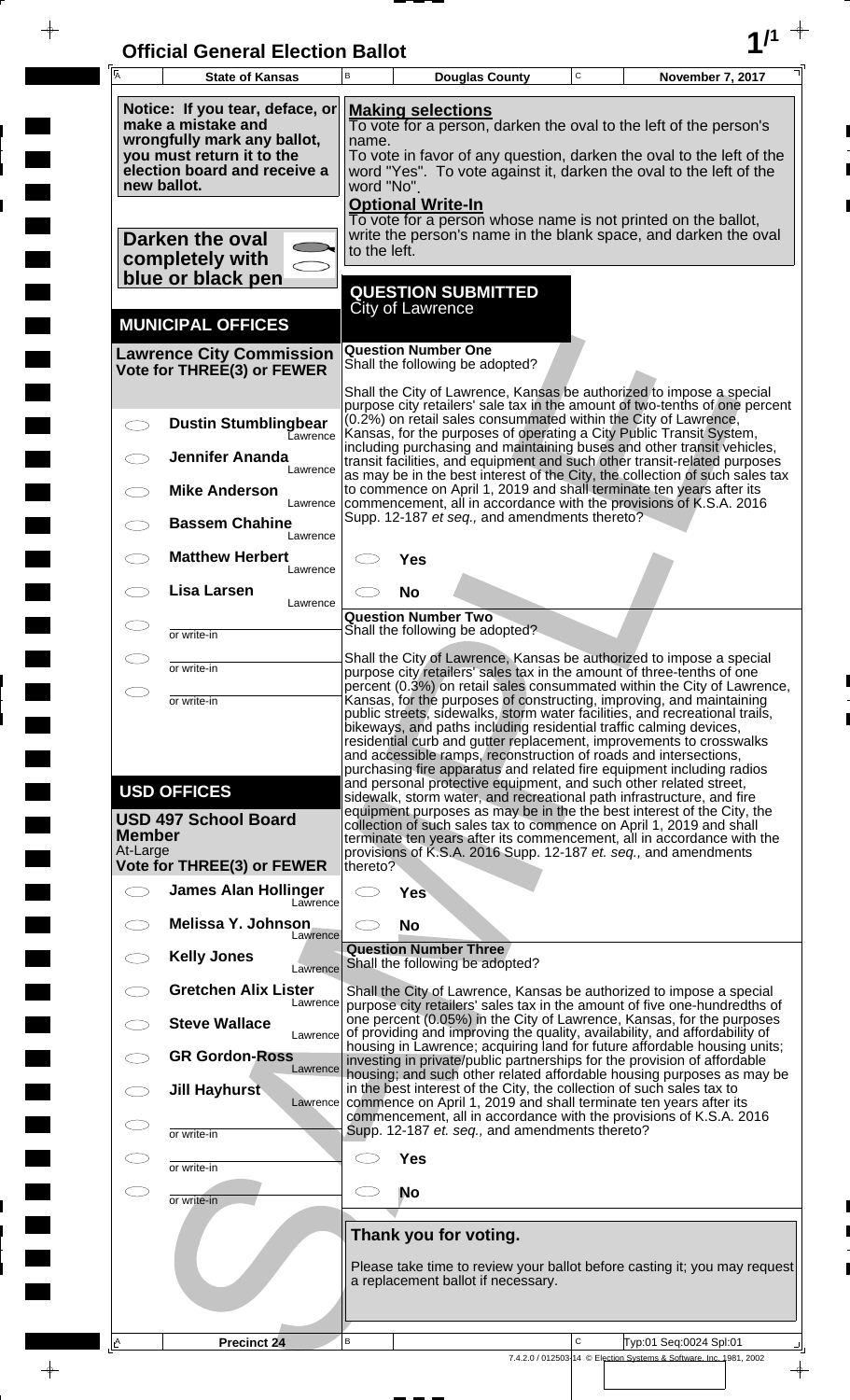| <b>Official General Election Ballot</b> |  |
|-----------------------------------------|--|
|                                         |  |

 $\overline{\phantom{a}}$ 

 $\overline{\phantom{a}}$ 

 $\blacksquare$ 

 $\overline{\phantom{a}}$ 

 $\blacksquare$ 

 $\frac{1}{2}$ 

 $\frac{1}{\sqrt{2\pi}}$ 

| $\overline{\mathsf{A}}$                                                                                                                                                                                                                                                                                                                                                                                                                                                                                                                                                                                                                                                                                                                                                                                                                                                                                                                                                                              | <b>State of Kansas</b>                                                                                                                                           | B                        |                                                                                                                                                                                                                                                                    | <b>Douglas County</b>                                       | $\mathbf C$ | November 7, 2017                                                                                                                                                                                                                                                                                                                                                        |  |
|------------------------------------------------------------------------------------------------------------------------------------------------------------------------------------------------------------------------------------------------------------------------------------------------------------------------------------------------------------------------------------------------------------------------------------------------------------------------------------------------------------------------------------------------------------------------------------------------------------------------------------------------------------------------------------------------------------------------------------------------------------------------------------------------------------------------------------------------------------------------------------------------------------------------------------------------------------------------------------------------------|------------------------------------------------------------------------------------------------------------------------------------------------------------------|--------------------------|--------------------------------------------------------------------------------------------------------------------------------------------------------------------------------------------------------------------------------------------------------------------|-------------------------------------------------------------|-------------|-------------------------------------------------------------------------------------------------------------------------------------------------------------------------------------------------------------------------------------------------------------------------------------------------------------------------------------------------------------------------|--|
|                                                                                                                                                                                                                                                                                                                                                                                                                                                                                                                                                                                                                                                                                                                                                                                                                                                                                                                                                                                                      | Notice: If you tear, deface, or<br>make a mistake and<br>wrongfully mark any ballot,<br>you must return it to the<br>election board and receive a<br>new ballot. | <b>Optional Write-In</b> | <b>Making selections</b><br>To vote for a person, darken the oval to the left of the person's<br>name.<br>To vote in favor of any question, darken the oval to the left of the<br>word "Yes". To vote against it, darken the oval to the left of the<br>word "No". |                                                             |             |                                                                                                                                                                                                                                                                                                                                                                         |  |
|                                                                                                                                                                                                                                                                                                                                                                                                                                                                                                                                                                                                                                                                                                                                                                                                                                                                                                                                                                                                      | Darken the oval<br>completely with<br>blue or black pen                                                                                                          | to the left.             |                                                                                                                                                                                                                                                                    |                                                             |             | To vote for a person whose name is not printed on the ballot,<br>write the person's name in the blank space, and darken the oval                                                                                                                                                                                                                                        |  |
|                                                                                                                                                                                                                                                                                                                                                                                                                                                                                                                                                                                                                                                                                                                                                                                                                                                                                                                                                                                                      | <b>MUNICIPAL OFFICES</b>                                                                                                                                         |                          | <b>City of Lawrence</b>                                                                                                                                                                                                                                            | <b>QUESTION SUBMITTED</b>                                   |             |                                                                                                                                                                                                                                                                                                                                                                         |  |
|                                                                                                                                                                                                                                                                                                                                                                                                                                                                                                                                                                                                                                                                                                                                                                                                                                                                                                                                                                                                      | <b>Lawrence City Commission</b><br>Vote for THREE(3) or FEWER                                                                                                    |                          | <b>Question Number One</b>                                                                                                                                                                                                                                         | Shall the following be adopted?                             |             |                                                                                                                                                                                                                                                                                                                                                                         |  |
|                                                                                                                                                                                                                                                                                                                                                                                                                                                                                                                                                                                                                                                                                                                                                                                                                                                                                                                                                                                                      | <b>Matthew Herbert</b><br>Lawrence<br>Lisa Larsen                                                                                                                |                          |                                                                                                                                                                                                                                                                    |                                                             |             | Shall the City of Lawrence, Kansas be authorized to impose a special<br>purpose city retailers' sale tax in the amount of two-tenths of one percent<br>(0.2%) on retail sales consummated within the City of Lawrence,<br>Kansas, for the purposes of operating a City Public Transit System,<br>including purchasing and maintaining buses and other transit vehicles, |  |
|                                                                                                                                                                                                                                                                                                                                                                                                                                                                                                                                                                                                                                                                                                                                                                                                                                                                                                                                                                                                      | Lawrence<br><b>Dustin Stumblingbear</b><br>Eawrence                                                                                                              |                          |                                                                                                                                                                                                                                                                    |                                                             |             | transit facilities, and equipment and such other transit-related purposes<br>as may be in the best interest of the City, the collection of such sales tax<br>to commence on April 1, 2019 and shall terminate ten years after its<br>commencement, all in accordance with the provisions of K.S.A. 2016                                                                 |  |
|                                                                                                                                                                                                                                                                                                                                                                                                                                                                                                                                                                                                                                                                                                                                                                                                                                                                                                                                                                                                      | <b>Jennifer Ananda</b><br>Lawrence<br><b>Mike Anderson</b>                                                                                                       |                          | Yes                                                                                                                                                                                                                                                                | Supp. 12-187 et seq., and amendments thereto?               |             |                                                                                                                                                                                                                                                                                                                                                                         |  |
|                                                                                                                                                                                                                                                                                                                                                                                                                                                                                                                                                                                                                                                                                                                                                                                                                                                                                                                                                                                                      | Lawrence<br><b>Bassem Chahine</b><br>Lawrence                                                                                                                    |                          | <b>No</b>                                                                                                                                                                                                                                                          |                                                             |             |                                                                                                                                                                                                                                                                                                                                                                         |  |
|                                                                                                                                                                                                                                                                                                                                                                                                                                                                                                                                                                                                                                                                                                                                                                                                                                                                                                                                                                                                      | or write-in                                                                                                                                                      |                          | <b>Question Number Two</b>                                                                                                                                                                                                                                         | Shall the following be adopted?                             |             |                                                                                                                                                                                                                                                                                                                                                                         |  |
|                                                                                                                                                                                                                                                                                                                                                                                                                                                                                                                                                                                                                                                                                                                                                                                                                                                                                                                                                                                                      | or write-in                                                                                                                                                      |                          |                                                                                                                                                                                                                                                                    |                                                             |             | Shall the City of Lawrence, Kansas be authorized to impose a special<br>purpose city retailers' sales tax in the amount of three-tenths of one                                                                                                                                                                                                                          |  |
| percent (0.3%) on retail sales consummated within the City of Lawrence,<br>$\bigcirc$<br>Kansas, for the purposes of constructing, improving, and maintaining<br>or write-in<br>public streets, sidewalks, storm water facilities, and recreational trails,<br>bikeways, and paths including residential traffic calming devices,<br>residential curb and gutter replacement, improvements to crosswalks<br>and accessible ramps, reconstruction of roads and intersections,<br>purchasing fire apparatus and related fire equipment including radios<br>and personal protective equipment, and such other related street,<br><b>USD OFFICES</b><br>sidewalk, storm water, and recreational path infrastructure, and fire<br>equipment purposes as may be in the the best interest of the City, the<br><b>USD 497 School Board</b><br>collection of such sales tax to commence on April 1, 2019 and shall<br><b>Member</b><br>terminate ten years after its commencement, all in accordance with the |                                                                                                                                                                  |                          |                                                                                                                                                                                                                                                                    |                                                             |             |                                                                                                                                                                                                                                                                                                                                                                         |  |
| At-Large                                                                                                                                                                                                                                                                                                                                                                                                                                                                                                                                                                                                                                                                                                                                                                                                                                                                                                                                                                                             | <b>Vote for THREE(3) or FEWER</b><br>Melissa Y. Johnson                                                                                                          | thereto?                 |                                                                                                                                                                                                                                                                    |                                                             |             | provisions of K.S.A. 2016 Supp. 12-187 et. seq., and amendments                                                                                                                                                                                                                                                                                                         |  |
| $\frown$                                                                                                                                                                                                                                                                                                                                                                                                                                                                                                                                                                                                                                                                                                                                                                                                                                                                                                                                                                                             | Lawrence<br><b>Kelly Jones</b>                                                                                                                                   |                          | <b>Yes</b><br><b>No</b>                                                                                                                                                                                                                                            |                                                             |             |                                                                                                                                                                                                                                                                                                                                                                         |  |
|                                                                                                                                                                                                                                                                                                                                                                                                                                                                                                                                                                                                                                                                                                                                                                                                                                                                                                                                                                                                      | Lawrence<br><b>Gretchen Alix Lister</b><br>Lawrence                                                                                                              |                          | <b>Question Number Three</b>                                                                                                                                                                                                                                       | Shall the following be adopted?                             |             |                                                                                                                                                                                                                                                                                                                                                                         |  |
|                                                                                                                                                                                                                                                                                                                                                                                                                                                                                                                                                                                                                                                                                                                                                                                                                                                                                                                                                                                                      | <b>Steve Wallace</b><br>Lawrence                                                                                                                                 |                          |                                                                                                                                                                                                                                                                    |                                                             |             | Shall the City of Lawrence, Kansas be authorized to impose a special<br>purpose city retailers' sales tax in the amount of five one-hundredths of<br>one percent (0.05%) in the City of Lawrence, Kansas, for the purposes                                                                                                                                              |  |
|                                                                                                                                                                                                                                                                                                                                                                                                                                                                                                                                                                                                                                                                                                                                                                                                                                                                                                                                                                                                      | <b>GR Gordon-Ross</b><br>Lawrence<br><b>Jill Hayhurst</b>                                                                                                        |                          |                                                                                                                                                                                                                                                                    |                                                             |             | of providing and improving the quality, availability, and affordability of<br>housing in Lawrence; acquiring land for future affordable housing units;<br>investing in private/public partnerships for the provision of affordable                                                                                                                                      |  |
|                                                                                                                                                                                                                                                                                                                                                                                                                                                                                                                                                                                                                                                                                                                                                                                                                                                                                                                                                                                                      | Lawrence<br><b>James Alan Hollinger</b><br>Lawrence                                                                                                              |                          |                                                                                                                                                                                                                                                                    |                                                             |             | housing, and such other related affordable housing purposes as may be<br>in the best interest of the City, the collection of such sales tax to<br>commence on April 1, 2019 and shall terminate ten years after its                                                                                                                                                     |  |
|                                                                                                                                                                                                                                                                                                                                                                                                                                                                                                                                                                                                                                                                                                                                                                                                                                                                                                                                                                                                      | or write-in                                                                                                                                                      |                          |                                                                                                                                                                                                                                                                    | Supp. 12-187 et. seq., and amendments thereto?              |             | commencement, all in accordance with the provisions of K.S.A. 2016                                                                                                                                                                                                                                                                                                      |  |
| CD                                                                                                                                                                                                                                                                                                                                                                                                                                                                                                                                                                                                                                                                                                                                                                                                                                                                                                                                                                                                   | or write-in                                                                                                                                                      |                          | <b>Yes</b><br>No                                                                                                                                                                                                                                                   |                                                             |             |                                                                                                                                                                                                                                                                                                                                                                         |  |
|                                                                                                                                                                                                                                                                                                                                                                                                                                                                                                                                                                                                                                                                                                                                                                                                                                                                                                                                                                                                      | or write-in                                                                                                                                                      |                          |                                                                                                                                                                                                                                                                    |                                                             |             |                                                                                                                                                                                                                                                                                                                                                                         |  |
|                                                                                                                                                                                                                                                                                                                                                                                                                                                                                                                                                                                                                                                                                                                                                                                                                                                                                                                                                                                                      |                                                                                                                                                                  |                          |                                                                                                                                                                                                                                                                    | Thank you for voting.<br>a replacement ballot if necessary. |             | Please take time to review your ballot before casting it; you may request                                                                                                                                                                                                                                                                                               |  |
| ¦LA                                                                                                                                                                                                                                                                                                                                                                                                                                                                                                                                                                                                                                                                                                                                                                                                                                                                                                                                                                                                  | Precinct 25                                                                                                                                                      | B                        |                                                                                                                                                                                                                                                                    |                                                             | C           | Typ:01 Seq:0025 Spl:01                                                                                                                                                                                                                                                                                                                                                  |  |
|                                                                                                                                                                                                                                                                                                                                                                                                                                                                                                                                                                                                                                                                                                                                                                                                                                                                                                                                                                                                      |                                                                                                                                                                  |                          |                                                                                                                                                                                                                                                                    |                                                             |             | 7.4.2.0 / 012503-14 © Election Systems & Software, Inc. 1981, 2002                                                                                                                                                                                                                                                                                                      |  |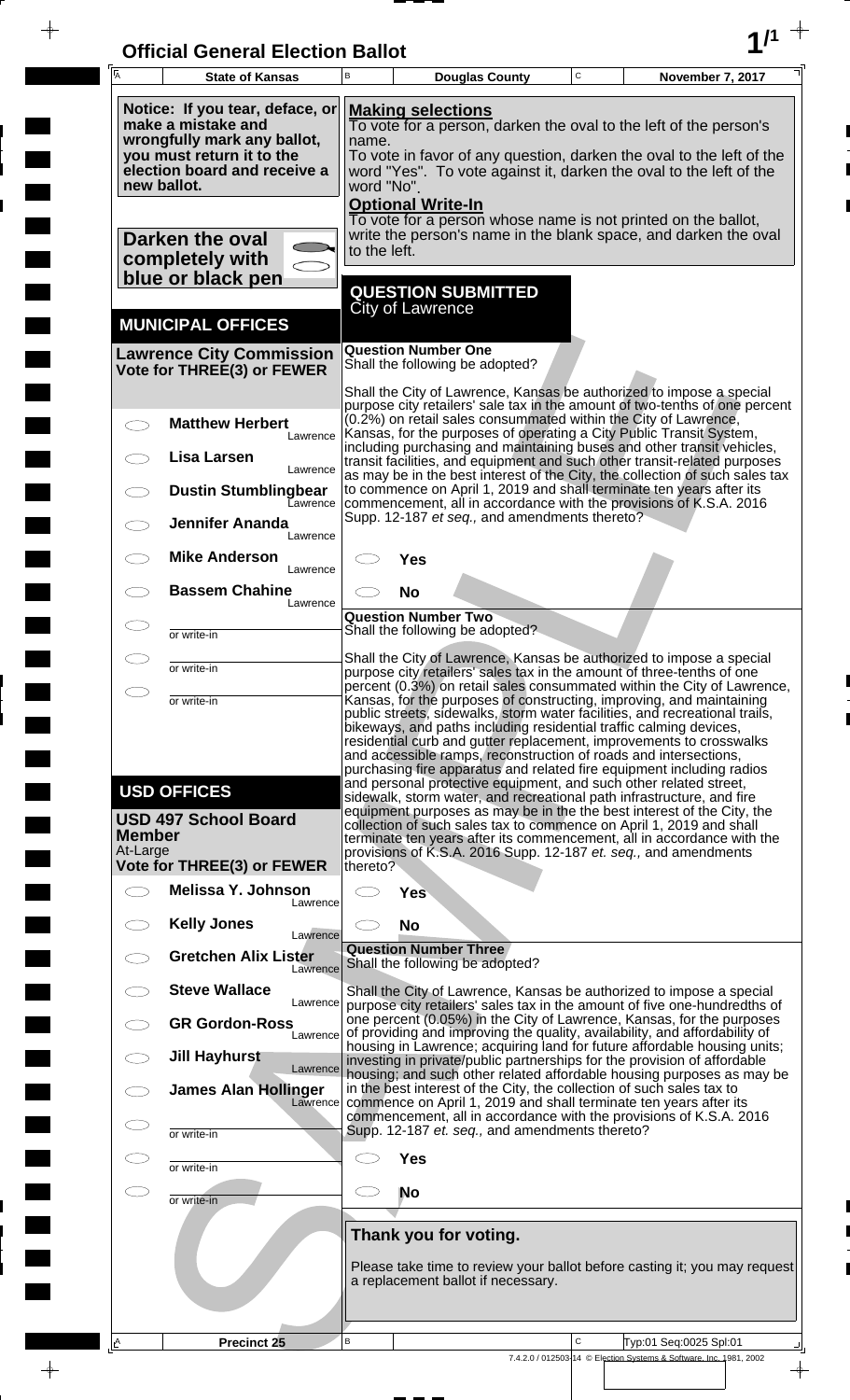| <b>Official General Election Ballot</b> |  |
|-----------------------------------------|--|
|                                         |  |

 $\bar{\phantom{a}}$ 

 $\overline{\phantom{a}}$ 

 $\overline{\phantom{a}}$ 

 $\blacksquare$ 

 $\blacksquare$ 

 $\blacksquare$ 

 $\frac{1}{2}$ 

 $\frac{1}{\sqrt{2\pi}}$ 

| Ā                         | <b>State of Kansas</b>                                                                                                                                                                                                                                                                                                                                                                                                                                             | B            |                                         | <b>Douglas County</b>                                       | $\mathbf C$ | November 7, 2017                                                                                                                                                                                                                                                                                                                                                                                                                                                                                                                                                                                                                                                                                                                                                                                                  |  |
|---------------------------|--------------------------------------------------------------------------------------------------------------------------------------------------------------------------------------------------------------------------------------------------------------------------------------------------------------------------------------------------------------------------------------------------------------------------------------------------------------------|--------------|-----------------------------------------|-------------------------------------------------------------|-------------|-------------------------------------------------------------------------------------------------------------------------------------------------------------------------------------------------------------------------------------------------------------------------------------------------------------------------------------------------------------------------------------------------------------------------------------------------------------------------------------------------------------------------------------------------------------------------------------------------------------------------------------------------------------------------------------------------------------------------------------------------------------------------------------------------------------------|--|
|                           | Notice: If you tear, deface, or<br><b>Making selections</b><br>make a mistake and<br>To vote for a person, darken the oval to the left of the person's<br>wrongfully mark any ballot,<br>name.<br>you must return it to the<br>To vote in favor of any question, darken the oval to the left of the<br>election board and receive a<br>word "Yes". To vote against it, darken the oval to the left of the<br>new ballot.<br>word "No".<br><b>Optional Write-In</b> |              |                                         |                                                             |             |                                                                                                                                                                                                                                                                                                                                                                                                                                                                                                                                                                                                                                                                                                                                                                                                                   |  |
|                           | Darken the oval<br>completely with<br>blue or black pen                                                                                                                                                                                                                                                                                                                                                                                                            | to the left. |                                         |                                                             |             | To vote for a person whose name is not printed on the ballot,<br>write the person's name in the blank space, and darken the oval                                                                                                                                                                                                                                                                                                                                                                                                                                                                                                                                                                                                                                                                                  |  |
|                           | <b>MUNICIPAL OFFICES</b>                                                                                                                                                                                                                                                                                                                                                                                                                                           |              | <b>City of Lawrence</b>                 | <b>QUESTION SUBMITTED</b>                                   |             |                                                                                                                                                                                                                                                                                                                                                                                                                                                                                                                                                                                                                                                                                                                                                                                                                   |  |
|                           | <b>Lawrence City Commission</b><br>Vote for THREE(3) or FEWER                                                                                                                                                                                                                                                                                                                                                                                                      |              | <b>Question Number One</b>              | Shall the following be adopted?                             |             |                                                                                                                                                                                                                                                                                                                                                                                                                                                                                                                                                                                                                                                                                                                                                                                                                   |  |
|                           | <b>Mike Anderson</b><br>Lawrence                                                                                                                                                                                                                                                                                                                                                                                                                                   |              |                                         |                                                             |             | Shall the City of Lawrence, Kansas be authorized to impose a special<br>purpose city retailers' sale tax in the amount of two-tenths of one percent<br>(0.2%) on retail sales consummated within the City of Lawrence,<br>Kansas, for the purposes of operating a City Public Transit System,                                                                                                                                                                                                                                                                                                                                                                                                                                                                                                                     |  |
|                           | <b>Bassem Chahine</b><br>Lawrence<br><b>Matthew Herbert</b>                                                                                                                                                                                                                                                                                                                                                                                                        |              |                                         |                                                             |             | including purchasing and maintaining buses and other transit vehicles,<br>transit facilities, and equipment and such other transit-related purposes<br>as may be in the best interest of the City, the collection of such sales tax<br>to commence on April 1, 2019 and shall terminate ten years after its                                                                                                                                                                                                                                                                                                                                                                                                                                                                                                       |  |
|                           | Lawrence<br>Lisa Larsen<br>Lawrence                                                                                                                                                                                                                                                                                                                                                                                                                                |              |                                         | Supp. 12-187 et seq., and amendments thereto?               |             | commencement, all in accordance with the provisions of K.S.A. 2016                                                                                                                                                                                                                                                                                                                                                                                                                                                                                                                                                                                                                                                                                                                                                |  |
|                           | <b>Dustin Stumblingbear</b><br>Eawrence<br><b>Jennifer Ananda</b>                                                                                                                                                                                                                                                                                                                                                                                                  |              | Yes                                     |                                                             |             |                                                                                                                                                                                                                                                                                                                                                                                                                                                                                                                                                                                                                                                                                                                                                                                                                   |  |
|                           | Lawrence<br>or write-in                                                                                                                                                                                                                                                                                                                                                                                                                                            |              | <b>No</b><br><b>Question Number Two</b> | Shall the following be adopted?                             |             |                                                                                                                                                                                                                                                                                                                                                                                                                                                                                                                                                                                                                                                                                                                                                                                                                   |  |
|                           | or write-in                                                                                                                                                                                                                                                                                                                                                                                                                                                        |              |                                         |                                                             |             | Shall the City of Lawrence, Kansas be authorized to impose a special                                                                                                                                                                                                                                                                                                                                                                                                                                                                                                                                                                                                                                                                                                                                              |  |
|                           | or write-in                                                                                                                                                                                                                                                                                                                                                                                                                                                        |              |                                         |                                                             |             | purpose city retailers' sales tax in the amount of three-tenths of one<br>percent (0.3%) on retail sales consummated within the City of Lawrence,<br>Kansas, for the purposes of constructing, improving, and maintaining                                                                                                                                                                                                                                                                                                                                                                                                                                                                                                                                                                                         |  |
| <b>Member</b><br>At-Large | <b>USD OFFICES</b><br><b>USD 497 School Board</b>                                                                                                                                                                                                                                                                                                                                                                                                                  |              |                                         |                                                             |             | public streets, sidewalks, storm water facilities, and recreational trails,<br>bikeways, and paths including residential traffic calming devices,<br>residential curb and gutter replacement, improvements to crosswalks<br>and accessible ramps, reconstruction of roads and intersections,<br>purchasing fire apparatus and related fire equipment including radios<br>and personal protective equipment, and such other related street,<br>sidewalk, storm water, and recreational path infrastructure, and fire<br>equipment purposes as may be in the the best interest of the City, the<br>collection of such sales tax to commence on April 1, 2019 and shall<br>terminate ten years after its commencement, all in accordance with the<br>provisions of K.S.A. 2016 Supp. 12-187 et. seq., and amendments |  |
|                           | Vote for THREE(3) or FEWER<br><b>Kelly Jones</b>                                                                                                                                                                                                                                                                                                                                                                                                                   | thereto?     | Yes                                     |                                                             |             |                                                                                                                                                                                                                                                                                                                                                                                                                                                                                                                                                                                                                                                                                                                                                                                                                   |  |
|                           | Lawrence<br><b>Gretchen Alix Lister</b>                                                                                                                                                                                                                                                                                                                                                                                                                            |              | <b>No</b>                               |                                                             |             |                                                                                                                                                                                                                                                                                                                                                                                                                                                                                                                                                                                                                                                                                                                                                                                                                   |  |
|                           | Lawrence<br><b>Steve Wallace</b><br>Lawrence                                                                                                                                                                                                                                                                                                                                                                                                                       |              | <b>Question Number Three</b>            | Shall the following be adopted?                             |             |                                                                                                                                                                                                                                                                                                                                                                                                                                                                                                                                                                                                                                                                                                                                                                                                                   |  |
|                           | <b>GR Gordon-Ross</b><br>Lawrence                                                                                                                                                                                                                                                                                                                                                                                                                                  |              |                                         |                                                             |             | Shall the City of Lawrence, Kansas be authorized to impose a special<br>purpose city retailers' sales tax in the amount of five one-hundredths of                                                                                                                                                                                                                                                                                                                                                                                                                                                                                                                                                                                                                                                                 |  |
|                           | <b>Jill Hayhurst</b><br>Lawrence                                                                                                                                                                                                                                                                                                                                                                                                                                   |              |                                         |                                                             |             | one percent (0.05%) in the City of Lawrence, Kansas, for the purposes<br>of providing and improving the quality, availability, and affordability of<br>housing in Lawrence; acquiring land for future affordable housing units;                                                                                                                                                                                                                                                                                                                                                                                                                                                                                                                                                                                   |  |
|                           | <b>James Alan Hollinger</b><br>Lawrence<br><b>Melissa Y. Johnson</b><br>Lawrence                                                                                                                                                                                                                                                                                                                                                                                   |              |                                         |                                                             |             | investing in private/public partnerships for the provision of affordable<br>housing; and such other related affordable housing purposes as may be<br>in the best interest of the City, the collection of such sales tax to<br>commence on April 1, 2019 and shall terminate ten years after its                                                                                                                                                                                                                                                                                                                                                                                                                                                                                                                   |  |
|                           | or write-in                                                                                                                                                                                                                                                                                                                                                                                                                                                        |              |                                         | Supp. 12-187 et. seq., and amendments thereto?              |             | commencement, all in accordance with the provisions of K.S.A. 2016                                                                                                                                                                                                                                                                                                                                                                                                                                                                                                                                                                                                                                                                                                                                                |  |
|                           | or write-in                                                                                                                                                                                                                                                                                                                                                                                                                                                        |              | <b>Yes</b>                              |                                                             |             |                                                                                                                                                                                                                                                                                                                                                                                                                                                                                                                                                                                                                                                                                                                                                                                                                   |  |
|                           | or write-in                                                                                                                                                                                                                                                                                                                                                                                                                                                        |              | <b>No</b>                               |                                                             |             |                                                                                                                                                                                                                                                                                                                                                                                                                                                                                                                                                                                                                                                                                                                                                                                                                   |  |
|                           |                                                                                                                                                                                                                                                                                                                                                                                                                                                                    |              |                                         | Thank you for voting.<br>a replacement ballot if necessary. |             | Please take time to review your ballot before casting it; you may request                                                                                                                                                                                                                                                                                                                                                                                                                                                                                                                                                                                                                                                                                                                                         |  |
| ΙÊ                        | Precinct 26                                                                                                                                                                                                                                                                                                                                                                                                                                                        | B            |                                         |                                                             | C           | Typ:01 Seq:0026 Spl:01                                                                                                                                                                                                                                                                                                                                                                                                                                                                                                                                                                                                                                                                                                                                                                                            |  |
|                           |                                                                                                                                                                                                                                                                                                                                                                                                                                                                    |              |                                         |                                                             |             | 7.4.2.0 / 012503-14 © Election Systems & Software, Inc. 1981, 2002                                                                                                                                                                                                                                                                                                                                                                                                                                                                                                                                                                                                                                                                                                                                                |  |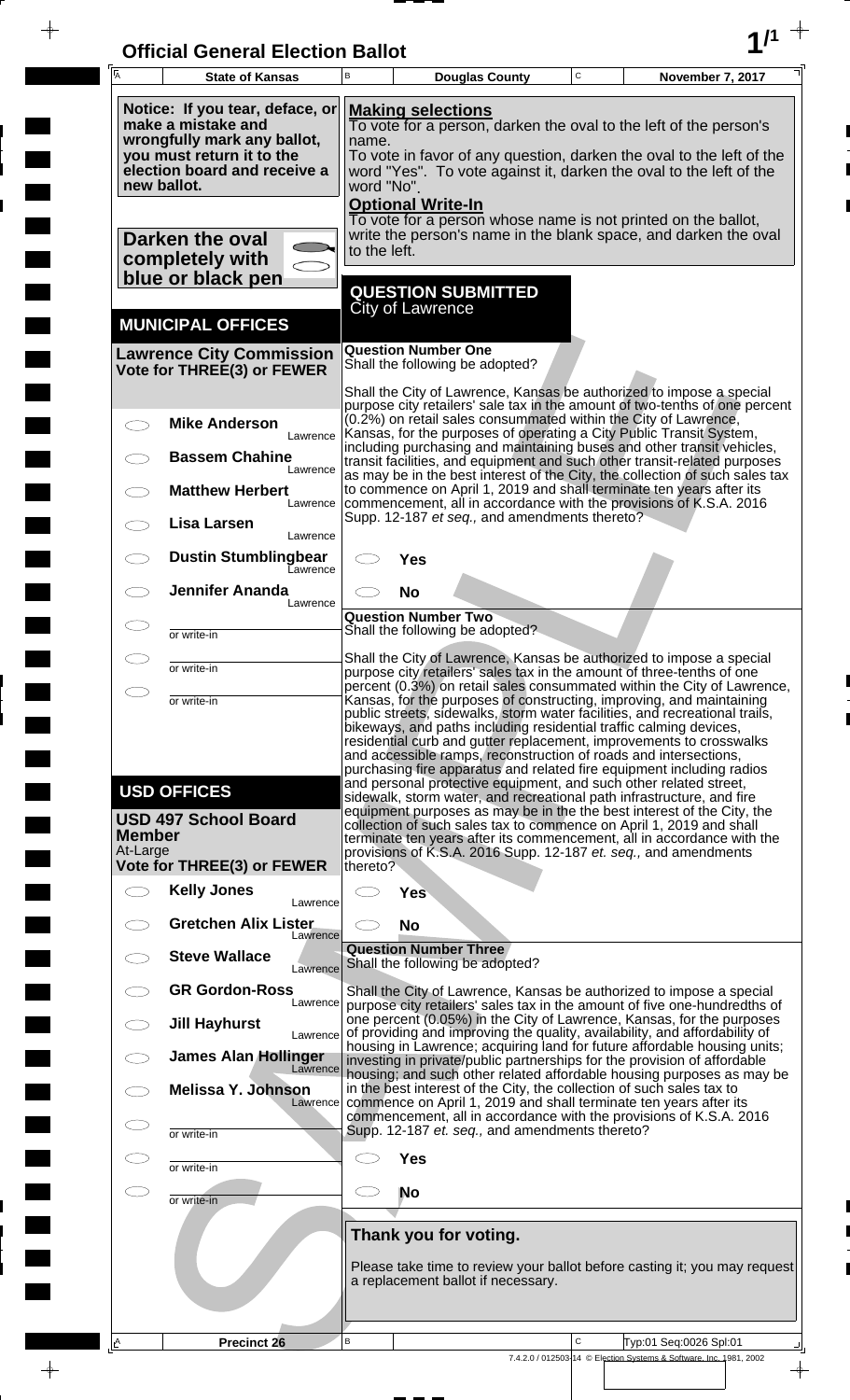| <b>Official General Election Ballot</b> |  |
|-----------------------------------------|--|
|                                         |  |

 $\overline{\phantom{a}}$ 

 $\Box$ 

 $\blacksquare$ 

 $\blacksquare$ 

 $\frac{1}{2}$ 

 $\frac{1}{\sqrt{2\pi}}\int_{0}^{\pi}\frac{1}{\sqrt{2\pi}}\left( \frac{1}{\sqrt{2\pi}}\right) \frac{d\mu}{d\mu}d\mu$ 

| $\overline{\mathsf{A}}$ | <b>State of Kansas</b>                                                                                                                                           | В                                                                                                                                                                                                                                                                                                                                                                                                                                                                                                                                                                                                                                                                                                                                                                                                                                                                                                 | <b>Douglas County</b>                                                                                                                                                                                          | $\mathbf C$  | November 7, 2017                                                                                                                                                                                                                    |  |  |  |
|-------------------------|------------------------------------------------------------------------------------------------------------------------------------------------------------------|---------------------------------------------------------------------------------------------------------------------------------------------------------------------------------------------------------------------------------------------------------------------------------------------------------------------------------------------------------------------------------------------------------------------------------------------------------------------------------------------------------------------------------------------------------------------------------------------------------------------------------------------------------------------------------------------------------------------------------------------------------------------------------------------------------------------------------------------------------------------------------------------------|----------------------------------------------------------------------------------------------------------------------------------------------------------------------------------------------------------------|--------------|-------------------------------------------------------------------------------------------------------------------------------------------------------------------------------------------------------------------------------------|--|--|--|
|                         | Notice: If you tear, deface, or<br>make a mistake and<br>wrongfully mark any ballot,<br>you must return it to the<br>election board and receive a<br>new ballot. | <b>Making selections</b><br>To vote for a person, darken the oval to the left of the person's<br>name.<br>To vote in favor of any question, darken the oval to the left of the<br>word "Yes". To vote against it, darken the oval to the left of the<br>word "No".<br><b>Optional Write-In</b>                                                                                                                                                                                                                                                                                                                                                                                                                                                                                                                                                                                                    |                                                                                                                                                                                                                |              |                                                                                                                                                                                                                                     |  |  |  |
|                         | Darken the oval<br>completely with<br>blue or black pen                                                                                                          | to the left.                                                                                                                                                                                                                                                                                                                                                                                                                                                                                                                                                                                                                                                                                                                                                                                                                                                                                      | To vote for a person whose name is not printed on the ballot,                                                                                                                                                  |              | write the person's name in the blank space, and darken the oval                                                                                                                                                                     |  |  |  |
|                         | <b>MUNICIPAL OFFICES</b>                                                                                                                                         |                                                                                                                                                                                                                                                                                                                                                                                                                                                                                                                                                                                                                                                                                                                                                                                                                                                                                                   | <b>QUESTION SUBMITTED</b><br><b>City of Lawrence</b>                                                                                                                                                           |              |                                                                                                                                                                                                                                     |  |  |  |
|                         | <b>Lawrence City Commission</b><br>Vote for THREE(3) or FEWER                                                                                                    |                                                                                                                                                                                                                                                                                                                                                                                                                                                                                                                                                                                                                                                                                                                                                                                                                                                                                                   | <b>Question Number One</b><br>Shall the following be adopted?                                                                                                                                                  |              |                                                                                                                                                                                                                                     |  |  |  |
|                         | <b>Bassem Chahine</b><br>Lawrence                                                                                                                                |                                                                                                                                                                                                                                                                                                                                                                                                                                                                                                                                                                                                                                                                                                                                                                                                                                                                                                   | Shall the City of Lawrence, Kansas be authorized to impose a special<br>(0.2%) on retail sales consummated within the City of Lawrence,<br>Kansas, for the purposes of operating a City Public Transit System, |              | purpose city retailers' sale tax in the amount of two-tenths of one percent                                                                                                                                                         |  |  |  |
|                         | <b>Matthew Herbert</b><br>Lawrence<br><b>Lisa Larsen</b>                                                                                                         |                                                                                                                                                                                                                                                                                                                                                                                                                                                                                                                                                                                                                                                                                                                                                                                                                                                                                                   | to commence on April 1, 2019 and shall terminate ten years after its                                                                                                                                           |              | including purchasing and maintaining buses and other transit vehicles,<br>transit facilities, and equipment and such other transit-related purposes<br>as may be in the best interest of the City, the collection of such sales tax |  |  |  |
|                         | Lawrence<br><b>Dustin Stumblingbear</b><br>Eawrence                                                                                                              |                                                                                                                                                                                                                                                                                                                                                                                                                                                                                                                                                                                                                                                                                                                                                                                                                                                                                                   | commencement, all in accordance with the provisions of K.S.A. 2016<br>Supp. 12-187 et seq., and amendments thereto?                                                                                            |              |                                                                                                                                                                                                                                     |  |  |  |
|                         | <b>Jennifer Ananda</b><br>Lawrence<br><b>Mike Anderson</b>                                                                                                       |                                                                                                                                                                                                                                                                                                                                                                                                                                                                                                                                                                                                                                                                                                                                                                                                                                                                                                   | Yes<br><b>No</b>                                                                                                                                                                                               |              |                                                                                                                                                                                                                                     |  |  |  |
|                         | Lawrence<br>or write-in                                                                                                                                          |                                                                                                                                                                                                                                                                                                                                                                                                                                                                                                                                                                                                                                                                                                                                                                                                                                                                                                   | <b>Question Number Two</b><br>Shall the following be adopted?                                                                                                                                                  |              |                                                                                                                                                                                                                                     |  |  |  |
| $\bigcirc$              | or write-in                                                                                                                                                      |                                                                                                                                                                                                                                                                                                                                                                                                                                                                                                                                                                                                                                                                                                                                                                                                                                                                                                   | Shall the City of Lawrence, Kansas be authorized to impose a special<br>purpose city retailers' sales tax in the amount of three-tenths of one                                                                 |              |                                                                                                                                                                                                                                     |  |  |  |
| Member                  | or write-in<br><b>USD OFFICES</b><br><b>USD 497 School Board</b>                                                                                                 | percent (0.3%) on retail sales consummated within the City of Lawrence,<br>Kansas, for the purposes of constructing, improving, and maintaining<br>public streets, sidewalks, storm water facilities, and recreational trails,<br>bikeways, and paths including residential traffic calming devices,<br>residential curb and gutter replacement, improvements to crosswalks<br>and accessible ramps, reconstruction of roads and intersections,<br>purchasing fire apparatus and related fire equipment including radios<br>and personal protective equipment, and such other related street,<br>sidewalk, storm water, and recreational path infrastructure, and fire<br>equipment purposes as may be in the the best interest of the City, the<br>collection of such sales tax to commence on April 1, 2019 and shall<br>terminate ten years after its commencement, all in accordance with the |                                                                                                                                                                                                                |              |                                                                                                                                                                                                                                     |  |  |  |
| At-Large                | <b>Vote for THREE(3) or FEWER</b><br><b>Gretchen Alix Lister</b>                                                                                                 | thereto?                                                                                                                                                                                                                                                                                                                                                                                                                                                                                                                                                                                                                                                                                                                                                                                                                                                                                          | provisions of K.S.A. 2016 Supp. 12-187 et. seq., and amendments<br><b>Yes</b>                                                                                                                                  |              |                                                                                                                                                                                                                                     |  |  |  |
|                         | Lawrence<br><b>Steve Wallace</b>                                                                                                                                 |                                                                                                                                                                                                                                                                                                                                                                                                                                                                                                                                                                                                                                                                                                                                                                                                                                                                                                   | <b>No</b>                                                                                                                                                                                                      |              |                                                                                                                                                                                                                                     |  |  |  |
|                         | Lawrence<br><b>GR Gordon-Ross</b><br>Lawrence                                                                                                                    |                                                                                                                                                                                                                                                                                                                                                                                                                                                                                                                                                                                                                                                                                                                                                                                                                                                                                                   | <b>Question Number Three</b><br>Shall the following be adopted?                                                                                                                                                |              |                                                                                                                                                                                                                                     |  |  |  |
|                         | <b>Jill Hayhurst</b><br>Lawrence                                                                                                                                 |                                                                                                                                                                                                                                                                                                                                                                                                                                                                                                                                                                                                                                                                                                                                                                                                                                                                                                   |                                                                                                                                                                                                                |              | Shall the City of Lawrence, Kansas be authorized to impose a special<br>purpose city retailers' sales tax in the amount of five one-hundredths of                                                                                   |  |  |  |
|                         | <b>James Alan Hollinger</b><br>Lawrence<br>Melissa Y. Johnson                                                                                                    | one percent (0.05%) in the City of Lawrence, Kansas, for the purposes<br>of providing and improving the quality, availability, and affordability of<br>housing in Lawrence; acquiring land for future affordable housing units;                                                                                                                                                                                                                                                                                                                                                                                                                                                                                                                                                                                                                                                                   |                                                                                                                                                                                                                |              |                                                                                                                                                                                                                                     |  |  |  |
|                         | Lawrence<br><b>Kelly Jones</b><br>Lawrence                                                                                                                       | investing in private/public partnerships for the provision of affordable<br>housing; and such other related affordable housing purposes as may be<br>in the best interest of the City, the collection of such sales tax to<br>commence on April 1, 2019 and shall terminate ten years after its                                                                                                                                                                                                                                                                                                                                                                                                                                                                                                                                                                                                   |                                                                                                                                                                                                                |              |                                                                                                                                                                                                                                     |  |  |  |
|                         | or write-in                                                                                                                                                      | commencement, all in accordance with the provisions of K.S.A. 2016<br>Supp. 12-187 et. seq., and amendments thereto?                                                                                                                                                                                                                                                                                                                                                                                                                                                                                                                                                                                                                                                                                                                                                                              |                                                                                                                                                                                                                |              |                                                                                                                                                                                                                                     |  |  |  |
| $\subset$               | or write-in                                                                                                                                                      | <b>Yes</b><br>No                                                                                                                                                                                                                                                                                                                                                                                                                                                                                                                                                                                                                                                                                                                                                                                                                                                                                  |                                                                                                                                                                                                                |              |                                                                                                                                                                                                                                     |  |  |  |
|                         | or write-in                                                                                                                                                      | Thank you for voting.<br>Please take time to review your ballot before casting it; you may request<br>a replacement ballot if necessary.                                                                                                                                                                                                                                                                                                                                                                                                                                                                                                                                                                                                                                                                                                                                                          |                                                                                                                                                                                                                |              |                                                                                                                                                                                                                                     |  |  |  |
| Ιê                      | Precinct 27                                                                                                                                                      | B                                                                                                                                                                                                                                                                                                                                                                                                                                                                                                                                                                                                                                                                                                                                                                                                                                                                                                 |                                                                                                                                                                                                                | $\mathsf{C}$ | Typ:01 Seq:0027 Spl:01<br>7.4.2.0 / 012503-14 © Election Systems & Software, Inc. 1981, 2002                                                                                                                                        |  |  |  |
|                         |                                                                                                                                                                  |                                                                                                                                                                                                                                                                                                                                                                                                                                                                                                                                                                                                                                                                                                                                                                                                                                                                                                   |                                                                                                                                                                                                                |              | $\rightarrow$                                                                                                                                                                                                                       |  |  |  |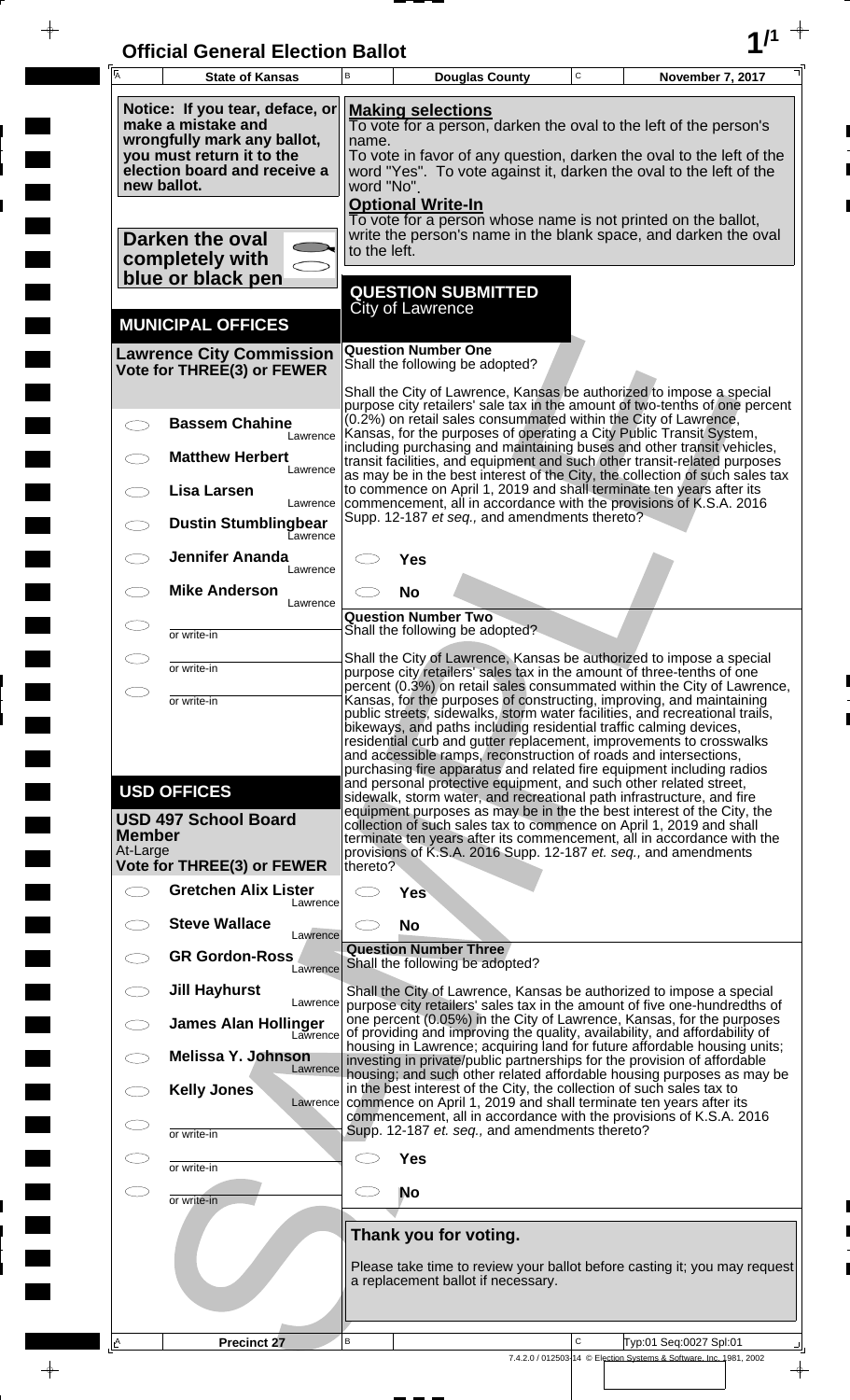| <b>Official General Election Ballot</b> |  |
|-----------------------------------------|--|
|                                         |  |

 $\overline{\phantom{a}}$ 

 $\Box$ 

 $\blacksquare$ 

 $\blacksquare$ 

 $\frac{1}{2}$ 

 $\frac{1}{\sqrt{2\pi}}$ 

| $\overline{A}$                                                                                                                                                                                                                                                                                                                                                                                                                                                     | <b>State of Kansas</b>                                                                                                                                                                                                                                                                                                                                                                                                                                                                                                                    | B                                                                                                                                                                                                                                                                                               | <b>Douglas County</b>                                                                                                                                                                                                                                                                           | $\mathbf C$ | November 7, 2017                                                                             |  |  |  |  |
|--------------------------------------------------------------------------------------------------------------------------------------------------------------------------------------------------------------------------------------------------------------------------------------------------------------------------------------------------------------------------------------------------------------------------------------------------------------------|-------------------------------------------------------------------------------------------------------------------------------------------------------------------------------------------------------------------------------------------------------------------------------------------------------------------------------------------------------------------------------------------------------------------------------------------------------------------------------------------------------------------------------------------|-------------------------------------------------------------------------------------------------------------------------------------------------------------------------------------------------------------------------------------------------------------------------------------------------|-------------------------------------------------------------------------------------------------------------------------------------------------------------------------------------------------------------------------------------------------------------------------------------------------|-------------|----------------------------------------------------------------------------------------------|--|--|--|--|
| Notice: If you tear, deface, or<br><b>Making selections</b><br>make a mistake and<br>To vote for a person, darken the oval to the left of the person's<br>wrongfully mark any ballot,<br>name.<br>you must return it to the<br>To vote in favor of any question, darken the oval to the left of the<br>election board and receive a<br>word "Yes". To vote against it, darken the oval to the left of the<br>new ballot.<br>word "No".<br><b>Optional Write-In</b> |                                                                                                                                                                                                                                                                                                                                                                                                                                                                                                                                           |                                                                                                                                                                                                                                                                                                 |                                                                                                                                                                                                                                                                                                 |             |                                                                                              |  |  |  |  |
|                                                                                                                                                                                                                                                                                                                                                                                                                                                                    | Darken the oval<br>completely with<br>blue or black pen                                                                                                                                                                                                                                                                                                                                                                                                                                                                                   | to the left.                                                                                                                                                                                                                                                                                    | To vote for a person whose name is not printed on the ballot,<br>write the person's name in the blank space, and darken the oval                                                                                                                                                                |             |                                                                                              |  |  |  |  |
|                                                                                                                                                                                                                                                                                                                                                                                                                                                                    |                                                                                                                                                                                                                                                                                                                                                                                                                                                                                                                                           |                                                                                                                                                                                                                                                                                                 | <b>QUESTION SUBMITTED</b><br>City of Lawrence                                                                                                                                                                                                                                                   |             |                                                                                              |  |  |  |  |
|                                                                                                                                                                                                                                                                                                                                                                                                                                                                    | <b>MUNICIPAL OFFICES</b><br><b>Lawrence City Commission</b>                                                                                                                                                                                                                                                                                                                                                                                                                                                                               |                                                                                                                                                                                                                                                                                                 | <b>Question Number One</b><br>Shall the following be adopted?                                                                                                                                                                                                                                   |             |                                                                                              |  |  |  |  |
|                                                                                                                                                                                                                                                                                                                                                                                                                                                                    | Vote for THREE(3) or FEWER                                                                                                                                                                                                                                                                                                                                                                                                                                                                                                                |                                                                                                                                                                                                                                                                                                 | Shall the City of Lawrence, Kansas be authorized to impose a special                                                                                                                                                                                                                            |             |                                                                                              |  |  |  |  |
|                                                                                                                                                                                                                                                                                                                                                                                                                                                                    | <b>Matthew Herbert</b><br>Lawrence<br>Lisa Larsen                                                                                                                                                                                                                                                                                                                                                                                                                                                                                         |                                                                                                                                                                                                                                                                                                 | purpose city retailers' sale tax in the amount of two-tenths of one percent<br>(0.2%) on retail sales consummated within the City of Lawrence,<br>Kansas, for the purposes of operating a City Public Transit System,<br>including purchasing and maintaining buses and other transit vehicles, |             |                                                                                              |  |  |  |  |
|                                                                                                                                                                                                                                                                                                                                                                                                                                                                    | Lawrence<br><b>Dustin Stumblingbear</b>                                                                                                                                                                                                                                                                                                                                                                                                                                                                                                   |                                                                                                                                                                                                                                                                                                 | transit facilities, and equipment and such other transit-related purposes<br>as may be in the best interest of the City, the collection of such sales tax<br>to commence on April 1, 2019 and shall terminate ten years after its                                                               |             |                                                                                              |  |  |  |  |
|                                                                                                                                                                                                                                                                                                                                                                                                                                                                    | <b>Lawrence</b><br><b>Jennifer Ananda</b><br>Lawrence                                                                                                                                                                                                                                                                                                                                                                                                                                                                                     |                                                                                                                                                                                                                                                                                                 | commencement, all in accordance with the provisions of K.S.A. 2016<br>Supp. 12-187 et seq., and amendments thereto?                                                                                                                                                                             |             |                                                                                              |  |  |  |  |
|                                                                                                                                                                                                                                                                                                                                                                                                                                                                    | <b>Mike Anderson</b><br>Lawrence                                                                                                                                                                                                                                                                                                                                                                                                                                                                                                          |                                                                                                                                                                                                                                                                                                 | Yes                                                                                                                                                                                                                                                                                             |             |                                                                                              |  |  |  |  |
|                                                                                                                                                                                                                                                                                                                                                                                                                                                                    | <b>Bassem Chahine</b><br>Lawrence                                                                                                                                                                                                                                                                                                                                                                                                                                                                                                         |                                                                                                                                                                                                                                                                                                 | No<br><b>Question Number Two</b>                                                                                                                                                                                                                                                                |             |                                                                                              |  |  |  |  |
|                                                                                                                                                                                                                                                                                                                                                                                                                                                                    | or write-in                                                                                                                                                                                                                                                                                                                                                                                                                                                                                                                               |                                                                                                                                                                                                                                                                                                 | Shall the following be adopted?<br>Shall the City of Lawrence, Kansas be authorized to impose a special                                                                                                                                                                                         |             |                                                                                              |  |  |  |  |
| $\bigcirc$                                                                                                                                                                                                                                                                                                                                                                                                                                                         | or write-in<br>or write-in                                                                                                                                                                                                                                                                                                                                                                                                                                                                                                                | purpose city retailers' sales tax in the amount of three-tenths of one<br>percent (0.3%) on retail sales consummated within the City of Lawrence,<br>Kansas, for the purposes of constructing, improving, and maintaining                                                                       |                                                                                                                                                                                                                                                                                                 |             |                                                                                              |  |  |  |  |
|                                                                                                                                                                                                                                                                                                                                                                                                                                                                    | public streets, sidewalks, storm water facilities, and recreational trails,<br>bikeways, and paths including residential traffic calming devices,<br>residential curb and gutter replacement, improvements to crosswalks<br>and accessible ramps, reconstruction of roads and intersections,<br>purchasing fire apparatus and related fire equipment including radios<br>and personal protective equipment, and such other related street,<br><b>USD OFFICES</b><br>sidewalk, storm water, and recreational path infrastructure, and fire |                                                                                                                                                                                                                                                                                                 |                                                                                                                                                                                                                                                                                                 |             |                                                                                              |  |  |  |  |
| <b>Member</b><br>At-Large                                                                                                                                                                                                                                                                                                                                                                                                                                          | <b>USD 497 School Board</b><br><b>Vote for THREE(3) or FEWER</b>                                                                                                                                                                                                                                                                                                                                                                                                                                                                          | thereto?                                                                                                                                                                                                                                                                                        | equipment purposes as may be in the the best interest of the City, the<br>collection of such sales tax to commence on April 1, 2019 and shall<br>terminate ten years after its commencement, all in accordance with the<br>provisions of K.S.A. 2016 Supp. 12-187 et. seq., and amendments      |             |                                                                                              |  |  |  |  |
|                                                                                                                                                                                                                                                                                                                                                                                                                                                                    | <b>Gretchen Alix Lister</b><br>Lawrence                                                                                                                                                                                                                                                                                                                                                                                                                                                                                                   |                                                                                                                                                                                                                                                                                                 | Yes                                                                                                                                                                                                                                                                                             |             |                                                                                              |  |  |  |  |
|                                                                                                                                                                                                                                                                                                                                                                                                                                                                    | <b>Steve Wallace</b><br>Lawrence                                                                                                                                                                                                                                                                                                                                                                                                                                                                                                          |                                                                                                                                                                                                                                                                                                 | <b>No</b>                                                                                                                                                                                                                                                                                       |             |                                                                                              |  |  |  |  |
|                                                                                                                                                                                                                                                                                                                                                                                                                                                                    | <b>GR Gordon-Ross</b><br>Lawrence                                                                                                                                                                                                                                                                                                                                                                                                                                                                                                         |                                                                                                                                                                                                                                                                                                 | <b>Question Number Three</b><br>Shall the following be adopted?                                                                                                                                                                                                                                 |             |                                                                                              |  |  |  |  |
|                                                                                                                                                                                                                                                                                                                                                                                                                                                                    | <b>Jill Hayhurst</b><br>Lawrence<br><b>James Alan Hollinger</b>                                                                                                                                                                                                                                                                                                                                                                                                                                                                           |                                                                                                                                                                                                                                                                                                 | Shall the City of Lawrence, Kansas be authorized to impose a special<br>purpose city retailers' sales tax in the amount of five one-hundredths of<br>one percent (0.05%) in the City of Lawrence, Kansas, for the purposes                                                                      |             |                                                                                              |  |  |  |  |
|                                                                                                                                                                                                                                                                                                                                                                                                                                                                    | Lawrence<br><b>Melissa Y. Johnson</b>                                                                                                                                                                                                                                                                                                                                                                                                                                                                                                     |                                                                                                                                                                                                                                                                                                 | of providing and improving the quality, availability, and affordability of<br>housing in Lawrence; acquiring land for future affordable housing units;                                                                                                                                          |             |                                                                                              |  |  |  |  |
|                                                                                                                                                                                                                                                                                                                                                                                                                                                                    | Lawrence<br><b>Kelly Jones</b><br>Lawrence                                                                                                                                                                                                                                                                                                                                                                                                                                                                                                | investing in private/public partnerships for the provision of affordable<br>housing; and such other related affordable housing purposes as may be<br>in the best interest of the City, the collection of such sales tax to<br>commence on April 1, 2019 and shall terminate ten years after its |                                                                                                                                                                                                                                                                                                 |             |                                                                                              |  |  |  |  |
| Œ                                                                                                                                                                                                                                                                                                                                                                                                                                                                  | or write-in                                                                                                                                                                                                                                                                                                                                                                                                                                                                                                                               | commencement, all in accordance with the provisions of K.S.A. 2016<br>Supp. 12-187 et. seq., and amendments thereto?                                                                                                                                                                            |                                                                                                                                                                                                                                                                                                 |             |                                                                                              |  |  |  |  |
| $\subset$                                                                                                                                                                                                                                                                                                                                                                                                                                                          | or write-in                                                                                                                                                                                                                                                                                                                                                                                                                                                                                                                               | <b>Yes</b>                                                                                                                                                                                                                                                                                      |                                                                                                                                                                                                                                                                                                 |             |                                                                                              |  |  |  |  |
| ㅇ                                                                                                                                                                                                                                                                                                                                                                                                                                                                  | or write-in                                                                                                                                                                                                                                                                                                                                                                                                                                                                                                                               |                                                                                                                                                                                                                                                                                                 | <b>No</b>                                                                                                                                                                                                                                                                                       |             |                                                                                              |  |  |  |  |
|                                                                                                                                                                                                                                                                                                                                                                                                                                                                    |                                                                                                                                                                                                                                                                                                                                                                                                                                                                                                                                           | Thank you for voting.<br>Please take time to review your ballot before casting it; you may request<br>a replacement ballot if necessary.                                                                                                                                                        |                                                                                                                                                                                                                                                                                                 |             |                                                                                              |  |  |  |  |
| LA                                                                                                                                                                                                                                                                                                                                                                                                                                                                 | <b>Precinct 28</b>                                                                                                                                                                                                                                                                                                                                                                                                                                                                                                                        | B                                                                                                                                                                                                                                                                                               |                                                                                                                                                                                                                                                                                                 | C           | Typ:01 Seq:0028 Spl:01<br>7.4.2.0 / 012503-14 © Election Systems & Software, Inc. 1981, 2002 |  |  |  |  |
|                                                                                                                                                                                                                                                                                                                                                                                                                                                                    |                                                                                                                                                                                                                                                                                                                                                                                                                                                                                                                                           |                                                                                                                                                                                                                                                                                                 |                                                                                                                                                                                                                                                                                                 |             | $\overline{\phantom{a}}$                                                                     |  |  |  |  |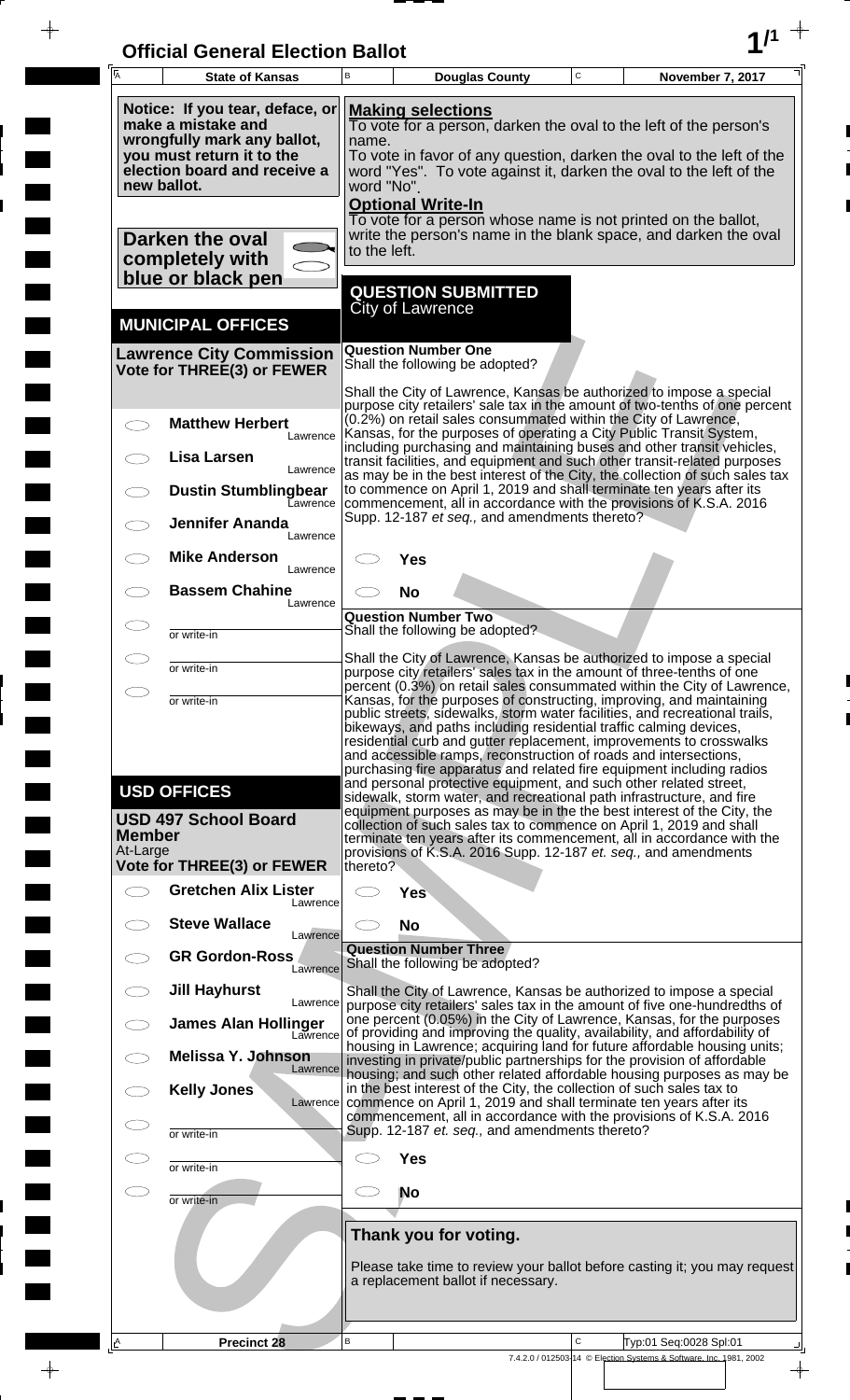| <b>Official General Election Ballot</b> |  |
|-----------------------------------------|--|
|                                         |  |

 $\bar{\phantom{a}}$ 

 $\overline{\phantom{a}}$ 

 $\Box$ 

 $\blacksquare$ 

 $\blacksquare$ 

 $\frac{1}{2}$ 

| $\overline{A}$            | <b>State of Kansas</b>                                                                                                                                                                                                                                                                                                                                                                                                                                                                                                                                                                                                                                                                                                                                                                                                                                                                                                                                                                 | В                                                                                                                                                                                                                                                                                              | <b>Douglas County</b>                                                                                                                                                                                                                                                                           | $\mathbf C$  | November 7, 2017                                                                               |  |  |  |
|---------------------------|----------------------------------------------------------------------------------------------------------------------------------------------------------------------------------------------------------------------------------------------------------------------------------------------------------------------------------------------------------------------------------------------------------------------------------------------------------------------------------------------------------------------------------------------------------------------------------------------------------------------------------------------------------------------------------------------------------------------------------------------------------------------------------------------------------------------------------------------------------------------------------------------------------------------------------------------------------------------------------------|------------------------------------------------------------------------------------------------------------------------------------------------------------------------------------------------------------------------------------------------------------------------------------------------|-------------------------------------------------------------------------------------------------------------------------------------------------------------------------------------------------------------------------------------------------------------------------------------------------|--------------|------------------------------------------------------------------------------------------------|--|--|--|
|                           | Notice: If you tear, deface, or<br>make a mistake and<br>wrongfully mark any ballot,<br>you must return it to the<br>election board and receive a<br>new ballot.                                                                                                                                                                                                                                                                                                                                                                                                                                                                                                                                                                                                                                                                                                                                                                                                                       | <b>Making selections</b><br>To vote for a person, darken the oval to the left of the person's<br>name.<br>To vote in favor of any question, darken the oval to the left of the<br>word "Yes". To vote against it, darken the oval to the left of the<br>word "No".<br><b>Optional Write-In</b> |                                                                                                                                                                                                                                                                                                 |              |                                                                                                |  |  |  |
|                           | Darken the oval<br>completely with<br>blue or black pen                                                                                                                                                                                                                                                                                                                                                                                                                                                                                                                                                                                                                                                                                                                                                                                                                                                                                                                                | to the left.                                                                                                                                                                                                                                                                                   | To vote for a person whose name is not printed on the ballot,<br>write the person's name in the blank space, and darken the oval                                                                                                                                                                |              |                                                                                                |  |  |  |
|                           |                                                                                                                                                                                                                                                                                                                                                                                                                                                                                                                                                                                                                                                                                                                                                                                                                                                                                                                                                                                        |                                                                                                                                                                                                                                                                                                | <b>QUESTION SUBMITTED</b><br><b>City of Lawrence</b>                                                                                                                                                                                                                                            |              |                                                                                                |  |  |  |
|                           | <b>MUNICIPAL OFFICES</b><br><b>Lawrence City Commission</b>                                                                                                                                                                                                                                                                                                                                                                                                                                                                                                                                                                                                                                                                                                                                                                                                                                                                                                                            |                                                                                                                                                                                                                                                                                                | <b>Question Number One</b>                                                                                                                                                                                                                                                                      |              |                                                                                                |  |  |  |
|                           | Vote for THREE(3) or FEWER                                                                                                                                                                                                                                                                                                                                                                                                                                                                                                                                                                                                                                                                                                                                                                                                                                                                                                                                                             |                                                                                                                                                                                                                                                                                                | Shall the following be adopted?<br>Shall the City of Lawrence, Kansas be authorized to impose a special                                                                                                                                                                                         |              |                                                                                                |  |  |  |
|                           | <b>Lisa Larsen</b><br>Lawrence<br><b>Dustin Stumblingbear</b>                                                                                                                                                                                                                                                                                                                                                                                                                                                                                                                                                                                                                                                                                                                                                                                                                                                                                                                          |                                                                                                                                                                                                                                                                                                | purpose city retailers' sale tax in the amount of two-tenths of one percent<br>(0.2%) on retail sales consummated within the City of Lawrence,<br>Kansas, for the purposes of operating a City Public Transit System,<br>including purchasing and maintaining buses and other transit vehicles, |              |                                                                                                |  |  |  |
|                           | <b>Lawrence</b><br><b>Jennifer Ananda</b>                                                                                                                                                                                                                                                                                                                                                                                                                                                                                                                                                                                                                                                                                                                                                                                                                                                                                                                                              |                                                                                                                                                                                                                                                                                                | transit facilities, and equipment and such other transit-related purposes<br>as may be in the best interest of the City, the collection of such sales tax<br>to commence on April 1, 2019 and shall terminate ten years after its                                                               |              |                                                                                                |  |  |  |
|                           | Lawrence<br><b>Mike Anderson</b><br>Lawrence                                                                                                                                                                                                                                                                                                                                                                                                                                                                                                                                                                                                                                                                                                                                                                                                                                                                                                                                           |                                                                                                                                                                                                                                                                                                | commencement, all in accordance with the provisions of K.S.A. 2016<br>Supp. 12-187 et seq., and amendments thereto?                                                                                                                                                                             |              |                                                                                                |  |  |  |
|                           | <b>Bassem Chahine</b><br>Lawrence                                                                                                                                                                                                                                                                                                                                                                                                                                                                                                                                                                                                                                                                                                                                                                                                                                                                                                                                                      |                                                                                                                                                                                                                                                                                                | Yes                                                                                                                                                                                                                                                                                             |              |                                                                                                |  |  |  |
|                           | <b>Matthew Herbert</b><br>Lawrence                                                                                                                                                                                                                                                                                                                                                                                                                                                                                                                                                                                                                                                                                                                                                                                                                                                                                                                                                     |                                                                                                                                                                                                                                                                                                | <b>No</b><br><b>Question Number Two</b>                                                                                                                                                                                                                                                         |              |                                                                                                |  |  |  |
|                           | or write-in                                                                                                                                                                                                                                                                                                                                                                                                                                                                                                                                                                                                                                                                                                                                                                                                                                                                                                                                                                            |                                                                                                                                                                                                                                                                                                | Shall the following be adopted?                                                                                                                                                                                                                                                                 |              |                                                                                                |  |  |  |
|                           | or write-in                                                                                                                                                                                                                                                                                                                                                                                                                                                                                                                                                                                                                                                                                                                                                                                                                                                                                                                                                                            |                                                                                                                                                                                                                                                                                                | Shall the City of Lawrence, Kansas be authorized to impose a special<br>purpose city retailers' sales tax in the amount of three-tenths of one                                                                                                                                                  |              |                                                                                                |  |  |  |
| At-Large                  | percent (0.3%) on retail sales consummated within the City of Lawrence,<br>Kansas, for the purposes of constructing, improving, and maintaining<br>or write-in<br>public streets, sidewalks, storm water facilities, and recreational trails,<br>bikeways, and paths including residential traffic calming devices,<br>residential curb and gutter replacement, improvements to crosswalks<br>and accessible ramps, reconstruction of roads and intersections,<br>purchasing fire apparatus and related fire equipment including radios<br>and personal protective equipment, and such other related street,<br><b>USD OFFICES</b><br>sidewalk, storm water, and recreational path infrastructure, and fire<br>equipment purposes as may be in the the best interest of the City, the<br><b>USD 497 School Board</b><br>collection of such sales tax to commence on April 1, 2019 and shall<br><b>Member</b><br>terminate ten years after its commencement, all in accordance with the |                                                                                                                                                                                                                                                                                                |                                                                                                                                                                                                                                                                                                 |              |                                                                                                |  |  |  |
|                           | Vote for THREE(3) or FEWER<br><b>GR Gordon-Ross</b>                                                                                                                                                                                                                                                                                                                                                                                                                                                                                                                                                                                                                                                                                                                                                                                                                                                                                                                                    | thereto?                                                                                                                                                                                                                                                                                       | provisions of K.S.A. 2016 Supp. 12-187 et. seq., and amendments<br><b>Yes</b>                                                                                                                                                                                                                   |              |                                                                                                |  |  |  |
|                           | Lawrence<br><b>Jill Hayhurst</b>                                                                                                                                                                                                                                                                                                                                                                                                                                                                                                                                                                                                                                                                                                                                                                                                                                                                                                                                                       |                                                                                                                                                                                                                                                                                                | <b>No</b>                                                                                                                                                                                                                                                                                       |              |                                                                                                |  |  |  |
|                           | Lawrence<br><b>James Alan Hollinger</b>                                                                                                                                                                                                                                                                                                                                                                                                                                                                                                                                                                                                                                                                                                                                                                                                                                                                                                                                                |                                                                                                                                                                                                                                                                                                | <b>Question Number Three</b>                                                                                                                                                                                                                                                                    |              |                                                                                                |  |  |  |
|                           | Lawrence<br>Melissa Y. Johnson                                                                                                                                                                                                                                                                                                                                                                                                                                                                                                                                                                                                                                                                                                                                                                                                                                                                                                                                                         |                                                                                                                                                                                                                                                                                                | Shall the following be adopted?<br>Shall the City of Lawrence, Kansas be authorized to impose a special                                                                                                                                                                                         |              |                                                                                                |  |  |  |
|                           | Lawrence<br><b>Kelly Jones</b><br>Lawrence                                                                                                                                                                                                                                                                                                                                                                                                                                                                                                                                                                                                                                                                                                                                                                                                                                                                                                                                             |                                                                                                                                                                                                                                                                                                | purpose city retailers' sales tax in the amount of five one-hundredths of<br>one percent (0.05%) in the City of Lawrence, Kansas, for the purposes<br>of providing and improving the quality, availability, and affordability of                                                                |              |                                                                                                |  |  |  |
|                           | <b>Gretchen Alix Lister</b><br>Lawrence                                                                                                                                                                                                                                                                                                                                                                                                                                                                                                                                                                                                                                                                                                                                                                                                                                                                                                                                                |                                                                                                                                                                                                                                                                                                | housing in Lawrence; acquiring land for future affordable housing units;<br>investing in private/public partnerships for the provision of affordable<br>housing; and such other related affordable housing purposes as may be                                                                   |              |                                                                                                |  |  |  |
|                           | <b>Steve Wallace</b><br>Lawrence                                                                                                                                                                                                                                                                                                                                                                                                                                                                                                                                                                                                                                                                                                                                                                                                                                                                                                                                                       |                                                                                                                                                                                                                                                                                                | in the best interest of the City, the collection of such sales tax to<br>commence on April 1, 2019 and shall terminate ten years after its                                                                                                                                                      |              |                                                                                                |  |  |  |
| C I                       | or write-in                                                                                                                                                                                                                                                                                                                                                                                                                                                                                                                                                                                                                                                                                                                                                                                                                                                                                                                                                                            | commencement, all in accordance with the provisions of K.S.A. 2016<br>Supp. 12-187 et. seq., and amendments thereto?                                                                                                                                                                           |                                                                                                                                                                                                                                                                                                 |              |                                                                                                |  |  |  |
| $\subset \; \bar{}$<br>E. | or write-in                                                                                                                                                                                                                                                                                                                                                                                                                                                                                                                                                                                                                                                                                                                                                                                                                                                                                                                                                                            | <b>Yes</b><br>No                                                                                                                                                                                                                                                                               |                                                                                                                                                                                                                                                                                                 |              |                                                                                                |  |  |  |
|                           | or write-in                                                                                                                                                                                                                                                                                                                                                                                                                                                                                                                                                                                                                                                                                                                                                                                                                                                                                                                                                                            |                                                                                                                                                                                                                                                                                                |                                                                                                                                                                                                                                                                                                 |              |                                                                                                |  |  |  |
|                           |                                                                                                                                                                                                                                                                                                                                                                                                                                                                                                                                                                                                                                                                                                                                                                                                                                                                                                                                                                                        | Thank you for voting.<br>Please take time to review your ballot before casting it; you may request<br>a replacement ballot if necessary.                                                                                                                                                       |                                                                                                                                                                                                                                                                                                 |              |                                                                                                |  |  |  |
|                           | <b>Precinct 29</b>                                                                                                                                                                                                                                                                                                                                                                                                                                                                                                                                                                                                                                                                                                                                                                                                                                                                                                                                                                     | B                                                                                                                                                                                                                                                                                              |                                                                                                                                                                                                                                                                                                 | $\mathsf{C}$ | Typ:01 Seq:0029 Spl:01                                                                         |  |  |  |
|                           |                                                                                                                                                                                                                                                                                                                                                                                                                                                                                                                                                                                                                                                                                                                                                                                                                                                                                                                                                                                        |                                                                                                                                                                                                                                                                                                |                                                                                                                                                                                                                                                                                                 |              | 7.4.2.0 / 012503-14 © Election Systems & Software, Inc. 1981, 2002<br>$\overline{\phantom{a}}$ |  |  |  |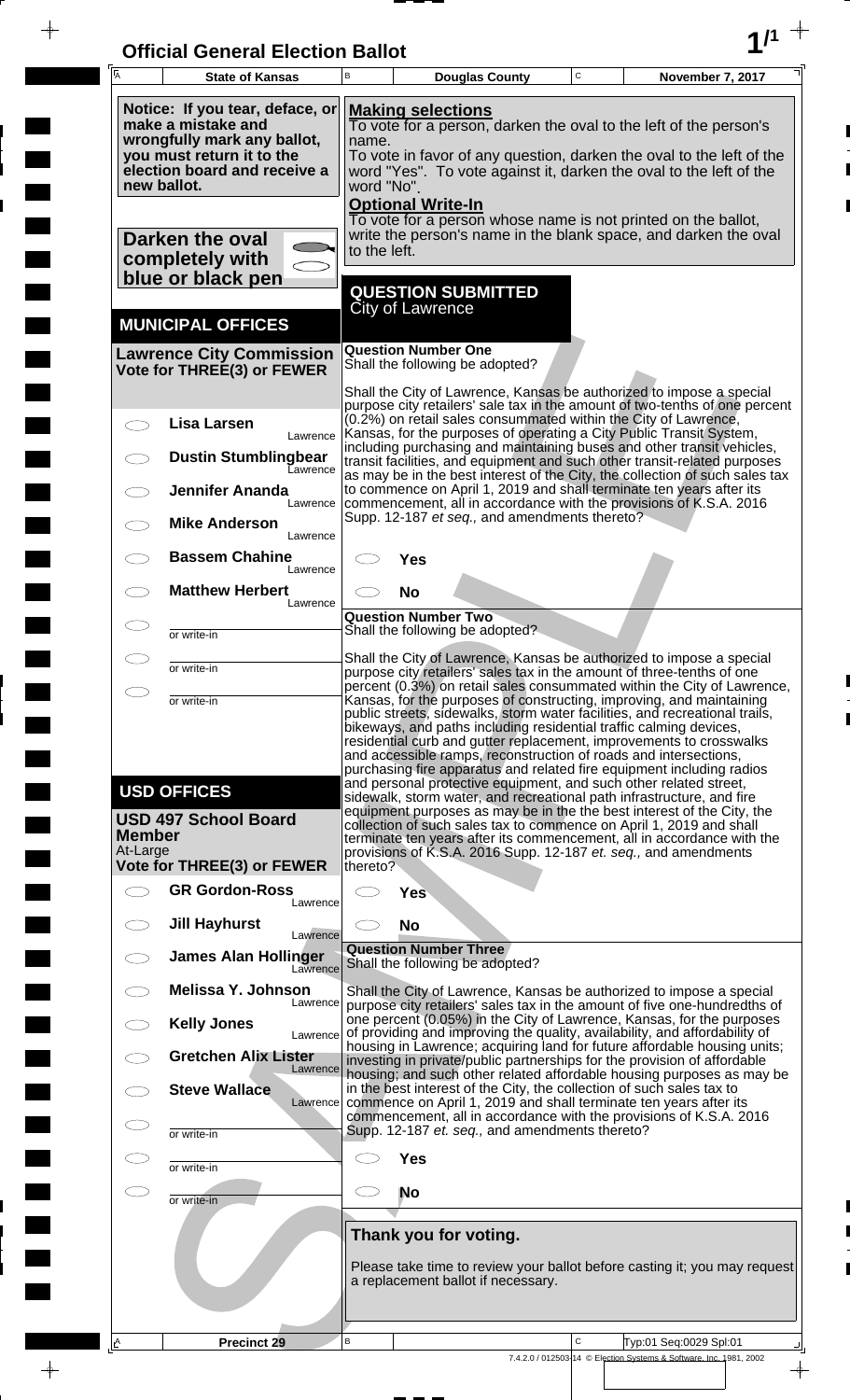| <b>Official General Election Ballot</b> |  |
|-----------------------------------------|--|
|                                         |  |

 $\overline{\phantom{a}}$ 

 $\blacksquare$ 

E

 $\frac{1}{2}$ 

 $\frac{1}{\sqrt{2\pi}}$ 

| Notice: If you tear, deface, or<br><b>Making selections</b><br>make a mistake and<br>To vote for a person, darken the oval to the left of the person's                                                                                                                                                                                                                                                                                                                                                                                                                                                                                                                                                                                                                                                                              |                        |
|-------------------------------------------------------------------------------------------------------------------------------------------------------------------------------------------------------------------------------------------------------------------------------------------------------------------------------------------------------------------------------------------------------------------------------------------------------------------------------------------------------------------------------------------------------------------------------------------------------------------------------------------------------------------------------------------------------------------------------------------------------------------------------------------------------------------------------------|------------------------|
| wrongfully mark any ballot,<br>name.<br>you must return it to the<br>To vote in favor of any question, darken the oval to the left of the<br>election board and receive a<br>word "Yes". To vote against it, darken the oval to the left of the<br>new ballot.<br>word "No".<br><b>Optional Write-In</b>                                                                                                                                                                                                                                                                                                                                                                                                                                                                                                                            |                        |
| To vote for a person whose name is not printed on the ballot,<br>write the person's name in the blank space, and darken the oval<br>Darken the oval<br>to the left.<br>completely with<br>blue or black pen                                                                                                                                                                                                                                                                                                                                                                                                                                                                                                                                                                                                                         |                        |
| <b>QUESTION SUBMITTED</b><br>City of Lawrence<br><b>MUNICIPAL OFFICES</b>                                                                                                                                                                                                                                                                                                                                                                                                                                                                                                                                                                                                                                                                                                                                                           |                        |
| <b>Question Number One</b><br><b>Lawrence City Commission</b><br>Shall the following be adopted?<br>Vote for THREE(3) or FEWER                                                                                                                                                                                                                                                                                                                                                                                                                                                                                                                                                                                                                                                                                                      |                        |
| Shall the City of Lawrence, Kansas be authorized to impose a special<br>purpose city retailers' sale tax in the amount of two-tenths of one percent<br>(0.2%) on retail sales consummated within the City of Lawrence,<br><b>Lisa Larsen</b><br>Kansas, for the purposes of operating a City Public Transit System,                                                                                                                                                                                                                                                                                                                                                                                                                                                                                                                 |                        |
| Lawrence<br>including purchasing and maintaining buses and other transit vehicles,<br><b>Dustin Stumblingbear</b><br>transit facilities, and equipment and such other transit-related purposes<br>Eawrence<br>as may be in the best interest of the City, the collection of such sales tax                                                                                                                                                                                                                                                                                                                                                                                                                                                                                                                                          |                        |
| to commence on April 1, 2019 and shall terminate ten years after its<br><b>Jennifer Ananda</b><br>commencement, all in accordance with the provisions of K.S.A. 2016<br>Lawrence<br>Supp. 12-187 et seq., and amendments thereto?<br><b>Mike Anderson</b>                                                                                                                                                                                                                                                                                                                                                                                                                                                                                                                                                                           |                        |
| Lawrence<br><b>Bassem Chahine</b><br>Yes<br>Lawrence                                                                                                                                                                                                                                                                                                                                                                                                                                                                                                                                                                                                                                                                                                                                                                                |                        |
| <b>Matthew Herbert</b><br><b>No</b><br>Lawrence<br><b>Question Number Two</b>                                                                                                                                                                                                                                                                                                                                                                                                                                                                                                                                                                                                                                                                                                                                                       |                        |
| Shall the following be adopted?<br>or write-in<br>Shall the City of Lawrence, Kansas be authorized to impose a special                                                                                                                                                                                                                                                                                                                                                                                                                                                                                                                                                                                                                                                                                                              |                        |
| or write-in<br>purpose city retailers' sales tax in the amount of three-tenths of one<br>percent (0.3%) on retail sales consummated within the City of Lawrence,<br>Kansas, for the purposes of constructing, improving, and maintaining                                                                                                                                                                                                                                                                                                                                                                                                                                                                                                                                                                                            |                        |
| or write-in<br>public streets, sidewalks, storm water facilities, and recreational trails,<br>bikeways, and paths including residential traffic calming devices,<br>residential curb and gutter replacement, improvements to crosswalks<br>and accessible ramps, reconstruction of roads and intersections,<br>purchasing fire apparatus and related fire equipment including radios<br>and personal protective equipment, and such other related street,<br><b>USD OFFICES</b><br>sidewalk, storm water, and recreational path infrastructure, and fire<br>equipment purposes as may be in the the best interest of the City, the<br><b>USD 497 School Board</b><br>collection of such sales tax to commence on April 1, 2019 and shall<br><b>Member</b><br>terminate ten years after its commencement, all in accordance with the |                        |
| At-Large<br>provisions of K.S.A. 2016 Supp. 12-187 et. seq., and amendments<br>Vote for THREE(3) or FEWER<br>thereto?                                                                                                                                                                                                                                                                                                                                                                                                                                                                                                                                                                                                                                                                                                               |                        |
| <b>Jill Hayhurst</b><br><b>Yes</b><br>Lawrence                                                                                                                                                                                                                                                                                                                                                                                                                                                                                                                                                                                                                                                                                                                                                                                      |                        |
| <b>James Alan Hollinger</b><br><b>No</b><br>Lawrence<br><b>Question Number Three</b><br><b>Melissa Y. Johnson</b><br>Shall the following be adopted?                                                                                                                                                                                                                                                                                                                                                                                                                                                                                                                                                                                                                                                                                |                        |
| Lawrence<br><b>Kelly Jones</b><br>Shall the City of Lawrence, Kansas be authorized to impose a special<br>Lawrence<br>purpose city retailers' sales tax in the amount of five one-hundredths of                                                                                                                                                                                                                                                                                                                                                                                                                                                                                                                                                                                                                                     |                        |
| one percent (0.05%) in the City of Lawrence, Kansas, for the purposes<br><b>Gretchen Alix Lister</b><br>of providing and improving the quality, availability, and affordability of<br>Lawrence                                                                                                                                                                                                                                                                                                                                                                                                                                                                                                                                                                                                                                      |                        |
| housing in Lawrence; acquiring land for future affordable housing units;<br><b>Steve Wallace</b><br>investing in private/public partnerships for the provision of affordable<br>Lawrence<br>housing; and such other related affordable housing purposes as may be                                                                                                                                                                                                                                                                                                                                                                                                                                                                                                                                                                   |                        |
| in the best interest of the City, the collection of such sales tax to<br><b>GR Gordon-Ross</b><br>commence on April 1, 2019 and shall terminate ten years after its<br>Lawrence<br>commencement, all in accordance with the provisions of K.S.A. 2016                                                                                                                                                                                                                                                                                                                                                                                                                                                                                                                                                                               |                        |
| Supp. 12-187 et. seq., and amendments thereto?<br>or write-in                                                                                                                                                                                                                                                                                                                                                                                                                                                                                                                                                                                                                                                                                                                                                                       |                        |
| <b>Yes</b><br>or write-in<br>No                                                                                                                                                                                                                                                                                                                                                                                                                                                                                                                                                                                                                                                                                                                                                                                                     |                        |
| or write-in<br>Thank you for voting.                                                                                                                                                                                                                                                                                                                                                                                                                                                                                                                                                                                                                                                                                                                                                                                                |                        |
| Please take time to review your ballot before casting it; you may request<br>a replacement ballot if necessary.                                                                                                                                                                                                                                                                                                                                                                                                                                                                                                                                                                                                                                                                                                                     |                        |
| B<br>C<br>Precinct 30 S2<br>30.1<br><u>A</u><br>7.4.2.0 / 012503-14 © Election Systems & Software, Inc. 1981, 2002                                                                                                                                                                                                                                                                                                                                                                                                                                                                                                                                                                                                                                                                                                                  | Typ:01 Seq:0030 Spl:01 |

 $\frac{1}{\sqrt{2}}$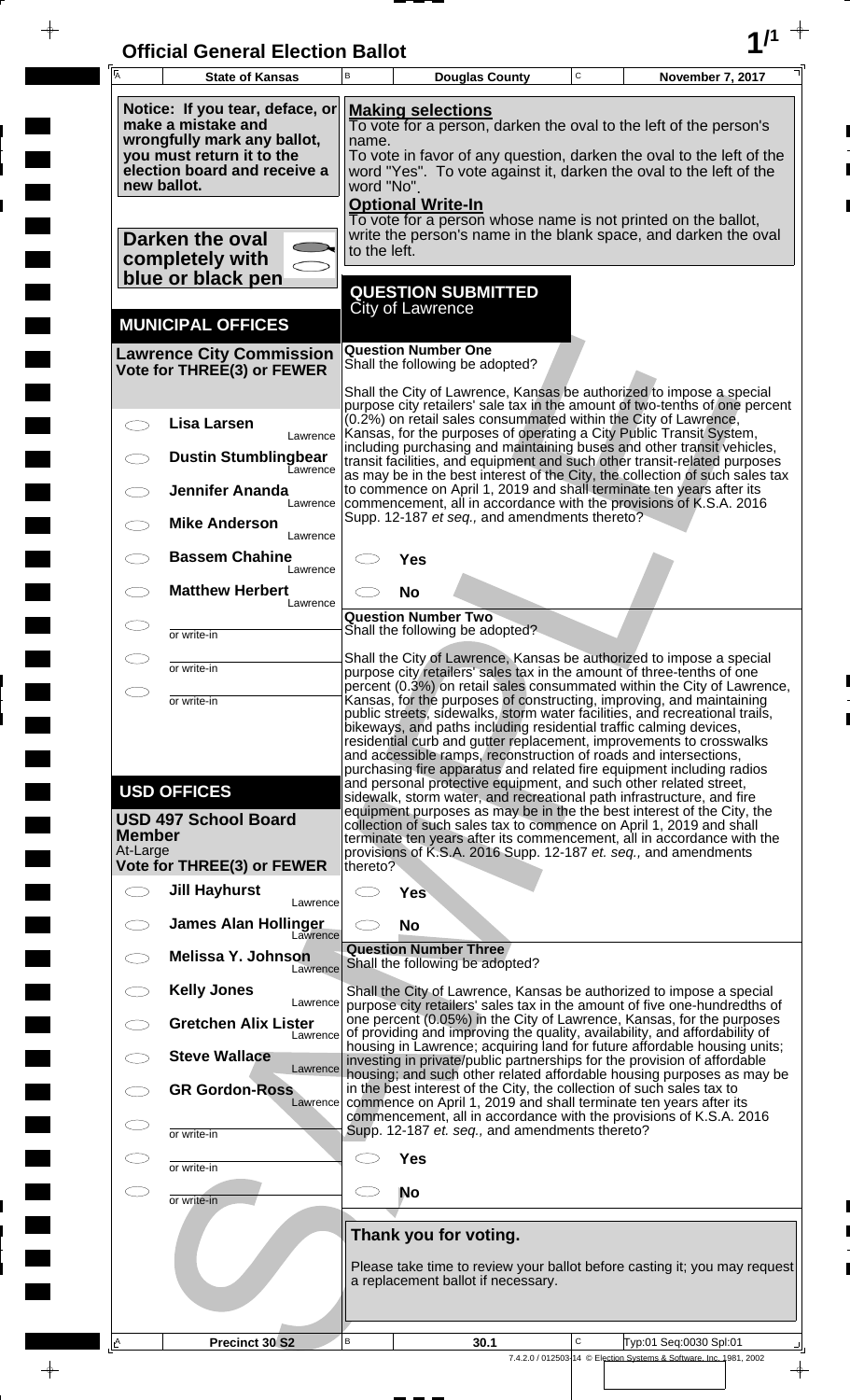| <b>Official General Election Ballot</b> |  |
|-----------------------------------------|--|
|                                         |  |

 $\overline{\phantom{a}}$ 

 $\Box$ 

 $\blacksquare$ 

 $\overline{\phantom{a}}$ 

 $\blacksquare$ 

 $\frac{1}{2}$ 

 $\frac{1}{\sqrt{2\pi}}$ 

| $\overline{A}$                                                                                                                                                                                                                                                                                                                                                                                                                                                                                                                         | <b>State of Kansas</b>                                                                                                                                           | B                   |                                                      | <b>Douglas County</b>                                       | $\mathbf C$ | November 7, 2017                                                                                                                                                                                                                                                                                                                                                                                                                                                                                                                                                                                                                                                                   |
|----------------------------------------------------------------------------------------------------------------------------------------------------------------------------------------------------------------------------------------------------------------------------------------------------------------------------------------------------------------------------------------------------------------------------------------------------------------------------------------------------------------------------------------|------------------------------------------------------------------------------------------------------------------------------------------------------------------|---------------------|------------------------------------------------------|-------------------------------------------------------------|-------------|------------------------------------------------------------------------------------------------------------------------------------------------------------------------------------------------------------------------------------------------------------------------------------------------------------------------------------------------------------------------------------------------------------------------------------------------------------------------------------------------------------------------------------------------------------------------------------------------------------------------------------------------------------------------------------|
|                                                                                                                                                                                                                                                                                                                                                                                                                                                                                                                                        | Notice: If you tear, deface, or<br>make a mistake and<br>wrongfully mark any ballot,<br>you must return it to the<br>election board and receive a<br>new ballot. | name.<br>word "No". | <b>Making selections</b><br><b>Optional Write-In</b> |                                                             |             | To vote for a person, darken the oval to the left of the person's<br>To vote in favor of any question, darken the oval to the left of the<br>word "Yes". To vote against it, darken the oval to the left of the                                                                                                                                                                                                                                                                                                                                                                                                                                                                    |
|                                                                                                                                                                                                                                                                                                                                                                                                                                                                                                                                        | Darken the oval<br>completely with<br>blue or black pen                                                                                                          | to the left.        |                                                      |                                                             |             | To vote for a person whose name is not printed on the ballot,<br>write the person's name in the blank space, and darken the oval                                                                                                                                                                                                                                                                                                                                                                                                                                                                                                                                                   |
|                                                                                                                                                                                                                                                                                                                                                                                                                                                                                                                                        | <b>MUNICIPAL OFFICES</b>                                                                                                                                         |                     | <b>City of Lawrence</b>                              | <b>QUESTION SUBMITTED</b>                                   |             |                                                                                                                                                                                                                                                                                                                                                                                                                                                                                                                                                                                                                                                                                    |
|                                                                                                                                                                                                                                                                                                                                                                                                                                                                                                                                        | <b>Lawrence City Commission</b><br>Vote for THREE(3) or FEWER                                                                                                    |                     | <b>Question Number One</b>                           | Shall the following be adopted?                             |             |                                                                                                                                                                                                                                                                                                                                                                                                                                                                                                                                                                                                                                                                                    |
| $\subset$                                                                                                                                                                                                                                                                                                                                                                                                                                                                                                                              | <b>Matthew Herbert</b><br>Lawrence<br><b>Lisa Larsen</b><br>Lawrence<br><b>Dustin Stumblingbear</b><br><b>Lawrence</b>                                           |                     |                                                      |                                                             |             | Shall the City of Lawrence, Kansas be authorized to impose a special<br>purpose city retailers' sale tax in the amount of two-tenths of one percent<br>(0.2%) on retail sales consummated within the City of Lawrence,<br>Kansas, for the purposes of operating a City Public Transit System,<br>including purchasing and maintaining buses and other transit vehicles,<br>transit facilities, and equipment and such other transit-related purposes<br>as may be in the best interest of the City, the collection of such sales tax<br>to commence on April 1, 2019 and shall terminate ten years after its<br>commencement, all in accordance with the provisions of K.S.A. 2016 |
|                                                                                                                                                                                                                                                                                                                                                                                                                                                                                                                                        | <b>Jennifer Ananda</b><br>Lawrence<br><b>Mike Anderson</b>                                                                                                       |                     | Yes                                                  | Supp. 12-187 et seq., and amendments thereto?               |             |                                                                                                                                                                                                                                                                                                                                                                                                                                                                                                                                                                                                                                                                                    |
|                                                                                                                                                                                                                                                                                                                                                                                                                                                                                                                                        | Lawrence<br><b>Bassem Chahine</b><br>Lawrence                                                                                                                    |                     | <b>No</b>                                            |                                                             |             |                                                                                                                                                                                                                                                                                                                                                                                                                                                                                                                                                                                                                                                                                    |
|                                                                                                                                                                                                                                                                                                                                                                                                                                                                                                                                        | or write-in                                                                                                                                                      |                     | <b>Question Number Two</b>                           | Shall the following be adopted?                             |             |                                                                                                                                                                                                                                                                                                                                                                                                                                                                                                                                                                                                                                                                                    |
|                                                                                                                                                                                                                                                                                                                                                                                                                                                                                                                                        | or write-in                                                                                                                                                      |                     |                                                      |                                                             |             | Shall the City of Lawrence, Kansas be authorized to impose a special<br>purpose city retailers' sales tax in the amount of three-tenths of one                                                                                                                                                                                                                                                                                                                                                                                                                                                                                                                                     |
| percent (0.3%) on retail sales consummated within the City of Lawrence<br>Kansas, for the purposes of constructing, improving, and maintaining<br>or write-in<br>public streets, sidewalks, storm water facilities, and recreational trails,<br>bikeways, and paths including residential traffic calming devices,<br>residential curb and gutter replacement, improvements to crosswalks<br>and accessible ramps, reconstruction of roads and intersections,<br>purchasing fire apparatus and related fire equipment including radios |                                                                                                                                                                  |                     |                                                      |                                                             |             | and personal protective equipment, and such other related street,                                                                                                                                                                                                                                                                                                                                                                                                                                                                                                                                                                                                                  |
| <b>Member</b><br>At-Large                                                                                                                                                                                                                                                                                                                                                                                                                                                                                                              | <b>USD OFFICES</b><br><b>USD 497 School Board</b><br><b>Vote for THREE(3) or FEWER</b>                                                                           | thereto?            |                                                      |                                                             |             | sidewalk, storm water, and recreational path infrastructure, and fire<br>equipment purposes as may be in the the best interest of the City, the<br>collection of such sales tax to commence on April 1, 2019 and shall<br>terminate ten years after its commencement, all in accordance with the<br>provisions of K.S.A. 2016 Supp. 12-187 et. seq., and amendments                                                                                                                                                                                                                                                                                                                |
| $\subset$ $\bar{\phantom{a}}$                                                                                                                                                                                                                                                                                                                                                                                                                                                                                                          | <b>James Alan Hollinger</b><br>Lawrence                                                                                                                          |                     | <b>Yes</b>                                           |                                                             |             |                                                                                                                                                                                                                                                                                                                                                                                                                                                                                                                                                                                                                                                                                    |
|                                                                                                                                                                                                                                                                                                                                                                                                                                                                                                                                        | <b>Melissa Y. Johnson</b><br>Lawrence                                                                                                                            | CI.                 | <b>No</b>                                            |                                                             |             |                                                                                                                                                                                                                                                                                                                                                                                                                                                                                                                                                                                                                                                                                    |
|                                                                                                                                                                                                                                                                                                                                                                                                                                                                                                                                        | <b>Kelly Jones</b><br>Lawrence                                                                                                                                   |                     | <b>Question Number Three</b>                         | Shall the following be adopted?                             |             |                                                                                                                                                                                                                                                                                                                                                                                                                                                                                                                                                                                                                                                                                    |
|                                                                                                                                                                                                                                                                                                                                                                                                                                                                                                                                        | <b>Gretchen Alix Lister</b><br>Lawrence                                                                                                                          |                     |                                                      |                                                             |             | Shall the City of Lawrence, Kansas be authorized to impose a special<br>purpose city retailers' sales tax in the amount of five one-hundredths of<br>one percent (0.05%) in the City of Lawrence, Kansas, for the purposes                                                                                                                                                                                                                                                                                                                                                                                                                                                         |
|                                                                                                                                                                                                                                                                                                                                                                                                                                                                                                                                        | <b>Steve Wallace</b><br>Lawrence<br><b>GR Gordon-Ross</b>                                                                                                        |                     |                                                      |                                                             |             | of providing and improving the quality, availability, and affordability of<br>housing in Lawrence; acquiring land for future affordable housing units;<br>investing in private/public partnerships for the provision of affordable                                                                                                                                                                                                                                                                                                                                                                                                                                                 |
|                                                                                                                                                                                                                                                                                                                                                                                                                                                                                                                                        | Lawrence<br>Jill Hayhurst<br>Lawrence                                                                                                                            |                     |                                                      |                                                             |             | housing, and such other related affordable housing purposes as may be<br>in the best interest of the City, the collection of such sales tax to<br>commence on April 1, 2019 and shall terminate ten years after its                                                                                                                                                                                                                                                                                                                                                                                                                                                                |
| C I                                                                                                                                                                                                                                                                                                                                                                                                                                                                                                                                    | or write-in                                                                                                                                                      |                     |                                                      | Supp. 12-187 et. seq., and amendments thereto?              |             | commencement, all in accordance with the provisions of K.S.A. 2016                                                                                                                                                                                                                                                                                                                                                                                                                                                                                                                                                                                                                 |
| C                                                                                                                                                                                                                                                                                                                                                                                                                                                                                                                                      | or write-in                                                                                                                                                      |                     | <b>Yes</b>                                           |                                                             |             |                                                                                                                                                                                                                                                                                                                                                                                                                                                                                                                                                                                                                                                                                    |
| E.                                                                                                                                                                                                                                                                                                                                                                                                                                                                                                                                     | or write-in                                                                                                                                                      |                     | <b>No</b>                                            |                                                             |             |                                                                                                                                                                                                                                                                                                                                                                                                                                                                                                                                                                                                                                                                                    |
|                                                                                                                                                                                                                                                                                                                                                                                                                                                                                                                                        |                                                                                                                                                                  |                     |                                                      | Thank you for voting.<br>a replacement ballot if necessary. |             | Please take time to review your ballot before casting it; you may request                                                                                                                                                                                                                                                                                                                                                                                                                                                                                                                                                                                                          |
| <u>, A</u>                                                                                                                                                                                                                                                                                                                                                                                                                                                                                                                             | Precinct 30 S3                                                                                                                                                   | В                   |                                                      | 30.2                                                        | С           | Typ:01 Seq:0031 Spl:01<br>7.4.2.0 / 012503-14 © Election Systems & Software, Inc. 1981, 2002                                                                                                                                                                                                                                                                                                                                                                                                                                                                                                                                                                                       |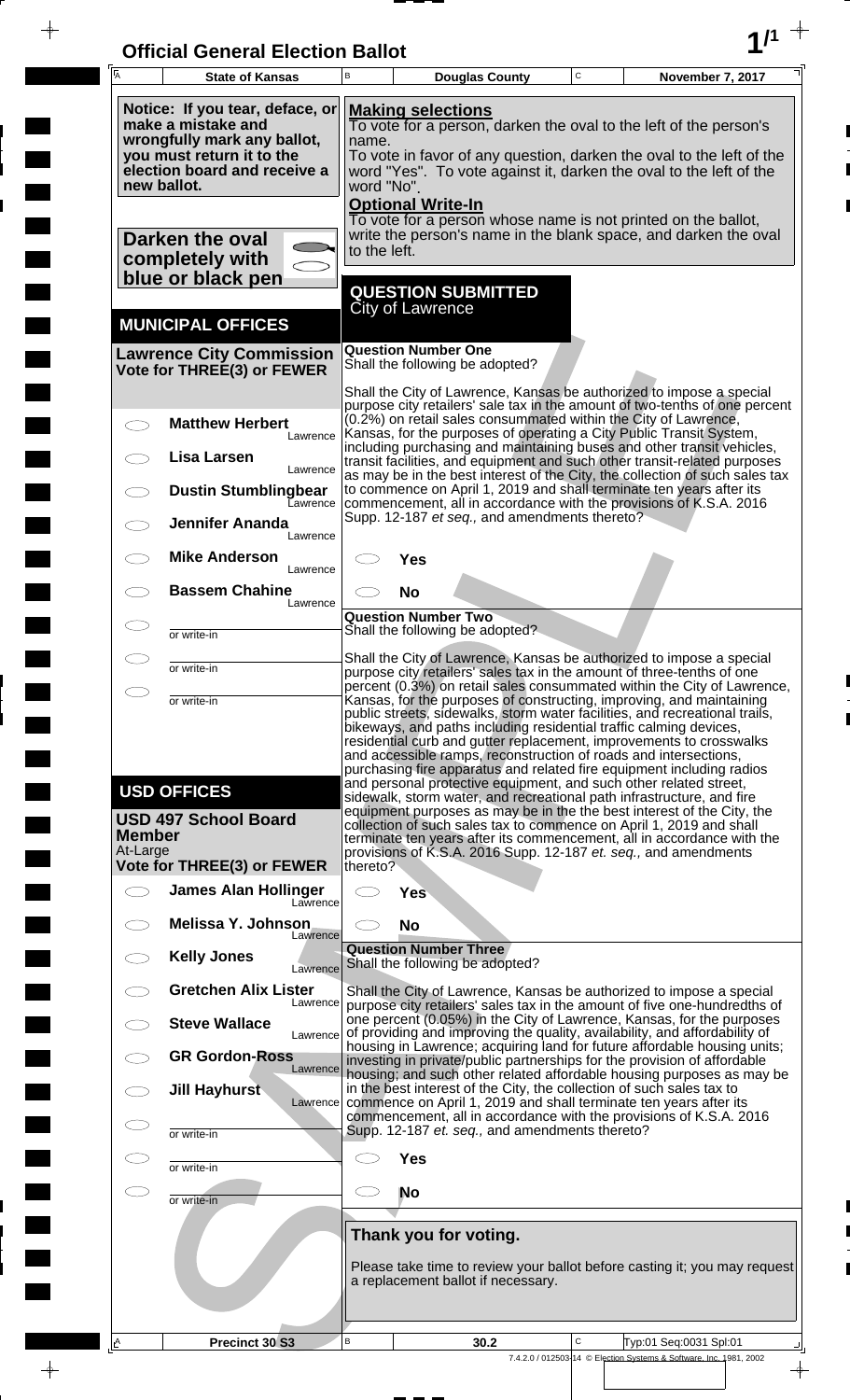| <b>Official General Election Ballot</b> |  |
|-----------------------------------------|--|
|                                         |  |

 $\overline{\phantom{a}}$ 

 $\Box$ 

 $\blacksquare$ 

 $\blacksquare$ 

 $\blacksquare$ 

 $\frac{1}{2}$ 

 $\frac{1}{\sqrt{2\pi}}$ 

| Ā                         | <b>State of Kansas</b>                                                                                                                                           | B                   |                                                      | <b>Douglas County</b>                                           | $\mathsf C$ | November 7, 2017                                                                                                                                                                                                                                                                                                                                                                                                                                                                                                                                                                            |
|---------------------------|------------------------------------------------------------------------------------------------------------------------------------------------------------------|---------------------|------------------------------------------------------|-----------------------------------------------------------------|-------------|---------------------------------------------------------------------------------------------------------------------------------------------------------------------------------------------------------------------------------------------------------------------------------------------------------------------------------------------------------------------------------------------------------------------------------------------------------------------------------------------------------------------------------------------------------------------------------------------|
|                           | Notice: If you tear, deface, or<br>make a mistake and<br>wrongfully mark any ballot,<br>you must return it to the<br>election board and receive a<br>new ballot. | name.<br>word "No". | <b>Making selections</b><br><b>Optional Write-In</b> |                                                                 |             | To vote for a person, darken the oval to the left of the person's<br>To vote in favor of any question, darken the oval to the left of the<br>word "Yes". To vote against it, darken the oval to the left of the                                                                                                                                                                                                                                                                                                                                                                             |
|                           | Darken the oval<br>completely with<br>blue or black pen                                                                                                          | to the left.        |                                                      |                                                                 |             | To vote for a person whose name is not printed on the ballot,<br>write the person's name in the blank space, and darken the oval                                                                                                                                                                                                                                                                                                                                                                                                                                                            |
|                           | <b>MUNICIPAL OFFICES</b>                                                                                                                                         |                     | City of Lawrence                                     | <b>QUESTION SUBMITTED</b>                                       |             |                                                                                                                                                                                                                                                                                                                                                                                                                                                                                                                                                                                             |
|                           | <b>Lawrence City Commission</b><br>Vote for THREE(3) or FEWER                                                                                                    |                     | <b>Question Number One</b>                           | Shall the following be adopted?                                 |             |                                                                                                                                                                                                                                                                                                                                                                                                                                                                                                                                                                                             |
|                           | <b>Mike Anderson</b>                                                                                                                                             |                     |                                                      |                                                                 |             | Shall the City of Lawrence, Kansas be authorized to impose a special<br>purpose city retailers' sale tax in the amount of two-tenths of one percent<br>(0.2%) on retail sales consummated within the City of Lawrence,<br>Kansas, for the purposes of operating a City Public Transit System,                                                                                                                                                                                                                                                                                               |
|                           | Lawrence<br><b>Bassem Chahine</b><br>Lawrence                                                                                                                    |                     |                                                      |                                                                 |             | including purchasing and maintaining buses and other transit vehicles,<br>transit facilities, and equipment and such other transit-related purposes<br>as may be in the best interest of the City, the collection of such sales tax                                                                                                                                                                                                                                                                                                                                                         |
|                           | <b>Matthew Herbert</b><br>Lawrence<br>Lisa Larsen                                                                                                                |                     |                                                      | Supp. 12-187 et seq., and amendments thereto?                   |             | to commence on April 1, 2019 and shall terminate ten years after its<br>commencement, all in accordance with the provisions of K.S.A. 2016                                                                                                                                                                                                                                                                                                                                                                                                                                                  |
|                           | Lawrence<br><b>Dustin Stumblingbear</b><br>Eawrence                                                                                                              |                     | Yes                                                  |                                                                 |             |                                                                                                                                                                                                                                                                                                                                                                                                                                                                                                                                                                                             |
|                           | <b>Jennifer Ananda</b><br>Lawrence                                                                                                                               |                     | <b>No</b><br><b>Question Number Two</b>              |                                                                 |             |                                                                                                                                                                                                                                                                                                                                                                                                                                                                                                                                                                                             |
|                           | or write-in                                                                                                                                                      |                     |                                                      | Shall the following be adopted?                                 |             | Shall the City of Lawrence, Kansas be authorized to impose a special                                                                                                                                                                                                                                                                                                                                                                                                                                                                                                                        |
|                           | or write-in                                                                                                                                                      |                     |                                                      |                                                                 |             | purpose city retailers' sales tax in the amount of three-tenths of one<br>percent (0.3%) on retail sales consummated within the City of Lawrence,                                                                                                                                                                                                                                                                                                                                                                                                                                           |
|                           | or write-in<br><b>USD OFFICES</b>                                                                                                                                |                     |                                                      |                                                                 |             | Kansas, for the purposes of constructing, improving, and maintaining<br>public streets, sidewalks, storm water facilities, and recreational trails,<br>bikeways, and paths including residential traffic calming devices,<br>residential curb and gutter replacement, improvements to crosswalks<br>and accessible ramps, reconstruction of roads and intersections,<br>purchasing fire apparatus and related fire equipment including radios<br>and personal protective equipment, and such other related street,<br>sidewalk, storm water, and recreational path infrastructure, and fire |
| <b>Member</b><br>At-Large | <b>USD 497 School Board</b>                                                                                                                                      |                     |                                                      |                                                                 |             | equipment purposes as may be in the the best interest of the City, the<br>collection of such sales tax to commence on April 1, 2019 and shall<br>terminate ten years after its commencement, all in accordance with the<br>provisions of K.S.A. 2016 Supp. 12-187 et. seq., and amendments                                                                                                                                                                                                                                                                                                  |
|                           | <b>Vote for THREE(3) or FEWER</b><br>Melissa Y. Johnson                                                                                                          | thereto?            | <b>Yes</b>                                           |                                                                 |             |                                                                                                                                                                                                                                                                                                                                                                                                                                                                                                                                                                                             |
|                           | Lawrence<br><b>Kelly Jones</b>                                                                                                                                   |                     | <b>No</b>                                            |                                                                 |             |                                                                                                                                                                                                                                                                                                                                                                                                                                                                                                                                                                                             |
|                           | Lawrence<br><b>Gretchen Alix Lister</b><br>Lawrence                                                                                                              |                     |                                                      | <b>Question Number Three</b><br>Shall the following be adopted? |             |                                                                                                                                                                                                                                                                                                                                                                                                                                                                                                                                                                                             |
|                           | <b>Steve Wallace</b><br>Lawrence                                                                                                                                 |                     |                                                      |                                                                 |             | Shall the City of Lawrence, Kansas be authorized to impose a special<br>purpose city retailers' sales tax in the amount of five one-hundredths of                                                                                                                                                                                                                                                                                                                                                                                                                                           |
|                           | <b>GR Gordon-Ross</b><br>Lawrence<br><b>Jill Hayhurst</b>                                                                                                        |                     |                                                      |                                                                 |             | one percent (0.05%) in the City of Lawrence, Kansas, for the purposes<br>of providing and improving the quality, availability, and affordability of<br>housing in Lawrence; acquiring land for future affordable housing units;                                                                                                                                                                                                                                                                                                                                                             |
|                           | Lawrence<br><b>James Alan Hollinger</b><br>Lawrence                                                                                                              |                     |                                                      |                                                                 |             | investing in private/public partnerships for the provision of affordable<br>housing; and such other related affordable housing purposes as may be<br>in the best interest of the City, the collection of such sales tax to<br>commence on April 1, 2019 and shall terminate ten years after its                                                                                                                                                                                                                                                                                             |
|                           | or write-in                                                                                                                                                      |                     |                                                      | Supp. 12-187 et. seq., and amendments thereto?                  |             | commencement, all in accordance with the provisions of K.S.A. 2016                                                                                                                                                                                                                                                                                                                                                                                                                                                                                                                          |
|                           | or write-in                                                                                                                                                      |                     | <b>Yes</b>                                           |                                                                 |             |                                                                                                                                                                                                                                                                                                                                                                                                                                                                                                                                                                                             |
|                           | or write-in                                                                                                                                                      |                     | No                                                   |                                                                 |             |                                                                                                                                                                                                                                                                                                                                                                                                                                                                                                                                                                                             |
|                           |                                                                                                                                                                  |                     |                                                      | Thank you for voting.<br>a replacement ballot if necessary.     |             | Please take time to review your ballot before casting it; you may request                                                                                                                                                                                                                                                                                                                                                                                                                                                                                                                   |
| <u> 4</u>                 | Precinct 31 Split 1                                                                                                                                              | В                   |                                                      |                                                                 | $\mathbf C$ | Typ:01 Seq:0032 Spl:01                                                                                                                                                                                                                                                                                                                                                                                                                                                                                                                                                                      |
|                           |                                                                                                                                                                  |                     |                                                      |                                                                 |             | 7.4.2.0 / 012503-14 © Election Systems & Software, Inc. 1981, 2002                                                                                                                                                                                                                                                                                                                                                                                                                                                                                                                          |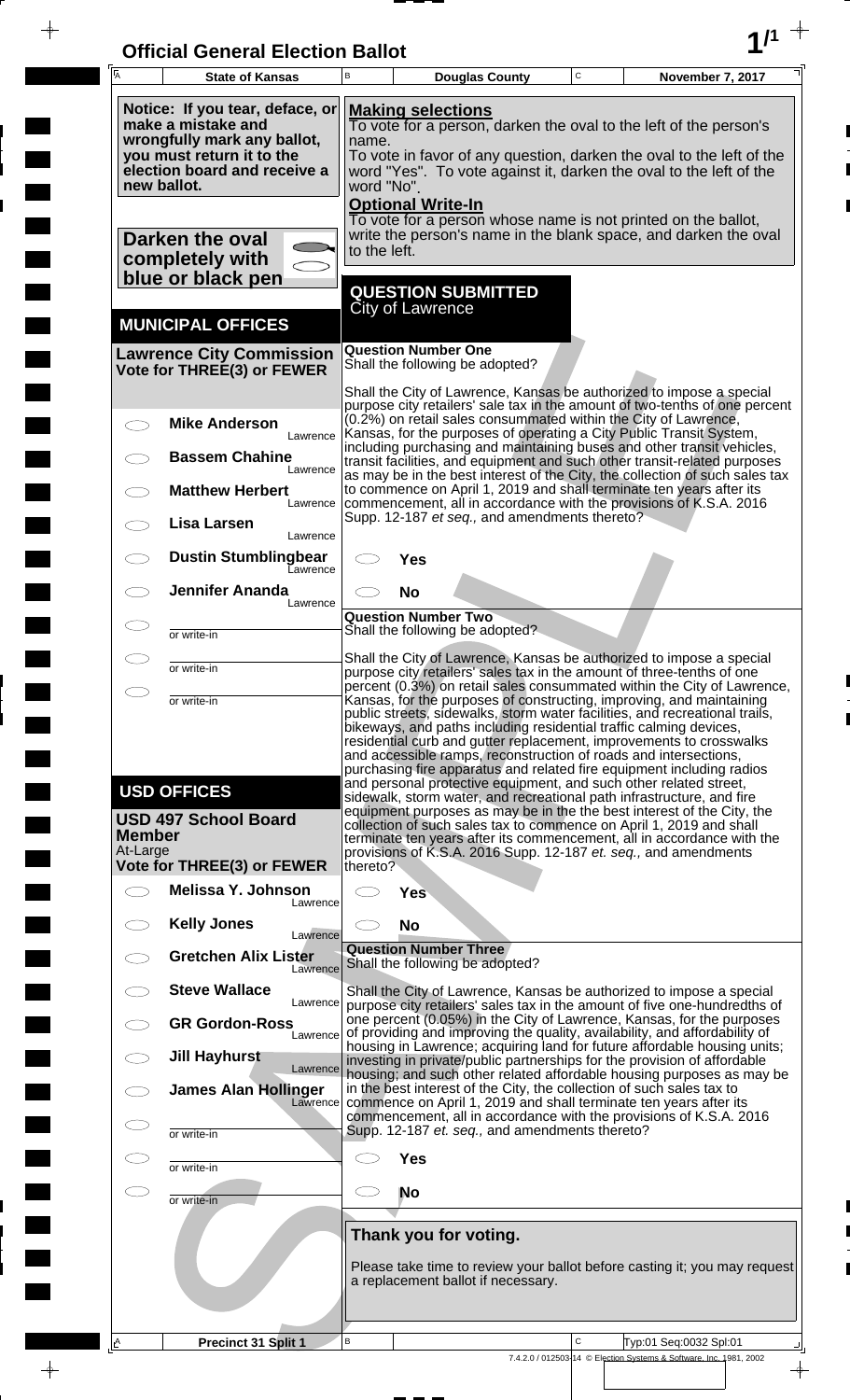| <b>Official General Election Ballot</b> |  |
|-----------------------------------------|--|
|                                         |  |

 $\blacksquare$ 

 $\begin{array}{c} \hline \end{array}$ 

 $\blacksquare$ 

 $\begin{array}{c} \begin{array}{c} \hline \end{array} \end{array}$ 

 $\blacksquare$ 

 $\overline{\phantom{a}}$ 

| Ā              | <b>State of Kansas</b>                                                                                                                                                                                 | $\sf{B}$                            | <b>Douglas County</b>                                                                                                                                                                                                                                                                                                               | $\mathsf{C}$ | November 7, 2017                                                          |
|----------------|--------------------------------------------------------------------------------------------------------------------------------------------------------------------------------------------------------|-------------------------------------|-------------------------------------------------------------------------------------------------------------------------------------------------------------------------------------------------------------------------------------------------------------------------------------------------------------------------------------|--------------|---------------------------------------------------------------------------|
|                | Notice: If you tear, deface, or<br>make a mistake and<br>wrongfully mark any ballot,<br>you must return it to the<br>election board and receive a<br>new ballot.<br>Darken the oval<br>completely with | name.<br>word "No".<br>to the left. | <b>Making selections</b><br>To vote for a person, darken the oval to the left of the person's<br>word "Yes". To vote against it, darken the oval to the left of the<br><b>Optional Write-In</b><br>To vote for a person whose name is not printed on the ballot,<br>write the person's name in the blank space, and darken the oval |              | To vote in favor of any question, darken the oval to the left of the      |
| <b>OFFICES</b> | blue or black pen<br><b>DRAINAGE DISTRICT</b><br><b>Wakarusa Haskell Eudora</b><br><b>Drainage District</b><br>Vote for THREE(3) or FEWER                                                              |                                     |                                                                                                                                                                                                                                                                                                                                     |              |                                                                           |
|                | <b>Dwight C. Purvis</b><br>Lawrence                                                                                                                                                                    |                                     |                                                                                                                                                                                                                                                                                                                                     |              |                                                                           |
|                | <b>Pete Wempe</b><br>Lawrence                                                                                                                                                                          |                                     |                                                                                                                                                                                                                                                                                                                                     |              |                                                                           |
|                | <b>William Meairs Jr.</b><br>Lawrence                                                                                                                                                                  |                                     |                                                                                                                                                                                                                                                                                                                                     |              |                                                                           |
|                | or write-in                                                                                                                                                                                            |                                     |                                                                                                                                                                                                                                                                                                                                     |              |                                                                           |
|                | or write-in                                                                                                                                                                                            |                                     |                                                                                                                                                                                                                                                                                                                                     |              |                                                                           |
|                | or write-in                                                                                                                                                                                            |                                     |                                                                                                                                                                                                                                                                                                                                     |              |                                                                           |
|                |                                                                                                                                                                                                        |                                     |                                                                                                                                                                                                                                                                                                                                     |              |                                                                           |
|                |                                                                                                                                                                                                        |                                     |                                                                                                                                                                                                                                                                                                                                     |              |                                                                           |
|                |                                                                                                                                                                                                        |                                     |                                                                                                                                                                                                                                                                                                                                     |              |                                                                           |
|                |                                                                                                                                                                                                        |                                     | Thank you for voting.<br>a replacement ballot if necessary.                                                                                                                                                                                                                                                                         |              | Please take time to review your ballot before casting it; you may request |
|                |                                                                                                                                                                                                        |                                     |                                                                                                                                                                                                                                                                                                                                     |              |                                                                           |
| <u>A</u>       | <b>Precinct 31 Drainage</b>                                                                                                                                                                            | B                                   |                                                                                                                                                                                                                                                                                                                                     | C            | Typ:01 Seq:0032 Spl:02                                                    |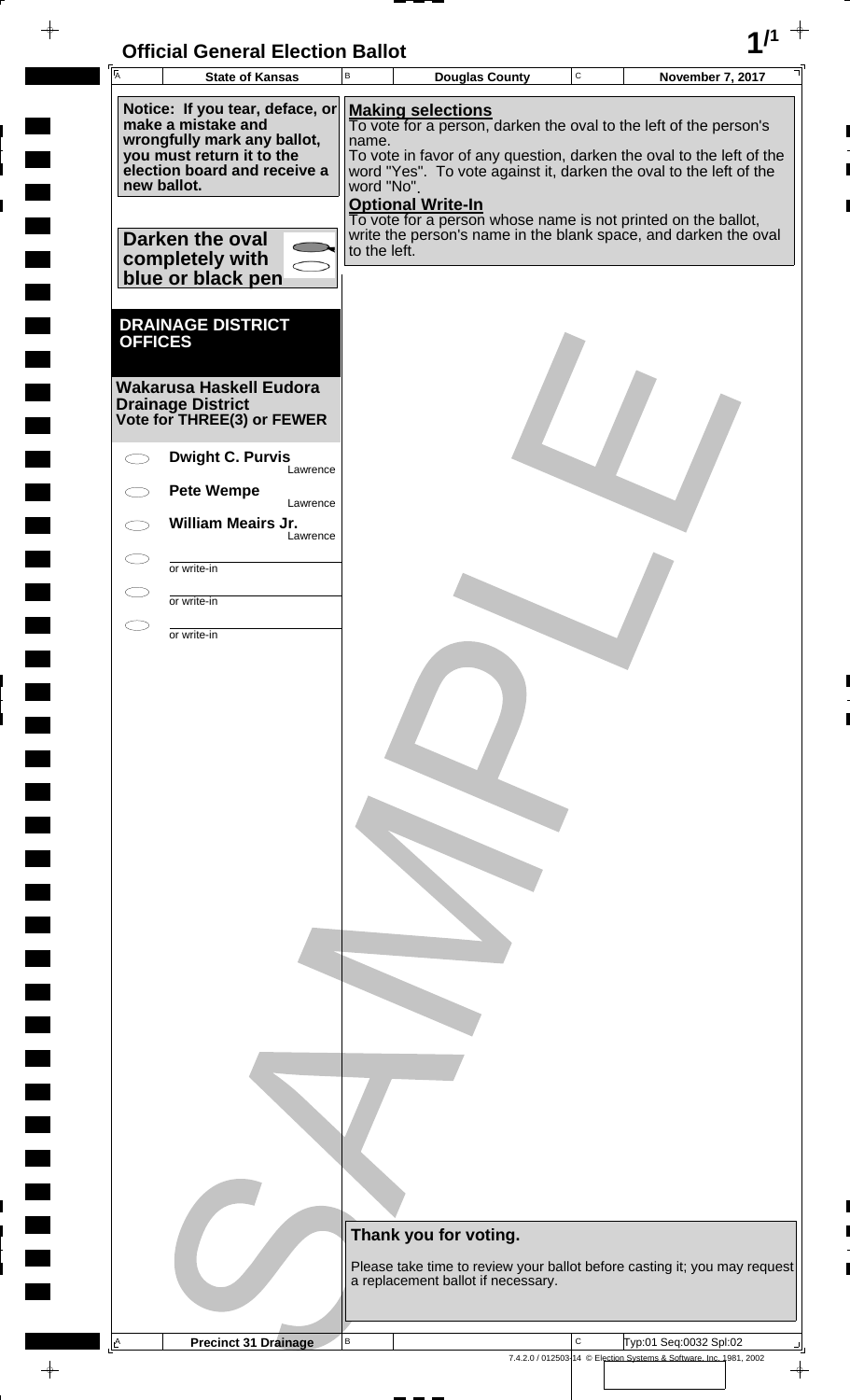| <b>Official General Election Ballot</b> |  |
|-----------------------------------------|--|
|                                         |  |

 $\overline{\phantom{a}}$ 

 $\Box$ 

 $\blacksquare$ 

 $\blacksquare$ 

 $\blacksquare$ 

 $\frac{1}{2}$ 

 $\frac{1}{\sqrt{2\pi}}$ 

| Notice: If you tear, deface, or<br><b>Making selections</b><br>make a mistake and<br>To vote for a person, darken the oval to the left of the person's<br>wrongfully mark any ballot,<br>name.<br>you must return it to the<br>To vote in favor of any question, darken the oval to the left of the<br>election board and receive a<br>word "Yes". To vote against it, darken the oval to the left of the<br>new ballot.<br>word "No".<br><b>Optional Write-In</b>                                                                                                                                                                                                                                                                                                                                                   |  |
|----------------------------------------------------------------------------------------------------------------------------------------------------------------------------------------------------------------------------------------------------------------------------------------------------------------------------------------------------------------------------------------------------------------------------------------------------------------------------------------------------------------------------------------------------------------------------------------------------------------------------------------------------------------------------------------------------------------------------------------------------------------------------------------------------------------------|--|
|                                                                                                                                                                                                                                                                                                                                                                                                                                                                                                                                                                                                                                                                                                                                                                                                                      |  |
| To vote for a person whose name is not printed on the ballot,<br>write the person's name in the blank space, and darken the oval<br>Darken the oval<br>to the left.<br>completely with<br>blue or black pen                                                                                                                                                                                                                                                                                                                                                                                                                                                                                                                                                                                                          |  |
| <b>QUESTION SUBMITTED</b><br>City of Lawrence<br><b>MUNICIPAL OFFICES</b>                                                                                                                                                                                                                                                                                                                                                                                                                                                                                                                                                                                                                                                                                                                                            |  |
| <b>Question Number One</b><br><b>Lawrence City Commission</b><br>Shall the following be adopted?<br>Vote for THREE(3) or FEWER                                                                                                                                                                                                                                                                                                                                                                                                                                                                                                                                                                                                                                                                                       |  |
| Shall the City of Lawrence, Kansas be authorized to impose a special<br>purpose city retailers' sale tax in the amount of two-tenths of one percent<br>(0.2%) on retail sales consummated within the City of Lawrence,<br><b>Bassem Chahine</b><br>Kansas, for the purposes of operating a City Public Transit System,<br>Lawrence<br>including purchasing and maintaining buses and other transit vehicles,                                                                                                                                                                                                                                                                                                                                                                                                         |  |
| <b>Matthew Herbert</b><br>transit facilities, and equipment and such other transit-related purposes<br>Lawrence<br>as may be in the best interest of the City, the collection of such sales tax<br>to commence on April 1, 2019 and shall terminate ten years after its<br>Lisa Larsen                                                                                                                                                                                                                                                                                                                                                                                                                                                                                                                               |  |
| commencement, all in accordance with the provisions of K.S.A. 2016<br>Lawrence<br>Supp. 12-187 et seq., and amendments thereto?<br><b>Dustin Stumblingbear</b><br>Eawrence                                                                                                                                                                                                                                                                                                                                                                                                                                                                                                                                                                                                                                           |  |
| <b>Jennifer Ananda</b><br>Yes<br>Lawrence<br><b>Mike Anderson</b><br><b>No</b>                                                                                                                                                                                                                                                                                                                                                                                                                                                                                                                                                                                                                                                                                                                                       |  |
| Lawrence<br><b>Question Number Two</b><br>Shall the following be adopted?<br>or write-in                                                                                                                                                                                                                                                                                                                                                                                                                                                                                                                                                                                                                                                                                                                             |  |
| Shall the City of Lawrence, Kansas be authorized to impose a special<br>or write-in<br>purpose city retailers' sales tax in the amount of three-tenths of one                                                                                                                                                                                                                                                                                                                                                                                                                                                                                                                                                                                                                                                        |  |
| percent (0.3%) on retail sales consummated within the City of Lawrence,<br>Kansas, for the purposes of constructing, improving, and maintaining<br>or write-in                                                                                                                                                                                                                                                                                                                                                                                                                                                                                                                                                                                                                                                       |  |
| public streets, sidewalks, storm water facilities, and recreational trails,<br>bikeways, and paths including residential traffic calming devices,<br>residential curb and gutter replacement, improvements to crosswalks<br>and accessible ramps, reconstruction of roads and intersections,<br>purchasing fire apparatus and related fire equipment including radios<br>and personal protective equipment, and such other related street,<br><b>USD OFFICES</b><br>sidewalk, storm water, and recreational path infrastructure, and fire<br>equipment purposes as may be in the the best interest of the City, the<br><b>USD 497 School Board</b><br>collection of such sales tax to commence on April 1, 2019 and shall<br><b>Member</b><br>terminate ten years after its commencement, all in accordance with the |  |
| At-Large<br>provisions of K.S.A. 2016 Supp. 12-187 et. seq., and amendments<br><b>Vote for THREE(3) or FEWER</b><br>thereto?                                                                                                                                                                                                                                                                                                                                                                                                                                                                                                                                                                                                                                                                                         |  |
| Melissa Y. Johnson<br><b>Yes</b><br>Lawrence                                                                                                                                                                                                                                                                                                                                                                                                                                                                                                                                                                                                                                                                                                                                                                         |  |
| <b>Kelly Jones</b><br><b>No</b><br>Lawrence<br><b>Question Number Three</b>                                                                                                                                                                                                                                                                                                                                                                                                                                                                                                                                                                                                                                                                                                                                          |  |
| <b>Gretchen Alix Lister</b><br>Shall the following be adopted?<br>Lawrence                                                                                                                                                                                                                                                                                                                                                                                                                                                                                                                                                                                                                                                                                                                                           |  |
| <b>Steve Wallace</b><br>Shall the City of Lawrence, Kansas be authorized to impose a special<br>Lawrence<br>purpose city retailers' sales tax in the amount of five one-hundredths of<br>one percent (0.05%) in the City of Lawrence, Kansas, for the purposes<br><b>GR Gordon-Ross</b><br>of providing and improving the quality, availability, and affordability of<br>Lawrence                                                                                                                                                                                                                                                                                                                                                                                                                                    |  |
| housing in Lawrence; acquiring land for future affordable housing units;<br><b>Jill Hayhurst</b><br>investing in private/public partnerships for the provision of affordable<br>Lawrence                                                                                                                                                                                                                                                                                                                                                                                                                                                                                                                                                                                                                             |  |
| housing; and such other related affordable housing purposes as may be<br>in the best interest of the City, the collection of such sales tax to<br><b>James Alan Hollinger</b><br>commence on April 1, 2019 and shall terminate ten years after its<br>Lawrence<br>commencement, all in accordance with the provisions of K.S.A. 2016                                                                                                                                                                                                                                                                                                                                                                                                                                                                                 |  |
| Supp. 12-187 et. seq., and amendments thereto?<br>or write-in                                                                                                                                                                                                                                                                                                                                                                                                                                                                                                                                                                                                                                                                                                                                                        |  |
| <b>Yes</b><br>or write-in<br>No                                                                                                                                                                                                                                                                                                                                                                                                                                                                                                                                                                                                                                                                                                                                                                                      |  |
| or write-in<br>Thank you for voting.                                                                                                                                                                                                                                                                                                                                                                                                                                                                                                                                                                                                                                                                                                                                                                                 |  |
| Please take time to review your ballot before casting it; you may request<br>a replacement ballot if necessary.                                                                                                                                                                                                                                                                                                                                                                                                                                                                                                                                                                                                                                                                                                      |  |
| $\mathbf C$<br>В<br>Typ:01 Seq:0033 Spl:01<br><b>Precinct 32 Reg</b><br><u>, A</u><br>7.4.2.0 / 012503-14 © Election Systems & Software, Inc. 1981, 2002                                                                                                                                                                                                                                                                                                                                                                                                                                                                                                                                                                                                                                                             |  |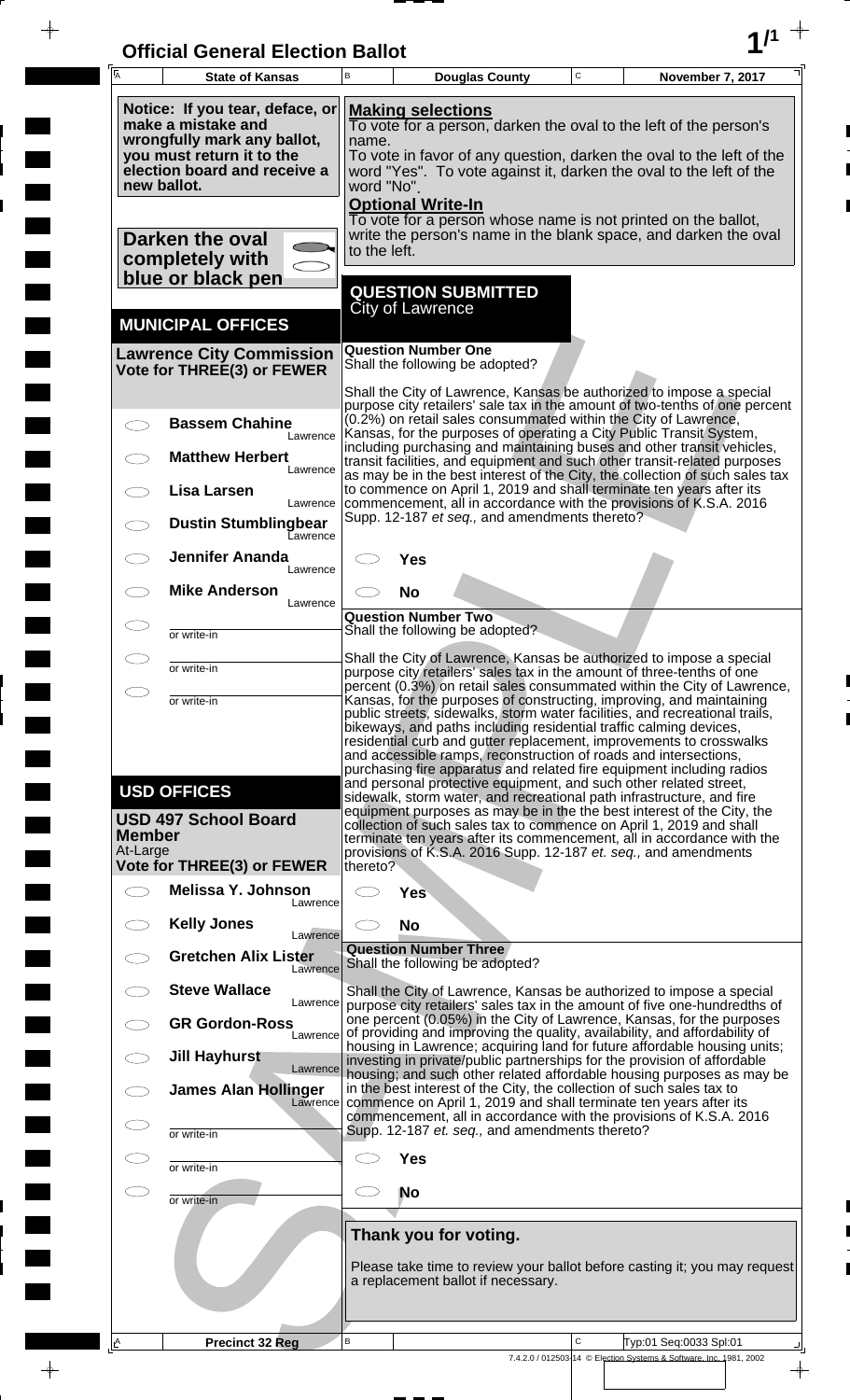| <b>Official General Election Ballot</b> |  |
|-----------------------------------------|--|
|                                         |  |

 $\overline{\phantom{a}}$ 

 $\blacksquare$ 

 $\Box$ 

 $\blacksquare$ 

 $\blacksquare$ 

 $\frac{1}{2}$ 

 $\frac{1}{\sqrt{2\pi}}$ 

 $\blacksquare$ 

| <b>I</b> A     | UNICIAI UENETAI LIECHUN DANUL<br><b>State of Kansas</b>                        | $\mathsf B$  |                          | <b>Douglas County</b>              | $\mathbf C$ | <b>November 7, 2017</b>                                                                                                                   |  |
|----------------|--------------------------------------------------------------------------------|--------------|--------------------------|------------------------------------|-------------|-------------------------------------------------------------------------------------------------------------------------------------------|--|
|                | Notice: If you tear, deface, or                                                |              | <b>Making selections</b> |                                    |             |                                                                                                                                           |  |
|                | make a mistake and<br>wrongfully mark any ballot,<br>you must return it to the | name.        |                          |                                    |             | To vote for a person, darken the oval to the left of the person's<br>To vote in favor of any question, darken the oval to the left of the |  |
|                | election board and receive a<br>new ballot.                                    | word "No".   |                          |                                    |             | word "Yes". To vote against it, darken the oval to the left of the                                                                        |  |
|                |                                                                                |              | <b>Optional Write-In</b> |                                    |             | To vote for a person whose name is not printed on the ballot,                                                                             |  |
|                | Darken the oval<br>completely with                                             | to the left. |                          |                                    |             | write the person's name in the blank space, and darken the oval                                                                           |  |
|                | blue or black pen                                                              |              |                          |                                    |             |                                                                                                                                           |  |
|                | <b>DRAINAGE DISTRICT</b>                                                       |              |                          |                                    |             |                                                                                                                                           |  |
| <b>OFFICES</b> |                                                                                |              |                          |                                    |             |                                                                                                                                           |  |
|                | <b>Wakarusa Haskell Eudora</b><br><b>Drainage District</b>                     |              |                          |                                    |             |                                                                                                                                           |  |
|                | Vote for THREE(3) or FEWER                                                     |              |                          |                                    |             |                                                                                                                                           |  |
|                | <b>Pete Wempe</b><br>Lawrence                                                  |              |                          |                                    |             |                                                                                                                                           |  |
|                | William Meairs Jr.<br>Lawrence                                                 |              |                          |                                    |             |                                                                                                                                           |  |
|                | <b>Dwight C. Purvis</b><br>Lawrence                                            |              |                          |                                    |             |                                                                                                                                           |  |
|                | or write-in                                                                    |              |                          |                                    |             |                                                                                                                                           |  |
|                | or write-in                                                                    |              |                          |                                    |             |                                                                                                                                           |  |
|                | or write-in                                                                    |              |                          |                                    |             |                                                                                                                                           |  |
|                |                                                                                |              |                          |                                    |             |                                                                                                                                           |  |
|                |                                                                                |              |                          |                                    |             |                                                                                                                                           |  |
|                |                                                                                |              |                          |                                    |             |                                                                                                                                           |  |
|                |                                                                                |              |                          |                                    |             |                                                                                                                                           |  |
|                |                                                                                |              |                          |                                    |             |                                                                                                                                           |  |
|                |                                                                                |              |                          |                                    |             |                                                                                                                                           |  |
|                |                                                                                |              |                          |                                    |             |                                                                                                                                           |  |
|                |                                                                                |              |                          |                                    |             |                                                                                                                                           |  |
|                |                                                                                |              |                          |                                    |             |                                                                                                                                           |  |
|                |                                                                                |              |                          |                                    |             |                                                                                                                                           |  |
|                |                                                                                |              |                          |                                    |             |                                                                                                                                           |  |
|                |                                                                                |              |                          |                                    |             |                                                                                                                                           |  |
|                |                                                                                |              |                          |                                    |             |                                                                                                                                           |  |
|                |                                                                                |              |                          |                                    |             |                                                                                                                                           |  |
|                |                                                                                |              |                          |                                    |             |                                                                                                                                           |  |
|                |                                                                                |              |                          |                                    |             |                                                                                                                                           |  |
|                |                                                                                |              |                          | Thank you for voting.              |             | Please take time to review your ballot before casting it; you may request                                                                 |  |
|                |                                                                                |              |                          | a replacement ballot if necessary. |             |                                                                                                                                           |  |
|                |                                                                                | $\sf B$      |                          |                                    | C           |                                                                                                                                           |  |
| A              | <b>Precinct 32 Drainage</b>                                                    |              |                          |                                    |             | Typ:01 Seq:0033 Spl:02<br>7.4.2.0 / 012503-14 © Election Systems & Software, Inc. 1981, 2002                                              |  |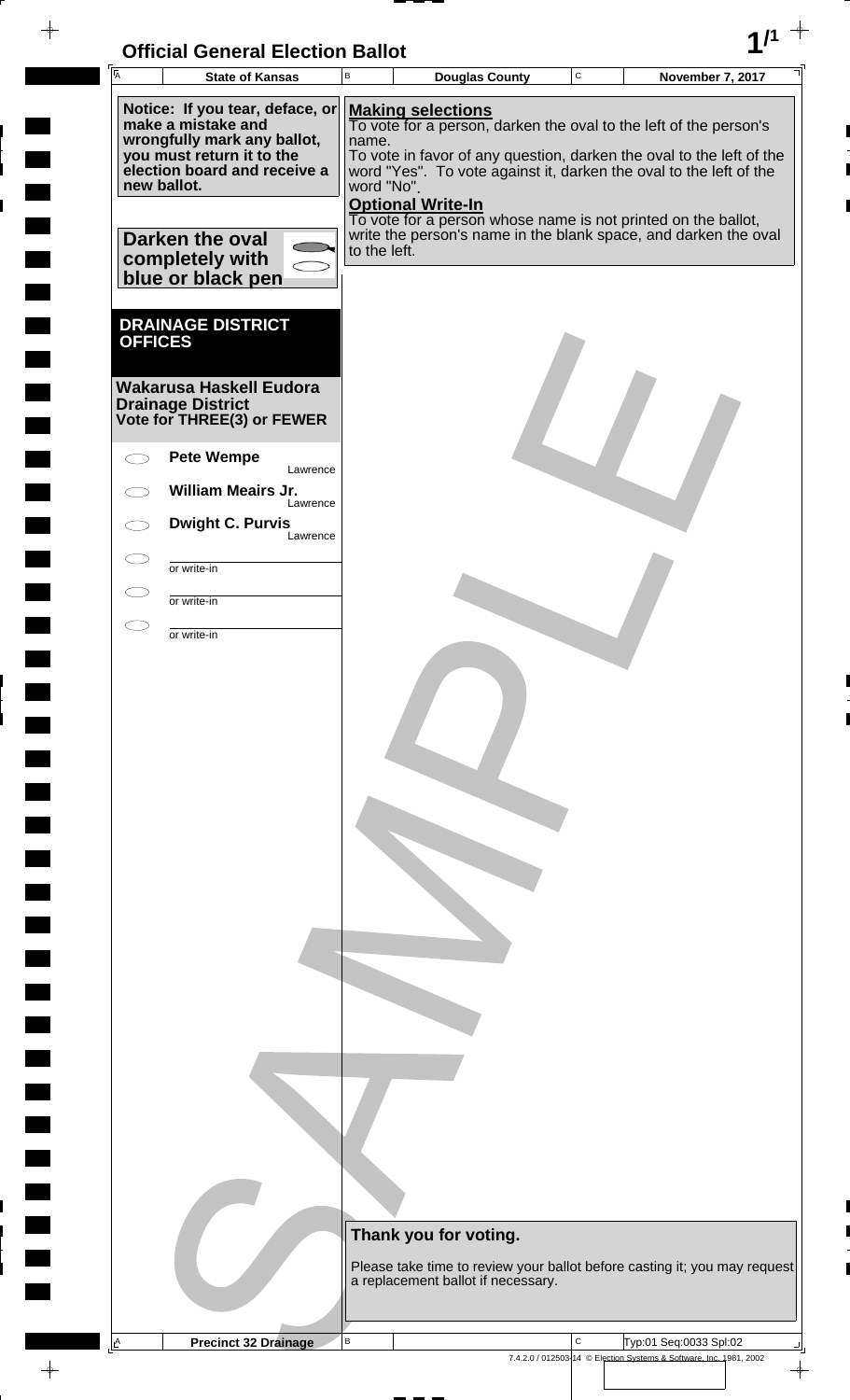| <b>Official General Election Ballot</b> |  |
|-----------------------------------------|--|
|                                         |  |

 $\overline{\phantom{a}}$ 

 $\Box$ 

 $\blacksquare$ 

 $\blacksquare$ 

 $\frac{1}{2}$ 

 $\frac{1}{\sqrt{2\pi}}$ 

| $\overline{\mathsf{A}}$ | <b>State of Kansas</b>                                                                                                                                           | В                                                                                                                                                                                                                                                                                              | <b>Douglas County</b>                                                                                                                                                                                                                                                                                                                                                                                                                | $\mathbf C$  | November 7, 2017                                                                                                                                                                                                                    |  |  |  |
|-------------------------|------------------------------------------------------------------------------------------------------------------------------------------------------------------|------------------------------------------------------------------------------------------------------------------------------------------------------------------------------------------------------------------------------------------------------------------------------------------------|--------------------------------------------------------------------------------------------------------------------------------------------------------------------------------------------------------------------------------------------------------------------------------------------------------------------------------------------------------------------------------------------------------------------------------------|--------------|-------------------------------------------------------------------------------------------------------------------------------------------------------------------------------------------------------------------------------------|--|--|--|
|                         | Notice: If you tear, deface, or<br>make a mistake and<br>wrongfully mark any ballot,<br>you must return it to the<br>election board and receive a<br>new ballot. | <b>Making selections</b><br>To vote for a person, darken the oval to the left of the person's<br>name.<br>To vote in favor of any question, darken the oval to the left of the<br>word "Yes". To vote against it, darken the oval to the left of the<br>word "No".<br><b>Optional Write-In</b> |                                                                                                                                                                                                                                                                                                                                                                                                                                      |              |                                                                                                                                                                                                                                     |  |  |  |
|                         | Darken the oval<br>completely with<br>blue or black pen                                                                                                          | to the left.                                                                                                                                                                                                                                                                                   | To vote for a person whose name is not printed on the ballot,                                                                                                                                                                                                                                                                                                                                                                        |              | write the person's name in the blank space, and darken the oval                                                                                                                                                                     |  |  |  |
|                         | <b>MUNICIPAL OFFICES</b>                                                                                                                                         |                                                                                                                                                                                                                                                                                                | <b>QUESTION SUBMITTED</b><br><b>City of Lawrence</b>                                                                                                                                                                                                                                                                                                                                                                                 |              |                                                                                                                                                                                                                                     |  |  |  |
|                         | <b>Lawrence City Commission</b><br>Vote for THREE(3) or FEWER                                                                                                    |                                                                                                                                                                                                                                                                                                | <b>Question Number One</b><br>Shall the following be adopted?                                                                                                                                                                                                                                                                                                                                                                        |              |                                                                                                                                                                                                                                     |  |  |  |
|                         | <b>Dustin Stumblingbear</b><br>Lawrence                                                                                                                          |                                                                                                                                                                                                                                                                                                | (0.2%) on retail sales consummated within the City of Lawrence,<br>Kansas, for the purposes of operating a City Public Transit System,                                                                                                                                                                                                                                                                                               |              | Shall the City of Lawrence, Kansas be authorized to impose a special<br>purpose city retailers' sale tax in the amount of two-tenths of one percent                                                                                 |  |  |  |
|                         | <b>Jennifer Ananda</b><br>Lawrence                                                                                                                               |                                                                                                                                                                                                                                                                                                |                                                                                                                                                                                                                                                                                                                                                                                                                                      |              | including purchasing and maintaining buses and other transit vehicles,<br>transit facilities, and equipment and such other transit-related purposes<br>as may be in the best interest of the City, the collection of such sales tax |  |  |  |
|                         | <b>Mike Anderson</b><br>Lawrence<br><b>Bassem Chahine</b>                                                                                                        |                                                                                                                                                                                                                                                                                                | to commence on April 1, 2019 and shall terminate ten years after its<br>commencement, all in accordance with the provisions of K.S.A. 2016<br>Supp. 12-187 et seq., and amendments thereto?                                                                                                                                                                                                                                          |              |                                                                                                                                                                                                                                     |  |  |  |
|                         | Lawrence<br><b>Matthew Herbert</b><br>Lawrence                                                                                                                   |                                                                                                                                                                                                                                                                                                | Yes                                                                                                                                                                                                                                                                                                                                                                                                                                  |              |                                                                                                                                                                                                                                     |  |  |  |
|                         | <b>Lisa Larsen</b><br>Lawrence                                                                                                                                   |                                                                                                                                                                                                                                                                                                | <b>No</b><br><b>Question Number Two</b>                                                                                                                                                                                                                                                                                                                                                                                              |              |                                                                                                                                                                                                                                     |  |  |  |
|                         | or write-in                                                                                                                                                      |                                                                                                                                                                                                                                                                                                | Shall the following be adopted?<br>Shall the City of Lawrence, Kansas be authorized to impose a special                                                                                                                                                                                                                                                                                                                              |              |                                                                                                                                                                                                                                     |  |  |  |
| $\bigcirc$              | or write-in<br>or write-in                                                                                                                                       |                                                                                                                                                                                                                                                                                                | purpose city retailers' sales tax in the amount of three-tenths of one<br>Kansas, for the purposes of constructing, improving, and maintaining                                                                                                                                                                                                                                                                                       |              | percent (0.3%) on retail sales consummated within the City of Lawrence,                                                                                                                                                             |  |  |  |
|                         | <b>USD OFFICES</b><br><b>USD 497 School Board</b>                                                                                                                |                                                                                                                                                                                                                                                                                                | bikeways, and paths including residential traffic calming devices,<br>residential curb and gutter replacement, improvements to crosswalks<br>and accessible ramps, reconstruction of roads and intersections,<br>purchasing fire apparatus and related fire equipment including radios<br>and personal protective equipment, and such other related street,<br>sidewalk, storm water, and recreational path infrastructure, and fire |              | public streets, sidewalks, storm water facilities, and recreational trails,<br>equipment purposes as may be in the the best interest of the City, the                                                                               |  |  |  |
| Member<br>At-Large      | Vote for THREE(3) or FEWER                                                                                                                                       | thereto?                                                                                                                                                                                                                                                                                       | collection of such sales tax to commence on April 1, 2019 and shall<br>provisions of K.S.A. 2016 Supp. 12-187 et. seq., and amendments                                                                                                                                                                                                                                                                                               |              | terminate ten years after its commencement, all in accordance with the                                                                                                                                                              |  |  |  |
|                         | <b>Gretchen Alix Lister</b><br>Lawrence                                                                                                                          |                                                                                                                                                                                                                                                                                                | <b>Yes</b>                                                                                                                                                                                                                                                                                                                                                                                                                           |              |                                                                                                                                                                                                                                     |  |  |  |
|                         | <b>Steve Wallace</b><br>Lawrence<br><b>GR Gordon-Ross</b>                                                                                                        |                                                                                                                                                                                                                                                                                                | <b>No</b><br><b>Question Number Three</b>                                                                                                                                                                                                                                                                                                                                                                                            |              |                                                                                                                                                                                                                                     |  |  |  |
|                         | Lawrence<br><b>Jill Hayhurst</b>                                                                                                                                 |                                                                                                                                                                                                                                                                                                | Shall the following be adopted?                                                                                                                                                                                                                                                                                                                                                                                                      |              | Shall the City of Lawrence, Kansas be authorized to impose a special                                                                                                                                                                |  |  |  |
|                         | Lawrence<br><b>James Alan Hollinger</b><br>Lawrence                                                                                                              |                                                                                                                                                                                                                                                                                                | of providing and improving the quality, availability, and affordability of                                                                                                                                                                                                                                                                                                                                                           |              | purpose city retailers' sales tax in the amount of five one-hundredths of<br>one percent (0.05%) in the City of Lawrence, Kansas, for the purposes                                                                                  |  |  |  |
|                         | Melissa Y. Johnson<br>Lawrence                                                                                                                                   |                                                                                                                                                                                                                                                                                                | investing in private/public partnerships for the provision of affordable                                                                                                                                                                                                                                                                                                                                                             |              | housing in Lawrence; acquiring land for future affordable housing units;<br>housing; and such other related affordable housing purposes as may be                                                                                   |  |  |  |
|                         | <b>Kelly Jones</b><br>Lawrence                                                                                                                                   | in the best interest of the City, the collection of such sales tax to<br>commence on April 1, 2019 and shall terminate ten years after its<br>commencement, all in accordance with the provisions of K.S.A. 2016<br>Supp. 12-187 et. seq., and amendments thereto?                             |                                                                                                                                                                                                                                                                                                                                                                                                                                      |              |                                                                                                                                                                                                                                     |  |  |  |
|                         | or write-in<br>or write-in                                                                                                                                       |                                                                                                                                                                                                                                                                                                | <b>Yes</b>                                                                                                                                                                                                                                                                                                                                                                                                                           |              |                                                                                                                                                                                                                                     |  |  |  |
| $\subset$               | or write-in                                                                                                                                                      |                                                                                                                                                                                                                                                                                                | No                                                                                                                                                                                                                                                                                                                                                                                                                                   |              |                                                                                                                                                                                                                                     |  |  |  |
|                         |                                                                                                                                                                  | Thank you for voting.<br>Please take time to review your ballot before casting it; you may request<br>a replacement ballot if necessary.                                                                                                                                                       |                                                                                                                                                                                                                                                                                                                                                                                                                                      |              |                                                                                                                                                                                                                                     |  |  |  |
| Ιê                      | <b>Precinct 33</b>                                                                                                                                               | B                                                                                                                                                                                                                                                                                              |                                                                                                                                                                                                                                                                                                                                                                                                                                      | $\mathsf{C}$ | Typ:01 Seq:0034 Spl:01<br>7.4.2.0 / 012503-14 © Election Systems & Software, Inc. 1981, 2002                                                                                                                                        |  |  |  |
|                         |                                                                                                                                                                  |                                                                                                                                                                                                                                                                                                |                                                                                                                                                                                                                                                                                                                                                                                                                                      |              | $\overline{\phantom{a}}$                                                                                                                                                                                                            |  |  |  |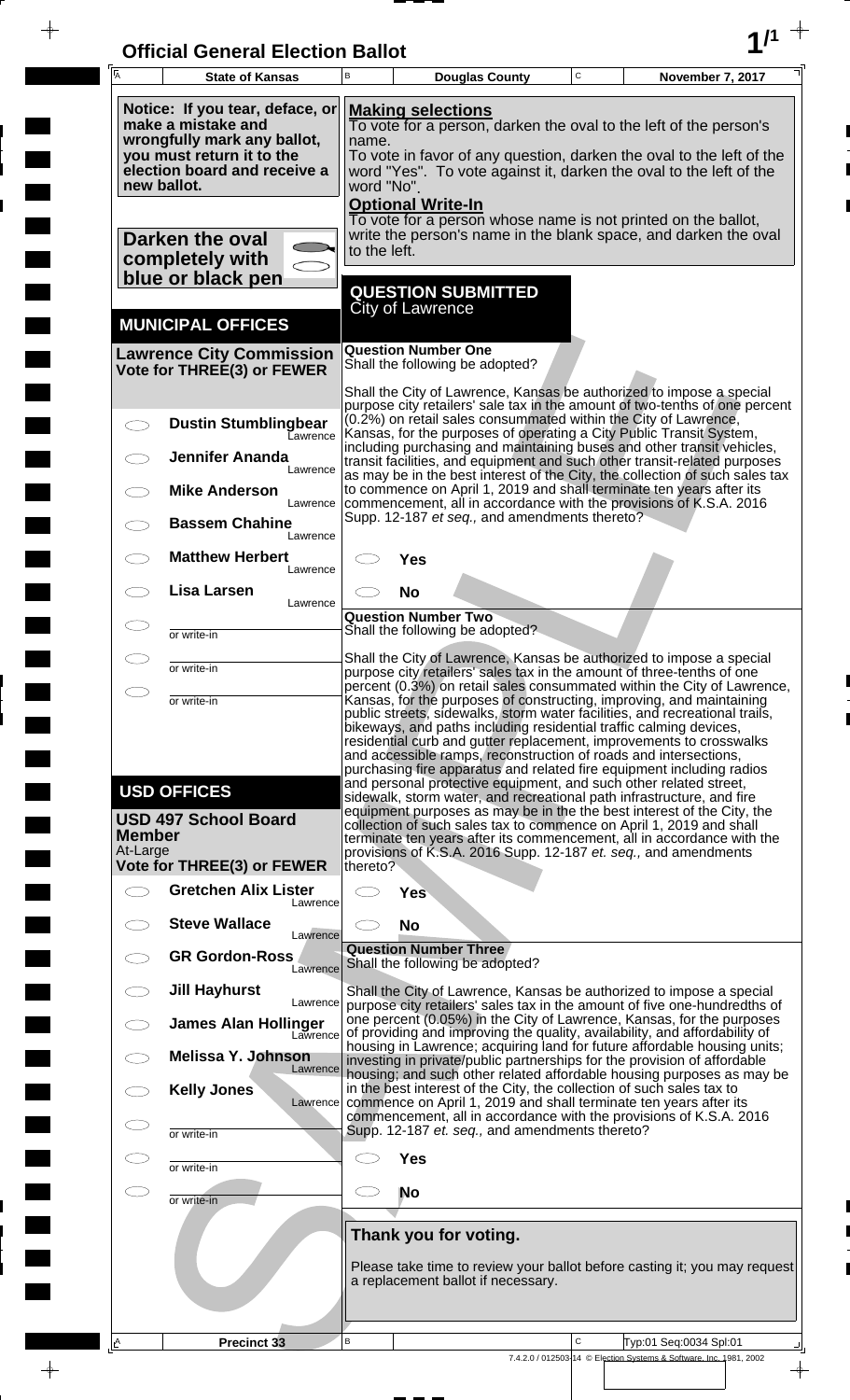| <b>Official General Election Ballot</b> |  |
|-----------------------------------------|--|
|                                         |  |

 $\overline{\phantom{a}}$ 

 $\Box$ 

 $\blacksquare$ 

 $\blacksquare$ 

 $\frac{1}{2}$ 

 $\frac{1}{\sqrt{2\pi}}$ 

| $\overline{\mathsf{A}}$   | <b>State of Kansas</b>                                                                                                                                           | B                                                                                                                                                                                                                                                                                              | <b>Douglas County</b>                                                                                                                                                                                                                                                                                                                                                                                                                                                                                                                                                                                                                                                                                                                        | $\mathbf C$ | <b>November 7, 2017</b>                                            |               |  |  |
|---------------------------|------------------------------------------------------------------------------------------------------------------------------------------------------------------|------------------------------------------------------------------------------------------------------------------------------------------------------------------------------------------------------------------------------------------------------------------------------------------------|----------------------------------------------------------------------------------------------------------------------------------------------------------------------------------------------------------------------------------------------------------------------------------------------------------------------------------------------------------------------------------------------------------------------------------------------------------------------------------------------------------------------------------------------------------------------------------------------------------------------------------------------------------------------------------------------------------------------------------------------|-------------|--------------------------------------------------------------------|---------------|--|--|
|                           | Notice: If you tear, deface, or<br>make a mistake and<br>wrongfully mark any ballot,<br>you must return it to the<br>election board and receive a<br>new ballot. | <b>Making selections</b><br>To vote for a person, darken the oval to the left of the person's<br>name.<br>To vote in favor of any question, darken the oval to the left of the<br>word "Yes". To vote against it, darken the oval to the left of the<br>word "No".<br><b>Optional Write-In</b> |                                                                                                                                                                                                                                                                                                                                                                                                                                                                                                                                                                                                                                                                                                                                              |             |                                                                    |               |  |  |
|                           | Darken the oval<br>completely with<br>blue or black pen                                                                                                          |                                                                                                                                                                                                                                                                                                | To vote for a person whose name is not printed on the ballot,<br>write the person's name in the blank space, and darken the oval<br>to the left.                                                                                                                                                                                                                                                                                                                                                                                                                                                                                                                                                                                             |             |                                                                    |               |  |  |
|                           |                                                                                                                                                                  |                                                                                                                                                                                                                                                                                                | <b>QUESTION SUBMITTED</b><br>City of Lawrence                                                                                                                                                                                                                                                                                                                                                                                                                                                                                                                                                                                                                                                                                                |             |                                                                    |               |  |  |
|                           | <b>MUNICIPAL OFFICES</b><br><b>Lawrence City Commission</b>                                                                                                      |                                                                                                                                                                                                                                                                                                | <b>Question Number One</b>                                                                                                                                                                                                                                                                                                                                                                                                                                                                                                                                                                                                                                                                                                                   |             |                                                                    |               |  |  |
|                           | Vote for THREE(3) or FEWER                                                                                                                                       |                                                                                                                                                                                                                                                                                                | Shall the following be adopted?                                                                                                                                                                                                                                                                                                                                                                                                                                                                                                                                                                                                                                                                                                              |             |                                                                    |               |  |  |
|                           | <b>Lisa Larsen</b><br>Lawrence                                                                                                                                   |                                                                                                                                                                                                                                                                                                | Shall the City of Lawrence, Kansas be authorized to impose a special<br>purpose city retailers' sale tax in the amount of two-tenths of one percent<br>(0.2%) on retail sales consummated within the City of Lawrence,<br>Kansas, for the purposes of operating a City Public Transit System,<br>including purchasing and maintaining buses and other transit vehicles,                                                                                                                                                                                                                                                                                                                                                                      |             |                                                                    |               |  |  |
|                           | <b>Dustin Stumblingbear</b><br><b>Lawrence</b>                                                                                                                   |                                                                                                                                                                                                                                                                                                | transit facilities, and equipment and such other transit-related purposes<br>as may be in the best interest of the City, the collection of such sales tax                                                                                                                                                                                                                                                                                                                                                                                                                                                                                                                                                                                    |             |                                                                    |               |  |  |
|                           | <b>Jennifer Ananda</b><br>Lawrence                                                                                                                               |                                                                                                                                                                                                                                                                                                | to commence on April 1, 2019 and shall terminate ten years after its<br>commencement, all in accordance with the provisions of K.S.A. 2016<br>Supp. 12-187 et seq., and amendments thereto?                                                                                                                                                                                                                                                                                                                                                                                                                                                                                                                                                  |             |                                                                    |               |  |  |
|                           | <b>Mike Anderson</b><br>Lawrence                                                                                                                                 |                                                                                                                                                                                                                                                                                                |                                                                                                                                                                                                                                                                                                                                                                                                                                                                                                                                                                                                                                                                                                                                              |             |                                                                    |               |  |  |
|                           | <b>Bassem Chahine</b><br>Lawrence<br><b>Matthew Herbert</b>                                                                                                      |                                                                                                                                                                                                                                                                                                | Yes                                                                                                                                                                                                                                                                                                                                                                                                                                                                                                                                                                                                                                                                                                                                          |             |                                                                    |               |  |  |
|                           | Lawrence                                                                                                                                                         |                                                                                                                                                                                                                                                                                                | <b>No</b><br><b>Question Number Two</b>                                                                                                                                                                                                                                                                                                                                                                                                                                                                                                                                                                                                                                                                                                      |             |                                                                    |               |  |  |
|                           | or write-in                                                                                                                                                      |                                                                                                                                                                                                                                                                                                | Shall the following be adopted?<br>Shall the City of Lawrence, Kansas be authorized to impose a special                                                                                                                                                                                                                                                                                                                                                                                                                                                                                                                                                                                                                                      |             |                                                                    |               |  |  |
|                           | or write-in                                                                                                                                                      |                                                                                                                                                                                                                                                                                                | purpose city retailers' sales tax in the amount of three-tenths of one<br>percent (0.3%) on retail sales consummated within the City of Lawrence,                                                                                                                                                                                                                                                                                                                                                                                                                                                                                                                                                                                            |             |                                                                    |               |  |  |
|                           | or write-in<br><b>USD OFFICES</b><br><b>USD 497 School Board</b>                                                                                                 |                                                                                                                                                                                                                                                                                                | Kansas, for the purposes of constructing, improving, and maintaining<br>public streets, sidewalks, storm water facilities, and recreational trails,<br>bikeways, and paths including residential traffic calming devices,<br>residential curb and gutter replacement, improvements to crosswalks<br>and accessible ramps, reconstruction of roads and intersections,<br>purchasing fire apparatus and related fire equipment including radios<br>and personal protective equipment, and such other related street,<br>sidewalk, storm water, and recreational path infrastructure, and fire<br>equipment purposes as may be in the the best interest of the City, the<br>collection of such sales tax to commence on April 1, 2019 and shall |             |                                                                    |               |  |  |
| <b>Member</b><br>At-Large |                                                                                                                                                                  |                                                                                                                                                                                                                                                                                                | terminate ten years after its commencement, all in accordance with the<br>provisions of K.S.A. 2016 Supp. 12-187 et. seq., and amendments                                                                                                                                                                                                                                                                                                                                                                                                                                                                                                                                                                                                    |             |                                                                    |               |  |  |
|                           | Vote for THREE(3) or FEWER<br><b>Steve Wallace</b>                                                                                                               | thereto?                                                                                                                                                                                                                                                                                       | <b>Yes</b>                                                                                                                                                                                                                                                                                                                                                                                                                                                                                                                                                                                                                                                                                                                                   |             |                                                                    |               |  |  |
|                           | Lawrence<br><b>GR Gordon-Ross</b>                                                                                                                                |                                                                                                                                                                                                                                                                                                | <b>No</b>                                                                                                                                                                                                                                                                                                                                                                                                                                                                                                                                                                                                                                                                                                                                    |             |                                                                    |               |  |  |
|                           | Lawrence<br><b>Jill Hayhurst</b>                                                                                                                                 |                                                                                                                                                                                                                                                                                                | <b>Question Number Three</b><br>Shall the following be adopted?                                                                                                                                                                                                                                                                                                                                                                                                                                                                                                                                                                                                                                                                              |             |                                                                    |               |  |  |
|                           | Lawrence<br><b>James Alan Hollinger</b>                                                                                                                          |                                                                                                                                                                                                                                                                                                | Shall the City of Lawrence, Kansas be authorized to impose a special                                                                                                                                                                                                                                                                                                                                                                                                                                                                                                                                                                                                                                                                         |             |                                                                    |               |  |  |
|                           | Lawrence<br>Melissa Y. Johnson<br>Lawrence                                                                                                                       |                                                                                                                                                                                                                                                                                                | purpose city retailers' sales tax in the amount of five one-hundredths of<br>one percent (0.05%) in the City of Lawrence, Kansas, for the purposes<br>of providing and improving the quality, availability, and affordability of                                                                                                                                                                                                                                                                                                                                                                                                                                                                                                             |             |                                                                    |               |  |  |
|                           | Kelly Jones<br>Lawrence                                                                                                                                          |                                                                                                                                                                                                                                                                                                | housing in Lawrence; acquiring land for future affordable housing units;<br>investing in private/public partnerships for the provision of affordable                                                                                                                                                                                                                                                                                                                                                                                                                                                                                                                                                                                         |             |                                                                    |               |  |  |
|                           | <b>Gretchen Alix Lister</b><br>Lawrence                                                                                                                          |                                                                                                                                                                                                                                                                                                | housing; and such other related affordable housing purposes as may be<br>in the best interest of the City, the collection of such sales tax to                                                                                                                                                                                                                                                                                                                                                                                                                                                                                                                                                                                               |             |                                                                    |               |  |  |
|                           | or write-in                                                                                                                                                      | commence on April 1, 2019 and shall terminate ten years after its<br>commencement, all in accordance with the provisions of K.S.A. 2016<br>Supp. 12-187 et. seq., and amendments thereto?                                                                                                      |                                                                                                                                                                                                                                                                                                                                                                                                                                                                                                                                                                                                                                                                                                                                              |             |                                                                    |               |  |  |
|                           | or write-in                                                                                                                                                      | <b>Yes</b>                                                                                                                                                                                                                                                                                     |                                                                                                                                                                                                                                                                                                                                                                                                                                                                                                                                                                                                                                                                                                                                              |             |                                                                    |               |  |  |
| C I                       | or write-in                                                                                                                                                      | <b>No</b>                                                                                                                                                                                                                                                                                      |                                                                                                                                                                                                                                                                                                                                                                                                                                                                                                                                                                                                                                                                                                                                              |             |                                                                    |               |  |  |
|                           |                                                                                                                                                                  |                                                                                                                                                                                                                                                                                                | Thank you for voting.                                                                                                                                                                                                                                                                                                                                                                                                                                                                                                                                                                                                                                                                                                                        |             |                                                                    |               |  |  |
|                           |                                                                                                                                                                  |                                                                                                                                                                                                                                                                                                | Please take time to review your ballot before casting it; you may request<br>a replacement ballot if necessary.                                                                                                                                                                                                                                                                                                                                                                                                                                                                                                                                                                                                                              |             |                                                                    |               |  |  |
| <u> A</u>                 | Precinct 34 S2                                                                                                                                                   | В                                                                                                                                                                                                                                                                                              | 34.1                                                                                                                                                                                                                                                                                                                                                                                                                                                                                                                                                                                                                                                                                                                                         | C           | Typ:01 Seq:0035 Spl:01                                             |               |  |  |
|                           |                                                                                                                                                                  |                                                                                                                                                                                                                                                                                                |                                                                                                                                                                                                                                                                                                                                                                                                                                                                                                                                                                                                                                                                                                                                              |             | 7.4.2.0 / 012503-14 © Election Systems & Software, Inc. 1981, 2002 | $\rightarrow$ |  |  |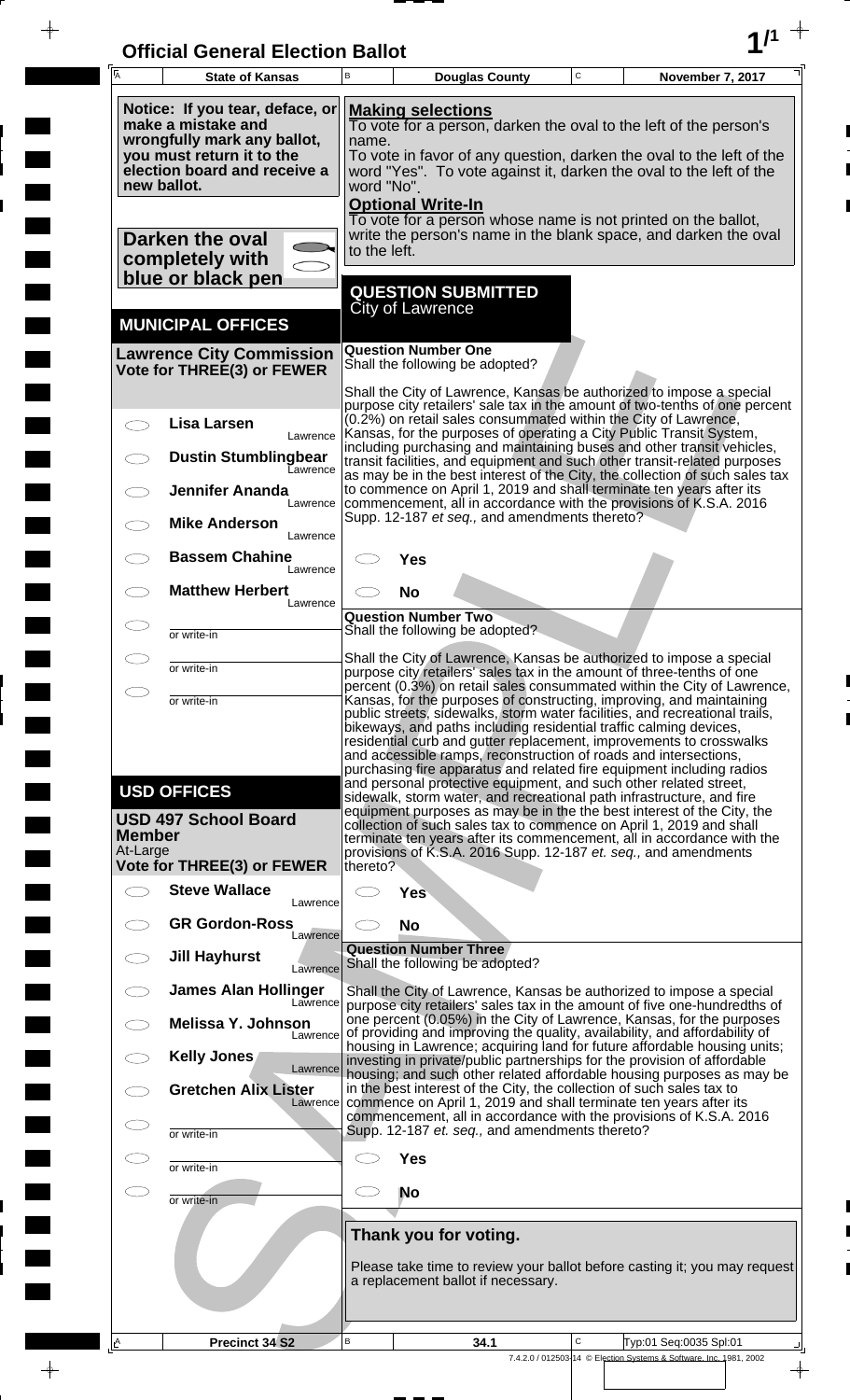| <b>Official General Election Ballot</b> |  |
|-----------------------------------------|--|
|                                         |  |

 $\frac{1}{\frac{1}{\sqrt{2}}}$ 

 $\overline{\phantom{a}}$ 

 $\blacksquare$ 

E

 $\blacksquare$ 

 $\frac{1}{\sqrt{2\pi}}$ 

| 区                         | <b>State of Kansas</b>                                                                                                                                                                                                                                                                                                                                                                                                                                                                                                                                                                                                                                                                                                                                                                | В                                                                                                                                                                                                                                                                                              | <b>Douglas County</b>                                                                                                                                                                                          | $\mathsf C$ | November 7, 2017                                                                                                                                                                                                                    |  |  |  |
|---------------------------|---------------------------------------------------------------------------------------------------------------------------------------------------------------------------------------------------------------------------------------------------------------------------------------------------------------------------------------------------------------------------------------------------------------------------------------------------------------------------------------------------------------------------------------------------------------------------------------------------------------------------------------------------------------------------------------------------------------------------------------------------------------------------------------|------------------------------------------------------------------------------------------------------------------------------------------------------------------------------------------------------------------------------------------------------------------------------------------------|----------------------------------------------------------------------------------------------------------------------------------------------------------------------------------------------------------------|-------------|-------------------------------------------------------------------------------------------------------------------------------------------------------------------------------------------------------------------------------------|--|--|--|
|                           | Notice: If you tear, deface, or<br>make a mistake and<br>wrongfully mark any ballot,<br>you must return it to the<br>election board and receive a<br>new ballot.                                                                                                                                                                                                                                                                                                                                                                                                                                                                                                                                                                                                                      | <b>Making selections</b><br>To vote for a person, darken the oval to the left of the person's<br>name.<br>To vote in favor of any question, darken the oval to the left of the<br>word "Yes". To vote against it, darken the oval to the left of the<br>word "No".<br><b>Optional Write-In</b> |                                                                                                                                                                                                                |             |                                                                                                                                                                                                                                     |  |  |  |
|                           | Darken the oval<br>completely with<br>blue or black pen                                                                                                                                                                                                                                                                                                                                                                                                                                                                                                                                                                                                                                                                                                                               | to the left.                                                                                                                                                                                                                                                                                   | To vote for a person whose name is not printed on the ballot,                                                                                                                                                  |             | write the person's name in the blank space, and darken the oval                                                                                                                                                                     |  |  |  |
|                           | <b>MUNICIPAL OFFICES</b>                                                                                                                                                                                                                                                                                                                                                                                                                                                                                                                                                                                                                                                                                                                                                              |                                                                                                                                                                                                                                                                                                | <b>QUESTION SUBMITTED</b><br>City of Lawrence                                                                                                                                                                  |             |                                                                                                                                                                                                                                     |  |  |  |
|                           | <b>Lawrence City Commission</b><br>Vote for THREE(3) or FEWER                                                                                                                                                                                                                                                                                                                                                                                                                                                                                                                                                                                                                                                                                                                         |                                                                                                                                                                                                                                                                                                | <b>Question Number One</b><br>Shall the following be adopted?                                                                                                                                                  |             |                                                                                                                                                                                                                                     |  |  |  |
|                           | <b>Dustin Stumblingbear</b><br>Lawrence                                                                                                                                                                                                                                                                                                                                                                                                                                                                                                                                                                                                                                                                                                                                               |                                                                                                                                                                                                                                                                                                | Shall the City of Lawrence, Kansas be authorized to impose a special<br>(0.2%) on retail sales consummated within the City of Lawrence,<br>Kansas, for the purposes of operating a City Public Transit System, |             | purpose city retailers' sale tax in the amount of two-tenths of one percent                                                                                                                                                         |  |  |  |
|                           | <b>Jennifer Ananda</b><br>Lawrence<br><b>Mike Anderson</b>                                                                                                                                                                                                                                                                                                                                                                                                                                                                                                                                                                                                                                                                                                                            |                                                                                                                                                                                                                                                                                                | to commence on April 1, 2019 and shall terminate ten years after its                                                                                                                                           |             | including purchasing and maintaining buses and other transit vehicles,<br>transit facilities, and equipment and such other transit-related purposes<br>as may be in the best interest of the City, the collection of such sales tax |  |  |  |
|                           | Lawrence<br><b>Bassem Chahine</b><br>Lawrence                                                                                                                                                                                                                                                                                                                                                                                                                                                                                                                                                                                                                                                                                                                                         |                                                                                                                                                                                                                                                                                                | commencement, all in accordance with the provisions of K.S.A. 2016<br>Supp. 12-187 et seq., and amendments thereto?                                                                                            |             |                                                                                                                                                                                                                                     |  |  |  |
|                           | <b>Matthew Herbert</b><br>Lawrence<br>Lisa Larsen                                                                                                                                                                                                                                                                                                                                                                                                                                                                                                                                                                                                                                                                                                                                     |                                                                                                                                                                                                                                                                                                | Yes                                                                                                                                                                                                            |             |                                                                                                                                                                                                                                     |  |  |  |
|                           | Lawrence<br>or write-in                                                                                                                                                                                                                                                                                                                                                                                                                                                                                                                                                                                                                                                                                                                                                               |                                                                                                                                                                                                                                                                                                | <b>No</b><br><b>Question Number Two</b><br>Shall the following be adopted?                                                                                                                                     |             |                                                                                                                                                                                                                                     |  |  |  |
|                           | or write-in                                                                                                                                                                                                                                                                                                                                                                                                                                                                                                                                                                                                                                                                                                                                                                           |                                                                                                                                                                                                                                                                                                | Shall the City of Lawrence, Kansas be authorized to impose a special<br>purpose city retailers' sales tax in the amount of three-tenths of one                                                                 |             |                                                                                                                                                                                                                                     |  |  |  |
|                           | percent (0.3%) on retail sales consummated within the City of Lawrence,<br>Kansas, for the purposes of constructing, improving, and maintaining<br>or write-in<br>public streets, sidewalks, storm water facilities, and recreational trails,<br>bikeways, and paths including residential traffic calming devices,<br>residential curb and gutter replacement, improvements to crosswalks<br>and accessible ramps, reconstruction of roads and intersections,<br>purchasing fire apparatus and related fire equipment including radios<br>and personal protective equipment, and such other related street,<br><b>USD OFFICES</b><br>sidewalk, storm water, and recreational path infrastructure, and fire<br>equipment purposes as may be in the the best interest of the City, the |                                                                                                                                                                                                                                                                                                |                                                                                                                                                                                                                |             |                                                                                                                                                                                                                                     |  |  |  |
| <b>Member</b><br>At-Large | <b>USD 497 School Board</b><br><b>Vote for THREE(3) or FEWER</b>                                                                                                                                                                                                                                                                                                                                                                                                                                                                                                                                                                                                                                                                                                                      | thereto?                                                                                                                                                                                                                                                                                       | collection of such sales tax to commence on April 1, 2019 and shall<br>provisions of K.S.A. 2016 Supp. 12-187 et. seq., and amendments                                                                         |             | terminate ten years after its commencement, all in accordance with the                                                                                                                                                              |  |  |  |
|                           | <b>Jill Hayhurst</b><br>Lawrence                                                                                                                                                                                                                                                                                                                                                                                                                                                                                                                                                                                                                                                                                                                                                      |                                                                                                                                                                                                                                                                                                | <b>Yes</b>                                                                                                                                                                                                     |             |                                                                                                                                                                                                                                     |  |  |  |
|                           | <b>James Alan Hollinger</b><br>Lawrence<br><b>Melissa Y. Johnson</b>                                                                                                                                                                                                                                                                                                                                                                                                                                                                                                                                                                                                                                                                                                                  |                                                                                                                                                                                                                                                                                                | <b>No</b><br><b>Question Number Three</b>                                                                                                                                                                      |             |                                                                                                                                                                                                                                     |  |  |  |
|                           | Lawrence<br><b>Kelly Jones</b>                                                                                                                                                                                                                                                                                                                                                                                                                                                                                                                                                                                                                                                                                                                                                        |                                                                                                                                                                                                                                                                                                | Shall the following be adopted?<br>Shall the City of Lawrence, Kansas be authorized to impose a special                                                                                                        |             |                                                                                                                                                                                                                                     |  |  |  |
|                           | Lawrence<br><b>Gretchen Alix Lister</b><br>Lawrence                                                                                                                                                                                                                                                                                                                                                                                                                                                                                                                                                                                                                                                                                                                                   |                                                                                                                                                                                                                                                                                                | of providing and improving the quality, availability, and affordability of                                                                                                                                     |             | purpose city retailers' sales tax in the amount of five one-hundredths of<br>one percent (0.05%) in the City of Lawrence, Kansas, for the purposes<br>housing in Lawrence; acquiring land for future affordable housing units;      |  |  |  |
|                           | <b>Steve Wallace</b><br>Lawrence<br><b>GR Gordon-Ross</b>                                                                                                                                                                                                                                                                                                                                                                                                                                                                                                                                                                                                                                                                                                                             |                                                                                                                                                                                                                                                                                                | investing in private/public partnerships for the provision of affordable<br>in the best interest of the City, the collection of such sales tax to                                                              |             | housing; and such other related affordable housing purposes as may be                                                                                                                                                               |  |  |  |
|                           | Lawrence<br>or write-in                                                                                                                                                                                                                                                                                                                                                                                                                                                                                                                                                                                                                                                                                                                                                               |                                                                                                                                                                                                                                                                                                | commence on April 1, 2019 and shall terminate ten years after its<br>commencement, all in accordance with the provisions of K.S.A. 2016<br>Supp. 12-187 et. seq., and amendments thereto?                      |             |                                                                                                                                                                                                                                     |  |  |  |
|                           | or write-in                                                                                                                                                                                                                                                                                                                                                                                                                                                                                                                                                                                                                                                                                                                                                                           |                                                                                                                                                                                                                                                                                                | <b>Yes</b>                                                                                                                                                                                                     |             |                                                                                                                                                                                                                                     |  |  |  |
|                           | or write-in                                                                                                                                                                                                                                                                                                                                                                                                                                                                                                                                                                                                                                                                                                                                                                           |                                                                                                                                                                                                                                                                                                | No                                                                                                                                                                                                             |             |                                                                                                                                                                                                                                     |  |  |  |
|                           |                                                                                                                                                                                                                                                                                                                                                                                                                                                                                                                                                                                                                                                                                                                                                                                       |                                                                                                                                                                                                                                                                                                | Thank you for voting.<br>a replacement ballot if necessary.                                                                                                                                                    |             | Please take time to review your ballot before casting it; you may request                                                                                                                                                           |  |  |  |
| <u>_A</u>                 | Precinct 34 S3                                                                                                                                                                                                                                                                                                                                                                                                                                                                                                                                                                                                                                                                                                                                                                        | B                                                                                                                                                                                                                                                                                              | 34.2                                                                                                                                                                                                           | C           | Typ:01 Seq:0036 Spl:01                                                                                                                                                                                                              |  |  |  |
|                           |                                                                                                                                                                                                                                                                                                                                                                                                                                                                                                                                                                                                                                                                                                                                                                                       |                                                                                                                                                                                                                                                                                                |                                                                                                                                                                                                                |             | 7.4.2.0 / 012503-14 © Election Systems & Software, Inc. 1981, 2002<br>$\rightarrow$                                                                                                                                                 |  |  |  |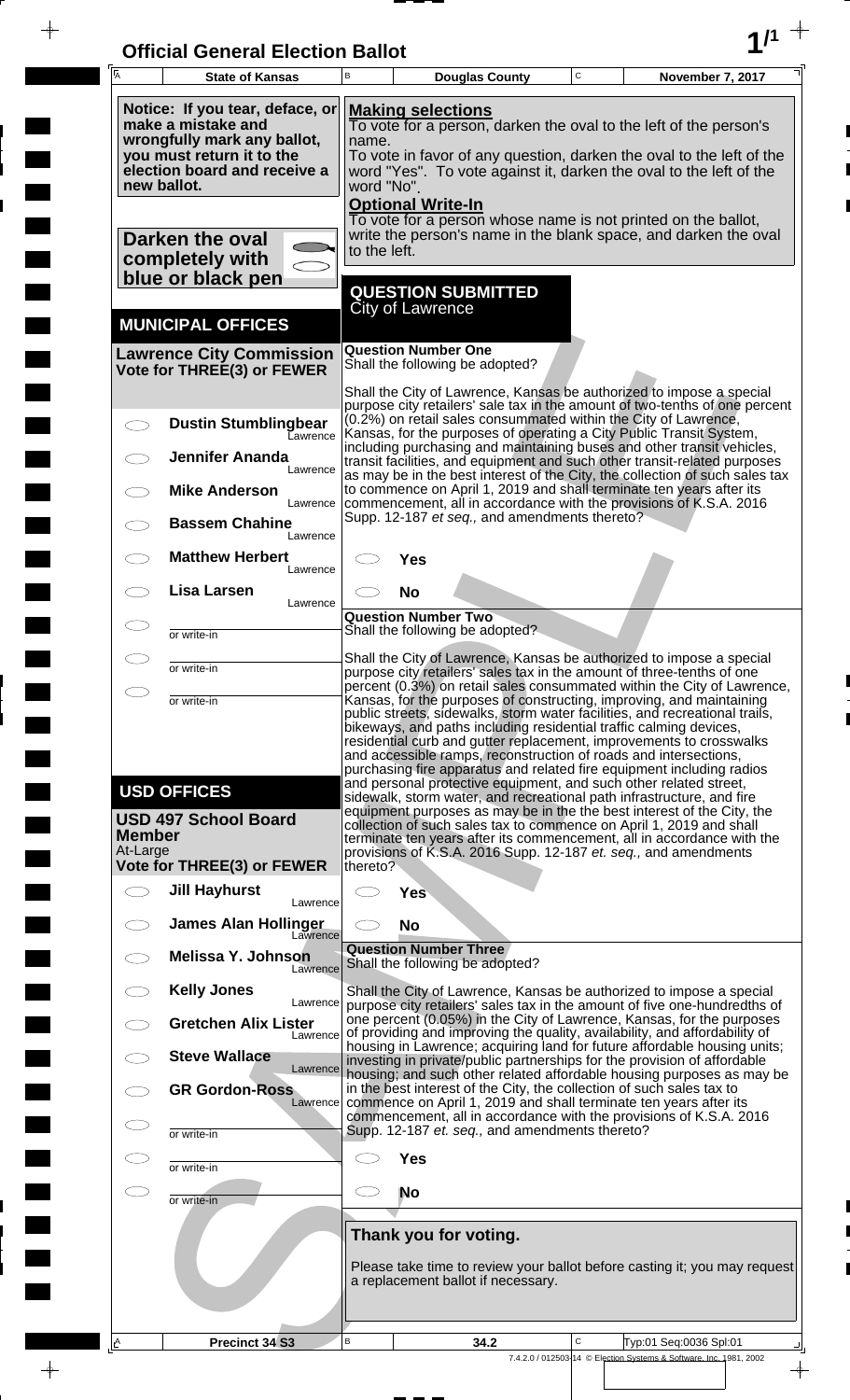| <b>Official General Election Ballot</b> |  |
|-----------------------------------------|--|
|                                         |  |

 $\bar{\phantom{a}}$ 

 $\overline{\phantom{a}}$ 

 $\Box$ 

 $\blacksquare$ 

 $\blacksquare$ 

 $\blacksquare$ 

 $\frac{1}{2}$ 

 $\frac{1}{\sqrt{2\pi}}$ 

| Ā                         | <b>State of Kansas</b>                                                                                                                            | B                                                                                                                                                                                                                                                                                              |                              | <b>Douglas County</b>                                       | $\mathsf C$ | November 7, 2017                                                                                                                                                                                                                                                                                                                                                                                                                                                                                                                                                                            |
|---------------------------|---------------------------------------------------------------------------------------------------------------------------------------------------|------------------------------------------------------------------------------------------------------------------------------------------------------------------------------------------------------------------------------------------------------------------------------------------------|------------------------------|-------------------------------------------------------------|-------------|---------------------------------------------------------------------------------------------------------------------------------------------------------------------------------------------------------------------------------------------------------------------------------------------------------------------------------------------------------------------------------------------------------------------------------------------------------------------------------------------------------------------------------------------------------------------------------------------|
| new ballot.               | Notice: If you tear, deface, or<br>make a mistake and<br>wrongfully mark any ballot,<br>you must return it to the<br>election board and receive a | <b>Making selections</b><br>To vote for a person, darken the oval to the left of the person's<br>name.<br>To vote in favor of any question, darken the oval to the left of the<br>word "Yes". To vote against it, darken the oval to the left of the<br>word "No".<br><b>Optional Write-In</b> |                              |                                                             |             |                                                                                                                                                                                                                                                                                                                                                                                                                                                                                                                                                                                             |
|                           | Darken the oval<br>completely with<br>blue or black pen                                                                                           | to the left.                                                                                                                                                                                                                                                                                   |                              |                                                             |             | To vote for a person whose name is not printed on the ballot,<br>write the person's name in the blank space, and darken the oval                                                                                                                                                                                                                                                                                                                                                                                                                                                            |
|                           | <b>MUNICIPAL OFFICES</b>                                                                                                                          |                                                                                                                                                                                                                                                                                                | <b>City of Lawrence</b>      | <b>QUESTION SUBMITTED</b>                                   |             |                                                                                                                                                                                                                                                                                                                                                                                                                                                                                                                                                                                             |
|                           | <b>Lawrence City Commission</b><br>Vote for THREE(3) or FEWER                                                                                     |                                                                                                                                                                                                                                                                                                | <b>Question Number One</b>   | Shall the following be adopted?                             |             |                                                                                                                                                                                                                                                                                                                                                                                                                                                                                                                                                                                             |
|                           | <b>Jennifer Ananda</b><br>Lawrence<br><b>Mike Anderson</b>                                                                                        |                                                                                                                                                                                                                                                                                                |                              |                                                             |             | Shall the City of Lawrence, Kansas be authorized to impose a special<br>purpose city retailers' sale tax in the amount of two-tenths of one percent<br>(0.2%) on retail sales consummated within the City of Lawrence,<br>Kansas, for the purposes of operating a City Public Transit System,<br>including purchasing and maintaining buses and other transit vehicles,                                                                                                                                                                                                                     |
|                           | Lawrence<br><b>Bassem Chahine</b><br>Lawrence                                                                                                     |                                                                                                                                                                                                                                                                                                |                              |                                                             |             | transit facilities, and equipment and such other transit-related purposes<br>as may be in the best interest of the City, the collection of such sales tax<br>to commence on April 1, 2019 and shall terminate ten years after its<br>commencement, all in accordance with the provisions of K.S.A. 2016                                                                                                                                                                                                                                                                                     |
|                           | <b>Matthew Herbert</b><br>Lawrence<br>Lisa Larsen                                                                                                 |                                                                                                                                                                                                                                                                                                | Yes                          | Supp. 12-187 et seq., and amendments thereto?               |             |                                                                                                                                                                                                                                                                                                                                                                                                                                                                                                                                                                                             |
|                           | Lawrence<br><b>Dustin Stumblingbear</b><br>Eawrence                                                                                               |                                                                                                                                                                                                                                                                                                | <b>No</b>                    |                                                             |             |                                                                                                                                                                                                                                                                                                                                                                                                                                                                                                                                                                                             |
|                           | or write-in                                                                                                                                       |                                                                                                                                                                                                                                                                                                | <b>Question Number Two</b>   | Shall the following be adopted?                             |             |                                                                                                                                                                                                                                                                                                                                                                                                                                                                                                                                                                                             |
|                           | or write-in                                                                                                                                       |                                                                                                                                                                                                                                                                                                |                              |                                                             |             | Shall the City of Lawrence, Kansas be authorized to impose a special<br>purpose city retailers' sales tax in the amount of three-tenths of one<br>percent (0.3%) on retail sales consummated within the City of Lawrence,                                                                                                                                                                                                                                                                                                                                                                   |
|                           | or write-in<br><b>USD OFFICES</b>                                                                                                                 |                                                                                                                                                                                                                                                                                                |                              |                                                             |             | Kansas, for the purposes of constructing, improving, and maintaining<br>public streets, sidewalks, storm water facilities, and recreational trails,<br>bikeways, and paths including residential traffic calming devices,<br>residential curb and gutter replacement, improvements to crosswalks<br>and accessible ramps, reconstruction of roads and intersections,<br>purchasing fire apparatus and related fire equipment including radios<br>and personal protective equipment, and such other related street,<br>sidewalk, storm water, and recreational path infrastructure, and fire |
| <b>Member</b><br>At-Large | <b>USD 497 School Board</b>                                                                                                                       |                                                                                                                                                                                                                                                                                                |                              |                                                             |             | equipment purposes as may be in the the best interest of the City, the<br>collection of such sales tax to commence on April 1, 2019 and shall<br>terminate ten years after its commencement, all in accordance with the<br>provisions of K.S.A. 2016 Supp. 12-187 et. seq., and amendments                                                                                                                                                                                                                                                                                                  |
|                           | <b>Vote for THREE(3) or FEWER</b><br><b>Jill Hayhurst</b>                                                                                         | thereto?                                                                                                                                                                                                                                                                                       | <b>Yes</b>                   |                                                             |             |                                                                                                                                                                                                                                                                                                                                                                                                                                                                                                                                                                                             |
|                           | Lawrence<br><b>James Alan Hollinger</b><br>Lawrence                                                                                               |                                                                                                                                                                                                                                                                                                | <b>No</b>                    |                                                             |             |                                                                                                                                                                                                                                                                                                                                                                                                                                                                                                                                                                                             |
|                           | <b>Melissa Y. Johnson</b><br>Lawrence                                                                                                             |                                                                                                                                                                                                                                                                                                | <b>Question Number Three</b> | Shall the following be adopted?                             |             |                                                                                                                                                                                                                                                                                                                                                                                                                                                                                                                                                                                             |
|                           | <b>Kelly Jones</b><br>Lawrence                                                                                                                    |                                                                                                                                                                                                                                                                                                |                              |                                                             |             | Shall the City of Lawrence, Kansas be authorized to impose a special<br>purpose city retailers' sales tax in the amount of five one-hundredths of                                                                                                                                                                                                                                                                                                                                                                                                                                           |
|                           | <b>Gretchen Alix Lister</b><br>Lawrence<br><b>Steve Wallace</b>                                                                                   |                                                                                                                                                                                                                                                                                                |                              |                                                             |             | one percent (0.05%) in the City of Lawrence, Kansas, for the purposes<br>of providing and improving the quality, availability, and affordability of<br>housing in Lawrence; acquiring land for future affordable housing units;                                                                                                                                                                                                                                                                                                                                                             |
|                           | Lawrence<br><b>GR Gordon-Ross</b><br>Lawrence                                                                                                     |                                                                                                                                                                                                                                                                                                |                              |                                                             |             | investing in private/public partnerships for the provision of affordable<br>housing; and such other related affordable housing purposes as may be<br>in the best interest of the City, the collection of such sales tax to<br>commence on April 1, 2019 and shall terminate ten years after its                                                                                                                                                                                                                                                                                             |
|                           | or write-in                                                                                                                                       |                                                                                                                                                                                                                                                                                                |                              | Supp. 12-187 et. seq., and amendments thereto?              |             | commencement, all in accordance with the provisions of K.S.A. 2016                                                                                                                                                                                                                                                                                                                                                                                                                                                                                                                          |
|                           | or write-in                                                                                                                                       |                                                                                                                                                                                                                                                                                                | <b>Yes</b>                   |                                                             |             |                                                                                                                                                                                                                                                                                                                                                                                                                                                                                                                                                                                             |
|                           | or write-in                                                                                                                                       |                                                                                                                                                                                                                                                                                                | No                           |                                                             |             |                                                                                                                                                                                                                                                                                                                                                                                                                                                                                                                                                                                             |
|                           |                                                                                                                                                   |                                                                                                                                                                                                                                                                                                |                              | Thank you for voting.<br>a replacement ballot if necessary. |             | Please take time to review your ballot before casting it; you may request                                                                                                                                                                                                                                                                                                                                                                                                                                                                                                                   |
| <u> 4</u>                 | Precinct 35 S2                                                                                                                                    | B                                                                                                                                                                                                                                                                                              |                              | 35.1                                                        | C           | Typ:01 Seq:0037 Spl:01<br>7.4.2.0 / 012503-14 © Election Systems & Software, Inc. 1981, 2002                                                                                                                                                                                                                                                                                                                                                                                                                                                                                                |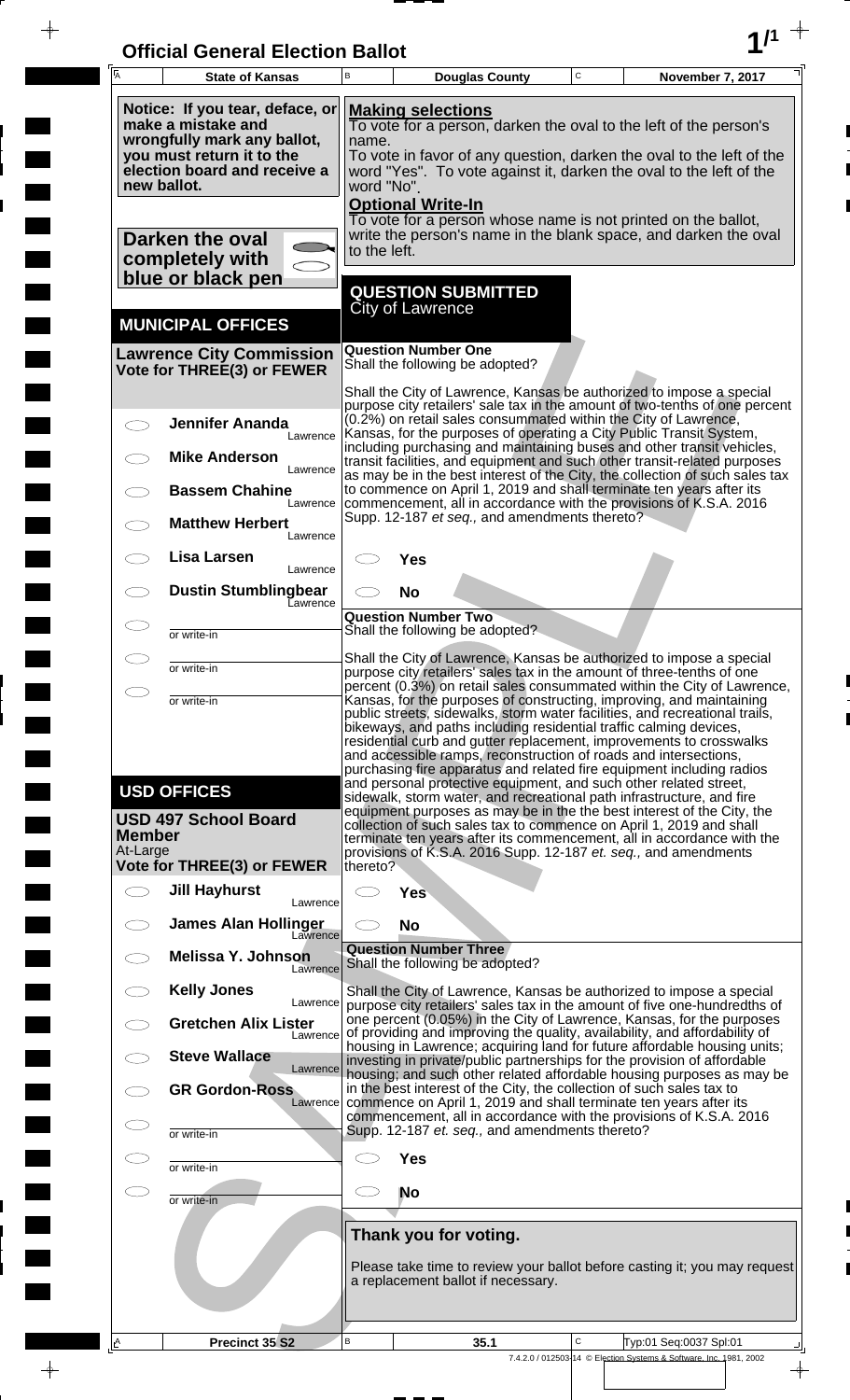| <b>Official General Election Ballot</b> |  |
|-----------------------------------------|--|
|                                         |  |

 $\overline{\phantom{a}}$ 

 $\blacksquare$ 

 $\overline{\phantom{a}}$ 

 $\blacksquare$ 

 $\frac{1}{2}$ 

 $\frac{1}{\sqrt{2\pi}}$ 

| $\overline{A}$            | <b>State of Kansas</b>                                                                                                                                           | B                                                                                                                                                                                                                                                                  |                                                                                                                                                                              | <b>Douglas County</b>                                                 | $\mathbf C$ | November 7, 2017                                                                                                                                                                                                                                                                                                                                                                                                                                                                                                        |  |
|---------------------------|------------------------------------------------------------------------------------------------------------------------------------------------------------------|--------------------------------------------------------------------------------------------------------------------------------------------------------------------------------------------------------------------------------------------------------------------|------------------------------------------------------------------------------------------------------------------------------------------------------------------------------|-----------------------------------------------------------------------|-------------|-------------------------------------------------------------------------------------------------------------------------------------------------------------------------------------------------------------------------------------------------------------------------------------------------------------------------------------------------------------------------------------------------------------------------------------------------------------------------------------------------------------------------|--|
|                           | Notice: If you tear, deface, or<br>make a mistake and<br>wrongfully mark any ballot,<br>you must return it to the<br>election board and receive a<br>new ballot. | <b>Making selections</b><br>To vote for a person, darken the oval to the left of the person's<br>name.<br>To vote in favor of any question, darken the oval to the left of the<br>word "Yes". To vote against it, darken the oval to the left of the<br>word "No". |                                                                                                                                                                              |                                                                       |             |                                                                                                                                                                                                                                                                                                                                                                                                                                                                                                                         |  |
|                           | Darken the oval<br>completely with<br>blue or black pen                                                                                                          |                                                                                                                                                                                                                                                                    | <b>Optional Write-In</b><br>To vote for a person whose name is not printed on the ballot,<br>write the person's name in the blank space, and darken the oval<br>to the left. |                                                                       |             |                                                                                                                                                                                                                                                                                                                                                                                                                                                                                                                         |  |
|                           | <b>MUNICIPAL OFFICES</b>                                                                                                                                         |                                                                                                                                                                                                                                                                    | City of Lawrence                                                                                                                                                             | <b>QUESTION SUBMITTED</b>                                             |             |                                                                                                                                                                                                                                                                                                                                                                                                                                                                                                                         |  |
|                           | <b>Lawrence City Commission</b><br>Vote for THREE(3) or FEWER                                                                                                    |                                                                                                                                                                                                                                                                    | <b>Question Number One</b>                                                                                                                                                   | Shall the following be adopted?                                       |             |                                                                                                                                                                                                                                                                                                                                                                                                                                                                                                                         |  |
|                           | <b>Mike Anderson</b><br>Lawrence                                                                                                                                 |                                                                                                                                                                                                                                                                    |                                                                                                                                                                              | (0.2%) on retail sales consummated within the City of Lawrence,       |             | Shall the City of Lawrence, Kansas be authorized to impose a special<br>purpose city retailers' sale tax in the amount of two-tenths of one percent<br>Kansas, for the purposes of operating a City Public Transit System,                                                                                                                                                                                                                                                                                              |  |
|                           | <b>Bassem Chahine</b><br>Lawrence                                                                                                                                |                                                                                                                                                                                                                                                                    |                                                                                                                                                                              |                                                                       |             | including purchasing and maintaining buses and other transit vehicles,<br>transit facilities, and equipment and such other transit-related purposes<br>as may be in the best interest of the City, the collection of such sales tax                                                                                                                                                                                                                                                                                     |  |
|                           | <b>Matthew Herbert</b><br>Lawrence<br>Lisa Larsen                                                                                                                |                                                                                                                                                                                                                                                                    |                                                                                                                                                                              | Supp. 12-187 et seq., and amendments thereto?                         |             | to commence on April 1, 2019 and shall terminate ten years after its<br>commencement, all in accordance with the provisions of K.S.A. 2016                                                                                                                                                                                                                                                                                                                                                                              |  |
|                           | Lawrence<br><b>Dustin Stumblingbear</b><br>Eawrence                                                                                                              |                                                                                                                                                                                                                                                                    | Yes                                                                                                                                                                          |                                                                       |             |                                                                                                                                                                                                                                                                                                                                                                                                                                                                                                                         |  |
|                           | <b>Jennifer Ananda</b><br>Lawrence                                                                                                                               |                                                                                                                                                                                                                                                                    | <b>No</b><br><b>Question Number Two</b>                                                                                                                                      |                                                                       |             |                                                                                                                                                                                                                                                                                                                                                                                                                                                                                                                         |  |
|                           | or write-in                                                                                                                                                      |                                                                                                                                                                                                                                                                    |                                                                                                                                                                              | Shall the following be adopted?                                       |             |                                                                                                                                                                                                                                                                                                                                                                                                                                                                                                                         |  |
|                           | or write-in                                                                                                                                                      |                                                                                                                                                                                                                                                                    |                                                                                                                                                                              |                                                                       |             | Shall the City of Lawrence, Kansas be authorized to impose a special<br>purpose city retailers' sales tax in the amount of three-tenths of one                                                                                                                                                                                                                                                                                                                                                                          |  |
| $\bigcirc$                | or write-in                                                                                                                                                      |                                                                                                                                                                                                                                                                    |                                                                                                                                                                              |                                                                       |             | percent (0.3%) on retail sales consummated within the City of Lawrence,<br>Kansas, for the purposes of constructing, improving, and maintaining                                                                                                                                                                                                                                                                                                                                                                         |  |
|                           | <b>USD OFFICES</b><br><b>USD 497 School Board</b>                                                                                                                |                                                                                                                                                                                                                                                                    |                                                                                                                                                                              | bikeways, and paths including residential traffic calming devices,    |             | public streets, sidewalks, storm water facilities, and recreational trails,<br>residential curb and gutter replacement, improvements to crosswalks<br>and accessible ramps, reconstruction of roads and intersections,<br>purchasing fire apparatus and related fire equipment including radios<br>and personal protective equipment, and such other related street,<br>sidewalk, storm water, and recreational path infrastructure, and fire<br>equipment purposes as may be in the the best interest of the City, the |  |
| <b>Member</b><br>At-Large |                                                                                                                                                                  |                                                                                                                                                                                                                                                                    |                                                                                                                                                                              |                                                                       |             | collection of such sales tax to commence on April 1, 2019 and shall<br>terminate ten years after its commencement, all in accordance with the<br>provisions of K.S.A. 2016 Supp. 12-187 et. seq., and amendments                                                                                                                                                                                                                                                                                                        |  |
|                           | Vote for THREE(3) or FEWER                                                                                                                                       | thereto?                                                                                                                                                                                                                                                           |                                                                                                                                                                              |                                                                       |             |                                                                                                                                                                                                                                                                                                                                                                                                                                                                                                                         |  |
| $\bigcirc$                | <b>James Alan Hollinger</b><br>Lawrence<br>Melissa Y. Johnson                                                                                                    |                                                                                                                                                                                                                                                                    | Yes<br><b>No</b>                                                                                                                                                             |                                                                       |             |                                                                                                                                                                                                                                                                                                                                                                                                                                                                                                                         |  |
|                           | Lawrence<br><b>Kelly Jones</b><br>Lawrence                                                                                                                       |                                                                                                                                                                                                                                                                    |                                                                                                                                                                              | <b>Question Number Three</b><br>Shall the following be adopted?       |             |                                                                                                                                                                                                                                                                                                                                                                                                                                                                                                                         |  |
|                           | <b>Gretchen Alix Lister</b><br>Lawrence                                                                                                                          |                                                                                                                                                                                                                                                                    |                                                                                                                                                                              |                                                                       |             | Shall the City of Lawrence, Kansas be authorized to impose a special<br>purpose city retailers' sales tax in the amount of five one-hundredths of                                                                                                                                                                                                                                                                                                                                                                       |  |
|                           | <b>Steve Wallace</b><br>Lawrence                                                                                                                                 |                                                                                                                                                                                                                                                                    |                                                                                                                                                                              |                                                                       |             | one percent (0.05%) in the City of Lawrence, Kansas, for the purposes<br>of providing and improving the quality, availability, and affordability of<br>housing in Lawrence; acquiring land for future affordable housing units;                                                                                                                                                                                                                                                                                         |  |
|                           | <b>GR Gordon-Ross</b><br>Lawrence                                                                                                                                |                                                                                                                                                                                                                                                                    |                                                                                                                                                                              |                                                                       |             | investing in private/public partnerships for the provision of affordable<br>housing; and such other related affordable housing purposes as may be                                                                                                                                                                                                                                                                                                                                                                       |  |
| $\subset$<br>Œ            | <b>Jill Hayhurst</b><br>Lawrence                                                                                                                                 |                                                                                                                                                                                                                                                                    |                                                                                                                                                                              | in the best interest of the City, the collection of such sales tax to |             | commence on April 1, 2019 and shall terminate ten years after its<br>commencement, all in accordance with the provisions of K.S.A. 2016                                                                                                                                                                                                                                                                                                                                                                                 |  |
|                           | or write-in                                                                                                                                                      |                                                                                                                                                                                                                                                                    |                                                                                                                                                                              | Supp. 12-187 et. seq., and amendments thereto?                        |             |                                                                                                                                                                                                                                                                                                                                                                                                                                                                                                                         |  |
| $\subset$                 | or write-in                                                                                                                                                      |                                                                                                                                                                                                                                                                    | <b>Yes</b>                                                                                                                                                                   |                                                                       |             |                                                                                                                                                                                                                                                                                                                                                                                                                                                                                                                         |  |
| $\subset$                 | or write-in                                                                                                                                                      | CD.                                                                                                                                                                                                                                                                | <b>No</b>                                                                                                                                                                    |                                                                       |             |                                                                                                                                                                                                                                                                                                                                                                                                                                                                                                                         |  |
|                           |                                                                                                                                                                  |                                                                                                                                                                                                                                                                    |                                                                                                                                                                              | Thank you for voting.<br>a replacement ballot if necessary.           |             | Please take time to review your ballot before casting it; you may request                                                                                                                                                                                                                                                                                                                                                                                                                                               |  |
| A                         | Precinct 35 S3                                                                                                                                                   | B                                                                                                                                                                                                                                                                  |                                                                                                                                                                              | 35.2                                                                  | C           | Typ:01 Seq:0038 Spl:01<br>7.4.2.0 / 012503-14 © Election Systems & Software, Inc. 1981, 2002                                                                                                                                                                                                                                                                                                                                                                                                                            |  |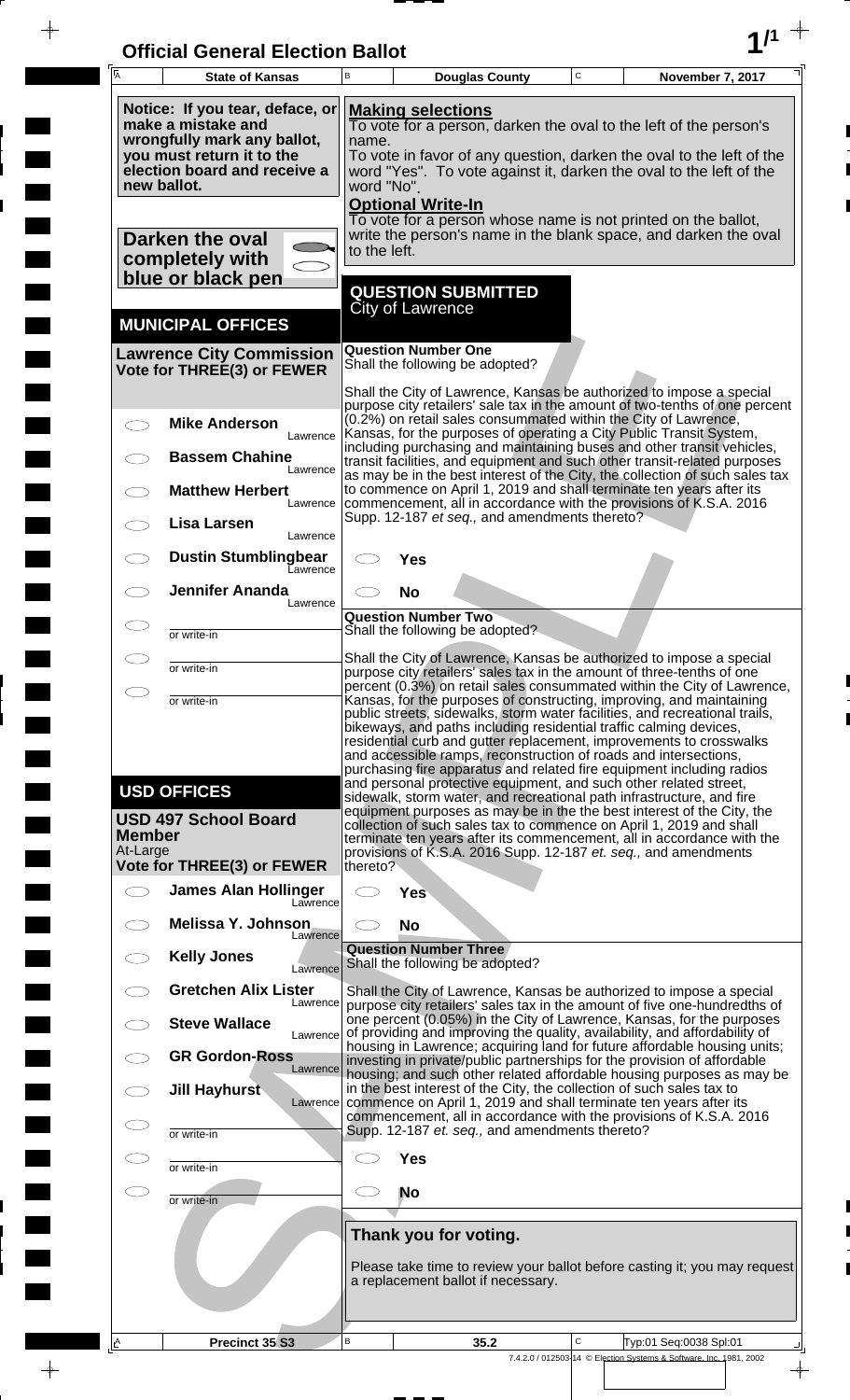| <b>Official General Election Ballot</b> |  |
|-----------------------------------------|--|
|                                         |  |

 $\overline{\phantom{a}}$ 

 $\blacksquare$ 

 $\overline{\phantom{a}}$ 

 $\blacksquare$ 

 $\frac{1}{2}$ 

 $\frac{1}{\sqrt{2\pi}}$ 

| Ā                         | <b>State of Kansas</b>                                                                                                                                           | B                                                                                                                                                                                                                                                                                              |                              | <b>Douglas County</b>                          | $\mathsf C$ | November 7, 2017                                                                                                                                                                                                                                                                                                                                                                                                                                                                                                   |
|---------------------------|------------------------------------------------------------------------------------------------------------------------------------------------------------------|------------------------------------------------------------------------------------------------------------------------------------------------------------------------------------------------------------------------------------------------------------------------------------------------|------------------------------|------------------------------------------------|-------------|--------------------------------------------------------------------------------------------------------------------------------------------------------------------------------------------------------------------------------------------------------------------------------------------------------------------------------------------------------------------------------------------------------------------------------------------------------------------------------------------------------------------|
|                           | Notice: If you tear, deface, or<br>make a mistake and<br>wrongfully mark any ballot,<br>you must return it to the<br>election board and receive a<br>new ballot. | <b>Making selections</b><br>To vote for a person, darken the oval to the left of the person's<br>name.<br>To vote in favor of any question, darken the oval to the left of the<br>word "Yes". To vote against it, darken the oval to the left of the<br>word "No".<br><b>Optional Write-In</b> |                              |                                                |             |                                                                                                                                                                                                                                                                                                                                                                                                                                                                                                                    |
|                           | Darken the oval<br>completely with<br>blue or black pen                                                                                                          | to the left.                                                                                                                                                                                                                                                                                   |                              |                                                |             | To vote for a person whose name is not printed on the ballot,<br>write the person's name in the blank space, and darken the oval                                                                                                                                                                                                                                                                                                                                                                                   |
|                           | <b>MUNICIPAL OFFICES</b>                                                                                                                                         |                                                                                                                                                                                                                                                                                                | <b>City of Lawrence</b>      | <b>QUESTION SUBMITTED</b>                      |             |                                                                                                                                                                                                                                                                                                                                                                                                                                                                                                                    |
|                           | <b>Lawrence City Commission</b><br>Vote for THREE(3) or FEWER                                                                                                    |                                                                                                                                                                                                                                                                                                | <b>Question Number One</b>   | Shall the following be adopted?                |             |                                                                                                                                                                                                                                                                                                                                                                                                                                                                                                                    |
|                           | <b>Bassem Chahine</b><br>Lawrence                                                                                                                                |                                                                                                                                                                                                                                                                                                |                              |                                                |             | Shall the City of Lawrence, Kansas be authorized to impose a special<br>purpose city retailers' sale tax in the amount of two-tenths of one percent<br>(0.2%) on retail sales consummated within the City of Lawrence,<br>Kansas, for the purposes of operating a City Public Transit System,<br>including purchasing and maintaining buses and other transit vehicles,                                                                                                                                            |
|                           | <b>Matthew Herbert</b><br>Lawrence<br>Lisa Larsen<br>Lawrence                                                                                                    |                                                                                                                                                                                                                                                                                                |                              |                                                |             | transit facilities, and equipment and such other transit-related purposes<br>as may be in the best interest of the City, the collection of such sales tax<br>to commence on April 1, 2019 and shall terminate ten years after its<br>commencement, all in accordance with the provisions of K.S.A. 2016                                                                                                                                                                                                            |
|                           | <b>Dustin Stumblingbear</b><br>Eawrence                                                                                                                          |                                                                                                                                                                                                                                                                                                |                              | Supp. 12-187 et seq., and amendments thereto?  |             |                                                                                                                                                                                                                                                                                                                                                                                                                                                                                                                    |
|                           | <b>Jennifer Ananda</b><br>Lawrence<br><b>Mike Anderson</b><br>Lawrence                                                                                           |                                                                                                                                                                                                                                                                                                | Yes<br><b>No</b>             |                                                |             |                                                                                                                                                                                                                                                                                                                                                                                                                                                                                                                    |
|                           | or write-in                                                                                                                                                      |                                                                                                                                                                                                                                                                                                | <b>Question Number Two</b>   | Shall the following be adopted?                |             |                                                                                                                                                                                                                                                                                                                                                                                                                                                                                                                    |
|                           | or write-in                                                                                                                                                      |                                                                                                                                                                                                                                                                                                |                              |                                                |             | Shall the City of Lawrence, Kansas be authorized to impose a special<br>purpose city retailers' sales tax in the amount of three-tenths of one<br>percent (0.3%) on retail sales consummated within the City of Lawrence,                                                                                                                                                                                                                                                                                          |
|                           | or write-in                                                                                                                                                      |                                                                                                                                                                                                                                                                                                |                              |                                                |             | Kansas, for the purposes of constructing, improving, and maintaining<br>public streets, sidewalks, storm water facilities, and recreational trails,<br>bikeways, and paths including residential traffic calming devices,<br>residential curb and gutter replacement, improvements to crosswalks<br>and accessible ramps, reconstruction of roads and intersections,<br>purchasing fire apparatus and related fire equipment including radios<br>and personal protective equipment, and such other related street, |
| <b>Member</b><br>At-Large | <b>USD OFFICES</b><br><b>USD 497 School Board</b>                                                                                                                |                                                                                                                                                                                                                                                                                                |                              |                                                |             | sidewalk, storm water, and recreational path infrastructure, and fire<br>equipment purposes as may be in the the best interest of the City, the<br>collection of such sales tax to commence on April 1, 2019 and shall<br>terminate ten years after its commencement, all in accordance with the<br>provisions of K.S.A. 2016 Supp. 12-187 et. seq., and amendments                                                                                                                                                |
|                           | <b>Vote for THREE(3) or FEWER</b><br>Melissa Y. Johnson                                                                                                          | thereto?                                                                                                                                                                                                                                                                                       | <b>Yes</b>                   |                                                |             |                                                                                                                                                                                                                                                                                                                                                                                                                                                                                                                    |
|                           | Lawrence<br><b>Kelly Jones</b><br>Lawrence                                                                                                                       |                                                                                                                                                                                                                                                                                                | <b>No</b>                    |                                                |             |                                                                                                                                                                                                                                                                                                                                                                                                                                                                                                                    |
|                           | <b>Gretchen Alix Lister</b><br>Lawrence                                                                                                                          |                                                                                                                                                                                                                                                                                                | <b>Question Number Three</b> | Shall the following be adopted?                |             |                                                                                                                                                                                                                                                                                                                                                                                                                                                                                                                    |
|                           | <b>Steve Wallace</b><br>Lawrence<br><b>GR Gordon-Ross</b>                                                                                                        |                                                                                                                                                                                                                                                                                                |                              |                                                |             | Shall the City of Lawrence, Kansas be authorized to impose a special<br>purpose city retailers' sales tax in the amount of five one-hundredths of<br>one percent (0.05%) in the City of Lawrence, Kansas, for the purposes                                                                                                                                                                                                                                                                                         |
|                           | Lawrence<br><b>Jill Hayhurst</b>                                                                                                                                 |                                                                                                                                                                                                                                                                                                |                              |                                                |             | of providing and improving the quality, availability, and affordability of<br>housing in Lawrence; acquiring land for future affordable housing units;<br>investing in private/public partnerships for the provision of affordable                                                                                                                                                                                                                                                                                 |
|                           | Lawrence<br><b>James Alan Hollinger</b><br>Lawrence                                                                                                              |                                                                                                                                                                                                                                                                                                |                              |                                                |             | housing; and such other related affordable housing purposes as may be<br>in the best interest of the City, the collection of such sales tax to<br>commence on April 1, 2019 and shall terminate ten years after its<br>commencement, all in accordance with the provisions of K.S.A. 2016                                                                                                                                                                                                                          |
|                           | or write-in                                                                                                                                                      |                                                                                                                                                                                                                                                                                                |                              | Supp. 12-187 et. seq., and amendments thereto? |             |                                                                                                                                                                                                                                                                                                                                                                                                                                                                                                                    |
|                           | or write-in                                                                                                                                                      |                                                                                                                                                                                                                                                                                                | <b>Yes</b><br>No             |                                                |             |                                                                                                                                                                                                                                                                                                                                                                                                                                                                                                                    |
|                           | or write-in                                                                                                                                                      |                                                                                                                                                                                                                                                                                                | Thank you for voting.        | a replacement ballot if necessary.             |             | Please take time to review your ballot before casting it; you may request                                                                                                                                                                                                                                                                                                                                                                                                                                          |
| <u>A</u>                  | Precinct 36 S2                                                                                                                                                   | В                                                                                                                                                                                                                                                                                              |                              | 36.1                                           | C           | Typ:01 Seq:0039 Spl:01<br>7.4.2.0 / 012503-14 © Election Systems & Software, Inc. 1981, 2002                                                                                                                                                                                                                                                                                                                                                                                                                       |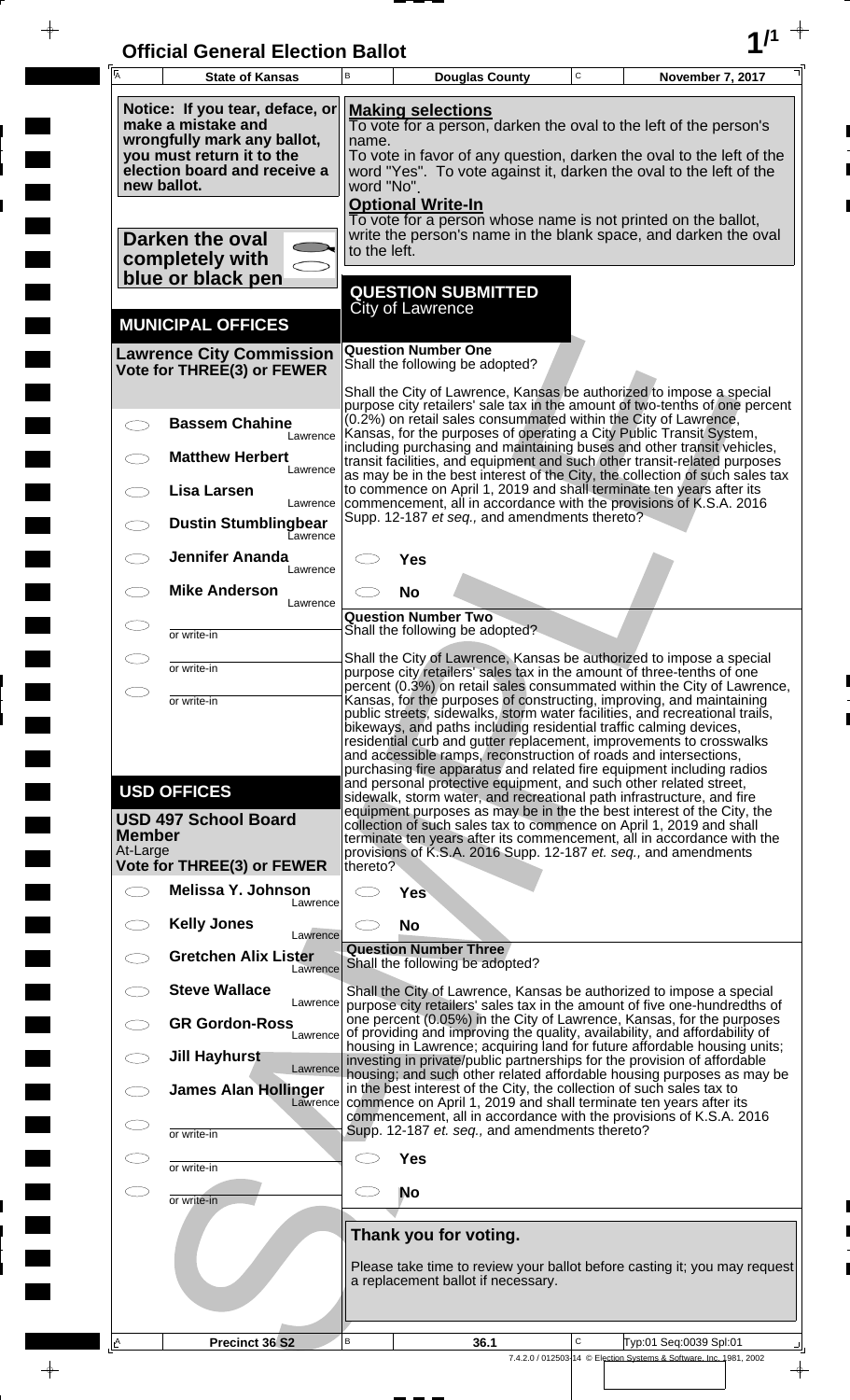| <b>Official General Election Ballot</b> |  |
|-----------------------------------------|--|
|                                         |  |

 $\overline{\phantom{a}}$ 

 $\Box$ 

 $\blacksquare$ 

 $\overline{\phantom{a}}$ 

 $\blacksquare$ 

 $\frac{1}{2}$ 

 $\frac{1}{\sqrt{2\pi}}$ 

|                                                                                                                                                                  | Ā                         | <b>State of Kansas</b>                                        | В                                                                                                                                                                                                                                                                                                                                                                                                                                        |                                                               | <b>Douglas County</b>                          | C | November 7, 2017                                                                                                                                                                                                                                                                                                                                                                                                                              |  |
|------------------------------------------------------------------------------------------------------------------------------------------------------------------|---------------------------|---------------------------------------------------------------|------------------------------------------------------------------------------------------------------------------------------------------------------------------------------------------------------------------------------------------------------------------------------------------------------------------------------------------------------------------------------------------------------------------------------------------|---------------------------------------------------------------|------------------------------------------------|---|-----------------------------------------------------------------------------------------------------------------------------------------------------------------------------------------------------------------------------------------------------------------------------------------------------------------------------------------------------------------------------------------------------------------------------------------------|--|
| Notice: If you tear, deface, or<br>make a mistake and<br>wrongfully mark any ballot,<br>you must return it to the<br>election board and receive a<br>new ballot. |                           |                                                               | <b>Making selections</b><br>To vote for a person, darken the oval to the left of the person's<br>name.<br>To vote in favor of any question, darken the oval to the left of the<br>word "Yes". To vote against it, darken the oval to the left of the<br>word "No".<br><b>Optional Write-In</b>                                                                                                                                           |                                                               |                                                |   |                                                                                                                                                                                                                                                                                                                                                                                                                                               |  |
|                                                                                                                                                                  |                           | Darken the oval<br>completely with<br>blue or black pen       | to the left.                                                                                                                                                                                                                                                                                                                                                                                                                             |                                                               |                                                |   | To vote for a person whose name is not printed on the ballot,<br>write the person's name in the blank space, and darken the oval                                                                                                                                                                                                                                                                                                              |  |
|                                                                                                                                                                  |                           | <b>MUNICIPAL OFFICES</b>                                      |                                                                                                                                                                                                                                                                                                                                                                                                                                          | <b>QUESTION SUBMITTED</b><br><b>City of Lawrence</b>          |                                                |   |                                                                                                                                                                                                                                                                                                                                                                                                                                               |  |
|                                                                                                                                                                  |                           | <b>Lawrence City Commission</b><br>Vote for THREE(3) or FEWER |                                                                                                                                                                                                                                                                                                                                                                                                                                          | <b>Question Number One</b><br>Shall the following be adopted? |                                                |   |                                                                                                                                                                                                                                                                                                                                                                                                                                               |  |
|                                                                                                                                                                  |                           | <b>Matthew Herbert</b><br>Lawrence                            |                                                                                                                                                                                                                                                                                                                                                                                                                                          |                                                               |                                                |   | Shall the City of Lawrence, Kansas be authorized to impose a special<br>purpose city retailers' sale tax in the amount of two-tenths of one percent<br>(0.2%) on retail sales consummated within the City of Lawrence,<br>Kansas, for the purposes of operating a City Public Transit System,<br>including purchasing and maintaining buses and other transit vehicles,                                                                       |  |
|                                                                                                                                                                  |                           | Lisa Larsen<br>Lawrence<br><b>Dustin Stumblingbear</b>        |                                                                                                                                                                                                                                                                                                                                                                                                                                          |                                                               |                                                |   | transit facilities, and equipment and such other transit-related purposes<br>as may be in the best interest of the City, the collection of such sales tax<br>to commence on April 1, 2019 and shall terminate ten years after its                                                                                                                                                                                                             |  |
|                                                                                                                                                                  |                           | Eawrence<br><b>Jennifer Ananda</b><br>Lawrence                |                                                                                                                                                                                                                                                                                                                                                                                                                                          |                                                               | Supp. 12-187 et seq., and amendments thereto?  |   | commencement, all in accordance with the provisions of K.S.A. 2016                                                                                                                                                                                                                                                                                                                                                                            |  |
|                                                                                                                                                                  |                           | <b>Mike Anderson</b><br>Lawrence<br><b>Bassem Chahine</b>     |                                                                                                                                                                                                                                                                                                                                                                                                                                          | Yes<br><b>No</b>                                              |                                                |   |                                                                                                                                                                                                                                                                                                                                                                                                                                               |  |
|                                                                                                                                                                  |                           | Lawrence<br>or write-in                                       |                                                                                                                                                                                                                                                                                                                                                                                                                                          | <b>Question Number Two</b><br>Shall the following be adopted? |                                                |   |                                                                                                                                                                                                                                                                                                                                                                                                                                               |  |
|                                                                                                                                                                  |                           | or write-in                                                   |                                                                                                                                                                                                                                                                                                                                                                                                                                          |                                                               |                                                |   | Shall the City of Lawrence, Kansas be authorized to impose a special<br>purpose city retailers' sales tax in the amount of three-tenths of one<br>percent (0.3%) on retail sales consummated within the City of Lawrence,                                                                                                                                                                                                                     |  |
|                                                                                                                                                                  | $\bigcirc$                | or write-in                                                   |                                                                                                                                                                                                                                                                                                                                                                                                                                          |                                                               |                                                |   | Kansas, for the purposes of constructing, improving, and maintaining<br>public streets, sidewalks, storm water facilities, and recreational trails,<br>bikeways, and paths including residential traffic calming devices,<br>residential curb and gutter replacement, improvements to crosswalks<br>and accessible ramps, reconstruction of roads and intersections,<br>purchasing fire apparatus and related fire equipment including radios |  |
|                                                                                                                                                                  | <b>Member</b><br>At-Large | <b>USD OFFICES</b><br><b>USD 497 School Board</b>             | and personal protective equipment, and such other related street,<br>sidewalk, storm water, and recreational path infrastructure, and fire<br>equipment purposes as may be in the the best interest of the City, the<br>collection of such sales tax to commence on April 1, 2019 and shall<br>terminate ten years after its commencement, all in accordance with the<br>provisions of K.S.A. 2016 Supp. 12-187 et. seq., and amendments |                                                               |                                                |   |                                                                                                                                                                                                                                                                                                                                                                                                                                               |  |
|                                                                                                                                                                  | $\bigcirc$                | Vote for THREE(3) or FEWER<br><b>Kelly Jones</b><br>Lawrence  | thereto?                                                                                                                                                                                                                                                                                                                                                                                                                                 | <b>Yes</b>                                                    |                                                |   |                                                                                                                                                                                                                                                                                                                                                                                                                                               |  |
|                                                                                                                                                                  |                           | <b>Gretchen Alix Lister</b><br>Lawrence                       |                                                                                                                                                                                                                                                                                                                                                                                                                                          | <b>No</b><br><b>Question Number Three</b>                     |                                                |   |                                                                                                                                                                                                                                                                                                                                                                                                                                               |  |
|                                                                                                                                                                  |                           | <b>Steve Wallace</b><br>Lawrence<br><b>GR Gordon-Ross</b>     |                                                                                                                                                                                                                                                                                                                                                                                                                                          | Shall the following be adopted?                               |                                                |   | Shall the City of Lawrence, Kansas be authorized to impose a special                                                                                                                                                                                                                                                                                                                                                                          |  |
|                                                                                                                                                                  |                           | Lawrence<br><b>Jill Hayhurst</b><br>Lawrence                  |                                                                                                                                                                                                                                                                                                                                                                                                                                          |                                                               |                                                |   | purpose city retailers' sales tax in the amount of five one-hundredths of<br>one percent (0.05%) in the City of Lawrence, Kansas, for the purposes<br>of providing and improving the quality, availability, and affordability of                                                                                                                                                                                                              |  |
|                                                                                                                                                                  |                           | <b>James Alan Hollinger</b><br>Lawrence                       |                                                                                                                                                                                                                                                                                                                                                                                                                                          |                                                               |                                                |   | housing in Lawrence; acquiring land for future affordable housing units;<br>investing in private/public partnerships for the provision of affordable<br>housing; and such other related affordable housing purposes as may be                                                                                                                                                                                                                 |  |
|                                                                                                                                                                  |                           | <b>Melissa Y. Johnson</b><br>Lawrence                         |                                                                                                                                                                                                                                                                                                                                                                                                                                          |                                                               |                                                |   | in the best interest of the City, the collection of such sales tax to<br>commence on April 1, 2019 and shall terminate ten years after its<br>commencement, all in accordance with the provisions of K.S.A. 2016                                                                                                                                                                                                                              |  |
|                                                                                                                                                                  | Œ<br>Œ                    | or write-in                                                   |                                                                                                                                                                                                                                                                                                                                                                                                                                          | <b>Yes</b>                                                    | Supp. 12-187 et. seq., and amendments thereto? |   |                                                                                                                                                                                                                                                                                                                                                                                                                                               |  |
|                                                                                                                                                                  | ㅇ                         | or write-in<br>or write-in                                    | CD.                                                                                                                                                                                                                                                                                                                                                                                                                                      | <b>No</b>                                                     |                                                |   |                                                                                                                                                                                                                                                                                                                                                                                                                                               |  |
|                                                                                                                                                                  |                           |                                                               |                                                                                                                                                                                                                                                                                                                                                                                                                                          | Thank you for voting.                                         | a replacement ballot if necessary.             |   | Please take time to review your ballot before casting it; you may request                                                                                                                                                                                                                                                                                                                                                                     |  |
|                                                                                                                                                                  | A                         | Precinct 37 H10                                               | B                                                                                                                                                                                                                                                                                                                                                                                                                                        |                                                               | 37.1                                           | C | Typ:01 Seq:0040 Spl:01<br>7.4.2.0 / 012503-14 © Election Systems & Software, Inc. 1981, 2002                                                                                                                                                                                                                                                                                                                                                  |  |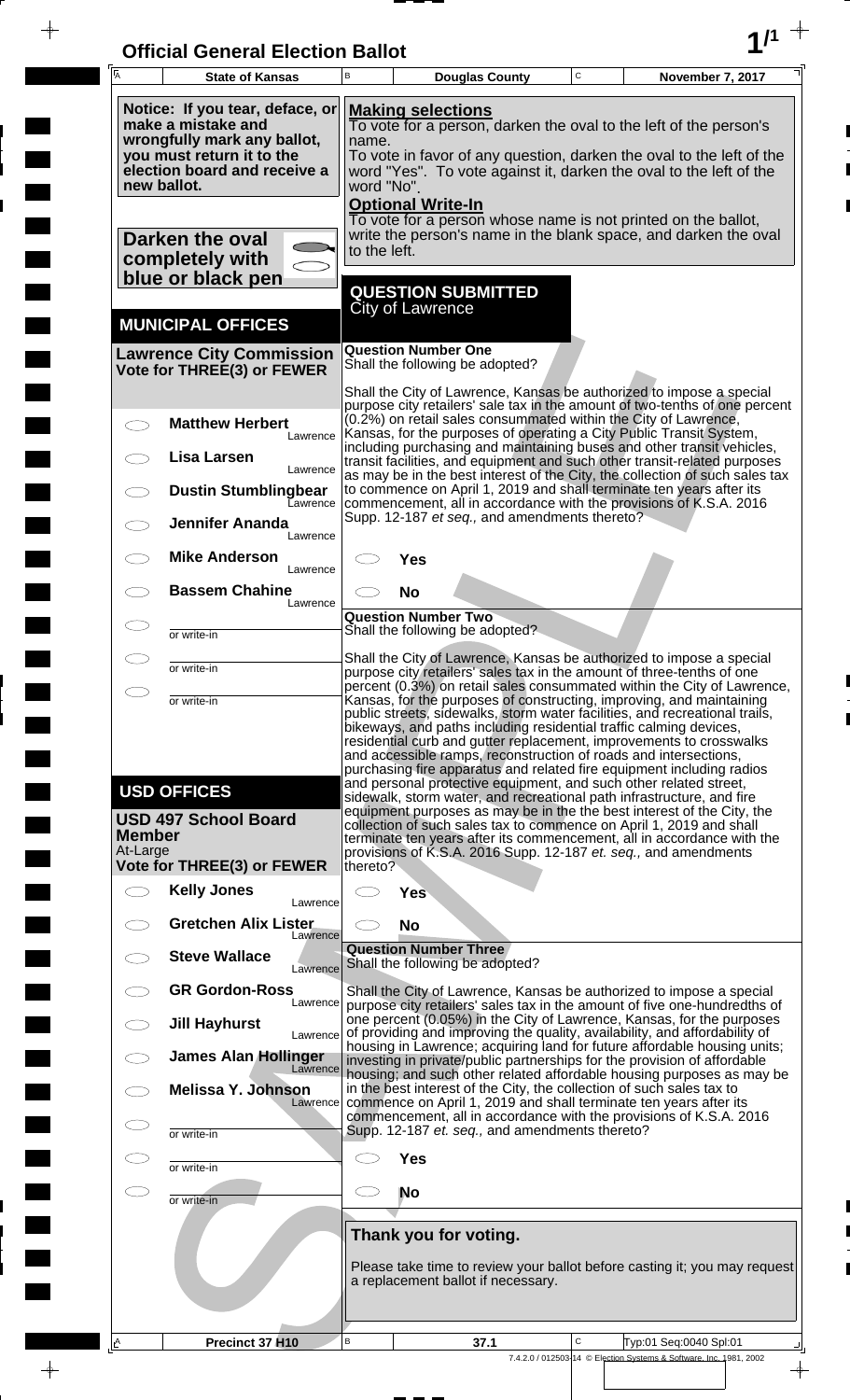| <b>Official General Election Ballot</b> |  |
|-----------------------------------------|--|
|                                         |  |

 $\blacksquare$ 

 $\blacksquare$ 

 $\blacksquare$ 

 $\Box$  $\blacksquare$ 

 $\overline{\phantom{0}}$ 

 $\Box$ 

 $\blacksquare$ 

 $\blacksquare$ 

 $\blacksquare$ 

 $\overline{\phantom{0}}$ 

 $\blacksquare$ 

**The Second** 

 $\Box$ 

 $\blacksquare$ 

 $\overline{\phantom{a}}$ 

 $\blacksquare$ 

 $\begin{array}{c}\n\downarrow \\
\downarrow \\
\downarrow\n\end{array}$ 

L 

| $\overline{A}$                        | <b>State of Kansas</b>                                                                                                                                           | $\mathsf B$         | <b>Douglas County</b>                                                                                                                                                                                                                       | C | <b>November 7, 2017</b>                                                                      |
|---------------------------------------|------------------------------------------------------------------------------------------------------------------------------------------------------------------|---------------------|---------------------------------------------------------------------------------------------------------------------------------------------------------------------------------------------------------------------------------------------|---|----------------------------------------------------------------------------------------------|
|                                       | Notice: If you tear, deface, or<br>make a mistake and<br>wrongfully mark any ballot,<br>you must return it to the<br>election board and receive a<br>new ballot. | name.<br>word "No". | <b>Making selections</b><br>To vote for a person, darken the oval to the left of the person's<br>To vote in favor of any question, darken the oval to the left of the<br>word "Yes". To vote against it, darken the oval to the left of the |   |                                                                                              |
|                                       | Darken the oval<br>completely with<br>blue or black pen                                                                                                          | to the left.        | <b>Optional Write-In</b><br>To vote for a person whose name is not printed on the ballot,<br>write the person's name in the blank space, and darken the oval                                                                                |   |                                                                                              |
| <b>OFFICES</b>                        | <b>DRAINAGE DISTRICT</b>                                                                                                                                         |                     |                                                                                                                                                                                                                                             |   |                                                                                              |
|                                       | Wakarusa Haskell Eudora<br><b>Drainage District</b><br>Vote for THREE(3) or FEWER                                                                                |                     |                                                                                                                                                                                                                                             |   |                                                                                              |
|                                       | <b>William Meairs Jr.</b><br>Lawrence                                                                                                                            |                     |                                                                                                                                                                                                                                             |   |                                                                                              |
|                                       | <b>Dwight C. Purvis</b><br>Lawrence                                                                                                                              |                     |                                                                                                                                                                                                                                             |   |                                                                                              |
|                                       | <b>Pete Wempe</b><br>Lawrence                                                                                                                                    |                     |                                                                                                                                                                                                                                             |   |                                                                                              |
|                                       | or write-in<br>or write-in                                                                                                                                       |                     |                                                                                                                                                                                                                                             |   |                                                                                              |
|                                       | or write-in                                                                                                                                                      |                     |                                                                                                                                                                                                                                             |   |                                                                                              |
|                                       |                                                                                                                                                                  |                     |                                                                                                                                                                                                                                             |   |                                                                                              |
|                                       |                                                                                                                                                                  |                     | Thank you for voting.<br>a replacement ballot if necessary.                                                                                                                                                                                 |   | Please take time to review your ballot before casting it; you may request                    |
|                                       |                                                                                                                                                                  |                     |                                                                                                                                                                                                                                             |   |                                                                                              |
| $\underline{\mathsf{L}}^{\mathsf{A}}$ | <b>Precinct 37 H46 Drainage</b>                                                                                                                                  | B                   |                                                                                                                                                                                                                                             | С | Typ:01 Seq:0041 Spl:01<br>7.4.2.0 / 012503-14 © Election Systems & Software, Inc. 1981, 2002 |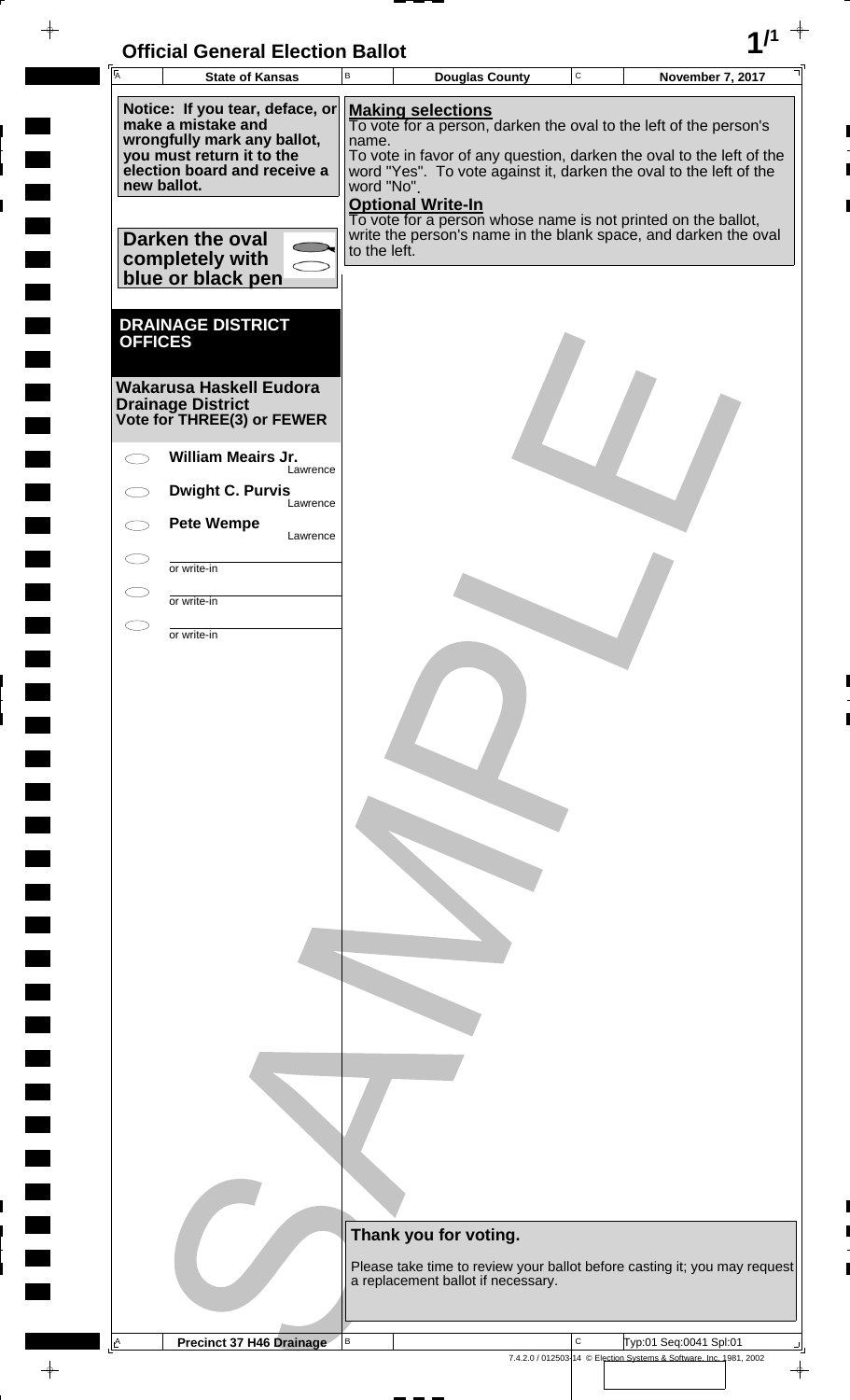| <b>Official General Election Ballot</b> |  |
|-----------------------------------------|--|
|                                         |  |

 $\overline{\phantom{a}}$ 

 $\Box$ 

 $\blacksquare$ 

 $\blacksquare$ 

 $\frac{1}{2}$ 

 $\frac{1}{\sqrt{2\pi}}$ 

| $\overline{A}$            | <b>State of Kansas</b>                                                                                                                                                              | B                                                                                                                                                                                                                                                                                                                                                                                                                                                                                                                                                                                                                                                            | <b>Douglas County</b>                                                                                                                                                                                                                                                                                    | $\mathbf C$ | November 7, 2017                                                                    |  |  |  |
|---------------------------|-------------------------------------------------------------------------------------------------------------------------------------------------------------------------------------|--------------------------------------------------------------------------------------------------------------------------------------------------------------------------------------------------------------------------------------------------------------------------------------------------------------------------------------------------------------------------------------------------------------------------------------------------------------------------------------------------------------------------------------------------------------------------------------------------------------------------------------------------------------|----------------------------------------------------------------------------------------------------------------------------------------------------------------------------------------------------------------------------------------------------------------------------------------------------------|-------------|-------------------------------------------------------------------------------------|--|--|--|
|                           | Notice: If you tear, deface, or<br>make a mistake and<br>wrongfully mark any ballot,<br>you must return it to the<br>election board and receive a<br>new ballot.<br>Darken the oval | <b>Making selections</b><br>To vote for a person, darken the oval to the left of the person's<br>name.<br>To vote in favor of any question, darken the oval to the left of the<br>word "Yes". To vote against it, darken the oval to the left of the<br>word "No".<br><b>Optional Write-In</b><br>To vote for a person whose name is not printed on the ballot,<br>write the person's name in the blank space, and darken the oval                                                                                                                                                                                                                           |                                                                                                                                                                                                                                                                                                          |             |                                                                                     |  |  |  |
|                           | completely with<br>blue or black pen                                                                                                                                                | to the left.                                                                                                                                                                                                                                                                                                                                                                                                                                                                                                                                                                                                                                                 | <b>QUESTION SUBMITTED</b>                                                                                                                                                                                                                                                                                |             |                                                                                     |  |  |  |
|                           | <b>MUNICIPAL OFFICES</b>                                                                                                                                                            |                                                                                                                                                                                                                                                                                                                                                                                                                                                                                                                                                                                                                                                              | <b>City of Lawrence</b>                                                                                                                                                                                                                                                                                  |             |                                                                                     |  |  |  |
|                           | <b>Lawrence City Commission</b><br>Vote for THREE(3) or FEWER                                                                                                                       |                                                                                                                                                                                                                                                                                                                                                                                                                                                                                                                                                                                                                                                              | <b>Question Number One</b><br>Shall the following be adopted?                                                                                                                                                                                                                                            |             |                                                                                     |  |  |  |
|                           | <b>Lisa Larsen</b><br>Lawrence                                                                                                                                                      |                                                                                                                                                                                                                                                                                                                                                                                                                                                                                                                                                                                                                                                              | Shall the City of Lawrence, Kansas be authorized to impose a special<br>purpose city retailers' sale tax in the amount of two-tenths of one percent<br>(0.2%) on retail sales consummated within the City of Lawrence,<br>Kansas, for the purposes of operating a City Public Transit System,            |             |                                                                                     |  |  |  |
|                           | <b>Dustin Stumblingbear</b><br><b>Lawrence</b>                                                                                                                                      |                                                                                                                                                                                                                                                                                                                                                                                                                                                                                                                                                                                                                                                              | including purchasing and maintaining buses and other transit vehicles,<br>transit facilities, and equipment and such other transit-related purposes                                                                                                                                                      |             |                                                                                     |  |  |  |
|                           | Jennifer Ananda<br>Lawrence                                                                                                                                                         |                                                                                                                                                                                                                                                                                                                                                                                                                                                                                                                                                                                                                                                              | as may be in the best interest of the City, the collection of such sales tax<br>to commence on April 1, 2019 and shall terminate ten years after its<br>commencement, all in accordance with the provisions of K.S.A. 2016                                                                               |             |                                                                                     |  |  |  |
|                           | <b>Mike Anderson</b><br>Lawrence                                                                                                                                                    |                                                                                                                                                                                                                                                                                                                                                                                                                                                                                                                                                                                                                                                              | Supp. 12-187 et seq., and amendments thereto?                                                                                                                                                                                                                                                            |             |                                                                                     |  |  |  |
|                           | <b>Bassem Chahine</b><br>Lawrence                                                                                                                                                   |                                                                                                                                                                                                                                                                                                                                                                                                                                                                                                                                                                                                                                                              | Yes                                                                                                                                                                                                                                                                                                      |             |                                                                                     |  |  |  |
|                           | <b>Matthew Herbert</b><br>Lawrence                                                                                                                                                  |                                                                                                                                                                                                                                                                                                                                                                                                                                                                                                                                                                                                                                                              | <b>No</b>                                                                                                                                                                                                                                                                                                |             |                                                                                     |  |  |  |
|                           | or write-in                                                                                                                                                                         |                                                                                                                                                                                                                                                                                                                                                                                                                                                                                                                                                                                                                                                              | <b>Question Number Two</b><br>Shall the following be adopted?                                                                                                                                                                                                                                            |             |                                                                                     |  |  |  |
|                           | or write-in                                                                                                                                                                         |                                                                                                                                                                                                                                                                                                                                                                                                                                                                                                                                                                                                                                                              | Shall the City of Lawrence, Kansas be authorized to impose a special<br>purpose city retailers' sales tax in the amount of three-tenths of one                                                                                                                                                           |             |                                                                                     |  |  |  |
|                           | or write-in                                                                                                                                                                         | percent (0.3%) on retail sales consummated within the City of Lawrence<br>Kansas, for the purposes of constructing, improving, and maintaining<br>public streets, sidewalks, storm water facilities, and recreational trails,<br>bikeways, and paths including residential traffic calming devices,                                                                                                                                                                                                                                                                                                                                                          |                                                                                                                                                                                                                                                                                                          |             |                                                                                     |  |  |  |
| <b>Member</b><br>At-Large | <b>USD OFFICES</b><br><b>USD 497 School Board</b>                                                                                                                                   | residential curb and gutter replacement, improvements to crosswalks<br>and accessible ramps, reconstruction of roads and intersections,<br>purchasing fire apparatus and related fire equipment including radios<br>and personal protective equipment, and such other related street,<br>sidewalk, storm water, and recreational path infrastructure, and fire<br>equipment purposes as may be in the the best interest of the City, the<br>collection of such sales tax to commence on April 1, 2019 and shall<br>terminate ten years after its commencement, all in accordance with the<br>provisions of K.S.A. 2016 Supp. 12-187 et. seq., and amendments |                                                                                                                                                                                                                                                                                                          |             |                                                                                     |  |  |  |
|                           | <b>Vote for THREE(3) or FEWER</b><br><b>Gretchen Alix Lister</b>                                                                                                                    | thereto?<br><b>Yes</b>                                                                                                                                                                                                                                                                                                                                                                                                                                                                                                                                                                                                                                       |                                                                                                                                                                                                                                                                                                          |             |                                                                                     |  |  |  |
|                           | Lawrence<br><b>Steve Wallace</b>                                                                                                                                                    |                                                                                                                                                                                                                                                                                                                                                                                                                                                                                                                                                                                                                                                              | <b>No</b>                                                                                                                                                                                                                                                                                                |             |                                                                                     |  |  |  |
|                           | Lawrence<br><b>GR Gordon-Ross</b>                                                                                                                                                   | <b>Question Number Three</b>                                                                                                                                                                                                                                                                                                                                                                                                                                                                                                                                                                                                                                 |                                                                                                                                                                                                                                                                                                          |             |                                                                                     |  |  |  |
|                           | Lawrence<br><b>Jill Hayhurst</b>                                                                                                                                                    |                                                                                                                                                                                                                                                                                                                                                                                                                                                                                                                                                                                                                                                              | Shall the following be adopted?                                                                                                                                                                                                                                                                          |             |                                                                                     |  |  |  |
|                           | Lawrence<br><b>James Alan Hollinger</b><br>Lawrence                                                                                                                                 |                                                                                                                                                                                                                                                                                                                                                                                                                                                                                                                                                                                                                                                              | Shall the City of Lawrence, Kansas be authorized to impose a special<br>purpose city retailers' sales tax in the amount of five one-hundredths of<br>one percent (0.05%) in the City of Lawrence, Kansas, for the purposes<br>of providing and improving the quality, availability, and affordability of |             |                                                                                     |  |  |  |
|                           | <b>Melissa Y. Johnson</b><br>Lawrence                                                                                                                                               |                                                                                                                                                                                                                                                                                                                                                                                                                                                                                                                                                                                                                                                              | housing in Lawrence; acquiring land for future affordable housing units;<br>investing in private/public partnerships for the provision of affordable                                                                                                                                                     |             |                                                                                     |  |  |  |
|                           | <b>Kelly Jones</b><br>Lawrence                                                                                                                                                      | housing, and such other related affordable housing purposes as may be<br>in the best interest of the City, the collection of such sales tax to<br>commence on April 1, 2019 and shall terminate ten years after its                                                                                                                                                                                                                                                                                                                                                                                                                                          |                                                                                                                                                                                                                                                                                                          |             |                                                                                     |  |  |  |
| C                         | or write-in                                                                                                                                                                         |                                                                                                                                                                                                                                                                                                                                                                                                                                                                                                                                                                                                                                                              | commencement, all in accordance with the provisions of K.S.A. 2016<br>Supp. 12-187 et. seq., and amendments thereto?                                                                                                                                                                                     |             |                                                                                     |  |  |  |
| C                         | or write-in                                                                                                                                                                         | <b>Yes</b>                                                                                                                                                                                                                                                                                                                                                                                                                                                                                                                                                                                                                                                   |                                                                                                                                                                                                                                                                                                          |             |                                                                                     |  |  |  |
| 20                        | or write-in                                                                                                                                                                         | <b>No</b>                                                                                                                                                                                                                                                                                                                                                                                                                                                                                                                                                                                                                                                    |                                                                                                                                                                                                                                                                                                          |             |                                                                                     |  |  |  |
|                           |                                                                                                                                                                                     |                                                                                                                                                                                                                                                                                                                                                                                                                                                                                                                                                                                                                                                              | Thank you for voting.                                                                                                                                                                                                                                                                                    |             |                                                                                     |  |  |  |
|                           | Please take time to review your ballot before casting it; you may request<br>a replacement ballot if necessary.                                                                     |                                                                                                                                                                                                                                                                                                                                                                                                                                                                                                                                                                                                                                                              |                                                                                                                                                                                                                                                                                                          |             |                                                                                     |  |  |  |
|                           | Precinct 38 H10                                                                                                                                                                     | В                                                                                                                                                                                                                                                                                                                                                                                                                                                                                                                                                                                                                                                            | 38.1                                                                                                                                                                                                                                                                                                     | C           | Typ:01 Seq:0042 Spl:01                                                              |  |  |  |
|                           |                                                                                                                                                                                     |                                                                                                                                                                                                                                                                                                                                                                                                                                                                                                                                                                                                                                                              |                                                                                                                                                                                                                                                                                                          |             | 7.4.2.0 / 012503-14 © Election Systems & Software, Inc. 1981, 2002<br>$\rightarrow$ |  |  |  |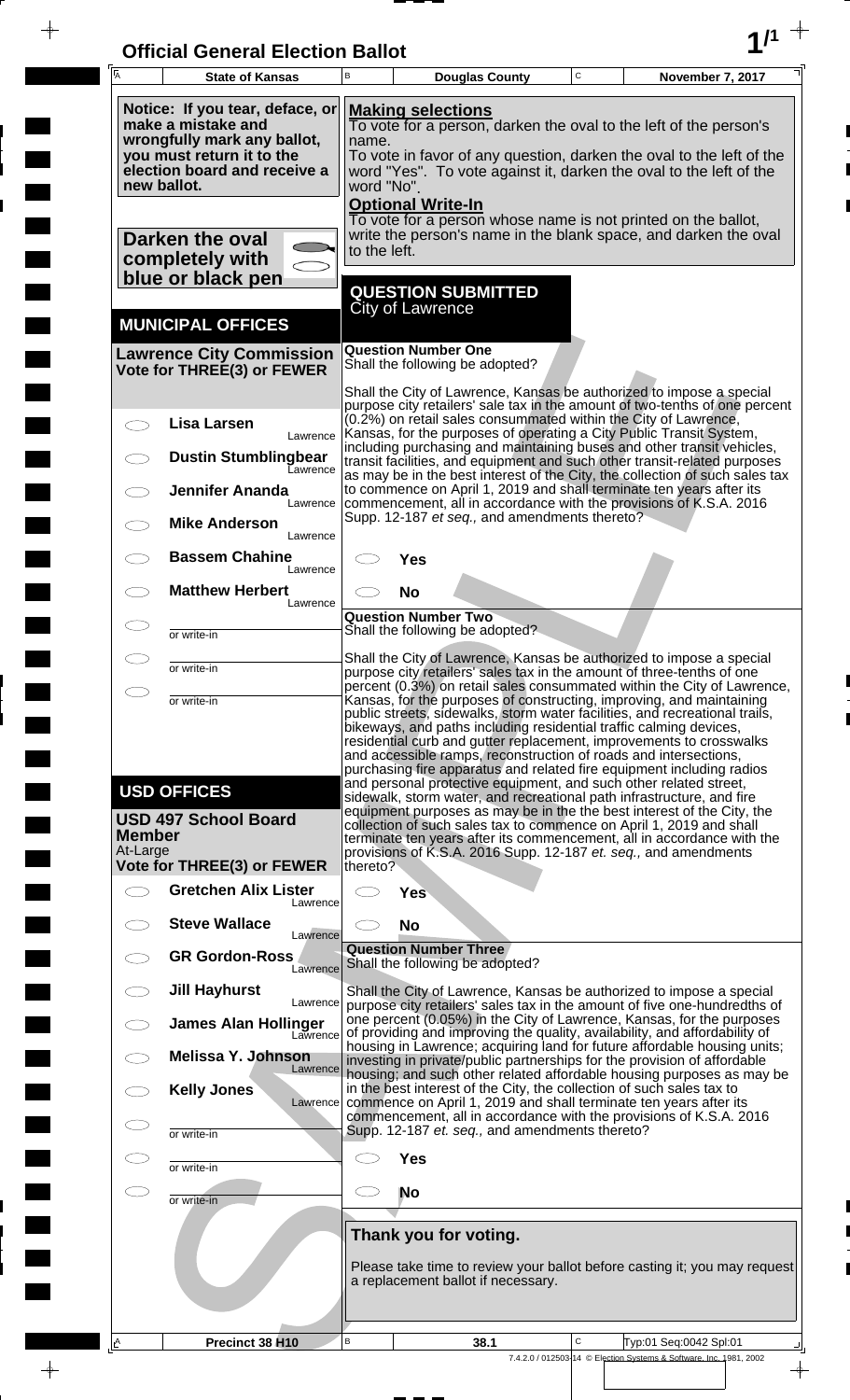| <b>Official General Election Ballot</b> |  |
|-----------------------------------------|--|
|                                         |  |

 $\bar{\phantom{a}}$ 

 $\overline{\phantom{a}}$ 

 $\Box$ 

 $\blacksquare$ 

 $\blacksquare$ 

 $\blacksquare$ 

 $\frac{1}{2}$ 

 $\frac{1}{\sqrt{2\pi}}$ 

| 瓦             | <b>State of Kansas</b>                                                                                                                            | B                                                                                                                                                                                                                                                    | $\mathsf C$<br>November 7, 2017<br><b>Douglas County</b>                                                                                                                                                                        |  |  |  |  |
|---------------|---------------------------------------------------------------------------------------------------------------------------------------------------|------------------------------------------------------------------------------------------------------------------------------------------------------------------------------------------------------------------------------------------------------|---------------------------------------------------------------------------------------------------------------------------------------------------------------------------------------------------------------------------------|--|--|--|--|
|               | Notice: If you tear, deface, or<br>make a mistake and<br>wrongfully mark any ballot,<br>you must return it to the<br>election board and receive a | <b>Making selections</b><br>To vote for a person, darken the oval to the left of the person's<br>name.<br>To vote in favor of any question, darken the oval to the left of the<br>word "Yes". To vote against it, darken the oval to the left of the |                                                                                                                                                                                                                                 |  |  |  |  |
|               | new ballot.<br>Darken the oval                                                                                                                    | to the left.                                                                                                                                                                                                                                         | word "No".<br><b>Optional Write-In</b><br>To vote for a person whose name is not printed on the ballot,<br>write the person's name in the blank space, and darken the oval                                                      |  |  |  |  |
|               | completely with<br>blue or black pen                                                                                                              |                                                                                                                                                                                                                                                      |                                                                                                                                                                                                                                 |  |  |  |  |
|               | <b>MUNICIPAL OFFICES</b>                                                                                                                          |                                                                                                                                                                                                                                                      | <b>QUESTION SUBMITTED</b><br><b>City of Lawrence</b>                                                                                                                                                                            |  |  |  |  |
|               | <b>Lawrence City Commission</b><br>Vote for THREE(3) or FEWER                                                                                     |                                                                                                                                                                                                                                                      | <b>Question Number One</b><br>Shall the following be adopted?                                                                                                                                                                   |  |  |  |  |
|               |                                                                                                                                                   |                                                                                                                                                                                                                                                      | Shall the City of Lawrence, Kansas be authorized to impose a special<br>purpose city retailers' sale tax in the amount of two-tenths of one percent                                                                             |  |  |  |  |
| $\bigcirc$    | <b>Dustin Stumblingbear</b><br>Lawrence                                                                                                           |                                                                                                                                                                                                                                                      | (0.2%) on retail sales consummated within the City of Lawrence,<br>Kansas, for the purposes of operating a City Public Transit System,<br>including purchasing and maintaining buses and other transit vehicles,                |  |  |  |  |
|               | <b>Jennifer Ananda</b><br>Lawrence                                                                                                                |                                                                                                                                                                                                                                                      | transit facilities, and equipment and such other transit-related purposes<br>as may be in the best interest of the City, the collection of such sales tax                                                                       |  |  |  |  |
|               | <b>Mike Anderson</b><br>Lawrence                                                                                                                  |                                                                                                                                                                                                                                                      | to commence on April 1, 2019 and shall terminate ten years after its<br>commencement, all in accordance with the provisions of K.S.A. 2016<br>Supp. 12-187 et seq., and amendments thereto?                                     |  |  |  |  |
|               | <b>Bassem Chahine</b><br>Lawrence<br><b>Matthew Herbert</b>                                                                                       |                                                                                                                                                                                                                                                      |                                                                                                                                                                                                                                 |  |  |  |  |
|               | Lawrence<br><b>Lisa Larsen</b>                                                                                                                    |                                                                                                                                                                                                                                                      | Yes<br><b>No</b>                                                                                                                                                                                                                |  |  |  |  |
|               | Lawrence                                                                                                                                          |                                                                                                                                                                                                                                                      | <b>Question Number Two</b>                                                                                                                                                                                                      |  |  |  |  |
|               | or write-in                                                                                                                                       |                                                                                                                                                                                                                                                      | Shall the following be adopted?                                                                                                                                                                                                 |  |  |  |  |
|               | or write-in                                                                                                                                       | Shall the City of Lawrence, Kansas be authorized to impose a special<br>purpose city retailers' sales tax in the amount of three-tenths of one<br>percent (0.3%) on retail sales consummated within the City of Lawrence,                            |                                                                                                                                                                                                                                 |  |  |  |  |
|               | or write-in                                                                                                                                       | Kansas, for the purposes of constructing, improving, and maintaining<br>public streets, sidewalks, storm water facilities, and recreational trails,                                                                                                  |                                                                                                                                                                                                                                 |  |  |  |  |
|               |                                                                                                                                                   | bikeways, and paths including residential traffic calming devices,<br>residential curb and gutter replacement, improvements to crosswalks                                                                                                            |                                                                                                                                                                                                                                 |  |  |  |  |
|               |                                                                                                                                                   | and accessible ramps, reconstruction of roads and intersections,<br>purchasing fire apparatus and related fire equipment including radios<br>and personal protective equipment, and such other related street,                                       |                                                                                                                                                                                                                                 |  |  |  |  |
|               | <b>USD OFFICES</b>                                                                                                                                | sidewalk, storm water, and recreational path infrastructure, and fire<br>equipment purposes as may be in the the best interest of the City, the                                                                                                      |                                                                                                                                                                                                                                 |  |  |  |  |
| <b>Member</b> | <b>USD 497 School Board</b>                                                                                                                       | collection of such sales tax to commence on April 1, 2019 and shall<br>terminate ten years after its commencement, all in accordance with the                                                                                                        |                                                                                                                                                                                                                                 |  |  |  |  |
| At-Large      | <b>Vote for THREE(3) or FEWER</b>                                                                                                                 | thereto?                                                                                                                                                                                                                                             | provisions of K.S.A. 2016 Supp. 12-187 et. seq., and amendments                                                                                                                                                                 |  |  |  |  |
|               | <b>Steve Wallace</b><br>Lawrence                                                                                                                  |                                                                                                                                                                                                                                                      | <b>Yes</b>                                                                                                                                                                                                                      |  |  |  |  |
|               | <b>GR Gordon-Ross</b><br>Lawrence                                                                                                                 |                                                                                                                                                                                                                                                      | <b>No</b>                                                                                                                                                                                                                       |  |  |  |  |
|               | <b>Jill Hayhurst</b><br>Lawrence                                                                                                                  |                                                                                                                                                                                                                                                      | <b>Question Number Three</b><br>Shall the following be adopted?                                                                                                                                                                 |  |  |  |  |
|               | <b>James Alan Hollinger</b><br>Lawrence                                                                                                           |                                                                                                                                                                                                                                                      | Shall the City of Lawrence, Kansas be authorized to impose a special<br>purpose city retailers' sales tax in the amount of five one-hundredths of                                                                               |  |  |  |  |
|               | <b>Melissa Y. Johnson</b><br>Lawrence                                                                                                             |                                                                                                                                                                                                                                                      | one percent (0.05%) in the City of Lawrence, Kansas, for the purposes<br>of providing and improving the quality, availability, and affordability of<br>housing in Lawrence; acquiring land for future affordable housing units; |  |  |  |  |
|               | Kelly Jones<br>Lawrence                                                                                                                           |                                                                                                                                                                                                                                                      | investing in private/public partnerships for the provision of affordable<br>housing; and such other related affordable housing purposes as may be                                                                               |  |  |  |  |
|               | <b>Gretchen Alix Lister</b><br>Lawrence                                                                                                           |                                                                                                                                                                                                                                                      | in the best interest of the City, the collection of such sales tax to<br>commence on April 1, 2019 and shall terminate ten years after its<br>commencement, all in accordance with the provisions of K.S.A. 2016                |  |  |  |  |
|               | or write-in                                                                                                                                       |                                                                                                                                                                                                                                                      | Supp. 12-187 et. seq., and amendments thereto?                                                                                                                                                                                  |  |  |  |  |
|               | or write-in                                                                                                                                       |                                                                                                                                                                                                                                                      | <b>Yes</b>                                                                                                                                                                                                                      |  |  |  |  |
| $\subset \,$  | or write-in                                                                                                                                       | CD.                                                                                                                                                                                                                                                  | No                                                                                                                                                                                                                              |  |  |  |  |
|               |                                                                                                                                                   |                                                                                                                                                                                                                                                      | Thank you for voting.                                                                                                                                                                                                           |  |  |  |  |
|               |                                                                                                                                                   |                                                                                                                                                                                                                                                      | Please take time to review your ballot before casting it; you may request<br>a replacement ballot if necessary.                                                                                                                 |  |  |  |  |
|               | <b>Precinct 39</b>                                                                                                                                | B                                                                                                                                                                                                                                                    | $\mathbf C$<br>Typ:01 Seq:0043 Spl:01                                                                                                                                                                                           |  |  |  |  |
| <u>ے</u>      |                                                                                                                                                   |                                                                                                                                                                                                                                                      | 7.4.2.0 / 012503-14 © Election Systems & Software, Inc. 1981, 2002                                                                                                                                                              |  |  |  |  |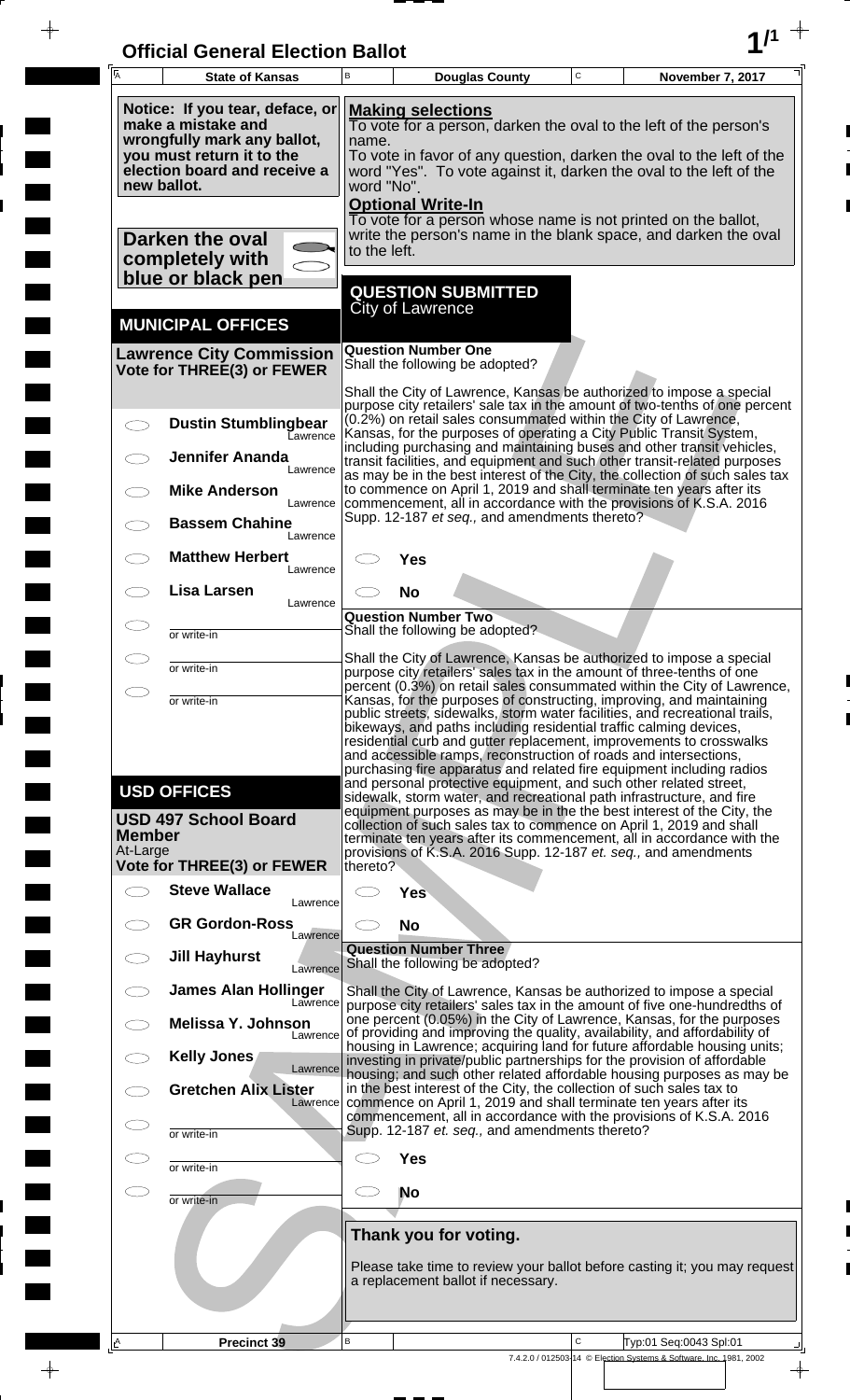| <b>Official General Election Ballot</b> |  |
|-----------------------------------------|--|
|                                         |  |

 $\overline{\phantom{a}}$ 

 $\blacksquare$ 

E

 $\blacksquare$ 

 $\frac{1}{2}$ 

 $\begin{array}{c}\n\downarrow \\
\downarrow \\
\downarrow\n\end{array}$ 

| Ā                         | <b>State of Kansas</b>                                                                                            | B            |                                                                                                              | <b>Douglas County</b>                          | $\mathbf C$ | November 7, 2017                                                                                                                                                                                                                                                                                                                                                                                                                                                                                                   |  |  |
|---------------------------|-------------------------------------------------------------------------------------------------------------------|--------------|--------------------------------------------------------------------------------------------------------------|------------------------------------------------|-------------|--------------------------------------------------------------------------------------------------------------------------------------------------------------------------------------------------------------------------------------------------------------------------------------------------------------------------------------------------------------------------------------------------------------------------------------------------------------------------------------------------------------------|--|--|
|                           | Notice: If you tear, deface, or<br>make a mistake and<br>wrongfully mark any ballot,<br>you must return it to the | name.        | <b>Making selections</b>                                                                                     |                                                |             | To vote for a person, darken the oval to the left of the person's<br>To vote in favor of any question, darken the oval to the left of the                                                                                                                                                                                                                                                                                                                                                                          |  |  |
|                           | election board and receive a<br>new ballot.                                                                       |              | word "Yes". To vote against it, darken the oval to the left of the<br>word "No".<br><b>Optional Write-In</b> |                                                |             |                                                                                                                                                                                                                                                                                                                                                                                                                                                                                                                    |  |  |
|                           | Darken the oval<br>completely with                                                                                | to the left. |                                                                                                              |                                                |             | To vote for a person whose name is not printed on the ballot,<br>write the person's name in the blank space, and darken the oval                                                                                                                                                                                                                                                                                                                                                                                   |  |  |
|                           | blue or black pen<br><b>MUNICIPAL OFFICES</b>                                                                     |              | <b>City of Lawrence</b>                                                                                      | <b>QUESTION SUBMITTED</b>                      |             |                                                                                                                                                                                                                                                                                                                                                                                                                                                                                                                    |  |  |
|                           | <b>Lawrence City Commission</b><br>Vote for THREE(3) or FEWER                                                     |              | <b>Question Number One</b>                                                                                   | Shall the following be adopted?                |             |                                                                                                                                                                                                                                                                                                                                                                                                                                                                                                                    |  |  |
|                           | <b>Jennifer Ananda</b>                                                                                            |              |                                                                                                              |                                                |             | Shall the City of Lawrence, Kansas be authorized to impose a special<br>purpose city retailers' sale tax in the amount of two-tenths of one percent<br>(0.2%) on retail sales consummated within the City of Lawrence,<br>Kansas, for the purposes of operating a City Public Transit System,                                                                                                                                                                                                                      |  |  |
|                           | Lawrence<br><b>Mike Anderson</b><br>Lawrence                                                                      |              |                                                                                                              |                                                |             | including purchasing and maintaining buses and other transit vehicles,<br>transit facilities, and equipment and such other transit-related purposes<br>as may be in the best interest of the City, the collection of such sales tax                                                                                                                                                                                                                                                                                |  |  |
|                           | <b>Bassem Chahine</b><br>Lawrence<br><b>Matthew Herbert</b>                                                       |              |                                                                                                              | Supp. 12-187 et seq., and amendments thereto?  |             | to commence on April 1, 2019 and shall terminate ten years after its<br>commencement, all in accordance with the provisions of K.S.A. 2016                                                                                                                                                                                                                                                                                                                                                                         |  |  |
|                           | Lawrence<br>Lisa Larsen<br>Lawrence                                                                               |              | Yes                                                                                                          |                                                |             |                                                                                                                                                                                                                                                                                                                                                                                                                                                                                                                    |  |  |
|                           | <b>Dustin Stumblingbear</b><br>Eawrence                                                                           |              | <b>No</b><br><b>Question Number Two</b>                                                                      |                                                |             |                                                                                                                                                                                                                                                                                                                                                                                                                                                                                                                    |  |  |
|                           | or write-in                                                                                                       |              |                                                                                                              | Shall the following be adopted?                |             | Shall the City of Lawrence, Kansas be authorized to impose a special                                                                                                                                                                                                                                                                                                                                                                                                                                               |  |  |
|                           | or write-in                                                                                                       |              |                                                                                                              |                                                |             | purpose city retailers' sales tax in the amount of three-tenths of one<br>percent (0.3%) on retail sales consummated within the City of Lawrence,                                                                                                                                                                                                                                                                                                                                                                  |  |  |
|                           | or write-in                                                                                                       |              |                                                                                                              |                                                |             | Kansas, for the purposes of constructing, improving, and maintaining<br>public streets, sidewalks, storm water facilities, and recreational trails,<br>bikeways, and paths including residential traffic calming devices,<br>residential curb and gutter replacement, improvements to crosswalks<br>and accessible ramps, reconstruction of roads and intersections,<br>purchasing fire apparatus and related fire equipment including radios<br>and personal protective equipment, and such other related street, |  |  |
| <b>Member</b><br>At-Large | <b>USD OFFICES</b><br><b>USD 497 School Board</b>                                                                 |              |                                                                                                              |                                                |             | sidewalk, storm water, and recreational path infrastructure, and fire<br>equipment purposes as may be in the the best interest of the City, the<br>collection of such sales tax to commence on April 1, 2019 and shall<br>terminate ten years after its commencement, all in accordance with the<br>provisions of K.S.A. 2016 Supp. 12-187 et. seq., and amendments                                                                                                                                                |  |  |
|                           | <b>Vote for THREE(3) or FEWER</b><br><b>GR Gordon-Ross</b>                                                        | thereto?     |                                                                                                              |                                                |             |                                                                                                                                                                                                                                                                                                                                                                                                                                                                                                                    |  |  |
|                           | Lawrence<br><b>Jill Hayhurst</b><br>Lawrence                                                                      |              | Yes<br><b>No</b>                                                                                             |                                                |             |                                                                                                                                                                                                                                                                                                                                                                                                                                                                                                                    |  |  |
|                           | <b>James Alan Hollinger</b><br>Lawrence                                                                           |              | <b>Question Number Three</b>                                                                                 | Shall the following be adopted?                |             |                                                                                                                                                                                                                                                                                                                                                                                                                                                                                                                    |  |  |
|                           | Melissa Y. Johnson<br>Lawrence                                                                                    |              |                                                                                                              |                                                |             | Shall the City of Lawrence, Kansas be authorized to impose a special<br>purpose city retailers' sales tax in the amount of five one-hundredths of<br>one percent (0.05%) in the City of Lawrence, Kansas, for the purposes                                                                                                                                                                                                                                                                                         |  |  |
|                           | <b>Kelly Jones</b><br>Lawrence<br><b>Gretchen Alix Lister</b>                                                     |              |                                                                                                              |                                                |             | of providing and improving the quality, availability, and affordability of<br>housing in Lawrence; acquiring land for future affordable housing units;<br>investing in private/public partnerships for the provision of affordable                                                                                                                                                                                                                                                                                 |  |  |
|                           | Lawrence<br><b>Steve Wallace</b><br>Lawrence                                                                      |              |                                                                                                              |                                                |             | housing; and such other related affordable housing purposes as may be<br>in the best interest of the City, the collection of such sales tax to<br>commence on April 1, 2019 and shall terminate ten years after its                                                                                                                                                                                                                                                                                                |  |  |
|                           | or write-in                                                                                                       |              |                                                                                                              | Supp. 12-187 et. seq., and amendments thereto? |             | commencement, all in accordance with the provisions of K.S.A. 2016                                                                                                                                                                                                                                                                                                                                                                                                                                                 |  |  |
|                           | or write-in                                                                                                       |              | <b>Yes</b>                                                                                                   |                                                |             |                                                                                                                                                                                                                                                                                                                                                                                                                                                                                                                    |  |  |
|                           | or write-in                                                                                                       |              | <b>No</b>                                                                                                    |                                                |             |                                                                                                                                                                                                                                                                                                                                                                                                                                                                                                                    |  |  |
|                           |                                                                                                                   |              | Thank you for voting.                                                                                        | a replacement ballot if necessary.             |             | Please take time to review your ballot before casting it; you may request                                                                                                                                                                                                                                                                                                                                                                                                                                          |  |  |
| ΙÊ                        | <b>Precinct 40</b>                                                                                                | B            |                                                                                                              |                                                | C           | Typ:01 Seq:0044 Spl:01<br>7.4.2.0 / 012503-14 © Election Systems & Software, Inc. 1981, 2002                                                                                                                                                                                                                                                                                                                                                                                                                       |  |  |

 $\frac{1}{\sqrt{2}}$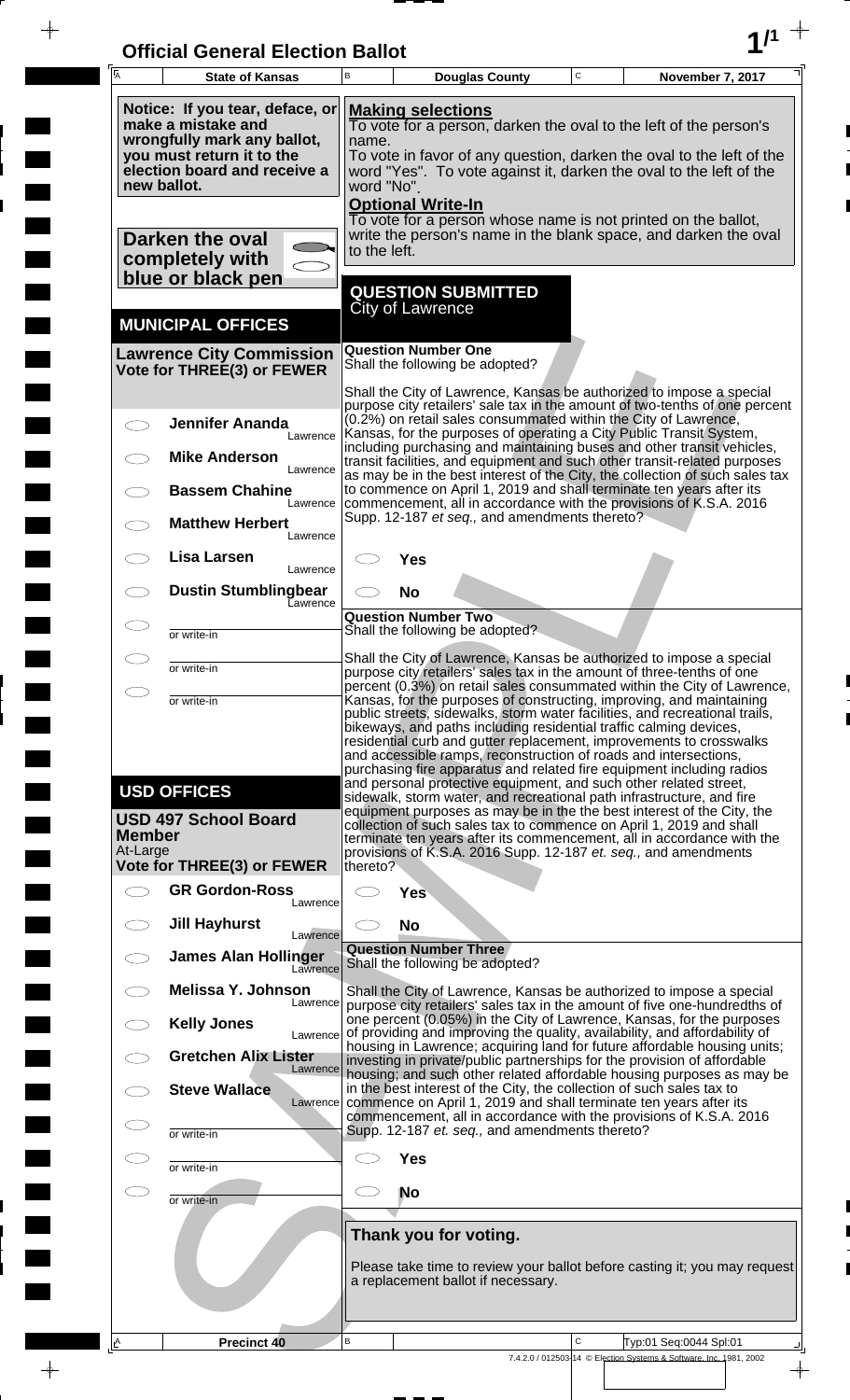| <b>Official General Election Ballot</b> |  |
|-----------------------------------------|--|
|                                         |  |

 $\overline{\phantom{a}}$ 

 $\blacksquare$ 

 $\overline{\phantom{a}}$ 

 $\blacksquare$ 

 $\frac{1}{2}$ 

 $\frac{1}{\sqrt{2\pi}}$ 

| $\overline{\mathsf{A}}$   | <b>State of Kansas</b>                                                                                                                                           | B                                                                                                                                                                                                                                                                                                                                                                                                                                                                                                                  |                                                                 | <b>Douglas County</b>                          | $\mathbf C$ | November 7, 2017                                                                                                                                                                                                                                                                                                                                                                  |
|---------------------------|------------------------------------------------------------------------------------------------------------------------------------------------------------------|--------------------------------------------------------------------------------------------------------------------------------------------------------------------------------------------------------------------------------------------------------------------------------------------------------------------------------------------------------------------------------------------------------------------------------------------------------------------------------------------------------------------|-----------------------------------------------------------------|------------------------------------------------|-------------|-----------------------------------------------------------------------------------------------------------------------------------------------------------------------------------------------------------------------------------------------------------------------------------------------------------------------------------------------------------------------------------|
|                           | Notice: If you tear, deface, or<br>make a mistake and<br>wrongfully mark any ballot,<br>you must return it to the<br>election board and receive a<br>new ballot. | <b>Making selections</b><br>To vote for a person, darken the oval to the left of the person's<br>name.<br>To vote in favor of any question, darken the oval to the left of the<br>word "Yes". To vote against it, darken the oval to the left of the<br>word "No".                                                                                                                                                                                                                                                 |                                                                 |                                                |             |                                                                                                                                                                                                                                                                                                                                                                                   |
|                           | Darken the oval<br>completely with<br>blue or black pen                                                                                                          | to the left.                                                                                                                                                                                                                                                                                                                                                                                                                                                                                                       | <b>Optional Write-In</b>                                        |                                                |             | To vote for a person whose name is not printed on the ballot,<br>write the person's name in the blank space, and darken the oval                                                                                                                                                                                                                                                  |
|                           | <b>MUNICIPAL OFFICES</b>                                                                                                                                         |                                                                                                                                                                                                                                                                                                                                                                                                                                                                                                                    | <b>QUESTION SUBMITTED</b><br><b>City of Lawrence</b>            |                                                |             |                                                                                                                                                                                                                                                                                                                                                                                   |
|                           | <b>Lawrence City Commission</b><br>Vote for THREE(3) or FEWER                                                                                                    |                                                                                                                                                                                                                                                                                                                                                                                                                                                                                                                    | <b>Question Number One</b><br>Shall the following be adopted?   |                                                |             |                                                                                                                                                                                                                                                                                                                                                                                   |
|                           | <b>Mike Anderson</b><br>Lawrence                                                                                                                                 |                                                                                                                                                                                                                                                                                                                                                                                                                                                                                                                    |                                                                 |                                                |             | Shall the City of Lawrence, Kansas be authorized to impose a special<br>purpose city retailers' sale tax in the amount of two-tenths of one percent<br>(0.2%) on retail sales consummated within the City of Lawrence,<br>Kansas, for the purposes of operating a City Public Transit System,                                                                                     |
|                           | <b>Bassem Chahine</b><br>Lawrence<br><b>Matthew Herbert</b><br>Lawrence                                                                                          |                                                                                                                                                                                                                                                                                                                                                                                                                                                                                                                    |                                                                 |                                                |             | including purchasing and maintaining buses and other transit vehicles,<br>transit facilities, and equipment and such other transit-related purposes<br>as may be in the best interest of the City, the collection of such sales tax<br>to commence on April 1, 2019 and shall terminate ten years after its<br>commencement, all in accordance with the provisions of K.S.A. 2016 |
|                           | Lisa Larsen<br>Lawrence                                                                                                                                          |                                                                                                                                                                                                                                                                                                                                                                                                                                                                                                                    |                                                                 | Supp. 12-187 et seq., and amendments thereto?  |             |                                                                                                                                                                                                                                                                                                                                                                                   |
|                           | <b>Dustin Stumblingbear</b><br>Eawrence<br><b>Jennifer Ananda</b><br>Lawrence                                                                                    |                                                                                                                                                                                                                                                                                                                                                                                                                                                                                                                    | Yes<br><b>No</b>                                                |                                                |             |                                                                                                                                                                                                                                                                                                                                                                                   |
|                           | or write-in                                                                                                                                                      |                                                                                                                                                                                                                                                                                                                                                                                                                                                                                                                    | <b>Question Number Two</b><br>Shall the following be adopted?   |                                                |             |                                                                                                                                                                                                                                                                                                                                                                                   |
| $\bigcirc$                | or write-in                                                                                                                                                      |                                                                                                                                                                                                                                                                                                                                                                                                                                                                                                                    |                                                                 |                                                |             | Shall the City of Lawrence, Kansas be authorized to impose a special<br>purpose city retailers' sales tax in the amount of three-tenths of one<br>percent (0.3%) on retail sales consummated within the City of Lawrence,                                                                                                                                                         |
|                           | or write-in                                                                                                                                                      | Kansas, for the purposes of constructing, improving, and maintaining<br>public streets, sidewalks, storm water facilities, and recreational trails,<br>bikeways, and paths including residential traffic calming devices,<br>residential curb and gutter replacement, improvements to crosswalks<br>and accessible ramps, reconstruction of roads and intersections,<br>purchasing fire apparatus and related fire equipment including radios<br>and personal protective equipment, and such other related street, |                                                                 |                                                |             |                                                                                                                                                                                                                                                                                                                                                                                   |
| <b>Member</b><br>At-Large | <b>USD OFFICES</b><br><b>USD 497 School Board</b>                                                                                                                |                                                                                                                                                                                                                                                                                                                                                                                                                                                                                                                    |                                                                 |                                                |             | sidewalk, storm water, and recreational path infrastructure, and fire<br>equipment purposes as may be in the the best interest of the City, the<br>collection of such sales tax to commence on April 1, 2019 and shall<br>terminate ten years after its commencement, all in accordance with the<br>provisions of K.S.A. 2016 Supp. 12-187 et. seq., and amendments               |
|                           | Vote for THREE(3) or FEWER<br><b>Jill Hayhurst</b>                                                                                                               | thereto?                                                                                                                                                                                                                                                                                                                                                                                                                                                                                                           | <b>Yes</b>                                                      |                                                |             |                                                                                                                                                                                                                                                                                                                                                                                   |
|                           | Lawrence<br><b>James Alan Hollinger</b><br>Lawrence                                                                                                              |                                                                                                                                                                                                                                                                                                                                                                                                                                                                                                                    | <b>No</b>                                                       |                                                |             |                                                                                                                                                                                                                                                                                                                                                                                   |
|                           | <b>Melissa Y. Johnson</b><br>Lawrence                                                                                                                            |                                                                                                                                                                                                                                                                                                                                                                                                                                                                                                                    | <b>Question Number Three</b><br>Shall the following be adopted? |                                                |             |                                                                                                                                                                                                                                                                                                                                                                                   |
|                           | <b>Kelly Jones</b><br>Lawrence<br><b>Gretchen Alix Lister</b>                                                                                                    |                                                                                                                                                                                                                                                                                                                                                                                                                                                                                                                    |                                                                 |                                                |             | Shall the City of Lawrence, Kansas be authorized to impose a special<br>purpose city retailers' sales tax in the amount of five one-hundredths of<br>one percent (0.05%) in the City of Lawrence, Kansas, for the purposes                                                                                                                                                        |
|                           | Lawrence<br><b>Steve Wallace</b><br>Lawrence                                                                                                                     |                                                                                                                                                                                                                                                                                                                                                                                                                                                                                                                    |                                                                 |                                                |             | of providing and improving the quality, availability, and affordability of<br>housing in Lawrence; acquiring land for future affordable housing units;<br>investing in private/public partnerships for the provision of affordable                                                                                                                                                |
|                           | <b>GR Gordon-Ross</b><br>Lawrence                                                                                                                                |                                                                                                                                                                                                                                                                                                                                                                                                                                                                                                                    |                                                                 |                                                |             | housing; and such other related affordable housing purposes as may be<br>in the best interest of the City, the collection of such sales tax to<br>commence on April 1, 2019 and shall terminate ten years after its                                                                                                                                                               |
|                           | or write-in                                                                                                                                                      |                                                                                                                                                                                                                                                                                                                                                                                                                                                                                                                    |                                                                 | Supp. 12-187 et. seq., and amendments thereto? |             | commencement, all in accordance with the provisions of K.S.A. 2016                                                                                                                                                                                                                                                                                                                |
| CD                        | or write-in                                                                                                                                                      |                                                                                                                                                                                                                                                                                                                                                                                                                                                                                                                    | <b>Yes</b><br>No                                                |                                                |             |                                                                                                                                                                                                                                                                                                                                                                                   |
|                           | or write-in                                                                                                                                                      |                                                                                                                                                                                                                                                                                                                                                                                                                                                                                                                    | Thank you for voting.                                           | a replacement ballot if necessary.             |             | Please take time to review your ballot before casting it; you may request                                                                                                                                                                                                                                                                                                         |
|                           |                                                                                                                                                                  |                                                                                                                                                                                                                                                                                                                                                                                                                                                                                                                    |                                                                 |                                                | C           |                                                                                                                                                                                                                                                                                                                                                                                   |
| <u>A</u>                  | Precinct 41 S3 H46 Split 1                                                                                                                                       | В                                                                                                                                                                                                                                                                                                                                                                                                                                                                                                                  |                                                                 | 41.1                                           |             | Typ:01 Seq:0045 Spl:01<br>7.4.2.0 / 012503-14 © Election Systems & Software, Inc. 1981, 2002                                                                                                                                                                                                                                                                                      |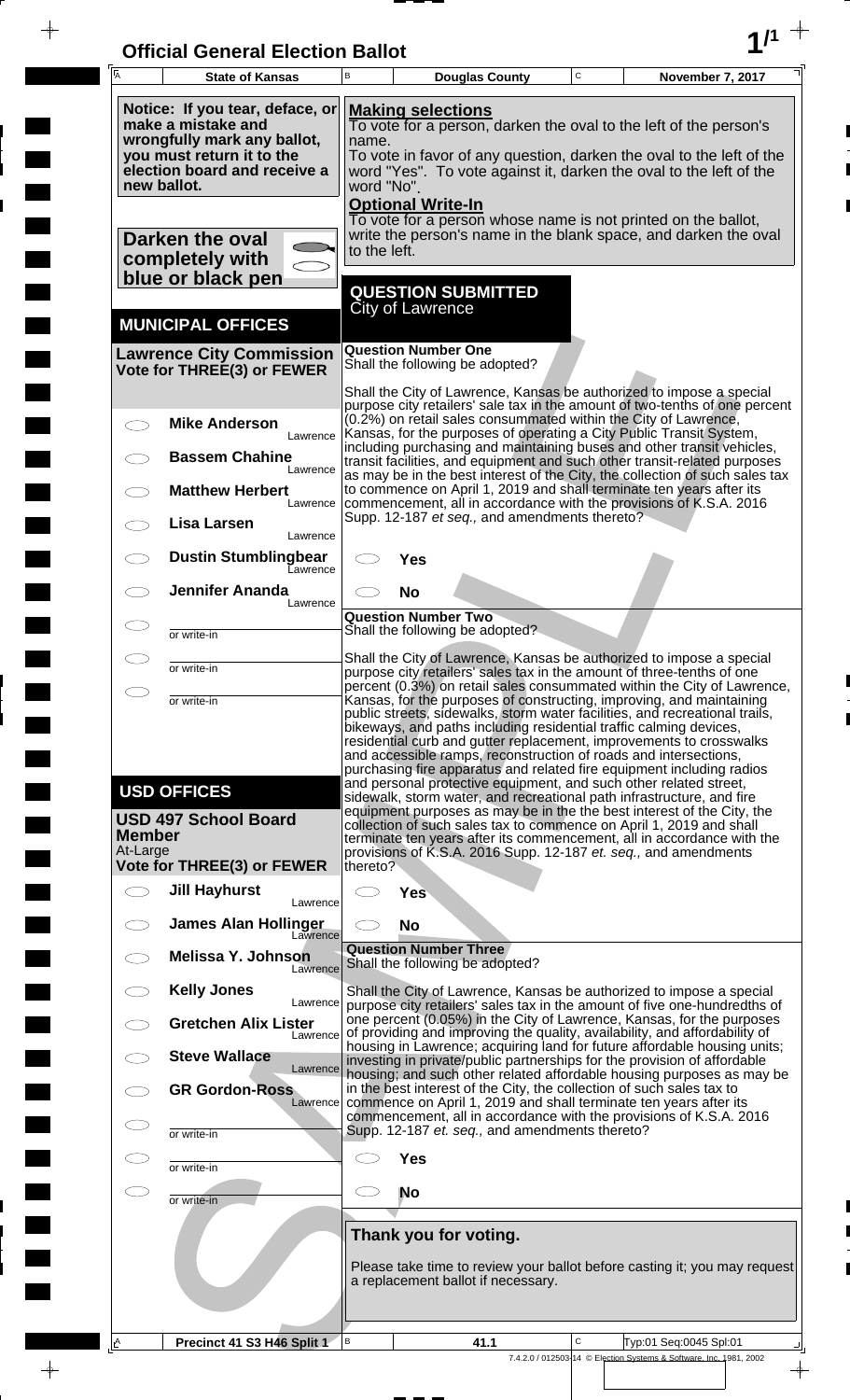| <b>Official General Election Ballot</b> |  |
|-----------------------------------------|--|
|                                         |  |

 $\blacksquare$ 

 $\blacksquare$ 

 $\Box$ 

 $\begin{array}{c} \begin{array}{c} \hline \end{array} \end{array}$ 

 $\blacksquare$ 

 $\blacksquare$ 

 $\blacksquare$ 

 $\blacksquare$ 

 $\blacksquare$ 

 $\blacksquare$ 

 $\frac{1}{\sqrt{2\pi}}\int_{0}^{\pi}\frac{1}{\sqrt{2\pi}}\left( \frac{1}{\sqrt{2\pi}}\right) \frac{d\mu}{d\mu}d\mu$ 

| Univial Ochelal Liethun Dallut<br>Īā<br><b>State of Kansas</b>                       | $\mathbf C$<br>В<br><b>November 7, 2017</b><br><b>Douglas County</b>                                                                                     |
|--------------------------------------------------------------------------------------|----------------------------------------------------------------------------------------------------------------------------------------------------------|
|                                                                                      |                                                                                                                                                          |
| Notice: If you tear, deface, or<br>make a mistake and<br>wrongfully mark any ballot, | <b>Making selections</b><br>To vote for a person, darken the oval to the left of the person's<br>name.                                                   |
| you must return it to the<br>election board and receive a<br>new ballot.             | To vote in favor of any question, darken the oval to the left of the<br>word "Yes". To vote against it, darken the oval to the left of the<br>word "No". |
|                                                                                      | <b>Optional Write-In</b><br>To vote for a person whose name is not printed on the ballot,                                                                |
| Darken the oval<br>completely with                                                   | write the person's name in the blank space, and darken the oval<br>to the left.                                                                          |
| blue or black pen                                                                    |                                                                                                                                                          |
| <b>DRAINAGE DISTRICT</b><br><b>OFFICES</b>                                           |                                                                                                                                                          |
|                                                                                      |                                                                                                                                                          |
| <b>Douglas County Kaw</b><br>Drainage District<br>Vote for THREE(3) or FEWER         |                                                                                                                                                          |
| John A. Naramore<br>Lawrence                                                         |                                                                                                                                                          |
| <b>Mary Ann Stewart</b><br>Lawrence                                                  |                                                                                                                                                          |
| <b>Charles Taylor</b><br>Lawrence                                                    |                                                                                                                                                          |
| or write-in                                                                          |                                                                                                                                                          |
| or write-in                                                                          |                                                                                                                                                          |
| or write-in                                                                          |                                                                                                                                                          |
|                                                                                      |                                                                                                                                                          |
|                                                                                      |                                                                                                                                                          |
|                                                                                      |                                                                                                                                                          |
|                                                                                      |                                                                                                                                                          |
|                                                                                      |                                                                                                                                                          |
|                                                                                      |                                                                                                                                                          |
|                                                                                      |                                                                                                                                                          |
|                                                                                      |                                                                                                                                                          |
|                                                                                      |                                                                                                                                                          |
|                                                                                      |                                                                                                                                                          |
|                                                                                      |                                                                                                                                                          |
|                                                                                      |                                                                                                                                                          |
|                                                                                      |                                                                                                                                                          |
|                                                                                      |                                                                                                                                                          |
|                                                                                      |                                                                                                                                                          |
|                                                                                      |                                                                                                                                                          |
|                                                                                      |                                                                                                                                                          |
|                                                                                      |                                                                                                                                                          |
|                                                                                      | Thank you for voting.                                                                                                                                    |
|                                                                                      | Please take time to review your ballot before casting it; you may request                                                                                |
|                                                                                      | a replacement ballot if necessary.                                                                                                                       |
|                                                                                      |                                                                                                                                                          |
| A<br>Precinct 41 S3 H46 Drainage                                                     | C<br>$\,$ B<br>Typ:01 Seq:0045 Spl:02<br>7.4.2.0 / 012503-14 © Election Systems & Software, Inc. 1981, 2002                                              |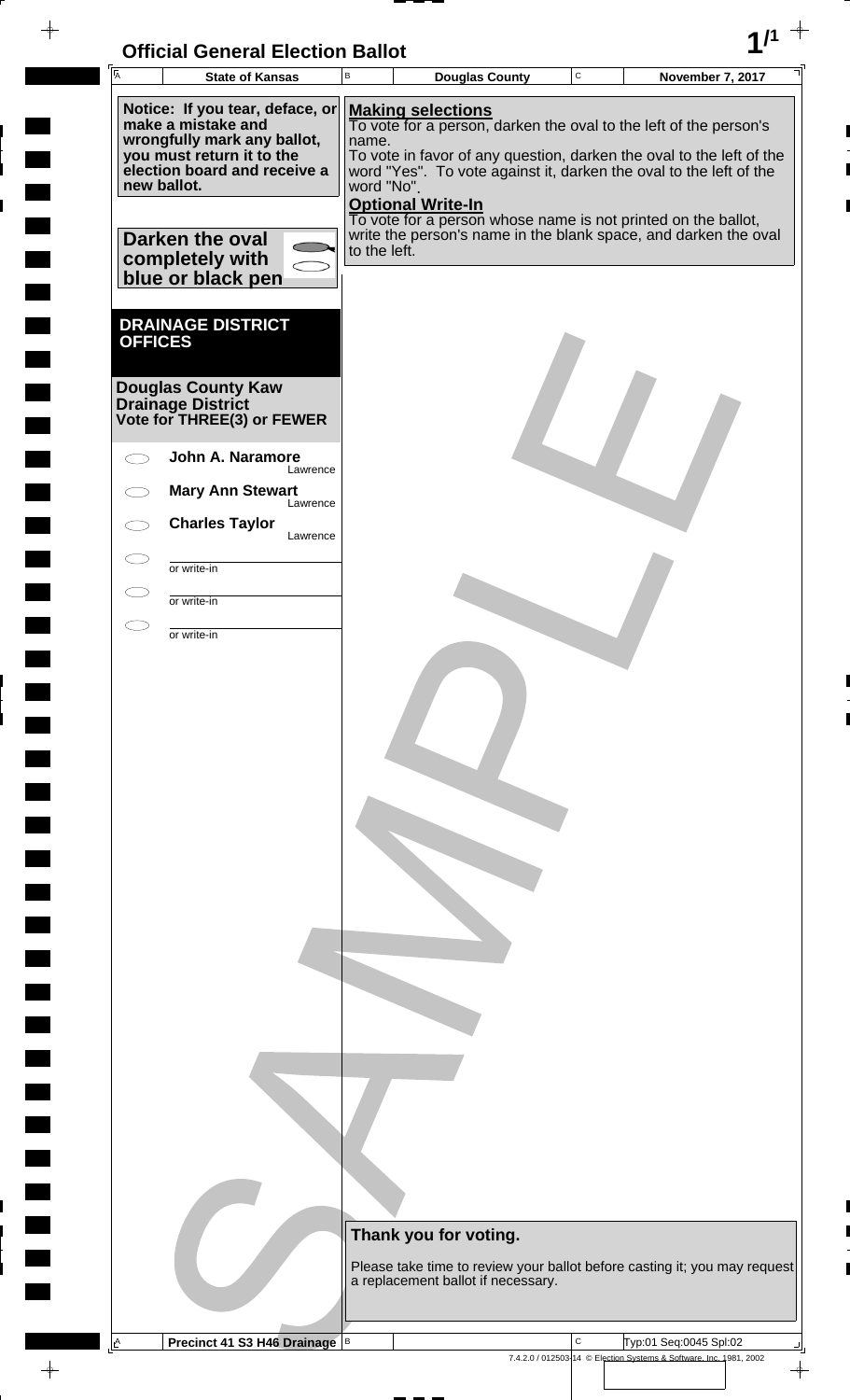| <b>Official General Election Ballot</b> |  |
|-----------------------------------------|--|
|                                         |  |

 $\frac{1}{\frac{1}{\sqrt{2}}}$ 

 $\blacksquare$ 

 $\begin{array}{c} \hline \end{array}$ 

 $\frac{1}{\sqrt{2\pi}}$ 

 $\Box$ 

| 瓦                                                                                                                                                                                                           | <b>State of Kansas</b>                                                                                                                            | B                                                                                                                                                                                                                                                                                                                                                                                                                                                                                                                                                                                             | <b>Douglas County</b>                                                                                                                                                                                                                                                                                                                                               | $\mathbf C$ | November 7, 2017                                                        |  |  |
|-------------------------------------------------------------------------------------------------------------------------------------------------------------------------------------------------------------|---------------------------------------------------------------------------------------------------------------------------------------------------|-----------------------------------------------------------------------------------------------------------------------------------------------------------------------------------------------------------------------------------------------------------------------------------------------------------------------------------------------------------------------------------------------------------------------------------------------------------------------------------------------------------------------------------------------------------------------------------------------|---------------------------------------------------------------------------------------------------------------------------------------------------------------------------------------------------------------------------------------------------------------------------------------------------------------------------------------------------------------------|-------------|-------------------------------------------------------------------------|--|--|
| new ballot.                                                                                                                                                                                                 | Notice: If you tear, deface, or<br>make a mistake and<br>wrongfully mark any ballot,<br>you must return it to the<br>election board and receive a | <b>Making selections</b><br>To vote for a person, darken the oval to the left of the person's<br>name.<br>To vote in favor of any question, darken the oval to the left of the<br>word "Yes". To vote against it, darken the oval to the left of the<br>word "No".<br><b>Optional Write-In</b>                                                                                                                                                                                                                                                                                                |                                                                                                                                                                                                                                                                                                                                                                     |             |                                                                         |  |  |
| To vote for a person whose name is not printed on the ballot,<br>write the person's name in the blank space, and darken the oval<br>Darken the oval<br>to the left.<br>completely with<br>blue or black pen |                                                                                                                                                   |                                                                                                                                                                                                                                                                                                                                                                                                                                                                                                                                                                                               |                                                                                                                                                                                                                                                                                                                                                                     |             |                                                                         |  |  |
|                                                                                                                                                                                                             |                                                                                                                                                   |                                                                                                                                                                                                                                                                                                                                                                                                                                                                                                                                                                                               | <b>QUESTION SUBMITTED</b><br><b>City of Lawrence</b>                                                                                                                                                                                                                                                                                                                |             |                                                                         |  |  |
|                                                                                                                                                                                                             | <b>MUNICIPAL OFFICES</b><br><b>Lawrence City Commission</b><br>Vote for THREE(3) or FEWER                                                         |                                                                                                                                                                                                                                                                                                                                                                                                                                                                                                                                                                                               | <b>Question Number One</b><br>Shall the following be adopted?                                                                                                                                                                                                                                                                                                       |             |                                                                         |  |  |
|                                                                                                                                                                                                             |                                                                                                                                                   |                                                                                                                                                                                                                                                                                                                                                                                                                                                                                                                                                                                               | Shall the City of Lawrence, Kansas be authorized to impose a special<br>purpose city retailers' sale tax in the amount of two-tenths of one percent                                                                                                                                                                                                                 |             |                                                                         |  |  |
|                                                                                                                                                                                                             | <b>Bassem Chahine</b><br>Lawrence                                                                                                                 |                                                                                                                                                                                                                                                                                                                                                                                                                                                                                                                                                                                               | (0.2%) on retail sales consummated within the City of Lawrence,<br>Kansas, for the purposes of operating a City Public Transit System,<br>including purchasing and maintaining buses and other transit vehicles,                                                                                                                                                    |             |                                                                         |  |  |
|                                                                                                                                                                                                             | <b>Matthew Herbert</b><br>Lawrence<br>Lisa Larsen                                                                                                 |                                                                                                                                                                                                                                                                                                                                                                                                                                                                                                                                                                                               | transit facilities, and equipment and such other transit-related purposes<br>as may be in the best interest of the City, the collection of such sales tax<br>to commence on April 1, 2019 and shall terminate ten years after its                                                                                                                                   |             |                                                                         |  |  |
|                                                                                                                                                                                                             | Lawrence<br><b>Dustin Stumblingbear</b><br><b>Lawrence</b>                                                                                        |                                                                                                                                                                                                                                                                                                                                                                                                                                                                                                                                                                                               | commencement, all in accordance with the provisions of K.S.A. 2016<br>Supp. 12-187 et seq., and amendments thereto?                                                                                                                                                                                                                                                 |             |                                                                         |  |  |
|                                                                                                                                                                                                             | <b>Jennifer Ananda</b><br>Lawrence                                                                                                                |                                                                                                                                                                                                                                                                                                                                                                                                                                                                                                                                                                                               | Yes                                                                                                                                                                                                                                                                                                                                                                 |             |                                                                         |  |  |
|                                                                                                                                                                                                             | <b>Mike Anderson</b><br>Lawrence                                                                                                                  |                                                                                                                                                                                                                                                                                                                                                                                                                                                                                                                                                                                               | <b>No</b>                                                                                                                                                                                                                                                                                                                                                           |             |                                                                         |  |  |
|                                                                                                                                                                                                             | or write-in                                                                                                                                       |                                                                                                                                                                                                                                                                                                                                                                                                                                                                                                                                                                                               | <b>Question Number Two</b><br>Shall the following be adopted?                                                                                                                                                                                                                                                                                                       |             |                                                                         |  |  |
| ⌒                                                                                                                                                                                                           | or write-in                                                                                                                                       |                                                                                                                                                                                                                                                                                                                                                                                                                                                                                                                                                                                               | Shall the City of Lawrence, Kansas be authorized to impose a special<br>purpose city retailers' sales tax in the amount of three-tenths of one                                                                                                                                                                                                                      |             |                                                                         |  |  |
|                                                                                                                                                                                                             | or write-in<br><b>USD OFFICES</b>                                                                                                                 | percent (0.3%) on retail sales consummated within the City of Lawrence,<br>Kansas, for the purposes of constructing, improving, and maintaining<br>public streets, sidewalks, storm water facilities, and recreational trails,<br>bikeways, and paths including residential traffic calming devices,<br>residential curb and gutter replacement, improvements to crosswalks<br>and accessible ramps, reconstruction of roads and intersections,<br>purchasing fire apparatus and related fire equipment including radios<br>and personal protective equipment, and such other related street, |                                                                                                                                                                                                                                                                                                                                                                     |             |                                                                         |  |  |
| Member<br>At-Large                                                                                                                                                                                          | <b>USD 497 School Board</b><br>Vote for THREE(3) or FEWER                                                                                         | thereto?                                                                                                                                                                                                                                                                                                                                                                                                                                                                                                                                                                                      | sidewalk, storm water, and recreational path infrastructure, and fire<br>equipment purposes as may be in the the best interest of the City, the<br>collection of such sales tax to commence on April 1, 2019 and shall<br>terminate ten years after its commencement, all in accordance with the<br>provisions of K.S.A. 2016 Supp. 12-187 et. seq., and amendments |             |                                                                         |  |  |
| $\bigcirc$                                                                                                                                                                                                  | <b>James Alan Hollinger</b><br>Lawrence                                                                                                           |                                                                                                                                                                                                                                                                                                                                                                                                                                                                                                                                                                                               | Yes                                                                                                                                                                                                                                                                                                                                                                 |             |                                                                         |  |  |
|                                                                                                                                                                                                             | <b>Melissa Y. Johnson</b><br>Lawrence                                                                                                             | C.                                                                                                                                                                                                                                                                                                                                                                                                                                                                                                                                                                                            | <b>No</b>                                                                                                                                                                                                                                                                                                                                                           |             |                                                                         |  |  |
|                                                                                                                                                                                                             | <b>Kelly Jones</b><br>Lawrence                                                                                                                    |                                                                                                                                                                                                                                                                                                                                                                                                                                                                                                                                                                                               | <b>Question Number Three</b><br>Shall the following be adopted?                                                                                                                                                                                                                                                                                                     |             |                                                                         |  |  |
|                                                                                                                                                                                                             | <b>Gretchen Alix Lister</b><br>Lawrence                                                                                                           |                                                                                                                                                                                                                                                                                                                                                                                                                                                                                                                                                                                               | Shall the City of Lawrence, Kansas be authorized to impose a special<br>purpose city retailers' sales tax in the amount of five one-hundredths of                                                                                                                                                                                                                   |             |                                                                         |  |  |
|                                                                                                                                                                                                             | <b>Steve Wallace</b><br>Lawrence                                                                                                                  |                                                                                                                                                                                                                                                                                                                                                                                                                                                                                                                                                                                               | one percent (0.05%) in the City of Lawrence, Kansas, for the purposes<br>of providing and improving the quality, availability, and affordability of<br>housing in Lawrence; acquiring land for future affordable housing units;                                                                                                                                     |             |                                                                         |  |  |
|                                                                                                                                                                                                             | <b>GR Gordon-Ross</b><br>Lawrence<br><b>Jill Hayhurst</b>                                                                                         |                                                                                                                                                                                                                                                                                                                                                                                                                                                                                                                                                                                               | investing in private/public partnerships for the provision of affordable<br>housing; and such other related affordable housing purposes as may be<br>in the best interest of the City, the collection of such sales tax to                                                                                                                                          |             |                                                                         |  |  |
| Œ                                                                                                                                                                                                           | Lawrence<br>or write-in                                                                                                                           |                                                                                                                                                                                                                                                                                                                                                                                                                                                                                                                                                                                               | commence on April 1, 2019 and shall terminate ten years after its<br>commencement, all in accordance with the provisions of K.S.A. 2016<br>Supp. 12-187 et. seq., and amendments thereto?                                                                                                                                                                           |             |                                                                         |  |  |
| Œ                                                                                                                                                                                                           | or write-in                                                                                                                                       |                                                                                                                                                                                                                                                                                                                                                                                                                                                                                                                                                                                               | Yes                                                                                                                                                                                                                                                                                                                                                                 |             |                                                                         |  |  |
| $\subset$ $\supset$                                                                                                                                                                                         | or write-in                                                                                                                                       | C.                                                                                                                                                                                                                                                                                                                                                                                                                                                                                                                                                                                            | <b>No</b>                                                                                                                                                                                                                                                                                                                                                           |             |                                                                         |  |  |
|                                                                                                                                                                                                             |                                                                                                                                                   | Thank you for voting.<br>Please take time to review your ballot before casting it; you may request<br>a replacement ballot if necessary.                                                                                                                                                                                                                                                                                                                                                                                                                                                      |                                                                                                                                                                                                                                                                                                                                                                     |             |                                                                         |  |  |
| <u>ے ا</u>                                                                                                                                                                                                  | Precinct 41 S3 H45                                                                                                                                | В                                                                                                                                                                                                                                                                                                                                                                                                                                                                                                                                                                                             | 41.2                                                                                                                                                                                                                                                                                                                                                                | C           | Typ:01 Seg:0046 Spl:01                                                  |  |  |
|                                                                                                                                                                                                             |                                                                                                                                                   |                                                                                                                                                                                                                                                                                                                                                                                                                                                                                                                                                                                               |                                                                                                                                                                                                                                                                                                                                                                     |             | 7.4.2.0 / 012503-14 © Election Systems & Software, Inc. 1981, 2002<br>♦ |  |  |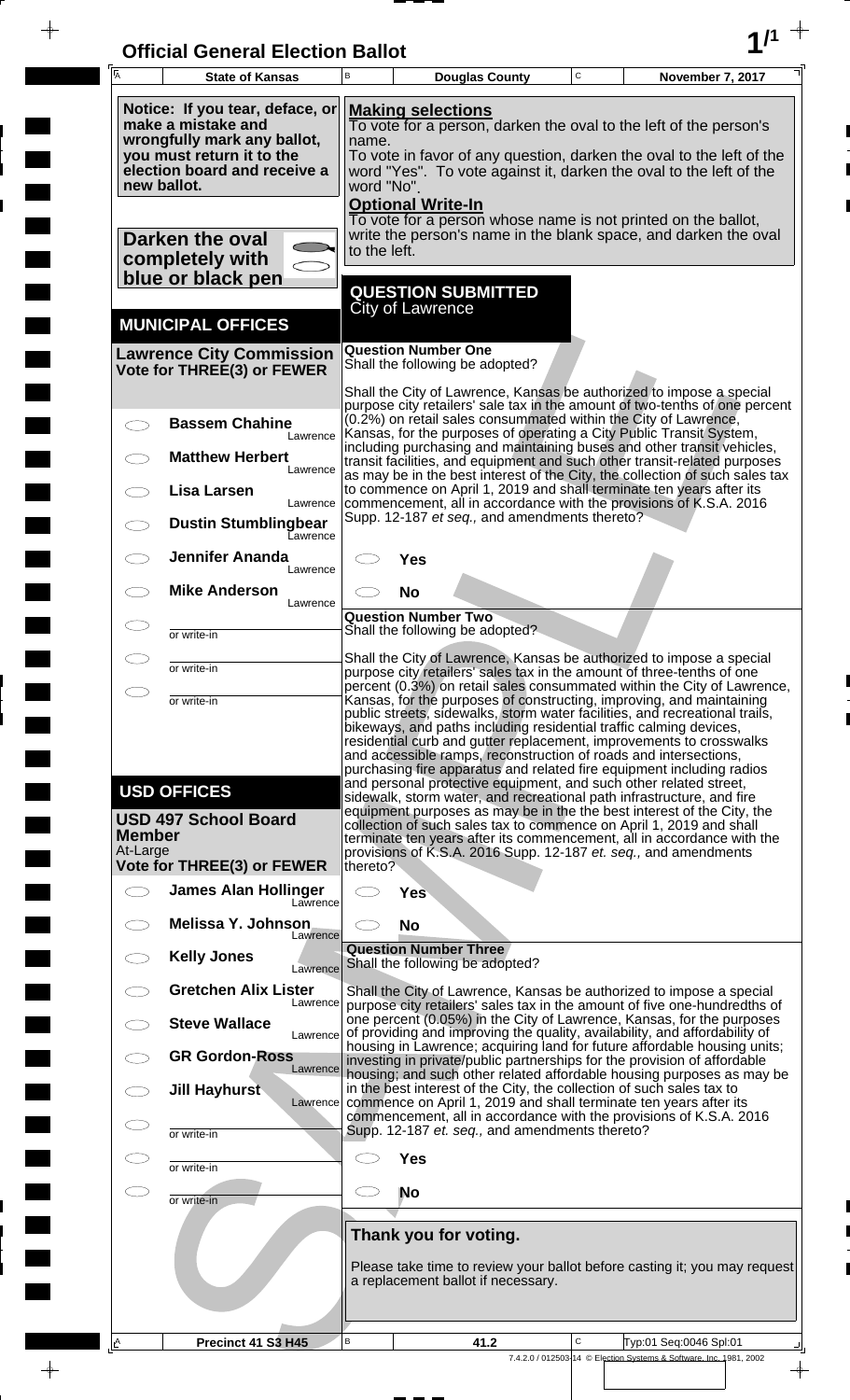| <b>Official General Election Ballot</b> |  |
|-----------------------------------------|--|
|                                         |  |

 $\overline{\phantom{a}}$ 

 $\blacksquare$ 

 $\overline{\phantom{a}}$ 

 $\blacksquare$ 

 $\frac{1}{2}$ 

 $\frac{1}{\sqrt{2\pi}}$ 

| $\overline{\mathsf{A}}$ | <b>State of Kansas</b>                                                                                                                                                                                                                                                                                                                                                                                                                                                                                                                                                                                                                                                                                                                                                                                                                                         | B            | <b>Douglas County</b>                                                                                                                                                                                                                                                                                    | $\mathbf C$ | November 7, 2017                                                                               |
|-------------------------|----------------------------------------------------------------------------------------------------------------------------------------------------------------------------------------------------------------------------------------------------------------------------------------------------------------------------------------------------------------------------------------------------------------------------------------------------------------------------------------------------------------------------------------------------------------------------------------------------------------------------------------------------------------------------------------------------------------------------------------------------------------------------------------------------------------------------------------------------------------|--------------|----------------------------------------------------------------------------------------------------------------------------------------------------------------------------------------------------------------------------------------------------------------------------------------------------------|-------------|------------------------------------------------------------------------------------------------|
|                         | Notice: If you tear, deface, or<br><b>Making selections</b><br>make a mistake and<br>To vote for a person, darken the oval to the left of the person's<br>wrongfully mark any ballot,<br>name.<br>you must return it to the<br>To vote in favor of any question, darken the oval to the left of the<br>election board and receive a<br>word "Yes". To vote against it, darken the oval to the left of the<br>new ballot.<br>word "No".<br><b>Optional Write-In</b>                                                                                                                                                                                                                                                                                                                                                                                             |              |                                                                                                                                                                                                                                                                                                          |             |                                                                                                |
|                         | Darken the oval<br>completely with<br>blue or black pen                                                                                                                                                                                                                                                                                                                                                                                                                                                                                                                                                                                                                                                                                                                                                                                                        | to the left. | To vote for a person whose name is not printed on the ballot,<br>write the person's name in the blank space, and darken the oval                                                                                                                                                                         |             |                                                                                                |
|                         | <b>MUNICIPAL OFFICES</b>                                                                                                                                                                                                                                                                                                                                                                                                                                                                                                                                                                                                                                                                                                                                                                                                                                       |              | <b>QUESTION SUBMITTED</b><br><b>City of Lawrence</b>                                                                                                                                                                                                                                                     |             |                                                                                                |
|                         | <b>Lawrence City Commission</b><br>Vote for THREE(3) or FEWER                                                                                                                                                                                                                                                                                                                                                                                                                                                                                                                                                                                                                                                                                                                                                                                                  |              | <b>Question Number One</b><br>Shall the following be adopted?                                                                                                                                                                                                                                            |             |                                                                                                |
|                         | <b>Dustin Stumblingbear</b><br>Lawrence                                                                                                                                                                                                                                                                                                                                                                                                                                                                                                                                                                                                                                                                                                                                                                                                                        |              | Shall the City of Lawrence, Kansas be authorized to impose a special<br>(0.2%) on retail sales consummated within the City of Lawrence,<br>Kansas, for the purposes of operating a City Public Transit System,                                                                                           |             | purpose city retailers' sale tax in the amount of two-tenths of one percent                    |
|                         | <b>Jennifer Ananda</b><br>Lawrence                                                                                                                                                                                                                                                                                                                                                                                                                                                                                                                                                                                                                                                                                                                                                                                                                             |              | including purchasing and maintaining buses and other transit vehicles,<br>transit facilities, and equipment and such other transit-related purposes<br>as may be in the best interest of the City, the collection of such sales tax                                                                      |             |                                                                                                |
|                         | <b>Mike Anderson</b><br>Lawrence<br><b>Bassem Chahine</b><br>Lawrence                                                                                                                                                                                                                                                                                                                                                                                                                                                                                                                                                                                                                                                                                                                                                                                          |              | to commence on April 1, 2019 and shall terminate ten years after its<br>commencement, all in accordance with the provisions of K.S.A. 2016<br>Supp. 12-187 et seq., and amendments thereto?                                                                                                              |             |                                                                                                |
|                         | <b>Matthew Herbert</b><br>Lawrence                                                                                                                                                                                                                                                                                                                                                                                                                                                                                                                                                                                                                                                                                                                                                                                                                             |              | Yes                                                                                                                                                                                                                                                                                                      |             |                                                                                                |
|                         | <b>Lisa Larsen</b><br>Lawrence                                                                                                                                                                                                                                                                                                                                                                                                                                                                                                                                                                                                                                                                                                                                                                                                                                 |              | <b>No</b><br><b>Question Number Two</b><br>Shall the following be adopted?                                                                                                                                                                                                                               |             |                                                                                                |
|                         | or write-in                                                                                                                                                                                                                                                                                                                                                                                                                                                                                                                                                                                                                                                                                                                                                                                                                                                    |              | Shall the City of Lawrence, Kansas be authorized to impose a special                                                                                                                                                                                                                                     |             |                                                                                                |
| $\bigcirc$              | or write-in<br>or write-in                                                                                                                                                                                                                                                                                                                                                                                                                                                                                                                                                                                                                                                                                                                                                                                                                                     |              | purpose city retailers' sales tax in the amount of three-tenths of one<br>percent (0.3%) on retail sales consummated within the City of Lawrence,<br>Kansas, for the purposes of constructing, improving, and maintaining<br>public streets, sidewalks, storm water facilities, and recreational trails, |             |                                                                                                |
|                         | bikeways, and paths including residential traffic calming devices,<br>residential curb and gutter replacement, improvements to crosswalks<br>and accessible ramps, reconstruction of roads and intersections,<br>purchasing fire apparatus and related fire equipment including radios<br>and personal protective equipment, and such other related street,<br><b>USD OFFICES</b><br>sidewalk, storm water, and recreational path infrastructure, and fire<br>equipment purposes as may be in the the best interest of the City, the<br><b>USD 497 School Board</b><br>collection of such sales tax to commence on April 1, 2019 and shall<br><b>Member</b><br>terminate ten years after its commencement, all in accordance with the<br>At-Large<br>provisions of K.S.A. 2016 Supp. 12-187 et. seq., and amendments<br>Vote for THREE(3) or FEWER<br>thereto? |              |                                                                                                                                                                                                                                                                                                          |             |                                                                                                |
| $\frown$                | Melissa Y. Johnson<br>Lawrence                                                                                                                                                                                                                                                                                                                                                                                                                                                                                                                                                                                                                                                                                                                                                                                                                                 |              | <b>Yes</b>                                                                                                                                                                                                                                                                                               |             |                                                                                                |
|                         | <b>Kelly Jones</b><br>Lawrence                                                                                                                                                                                                                                                                                                                                                                                                                                                                                                                                                                                                                                                                                                                                                                                                                                 |              | <b>No</b>                                                                                                                                                                                                                                                                                                |             |                                                                                                |
|                         | <b>Gretchen Alix Lister</b><br>Lawrence                                                                                                                                                                                                                                                                                                                                                                                                                                                                                                                                                                                                                                                                                                                                                                                                                        |              | <b>Question Number Three</b><br>Shall the following be adopted?                                                                                                                                                                                                                                          |             |                                                                                                |
|                         | <b>Steve Wallace</b><br>Lawrence<br><b>GR Gordon-Ross</b><br>Lawrence                                                                                                                                                                                                                                                                                                                                                                                                                                                                                                                                                                                                                                                                                                                                                                                          |              | Shall the City of Lawrence, Kansas be authorized to impose a special<br>purpose city retailers' sales tax in the amount of five one-hundredths of<br>one percent (0.05%) in the City of Lawrence, Kansas, for the purposes<br>of providing and improving the quality, availability, and affordability of |             |                                                                                                |
|                         | <b>Jill Hayhurst</b><br>Lawrence                                                                                                                                                                                                                                                                                                                                                                                                                                                                                                                                                                                                                                                                                                                                                                                                                               |              | housing in Lawrence; acquiring land for future affordable housing units;<br>investing in private/public partnerships for the provision of affordable<br>housing, and such other related affordable housing purposes as may be                                                                            |             |                                                                                                |
|                         | <b>James Alan Hollinger</b><br>Lawrence                                                                                                                                                                                                                                                                                                                                                                                                                                                                                                                                                                                                                                                                                                                                                                                                                        |              | in the best interest of the City, the collection of such sales tax to<br>commence on April 1, 2019 and shall terminate ten years after its<br>commencement, all in accordance with the provisions of K.S.A. 2016<br>Supp. 12-187 et. seq., and amendments thereto?                                       |             |                                                                                                |
|                         | or write-in<br>or write-in                                                                                                                                                                                                                                                                                                                                                                                                                                                                                                                                                                                                                                                                                                                                                                                                                                     |              | <b>Yes</b>                                                                                                                                                                                                                                                                                               |             |                                                                                                |
| CD                      | or write-in                                                                                                                                                                                                                                                                                                                                                                                                                                                                                                                                                                                                                                                                                                                                                                                                                                                    |              | No                                                                                                                                                                                                                                                                                                       |             |                                                                                                |
|                         |                                                                                                                                                                                                                                                                                                                                                                                                                                                                                                                                                                                                                                                                                                                                                                                                                                                                |              | Thank you for voting.<br>a replacement ballot if necessary.                                                                                                                                                                                                                                              |             | Please take time to review your ballot before casting it; you may request                      |
| ¦ ≜                     | Precinct 41 S2 H46                                                                                                                                                                                                                                                                                                                                                                                                                                                                                                                                                                                                                                                                                                                                                                                                                                             | B            | 41.3                                                                                                                                                                                                                                                                                                     | C           | Typ:01 Seq:0047 Spl:01                                                                         |
|                         |                                                                                                                                                                                                                                                                                                                                                                                                                                                                                                                                                                                                                                                                                                                                                                                                                                                                |              |                                                                                                                                                                                                                                                                                                          |             | 7.4.2.0 / 012503-14 © Election Systems & Software, Inc. 1981, 2002<br>$\overline{\phantom{a}}$ |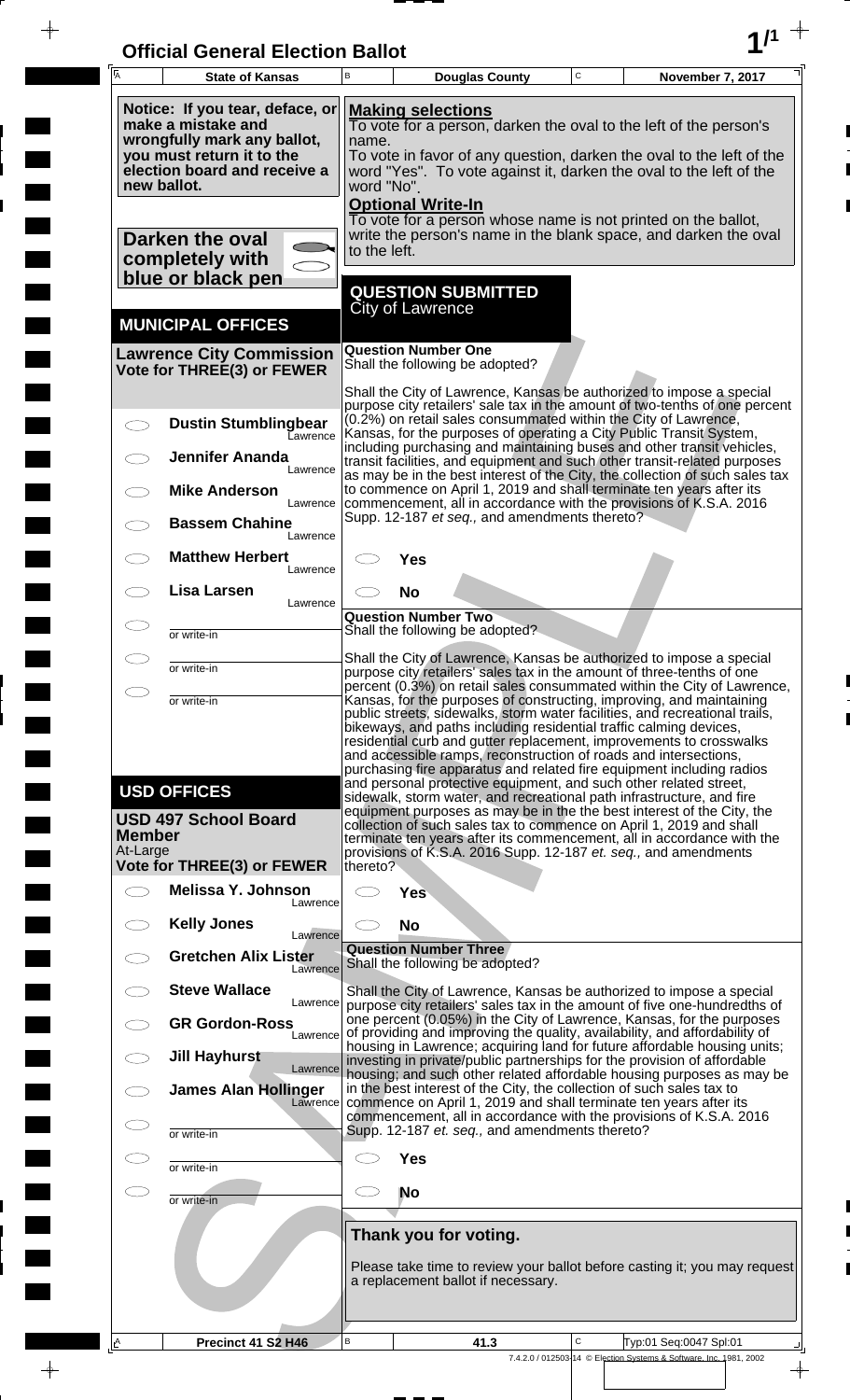| <b>Official General Election Ballot</b> |  |
|-----------------------------------------|--|
|                                         |  |

 $\overline{\phantom{a}}$ 

 $\blacksquare$ 

 $\overline{\phantom{a}}$ 

 $\blacksquare$ 

 $\frac{1}{2}$ 

 $\frac{1}{\sqrt{2\pi}}$ 

| Ā                         | <b>State of Kansas</b>                                                                                                                                           | B                   | <b>Douglas County</b>                                                 | $\mathbf C$  | November 7, 2017                                                                                                                                                                                                                                                                                                                                                                                                                                                                                                   |
|---------------------------|------------------------------------------------------------------------------------------------------------------------------------------------------------------|---------------------|-----------------------------------------------------------------------|--------------|--------------------------------------------------------------------------------------------------------------------------------------------------------------------------------------------------------------------------------------------------------------------------------------------------------------------------------------------------------------------------------------------------------------------------------------------------------------------------------------------------------------------|
|                           | Notice: If you tear, deface, or<br>make a mistake and<br>wrongfully mark any ballot,<br>you must return it to the<br>election board and receive a<br>new ballot. | name.<br>word "No". | <b>Making selections</b><br><b>Optional Write-In</b>                  |              | To vote for a person, darken the oval to the left of the person's<br>To vote in favor of any question, darken the oval to the left of the<br>word "Yes". To vote against it, darken the oval to the left of the                                                                                                                                                                                                                                                                                                    |
|                           | <b>Darken the oval</b><br>completely with<br>blue or black pen                                                                                                   | to the left.        |                                                                       |              | To vote for a person whose name is not printed on the ballot,<br>write the person's name in the blank space, and darken the oval                                                                                                                                                                                                                                                                                                                                                                                   |
|                           |                                                                                                                                                                  |                     | <b>QUESTION SUBMITTED</b><br><b>City of Lawrence</b>                  |              |                                                                                                                                                                                                                                                                                                                                                                                                                                                                                                                    |
|                           | <b>MUNICIPAL OFFICES</b><br><b>Lawrence City Commission</b><br>Vote for THREE(3) or FEWER                                                                        |                     | <b>Question Number One</b><br>Shall the following be adopted?         |              |                                                                                                                                                                                                                                                                                                                                                                                                                                                                                                                    |
|                           |                                                                                                                                                                  |                     |                                                                       |              | Shall the City of Lawrence, Kansas be authorized to impose a special<br>purpose city retailers' sale tax in the amount of two-tenths of one percent                                                                                                                                                                                                                                                                                                                                                                |
| $\subset$                 | <b>Lisa Larsen</b><br>Lawrence<br><b>Dustin Stumblingbear</b>                                                                                                    |                     | (0.2%) on retail sales consummated within the City of Lawrence,       |              | Kansas, for the purposes of operating a City Public Transit System,<br>including purchasing and maintaining buses and other transit vehicles,<br>transit facilities, and equipment and such other transit-related purposes                                                                                                                                                                                                                                                                                         |
|                           | Lawrence<br><b>Jennifer Ananda</b>                                                                                                                               |                     |                                                                       |              | as may be in the best interest of the City, the collection of such sales tax<br>to commence on April 1, 2019 and shall terminate ten years after its                                                                                                                                                                                                                                                                                                                                                               |
|                           | Lawrence<br><b>Mike Anderson</b><br>Lawrence                                                                                                                     |                     | Supp. 12-187 et seq., and amendments thereto?                         |              | commencement, all in accordance with the provisions of K.S.A. 2016                                                                                                                                                                                                                                                                                                                                                                                                                                                 |
|                           | <b>Bassem Chahine</b><br>Lawrence                                                                                                                                |                     | <b>Yes</b>                                                            |              |                                                                                                                                                                                                                                                                                                                                                                                                                                                                                                                    |
|                           | <b>Matthew Herbert</b><br>Lawrence                                                                                                                               |                     | <b>No</b><br><b>Question Number Two</b>                               |              |                                                                                                                                                                                                                                                                                                                                                                                                                                                                                                                    |
| m                         | or write-in                                                                                                                                                      |                     | Shall the following be adopted?                                       |              |                                                                                                                                                                                                                                                                                                                                                                                                                                                                                                                    |
| C. P                      | or write-in                                                                                                                                                      |                     |                                                                       |              | Shall the City of Lawrence, Kansas be authorized to impose a special<br>purpose city retailers' sales tax in the amount of three-tenths of one<br>percent (0.3%) on retail sales consummated within the City of Lawrence,                                                                                                                                                                                                                                                                                          |
| Ο                         | or write-in                                                                                                                                                      |                     |                                                                       |              | Kansas, for the purposes of constructing, improving, and maintaining<br>public streets, sidewalks, storm water facilities, and recreational trails,<br>bikeways, and paths including residential traffic calming devices,<br>residential curb and gutter replacement, improvements to crosswalks<br>and accessible ramps, reconstruction of roads and intersections,<br>purchasing fire apparatus and related fire equipment including radios<br>and personal protective equipment, and such other related street, |
| <b>Member</b><br>At-Large | <b>USD OFFICES</b><br><b>USD 497 School Board</b><br>Vote for THREE(3) or FEWER                                                                                  | thereto?            |                                                                       |              | sidewalk, storm water, and recreational path infrastructure, and fire<br>equipment purposes as may be in the the best interest of the City, the<br>collection of such sales tax to commence on April 1, 2019 and shall<br>terminate ten years after its commencement, all in accordance with the<br>provisions of K.S.A. 2016 Supp. 12-187 et. seq., and amendments                                                                                                                                                |
| $\overline{\phantom{1}}$  | <b>Kelly Jones</b><br>Lawrence                                                                                                                                   |                     | <b>Yes</b>                                                            |              |                                                                                                                                                                                                                                                                                                                                                                                                                                                                                                                    |
|                           | <b>Gretchen Alix Lister</b><br>Lawrence                                                                                                                          |                     | <b>No</b>                                                             |              |                                                                                                                                                                                                                                                                                                                                                                                                                                                                                                                    |
|                           | <b>Steve Wallace</b><br>Lawrence                                                                                                                                 |                     | <b>Question Number Three</b><br>Shall the following be adopted?       |              |                                                                                                                                                                                                                                                                                                                                                                                                                                                                                                                    |
|                           | <b>GR Gordon-Ross</b><br>Lawrence<br><b>Jill Hayhurst</b>                                                                                                        |                     |                                                                       |              | Shall the City of Lawrence, Kansas be authorized to impose a special<br>purpose city retailers' sales tax in the amount of five one-hundredths of<br>one percent (0.05%) in the City of Lawrence, Kansas, for the purposes                                                                                                                                                                                                                                                                                         |
|                           | Lawrence<br><b>James Alan Hollinger</b><br>Lawrence                                                                                                              |                     |                                                                       |              | of providing and improving the quality, availability, and affordability of<br>housing in Lawrence; acquiring land for future affordable housing units;<br>investing in private/public partnerships for the provision of affordable                                                                                                                                                                                                                                                                                 |
|                           | <b>Melissa Y. Johnson</b><br>Lawrence                                                                                                                            |                     | in the best interest of the City, the collection of such sales tax to |              | housing; and such other related affordable housing purposes as may be<br>commence on April 1, 2019 and shall terminate ten years after its                                                                                                                                                                                                                                                                                                                                                                         |
| $\subset$ .               | or write-in                                                                                                                                                      |                     | Supp. 12-187 et. seq., and amendments thereto?                        |              | commencement, all in accordance with the provisions of K.S.A. 2016                                                                                                                                                                                                                                                                                                                                                                                                                                                 |
| Œ                         | or write-in                                                                                                                                                      |                     | <b>Yes</b>                                                            |              |                                                                                                                                                                                                                                                                                                                                                                                                                                                                                                                    |
| $\subset$                 | or write-in                                                                                                                                                      |                     | No                                                                    |              |                                                                                                                                                                                                                                                                                                                                                                                                                                                                                                                    |
|                           |                                                                                                                                                                  |                     | Thank you for voting.<br>a replacement ballot if necessary.           |              | Please take time to review your ballot before casting it; you may request                                                                                                                                                                                                                                                                                                                                                                                                                                          |
| <u> 14</u>                | Precinct 41 S2 H45                                                                                                                                               | B                   | 41.4                                                                  | $\mathsf{C}$ | Typ:01 Seq:0048 Spl:01<br>7.4.2.0 / 012503-14 © Election Systems & Software, Inc. 1981, 2002<br>$\frac{1}{\sqrt{2}}$                                                                                                                                                                                                                                                                                                                                                                                               |

 $\overline{\phantom{a}}$ 

 $\begin{array}{c} \hline \end{array}$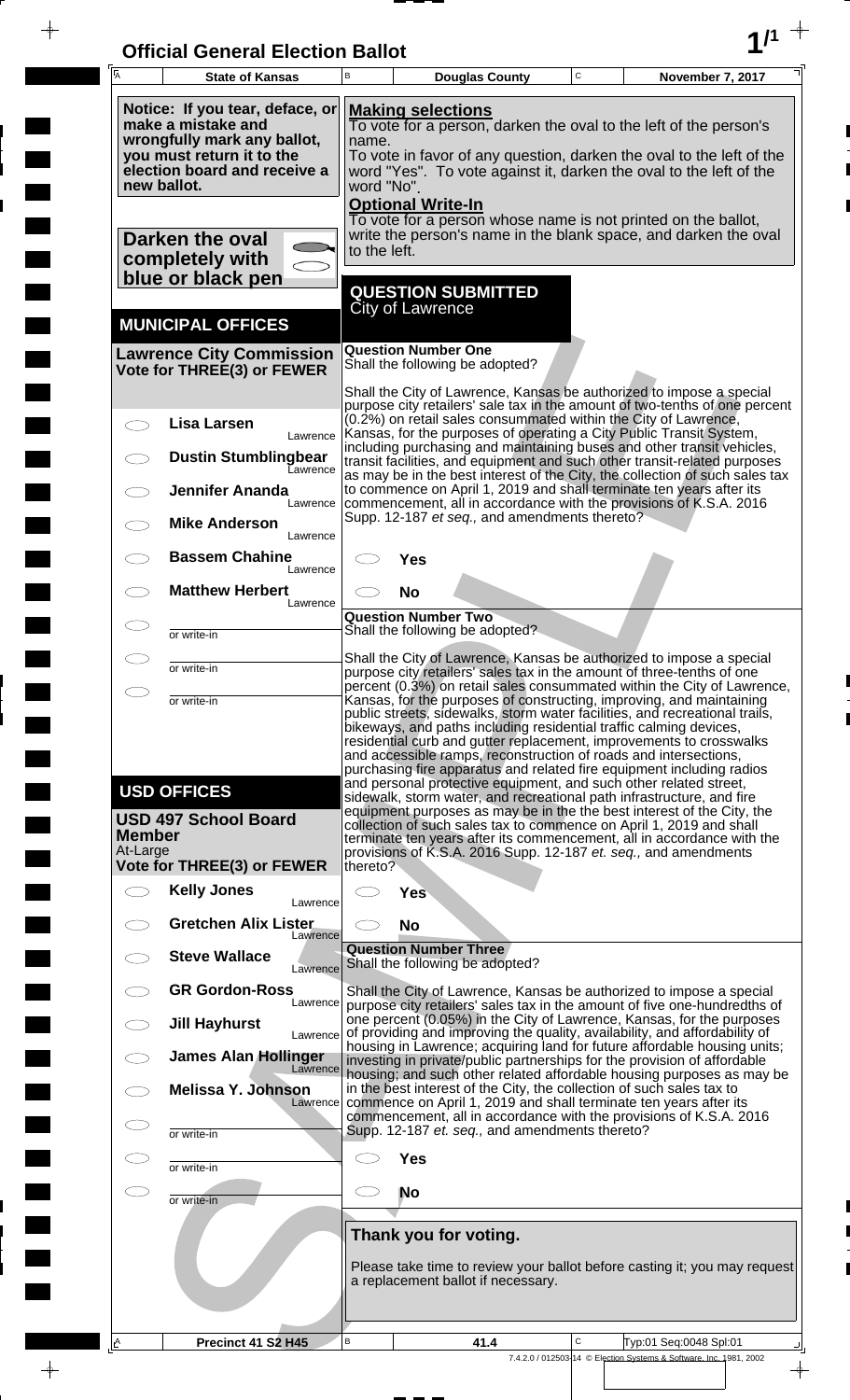| <b>Official General Election Ballot</b> |  |
|-----------------------------------------|--|
|                                         |  |

 $\overline{\phantom{a}}$ 

 $\blacksquare$ 

 $\overline{\phantom{a}}$ 

 $\blacksquare$ 

 $\frac{1}{2}$ 

 $\frac{1}{\sqrt{2\pi}}$ 

| $\overline{\mathsf{A}}$                                                                                                                                                                                     | <b>State of Kansas</b>                                                                                                                                                                                                                                                                                                                                                                                                                                                                                                                                                                                                                                                                                                                                                                                                                                         | B | <b>Douglas County</b>                                                                                                                                                                                                                                                                                       | $\mathbf C$ | November 7, 2017                                                                           |
|-------------------------------------------------------------------------------------------------------------------------------------------------------------------------------------------------------------|----------------------------------------------------------------------------------------------------------------------------------------------------------------------------------------------------------------------------------------------------------------------------------------------------------------------------------------------------------------------------------------------------------------------------------------------------------------------------------------------------------------------------------------------------------------------------------------------------------------------------------------------------------------------------------------------------------------------------------------------------------------------------------------------------------------------------------------------------------------|---|-------------------------------------------------------------------------------------------------------------------------------------------------------------------------------------------------------------------------------------------------------------------------------------------------------------|-------------|--------------------------------------------------------------------------------------------|
|                                                                                                                                                                                                             | Notice: If you tear, deface, or<br><b>Making selections</b><br>make a mistake and<br>To vote for a person, darken the oval to the left of the person's<br>wrongfully mark any ballot,<br>name.<br>you must return it to the<br>To vote in favor of any question, darken the oval to the left of the<br>election board and receive a<br>word "Yes". To vote against it, darken the oval to the left of the<br>new ballot.<br>word "No".<br><b>Optional Write-In</b>                                                                                                                                                                                                                                                                                                                                                                                             |   |                                                                                                                                                                                                                                                                                                             |             |                                                                                            |
| To vote for a person whose name is not printed on the ballot,<br>write the person's name in the blank space, and darken the oval<br>Darken the oval<br>to the left.<br>completely with<br>blue or black pen |                                                                                                                                                                                                                                                                                                                                                                                                                                                                                                                                                                                                                                                                                                                                                                                                                                                                |   |                                                                                                                                                                                                                                                                                                             |             |                                                                                            |
|                                                                                                                                                                                                             | <b>MUNICIPAL OFFICES</b>                                                                                                                                                                                                                                                                                                                                                                                                                                                                                                                                                                                                                                                                                                                                                                                                                                       |   | <b>QUESTION SUBMITTED</b><br><b>City of Lawrence</b>                                                                                                                                                                                                                                                        |             |                                                                                            |
|                                                                                                                                                                                                             | <b>Lawrence City Commission</b><br>Vote for THREE(3) or FEWER                                                                                                                                                                                                                                                                                                                                                                                                                                                                                                                                                                                                                                                                                                                                                                                                  |   | <b>Question Number One</b><br>Shall the following be adopted?                                                                                                                                                                                                                                               |             |                                                                                            |
|                                                                                                                                                                                                             | <b>Dustin Stumblingbear</b><br>Lawrence                                                                                                                                                                                                                                                                                                                                                                                                                                                                                                                                                                                                                                                                                                                                                                                                                        |   | Shall the City of Lawrence, Kansas be authorized to impose a special<br>(0.2%) on retail sales consummated within the City of Lawrence,<br>Kansas, for the purposes of operating a City Public Transit System,                                                                                              |             | purpose city retailers' sale tax in the amount of two-tenths of one percent                |
|                                                                                                                                                                                                             | <b>Jennifer Ananda</b><br>Lawrence                                                                                                                                                                                                                                                                                                                                                                                                                                                                                                                                                                                                                                                                                                                                                                                                                             |   | including purchasing and maintaining buses and other transit vehicles,<br>transit facilities, and equipment and such other transit-related purposes<br>as may be in the best interest of the City, the collection of such sales tax                                                                         |             |                                                                                            |
|                                                                                                                                                                                                             | <b>Mike Anderson</b><br>Lawrence<br><b>Bassem Chahine</b><br>Lawrence                                                                                                                                                                                                                                                                                                                                                                                                                                                                                                                                                                                                                                                                                                                                                                                          |   | to commence on April 1, 2019 and shall terminate ten years after its<br>commencement, all in accordance with the provisions of K.S.A. 2016<br>Supp. 12-187 et seq., and amendments thereto?                                                                                                                 |             |                                                                                            |
|                                                                                                                                                                                                             | <b>Matthew Herbert</b><br>Lawrence                                                                                                                                                                                                                                                                                                                                                                                                                                                                                                                                                                                                                                                                                                                                                                                                                             |   | Yes                                                                                                                                                                                                                                                                                                         |             |                                                                                            |
|                                                                                                                                                                                                             | <b>Lisa Larsen</b><br>Lawrence                                                                                                                                                                                                                                                                                                                                                                                                                                                                                                                                                                                                                                                                                                                                                                                                                                 |   | <b>No</b><br><b>Question Number Two</b><br>Shall the following be adopted?                                                                                                                                                                                                                                  |             |                                                                                            |
|                                                                                                                                                                                                             | or write-in                                                                                                                                                                                                                                                                                                                                                                                                                                                                                                                                                                                                                                                                                                                                                                                                                                                    |   | Shall the City of Lawrence, Kansas be authorized to impose a special                                                                                                                                                                                                                                        |             |                                                                                            |
| $\bigcirc$                                                                                                                                                                                                  | or write-in<br>or write-in                                                                                                                                                                                                                                                                                                                                                                                                                                                                                                                                                                                                                                                                                                                                                                                                                                     |   | purpose city retailers' sales tax in the amount of three-tenths of one<br>percent (0.3%) on retail sales consummated within the City of Lawrence,<br>Kansas, for the purposes of constructing, improving, and maintaining<br>public streets, sidewalks, storm water facilities, and recreational trails,    |             |                                                                                            |
|                                                                                                                                                                                                             | bikeways, and paths including residential traffic calming devices,<br>residential curb and gutter replacement, improvements to crosswalks<br>and accessible ramps, reconstruction of roads and intersections,<br>purchasing fire apparatus and related fire equipment including radios<br>and personal protective equipment, and such other related street,<br><b>USD OFFICES</b><br>sidewalk, storm water, and recreational path infrastructure, and fire<br>equipment purposes as may be in the the best interest of the City, the<br><b>USD 497 School Board</b><br>collection of such sales tax to commence on April 1, 2019 and shall<br><b>Member</b><br>terminate ten years after its commencement, all in accordance with the<br>At-Large<br>provisions of K.S.A. 2016 Supp. 12-187 et. seq., and amendments<br>Vote for THREE(3) or FEWER<br>thereto? |   |                                                                                                                                                                                                                                                                                                             |             |                                                                                            |
| $\frown$                                                                                                                                                                                                    | Melissa Y. Johnson                                                                                                                                                                                                                                                                                                                                                                                                                                                                                                                                                                                                                                                                                                                                                                                                                                             |   | <b>Yes</b>                                                                                                                                                                                                                                                                                                  |             |                                                                                            |
|                                                                                                                                                                                                             | Lawrence<br><b>Kelly Jones</b>                                                                                                                                                                                                                                                                                                                                                                                                                                                                                                                                                                                                                                                                                                                                                                                                                                 |   | <b>No</b>                                                                                                                                                                                                                                                                                                   |             |                                                                                            |
|                                                                                                                                                                                                             | Lawrence<br><b>Gretchen Alix Lister</b><br>Lawrence                                                                                                                                                                                                                                                                                                                                                                                                                                                                                                                                                                                                                                                                                                                                                                                                            |   | <b>Question Number Three</b><br>Shall the following be adopted?                                                                                                                                                                                                                                             |             |                                                                                            |
|                                                                                                                                                                                                             | <b>Steve Wallace</b><br>Lawrence<br><b>GR Gordon-Ross</b>                                                                                                                                                                                                                                                                                                                                                                                                                                                                                                                                                                                                                                                                                                                                                                                                      |   | Shall the City of Lawrence, Kansas be authorized to impose a special<br>purpose city retailers' sales tax in the amount of five one-hundredths of<br>one percent (0.05%) in the City of Lawrence, Kansas, for the purposes                                                                                  |             |                                                                                            |
|                                                                                                                                                                                                             | Lawrence<br><b>Jill Hayhurst</b><br>Lawrence                                                                                                                                                                                                                                                                                                                                                                                                                                                                                                                                                                                                                                                                                                                                                                                                                   |   | of providing and improving the quality, availability, and affordability of<br>housing in Lawrence; acquiring land for future affordable housing units;<br>investing in private/public partnerships for the provision of affordable<br>housing, and such other related affordable housing purposes as may be |             |                                                                                            |
|                                                                                                                                                                                                             | <b>James Alan Hollinger</b><br>Lawrence                                                                                                                                                                                                                                                                                                                                                                                                                                                                                                                                                                                                                                                                                                                                                                                                                        |   | in the best interest of the City, the collection of such sales tax to<br>commence on April 1, 2019 and shall terminate ten years after its<br>commencement, all in accordance with the provisions of K.S.A. 2016                                                                                            |             |                                                                                            |
|                                                                                                                                                                                                             | or write-in<br>or write-in                                                                                                                                                                                                                                                                                                                                                                                                                                                                                                                                                                                                                                                                                                                                                                                                                                     |   | Supp. 12-187 et. seq., and amendments thereto?<br><b>Yes</b>                                                                                                                                                                                                                                                |             |                                                                                            |
| CD                                                                                                                                                                                                          | or write-in                                                                                                                                                                                                                                                                                                                                                                                                                                                                                                                                                                                                                                                                                                                                                                                                                                                    |   | No                                                                                                                                                                                                                                                                                                          |             |                                                                                            |
|                                                                                                                                                                                                             |                                                                                                                                                                                                                                                                                                                                                                                                                                                                                                                                                                                                                                                                                                                                                                                                                                                                |   | Thank you for voting.<br>a replacement ballot if necessary.                                                                                                                                                                                                                                                 |             | Please take time to review your ballot before casting it; you may request                  |
| .l∆                                                                                                                                                                                                         | Precinct 42 H46                                                                                                                                                                                                                                                                                                                                                                                                                                                                                                                                                                                                                                                                                                                                                                                                                                                | B | 42.1                                                                                                                                                                                                                                                                                                        | C           | Typ:01 Seq:0049 Spl:01                                                                     |
|                                                                                                                                                                                                             |                                                                                                                                                                                                                                                                                                                                                                                                                                                                                                                                                                                                                                                                                                                                                                                                                                                                |   |                                                                                                                                                                                                                                                                                                             |             | 7.4.2.0 / 012503-14 © Election Systems & Software, Inc. 1981, 2002<br>$\frac{1}{\sqrt{2}}$ |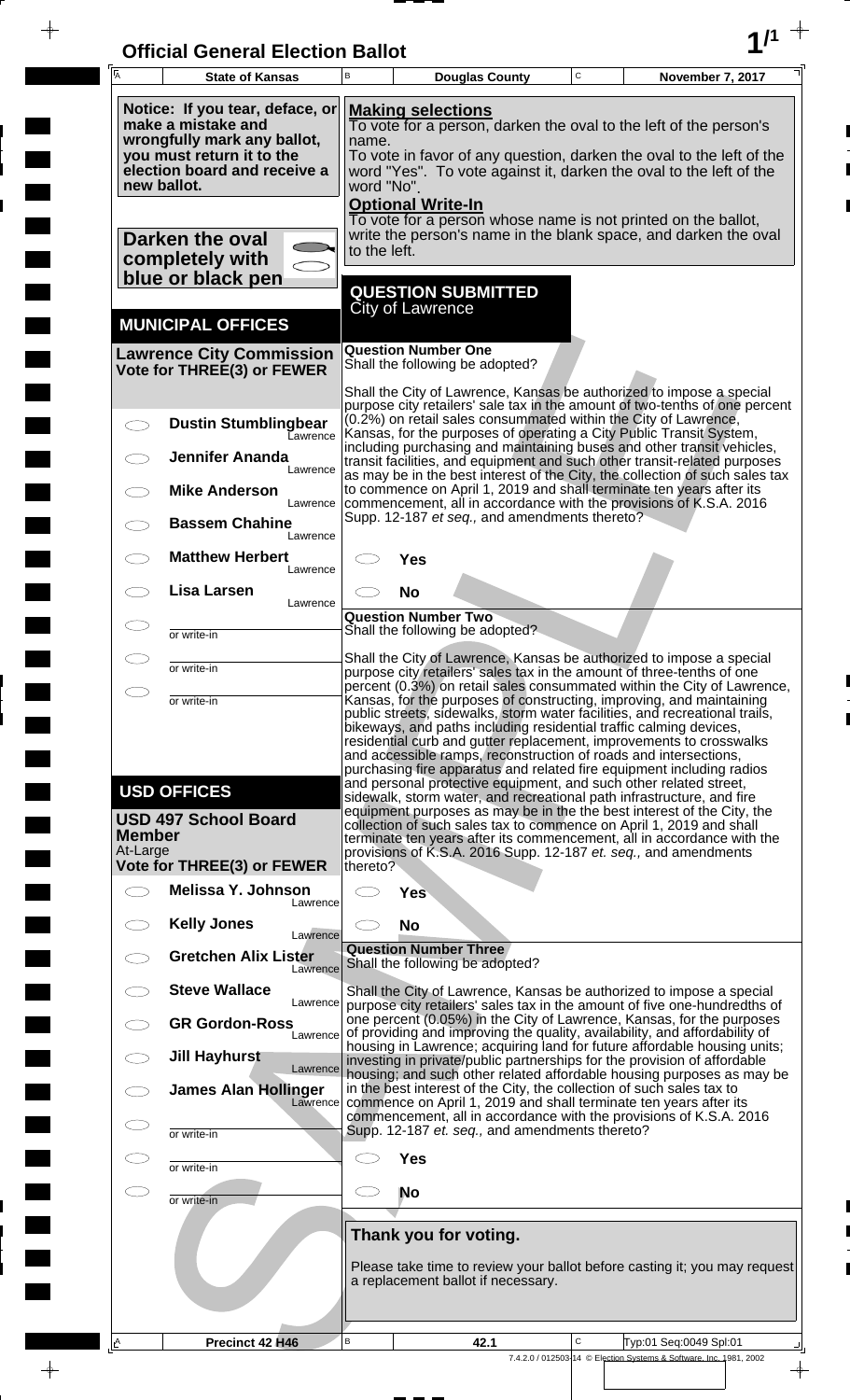| <b>Official General Election Ballot</b> |  |
|-----------------------------------------|--|
|                                         |  |

 $\overline{\phantom{a}}$ 

 $\blacksquare$ 

E

 $\frac{1}{2}$ 

 $\frac{1}{\sqrt{2\pi}}$ 

| Ā                         | <b>State of Kansas</b>                                                                                                                            | B                   |                          | <b>Douglas County</b>                                                                                                                  | C | November 7, 2017                                                                                                                                                                                                                                                                                                                                                                                                                         |
|---------------------------|---------------------------------------------------------------------------------------------------------------------------------------------------|---------------------|--------------------------|----------------------------------------------------------------------------------------------------------------------------------------|---|------------------------------------------------------------------------------------------------------------------------------------------------------------------------------------------------------------------------------------------------------------------------------------------------------------------------------------------------------------------------------------------------------------------------------------------|
| new ballot.               | Notice: If you tear, deface, or<br>make a mistake and<br>wrongfully mark any ballot,<br>you must return it to the<br>election board and receive a | name.<br>word "No". | <b>Optional Write-In</b> | <b>Making selections</b>                                                                                                               |   | To vote for a person, darken the oval to the left of the person's<br>To vote in favor of any question, darken the oval to the left of the<br>word "Yes". To vote against it, darken the oval to the left of the                                                                                                                                                                                                                          |
|                           | Darken the oval<br>completely with<br>blue or black pen                                                                                           | to the left.        |                          |                                                                                                                                        |   | To vote for a person whose name is not printed on the ballot,<br>write the person's name in the blank space, and darken the oval                                                                                                                                                                                                                                                                                                         |
|                           | <b>MUNICIPAL OFFICES</b>                                                                                                                          |                     | City of Lawrence         | <b>QUESTION SUBMITTED</b>                                                                                                              |   |                                                                                                                                                                                                                                                                                                                                                                                                                                          |
|                           | <b>Lawrence City Commission</b><br>Vote for THREE(3) or FEWER                                                                                     |                     |                          | <b>Question Number One</b><br>Shall the following be adopted?                                                                          |   |                                                                                                                                                                                                                                                                                                                                                                                                                                          |
|                           | <b>Jennifer Ananda</b><br>Lawrence                                                                                                                |                     |                          | (0.2%) on retail sales consummated within the City of Lawrence,                                                                        |   | Shall the City of Lawrence, Kansas be authorized to impose a special<br>purpose city retailers' sale tax in the amount of two-tenths of one percent<br>Kansas, for the purposes of operating a City Public Transit System,<br>including purchasing and maintaining buses and other transit vehicles,                                                                                                                                     |
|                           | <b>Mike Anderson</b><br>Lawrence<br><b>Bassem Chahine</b>                                                                                         |                     |                          |                                                                                                                                        |   | transit facilities, and equipment and such other transit-related purposes<br>as may be in the best interest of the City, the collection of such sales tax<br>to commence on April 1, 2019 and shall terminate ten years after its                                                                                                                                                                                                        |
|                           | Lawrence<br><b>Matthew Herbert</b><br>Lawrence                                                                                                    |                     |                          | Supp. 12-187 et seq., and amendments thereto?                                                                                          |   | commencement, all in accordance with the provisions of K.S.A. 2016                                                                                                                                                                                                                                                                                                                                                                       |
|                           | Lisa Larsen<br>Lawrence<br><b>Dustin Stumblingbear</b>                                                                                            |                     | <b>Yes</b><br><b>No</b>  |                                                                                                                                        |   |                                                                                                                                                                                                                                                                                                                                                                                                                                          |
|                           | Eawrence<br>or write-in                                                                                                                           |                     |                          | <b>Question Number Two</b><br>Shall the following be adopted?                                                                          |   |                                                                                                                                                                                                                                                                                                                                                                                                                                          |
|                           | or write-in                                                                                                                                       |                     |                          |                                                                                                                                        |   | Shall the City of Lawrence, Kansas be authorized to impose a special<br>purpose city retailers' sales tax in the amount of three-tenths of one                                                                                                                                                                                                                                                                                           |
|                           | or write-in                                                                                                                                       |                     |                          | bikeways, and paths including residential traffic calming devices,<br>and accessible ramps, reconstruction of roads and intersections, |   | percent (0.3%) on retail sales consummated within the City of Lawrence,<br>Kansas, for the purposes of constructing, improving, and maintaining<br>public streets, sidewalks, storm water facilities, and recreational trails,<br>residential curb and gutter replacement, improvements to crosswalks<br>purchasing fire apparatus and related fire equipment including radios                                                           |
| <b>Member</b><br>At-Large | <b>USD OFFICES</b><br><b>USD 497 School Board</b>                                                                                                 |                     |                          |                                                                                                                                        |   | and personal protective equipment, and such other related street,<br>sidewalk, storm water, and recreational path infrastructure, and fire<br>equipment purposes as may be in the the best interest of the City, the<br>collection of such sales tax to commence on April 1, 2019 and shall<br>terminate ten years after its commencement, all in accordance with the<br>provisions of K.S.A. 2016 Supp. 12-187 et. seq., and amendments |
|                           | Vote for THREE(3) or FEWER<br><b>Steve Wallace</b><br>Lawrence                                                                                    | thereto?            | <b>Yes</b>               |                                                                                                                                        |   |                                                                                                                                                                                                                                                                                                                                                                                                                                          |
|                           | <b>GR Gordon-Ross</b><br>Lawrence                                                                                                                 |                     | <b>No</b>                |                                                                                                                                        |   |                                                                                                                                                                                                                                                                                                                                                                                                                                          |
|                           | <b>Jill Hayhurst</b><br>Lawrence                                                                                                                  |                     |                          | <b>Question Number Three</b><br>Shall the following be adopted?                                                                        |   |                                                                                                                                                                                                                                                                                                                                                                                                                                          |
|                           | <b>James Alan Hollinger</b><br>Lawrence<br>Melissa Y. Johnson                                                                                     |                     |                          |                                                                                                                                        |   | Shall the City of Lawrence, Kansas be authorized to impose a special<br>purpose city retailers' sales tax in the amount of five one-hundredths of<br>one percent (0.05%) in the City of Lawrence, Kansas, for the purposes                                                                                                                                                                                                               |
|                           | Lawrence<br>Kelly Jones<br>Lawrence                                                                                                               |                     |                          |                                                                                                                                        |   | of providing and improving the quality, availability, and affordability of<br>housing in Lawrence; acquiring land for future affordable housing units;<br>investing in private/public partnerships for the provision of affordable                                                                                                                                                                                                       |
|                           | <b>Gretchen Alix Lister</b><br>Lawrence                                                                                                           |                     |                          | in the best interest of the City, the collection of such sales tax to                                                                  |   | housing; and such other related affordable housing purposes as may be<br>commence on April 1, 2019 and shall terminate ten years after its<br>commencement, all in accordance with the provisions of K.S.A. 2016                                                                                                                                                                                                                         |
|                           | or write-in                                                                                                                                       |                     |                          | Supp. 12-187 et. seq., and amendments thereto?                                                                                         |   |                                                                                                                                                                                                                                                                                                                                                                                                                                          |
|                           | or write-in                                                                                                                                       |                     | <b>Yes</b><br>No         |                                                                                                                                        |   |                                                                                                                                                                                                                                                                                                                                                                                                                                          |
|                           | or write-in                                                                                                                                       |                     |                          | Thank you for voting.                                                                                                                  |   |                                                                                                                                                                                                                                                                                                                                                                                                                                          |
|                           |                                                                                                                                                   |                     |                          | a replacement ballot if necessary.                                                                                                     |   | Please take time to review your ballot before casting it; you may request                                                                                                                                                                                                                                                                                                                                                                |
| <u>A،</u>                 | Precinct 42 H45                                                                                                                                   | В                   |                          | 42.2 & 42.3 & 42.4                                                                                                                     | C | Typ:01 Seq:0050 Spl:01<br>7.4.2.0 / 012503-14 © Election Systems & Software, Inc. 1981, 2002                                                                                                                                                                                                                                                                                                                                             |

 $\frac{1}{\sqrt{2}}$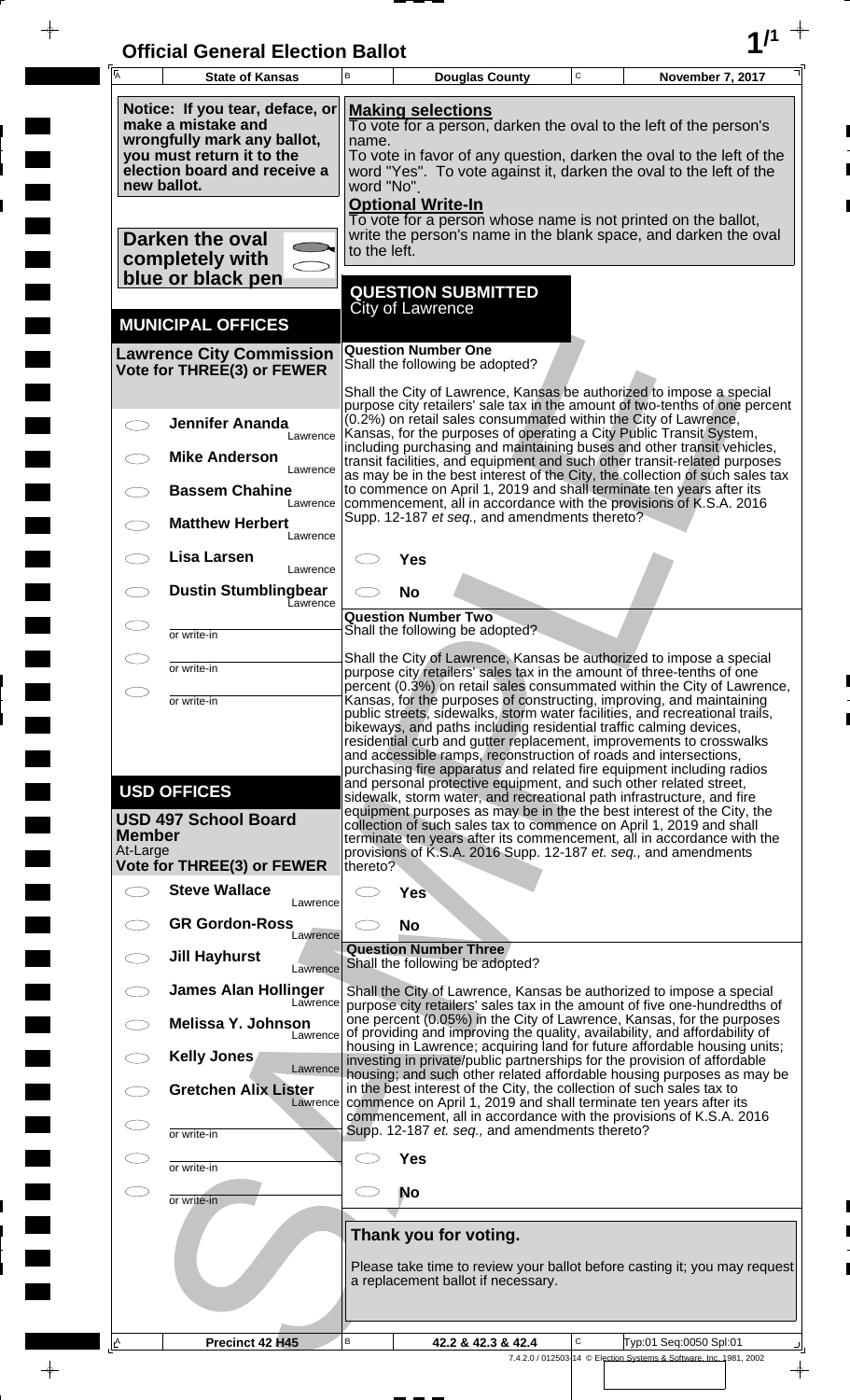| <b>Official General Election Ballot</b> |  |
|-----------------------------------------|--|
|                                         |  |

 $\overline{\phantom{a}}$ 

 $\blacksquare$ 

 $\overline{\phantom{a}}$ 

 $\blacksquare$ 

 $\frac{1}{2}$ 

 $\frac{1}{\sqrt{2\pi}}$ 

| $\overline{\mathsf{A}}$   | <b>State of Kansas</b>                                                                                                                                           | B                                                                                                                                                                                                                                                                                                                                                                                                                                                                                                                                                                                             |                                           | <b>Douglas County</b>                          | $\mathbf C$ | November 7, 2017                                                                                                                                                                                                                                                                                                                                                    |
|---------------------------|------------------------------------------------------------------------------------------------------------------------------------------------------------------|-----------------------------------------------------------------------------------------------------------------------------------------------------------------------------------------------------------------------------------------------------------------------------------------------------------------------------------------------------------------------------------------------------------------------------------------------------------------------------------------------------------------------------------------------------------------------------------------------|-------------------------------------------|------------------------------------------------|-------------|---------------------------------------------------------------------------------------------------------------------------------------------------------------------------------------------------------------------------------------------------------------------------------------------------------------------------------------------------------------------|
|                           | Notice: If you tear, deface, or<br>make a mistake and<br>wrongfully mark any ballot,<br>you must return it to the<br>election board and receive a<br>new ballot. | <b>Making selections</b><br>To vote for a person, darken the oval to the left of the person's<br>name.<br>To vote in favor of any question, darken the oval to the left of the<br>word "Yes". To vote against it, darken the oval to the left of the<br>word "No".                                                                                                                                                                                                                                                                                                                            |                                           |                                                |             |                                                                                                                                                                                                                                                                                                                                                                     |
|                           | Darken the oval<br>completely with<br>blue or black pen                                                                                                          | to the left.                                                                                                                                                                                                                                                                                                                                                                                                                                                                                                                                                                                  | <b>Optional Write-In</b>                  |                                                |             | To vote for a person whose name is not printed on the ballot,<br>write the person's name in the blank space, and darken the oval                                                                                                                                                                                                                                    |
|                           | <b>MUNICIPAL OFFICES</b>                                                                                                                                         |                                                                                                                                                                                                                                                                                                                                                                                                                                                                                                                                                                                               | <b>City of Lawrence</b>                   | <b>QUESTION SUBMITTED</b>                      |             |                                                                                                                                                                                                                                                                                                                                                                     |
|                           | <b>Lawrence City Commission</b><br>Vote for THREE(3) or FEWER                                                                                                    |                                                                                                                                                                                                                                                                                                                                                                                                                                                                                                                                                                                               | <b>Question Number One</b>                | Shall the following be adopted?                |             |                                                                                                                                                                                                                                                                                                                                                                     |
|                           | <b>Mike Anderson</b><br>Lawrence                                                                                                                                 |                                                                                                                                                                                                                                                                                                                                                                                                                                                                                                                                                                                               |                                           |                                                |             | Shall the City of Lawrence, Kansas be authorized to impose a special<br>purpose city retailers' sale tax in the amount of two-tenths of one percent<br>(0.2%) on retail sales consummated within the City of Lawrence,<br>Kansas, for the purposes of operating a City Public Transit System,                                                                       |
|                           | <b>Bassem Chahine</b><br>Lawrence<br><b>Matthew Herbert</b>                                                                                                      |                                                                                                                                                                                                                                                                                                                                                                                                                                                                                                                                                                                               |                                           |                                                |             | including purchasing and maintaining buses and other transit vehicles,<br>transit facilities, and equipment and such other transit-related purposes<br>as may be in the best interest of the City, the collection of such sales tax<br>to commence on April 1, 2019 and shall terminate ten years after its                                                         |
|                           | Lawrence<br>Lisa Larsen<br>Lawrence                                                                                                                              |                                                                                                                                                                                                                                                                                                                                                                                                                                                                                                                                                                                               |                                           | Supp. 12-187 et seq., and amendments thereto?  |             | commencement, all in accordance with the provisions of K.S.A. 2016                                                                                                                                                                                                                                                                                                  |
|                           | <b>Dustin Stumblingbear</b><br>Eawrence<br><b>Jennifer Ananda</b>                                                                                                |                                                                                                                                                                                                                                                                                                                                                                                                                                                                                                                                                                                               | Yes<br><b>No</b>                          |                                                |             |                                                                                                                                                                                                                                                                                                                                                                     |
|                           | Lawrence<br>or write-in                                                                                                                                          |                                                                                                                                                                                                                                                                                                                                                                                                                                                                                                                                                                                               | <b>Question Number Two</b>                | Shall the following be adopted?                |             |                                                                                                                                                                                                                                                                                                                                                                     |
|                           | or write-in                                                                                                                                                      |                                                                                                                                                                                                                                                                                                                                                                                                                                                                                                                                                                                               |                                           |                                                |             | Shall the City of Lawrence, Kansas be authorized to impose a special<br>purpose city retailers' sales tax in the amount of three-tenths of one                                                                                                                                                                                                                      |
| $\bigcirc$                | or write-in                                                                                                                                                      | percent (0.3%) on retail sales consummated within the City of Lawrence,<br>Kansas, for the purposes of constructing, improving, and maintaining<br>public streets, sidewalks, storm water facilities, and recreational trails,<br>bikeways, and paths including residential traffic calming devices,<br>residential curb and gutter replacement, improvements to crosswalks<br>and accessible ramps, reconstruction of roads and intersections,<br>purchasing fire apparatus and related fire equipment including radios<br>and personal protective equipment, and such other related street, |                                           |                                                |             |                                                                                                                                                                                                                                                                                                                                                                     |
| <b>Member</b><br>At-Large | <b>USD OFFICES</b><br><b>USD 497 School Board</b>                                                                                                                |                                                                                                                                                                                                                                                                                                                                                                                                                                                                                                                                                                                               |                                           |                                                |             | sidewalk, storm water, and recreational path infrastructure, and fire<br>equipment purposes as may be in the the best interest of the City, the<br>collection of such sales tax to commence on April 1, 2019 and shall<br>terminate ten years after its commencement, all in accordance with the<br>provisions of K.S.A. 2016 Supp. 12-187 et. seq., and amendments |
|                           | Vote for THREE(3) or FEWER<br><b>James Alan Hollinger</b><br>Lawrence                                                                                            | thereto?                                                                                                                                                                                                                                                                                                                                                                                                                                                                                                                                                                                      | <b>Yes</b>                                |                                                |             |                                                                                                                                                                                                                                                                                                                                                                     |
|                           | Melissa Y. Johnson<br>Lawrence                                                                                                                                   |                                                                                                                                                                                                                                                                                                                                                                                                                                                                                                                                                                                               | <b>No</b><br><b>Question Number Three</b> |                                                |             |                                                                                                                                                                                                                                                                                                                                                                     |
|                           | <b>Kelly Jones</b><br>Lawrence<br><b>Gretchen Alix Lister</b>                                                                                                    |                                                                                                                                                                                                                                                                                                                                                                                                                                                                                                                                                                                               |                                           | Shall the following be adopted?                |             | Shall the City of Lawrence, Kansas be authorized to impose a special                                                                                                                                                                                                                                                                                                |
|                           | Lawrence<br><b>Steve Wallace</b><br>Lawrence                                                                                                                     |                                                                                                                                                                                                                                                                                                                                                                                                                                                                                                                                                                                               |                                           |                                                |             | purpose city retailers' sales tax in the amount of five one-hundredths of<br>one percent (0.05%) in the City of Lawrence, Kansas, for the purposes<br>of providing and improving the quality, availability, and affordability of                                                                                                                                    |
|                           | <b>GR Gordon-Ross</b><br>Lawrence                                                                                                                                |                                                                                                                                                                                                                                                                                                                                                                                                                                                                                                                                                                                               |                                           |                                                |             | housing in Lawrence; acquiring land for future affordable housing units;<br>investing in private/public partnerships for the provision of affordable<br>housing; and such other related affordable housing purposes as may be                                                                                                                                       |
|                           | Jill Hayhurst<br>Lawrence                                                                                                                                        |                                                                                                                                                                                                                                                                                                                                                                                                                                                                                                                                                                                               |                                           |                                                |             | in the best interest of the City, the collection of such sales tax to<br>commence on April 1, 2019 and shall terminate ten years after its<br>commencement, all in accordance with the provisions of K.S.A. 2016                                                                                                                                                    |
|                           | or write-in                                                                                                                                                      |                                                                                                                                                                                                                                                                                                                                                                                                                                                                                                                                                                                               | <b>Yes</b>                                | Supp. 12-187 et. seq., and amendments thereto? |             |                                                                                                                                                                                                                                                                                                                                                                     |
| $\subset$                 | or write-in<br>or write-in                                                                                                                                       |                                                                                                                                                                                                                                                                                                                                                                                                                                                                                                                                                                                               | No                                        |                                                |             |                                                                                                                                                                                                                                                                                                                                                                     |
|                           |                                                                                                                                                                  |                                                                                                                                                                                                                                                                                                                                                                                                                                                                                                                                                                                               | Thank you for voting.                     | a replacement ballot if necessary.             |             | Please take time to review your ballot before casting it; you may request                                                                                                                                                                                                                                                                                           |
|                           | Precinct 43 CC1                                                                                                                                                  | B                                                                                                                                                                                                                                                                                                                                                                                                                                                                                                                                                                                             |                                           | 43.1                                           | C           | Typ:01 Seq:0051 Spl:01<br>7.4.2.0 / 012503-14 © Election Systems & Software, Inc. 1981, 2002                                                                                                                                                                                                                                                                        |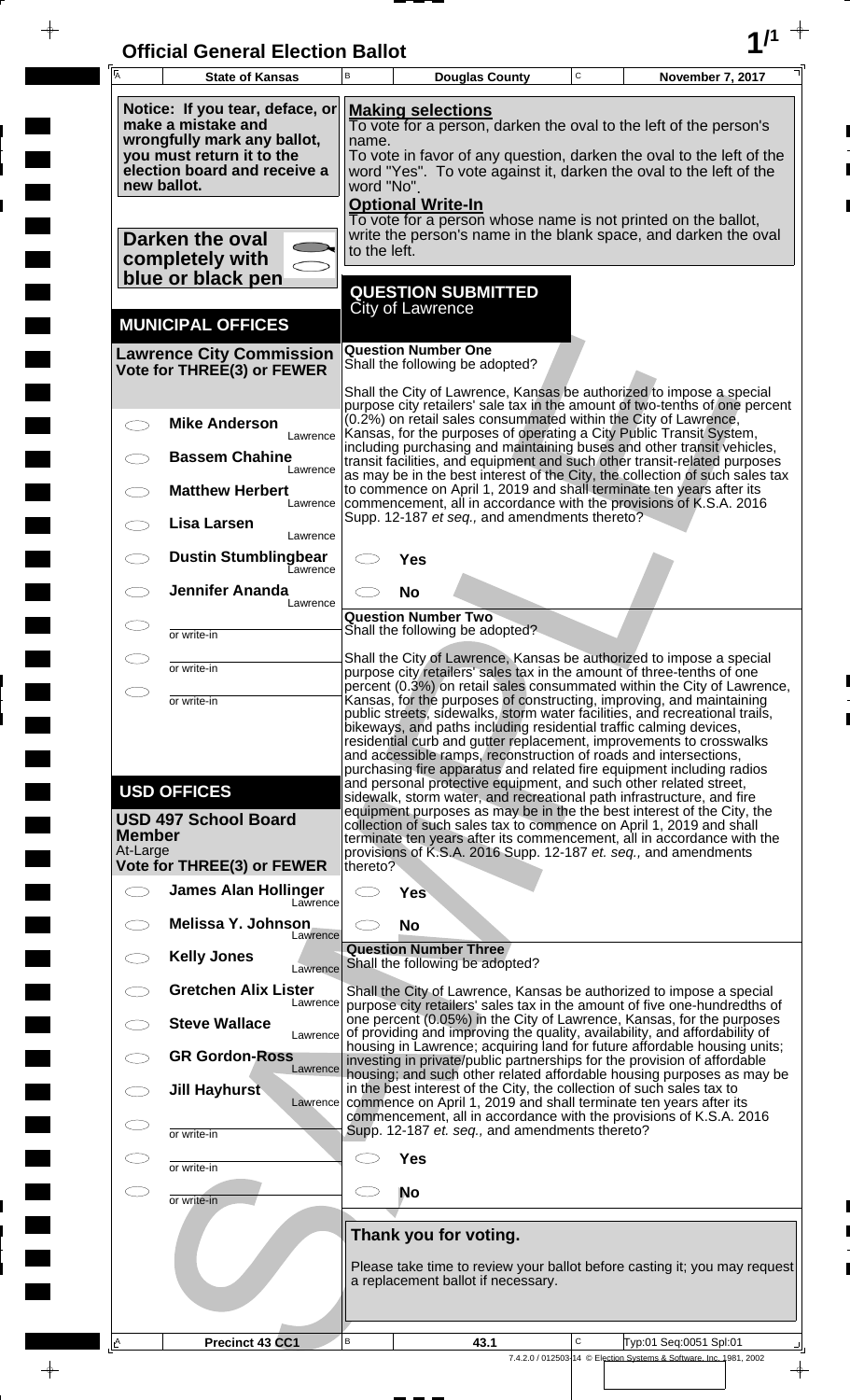| <b>Official General Election Ballot</b> |  |
|-----------------------------------------|--|
|                                         |  |

 $\bar{\phantom{a}}$ 

 $\overline{\phantom{a}}$ 

 $\Box$ 

 $\blacksquare$ 

 $\blacksquare$ 

 $\blacksquare$ 

 $\frac{1}{2}$ 

 $\frac{1}{\sqrt{2\pi}}$ 

| Ā                         | <b>State of Kansas</b>                                                                                                                                           | B                                                                                                                                                                                                                                                                                              |                                           | <b>Douglas County</b>                          | $\mathbf C$ | November 7, 2017                                                                                                                                                                                                                                                                                                                                                                                                                                                                                                                                                                      |
|---------------------------|------------------------------------------------------------------------------------------------------------------------------------------------------------------|------------------------------------------------------------------------------------------------------------------------------------------------------------------------------------------------------------------------------------------------------------------------------------------------|-------------------------------------------|------------------------------------------------|-------------|---------------------------------------------------------------------------------------------------------------------------------------------------------------------------------------------------------------------------------------------------------------------------------------------------------------------------------------------------------------------------------------------------------------------------------------------------------------------------------------------------------------------------------------------------------------------------------------|
|                           | Notice: If you tear, deface, or<br>make a mistake and<br>wrongfully mark any ballot,<br>you must return it to the<br>election board and receive a<br>new ballot. | <b>Making selections</b><br>To vote for a person, darken the oval to the left of the person's<br>name.<br>To vote in favor of any question, darken the oval to the left of the<br>word "Yes". To vote against it, darken the oval to the left of the<br>word "No".<br><b>Optional Write-In</b> |                                           |                                                |             |                                                                                                                                                                                                                                                                                                                                                                                                                                                                                                                                                                                       |
|                           | Darken the oval<br>completely with<br>blue or black pen                                                                                                          | to the left.                                                                                                                                                                                                                                                                                   |                                           |                                                |             | To vote for a person whose name is not printed on the ballot,<br>write the person's name in the blank space, and darken the oval                                                                                                                                                                                                                                                                                                                                                                                                                                                      |
|                           | <b>MUNICIPAL OFFICES</b>                                                                                                                                         |                                                                                                                                                                                                                                                                                                | <b>City of Lawrence</b>                   | <b>QUESTION SUBMITTED</b>                      |             |                                                                                                                                                                                                                                                                                                                                                                                                                                                                                                                                                                                       |
|                           | <b>Lawrence City Commission</b><br>Vote for THREE(3) or FEWER                                                                                                    |                                                                                                                                                                                                                                                                                                | <b>Question Number One</b>                | Shall the following be adopted?                |             |                                                                                                                                                                                                                                                                                                                                                                                                                                                                                                                                                                                       |
|                           | <b>Bassem Chahine</b><br>Lawrence                                                                                                                                |                                                                                                                                                                                                                                                                                                |                                           |                                                |             | Shall the City of Lawrence, Kansas be authorized to impose a special<br>purpose city retailers' sale tax in the amount of two-tenths of one percent<br>(0.2%) on retail sales consummated within the City of Lawrence,<br>Kansas, for the purposes of operating a City Public Transit System,                                                                                                                                                                                                                                                                                         |
|                           | <b>Matthew Herbert</b><br>Lawrence<br>Lisa Larsen                                                                                                                |                                                                                                                                                                                                                                                                                                |                                           |                                                |             | including purchasing and maintaining buses and other transit vehicles,<br>transit facilities, and equipment and such other transit-related purposes<br>as may be in the best interest of the City, the collection of such sales tax<br>to commence on April 1, 2019 and shall terminate ten years after its                                                                                                                                                                                                                                                                           |
|                           | Lawrence<br><b>Dustin Stumblingbear</b><br>Eawrence                                                                                                              |                                                                                                                                                                                                                                                                                                |                                           | Supp. 12-187 et seq., and amendments thereto?  |             | commencement, all in accordance with the provisions of K.S.A. 2016                                                                                                                                                                                                                                                                                                                                                                                                                                                                                                                    |
|                           | <b>Jennifer Ananda</b><br>Lawrence<br><b>Mike Anderson</b>                                                                                                       |                                                                                                                                                                                                                                                                                                | Yes                                       |                                                |             |                                                                                                                                                                                                                                                                                                                                                                                                                                                                                                                                                                                       |
|                           | Lawrence<br>or write-in                                                                                                                                          |                                                                                                                                                                                                                                                                                                | <b>No</b><br><b>Question Number Two</b>   | Shall the following be adopted?                |             |                                                                                                                                                                                                                                                                                                                                                                                                                                                                                                                                                                                       |
|                           | or write-in                                                                                                                                                      |                                                                                                                                                                                                                                                                                                |                                           |                                                |             | Shall the City of Lawrence, Kansas be authorized to impose a special<br>purpose city retailers' sales tax in the amount of three-tenths of one                                                                                                                                                                                                                                                                                                                                                                                                                                        |
|                           | or write-in                                                                                                                                                      |                                                                                                                                                                                                                                                                                                |                                           |                                                |             | percent (0.3%) on retail sales consummated within the City of Lawrence,<br>Kansas, for the purposes of constructing, improving, and maintaining<br>public streets, sidewalks, storm water facilities, and recreational trails,                                                                                                                                                                                                                                                                                                                                                        |
|                           | <b>USD OFFICES</b><br><b>USD 497 School Board</b>                                                                                                                |                                                                                                                                                                                                                                                                                                |                                           |                                                |             | bikeways, and paths including residential traffic calming devices,<br>residential curb and gutter replacement, improvements to crosswalks<br>and accessible ramps, reconstruction of roads and intersections,<br>purchasing fire apparatus and related fire equipment including radios<br>and personal protective equipment, and such other related street,<br>sidewalk, storm water, and recreational path infrastructure, and fire<br>equipment purposes as may be in the the best interest of the City, the<br>collection of such sales tax to commence on April 1, 2019 and shall |
| <b>Member</b><br>At-Large | <b>Vote for THREE(3) or FEWER</b>                                                                                                                                | thereto?                                                                                                                                                                                                                                                                                       |                                           |                                                |             | terminate ten years after its commencement, all in accordance with the<br>provisions of K.S.A. 2016 Supp. 12-187 et. seq., and amendments                                                                                                                                                                                                                                                                                                                                                                                                                                             |
|                           | <b>Jill Hayhurst</b><br>Lawrence                                                                                                                                 |                                                                                                                                                                                                                                                                                                | <b>Yes</b>                                |                                                |             |                                                                                                                                                                                                                                                                                                                                                                                                                                                                                                                                                                                       |
|                           | <b>James Alan Hollinger</b><br>Lawrence<br><b>Melissa Y. Johnson</b>                                                                                             |                                                                                                                                                                                                                                                                                                | <b>No</b><br><b>Question Number Three</b> |                                                |             |                                                                                                                                                                                                                                                                                                                                                                                                                                                                                                                                                                                       |
|                           | Lawrence<br><b>Kelly Jones</b>                                                                                                                                   |                                                                                                                                                                                                                                                                                                |                                           | Shall the following be adopted?                |             | Shall the City of Lawrence, Kansas be authorized to impose a special                                                                                                                                                                                                                                                                                                                                                                                                                                                                                                                  |
|                           | Lawrence<br><b>Gretchen Alix Lister</b><br>Lawrence                                                                                                              |                                                                                                                                                                                                                                                                                                |                                           |                                                |             | purpose city retailers' sales tax in the amount of five one-hundredths of<br>one percent (0.05%) in the City of Lawrence, Kansas, for the purposes<br>of providing and improving the quality, availability, and affordability of                                                                                                                                                                                                                                                                                                                                                      |
|                           | <b>Steve Wallace</b><br>Lawrence                                                                                                                                 |                                                                                                                                                                                                                                                                                                |                                           |                                                |             | housing in Lawrence; acquiring land for future affordable housing units;<br>investing in private/public partnerships for the provision of affordable<br>housing; and such other related affordable housing purposes as may be                                                                                                                                                                                                                                                                                                                                                         |
|                           | <b>GR Gordon-Ross</b><br>Lawrence                                                                                                                                |                                                                                                                                                                                                                                                                                                |                                           |                                                |             | in the best interest of the City, the collection of such sales tax to<br>commence on April 1, 2019 and shall terminate ten years after its<br>commencement, all in accordance with the provisions of K.S.A. 2016                                                                                                                                                                                                                                                                                                                                                                      |
|                           | or write-in                                                                                                                                                      |                                                                                                                                                                                                                                                                                                | <b>Yes</b>                                | Supp. 12-187 et. seq., and amendments thereto? |             |                                                                                                                                                                                                                                                                                                                                                                                                                                                                                                                                                                                       |
|                           | or write-in<br>or write-in                                                                                                                                       |                                                                                                                                                                                                                                                                                                | <b>No</b>                                 |                                                |             |                                                                                                                                                                                                                                                                                                                                                                                                                                                                                                                                                                                       |
|                           |                                                                                                                                                                  |                                                                                                                                                                                                                                                                                                |                                           | Thank you for voting.                          |             |                                                                                                                                                                                                                                                                                                                                                                                                                                                                                                                                                                                       |
|                           |                                                                                                                                                                  |                                                                                                                                                                                                                                                                                                |                                           | a replacement ballot if necessary.             |             | Please take time to review your ballot before casting it; you may request                                                                                                                                                                                                                                                                                                                                                                                                                                                                                                             |
| <u> A</u>                 | Precinct 43 CC3                                                                                                                                                  | В                                                                                                                                                                                                                                                                                              |                                           | 43.2 & 43.3                                    | С           | Typ:01 Seq:0052 Spl:01<br>7.4.2.0 / 012503-14 © Election Systems & Software, Inc. 1981, 2002                                                                                                                                                                                                                                                                                                                                                                                                                                                                                          |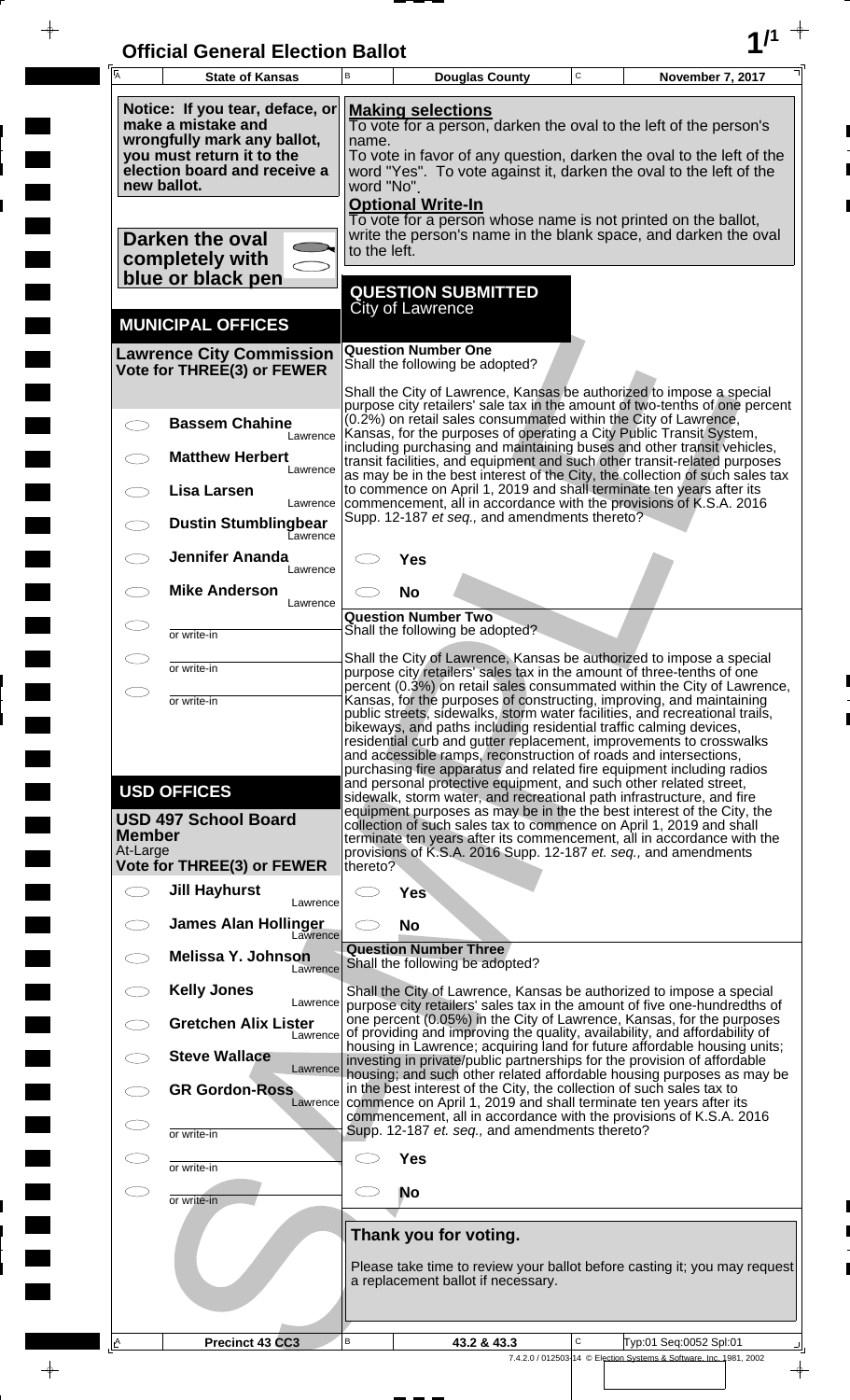| <b>Official General Election Ballot</b> |  |
|-----------------------------------------|--|
|                                         |  |

 $\bar{\phantom{a}}$ 

 $\overline{\phantom{a}}$ 

 $\Box$ 

 $\blacksquare$ 

 $\blacksquare$ 

 $\blacksquare$ 

 $\frac{1}{2}$ 

 $\frac{1}{\sqrt{2\pi}}$ 

| Ā                         | <b>State of Kansas</b>                                                                                                                                           | B                                                                                                                                                                                                                                                                                                                                                                                                                                                                                                                                                                                             |                            | <b>Douglas County</b>                                                 | C | November 7, 2017                                                                                                                                                                                                                                                                                                                                                        |
|---------------------------|------------------------------------------------------------------------------------------------------------------------------------------------------------------|-----------------------------------------------------------------------------------------------------------------------------------------------------------------------------------------------------------------------------------------------------------------------------------------------------------------------------------------------------------------------------------------------------------------------------------------------------------------------------------------------------------------------------------------------------------------------------------------------|----------------------------|-----------------------------------------------------------------------|---|-------------------------------------------------------------------------------------------------------------------------------------------------------------------------------------------------------------------------------------------------------------------------------------------------------------------------------------------------------------------------|
|                           | Notice: If you tear, deface, or<br>make a mistake and<br>wrongfully mark any ballot,<br>you must return it to the<br>election board and receive a<br>new ballot. | <b>Making selections</b><br>To vote for a person, darken the oval to the left of the person's<br>name.<br>To vote in favor of any question, darken the oval to the left of the<br>word "Yes". To vote against it, darken the oval to the left of the<br>word "No".<br><b>Optional Write-In</b>                                                                                                                                                                                                                                                                                                |                            |                                                                       |   |                                                                                                                                                                                                                                                                                                                                                                         |
|                           | Darken the oval<br>completely with<br>blue or black pen                                                                                                          | to the left.                                                                                                                                                                                                                                                                                                                                                                                                                                                                                                                                                                                  |                            |                                                                       |   | To vote for a person whose name is not printed on the ballot,<br>write the person's name in the blank space, and darken the oval                                                                                                                                                                                                                                        |
|                           | <b>MUNICIPAL OFFICES</b>                                                                                                                                         |                                                                                                                                                                                                                                                                                                                                                                                                                                                                                                                                                                                               | City of Lawrence           | <b>QUESTION SUBMITTED</b>                                             |   |                                                                                                                                                                                                                                                                                                                                                                         |
|                           | <b>Lawrence City Commission</b><br>Vote for THREE(3) or FEWER                                                                                                    |                                                                                                                                                                                                                                                                                                                                                                                                                                                                                                                                                                                               | <b>Question Number One</b> | Shall the following be adopted?                                       |   |                                                                                                                                                                                                                                                                                                                                                                         |
|                           | <b>Jennifer Ananda</b><br>Lawrence                                                                                                                               |                                                                                                                                                                                                                                                                                                                                                                                                                                                                                                                                                                                               |                            |                                                                       |   | Shall the City of Lawrence, Kansas be authorized to impose a special<br>purpose city retailers' sale tax in the amount of two-tenths of one percent<br>(0.2%) on retail sales consummated within the City of Lawrence,<br>Kansas, for the purposes of operating a City Public Transit System,<br>including purchasing and maintaining buses and other transit vehicles, |
|                           | <b>Mike Anderson</b><br>Lawrence<br><b>Bassem Chahine</b><br>Lawrence                                                                                            |                                                                                                                                                                                                                                                                                                                                                                                                                                                                                                                                                                                               |                            |                                                                       |   | transit facilities, and equipment and such other transit-related purposes<br>as may be in the best interest of the City, the collection of such sales tax<br>to commence on April 1, 2019 and shall terminate ten years after its<br>commencement, all in accordance with the provisions of K.S.A. 2016                                                                 |
|                           | <b>Matthew Herbert</b><br>Lawrence                                                                                                                               |                                                                                                                                                                                                                                                                                                                                                                                                                                                                                                                                                                                               |                            | Supp. 12-187 et seq., and amendments thereto?                         |   |                                                                                                                                                                                                                                                                                                                                                                         |
|                           | Lisa Larsen<br>Lawrence<br><b>Dustin Stumblingbear</b>                                                                                                           |                                                                                                                                                                                                                                                                                                                                                                                                                                                                                                                                                                                               | <b>Yes</b><br><b>No</b>    |                                                                       |   |                                                                                                                                                                                                                                                                                                                                                                         |
|                           | Eawrence<br>or write-in                                                                                                                                          |                                                                                                                                                                                                                                                                                                                                                                                                                                                                                                                                                                                               |                            | <b>Question Number Two</b><br>Shall the following be adopted?         |   |                                                                                                                                                                                                                                                                                                                                                                         |
|                           | or write-in                                                                                                                                                      |                                                                                                                                                                                                                                                                                                                                                                                                                                                                                                                                                                                               |                            |                                                                       |   | Shall the City of Lawrence, Kansas be authorized to impose a special<br>purpose city retailers' sales tax in the amount of three-tenths of one                                                                                                                                                                                                                          |
|                           | or write-in                                                                                                                                                      | percent (0.3%) on retail sales consummated within the City of Lawrence,<br>Kansas, for the purposes of constructing, improving, and maintaining<br>public streets, sidewalks, storm water facilities, and recreational trails,<br>bikeways, and paths including residential traffic calming devices,<br>residential curb and gutter replacement, improvements to crosswalks<br>and accessible ramps, reconstruction of roads and intersections,<br>purchasing fire apparatus and related fire equipment including radios<br>and personal protective equipment, and such other related street, |                            |                                                                       |   |                                                                                                                                                                                                                                                                                                                                                                         |
| <b>Member</b><br>At-Large | <b>USD OFFICES</b><br><b>USD 497 School Board</b>                                                                                                                |                                                                                                                                                                                                                                                                                                                                                                                                                                                                                                                                                                                               |                            |                                                                       |   | sidewalk, storm water, and recreational path infrastructure, and fire<br>equipment purposes as may be in the the best interest of the City, the<br>collection of such sales tax to commence on April 1, 2019 and shall<br>terminate ten years after its commencement, all in accordance with the<br>provisions of K.S.A. 2016 Supp. 12-187 et. seq., and amendments     |
|                           | Vote for THREE(3) or FEWER                                                                                                                                       | thereto?                                                                                                                                                                                                                                                                                                                                                                                                                                                                                                                                                                                      |                            |                                                                       |   |                                                                                                                                                                                                                                                                                                                                                                         |
|                           | <b>Steve Wallace</b><br>Lawrence<br><b>GR Gordon-Ross</b>                                                                                                        |                                                                                                                                                                                                                                                                                                                                                                                                                                                                                                                                                                                               | <b>Yes</b><br><b>No</b>    |                                                                       |   |                                                                                                                                                                                                                                                                                                                                                                         |
|                           | Lawrence<br><b>Jill Hayhurst</b><br>Lawrence                                                                                                                     |                                                                                                                                                                                                                                                                                                                                                                                                                                                                                                                                                                                               |                            | <b>Question Number Three</b><br>Shall the following be adopted?       |   |                                                                                                                                                                                                                                                                                                                                                                         |
|                           | <b>James Alan Hollinger</b><br>Lawrence<br>Melissa Y. Johnson                                                                                                    |                                                                                                                                                                                                                                                                                                                                                                                                                                                                                                                                                                                               |                            |                                                                       |   | Shall the City of Lawrence, Kansas be authorized to impose a special<br>purpose city retailers' sales tax in the amount of five one-hundredths of<br>one percent (0.05%) in the City of Lawrence, Kansas, for the purposes                                                                                                                                              |
|                           | Lawrence<br>Kelly Jones                                                                                                                                          |                                                                                                                                                                                                                                                                                                                                                                                                                                                                                                                                                                                               |                            |                                                                       |   | of providing and improving the quality, availability, and affordability of<br>housing in Lawrence; acquiring land for future affordable housing units;<br>investing in private/public partnerships for the provision of affordable                                                                                                                                      |
|                           | Lawrence<br><b>Gretchen Alix Lister</b><br>Lawrence                                                                                                              |                                                                                                                                                                                                                                                                                                                                                                                                                                                                                                                                                                                               |                            | in the best interest of the City, the collection of such sales tax to |   | housing; and such other related affordable housing purposes as may be<br>commence on April 1, 2019 and shall terminate ten years after its                                                                                                                                                                                                                              |
|                           | or write-in                                                                                                                                                      |                                                                                                                                                                                                                                                                                                                                                                                                                                                                                                                                                                                               |                            | Supp. 12-187 et. seq., and amendments thereto?                        |   | commencement, all in accordance with the provisions of K.S.A. 2016                                                                                                                                                                                                                                                                                                      |
|                           | or write-in                                                                                                                                                      |                                                                                                                                                                                                                                                                                                                                                                                                                                                                                                                                                                                               | <b>Yes</b>                 |                                                                       |   |                                                                                                                                                                                                                                                                                                                                                                         |
|                           | or write-in                                                                                                                                                      |                                                                                                                                                                                                                                                                                                                                                                                                                                                                                                                                                                                               | No                         |                                                                       |   |                                                                                                                                                                                                                                                                                                                                                                         |
|                           |                                                                                                                                                                  |                                                                                                                                                                                                                                                                                                                                                                                                                                                                                                                                                                                               |                            | Thank you for voting.<br>a replacement ballot if necessary.           |   | Please take time to review your ballot before casting it; you may request                                                                                                                                                                                                                                                                                               |
| <u>A</u>                  | Precinct 44 H45                                                                                                                                                  | В                                                                                                                                                                                                                                                                                                                                                                                                                                                                                                                                                                                             |                            | 44.1                                                                  | C | Typ:01 Seq:0053 Spl:01                                                                                                                                                                                                                                                                                                                                                  |
|                           |                                                                                                                                                                  |                                                                                                                                                                                                                                                                                                                                                                                                                                                                                                                                                                                               |                            |                                                                       |   | 7.4.2.0 / 012503-14 © Election Systems & Software, Inc. 1981, 2002                                                                                                                                                                                                                                                                                                      |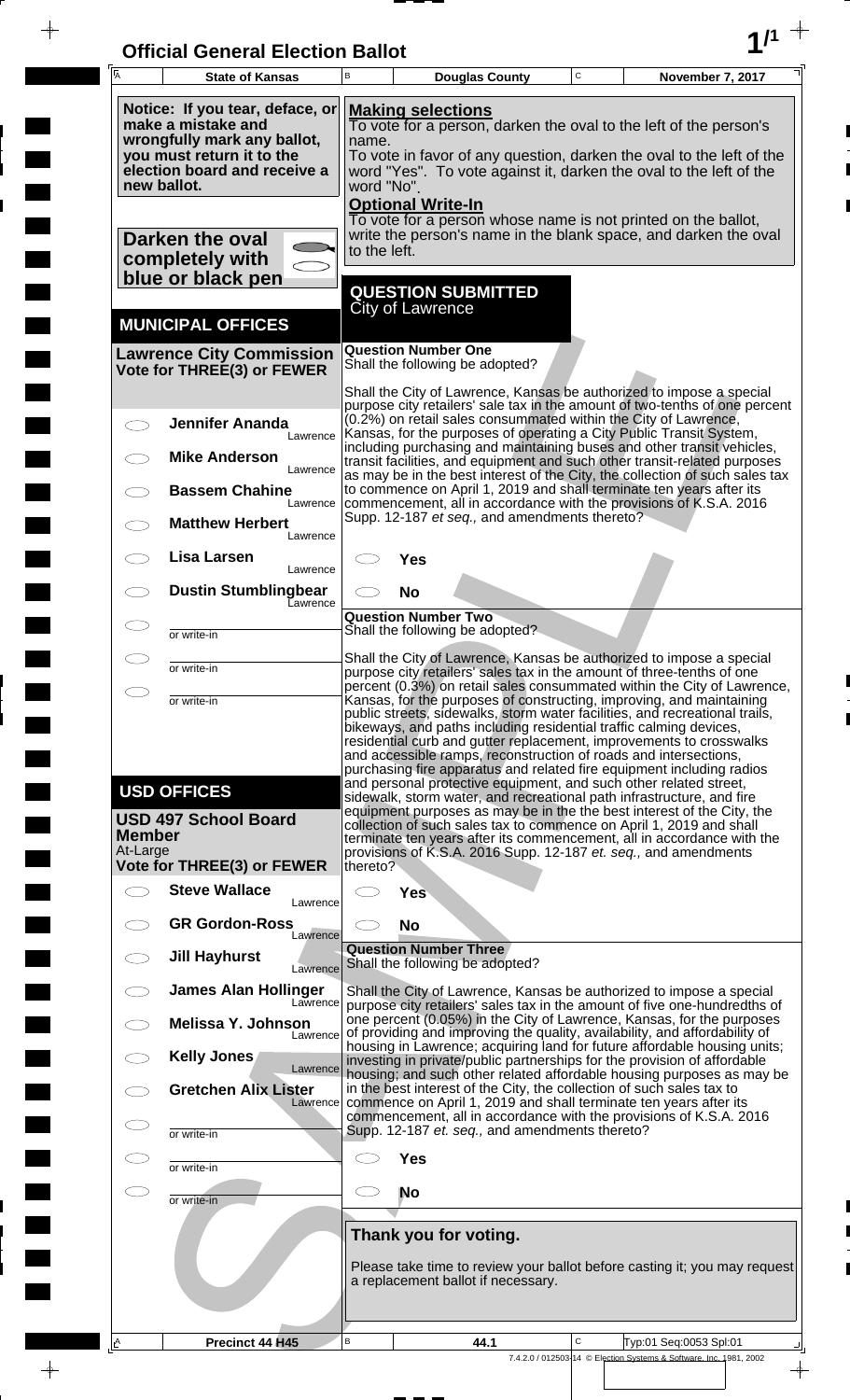| <b>Official General Election Ballot</b> |  |
|-----------------------------------------|--|
|                                         |  |

 $\overline{\phantom{a}}$ 

 $\Box$ 

 $\blacksquare$ 

 $\blacksquare$ 

 $\frac{1}{2}$ 

 $\frac{1}{\sqrt{2\pi}}$ 

| $\overline{A}$<br><b>State of Kansas</b>                                                                                                                         | B<br>$\mathbf C$<br><b>Douglas County</b><br>November 7, 2017                                                                                                                                                                                                                                                                                                                                                                                                                                                      |  |  |  |  |
|------------------------------------------------------------------------------------------------------------------------------------------------------------------|--------------------------------------------------------------------------------------------------------------------------------------------------------------------------------------------------------------------------------------------------------------------------------------------------------------------------------------------------------------------------------------------------------------------------------------------------------------------------------------------------------------------|--|--|--|--|
| Notice: If you tear, deface, or<br>make a mistake and<br>wrongfully mark any ballot,<br>you must return it to the<br>election board and receive a<br>new ballot. | <b>Making selections</b><br>To vote for a person, darken the oval to the left of the person's<br>name.<br>To vote in favor of any question, darken the oval to the left of the<br>word "Yes". To vote against it, darken the oval to the left of the<br>word "No".                                                                                                                                                                                                                                                 |  |  |  |  |
| Darken the oval<br>completely with<br>blue or black pen                                                                                                          | <b>Optional Write-In</b><br>To vote for a person whose name is not printed on the ballot,<br>write the person's name in the blank space, and darken the oval<br>to the left.                                                                                                                                                                                                                                                                                                                                       |  |  |  |  |
| <b>MUNICIPAL OFFICES</b>                                                                                                                                         | <b>QUESTION SUBMITTED</b><br><b>City of Lawrence</b>                                                                                                                                                                                                                                                                                                                                                                                                                                                               |  |  |  |  |
| <b>Lawrence City Commission</b><br>Vote for THREE(3) or FEWER                                                                                                    | <b>Question Number One</b><br>Shall the following be adopted?                                                                                                                                                                                                                                                                                                                                                                                                                                                      |  |  |  |  |
| <b>Lisa Larsen</b>                                                                                                                                               | Shall the City of Lawrence, Kansas be authorized to impose a special<br>purpose city retailers' sale tax in the amount of two-tenths of one percent<br>(0.2%) on retail sales consummated within the City of Lawrence,                                                                                                                                                                                                                                                                                             |  |  |  |  |
| Lawrence<br><b>Dustin Stumblingbear</b><br>Lawrence                                                                                                              | Kansas, for the purposes of operating a City Public Transit System,<br>including purchasing and maintaining buses and other transit vehicles,<br>transit facilities, and equipment and such other transit-related purposes                                                                                                                                                                                                                                                                                         |  |  |  |  |
| <b>Jennifer Ananda</b><br>Lawrence                                                                                                                               | as may be in the best interest of the City, the collection of such sales tax<br>to commence on April 1, 2019 and shall terminate ten years after its<br>commencement, all in accordance with the provisions of K.S.A. 2016<br>Supp. 12-187 et seq., and amendments thereto?                                                                                                                                                                                                                                        |  |  |  |  |
| <b>Mike Anderson</b><br>Lawrence<br><b>Bassem Chahine</b>                                                                                                        | <b>Yes</b>                                                                                                                                                                                                                                                                                                                                                                                                                                                                                                         |  |  |  |  |
| Lawrence<br><b>Matthew Herbert</b><br>$\subset$<br>Lawrence                                                                                                      | <b>No</b>                                                                                                                                                                                                                                                                                                                                                                                                                                                                                                          |  |  |  |  |
| or write-in                                                                                                                                                      | <b>Question Number Two</b><br>Shall the following be adopted?                                                                                                                                                                                                                                                                                                                                                                                                                                                      |  |  |  |  |
| or write-in                                                                                                                                                      | Shall the City of Lawrence, Kansas be authorized to impose a special<br>purpose city retailers' sales tax in the amount of three-tenths of one<br>percent (0.3%) on retail sales consummated within the City of Lawrence,                                                                                                                                                                                                                                                                                          |  |  |  |  |
| or write-in                                                                                                                                                      | Kansas, for the purposes of constructing, improving, and maintaining<br>public streets, sidewalks, storm water facilities, and recreational trails,<br>bikeways, and paths including residential traffic calming devices,<br>residential curb and gutter replacement, improvements to crosswalks<br>and accessible ramps, reconstruction of roads and intersections,<br>purchasing fire apparatus and related fire equipment including radios<br>and personal protective equipment, and such other related street, |  |  |  |  |
| <b>USD OFFICES</b><br><b>USD 497 School Board</b><br><b>Member</b><br>At-Large                                                                                   | sidewalk, storm water, and recreational path infrastructure, and fire<br>equipment purposes as may be in the the best interest of the City, the<br>collection of such sales tax to commence on April 1, 2019 and shall<br>terminate ten years after its commencement, all in accordance with the<br>provisions of K.S.A. 2016 Supp. 12-187 et. seq., and amendments                                                                                                                                                |  |  |  |  |
| <b>Vote for THREE(3) or FEWER</b><br>Melissa Y. Johnson<br>$\overline{\phantom{0}}$                                                                              | thereto?<br><b>Yes</b>                                                                                                                                                                                                                                                                                                                                                                                                                                                                                             |  |  |  |  |
| Lawrence<br><b>Kelly Jones</b><br>Lawrence                                                                                                                       | <b>No</b>                                                                                                                                                                                                                                                                                                                                                                                                                                                                                                          |  |  |  |  |
| <b>Gretchen Alix Lister</b><br>Lawrence                                                                                                                          | <b>Question Number Three</b><br>Shall the following be adopted?                                                                                                                                                                                                                                                                                                                                                                                                                                                    |  |  |  |  |
| <b>Steve Wallace</b><br>Lawrence                                                                                                                                 | Shall the City of Lawrence, Kansas be authorized to impose a special<br>purpose city retailers' sales tax in the amount of five one-hundredths of<br>one percent (0.05%) in the City of Lawrence, Kansas, for the purposes                                                                                                                                                                                                                                                                                         |  |  |  |  |
| <b>GR Gordon-Ross</b><br>Lawrence<br><b>Jill Hayhurst</b>                                                                                                        | of providing and improving the quality, availability, and affordability of<br>housing in Lawrence; acquiring land for future affordable housing units;<br>investing in private/public partnerships for the provision of affordable                                                                                                                                                                                                                                                                                 |  |  |  |  |
| Lawrence<br><b>James Alan Hollinger</b><br>Lawrence                                                                                                              | housing; and such other related affordable housing purposes as may be<br>in the best interest of the City, the collection of such sales tax to<br>commence on April 1, 2019 and shall terminate ten years after its                                                                                                                                                                                                                                                                                                |  |  |  |  |
| or write-in                                                                                                                                                      | commencement, all in accordance with the provisions of K.S.A. 2016<br>Supp. 12-187 et. seq., and amendments thereto?                                                                                                                                                                                                                                                                                                                                                                                               |  |  |  |  |
| or write-in                                                                                                                                                      | <b>Yes</b>                                                                                                                                                                                                                                                                                                                                                                                                                                                                                                         |  |  |  |  |
| CD<br>or write-in                                                                                                                                                | No                                                                                                                                                                                                                                                                                                                                                                                                                                                                                                                 |  |  |  |  |
|                                                                                                                                                                  | Thank you for voting.<br>Please take time to review your ballot before casting it; you may request<br>a replacement ballot if necessary.                                                                                                                                                                                                                                                                                                                                                                           |  |  |  |  |
| Precinct 44 H44<br><u>ے</u>                                                                                                                                      | B<br>C<br>Typ:01 Seq:0054 Spl:01<br>44.2<br>7.4.2.0 / 012503-14 © Election Systems & Software, Inc. 1981, 2002                                                                                                                                                                                                                                                                                                                                                                                                     |  |  |  |  |

 $\frac{1}{\sqrt{2}}$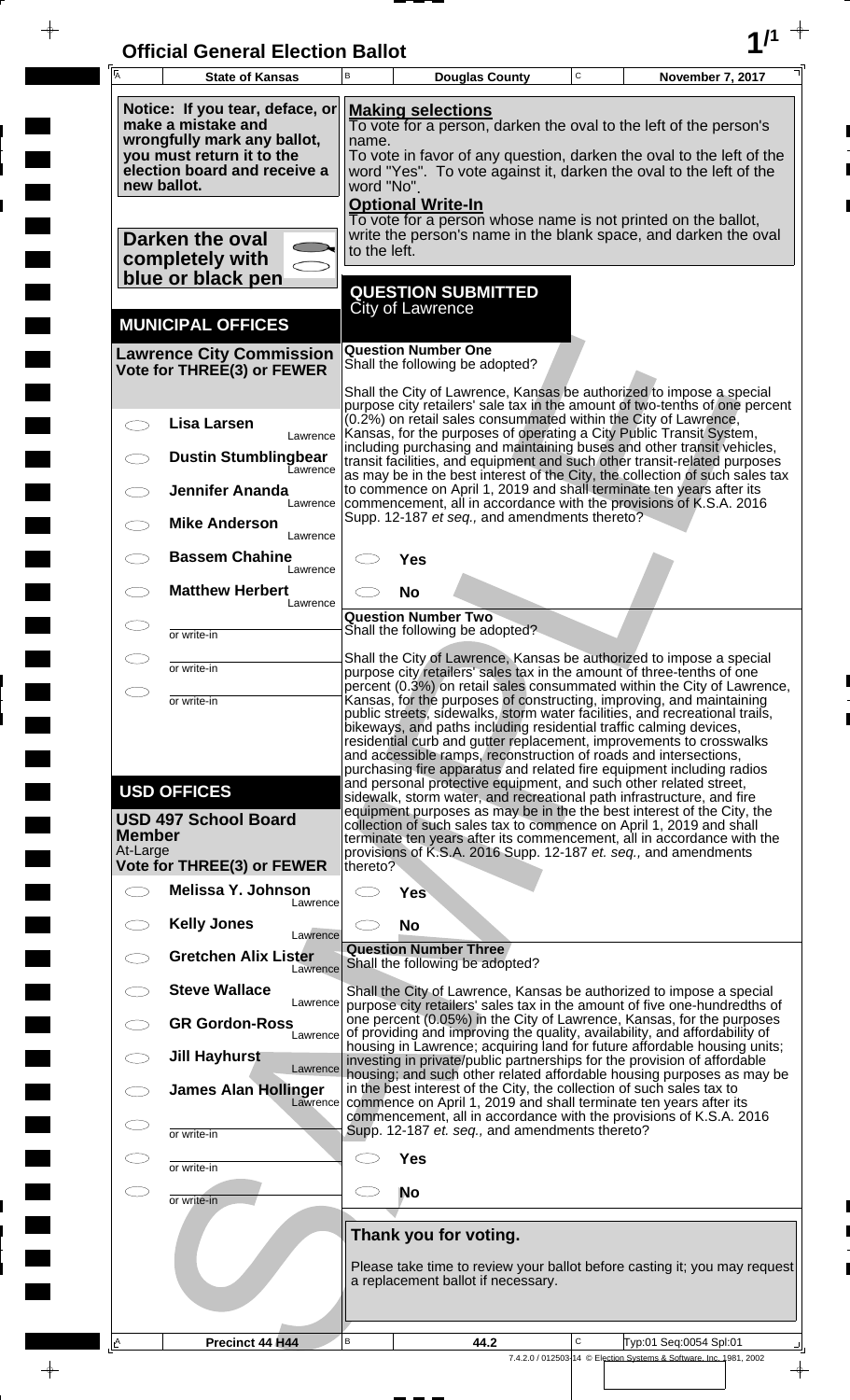| <b>Official General Election Ballot</b> |  |
|-----------------------------------------|--|
|                                         |  |

 $\overline{\phantom{a}}$ 

 $\Box$ 

 $\blacksquare$ 

 $\overline{\phantom{a}}$ 

 $\blacksquare$ 

 $\frac{1}{2}$ 

 $\frac{1}{\sqrt{2\pi}}$ 

| Ā                                                                                                                                                                | <b>State of Kansas</b>                                                                                | В            |                                                                                                                                                                                                                                                                                                | <b>Douglas County</b>                                       | C | November 7, 2017                                                                                                                                                                                                                                                                                                                                                                                                                                                                                                                                                                                                                                                                                                                   |  |
|------------------------------------------------------------------------------------------------------------------------------------------------------------------|-------------------------------------------------------------------------------------------------------|--------------|------------------------------------------------------------------------------------------------------------------------------------------------------------------------------------------------------------------------------------------------------------------------------------------------|-------------------------------------------------------------|---|------------------------------------------------------------------------------------------------------------------------------------------------------------------------------------------------------------------------------------------------------------------------------------------------------------------------------------------------------------------------------------------------------------------------------------------------------------------------------------------------------------------------------------------------------------------------------------------------------------------------------------------------------------------------------------------------------------------------------------|--|
| Notice: If you tear, deface, or<br>make a mistake and<br>wrongfully mark any ballot,<br>you must return it to the<br>election board and receive a<br>new ballot. |                                                                                                       |              | <b>Making selections</b><br>To vote for a person, darken the oval to the left of the person's<br>name.<br>To vote in favor of any question, darken the oval to the left of the<br>word "Yes". To vote against it, darken the oval to the left of the<br>word "No".<br><b>Optional Write-In</b> |                                                             |   |                                                                                                                                                                                                                                                                                                                                                                                                                                                                                                                                                                                                                                                                                                                                    |  |
|                                                                                                                                                                  | Darken the oval<br>completely with<br>blue or black pen                                               | to the left. |                                                                                                                                                                                                                                                                                                |                                                             |   | To vote for a person whose name is not printed on the ballot,<br>write the person's name in the blank space, and darken the oval                                                                                                                                                                                                                                                                                                                                                                                                                                                                                                                                                                                                   |  |
|                                                                                                                                                                  | <b>MUNICIPAL OFFICES</b>                                                                              |              | <b>City of Lawrence</b>                                                                                                                                                                                                                                                                        | <b>QUESTION SUBMITTED</b>                                   |   |                                                                                                                                                                                                                                                                                                                                                                                                                                                                                                                                                                                                                                                                                                                                    |  |
|                                                                                                                                                                  | <b>Lawrence City Commission</b><br>Vote for THREE(3) or FEWER                                         |              | <b>Question Number One</b>                                                                                                                                                                                                                                                                     | Shall the following be adopted?                             |   |                                                                                                                                                                                                                                                                                                                                                                                                                                                                                                                                                                                                                                                                                                                                    |  |
|                                                                                                                                                                  | <b>Dustin Stumblingbear</b><br><b>L</b> awrence                                                       |              |                                                                                                                                                                                                                                                                                                |                                                             |   | Shall the City of Lawrence, Kansas be authorized to impose a special<br>purpose city retailers' sale tax in the amount of two-tenths of one percent<br>(0.2%) on retail sales consummated within the City of Lawrence,<br>Kansas, for the purposes of operating a City Public Transit System,                                                                                                                                                                                                                                                                                                                                                                                                                                      |  |
|                                                                                                                                                                  | <b>Jennifer Ananda</b><br>Lawrence                                                                    |              |                                                                                                                                                                                                                                                                                                |                                                             |   | including purchasing and maintaining buses and other transit vehicles,<br>transit facilities, and equipment and such other transit-related purposes<br>as may be in the best interest of the City, the collection of such sales tax                                                                                                                                                                                                                                                                                                                                                                                                                                                                                                |  |
|                                                                                                                                                                  | <b>Mike Anderson</b><br>Lawrence<br><b>Bassem Chahine</b>                                             |              |                                                                                                                                                                                                                                                                                                | Supp. 12-187 et seq., and amendments thereto?               |   | to commence on April 1, 2019 and shall terminate ten years after its<br>commencement, all in accordance with the provisions of K.S.A. 2016                                                                                                                                                                                                                                                                                                                                                                                                                                                                                                                                                                                         |  |
|                                                                                                                                                                  | Lawrence<br><b>Matthew Herbert</b><br>Lawrence                                                        |              | Yes                                                                                                                                                                                                                                                                                            |                                                             |   |                                                                                                                                                                                                                                                                                                                                                                                                                                                                                                                                                                                                                                                                                                                                    |  |
|                                                                                                                                                                  | <b>Lisa Larsen</b><br>Lawrence                                                                        |              | <b>No</b><br><b>Question Number Two</b>                                                                                                                                                                                                                                                        |                                                             |   |                                                                                                                                                                                                                                                                                                                                                                                                                                                                                                                                                                                                                                                                                                                                    |  |
|                                                                                                                                                                  | or write-in<br>or write-in                                                                            |              |                                                                                                                                                                                                                                                                                                | Shall the following be adopted?                             |   | Shall the City of Lawrence, Kansas be authorized to impose a special                                                                                                                                                                                                                                                                                                                                                                                                                                                                                                                                                                                                                                                               |  |
| $\bigcirc$                                                                                                                                                       | or write-in                                                                                           |              |                                                                                                                                                                                                                                                                                                |                                                             |   | purpose city retailers' sales tax in the amount of three-tenths of one<br>percent (0.3%) on retail sales consummated within the City of Lawrence,<br>Kansas, for the purposes of constructing, improving, and maintaining<br>public streets, sidewalks, storm water facilities, and recreational trails,                                                                                                                                                                                                                                                                                                                                                                                                                           |  |
| <b>Member</b><br>At-Large                                                                                                                                        | <b>USD OFFICES</b><br><b>USD 497 School Board</b><br>Vote for THREE(3) or FEWER<br><b>Kelly Jones</b> | thereto?     |                                                                                                                                                                                                                                                                                                |                                                             |   | bikeways, and paths including residential traffic calming devices,<br>residential curb and gutter replacement, improvements to crosswalks<br>and accessible ramps, reconstruction of roads and intersections,<br>purchasing fire apparatus and related fire equipment including radios<br>and personal protective equipment, and such other related street,<br>sidewalk, storm water, and recreational path infrastructure, and fire<br>equipment purposes as may be in the the best interest of the City, the<br>collection of such sales tax to commence on April 1, 2019 and shall<br>terminate ten years after its commencement, all in accordance with the<br>provisions of K.S.A. 2016 Supp. 12-187 et. seq., and amendments |  |
| $\bigcirc$                                                                                                                                                       | Lawrence<br><b>Gretchen Alix Lister</b>                                                               |              | <b>Yes</b><br><b>No</b>                                                                                                                                                                                                                                                                        |                                                             |   |                                                                                                                                                                                                                                                                                                                                                                                                                                                                                                                                                                                                                                                                                                                                    |  |
|                                                                                                                                                                  | Lawrence<br><b>Steve Wallace</b><br>Lawrence                                                          |              | <b>Question Number Three</b>                                                                                                                                                                                                                                                                   | Shall the following be adopted?                             |   |                                                                                                                                                                                                                                                                                                                                                                                                                                                                                                                                                                                                                                                                                                                                    |  |
|                                                                                                                                                                  | <b>GR Gordon-Ross</b><br>Lawrence                                                                     |              |                                                                                                                                                                                                                                                                                                |                                                             |   | Shall the City of Lawrence, Kansas be authorized to impose a special<br>purpose city retailers' sales tax in the amount of five one-hundredths of                                                                                                                                                                                                                                                                                                                                                                                                                                                                                                                                                                                  |  |
|                                                                                                                                                                  | <b>Jill Hayhurst</b><br>Lawrence<br><b>James Alan Hollinger</b>                                       |              |                                                                                                                                                                                                                                                                                                |                                                             |   | one percent (0.05%) in the City of Lawrence, Kansas, for the purposes<br>of providing and improving the quality, availability, and affordability of<br>housing in Lawrence; acquiring land for future affordable housing units;<br>investing in private/public partnerships for the provision of affordable                                                                                                                                                                                                                                                                                                                                                                                                                        |  |
|                                                                                                                                                                  | Lawrence<br><b>Melissa Y. Johnson</b><br>Lawrence                                                     |              |                                                                                                                                                                                                                                                                                                |                                                             |   | housing; and such other related affordable housing purposes as may be<br>in the best interest of the City, the collection of such sales tax to<br>commence on April 1, 2019 and shall terminate ten years after its                                                                                                                                                                                                                                                                                                                                                                                                                                                                                                                |  |
| Œ                                                                                                                                                                | or write-in                                                                                           |              |                                                                                                                                                                                                                                                                                                | Supp. 12-187 et. seq., and amendments thereto?              |   | commencement, all in accordance with the provisions of K.S.A. 2016                                                                                                                                                                                                                                                                                                                                                                                                                                                                                                                                                                                                                                                                 |  |
| Œ                                                                                                                                                                | or write-in                                                                                           |              | <b>Yes</b>                                                                                                                                                                                                                                                                                     |                                                             |   |                                                                                                                                                                                                                                                                                                                                                                                                                                                                                                                                                                                                                                                                                                                                    |  |
| ㅇ                                                                                                                                                                | or write-in                                                                                           | CD.          | <b>No</b>                                                                                                                                                                                                                                                                                      |                                                             |   |                                                                                                                                                                                                                                                                                                                                                                                                                                                                                                                                                                                                                                                                                                                                    |  |
|                                                                                                                                                                  |                                                                                                       |              |                                                                                                                                                                                                                                                                                                | Thank you for voting.<br>a replacement ballot if necessary. |   | Please take time to review your ballot before casting it; you may request                                                                                                                                                                                                                                                                                                                                                                                                                                                                                                                                                                                                                                                          |  |
| A                                                                                                                                                                | Precinct 45                                                                                           | В            |                                                                                                                                                                                                                                                                                                |                                                             | C | Typ:01 Seq:0055 Spl:01                                                                                                                                                                                                                                                                                                                                                                                                                                                                                                                                                                                                                                                                                                             |  |
|                                                                                                                                                                  |                                                                                                       |              |                                                                                                                                                                                                                                                                                                |                                                             |   | 7.4.2.0 / 012503-14 © Election Systems & Software, Inc. 1981, 2002                                                                                                                                                                                                                                                                                                                                                                                                                                                                                                                                                                                                                                                                 |  |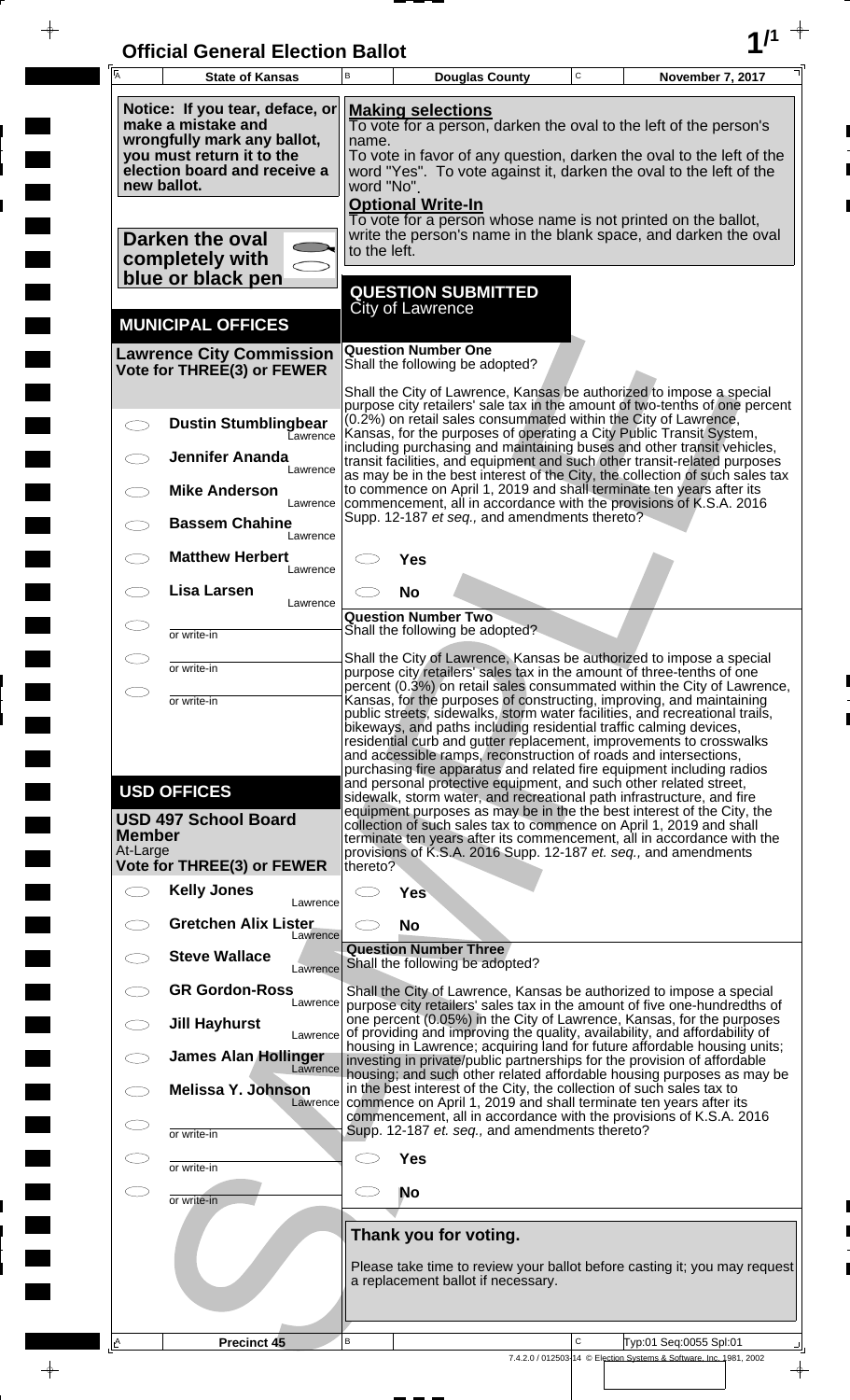| <b>Official General Election Ballot</b> |  |
|-----------------------------------------|--|
|                                         |  |

 $\bar{\phantom{a}}$ 

 $\overline{\phantom{a}}$ 

 $\Box$ 

 $\blacksquare$ 

 $\blacksquare$ 

 $\blacksquare$ 

 $\frac{1}{2}$ 

 $\frac{1}{\sqrt{2\pi}}$ 

| $\overline{A}$                     | <b>State of Kansas</b>                                                                                                                                           | B                                                                                                                                                                                                                                                                  | <b>Douglas County</b>                                                      |  | $\mathbf C$ | November 7, 2017                                                                                                                                                                                                                                                                                                                                                                                                                                                                                                                                                                                                                                                                                                                                                                                                  |  |
|------------------------------------|------------------------------------------------------------------------------------------------------------------------------------------------------------------|--------------------------------------------------------------------------------------------------------------------------------------------------------------------------------------------------------------------------------------------------------------------|----------------------------------------------------------------------------|--|-------------|-------------------------------------------------------------------------------------------------------------------------------------------------------------------------------------------------------------------------------------------------------------------------------------------------------------------------------------------------------------------------------------------------------------------------------------------------------------------------------------------------------------------------------------------------------------------------------------------------------------------------------------------------------------------------------------------------------------------------------------------------------------------------------------------------------------------|--|
|                                    | Notice: If you tear, deface, or<br>make a mistake and<br>wrongfully mark any ballot,<br>you must return it to the<br>election board and receive a<br>new ballot. | <b>Making selections</b><br>To vote for a person, darken the oval to the left of the person's<br>name.<br>To vote in favor of any question, darken the oval to the left of the<br>word "Yes". To vote against it, darken the oval to the left of the<br>word "No". |                                                                            |  |             |                                                                                                                                                                                                                                                                                                                                                                                                                                                                                                                                                                                                                                                                                                                                                                                                                   |  |
|                                    | Darken the oval<br>completely with<br>blue or black pen                                                                                                          | to the left.                                                                                                                                                                                                                                                       | <b>Optional Write-In</b>                                                   |  |             | To vote for a person whose name is not printed on the ballot,<br>write the person's name in the blank space, and darken the oval                                                                                                                                                                                                                                                                                                                                                                                                                                                                                                                                                                                                                                                                                  |  |
|                                    | <b>MUNICIPAL OFFICES</b>                                                                                                                                         |                                                                                                                                                                                                                                                                    | <b>QUESTION SUBMITTED</b><br>City of Lawrence                              |  |             |                                                                                                                                                                                                                                                                                                                                                                                                                                                                                                                                                                                                                                                                                                                                                                                                                   |  |
|                                    | <b>Lawrence City Commission</b><br>Vote for THREE(3) or FEWER                                                                                                    |                                                                                                                                                                                                                                                                    | <b>Question Number One</b><br>Shall the following be adopted?              |  |             |                                                                                                                                                                                                                                                                                                                                                                                                                                                                                                                                                                                                                                                                                                                                                                                                                   |  |
|                                    | <b>Bassem Chahine</b><br>Lawrence                                                                                                                                |                                                                                                                                                                                                                                                                    |                                                                            |  |             | Shall the City of Lawrence, Kansas be authorized to impose a special<br>purpose city retailers' sale tax in the amount of two-tenths of one percent<br>(0.2%) on retail sales consummated within the City of Lawrence,<br>Kansas, for the purposes of operating a City Public Transit System,                                                                                                                                                                                                                                                                                                                                                                                                                                                                                                                     |  |
|                                    | <b>Matthew Herbert</b><br>Lawrence                                                                                                                               |                                                                                                                                                                                                                                                                    |                                                                            |  |             | including purchasing and maintaining buses and other transit vehicles,<br>transit facilities, and equipment and such other transit-related purposes<br>as may be in the best interest of the City, the collection of such sales tax                                                                                                                                                                                                                                                                                                                                                                                                                                                                                                                                                                               |  |
|                                    | Lisa Larsen<br>Lawrence<br><b>Dustin Stumblingbear</b><br>Eawrence                                                                                               |                                                                                                                                                                                                                                                                    | Supp. 12-187 et seq., and amendments thereto?                              |  |             | to commence on April 1, 2019 and shall terminate ten years after its<br>commencement, all in accordance with the provisions of K.S.A. 2016                                                                                                                                                                                                                                                                                                                                                                                                                                                                                                                                                                                                                                                                        |  |
|                                    | <b>Jennifer Ananda</b><br>Lawrence                                                                                                                               |                                                                                                                                                                                                                                                                    | Yes                                                                        |  |             |                                                                                                                                                                                                                                                                                                                                                                                                                                                                                                                                                                                                                                                                                                                                                                                                                   |  |
|                                    | <b>Mike Anderson</b><br>Lawrence                                                                                                                                 |                                                                                                                                                                                                                                                                    | <b>No</b><br><b>Question Number Two</b><br>Shall the following be adopted? |  |             |                                                                                                                                                                                                                                                                                                                                                                                                                                                                                                                                                                                                                                                                                                                                                                                                                   |  |
|                                    | or write-in                                                                                                                                                      |                                                                                                                                                                                                                                                                    |                                                                            |  |             | Shall the City of Lawrence, Kansas be authorized to impose a special                                                                                                                                                                                                                                                                                                                                                                                                                                                                                                                                                                                                                                                                                                                                              |  |
| ⌒                                  | or write-in<br>or write-in                                                                                                                                       | purpose city retailers' sales tax in the amount of three-tenths of one<br>percent (0.3%) on retail sales consummated within the City of Lawrence,<br>Kansas, for the purposes of constructing, improving, and maintaining                                          |                                                                            |  |             |                                                                                                                                                                                                                                                                                                                                                                                                                                                                                                                                                                                                                                                                                                                                                                                                                   |  |
| <b>Member</b><br>At-Large          | <b>USD OFFICES</b><br><b>USD 497 School Board</b>                                                                                                                |                                                                                                                                                                                                                                                                    |                                                                            |  |             | public streets, sidewalks, storm water facilities, and recreational trails,<br>bikeways, and paths including residential traffic calming devices,<br>residential curb and gutter replacement, improvements to crosswalks<br>and accessible ramps, reconstruction of roads and intersections,<br>purchasing fire apparatus and related fire equipment including radios<br>and personal protective equipment, and such other related street,<br>sidewalk, storm water, and recreational path infrastructure, and fire<br>equipment purposes as may be in the the best interest of the City, the<br>collection of such sales tax to commence on April 1, 2019 and shall<br>terminate ten years after its commencement, all in accordance with the<br>provisions of K.S.A. 2016 Supp. 12-187 et. seq., and amendments |  |
| $\overline{\phantom{1}}$           | <b>Vote for THREE(3) or FEWER</b><br><b>Gretchen Alix Lister</b>                                                                                                 | thereto?                                                                                                                                                                                                                                                           | Yes                                                                        |  |             |                                                                                                                                                                                                                                                                                                                                                                                                                                                                                                                                                                                                                                                                                                                                                                                                                   |  |
|                                    | Lawrence<br><b>Steve Wallace</b>                                                                                                                                 |                                                                                                                                                                                                                                                                    | <b>No</b>                                                                  |  |             |                                                                                                                                                                                                                                                                                                                                                                                                                                                                                                                                                                                                                                                                                                                                                                                                                   |  |
|                                    | Lawrence<br><b>GR Gordon-Ross</b><br>Lawrence                                                                                                                    |                                                                                                                                                                                                                                                                    | <b>Question Number Three</b><br>Shall the following be adopted?            |  |             |                                                                                                                                                                                                                                                                                                                                                                                                                                                                                                                                                                                                                                                                                                                                                                                                                   |  |
| $\overline{\phantom{0}}$           | <b>Jill Hayhurst</b><br>Lawrence                                                                                                                                 |                                                                                                                                                                                                                                                                    |                                                                            |  |             | Shall the City of Lawrence, Kansas be authorized to impose a special<br>purpose city retailers' sales tax in the amount of five one-hundredths of<br>one percent (0.05%) in the City of Lawrence, Kansas, for the purposes                                                                                                                                                                                                                                                                                                                                                                                                                                                                                                                                                                                        |  |
|                                    | <b>James Alan Hollinger</b><br>Lawrence<br>Melissa Y. Johnson                                                                                                    |                                                                                                                                                                                                                                                                    |                                                                            |  |             | of providing and improving the quality, availability, and affordability of<br>housing in Lawrence; acquiring land for future affordable housing units;<br>investing in private/public partnerships for the provision of affordable                                                                                                                                                                                                                                                                                                                                                                                                                                                                                                                                                                                |  |
| $\subset$ $\overline{\phantom{a}}$ | Lawrence<br><b>Kelly Jones</b><br>Lawrence                                                                                                                       |                                                                                                                                                                                                                                                                    |                                                                            |  |             | housing; and such other related affordable housing purposes as may be<br>in the best interest of the City, the collection of such sales tax to<br>commence on April 1, 2019 and shall terminate ten years after its                                                                                                                                                                                                                                                                                                                                                                                                                                                                                                                                                                                               |  |
| Œ                                  | or write-in                                                                                                                                                      |                                                                                                                                                                                                                                                                    | Supp. 12-187 et. seq., and amendments thereto?                             |  |             | commencement, all in accordance with the provisions of K.S.A. 2016                                                                                                                                                                                                                                                                                                                                                                                                                                                                                                                                                                                                                                                                                                                                                |  |
| $\subset$                          | or write-in                                                                                                                                                      |                                                                                                                                                                                                                                                                    | <b>Yes</b>                                                                 |  |             |                                                                                                                                                                                                                                                                                                                                                                                                                                                                                                                                                                                                                                                                                                                                                                                                                   |  |
| $\subset$                          | or write-in                                                                                                                                                      | CD.                                                                                                                                                                                                                                                                | <b>No</b>                                                                  |  |             |                                                                                                                                                                                                                                                                                                                                                                                                                                                                                                                                                                                                                                                                                                                                                                                                                   |  |
|                                    |                                                                                                                                                                  |                                                                                                                                                                                                                                                                    | Thank you for voting.<br>a replacement ballot if necessary.                |  |             | Please take time to review your ballot before casting it; you may request                                                                                                                                                                                                                                                                                                                                                                                                                                                                                                                                                                                                                                                                                                                                         |  |
| <u>, A</u>                         | Precinct 46 S3                                                                                                                                                   | B                                                                                                                                                                                                                                                                  | 46.1                                                                       |  | C           | Typ:01 Seq:0056 Spl:01<br>7.4.2.0 / 012503-14 © Election Systems & Software, Inc. 1981, 2002                                                                                                                                                                                                                                                                                                                                                                                                                                                                                                                                                                                                                                                                                                                      |  |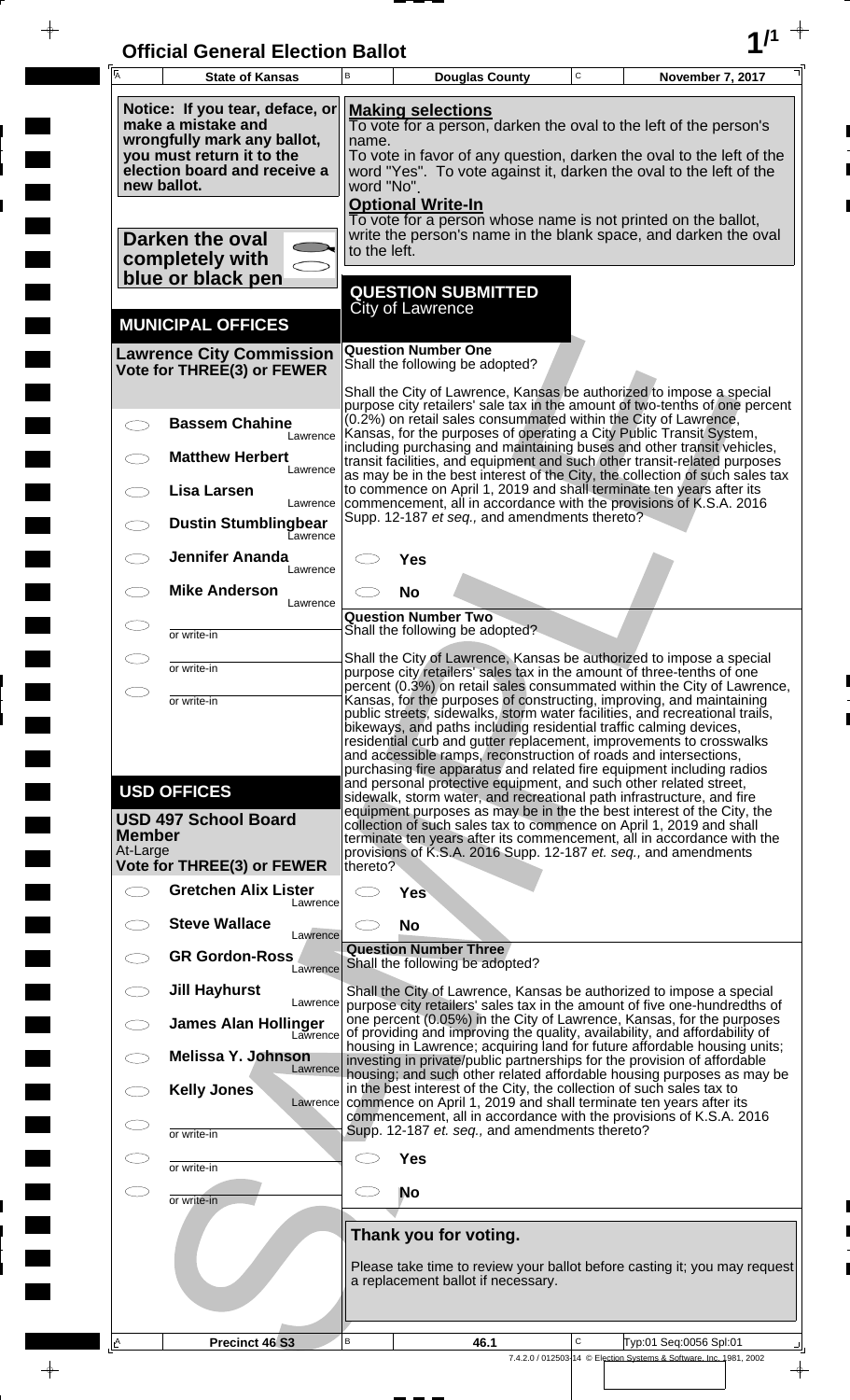| <b>Official General Election Ballot</b> |  |
|-----------------------------------------|--|
|                                         |  |

 $\blacksquare$ 

 $\blacksquare$ 

 $\frac{1}{\sqrt{2\pi}}$ 

 $\Box$ 

| 瓦                   | <b>State of Kansas</b>                                                                                                                                           | B                   | <b>Douglas County</b>                                                                                                                                                                                                                                                                                                                                                                                                                      | $\mathbf C$ | November 7, 2017                                                                             |
|---------------------|------------------------------------------------------------------------------------------------------------------------------------------------------------------|---------------------|--------------------------------------------------------------------------------------------------------------------------------------------------------------------------------------------------------------------------------------------------------------------------------------------------------------------------------------------------------------------------------------------------------------------------------------------|-------------|----------------------------------------------------------------------------------------------|
|                     | Notice: If you tear, deface, or<br>make a mistake and<br>wrongfully mark any ballot,<br>you must return it to the<br>election board and receive a<br>new ballot. | name.<br>word "No". | <b>Making selections</b><br>To vote for a person, darken the oval to the left of the person's<br>To vote in favor of any question, darken the oval to the left of the<br>word "Yes". To vote against it, darken the oval to the left of the                                                                                                                                                                                                |             |                                                                                              |
|                     | Darken the oval<br>completely with                                                                                                                               | to the left.        | <b>Optional Write-In</b><br>To vote for a person whose name is not printed on the ballot,<br>write the person's name in the blank space, and darken the oval                                                                                                                                                                                                                                                                               |             |                                                                                              |
|                     | blue or black pen                                                                                                                                                |                     | <b>QUESTION SUBMITTED</b><br><b>City of Lawrence</b>                                                                                                                                                                                                                                                                                                                                                                                       |             |                                                                                              |
|                     | <b>MUNICIPAL OFFICES</b>                                                                                                                                         |                     |                                                                                                                                                                                                                                                                                                                                                                                                                                            |             |                                                                                              |
|                     | <b>Lawrence City Commission</b><br>Vote for THREE(3) or FEWER                                                                                                    |                     | <b>Question Number One</b><br>Shall the following be adopted?                                                                                                                                                                                                                                                                                                                                                                              |             |                                                                                              |
|                     |                                                                                                                                                                  |                     | Shall the City of Lawrence, Kansas be authorized to impose a special<br>purpose city retailers' sale tax in the amount of two-tenths of one percent                                                                                                                                                                                                                                                                                        |             |                                                                                              |
|                     | <b>Mike Anderson</b><br>Lawrence                                                                                                                                 |                     | (0.2%) on retail sales consummated within the City of Lawrence,<br>Kansas, for the purposes of operating a City Public Transit System,<br>including purchasing and maintaining buses and other transit vehicles,                                                                                                                                                                                                                           |             |                                                                                              |
|                     | <b>Bassem Chahine</b><br>Lawrence                                                                                                                                |                     | transit facilities, and equipment and such other transit-related purposes<br>as may be in the best interest of the City, the collection of such sales tax                                                                                                                                                                                                                                                                                  |             |                                                                                              |
|                     | <b>Matthew Herbert</b><br>Lawrence                                                                                                                               |                     | to commence on April 1, 2019 and shall terminate ten years after its<br>commencement, all in accordance with the provisions of K.S.A. 2016                                                                                                                                                                                                                                                                                                 |             |                                                                                              |
|                     | Lisa Larsen<br>Lawrence                                                                                                                                          |                     | Supp. 12-187 et seq., and amendments thereto?                                                                                                                                                                                                                                                                                                                                                                                              |             |                                                                                              |
|                     | <b>Dustin Stumblingbear</b><br>Lawrence                                                                                                                          |                     | Yes                                                                                                                                                                                                                                                                                                                                                                                                                                        |             |                                                                                              |
|                     | <b>Jennifer Ananda</b><br>Lawrence                                                                                                                               |                     | <b>No</b>                                                                                                                                                                                                                                                                                                                                                                                                                                  |             |                                                                                              |
|                     | or write-in                                                                                                                                                      |                     | <b>Question Number Two</b><br>Shall the following be adopted?                                                                                                                                                                                                                                                                                                                                                                              |             |                                                                                              |
|                     | or write-in                                                                                                                                                      |                     | Shall the City of Lawrence, Kansas be authorized to impose a special<br>purpose city retailers' sales tax in the amount of three-tenths of one                                                                                                                                                                                                                                                                                             |             |                                                                                              |
| ⌒                   | or write-in                                                                                                                                                      |                     | percent (0.3%) on retail sales consummated within the City of Lawrence,<br>Kansas, for the purposes of constructing, improving, and maintaining                                                                                                                                                                                                                                                                                            |             |                                                                                              |
|                     |                                                                                                                                                                  |                     | public streets, sidewalks, storm water facilities, and recreational trails,<br>bikeways, and paths including residential traffic calming devices,<br>residential curb and gutter replacement, improvements to crosswalks<br>and accessible ramps, reconstruction of roads and intersections,<br>purchasing fire apparatus and related fire equipment including radios<br>and personal protective equipment, and such other related street, |             |                                                                                              |
| Member<br>At-Large  | <b>USD OFFICES</b><br><b>USD 497 School Board</b><br>Vote for THREE(3) or FEWER                                                                                  | thereto?            | sidewalk, storm water, and recreational path infrastructure, and fire<br>equipment purposes as may be in the the best interest of the City, the<br>collection of such sales tax to commence on April 1, 2019 and shall<br>terminate ten years after its commencement, all in accordance with the<br>provisions of K.S.A. 2016 Supp. 12-187 et. seq., and amendments                                                                        |             |                                                                                              |
| $\bigcirc$          | <b>James Alan Hollinger</b>                                                                                                                                      |                     | Yes                                                                                                                                                                                                                                                                                                                                                                                                                                        |             |                                                                                              |
|                     | Lawrence<br><b>Melissa Y. Johnson</b>                                                                                                                            | C.                  | <b>No</b>                                                                                                                                                                                                                                                                                                                                                                                                                                  |             |                                                                                              |
|                     | Lawrence<br><b>Kelly Jones</b>                                                                                                                                   |                     | <b>Question Number Three</b>                                                                                                                                                                                                                                                                                                                                                                                                               |             |                                                                                              |
|                     | Lawrence<br><b>Gretchen Alix Lister</b>                                                                                                                          |                     | Shall the following be adopted?                                                                                                                                                                                                                                                                                                                                                                                                            |             |                                                                                              |
|                     | Lawrence<br><b>Steve Wallace</b>                                                                                                                                 |                     | Shall the City of Lawrence, Kansas be authorized to impose a special<br>purpose city retailers' sales tax in the amount of five one-hundredths of<br>one percent (0.05%) in the City of Lawrence, Kansas, for the purposes                                                                                                                                                                                                                 |             |                                                                                              |
|                     | Lawrence<br><b>GR Gordon-Ross</b>                                                                                                                                |                     | of providing and improving the quality, availability, and affordability of<br>housing in Lawrence; acquiring land for future affordable housing units;<br>investing in private/public partnerships for the provision of affordable                                                                                                                                                                                                         |             |                                                                                              |
|                     | Lawrence<br><b>Jill Hayhurst</b>                                                                                                                                 |                     | housing; and such other related affordable housing purposes as may be<br>in the best interest of the City, the collection of such sales tax to                                                                                                                                                                                                                                                                                             |             |                                                                                              |
| Œ                   | Lawrence<br>or write-in                                                                                                                                          |                     | commence on April 1, 2019 and shall terminate ten years after its<br>commencement, all in accordance with the provisions of K.S.A. 2016<br>Supp. 12-187 et. seq., and amendments thereto?                                                                                                                                                                                                                                                  |             |                                                                                              |
| Œ                   | or write-in                                                                                                                                                      |                     | Yes                                                                                                                                                                                                                                                                                                                                                                                                                                        |             |                                                                                              |
| $\subset$ $\supset$ | or write-in                                                                                                                                                      | C.                  | <b>No</b>                                                                                                                                                                                                                                                                                                                                                                                                                                  |             |                                                                                              |
|                     |                                                                                                                                                                  |                     | Thank you for voting.                                                                                                                                                                                                                                                                                                                                                                                                                      |             |                                                                                              |
|                     |                                                                                                                                                                  |                     | Please take time to review your ballot before casting it; you may request<br>a replacement ballot if necessary.                                                                                                                                                                                                                                                                                                                            |             |                                                                                              |
|                     |                                                                                                                                                                  |                     |                                                                                                                                                                                                                                                                                                                                                                                                                                            |             |                                                                                              |
| .IA                 | <b>Precinct 47</b>                                                                                                                                               | В                   |                                                                                                                                                                                                                                                                                                                                                                                                                                            | $\mathsf C$ | Typ:01 Seq:0057 Spl:01<br>7.4.2.0 / 012503-14 © Election Systems & Software, Inc. 1981, 2002 |
|                     |                                                                                                                                                                  |                     |                                                                                                                                                                                                                                                                                                                                                                                                                                            |             | $\rightarrow$                                                                                |

 $\frac{1}{\sqrt{2}}$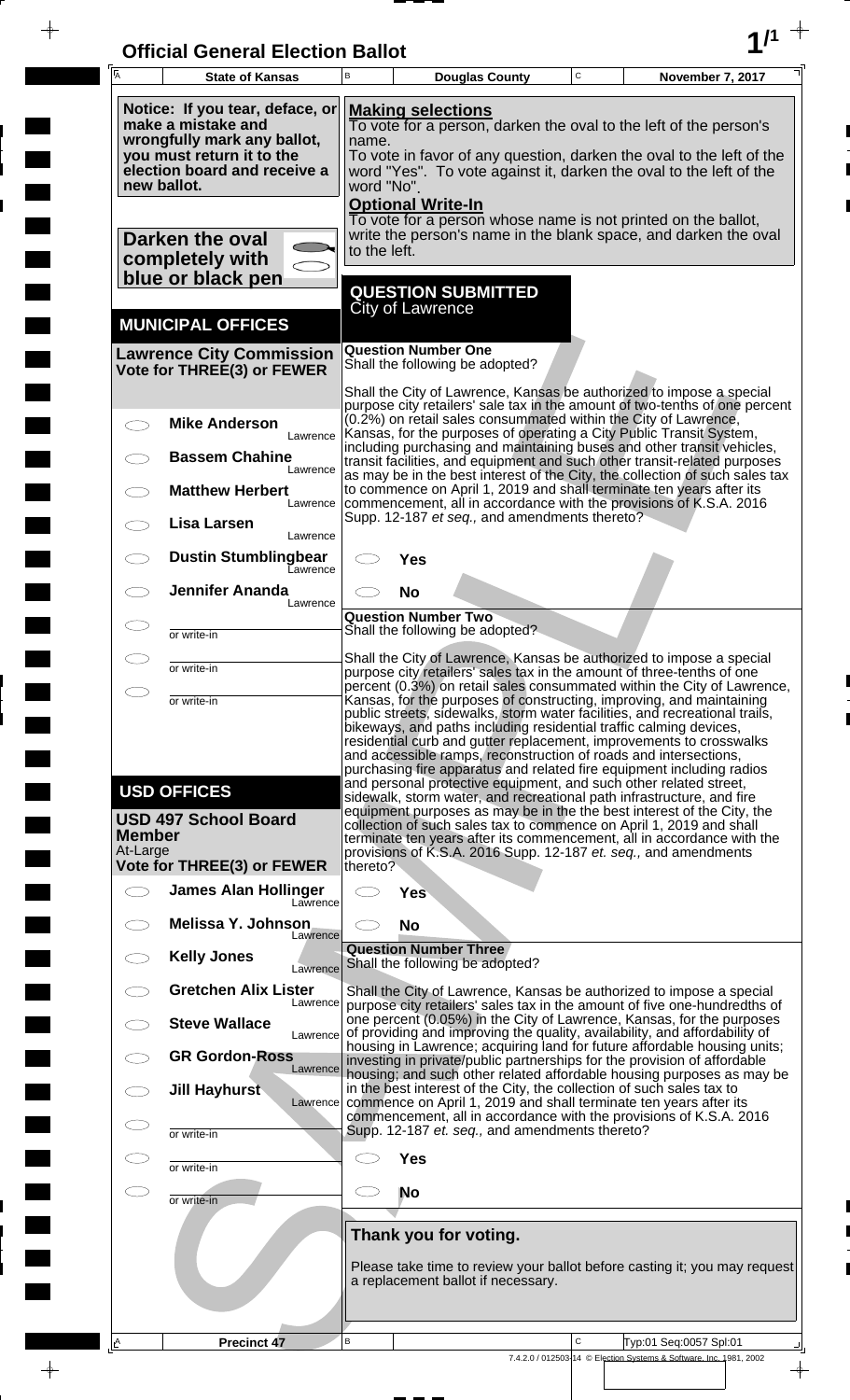| <b>Official General Election Ballot</b> |  |
|-----------------------------------------|--|
|                                         |  |

 $\overline{\phantom{a}}$ 

 $\Box$ 

 $\blacksquare$ 

 $\blacksquare$ 

 $\frac{1}{2}$ 

 $\frac{1}{\sqrt{2\pi}}\int_{0}^{\pi}\frac{1}{\sqrt{2\pi}}\left( \frac{1}{\sqrt{2\pi}}\right) \frac{d\mu}{d\mu}d\mu$ 

| $\overline{\mathsf{A}}$ | <b>State of Kansas</b>                                                                                                                                           | В                   | <b>Douglas County</b>                                         | $\mathbf C$  | November 7, 2017                                                                                                                                                                                                                                                                                                                                                                                                                                                                                                                                                                                                                                                                                                                                                                                                  |
|-------------------------|------------------------------------------------------------------------------------------------------------------------------------------------------------------|---------------------|---------------------------------------------------------------|--------------|-------------------------------------------------------------------------------------------------------------------------------------------------------------------------------------------------------------------------------------------------------------------------------------------------------------------------------------------------------------------------------------------------------------------------------------------------------------------------------------------------------------------------------------------------------------------------------------------------------------------------------------------------------------------------------------------------------------------------------------------------------------------------------------------------------------------|
|                         | Notice: If you tear, deface, or<br>make a mistake and<br>wrongfully mark any ballot,<br>you must return it to the<br>election board and receive a<br>new ballot. | name.<br>word "No". | <b>Making selections</b><br><b>Optional Write-In</b>          |              | To vote for a person, darken the oval to the left of the person's<br>To vote in favor of any question, darken the oval to the left of the<br>word "Yes". To vote against it, darken the oval to the left of the                                                                                                                                                                                                                                                                                                                                                                                                                                                                                                                                                                                                   |
|                         | Darken the oval<br>completely with<br>blue or black pen                                                                                                          | to the left.        |                                                               |              | To vote for a person whose name is not printed on the ballot,<br>write the person's name in the blank space, and darken the oval                                                                                                                                                                                                                                                                                                                                                                                                                                                                                                                                                                                                                                                                                  |
|                         | <b>MUNICIPAL OFFICES</b>                                                                                                                                         |                     | <b>QUESTION SUBMITTED</b><br><b>City of Lawrence</b>          |              |                                                                                                                                                                                                                                                                                                                                                                                                                                                                                                                                                                                                                                                                                                                                                                                                                   |
|                         | <b>Lawrence City Commission</b><br>Vote for THREE(3) or FEWER                                                                                                    |                     | <b>Question Number One</b><br>Shall the following be adopted? |              |                                                                                                                                                                                                                                                                                                                                                                                                                                                                                                                                                                                                                                                                                                                                                                                                                   |
|                         | <b>Bassem Chahine</b><br>Lawrence<br><b>Matthew Herbert</b>                                                                                                      |                     |                                                               |              | Shall the City of Lawrence, Kansas be authorized to impose a special<br>purpose city retailers' sale tax in the amount of two-tenths of one percent<br>(0.2%) on retail sales consummated within the City of Lawrence,<br>Kansas, for the purposes of operating a City Public Transit System,<br>including purchasing and maintaining buses and other transit vehicles,                                                                                                                                                                                                                                                                                                                                                                                                                                           |
|                         | Lawrence<br><b>Lisa Larsen</b><br>Lawrence                                                                                                                       |                     | Supp. 12-187 et seq., and amendments thereto?                 |              | transit facilities, and equipment and such other transit-related purposes<br>as may be in the best interest of the City, the collection of such sales tax<br>to commence on April 1, 2019 and shall terminate ten years after its<br>commencement, all in accordance with the provisions of K.S.A. 2016                                                                                                                                                                                                                                                                                                                                                                                                                                                                                                           |
|                         | <b>Dustin Stumblingbear</b><br>Eawrence<br><b>Jennifer Ananda</b>                                                                                                |                     | Yes                                                           |              |                                                                                                                                                                                                                                                                                                                                                                                                                                                                                                                                                                                                                                                                                                                                                                                                                   |
|                         | Lawrence<br><b>Mike Anderson</b><br>Lawrence                                                                                                                     |                     | <b>No</b>                                                     |              |                                                                                                                                                                                                                                                                                                                                                                                                                                                                                                                                                                                                                                                                                                                                                                                                                   |
|                         | or write-in                                                                                                                                                      |                     | <b>Question Number Two</b><br>Shall the following be adopted? |              |                                                                                                                                                                                                                                                                                                                                                                                                                                                                                                                                                                                                                                                                                                                                                                                                                   |
| $\bigcirc$              | or write-in<br>or write-in                                                                                                                                       |                     |                                                               |              | Shall the City of Lawrence, Kansas be authorized to impose a special<br>purpose city retailers' sales tax in the amount of three-tenths of one<br>percent (0.3%) on retail sales consummated within the City of Lawrence,<br>Kansas, for the purposes of constructing, improving, and maintaining                                                                                                                                                                                                                                                                                                                                                                                                                                                                                                                 |
| Member<br>At-Large      | <b>USD OFFICES</b><br><b>USD 497 School Board</b><br>Vote for THREE(3) or FEWER                                                                                  | thereto?            |                                                               |              | public streets, sidewalks, storm water facilities, and recreational trails,<br>bikeways, and paths including residential traffic calming devices,<br>residential curb and gutter replacement, improvements to crosswalks<br>and accessible ramps, reconstruction of roads and intersections,<br>purchasing fire apparatus and related fire equipment including radios<br>and personal protective equipment, and such other related street,<br>sidewalk, storm water, and recreational path infrastructure, and fire<br>equipment purposes as may be in the the best interest of the City, the<br>collection of such sales tax to commence on April 1, 2019 and shall<br>terminate ten years after its commencement, all in accordance with the<br>provisions of K.S.A. 2016 Supp. 12-187 et. seq., and amendments |
|                         | <b>GR Gordon-Ross</b><br>Lawrence                                                                                                                                |                     | <b>Yes</b>                                                    |              |                                                                                                                                                                                                                                                                                                                                                                                                                                                                                                                                                                                                                                                                                                                                                                                                                   |
|                         | <b>Jill Hayhurst</b><br>Lawrence                                                                                                                                 |                     | <b>No</b><br><b>Question Number Three</b>                     |              |                                                                                                                                                                                                                                                                                                                                                                                                                                                                                                                                                                                                                                                                                                                                                                                                                   |
|                         | <b>James Alan Hollinger</b><br>Lawrence<br><b>Melissa Y. Johnson</b>                                                                                             |                     | Shall the following be adopted?                               |              |                                                                                                                                                                                                                                                                                                                                                                                                                                                                                                                                                                                                                                                                                                                                                                                                                   |
|                         | Lawrence<br><b>Kelly Jones</b><br>Lawrence                                                                                                                       |                     |                                                               |              | Shall the City of Lawrence, Kansas be authorized to impose a special<br>purpose city retailers' sales tax in the amount of five one-hundredths of<br>one percent (0.05%) in the City of Lawrence, Kansas, for the purposes<br>of providing and improving the quality, availability, and affordability of                                                                                                                                                                                                                                                                                                                                                                                                                                                                                                          |
|                         | <b>Gretchen Alix Lister</b><br>Lawrence                                                                                                                          |                     |                                                               |              | housing in Lawrence; acquiring land for future affordable housing units;<br>investing in private/public partnerships for the provision of affordable<br>housing; and such other related affordable housing purposes as may be                                                                                                                                                                                                                                                                                                                                                                                                                                                                                                                                                                                     |
|                         | <b>Steve Wallace</b>                                                                                                                                             |                     |                                                               |              | in the best interest of the City, the collection of such sales tax to<br>Lawrence commence on April 1, 2019 and shall terminate ten years after its<br>commencement, all in accordance with the provisions of K.S.A. 2016                                                                                                                                                                                                                                                                                                                                                                                                                                                                                                                                                                                         |
|                         | or write-in<br>or write-in                                                                                                                                       |                     | Supp. 12-187 et. seq., and amendments thereto?<br><b>Yes</b>  |              |                                                                                                                                                                                                                                                                                                                                                                                                                                                                                                                                                                                                                                                                                                                                                                                                                   |
| CD                      | or write-in                                                                                                                                                      |                     | No                                                            |              |                                                                                                                                                                                                                                                                                                                                                                                                                                                                                                                                                                                                                                                                                                                                                                                                                   |
|                         |                                                                                                                                                                  |                     | Thank you for voting.<br>a replacement ballot if necessary.   |              | Please take time to review your ballot before casting it; you may request                                                                                                                                                                                                                                                                                                                                                                                                                                                                                                                                                                                                                                                                                                                                         |
| Ιê                      | <b>Precinct 48</b>                                                                                                                                               | B                   |                                                               | $\mathsf{C}$ | Typ:01 Seq:0058 Spl:01<br>7.4.2.0 / 012503-14 © Election Systems & Software, Inc. 1981, 2002                                                                                                                                                                                                                                                                                                                                                                                                                                                                                                                                                                                                                                                                                                                      |
|                         |                                                                                                                                                                  |                     |                                                               |              | $\overline{\phantom{a}}$                                                                                                                                                                                                                                                                                                                                                                                                                                                                                                                                                                                                                                                                                                                                                                                          |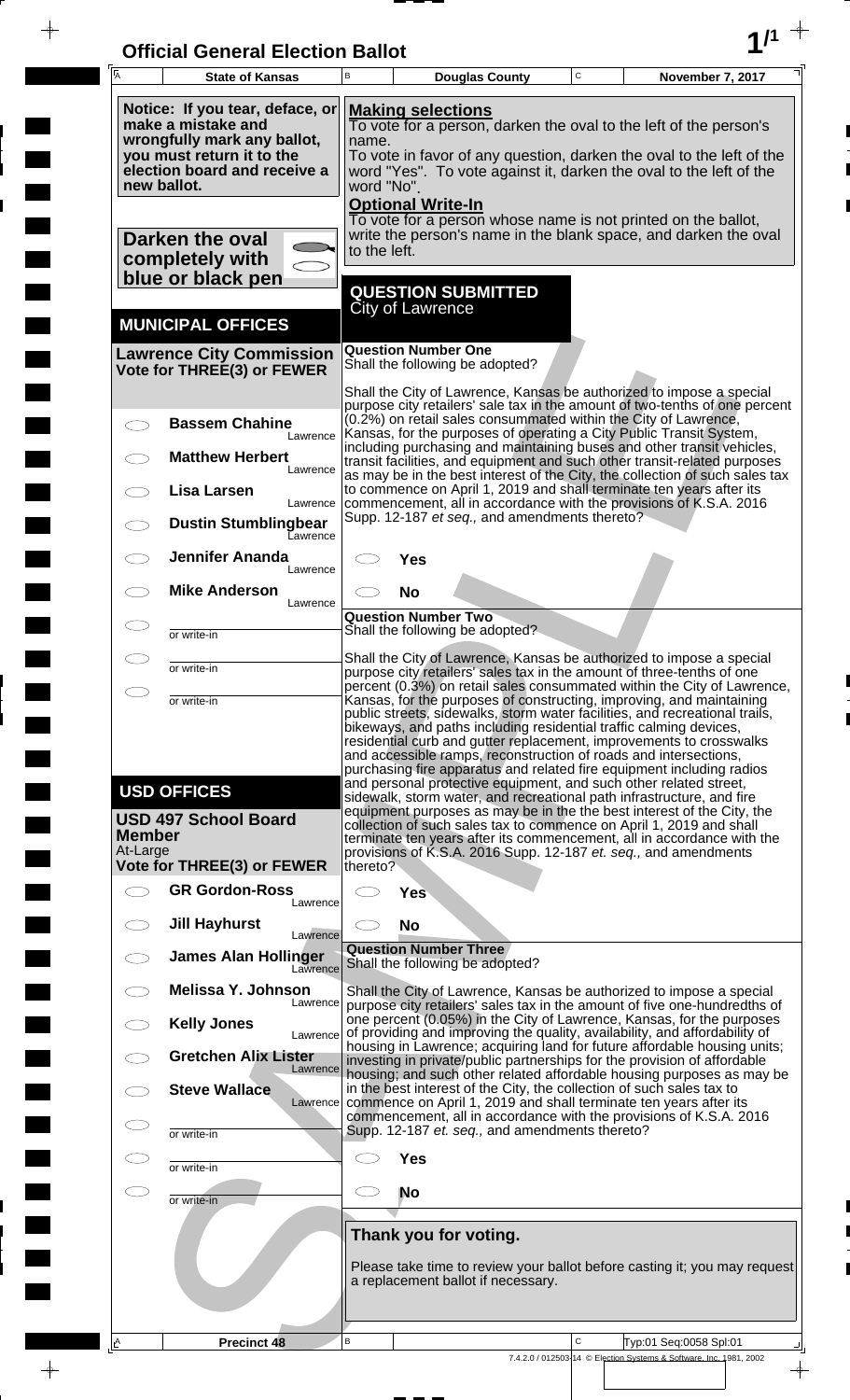| <b>Official General Election Ballot</b> |  |
|-----------------------------------------|--|
|                                         |  |

 $\overline{\phantom{a}}$ 

 $\Box$ 

 $\blacksquare$ 

 $\blacksquare$ 

 $\frac{1}{2}$ 

 $\frac{1}{\sqrt{2\pi}}$ 

| Ā                         | <b>State of Kansas</b>                                                                                                                                           | B                   |                                                                 | <b>Douglas County</b> | $\mathbf C$ | November 7, 2017                                                                                                                                                                                                                                                                                                                                                                                                                                                                                                                                                                                                                                                      |
|---------------------------|------------------------------------------------------------------------------------------------------------------------------------------------------------------|---------------------|-----------------------------------------------------------------|-----------------------|-------------|-----------------------------------------------------------------------------------------------------------------------------------------------------------------------------------------------------------------------------------------------------------------------------------------------------------------------------------------------------------------------------------------------------------------------------------------------------------------------------------------------------------------------------------------------------------------------------------------------------------------------------------------------------------------------|
|                           | Notice: If you tear, deface, or<br>make a mistake and<br>wrongfully mark any ballot,<br>you must return it to the<br>election board and receive a<br>new ballot. | name.<br>word "No". | <b>Making selections</b>                                        |                       |             | To vote for a person, darken the oval to the left of the person's<br>To vote in favor of any question, darken the oval to the left of the<br>word "Yes". To vote against it, darken the oval to the left of the                                                                                                                                                                                                                                                                                                                                                                                                                                                       |
|                           | Darken the oval<br>completely with<br>blue or black pen                                                                                                          | to the left.        | <b>Optional Write-In</b><br><b>QUESTION SUBMITTED</b>           |                       |             | To vote for a person whose name is not printed on the ballot,<br>write the person's name in the blank space, and darken the oval                                                                                                                                                                                                                                                                                                                                                                                                                                                                                                                                      |
|                           | <b>MUNICIPAL OFFICES</b>                                                                                                                                         |                     | <b>City of Lawrence</b>                                         |                       |             |                                                                                                                                                                                                                                                                                                                                                                                                                                                                                                                                                                                                                                                                       |
|                           | <b>Lawrence City Commission</b><br>Vote for THREE(3) or FEWER                                                                                                    |                     | <b>Question Number One</b><br>Shall the following be adopted?   |                       |             |                                                                                                                                                                                                                                                                                                                                                                                                                                                                                                                                                                                                                                                                       |
|                           | <b>Matthew Herbert</b>                                                                                                                                           |                     |                                                                 |                       |             | Shall the City of Lawrence, Kansas be authorized to impose a special<br>purpose city retailers' sale tax in the amount of two-tenths of one percent<br>(0.2%) on retail sales consummated within the City of Lawrence,<br>Kansas, for the purposes of operating a City Public Transit System,                                                                                                                                                                                                                                                                                                                                                                         |
|                           | Lawrence<br>Lisa Larsen<br>Lawrence                                                                                                                              |                     |                                                                 |                       |             | including purchasing and maintaining buses and other transit vehicles,<br>transit facilities, and equipment and such other transit-related purposes                                                                                                                                                                                                                                                                                                                                                                                                                                                                                                                   |
|                           | <b>Dustin Stumblingbear</b><br>Eawrence                                                                                                                          |                     | Supp. 12-187 et seq., and amendments thereto?                   |                       |             | as may be in the best interest of the City, the collection of such sales tax<br>to commence on April 1, 2019 and shall terminate ten years after its<br>commencement, all in accordance with the provisions of K.S.A. 2016                                                                                                                                                                                                                                                                                                                                                                                                                                            |
|                           | <b>Jennifer Ananda</b><br>Lawrence                                                                                                                               |                     |                                                                 |                       |             |                                                                                                                                                                                                                                                                                                                                                                                                                                                                                                                                                                                                                                                                       |
|                           | <b>Mike Anderson</b><br>Lawrence<br><b>Bassem Chahine</b>                                                                                                        |                     | Yes<br><b>No</b>                                                |                       |             |                                                                                                                                                                                                                                                                                                                                                                                                                                                                                                                                                                                                                                                                       |
|                           | Lawrence<br>or write-in                                                                                                                                          |                     | <b>Question Number Two</b><br>Shall the following be adopted?   |                       |             |                                                                                                                                                                                                                                                                                                                                                                                                                                                                                                                                                                                                                                                                       |
|                           |                                                                                                                                                                  |                     |                                                                 |                       |             | Shall the City of Lawrence, Kansas be authorized to impose a special                                                                                                                                                                                                                                                                                                                                                                                                                                                                                                                                                                                                  |
|                           | or write-in                                                                                                                                                      |                     |                                                                 |                       |             | purpose city retailers' sales tax in the amount of three-tenths of one<br>percent (0.3%) on retail sales consummated within the City of Lawrence,                                                                                                                                                                                                                                                                                                                                                                                                                                                                                                                     |
|                           | or write-in<br><b>USD OFFICES</b><br><b>USD 497 School Board</b>                                                                                                 |                     |                                                                 |                       |             | Kansas, for the purposes of constructing, improving, and maintaining<br>public streets, sidewalks, storm water facilities, and recreational trails,<br>bikeways, and paths including residential traffic calming devices,<br>residential curb and gutter replacement, improvements to crosswalks<br>and accessible ramps, reconstruction of roads and intersections,<br>purchasing fire apparatus and related fire equipment including radios<br>and personal protective equipment, and such other related street,<br>sidewalk, storm water, and recreational path infrastructure, and fire<br>equipment purposes as may be in the the best interest of the City, the |
| <b>Member</b><br>At-Large |                                                                                                                                                                  |                     |                                                                 |                       |             | collection of such sales tax to commence on April 1, 2019 and shall<br>terminate ten years after its commencement, all in accordance with the<br>provisions of K.S.A. 2016 Supp. 12-187 et. seq., and amendments                                                                                                                                                                                                                                                                                                                                                                                                                                                      |
|                           | <b>Vote for THREE(3) or FEWER</b><br><b>Jill Hayhurst</b>                                                                                                        | thereto?            | <b>Yes</b>                                                      |                       |             |                                                                                                                                                                                                                                                                                                                                                                                                                                                                                                                                                                                                                                                                       |
|                           | Lawrence<br><b>James Alan Hollinger</b>                                                                                                                          |                     | <b>No</b>                                                       |                       |             |                                                                                                                                                                                                                                                                                                                                                                                                                                                                                                                                                                                                                                                                       |
|                           | Lawrence<br><b>Melissa Y. Johnson</b><br>Lawrence                                                                                                                |                     | <b>Question Number Three</b><br>Shall the following be adopted? |                       |             |                                                                                                                                                                                                                                                                                                                                                                                                                                                                                                                                                                                                                                                                       |
|                           | <b>Kelly Jones</b><br>Lawrence                                                                                                                                   |                     |                                                                 |                       |             | Shall the City of Lawrence, Kansas be authorized to impose a special<br>purpose city retailers' sales tax in the amount of five one-hundredths of                                                                                                                                                                                                                                                                                                                                                                                                                                                                                                                     |
|                           | <b>Gretchen Alix Lister</b><br>Lawrence                                                                                                                          |                     |                                                                 |                       |             | one percent (0.05%) in the City of Lawrence, Kansas, for the purposes<br>of providing and improving the quality, availability, and affordability of<br>housing in Lawrence; acquiring land for future affordable housing units;                                                                                                                                                                                                                                                                                                                                                                                                                                       |
|                           | <b>Steve Wallace</b><br>Lawrence                                                                                                                                 |                     |                                                                 |                       |             | investing in private/public partnerships for the provision of affordable<br>housing; and such other related affordable housing purposes as may be                                                                                                                                                                                                                                                                                                                                                                                                                                                                                                                     |
|                           | <b>GR Gordon-Ross</b><br>Lawrence                                                                                                                                |                     |                                                                 |                       |             | in the best interest of the City, the collection of such sales tax to<br>commence on April 1, 2019 and shall terminate ten years after its<br>commencement, all in accordance with the provisions of K.S.A. 2016                                                                                                                                                                                                                                                                                                                                                                                                                                                      |
|                           | or write-in                                                                                                                                                      |                     | Supp. 12-187 et. seq., and amendments thereto?                  |                       |             |                                                                                                                                                                                                                                                                                                                                                                                                                                                                                                                                                                                                                                                                       |
|                           | or write-in                                                                                                                                                      |                     | <b>Yes</b><br><b>No</b>                                         |                       |             |                                                                                                                                                                                                                                                                                                                                                                                                                                                                                                                                                                                                                                                                       |
|                           | or write-in                                                                                                                                                      |                     |                                                                 |                       |             |                                                                                                                                                                                                                                                                                                                                                                                                                                                                                                                                                                                                                                                                       |
|                           |                                                                                                                                                                  |                     | Thank you for voting.<br>a replacement ballot if necessary.     |                       |             | Please take time to review your ballot before casting it; you may request                                                                                                                                                                                                                                                                                                                                                                                                                                                                                                                                                                                             |
| ΙÊ                        | <b>Precinct 49</b>                                                                                                                                               | B                   |                                                                 |                       | C           | Typ:01 Seq:0059 Spl:01<br>7.4.2.0 / 012503-14 © Election Systems & Software, Inc. 1981, 2002                                                                                                                                                                                                                                                                                                                                                                                                                                                                                                                                                                          |

 $\frac{1}{\sqrt{2}}$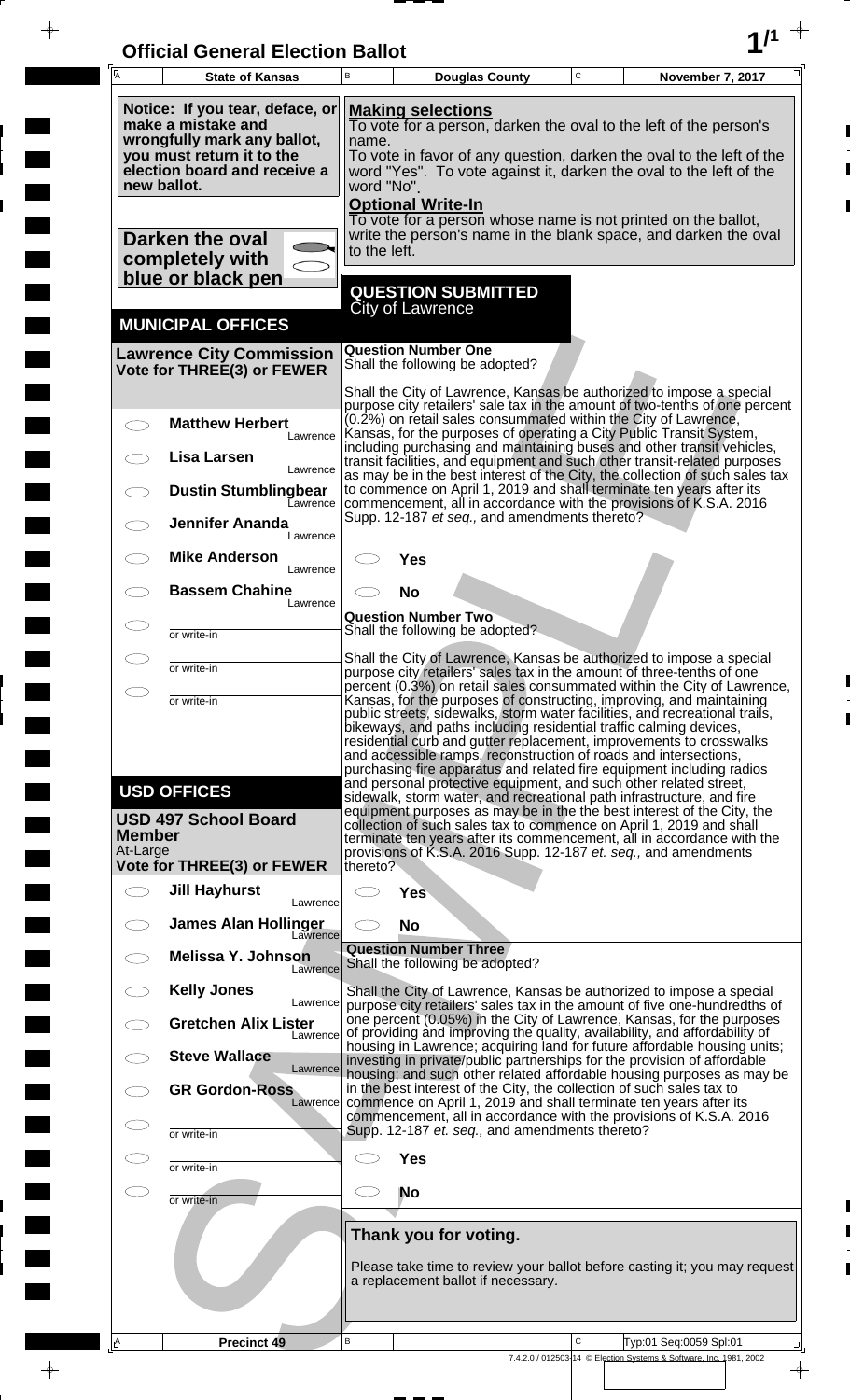| <b>Official General Election Ballot</b> |  |
|-----------------------------------------|--|
|                                         |  |

 $\overline{\phantom{a}}$ 

 $\blacksquare$ 

 $\blacksquare$ 

 $\begin{array}{c} \hline \end{array}$ 

L

| Ā                         | <b>State of Kansas</b>                                                                                                                                                                                       |        | $\sf B$                             | <b>Douglas County</b>                                                                                                                                                                                                                                                                                                                                                                                       | $\mathsf C$ | <b>November 7, 2017</b>                                            |
|---------------------------|--------------------------------------------------------------------------------------------------------------------------------------------------------------------------------------------------------------|--------|-------------------------------------|-------------------------------------------------------------------------------------------------------------------------------------------------------------------------------------------------------------------------------------------------------------------------------------------------------------------------------------------------------------------------------------------------------------|-------------|--------------------------------------------------------------------|
| new ballot.               | Notice: If you tear, deface, or<br>make a mistake and<br>wrongfully mark any ballot,<br>you must return it to the<br>election board and receive a<br>Darken the oval<br>completely with<br>blue or black pen |        | name.<br>word "No".<br>to the left. | <b>Making selections</b><br>To vote for a person, darken the oval to the left of the person's<br>To vote in favor of any question, darken the oval to the left of the<br>word "Yes". To vote against it, darken the oval to the left of the<br><b>Optional Write-In</b><br>To vote for a person whose name is not printed on the ballot,<br>write the person's name in the blank space, and darken the oval |             |                                                                    |
| <b>Member</b><br>At-Large | <b>USD OFFICES</b><br><b>USD 491 School Board</b><br>Vote for THREE(3) or FEWER                                                                                                                              |        |                                     |                                                                                                                                                                                                                                                                                                                                                                                                             |             |                                                                    |
|                           | Joseph Hurla                                                                                                                                                                                                 | Eudora |                                     |                                                                                                                                                                                                                                                                                                                                                                                                             |             |                                                                    |
|                           | Michael P. Kelso                                                                                                                                                                                             | Eudora |                                     |                                                                                                                                                                                                                                                                                                                                                                                                             |             |                                                                    |
|                           | <b>Eric Votaw</b>                                                                                                                                                                                            | Eudora |                                     |                                                                                                                                                                                                                                                                                                                                                                                                             |             |                                                                    |
|                           | <b>Eric Ahlander</b>                                                                                                                                                                                         | Eudora |                                     |                                                                                                                                                                                                                                                                                                                                                                                                             |             |                                                                    |
| $\subset$                 | or write-in                                                                                                                                                                                                  |        |                                     |                                                                                                                                                                                                                                                                                                                                                                                                             |             |                                                                    |
| $\subset$                 | or write-in                                                                                                                                                                                                  |        |                                     |                                                                                                                                                                                                                                                                                                                                                                                                             |             |                                                                    |
| $\subset$                 | or write-in                                                                                                                                                                                                  |        |                                     |                                                                                                                                                                                                                                                                                                                                                                                                             |             |                                                                    |
|                           |                                                                                                                                                                                                              |        |                                     | Thank you for voting.<br>Please take time to review your ballot before casting it; you may request<br>a replacement ballot if necessary.                                                                                                                                                                                                                                                                    |             |                                                                    |
| $\frac{A}{\Box}$          | <b>Precinct 50 491</b>                                                                                                                                                                                       |        | $\sf B$                             | 50.1                                                                                                                                                                                                                                                                                                                                                                                                        | C           | Typ:01 Seq:0060 Spl:01                                             |
|                           |                                                                                                                                                                                                              |        |                                     |                                                                                                                                                                                                                                                                                                                                                                                                             |             | 7.4.2.0 / 012503-14 © Election Systems & Software, Inc. 1981, 2002 |

╝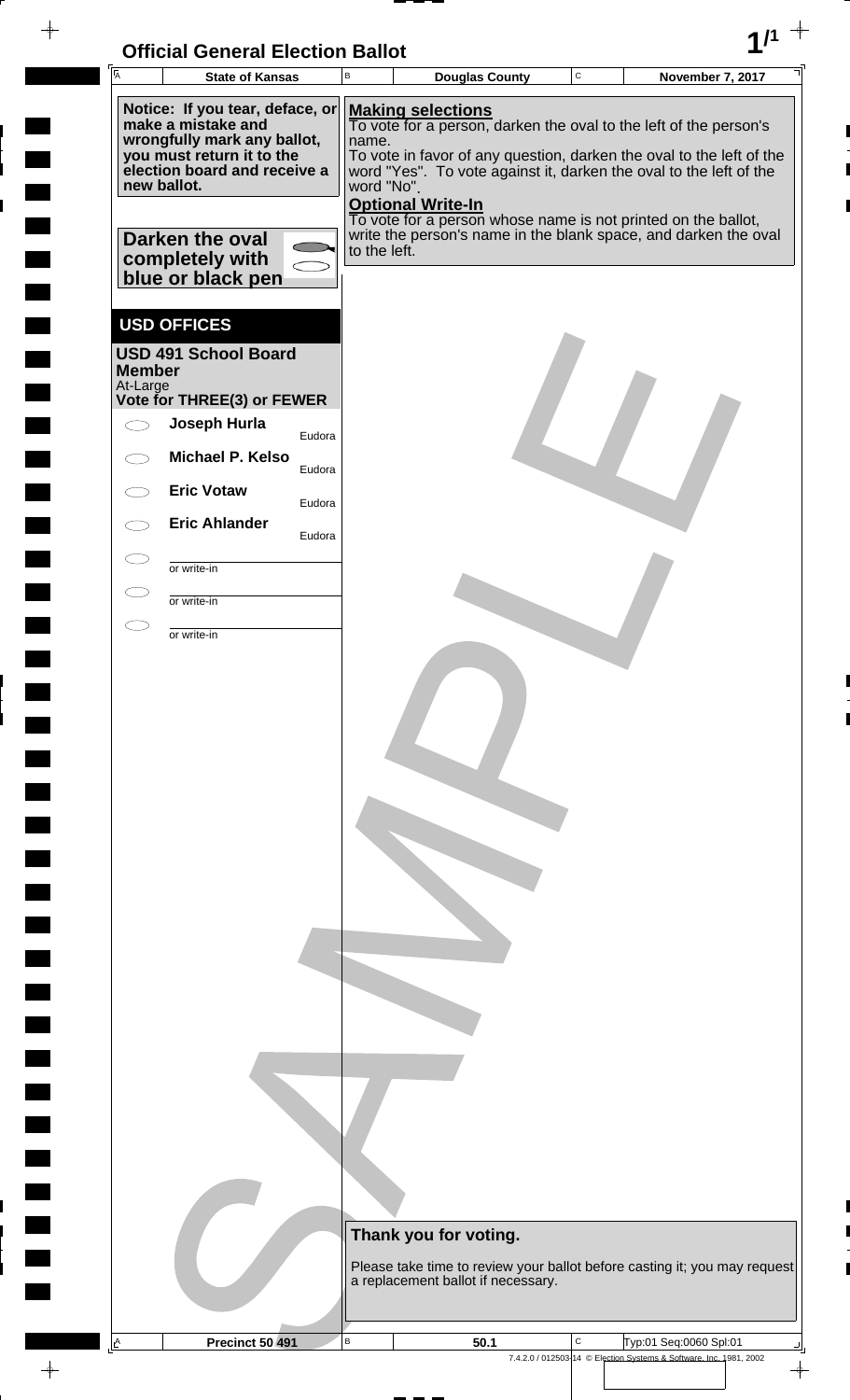

 $\rightarrow$ 

 $\overline{ }$ 

 $\frac{1}{2}$ 

 $\overline{a}$ 

 $\overline{\phantom{a}}$ 

 $\frac{1}{2}$ 

 $\rightarrow$ 

| Īā                        | <b>State of Kansas</b>                                                                                                                            |        | B                   | <b>Douglas County</b>                                                                                                                                                                                                                                            | $\mathbf C$ | November 7, 2017                                                          |
|---------------------------|---------------------------------------------------------------------------------------------------------------------------------------------------|--------|---------------------|------------------------------------------------------------------------------------------------------------------------------------------------------------------------------------------------------------------------------------------------------------------|-------------|---------------------------------------------------------------------------|
| new ballot.               | Notice: If you tear, deface, or<br>make a mistake and<br>wrongfully mark any ballot,<br>you must return it to the<br>election board and receive a |        | name.<br>word "No". | <b>Making selections</b><br>To vote for a person, darken the oval to the left of the person's<br>word "Yes". To vote against it, darken the oval to the left of the<br><b>Optional Write-In</b><br>To vote for a person whose name is not printed on the ballot, |             | To vote in favor of any question, darken the oval to the left of the      |
|                           | Darken the oval<br>completely with<br>blue or black pen                                                                                           |        | to the left.        |                                                                                                                                                                                                                                                                  |             | write the person's name in the blank space, and darken the oval           |
|                           | <b>MUNICIPAL OFFICES</b><br><b>Eudora City Commission</b><br>Vote for TWO(2) or FEWER                                                             |        |                     |                                                                                                                                                                                                                                                                  |             |                                                                           |
|                           | Jolene M. Born                                                                                                                                    | Eudora |                     |                                                                                                                                                                                                                                                                  |             |                                                                           |
|                           | <b>Tim Reazin</b>                                                                                                                                 | Eudora |                     |                                                                                                                                                                                                                                                                  |             |                                                                           |
|                           | or write-in<br>or write-in                                                                                                                        |        |                     |                                                                                                                                                                                                                                                                  |             |                                                                           |
|                           |                                                                                                                                                   |        |                     |                                                                                                                                                                                                                                                                  |             |                                                                           |
| <b>Member</b><br>At-Large | <b>USD OFFICES</b><br><b>USD 491 School Board</b><br>Vote for THREE(3) or FEWER                                                                   |        |                     |                                                                                                                                                                                                                                                                  |             |                                                                           |
|                           | Michael P. Kelso                                                                                                                                  | Eudora |                     |                                                                                                                                                                                                                                                                  |             |                                                                           |
|                           | <b>Eric Votaw</b>                                                                                                                                 | Eudora |                     |                                                                                                                                                                                                                                                                  |             |                                                                           |
|                           | <b>Eric Ahlander</b><br>Joseph Hurla                                                                                                              | Eudora |                     |                                                                                                                                                                                                                                                                  |             |                                                                           |
|                           | or write-in                                                                                                                                       | Eudora |                     |                                                                                                                                                                                                                                                                  |             |                                                                           |
|                           | or write-in                                                                                                                                       |        |                     |                                                                                                                                                                                                                                                                  |             |                                                                           |
|                           | or write-in                                                                                                                                       |        |                     |                                                                                                                                                                                                                                                                  |             |                                                                           |
|                           |                                                                                                                                                   |        |                     |                                                                                                                                                                                                                                                                  |             |                                                                           |
|                           |                                                                                                                                                   |        |                     |                                                                                                                                                                                                                                                                  |             |                                                                           |
|                           |                                                                                                                                                   |        |                     |                                                                                                                                                                                                                                                                  |             |                                                                           |
|                           |                                                                                                                                                   |        |                     |                                                                                                                                                                                                                                                                  |             |                                                                           |
|                           |                                                                                                                                                   |        |                     |                                                                                                                                                                                                                                                                  |             |                                                                           |
|                           |                                                                                                                                                   |        |                     |                                                                                                                                                                                                                                                                  |             |                                                                           |
|                           |                                                                                                                                                   |        |                     |                                                                                                                                                                                                                                                                  |             |                                                                           |
|                           |                                                                                                                                                   |        |                     | Thank you for voting.                                                                                                                                                                                                                                            |             |                                                                           |
|                           |                                                                                                                                                   |        |                     | a replacement ballot if necessary.                                                                                                                                                                                                                               |             | Please take time to review your ballot before casting it; you may request |
| Ŀ                         | <b>Precinct 50 City</b>                                                                                                                           |        | $\sf B$             | 50.2                                                                                                                                                                                                                                                             | C           | Typ:01 Seq:0060 Spl:02                                                    |
|                           |                                                                                                                                                   |        |                     |                                                                                                                                                                                                                                                                  |             | 7.4.2.0 / 012503-14 © Election Systems & Software, Inc. 1981, 2002        |

 $\overline{\phi}$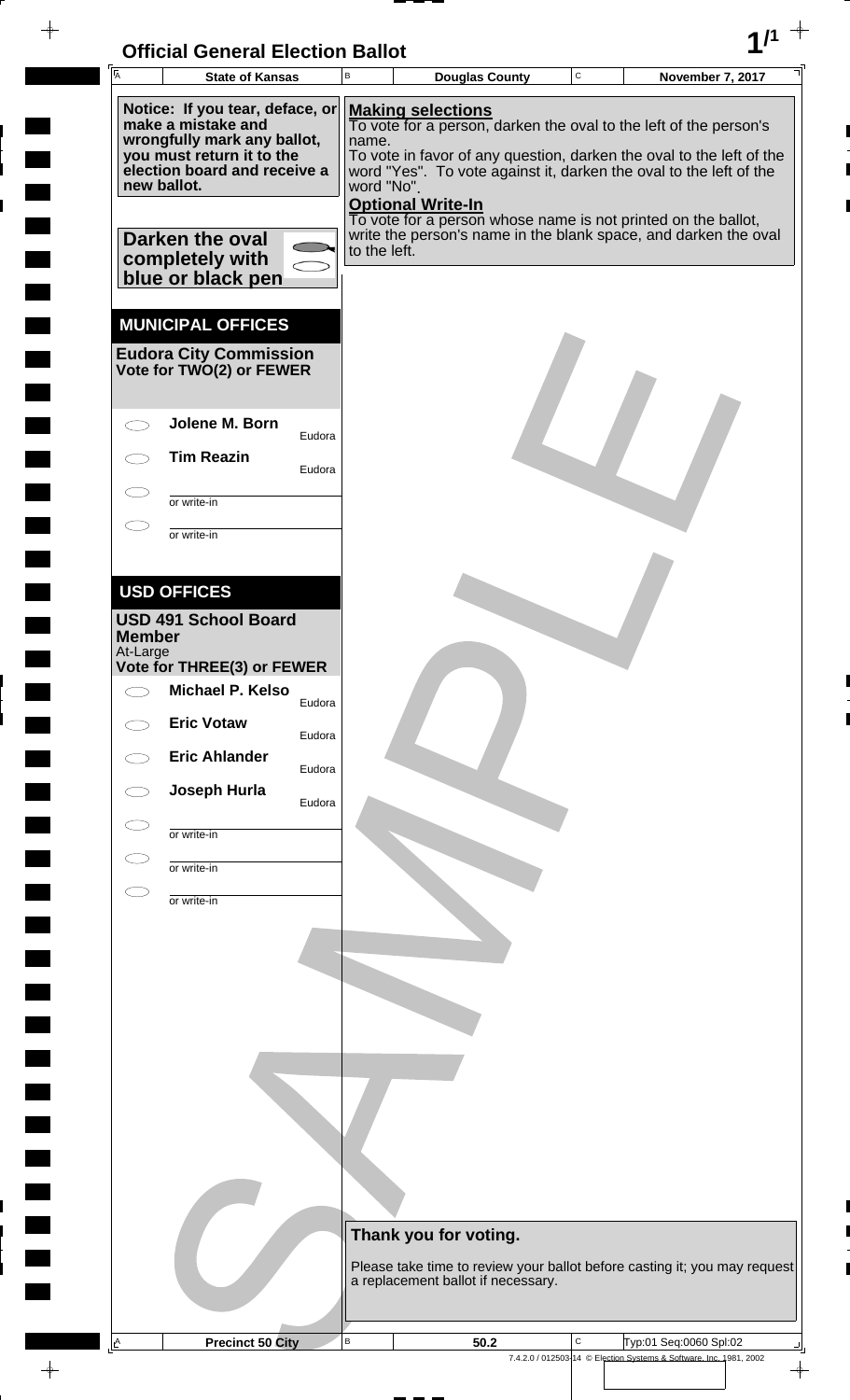# **Official General Election Ballot 1/1**

 $\rightarrow$ 

 $\frac{1}{2}$ 

 $\frac{1}{2}$ 

 $1111$ 

 $\frac{1}{2}$ 

 $\overline{a}$ 

 $\overline{a}$ 

<u>rang</u>

 $\frac{1}{\sqrt{2}}$ 

| $\overline{\mathsf{A}}$ | <b>State of Kansas</b>                                                                                                                                           | $\sf B$             | <b>Douglas County</b>                                                                                                                                                                                                                                                   | $\mathtt{C}$ | November 7, 2017                                                                             |
|-------------------------|------------------------------------------------------------------------------------------------------------------------------------------------------------------|---------------------|-------------------------------------------------------------------------------------------------------------------------------------------------------------------------------------------------------------------------------------------------------------------------|--------------|----------------------------------------------------------------------------------------------|
|                         | Notice: If you tear, deface, or<br>make a mistake and<br>wrongfully mark any ballot,<br>you must return it to the<br>election board and receive a<br>new ballot. | name.<br>word "No". | <b>Making selections</b><br>To vote for a person, darken the oval to the left of the person's<br>To vote in favor of any question, darken the oval to the left of the<br>word "Yes". To vote against it, darken the oval to the left of the<br><b>Optional Write-In</b> |              |                                                                                              |
|                         | Darken the oval<br>completely with<br>blue or black pen                                                                                                          | to the left.        | To vote for a person whose name is not printed on the ballot,<br>write the person's name in the blank space, and darken the oval                                                                                                                                        |              |                                                                                              |
| <b>OFFICES</b>          | <b>DRAINAGE DISTRICT</b>                                                                                                                                         |                     |                                                                                                                                                                                                                                                                         |              |                                                                                              |
| <b>District</b>         | <b>Wakarusa Kaw Drainage</b><br>Vote for THREE(3) or FEWER                                                                                                       |                     |                                                                                                                                                                                                                                                                         |              |                                                                                              |
|                         | <b>Roger Kitsmiller</b><br>Lawrence<br><b>John Pendleton</b>                                                                                                     |                     |                                                                                                                                                                                                                                                                         |              |                                                                                              |
|                         | Lawrence                                                                                                                                                         |                     |                                                                                                                                                                                                                                                                         |              |                                                                                              |
|                         | or write-in<br>or write-in                                                                                                                                       |                     |                                                                                                                                                                                                                                                                         |              |                                                                                              |
| T                       | or write-in                                                                                                                                                      |                     |                                                                                                                                                                                                                                                                         |              |                                                                                              |
|                         |                                                                                                                                                                  |                     |                                                                                                                                                                                                                                                                         |              |                                                                                              |
|                         |                                                                                                                                                                  |                     |                                                                                                                                                                                                                                                                         |              |                                                                                              |
|                         |                                                                                                                                                                  |                     |                                                                                                                                                                                                                                                                         |              |                                                                                              |
|                         |                                                                                                                                                                  |                     |                                                                                                                                                                                                                                                                         |              |                                                                                              |
|                         |                                                                                                                                                                  |                     |                                                                                                                                                                                                                                                                         |              |                                                                                              |
|                         |                                                                                                                                                                  |                     |                                                                                                                                                                                                                                                                         |              |                                                                                              |
|                         |                                                                                                                                                                  |                     |                                                                                                                                                                                                                                                                         |              |                                                                                              |
|                         |                                                                                                                                                                  |                     |                                                                                                                                                                                                                                                                         |              |                                                                                              |
|                         |                                                                                                                                                                  |                     |                                                                                                                                                                                                                                                                         |              |                                                                                              |
|                         |                                                                                                                                                                  |                     |                                                                                                                                                                                                                                                                         |              |                                                                                              |
|                         |                                                                                                                                                                  |                     |                                                                                                                                                                                                                                                                         |              |                                                                                              |
|                         |                                                                                                                                                                  |                     |                                                                                                                                                                                                                                                                         |              |                                                                                              |
|                         |                                                                                                                                                                  |                     |                                                                                                                                                                                                                                                                         |              |                                                                                              |
|                         |                                                                                                                                                                  |                     |                                                                                                                                                                                                                                                                         |              |                                                                                              |
|                         |                                                                                                                                                                  |                     |                                                                                                                                                                                                                                                                         |              |                                                                                              |
|                         |                                                                                                                                                                  |                     |                                                                                                                                                                                                                                                                         |              |                                                                                              |
|                         |                                                                                                                                                                  |                     | Thank you for voting.                                                                                                                                                                                                                                                   |              |                                                                                              |
|                         |                                                                                                                                                                  |                     | Please take time to review your ballot before casting it; you may request<br>a replacement ballot if necessary.                                                                                                                                                         |              |                                                                                              |
|                         |                                                                                                                                                                  |                     |                                                                                                                                                                                                                                                                         |              |                                                                                              |
| 스                       | <b>Precinct 50 Drainage</b>                                                                                                                                      | в                   |                                                                                                                                                                                                                                                                         | C            | Typ:01 Seq:0060 Spl:03<br>7.4.2.0 / 012503-14 © Election Systems & Software, Inc. 1981, 2002 |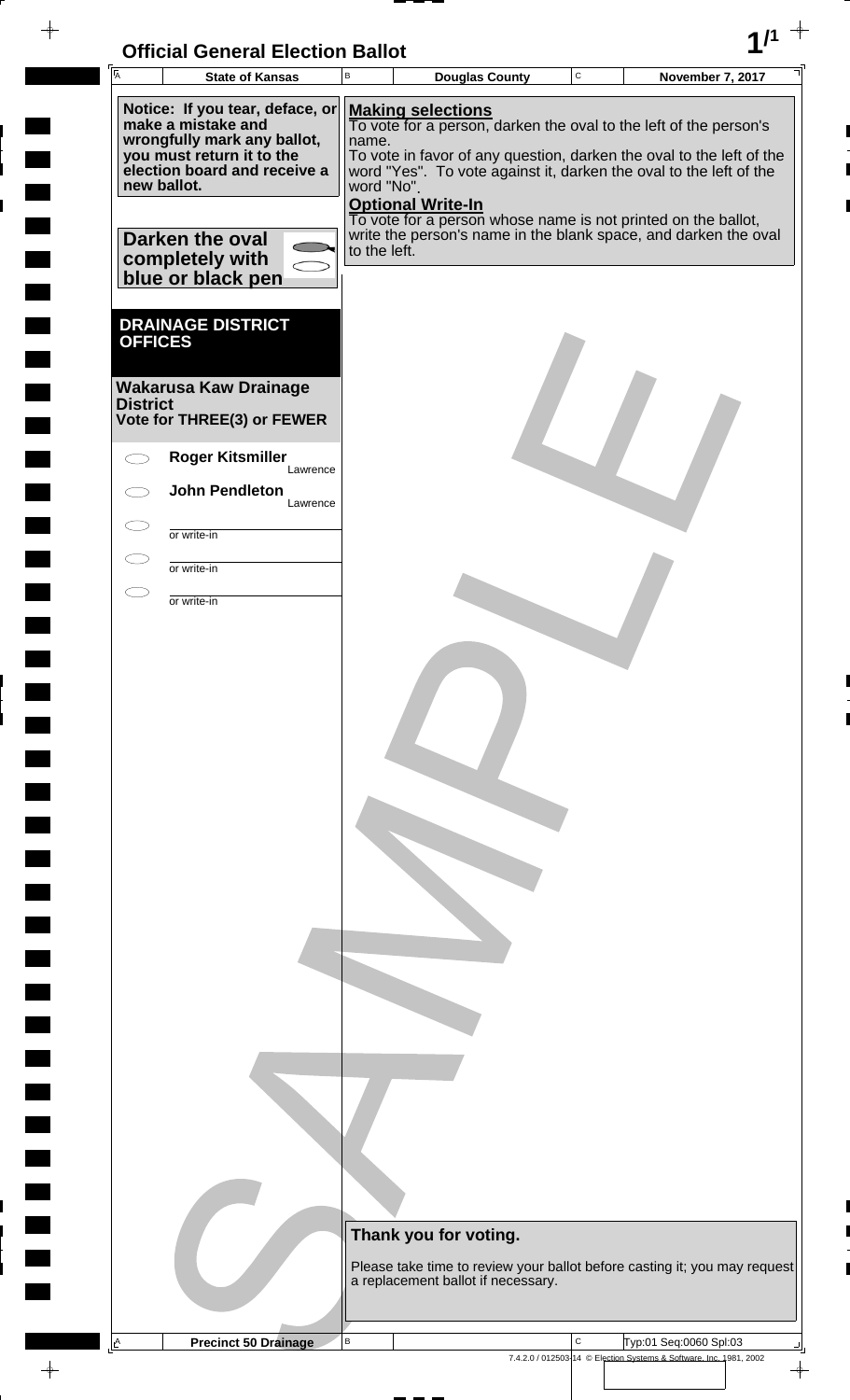| <b>Official General Election Ballot</b> |  |
|-----------------------------------------|--|
|                                         |  |

 $\blacksquare$ 

 $\blacksquare$ 

 $\blacksquare$ 

 $\frac{1}{2}$ 

 $\blacksquare$ 

 $\frac{1}{\sqrt{2\pi}}$ 

| $\overline{A}$<br>$\mathbf C$<br>В<br><b>November 7, 2017</b><br><b>State of Kansas</b><br><b>Douglas County</b><br>Notice: If you tear, deface, or<br><b>Making selections</b><br>make a mistake and<br>To vote for a person, darken the oval to the left of the person's<br>wrongfully mark any ballot,<br>name.<br>you must return it to the<br>To vote in favor of any question, darken the oval to the left of the<br>election board and receive a<br>word "Yes". To vote against it, darken the oval to the left of the<br>new ballot.<br>word "No".<br><b>Optional Write-In</b><br>To vote for a person whose name is not printed on the ballot,<br>write the person's name in the blank space, and darken the oval<br>Darken the oval<br>to the left.<br>completely with<br>blue or black pen<br><b>USD OFFICES</b><br><b>USD 497 School Board</b><br><b>Member</b><br>At-Large<br>Vote for THREE(3) or FEWER<br><b>James Alan Hollinger</b><br>Lawrence<br>Melissa Y. Johnson<br>Lawrence<br><b>Kelly Jones</b><br>Lawrence<br><b>Gretchen Alix Lister</b><br>Lawrence<br><b>Steve Wallace</b><br>Lawrence<br><b>GR Gordon-Ross</b><br>Lawrence<br><b>Jill Hayhurst</b><br>Lawrence<br>or write-in<br>or write-in<br>or write-in |
|-------------------------------------------------------------------------------------------------------------------------------------------------------------------------------------------------------------------------------------------------------------------------------------------------------------------------------------------------------------------------------------------------------------------------------------------------------------------------------------------------------------------------------------------------------------------------------------------------------------------------------------------------------------------------------------------------------------------------------------------------------------------------------------------------------------------------------------------------------------------------------------------------------------------------------------------------------------------------------------------------------------------------------------------------------------------------------------------------------------------------------------------------------------------------------------------------------------------------------------------|
|                                                                                                                                                                                                                                                                                                                                                                                                                                                                                                                                                                                                                                                                                                                                                                                                                                                                                                                                                                                                                                                                                                                                                                                                                                           |
|                                                                                                                                                                                                                                                                                                                                                                                                                                                                                                                                                                                                                                                                                                                                                                                                                                                                                                                                                                                                                                                                                                                                                                                                                                           |
|                                                                                                                                                                                                                                                                                                                                                                                                                                                                                                                                                                                                                                                                                                                                                                                                                                                                                                                                                                                                                                                                                                                                                                                                                                           |
|                                                                                                                                                                                                                                                                                                                                                                                                                                                                                                                                                                                                                                                                                                                                                                                                                                                                                                                                                                                                                                                                                                                                                                                                                                           |
|                                                                                                                                                                                                                                                                                                                                                                                                                                                                                                                                                                                                                                                                                                                                                                                                                                                                                                                                                                                                                                                                                                                                                                                                                                           |
|                                                                                                                                                                                                                                                                                                                                                                                                                                                                                                                                                                                                                                                                                                                                                                                                                                                                                                                                                                                                                                                                                                                                                                                                                                           |
|                                                                                                                                                                                                                                                                                                                                                                                                                                                                                                                                                                                                                                                                                                                                                                                                                                                                                                                                                                                                                                                                                                                                                                                                                                           |
|                                                                                                                                                                                                                                                                                                                                                                                                                                                                                                                                                                                                                                                                                                                                                                                                                                                                                                                                                                                                                                                                                                                                                                                                                                           |
|                                                                                                                                                                                                                                                                                                                                                                                                                                                                                                                                                                                                                                                                                                                                                                                                                                                                                                                                                                                                                                                                                                                                                                                                                                           |
|                                                                                                                                                                                                                                                                                                                                                                                                                                                                                                                                                                                                                                                                                                                                                                                                                                                                                                                                                                                                                                                                                                                                                                                                                                           |
|                                                                                                                                                                                                                                                                                                                                                                                                                                                                                                                                                                                                                                                                                                                                                                                                                                                                                                                                                                                                                                                                                                                                                                                                                                           |
|                                                                                                                                                                                                                                                                                                                                                                                                                                                                                                                                                                                                                                                                                                                                                                                                                                                                                                                                                                                                                                                                                                                                                                                                                                           |
|                                                                                                                                                                                                                                                                                                                                                                                                                                                                                                                                                                                                                                                                                                                                                                                                                                                                                                                                                                                                                                                                                                                                                                                                                                           |
|                                                                                                                                                                                                                                                                                                                                                                                                                                                                                                                                                                                                                                                                                                                                                                                                                                                                                                                                                                                                                                                                                                                                                                                                                                           |
|                                                                                                                                                                                                                                                                                                                                                                                                                                                                                                                                                                                                                                                                                                                                                                                                                                                                                                                                                                                                                                                                                                                                                                                                                                           |
|                                                                                                                                                                                                                                                                                                                                                                                                                                                                                                                                                                                                                                                                                                                                                                                                                                                                                                                                                                                                                                                                                                                                                                                                                                           |
|                                                                                                                                                                                                                                                                                                                                                                                                                                                                                                                                                                                                                                                                                                                                                                                                                                                                                                                                                                                                                                                                                                                                                                                                                                           |
|                                                                                                                                                                                                                                                                                                                                                                                                                                                                                                                                                                                                                                                                                                                                                                                                                                                                                                                                                                                                                                                                                                                                                                                                                                           |
|                                                                                                                                                                                                                                                                                                                                                                                                                                                                                                                                                                                                                                                                                                                                                                                                                                                                                                                                                                                                                                                                                                                                                                                                                                           |
|                                                                                                                                                                                                                                                                                                                                                                                                                                                                                                                                                                                                                                                                                                                                                                                                                                                                                                                                                                                                                                                                                                                                                                                                                                           |
|                                                                                                                                                                                                                                                                                                                                                                                                                                                                                                                                                                                                                                                                                                                                                                                                                                                                                                                                                                                                                                                                                                                                                                                                                                           |
|                                                                                                                                                                                                                                                                                                                                                                                                                                                                                                                                                                                                                                                                                                                                                                                                                                                                                                                                                                                                                                                                                                                                                                                                                                           |
|                                                                                                                                                                                                                                                                                                                                                                                                                                                                                                                                                                                                                                                                                                                                                                                                                                                                                                                                                                                                                                                                                                                                                                                                                                           |
|                                                                                                                                                                                                                                                                                                                                                                                                                                                                                                                                                                                                                                                                                                                                                                                                                                                                                                                                                                                                                                                                                                                                                                                                                                           |
|                                                                                                                                                                                                                                                                                                                                                                                                                                                                                                                                                                                                                                                                                                                                                                                                                                                                                                                                                                                                                                                                                                                                                                                                                                           |
|                                                                                                                                                                                                                                                                                                                                                                                                                                                                                                                                                                                                                                                                                                                                                                                                                                                                                                                                                                                                                                                                                                                                                                                                                                           |
|                                                                                                                                                                                                                                                                                                                                                                                                                                                                                                                                                                                                                                                                                                                                                                                                                                                                                                                                                                                                                                                                                                                                                                                                                                           |
|                                                                                                                                                                                                                                                                                                                                                                                                                                                                                                                                                                                                                                                                                                                                                                                                                                                                                                                                                                                                                                                                                                                                                                                                                                           |
|                                                                                                                                                                                                                                                                                                                                                                                                                                                                                                                                                                                                                                                                                                                                                                                                                                                                                                                                                                                                                                                                                                                                                                                                                                           |
|                                                                                                                                                                                                                                                                                                                                                                                                                                                                                                                                                                                                                                                                                                                                                                                                                                                                                                                                                                                                                                                                                                                                                                                                                                           |
|                                                                                                                                                                                                                                                                                                                                                                                                                                                                                                                                                                                                                                                                                                                                                                                                                                                                                                                                                                                                                                                                                                                                                                                                                                           |
|                                                                                                                                                                                                                                                                                                                                                                                                                                                                                                                                                                                                                                                                                                                                                                                                                                                                                                                                                                                                                                                                                                                                                                                                                                           |
|                                                                                                                                                                                                                                                                                                                                                                                                                                                                                                                                                                                                                                                                                                                                                                                                                                                                                                                                                                                                                                                                                                                                                                                                                                           |
|                                                                                                                                                                                                                                                                                                                                                                                                                                                                                                                                                                                                                                                                                                                                                                                                                                                                                                                                                                                                                                                                                                                                                                                                                                           |
|                                                                                                                                                                                                                                                                                                                                                                                                                                                                                                                                                                                                                                                                                                                                                                                                                                                                                                                                                                                                                                                                                                                                                                                                                                           |
|                                                                                                                                                                                                                                                                                                                                                                                                                                                                                                                                                                                                                                                                                                                                                                                                                                                                                                                                                                                                                                                                                                                                                                                                                                           |
|                                                                                                                                                                                                                                                                                                                                                                                                                                                                                                                                                                                                                                                                                                                                                                                                                                                                                                                                                                                                                                                                                                                                                                                                                                           |
|                                                                                                                                                                                                                                                                                                                                                                                                                                                                                                                                                                                                                                                                                                                                                                                                                                                                                                                                                                                                                                                                                                                                                                                                                                           |
|                                                                                                                                                                                                                                                                                                                                                                                                                                                                                                                                                                                                                                                                                                                                                                                                                                                                                                                                                                                                                                                                                                                                                                                                                                           |
|                                                                                                                                                                                                                                                                                                                                                                                                                                                                                                                                                                                                                                                                                                                                                                                                                                                                                                                                                                                                                                                                                                                                                                                                                                           |
|                                                                                                                                                                                                                                                                                                                                                                                                                                                                                                                                                                                                                                                                                                                                                                                                                                                                                                                                                                                                                                                                                                                                                                                                                                           |
| Thank you for voting.                                                                                                                                                                                                                                                                                                                                                                                                                                                                                                                                                                                                                                                                                                                                                                                                                                                                                                                                                                                                                                                                                                                                                                                                                     |
| Please take time to review your ballot before casting it; you may request                                                                                                                                                                                                                                                                                                                                                                                                                                                                                                                                                                                                                                                                                                                                                                                                                                                                                                                                                                                                                                                                                                                                                                 |
| a replacement ballot if necessary.                                                                                                                                                                                                                                                                                                                                                                                                                                                                                                                                                                                                                                                                                                                                                                                                                                                                                                                                                                                                                                                                                                                                                                                                        |
|                                                                                                                                                                                                                                                                                                                                                                                                                                                                                                                                                                                                                                                                                                                                                                                                                                                                                                                                                                                                                                                                                                                                                                                                                                           |
|                                                                                                                                                                                                                                                                                                                                                                                                                                                                                                                                                                                                                                                                                                                                                                                                                                                                                                                                                                                                                                                                                                                                                                                                                                           |
| $\, {\bf B}$<br>C<br>$\mathbb{E}$<br>Precinct 50 497<br>Typ:01 Seq:0060 Spl:04<br>50.3<br>7.4.2.0 / 012503-14 © Election Systems & Software, Inc. 1981, 2002                                                                                                                                                                                                                                                                                                                                                                                                                                                                                                                                                                                                                                                                                                                                                                                                                                                                                                                                                                                                                                                                              |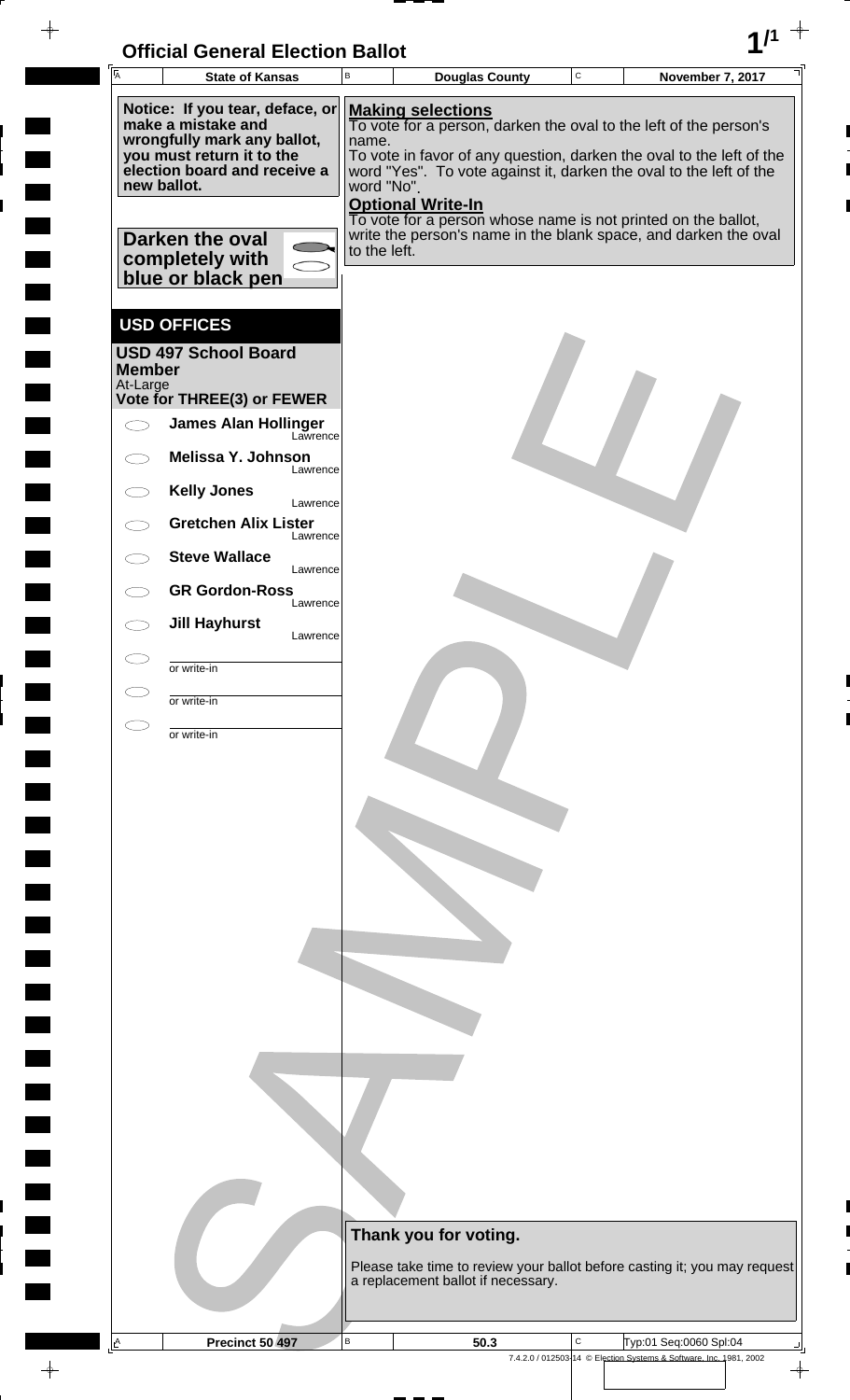| <b>Official General Election Ballot</b> |  |
|-----------------------------------------|--|
|                                         |  |

 $\blacksquare$ 

 $\blacksquare$ 

 $\blacksquare$ 

 $\blacksquare$ 

 $\overline{\phantom{a}}$ 

 $\blacksquare$ 

 $\blacksquare$ L

| Ā                                                                                      |              |                          |                                                             |              |                                                                                                                                            |  |
|----------------------------------------------------------------------------------------|--------------|--------------------------|-------------------------------------------------------------|--------------|--------------------------------------------------------------------------------------------------------------------------------------------|--|
| <b>State of Kansas</b>                                                                 | B            |                          | <b>Douglas County</b>                                       | $\mathtt{C}$ | November 7, 2017                                                                                                                           |  |
| Notice: If you tear, deface, or<br>make a mistake and<br>wrongfully mark any ballot,   | name.        |                          | <b>Making selections</b>                                    |              | To vote for a person, darken the oval to the left of the person's                                                                          |  |
| you must return it to the<br>election board and receive a<br>new ballot.               | word "No".   |                          |                                                             |              | To vote in favor of any question, darken the oval to the left of the<br>word "Yes". To vote against it, darken the oval to the left of the |  |
| Darken the oval<br>completely with<br>blue or black pen                                | to the left. | <b>Optional Write-In</b> |                                                             |              | To vote for a person whose name is not printed on the ballot,<br>write the person's name in the blank space, and darken the oval           |  |
| <b>USD OFFICES</b>                                                                     |              |                          |                                                             |              |                                                                                                                                            |  |
| <b>USD 434 School Board</b><br><b>Member</b><br>USD 434 Position 4<br>Vote for One (1) |              |                          |                                                             |              |                                                                                                                                            |  |
| <b>Zachary Anshutz</b><br>Overbrook                                                    |              |                          |                                                             |              |                                                                                                                                            |  |
| or write-in                                                                            |              |                          |                                                             |              |                                                                                                                                            |  |
| <b>USD 434 School Board</b><br><b>Member</b><br>USD 434 Position 5<br>Vote for One (1) |              |                          |                                                             |              |                                                                                                                                            |  |
| <b>Tanner Black</b><br>Carbondale                                                      |              |                          |                                                             |              |                                                                                                                                            |  |
| or write-in                                                                            |              |                          |                                                             |              |                                                                                                                                            |  |
| <b>USD 434 School Board</b><br><b>Member</b><br>USD 434 Position 6<br>Vote for One (1) |              |                          |                                                             |              |                                                                                                                                            |  |
| <b>Amy Crotinger</b><br>Carbondale                                                     |              |                          |                                                             |              |                                                                                                                                            |  |
| or write-in                                                                            |              |                          |                                                             |              |                                                                                                                                            |  |
|                                                                                        |              |                          |                                                             |              |                                                                                                                                            |  |
|                                                                                        |              |                          |                                                             |              |                                                                                                                                            |  |
|                                                                                        |              |                          |                                                             |              |                                                                                                                                            |  |
|                                                                                        |              |                          |                                                             |              |                                                                                                                                            |  |
|                                                                                        |              |                          |                                                             |              |                                                                                                                                            |  |
|                                                                                        |              |                          |                                                             |              |                                                                                                                                            |  |
|                                                                                        |              |                          | Thank you for voting.<br>a replacement ballot if necessary. |              | Please take time to review your ballot before casting it; you may request                                                                  |  |
| <b>Precinct 51 434</b>                                                                 | $\mathsf B$  |                          |                                                             | C            |                                                                                                                                            |  |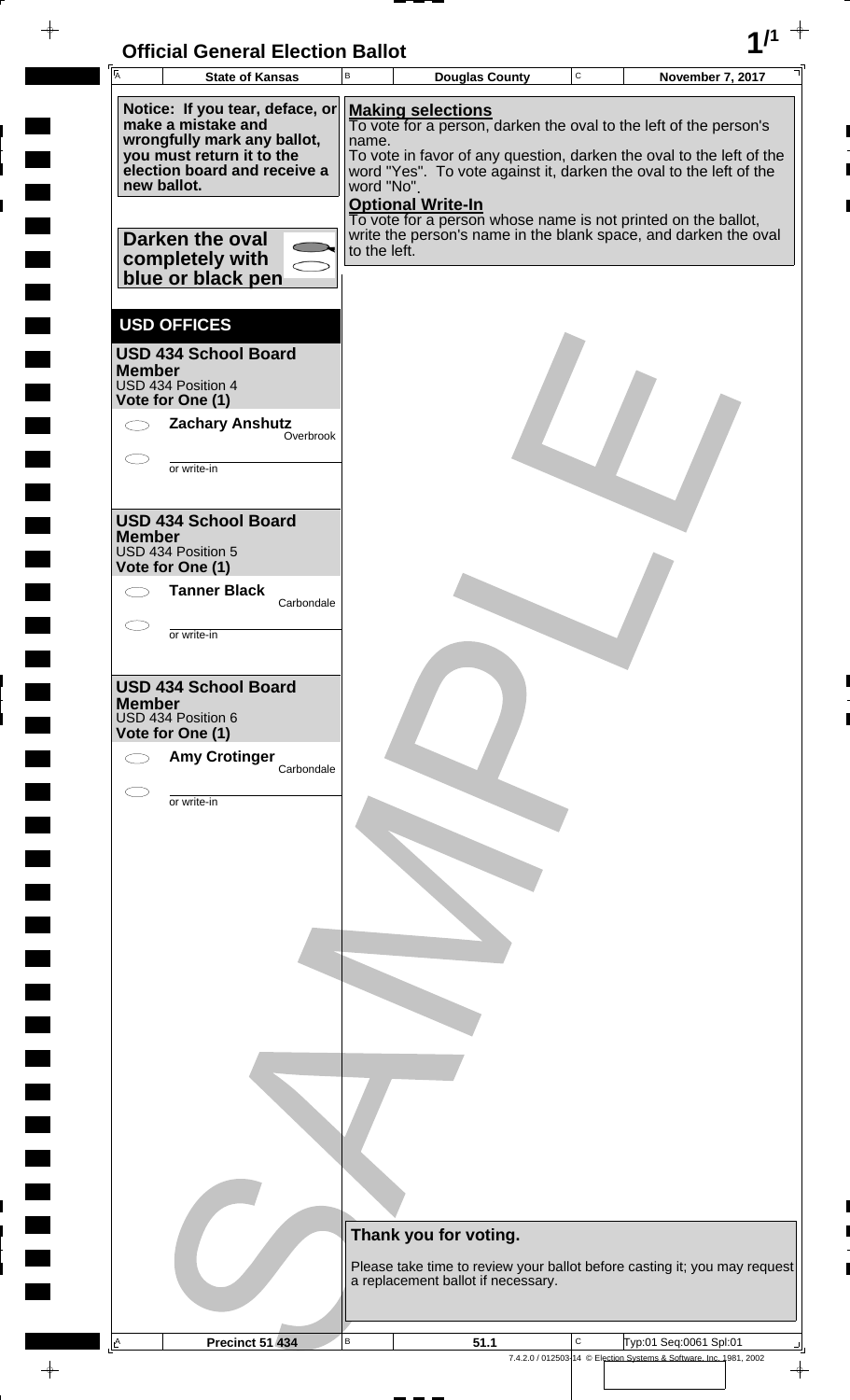

 $\rightarrow$ 

 $\frac{1}{2}$ 

 $\frac{1}{2}$ 

 $1111$ 

 $\frac{1}{2}$ 

 $\overline{a}$ 

 $\frac{1}{2}$ 

<u>rang</u>

| $\overline{A}$ | <b>State of Kansas</b>                                                                   | B                   | <b>Douglas County</b>                                                                                                                                        | C | November 7, 2017                                                          |
|----------------|------------------------------------------------------------------------------------------|---------------------|--------------------------------------------------------------------------------------------------------------------------------------------------------------|---|---------------------------------------------------------------------------|
|                | Notice: If you tear, deface, or<br>make a mistake and                                    |                     | <b>Making selections</b><br>To vote for a person, darken the oval to the left of the person's                                                                |   |                                                                           |
| new ballot.    | wrongfully mark any ballot,<br>you must return it to the<br>election board and receive a | name.<br>word "No". | To vote in favor of any question, darken the oval to the left of the<br>word "Yes". To vote against it, darken the oval to the left of the                   |   |                                                                           |
|                | Darken the oval                                                                          | to the left.        | <b>Optional Write-In</b><br>To vote for a person whose name is not printed on the ballot,<br>write the person's name in the blank space, and darken the oval |   |                                                                           |
|                | completely with<br>blue or black pen                                                     |                     |                                                                                                                                                              |   |                                                                           |
|                | <b>USD OFFICES</b>                                                                       |                     |                                                                                                                                                              |   |                                                                           |
| <b>Member</b>  | <b>USD 450 School Board</b><br>USD 450 Dist. A Position 4<br>Vote for One (1)            |                     |                                                                                                                                                              |   |                                                                           |
|                | Thomas P. Browne, Jr.<br>Tópeka                                                          |                     |                                                                                                                                                              |   |                                                                           |
|                | <b>Rosa R. Cavazos</b><br>Topeka                                                         |                     |                                                                                                                                                              |   |                                                                           |
|                | or write-in                                                                              |                     |                                                                                                                                                              |   |                                                                           |
|                | <b>USD 450 School Board</b>                                                              |                     |                                                                                                                                                              |   |                                                                           |
| <b>Member</b>  | USD 450 Dist. B Position 5<br>Vote for One (1)                                           |                     |                                                                                                                                                              |   |                                                                           |
|                | <b>Erica Price</b><br>Tecumseh                                                           |                     |                                                                                                                                                              |   |                                                                           |
|                | Jason A. Schulz<br>Tecumseh                                                              |                     |                                                                                                                                                              |   |                                                                           |
|                | <b>Ken Scott</b><br>Topeka                                                               |                     |                                                                                                                                                              |   |                                                                           |
|                | or write-in                                                                              |                     |                                                                                                                                                              |   |                                                                           |
| <b>Member</b>  | <b>USD 450 School Board</b><br>USD 450 Dist. C Position 6<br>Vote for One (1)            |                     |                                                                                                                                                              |   |                                                                           |
|                | <b>Renae "Grame"</b><br><b>Hansen</b>                                                    |                     |                                                                                                                                                              |   |                                                                           |
|                | Berryton<br><b>Matthew Stadler</b><br>Tecumseh                                           |                     |                                                                                                                                                              |   |                                                                           |
|                | or write-in                                                                              |                     |                                                                                                                                                              |   |                                                                           |
|                |                                                                                          |                     |                                                                                                                                                              |   |                                                                           |
|                |                                                                                          |                     |                                                                                                                                                              |   |                                                                           |
|                |                                                                                          |                     |                                                                                                                                                              |   |                                                                           |
|                |                                                                                          |                     |                                                                                                                                                              |   |                                                                           |
|                |                                                                                          |                     |                                                                                                                                                              |   |                                                                           |
|                |                                                                                          |                     |                                                                                                                                                              |   |                                                                           |
|                |                                                                                          |                     | Thank you for voting.                                                                                                                                        |   |                                                                           |
|                |                                                                                          |                     | a replacement ballot if necessary.                                                                                                                           |   | Please take time to review your ballot before casting it; you may request |
| <u>A</u>       | <b>Precinct 51 450</b>                                                                   | В                   | 51.2                                                                                                                                                         | С | Typ:01 Seq:0061 Spl:02                                                    |
|                |                                                                                          |                     |                                                                                                                                                              |   | 7.4.2.0 / 012503-14 © Election Systems & Software, Inc. 1981, 2002        |

 $\rightarrow$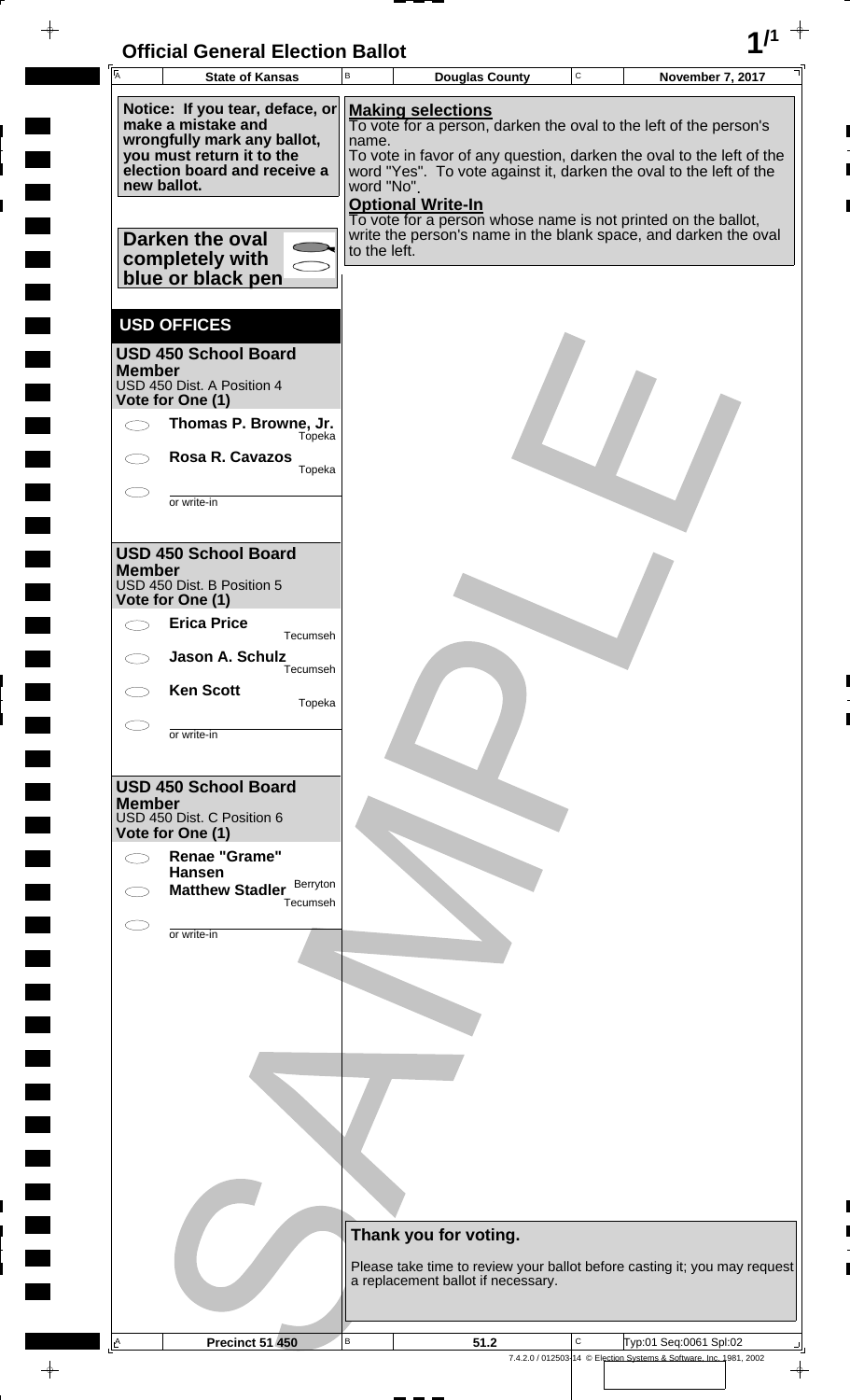| <b>Official General Election Ballot</b> |  |
|-----------------------------------------|--|
|                                         |  |

| $\overline{A}$            | UNIUM OCHCIAI LICULIUII DANUL                             |                          |                                                                                                                                            |             |                                                                                              |  |
|---------------------------|-----------------------------------------------------------|--------------------------|--------------------------------------------------------------------------------------------------------------------------------------------|-------------|----------------------------------------------------------------------------------------------|--|
|                           | <b>State of Kansas</b>                                    | В                        | <b>Douglas County</b>                                                                                                                      | $\mathbf C$ | <b>November 7, 2017</b>                                                                      |  |
|                           | Notice: If you tear, deface, or<br>make a mistake and     |                          | <b>Making selections</b><br>To vote for a person, darken the oval to the left of the person's                                              |             |                                                                                              |  |
|                           | wrongfully mark any ballot,                               | name.                    |                                                                                                                                            |             |                                                                                              |  |
|                           | you must return it to the<br>election board and receive a |                          | To vote in favor of any question, darken the oval to the left of the<br>word "Yes". To vote against it, darken the oval to the left of the |             |                                                                                              |  |
|                           | new ballot.                                               | word "No".               |                                                                                                                                            |             |                                                                                              |  |
|                           |                                                           | <b>Optional Write-In</b> | To vote for a person whose name is not printed on the ballot,                                                                              |             |                                                                                              |  |
|                           | Darken the oval                                           | to the left.             | write the person's name in the blank space, and darken the oval                                                                            |             |                                                                                              |  |
|                           | completely with<br>blue or black pen                      |                          |                                                                                                                                            |             |                                                                                              |  |
|                           |                                                           |                          |                                                                                                                                            |             |                                                                                              |  |
|                           | <b>USD OFFICES</b>                                        |                          |                                                                                                                                            |             |                                                                                              |  |
|                           | <b>USD 497 School Board</b>                               |                          |                                                                                                                                            |             |                                                                                              |  |
| <b>Member</b><br>At-Large |                                                           |                          |                                                                                                                                            |             |                                                                                              |  |
|                           | Vote for THREE(3) or FEWER                                |                          |                                                                                                                                            |             |                                                                                              |  |
|                           | <b>James Alan Hollinger</b><br>Lawrence                   |                          |                                                                                                                                            |             |                                                                                              |  |
|                           | Melissa Y. Johnson<br>Lawrence                            |                          |                                                                                                                                            |             |                                                                                              |  |
|                           | <b>Kelly Jones</b><br>Lawrence                            |                          |                                                                                                                                            |             |                                                                                              |  |
|                           | <b>Gretchen Alix Lister</b>                               |                          |                                                                                                                                            |             |                                                                                              |  |
|                           | Lawrence<br><b>Steve Wallace</b>                          |                          |                                                                                                                                            |             |                                                                                              |  |
|                           | Lawrence<br><b>GR Gordon-Ross</b>                         |                          |                                                                                                                                            |             |                                                                                              |  |
|                           | Lawrence                                                  |                          |                                                                                                                                            |             |                                                                                              |  |
|                           | <b>Jill Hayhurst</b><br>Lawrence                          |                          |                                                                                                                                            |             |                                                                                              |  |
|                           | or write-in                                               |                          |                                                                                                                                            |             |                                                                                              |  |
|                           | or write-in                                               |                          |                                                                                                                                            |             |                                                                                              |  |
|                           |                                                           |                          |                                                                                                                                            |             |                                                                                              |  |
|                           | or write-in                                               |                          |                                                                                                                                            |             |                                                                                              |  |
|                           |                                                           |                          |                                                                                                                                            |             |                                                                                              |  |
|                           |                                                           |                          |                                                                                                                                            |             |                                                                                              |  |
|                           |                                                           |                          |                                                                                                                                            |             |                                                                                              |  |
|                           |                                                           |                          |                                                                                                                                            |             |                                                                                              |  |
|                           |                                                           |                          |                                                                                                                                            |             |                                                                                              |  |
|                           |                                                           |                          |                                                                                                                                            |             |                                                                                              |  |
|                           |                                                           |                          |                                                                                                                                            |             |                                                                                              |  |
|                           |                                                           |                          |                                                                                                                                            |             |                                                                                              |  |
|                           |                                                           |                          |                                                                                                                                            |             |                                                                                              |  |
|                           |                                                           |                          |                                                                                                                                            |             |                                                                                              |  |
|                           |                                                           |                          |                                                                                                                                            |             |                                                                                              |  |
|                           |                                                           |                          |                                                                                                                                            |             |                                                                                              |  |
|                           |                                                           |                          |                                                                                                                                            |             |                                                                                              |  |
|                           |                                                           |                          |                                                                                                                                            |             |                                                                                              |  |
|                           |                                                           |                          |                                                                                                                                            |             |                                                                                              |  |
|                           |                                                           |                          |                                                                                                                                            |             |                                                                                              |  |
|                           |                                                           |                          | Thank you for voting.                                                                                                                      |             |                                                                                              |  |
|                           |                                                           |                          |                                                                                                                                            |             |                                                                                              |  |
|                           |                                                           |                          |                                                                                                                                            |             |                                                                                              |  |
|                           |                                                           |                          | Please take time to review your ballot before casting it; you may request<br>a replacement ballot if necessary.                            |             |                                                                                              |  |
|                           |                                                           |                          |                                                                                                                                            |             |                                                                                              |  |
| $\mathbb{E}$              | Precinct 51 497                                           | $\mathsf B$              | 51.3                                                                                                                                       | C           | Typ:01 Seq:0061 Spl:03<br>7.4.2.0 / 012503-14 © Election Systems & Software, Inc. 1981, 2002 |  |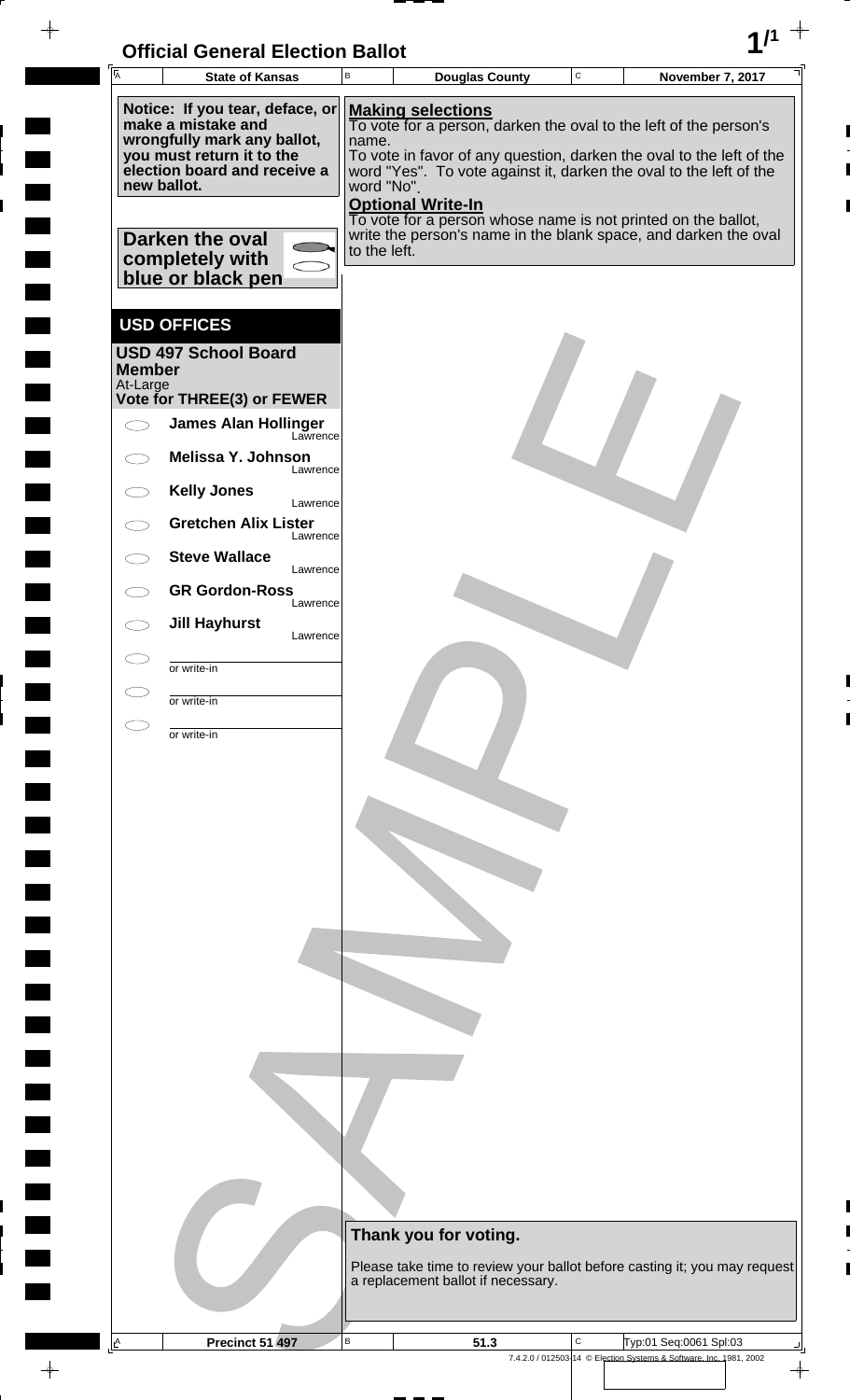| <b>Official General Election Ballot</b> |  |
|-----------------------------------------|--|
|                                         |  |

 $\overline{\phantom{a}}$ 

 $\blacksquare$ 

 $\blacksquare$ 

 $\begin{array}{c} \begin{array}{c} \hline \end{array} \end{array}$ 

 $\begin{array}{c}\n\downarrow \\
\downarrow \\
\downarrow\n\end{array}$ 

| $\overline{\mathsf{A}}$ | <b>State of Kansas</b>                                                                                                                                           |                                                                |        | B            | <b>Douglas County</b>                                                                                                                                                                                                                                                                                                                                           | $\mathbf C$ | November 7, 2017                                                   |               |
|-------------------------|------------------------------------------------------------------------------------------------------------------------------------------------------------------|----------------------------------------------------------------|--------|--------------|-----------------------------------------------------------------------------------------------------------------------------------------------------------------------------------------------------------------------------------------------------------------------------------------------------------------------------------------------------------------|-------------|--------------------------------------------------------------------|---------------|
|                         | Notice: If you tear, deface, or<br>make a mistake and<br>wrongfully mark any ballot,<br>you must return it to the<br>election board and receive a<br>new ballot. |                                                                |        |              | <b>Making selections</b><br>To vote for a person, darken the oval to the left of the person's<br>name.<br>To vote in favor of any question, darken the oval to the left of the<br>word "Yes". To vote against it, darken the oval to the left of the<br>word "No".<br><b>Optional Write-In</b><br>To vote for a person whose name is not printed on the ballot, |             |                                                                    |               |
|                         |                                                                                                                                                                  | <b>Darken the oval</b><br>completely with<br>blue or black pen |        | to the left. | write the person's name in the blank space, and darken the oval                                                                                                                                                                                                                                                                                                 |             |                                                                    |               |
|                         | <b>Member</b>                                                                                                                                                    | <b>USD OFFICES</b><br><b>USD 491 School Board</b>              |        |              |                                                                                                                                                                                                                                                                                                                                                                 |             |                                                                    |               |
|                         | At-Large                                                                                                                                                         | Vote for THREE(3) or FEWER                                     |        |              |                                                                                                                                                                                                                                                                                                                                                                 |             |                                                                    |               |
|                         | $\subset$ $\overline{\phantom{a}}$                                                                                                                               | Joseph Hurla                                                   |        |              |                                                                                                                                                                                                                                                                                                                                                                 |             |                                                                    |               |
|                         |                                                                                                                                                                  | <b>Michael P. Kelso</b>                                        | Eudora |              |                                                                                                                                                                                                                                                                                                                                                                 |             |                                                                    |               |
|                         |                                                                                                                                                                  | <b>Eric Votaw</b>                                              | Eudora |              |                                                                                                                                                                                                                                                                                                                                                                 |             |                                                                    |               |
|                         |                                                                                                                                                                  | <b>Eric Ahlander</b>                                           | Eudora |              |                                                                                                                                                                                                                                                                                                                                                                 |             |                                                                    |               |
|                         |                                                                                                                                                                  |                                                                | Eudora |              |                                                                                                                                                                                                                                                                                                                                                                 |             |                                                                    |               |
|                         | Œ                                                                                                                                                                | or write-in                                                    |        |              |                                                                                                                                                                                                                                                                                                                                                                 |             |                                                                    |               |
|                         | $\subset$                                                                                                                                                        | or write-in                                                    |        |              |                                                                                                                                                                                                                                                                                                                                                                 |             |                                                                    |               |
|                         | $\subset$ $\overline{\phantom{a}}$                                                                                                                               | or write-in                                                    |        |              |                                                                                                                                                                                                                                                                                                                                                                 |             |                                                                    |               |
|                         |                                                                                                                                                                  |                                                                |        |              | Thank you for voting.<br>Please take time to review your ballot before casting it; you may request<br>a replacement ballot if necessary.                                                                                                                                                                                                                        |             |                                                                    |               |
| $\mathbf{A}$            |                                                                                                                                                                  | <b>Precinct 52 491</b>                                         |        | в            | 52.1                                                                                                                                                                                                                                                                                                                                                            | C           | Typ:01 Seq:0062 Spl:01                                             |               |
|                         |                                                                                                                                                                  |                                                                |        |              |                                                                                                                                                                                                                                                                                                                                                                 |             | 7.4.2.0 / 012503-14 © Election Systems & Software, Inc. 1981, 2002 | $\rightarrow$ |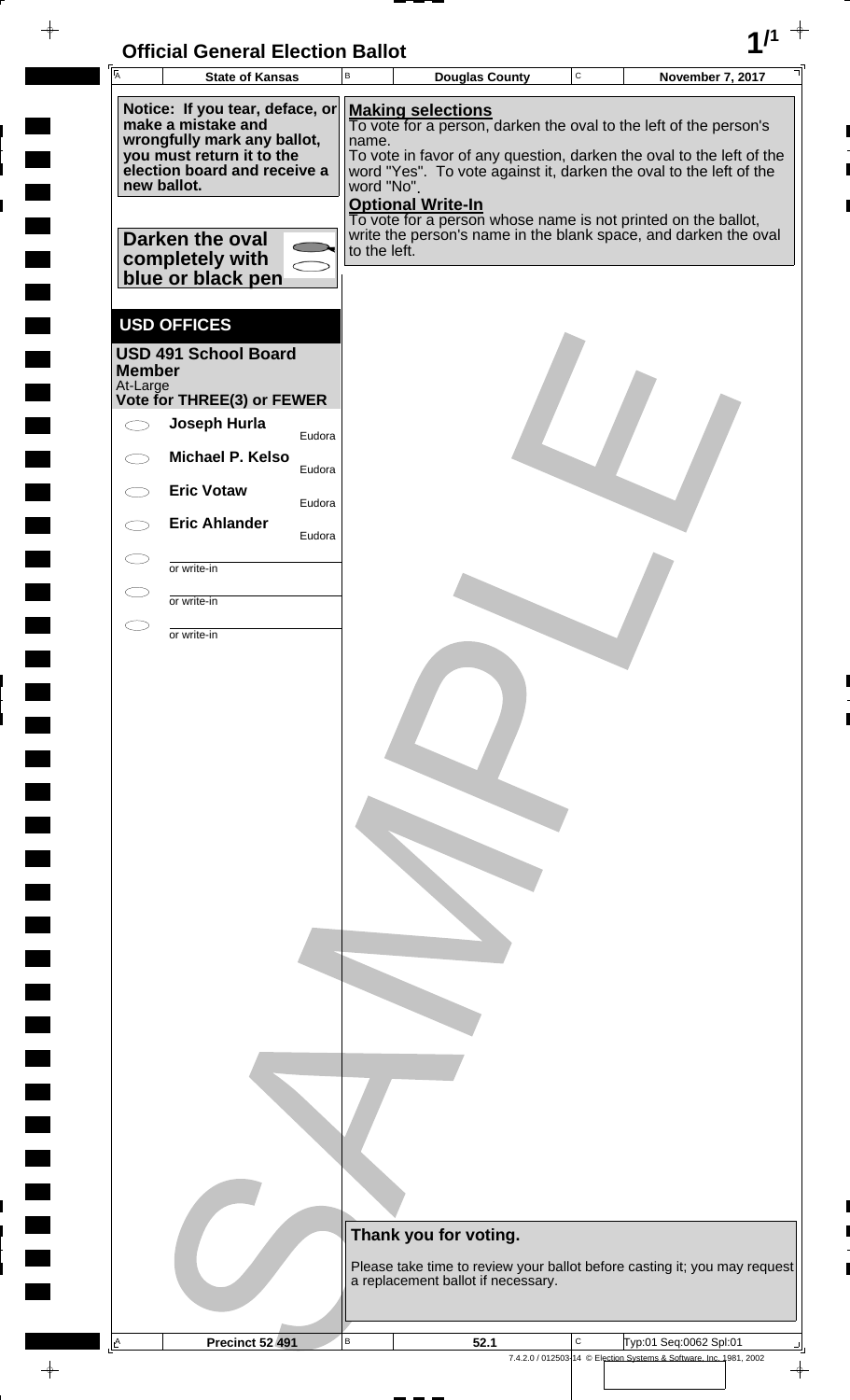| <b>Official General Election Ballot</b> |  |
|-----------------------------------------|--|
|                                         |  |

| OMUGI OGNORI LIGUUDII DANUL<br>$\overline{\mathsf{T}_{\overline{\mathsf{A}}}}$<br><b>State of Kansas</b> | В            |                          | <b>Douglas County</b>                                                                                                                      | $\mathbf C$ | <b>November 7, 2017</b>                                            |                          |
|----------------------------------------------------------------------------------------------------------|--------------|--------------------------|--------------------------------------------------------------------------------------------------------------------------------------------|-------------|--------------------------------------------------------------------|--------------------------|
| Notice: If you tear, deface, or                                                                          |              | <b>Making selections</b> |                                                                                                                                            |             |                                                                    |                          |
| make a mistake and<br>wrongfully mark any ballot,                                                        | name.        |                          | To vote for a person, darken the oval to the left of the person's                                                                          |             |                                                                    |                          |
| you must return it to the<br>election board and receive a<br>new ballot.                                 | word "No".   |                          | To vote in favor of any question, darken the oval to the left of the<br>word "Yes". To vote against it, darken the oval to the left of the |             |                                                                    |                          |
|                                                                                                          |              | <b>Optional Write-In</b> | To vote for a person whose name is not printed on the ballot,                                                                              |             |                                                                    |                          |
| Darken the oval                                                                                          | to the left. |                          | write the person's name in the blank space, and darken the oval                                                                            |             |                                                                    |                          |
| completely with<br>blue or black pen                                                                     |              |                          |                                                                                                                                            |             |                                                                    |                          |
|                                                                                                          |              |                          |                                                                                                                                            |             |                                                                    |                          |
| <b>USD OFFICES</b>                                                                                       |              |                          |                                                                                                                                            |             |                                                                    |                          |
| <b>USD 497 School Board</b><br><b>Member</b>                                                             |              |                          |                                                                                                                                            |             |                                                                    |                          |
| At-Large<br>Vote for THREE(3) or FEWER                                                                   |              |                          |                                                                                                                                            |             |                                                                    |                          |
| <b>Kelly Jones</b><br>Lawrence                                                                           |              |                          |                                                                                                                                            |             |                                                                    |                          |
| <b>Gretchen Alix Lister</b><br>Lawrence                                                                  |              |                          |                                                                                                                                            |             |                                                                    |                          |
| <b>Steve Wallace</b><br>Lawrence                                                                         |              |                          |                                                                                                                                            |             |                                                                    |                          |
| <b>GR Gordon-Ross</b><br>Lawrence                                                                        |              |                          |                                                                                                                                            |             |                                                                    |                          |
| <b>Jill Hayhurst</b><br>Lawrence                                                                         |              |                          |                                                                                                                                            |             |                                                                    |                          |
| <b>James Alan Hollinger</b><br>Lawrence                                                                  |              |                          |                                                                                                                                            |             |                                                                    |                          |
| Melissa Y. Johnson<br>Lawrence                                                                           |              |                          |                                                                                                                                            |             |                                                                    |                          |
| or write-in                                                                                              |              |                          |                                                                                                                                            |             |                                                                    |                          |
| or write-in                                                                                              |              |                          |                                                                                                                                            |             |                                                                    |                          |
| or write-in                                                                                              |              |                          |                                                                                                                                            |             |                                                                    |                          |
|                                                                                                          |              |                          |                                                                                                                                            |             |                                                                    |                          |
|                                                                                                          |              |                          |                                                                                                                                            |             |                                                                    |                          |
|                                                                                                          |              |                          |                                                                                                                                            |             |                                                                    |                          |
|                                                                                                          |              |                          |                                                                                                                                            |             |                                                                    |                          |
|                                                                                                          |              |                          |                                                                                                                                            |             |                                                                    |                          |
|                                                                                                          |              |                          |                                                                                                                                            |             |                                                                    |                          |
|                                                                                                          |              |                          |                                                                                                                                            |             |                                                                    |                          |
|                                                                                                          |              |                          |                                                                                                                                            |             |                                                                    |                          |
|                                                                                                          |              |                          |                                                                                                                                            |             |                                                                    |                          |
|                                                                                                          |              |                          |                                                                                                                                            |             |                                                                    |                          |
|                                                                                                          |              |                          |                                                                                                                                            |             |                                                                    |                          |
|                                                                                                          |              |                          |                                                                                                                                            |             |                                                                    |                          |
|                                                                                                          |              |                          |                                                                                                                                            |             |                                                                    |                          |
|                                                                                                          |              |                          |                                                                                                                                            |             |                                                                    |                          |
|                                                                                                          |              | Thank you for voting.    |                                                                                                                                            |             |                                                                    |                          |
|                                                                                                          |              |                          | Please take time to review your ballot before casting it; you may request                                                                  |             |                                                                    |                          |
|                                                                                                          |              |                          | a replacement ballot if necessary.                                                                                                         |             |                                                                    |                          |
| $\overline{A}$<br>Precinct 52 497                                                                        | $\mathsf B$  |                          | 52.2                                                                                                                                       | C           | Typ:01 Seq:0062 Spl:02                                             |                          |
|                                                                                                          |              |                          |                                                                                                                                            |             | 7.4.2.0 / 012503-14 © Election Systems & Software, Inc. 1981, 2002 | $\overline{\phantom{a}}$ |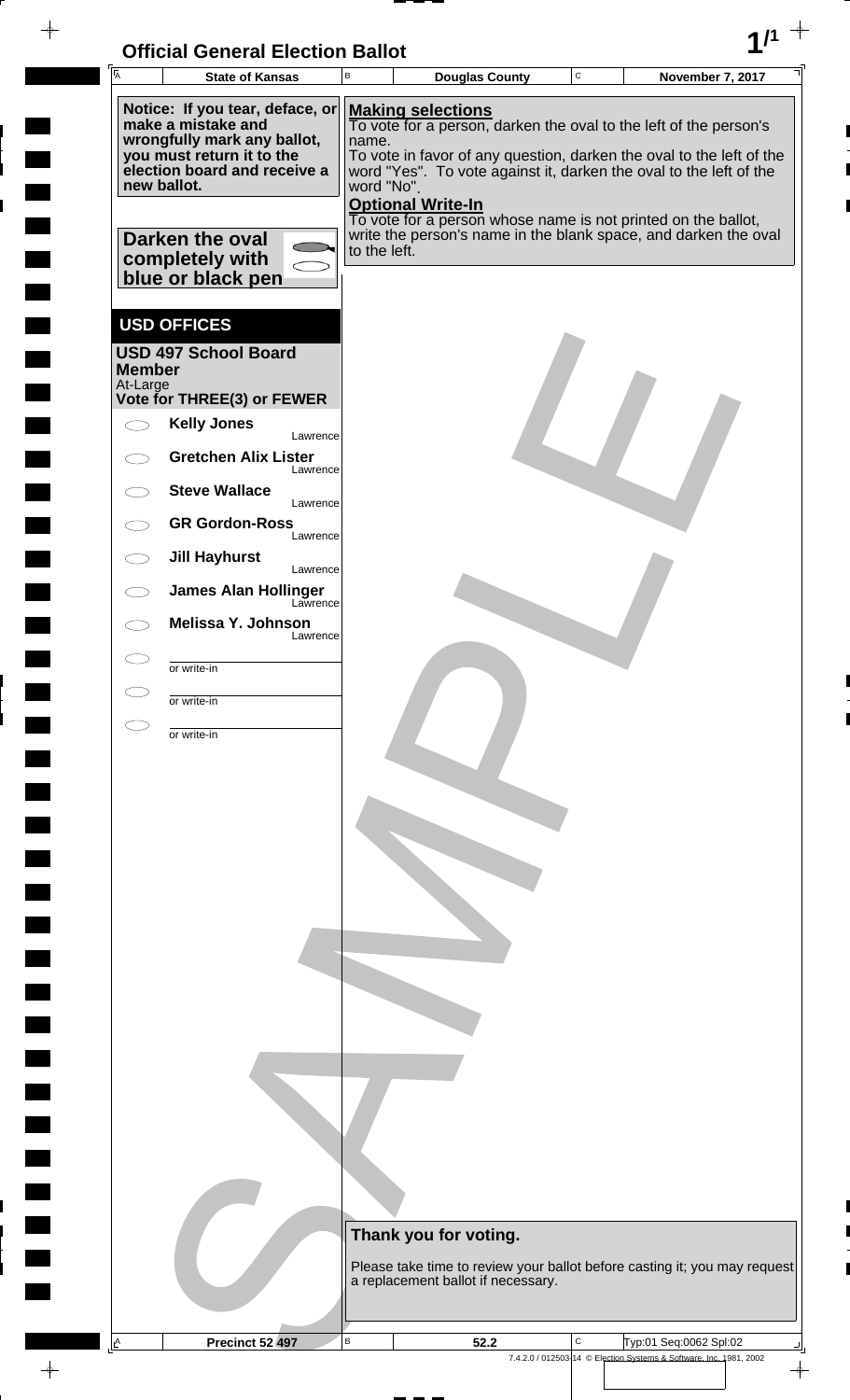

 $\overline{ }$ 

 $1 - 1$ 

 $\overline{a}$ 

 $\overline{\phantom{a}}$ 

 $\frac{1}{2}$ 

 $\rightarrow$ 

| Ā                         | <b>State of Kansas</b>                                                                                                                                                                                       |        | B                                   |                                                      | <b>Douglas County</b> | $\mathbf C$ | November 7, 2017                                                                                                                                                                                                                                                                                                                                    |
|---------------------------|--------------------------------------------------------------------------------------------------------------------------------------------------------------------------------------------------------------|--------|-------------------------------------|------------------------------------------------------|-----------------------|-------------|-----------------------------------------------------------------------------------------------------------------------------------------------------------------------------------------------------------------------------------------------------------------------------------------------------------------------------------------------------|
| new ballot.               | Notice: If you tear, deface, or<br>make a mistake and<br>wrongfully mark any ballot,<br>you must return it to the<br>election board and receive a<br>Darken the oval<br>completely with<br>blue or black pen |        | name.<br>word "No".<br>to the left. | <b>Making selections</b><br><b>Optional Write-In</b> |                       |             | To vote for a person, darken the oval to the left of the person's<br>To vote in favor of any question, darken the oval to the left of the<br>word "Yes". To vote against it, darken the oval to the left of the<br>To vote for a person whose name is not printed on the ballot,<br>write the person's name in the blank space, and darken the oval |
|                           | <b>MUNICIPAL OFFICES</b><br><b>Eudora City Commission</b><br>Vote for TWO(2) or FEWER                                                                                                                        |        |                                     |                                                      |                       |             |                                                                                                                                                                                                                                                                                                                                                     |
|                           | <b>Tim Reazin</b>                                                                                                                                                                                            | Eudora |                                     |                                                      |                       |             |                                                                                                                                                                                                                                                                                                                                                     |
|                           | Jolene M. Born                                                                                                                                                                                               | Eudora |                                     |                                                      |                       |             |                                                                                                                                                                                                                                                                                                                                                     |
|                           | or write-in                                                                                                                                                                                                  |        |                                     |                                                      |                       |             |                                                                                                                                                                                                                                                                                                                                                     |
|                           | or write-in                                                                                                                                                                                                  |        |                                     |                                                      |                       |             |                                                                                                                                                                                                                                                                                                                                                     |
|                           |                                                                                                                                                                                                              |        |                                     |                                                      |                       |             |                                                                                                                                                                                                                                                                                                                                                     |
|                           | <b>USD OFFICES</b>                                                                                                                                                                                           |        |                                     |                                                      |                       |             |                                                                                                                                                                                                                                                                                                                                                     |
|                           | <b>USD 491 School Board</b>                                                                                                                                                                                  |        |                                     |                                                      |                       |             |                                                                                                                                                                                                                                                                                                                                                     |
| <b>Member</b><br>At-Large |                                                                                                                                                                                                              |        |                                     |                                                      |                       |             |                                                                                                                                                                                                                                                                                                                                                     |
|                           | Vote for THREE(3) or FEWER                                                                                                                                                                                   |        |                                     |                                                      |                       |             |                                                                                                                                                                                                                                                                                                                                                     |
|                           | Joseph Hurla                                                                                                                                                                                                 | Eudora |                                     |                                                      |                       |             |                                                                                                                                                                                                                                                                                                                                                     |
|                           | Michael P. Kelso                                                                                                                                                                                             | Eudora |                                     |                                                      |                       |             |                                                                                                                                                                                                                                                                                                                                                     |
|                           | <b>Eric Votaw</b>                                                                                                                                                                                            | Eudora |                                     |                                                      |                       |             |                                                                                                                                                                                                                                                                                                                                                     |
|                           | <b>Eric Ahlander</b>                                                                                                                                                                                         | Eudora |                                     |                                                      |                       |             |                                                                                                                                                                                                                                                                                                                                                     |
|                           | or write-in                                                                                                                                                                                                  |        |                                     |                                                      |                       |             |                                                                                                                                                                                                                                                                                                                                                     |
|                           |                                                                                                                                                                                                              |        |                                     |                                                      |                       |             |                                                                                                                                                                                                                                                                                                                                                     |
|                           | or write-in                                                                                                                                                                                                  |        |                                     |                                                      |                       |             |                                                                                                                                                                                                                                                                                                                                                     |
|                           | or write-in                                                                                                                                                                                                  |        |                                     |                                                      |                       |             |                                                                                                                                                                                                                                                                                                                                                     |
|                           |                                                                                                                                                                                                              |        |                                     |                                                      |                       |             |                                                                                                                                                                                                                                                                                                                                                     |
|                           |                                                                                                                                                                                                              |        |                                     |                                                      |                       |             |                                                                                                                                                                                                                                                                                                                                                     |
|                           |                                                                                                                                                                                                              |        |                                     |                                                      |                       |             |                                                                                                                                                                                                                                                                                                                                                     |
|                           |                                                                                                                                                                                                              |        |                                     |                                                      |                       |             |                                                                                                                                                                                                                                                                                                                                                     |
|                           |                                                                                                                                                                                                              |        |                                     |                                                      |                       |             |                                                                                                                                                                                                                                                                                                                                                     |
|                           |                                                                                                                                                                                                              |        |                                     |                                                      |                       |             |                                                                                                                                                                                                                                                                                                                                                     |
|                           |                                                                                                                                                                                                              |        |                                     |                                                      |                       |             |                                                                                                                                                                                                                                                                                                                                                     |
|                           |                                                                                                                                                                                                              |        |                                     |                                                      |                       |             |                                                                                                                                                                                                                                                                                                                                                     |
|                           |                                                                                                                                                                                                              |        |                                     |                                                      |                       |             |                                                                                                                                                                                                                                                                                                                                                     |
|                           |                                                                                                                                                                                                              |        |                                     |                                                      |                       |             |                                                                                                                                                                                                                                                                                                                                                     |
|                           |                                                                                                                                                                                                              |        |                                     | Thank you for voting.                                |                       |             |                                                                                                                                                                                                                                                                                                                                                     |
|                           |                                                                                                                                                                                                              |        |                                     | a replacement ballot if necessary.                   |                       |             | Please take time to review your ballot before casting it; you may request                                                                                                                                                                                                                                                                           |
|                           |                                                                                                                                                                                                              |        |                                     |                                                      |                       |             |                                                                                                                                                                                                                                                                                                                                                     |
| $\underline{A}$           | Precinct 52 City 491                                                                                                                                                                                         |        | В                                   |                                                      | 52.3                  | С           | Typ:01 Seq:0062 Spl:03                                                                                                                                                                                                                                                                                                                              |
|                           |                                                                                                                                                                                                              |        |                                     |                                                      |                       |             | 7.4.2.0 / 012503-14 © Election Systems & Software, Inc. 1981, 2002                                                                                                                                                                                                                                                                                  |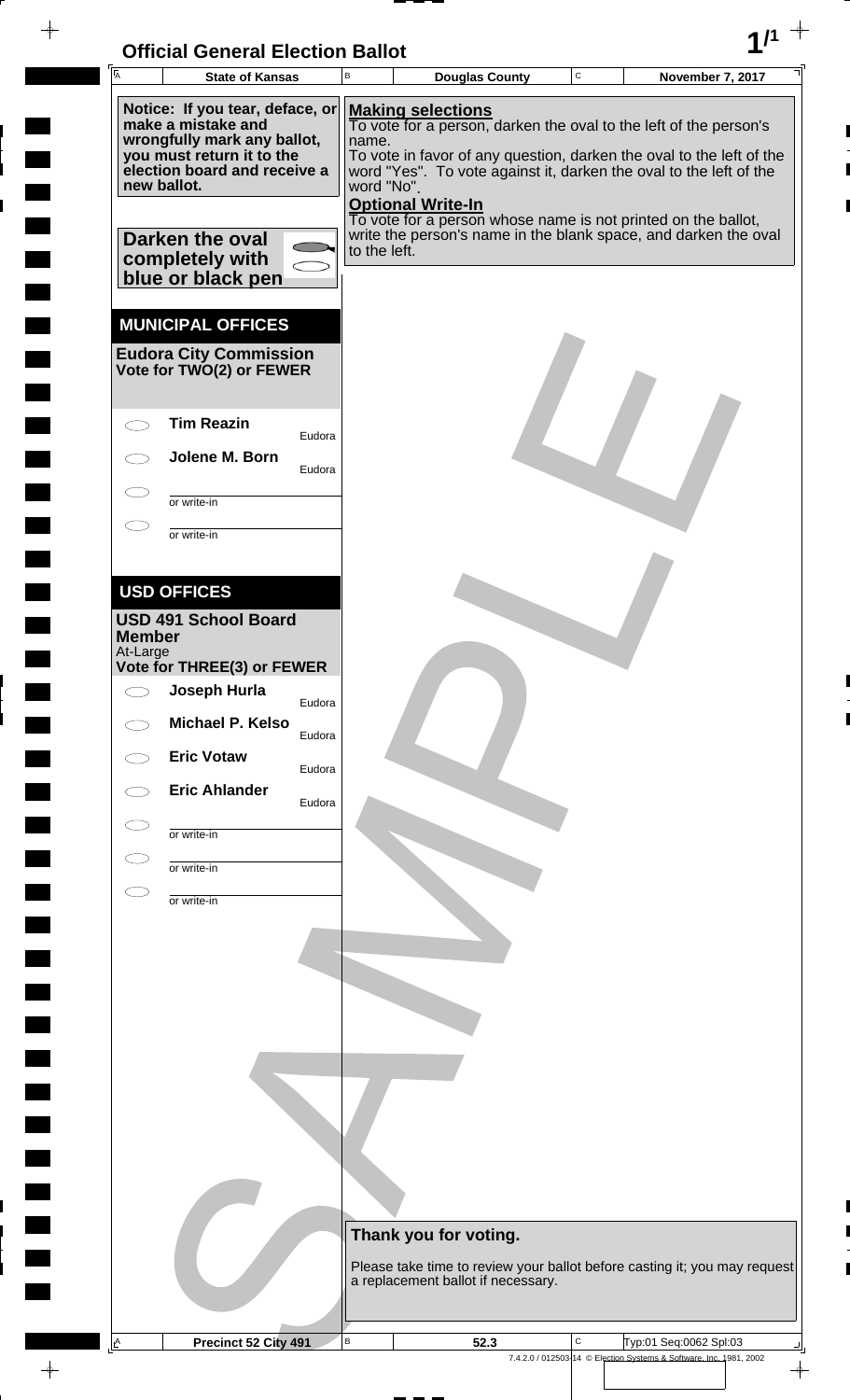## **Official General Election Ballot 1/1**

 $-\phi -$ 

 $\frac{1}{2}$ 

 $\frac{1}{2}$ 

 $1111$ 

 $\frac{1}{2}$ 

 $\overline{a}$ 

 $\overline{a}$ 

 $\frac{1}{\sqrt{2}}$ 

| $\overline{A}$  | <b>State of Kansas</b>                                                                                                                                           | $\, {\bf B}$        | <b>Douglas County</b>                                                                                                                                                                                                                                                   | $\mathtt{C}$ | <b>November 7, 2017</b>                                                                      |
|-----------------|------------------------------------------------------------------------------------------------------------------------------------------------------------------|---------------------|-------------------------------------------------------------------------------------------------------------------------------------------------------------------------------------------------------------------------------------------------------------------------|--------------|----------------------------------------------------------------------------------------------|
|                 | Notice: If you tear, deface, or<br>make a mistake and<br>wrongfully mark any ballot,<br>you must return it to the<br>election board and receive a<br>new ballot. | name.<br>word "No". | <b>Making selections</b><br>To vote for a person, darken the oval to the left of the person's<br>To vote in favor of any question, darken the oval to the left of the<br>word "Yes". To vote against it, darken the oval to the left of the<br><b>Optional Write-In</b> |              |                                                                                              |
|                 | Darken the oval<br>completely with<br>blue or black pen                                                                                                          | to the left.        | To vote for a person whose name is not printed on the ballot,<br>write the person's name in the blank space, and darken the oval                                                                                                                                        |              |                                                                                              |
| <b>OFFICES</b>  | <b>DRAINAGE DISTRICT</b>                                                                                                                                         |                     |                                                                                                                                                                                                                                                                         |              |                                                                                              |
| <b>District</b> | <b>Wakarusa Kaw Drainage</b><br>Vote for THREE(3) or FEWER                                                                                                       |                     |                                                                                                                                                                                                                                                                         |              |                                                                                              |
|                 | <b>John Pendleton</b><br>Lawrence<br><b>Roger Kitsmiller</b>                                                                                                     |                     |                                                                                                                                                                                                                                                                         |              |                                                                                              |
|                 | Lawrence<br>or write-in                                                                                                                                          |                     |                                                                                                                                                                                                                                                                         |              |                                                                                              |
|                 | or write-in                                                                                                                                                      |                     |                                                                                                                                                                                                                                                                         |              |                                                                                              |
| Œ               | or write-in                                                                                                                                                      |                     |                                                                                                                                                                                                                                                                         |              |                                                                                              |
|                 |                                                                                                                                                                  |                     |                                                                                                                                                                                                                                                                         |              |                                                                                              |
|                 |                                                                                                                                                                  |                     |                                                                                                                                                                                                                                                                         |              |                                                                                              |
|                 |                                                                                                                                                                  |                     |                                                                                                                                                                                                                                                                         |              |                                                                                              |
|                 |                                                                                                                                                                  |                     |                                                                                                                                                                                                                                                                         |              |                                                                                              |
|                 |                                                                                                                                                                  |                     |                                                                                                                                                                                                                                                                         |              |                                                                                              |
|                 |                                                                                                                                                                  |                     |                                                                                                                                                                                                                                                                         |              |                                                                                              |
|                 |                                                                                                                                                                  |                     |                                                                                                                                                                                                                                                                         |              |                                                                                              |
|                 |                                                                                                                                                                  |                     |                                                                                                                                                                                                                                                                         |              |                                                                                              |
|                 |                                                                                                                                                                  |                     |                                                                                                                                                                                                                                                                         |              |                                                                                              |
|                 |                                                                                                                                                                  |                     |                                                                                                                                                                                                                                                                         |              |                                                                                              |
|                 |                                                                                                                                                                  |                     |                                                                                                                                                                                                                                                                         |              |                                                                                              |
|                 |                                                                                                                                                                  |                     |                                                                                                                                                                                                                                                                         |              |                                                                                              |
|                 |                                                                                                                                                                  |                     |                                                                                                                                                                                                                                                                         |              |                                                                                              |
|                 |                                                                                                                                                                  |                     |                                                                                                                                                                                                                                                                         |              |                                                                                              |
|                 |                                                                                                                                                                  |                     |                                                                                                                                                                                                                                                                         |              |                                                                                              |
|                 |                                                                                                                                                                  |                     |                                                                                                                                                                                                                                                                         |              |                                                                                              |
|                 |                                                                                                                                                                  |                     | Thank you for voting.                                                                                                                                                                                                                                                   |              |                                                                                              |
|                 |                                                                                                                                                                  |                     | a replacement ballot if necessary.                                                                                                                                                                                                                                      |              | Please take time to review your ballot before casting it; you may request                    |
|                 |                                                                                                                                                                  |                     |                                                                                                                                                                                                                                                                         |              |                                                                                              |
| <u>⊩^</u>       | <b>Precinct 52 Drainage</b>                                                                                                                                      | B                   |                                                                                                                                                                                                                                                                         | C            | Typ:01 Seq:0062 Spl:04<br>7.4.2.0 / 012503-14 © Election Systems & Software, Inc. 1981, 2002 |

 $\overline{\phantom{a}}$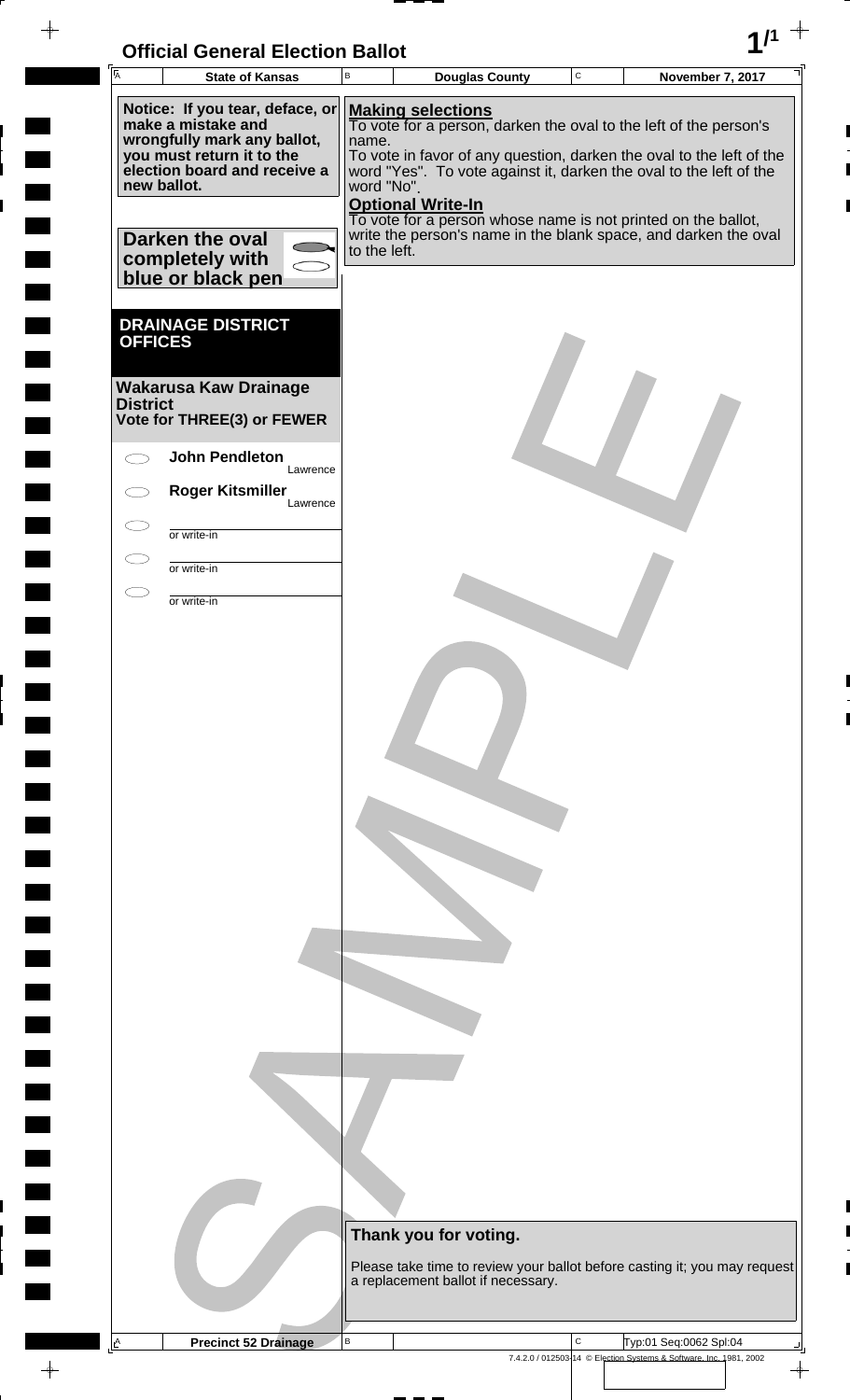

 $\frac{1}{2}$ 

 $\frac{1}{2}$ 

 $\blacksquare$ 

 $\overline{\phantom{a}}$ 

 $\ddot{\phantom{a}}$ 

<u>rang</u>

| <b>A</b><br><b>State of Kansas</b>                                                                                                                                                                     | B                                   | <b>Douglas County</b>                                                                                                                                                                                                                                                                                                                                                                                       | $\mathbf C$ | November 7, 2017                                                   |
|--------------------------------------------------------------------------------------------------------------------------------------------------------------------------------------------------------|-------------------------------------|-------------------------------------------------------------------------------------------------------------------------------------------------------------------------------------------------------------------------------------------------------------------------------------------------------------------------------------------------------------------------------------------------------------|-------------|--------------------------------------------------------------------|
| Notice: If you tear, deface, or<br>make a mistake and<br>wrongfully mark any ballot,<br>you must return it to the<br>election board and receive a<br>new ballot.<br>Darken the oval<br>completely with | name.<br>word "No".<br>to the left. | <b>Making selections</b><br>To vote for a person, darken the oval to the left of the person's<br>To vote in favor of any question, darken the oval to the left of the<br>word "Yes". To vote against it, darken the oval to the left of the<br><b>Optional Write-In</b><br>To vote for a person whose name is not printed on the ballot,<br>write the person's name in the blank space, and darken the oval |             |                                                                    |
| blue or black pen<br><b>USD OFFICES</b><br><b>USD 348 School Board</b><br><b>Member</b><br>USD 348 Dist. 1 Position 4<br>Vote for One (1)<br><b>Gregory L Kruger</b><br>Baldwin City<br>or write-in    |                                     |                                                                                                                                                                                                                                                                                                                                                                                                             |             |                                                                    |
| <b>USD 348 School Board</b><br><b>Member</b><br>USD 348 Dist. 2 Position 5<br>Vote for One (1)<br><b>Susan Schiffelbein</b><br><b>Baldwin City</b><br>or write-in                                      |                                     |                                                                                                                                                                                                                                                                                                                                                                                                             |             |                                                                    |
| <b>USD 348 School Board</b><br><b>Member</b><br>USD 348 Dist. 3 Position 6<br>Vote for One (1)<br><b>Chris Perry</b><br><b>Baldwin City</b>                                                            |                                     |                                                                                                                                                                                                                                                                                                                                                                                                             |             |                                                                    |
| or write-in                                                                                                                                                                                            |                                     |                                                                                                                                                                                                                                                                                                                                                                                                             |             |                                                                    |
|                                                                                                                                                                                                        |                                     |                                                                                                                                                                                                                                                                                                                                                                                                             |             |                                                                    |
|                                                                                                                                                                                                        |                                     | Thank you for voting.<br>Please take time to review your ballot before casting it; you may request<br>a replacement ballot if necessary.                                                                                                                                                                                                                                                                    |             |                                                                    |
| <b>Precinct 53 H10 348</b><br>Ŀ                                                                                                                                                                        | В                                   | 53.1                                                                                                                                                                                                                                                                                                                                                                                                        | С           | Typ:01 Seq:0063 Spl:01                                             |
|                                                                                                                                                                                                        |                                     |                                                                                                                                                                                                                                                                                                                                                                                                             |             | 7.4.2.0 / 012503-14 © Election Systems & Software, Inc. 1981, 2002 |

 $\overline{\varphi}$  .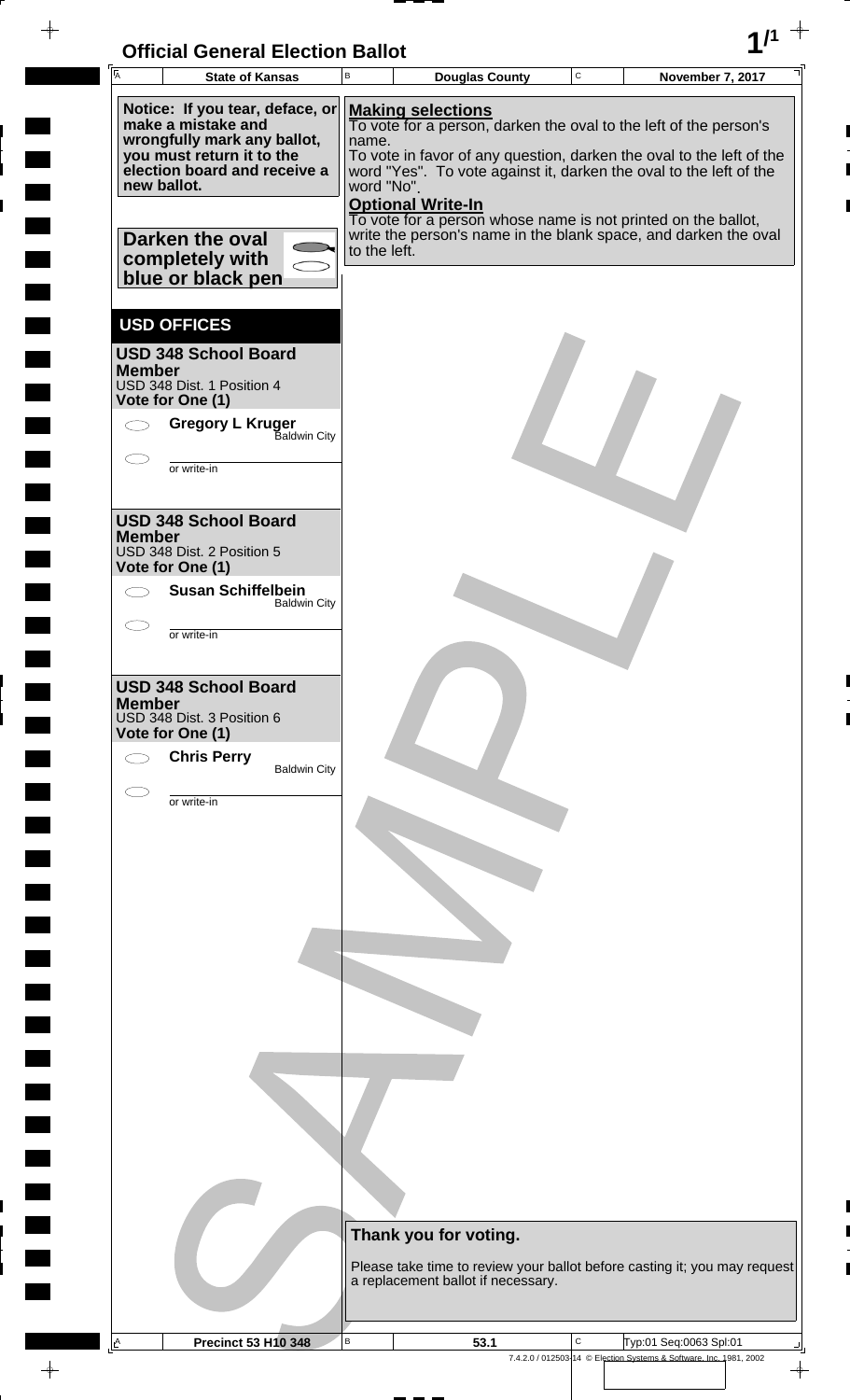| <b>Official General Election Ballot</b> |  |
|-----------------------------------------|--|
|                                         |  |

| $\overline{\mathsf{A}}$                                                                                                                                                                                                     | <b>State of Kansas</b>                                                          |        | $\, {\bf B}$                        | <b>Douglas County</b>                                                                                                                                                                                                                                                                                                                                                                                       | $\mathbf C$ | <b>November 7, 2017</b>                                                                      |
|-----------------------------------------------------------------------------------------------------------------------------------------------------------------------------------------------------------------------------|---------------------------------------------------------------------------------|--------|-------------------------------------|-------------------------------------------------------------------------------------------------------------------------------------------------------------------------------------------------------------------------------------------------------------------------------------------------------------------------------------------------------------------------------------------------------------|-------------|----------------------------------------------------------------------------------------------|
| Notice: If you tear, deface, or<br>make a mistake and<br>wrongfully mark any ballot,<br>you must return it to the<br>election board and receive a<br>new ballot.<br>Darken the oval<br>completely with<br>blue or black pen |                                                                                 |        | name.<br>word "No".<br>to the left. | <b>Making selections</b><br>To vote for a person, darken the oval to the left of the person's<br>To vote in favor of any question, darken the oval to the left of the<br>word "Yes". To vote against it, darken the oval to the left of the<br><b>Optional Write-In</b><br>To vote for a person whose name is not printed on the ballot,<br>write the person's name in the blank space, and darken the oval |             |                                                                                              |
| <b>Member</b><br>At-Large                                                                                                                                                                                                   | <b>USD OFFICES</b><br><b>USD 491 School Board</b><br>Vote for THREE(3) or FEWER |        |                                     |                                                                                                                                                                                                                                                                                                                                                                                                             |             |                                                                                              |
|                                                                                                                                                                                                                             | <b>Eric Votaw</b>                                                               | Eudora |                                     |                                                                                                                                                                                                                                                                                                                                                                                                             |             |                                                                                              |
|                                                                                                                                                                                                                             | <b>Eric Ahlander</b>                                                            | Eudora |                                     |                                                                                                                                                                                                                                                                                                                                                                                                             |             |                                                                                              |
|                                                                                                                                                                                                                             | Joseph Hurla                                                                    | Eudora |                                     |                                                                                                                                                                                                                                                                                                                                                                                                             |             |                                                                                              |
|                                                                                                                                                                                                                             | <b>Michael P. Kelso</b>                                                         | Eudora |                                     |                                                                                                                                                                                                                                                                                                                                                                                                             |             |                                                                                              |
| $\subset$                                                                                                                                                                                                                   | or write-in                                                                     |        |                                     |                                                                                                                                                                                                                                                                                                                                                                                                             |             |                                                                                              |
| $\subset$                                                                                                                                                                                                                   | or write-in                                                                     |        |                                     |                                                                                                                                                                                                                                                                                                                                                                                                             |             |                                                                                              |
| C                                                                                                                                                                                                                           | or write-in                                                                     |        |                                     |                                                                                                                                                                                                                                                                                                                                                                                                             |             |                                                                                              |
|                                                                                                                                                                                                                             |                                                                                 |        |                                     | Thank you for voting.<br>Please take time to review your ballot before casting it; you may request<br>a replacement ballot if necessary.                                                                                                                                                                                                                                                                    |             |                                                                                              |
|                                                                                                                                                                                                                             |                                                                                 |        | $\, {\sf B}$                        |                                                                                                                                                                                                                                                                                                                                                                                                             | С           |                                                                                              |
| <u>م.</u>                                                                                                                                                                                                                   | <b>Precinct 53 H10 491</b>                                                      |        |                                     | 53.2                                                                                                                                                                                                                                                                                                                                                                                                        |             | Typ:01 Seq:0063 Spl:02<br>7.4.2.0 / 012503-14 © Election Systems & Software, Inc. 1981, 2002 |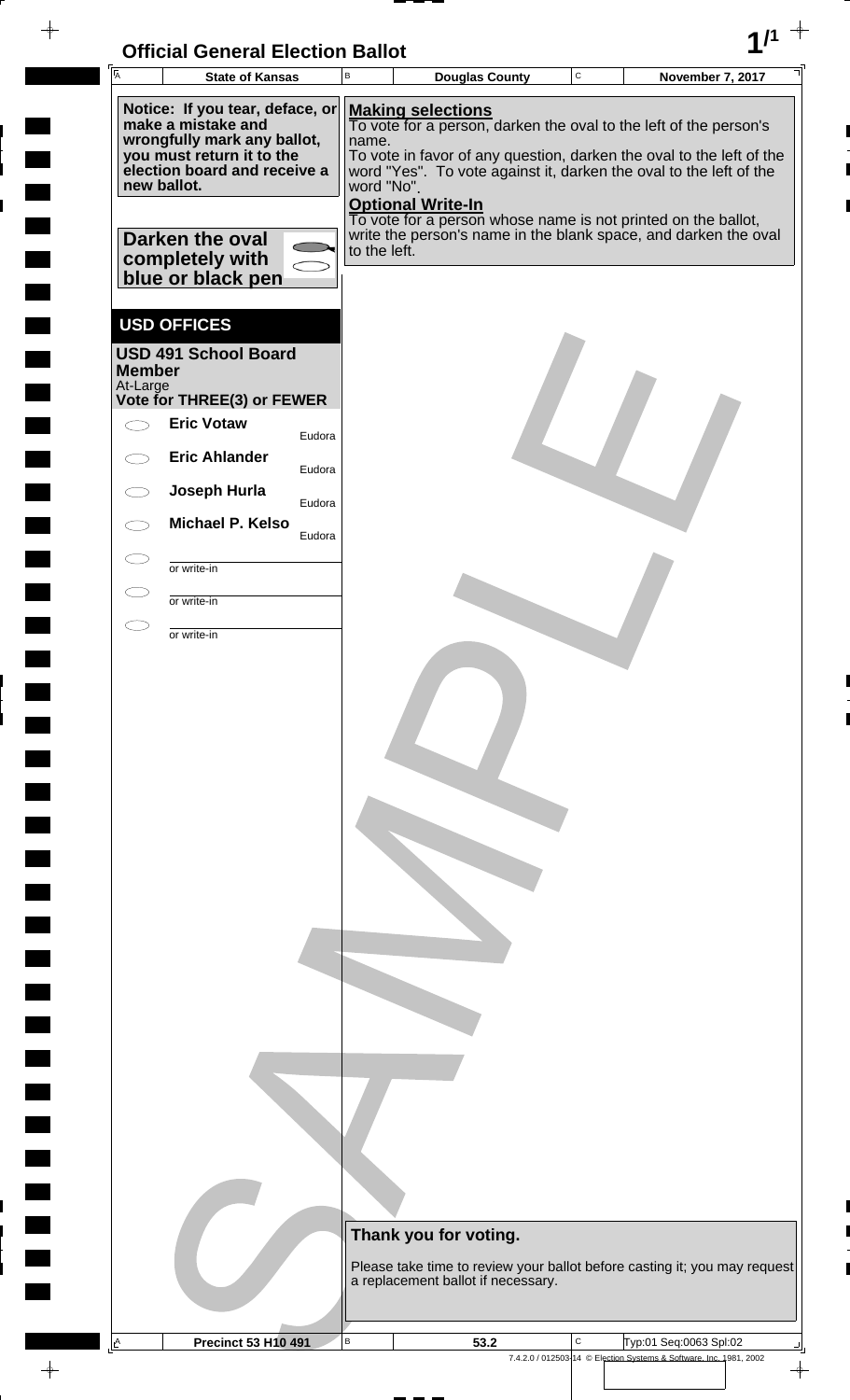| <b>Official General Election Ballot</b> |  |
|-----------------------------------------|--|
|                                         |  |

 $\overline{\phantom{a}}$ 

 $\blacksquare$ 

E

 $\blacksquare$ 

 $\frac{1}{2}$ 

 $\frac{1}{\sqrt{2\pi}}$ 

| $\overline{A}$ | <b>State of Kansas</b>                                   | $\, {\sf B}$ | <b>Douglas County</b>              | $\mathbf C$ | <b>November 7, 2017</b>                                                   |  |
|----------------|----------------------------------------------------------|--------------|------------------------------------|-------------|---------------------------------------------------------------------------|--|
|                | Notice: If you tear, deface, or<br>make a mistake and    |              | <b>Making selections</b>           |             | To vote for a person, darken the oval to the left of the person's         |  |
|                | wrongfully mark any ballot,<br>you must return it to the | name.        |                                    |             | To vote in favor of any question, darken the oval to the left of the      |  |
|                | election board and receive a<br>new ballot.              | word "No".   |                                    |             | word "Yes". To vote against it, darken the oval to the left of the        |  |
|                |                                                          |              | <b>Optional Write-In</b>           |             | To vote for a person whose name is not printed on the ballot,             |  |
|                | Darken the oval                                          | to the left. |                                    |             | write the person's name in the blank space, and darken the oval           |  |
|                | completely with<br>blue or black pen                     |              |                                    |             |                                                                           |  |
|                |                                                          |              |                                    |             |                                                                           |  |
| <b>OFFICES</b> | <b>DRAINAGE DISTRICT</b>                                 |              |                                    |             |                                                                           |  |
|                | Wakarusa Haskell Eudora                                  |              |                                    |             |                                                                           |  |
|                | <b>Drainage District</b><br>Vote for THREE(3) or FEWER   |              |                                    |             |                                                                           |  |
|                |                                                          |              |                                    |             |                                                                           |  |
|                | <b>Dwight C. Purvis</b><br>Lawrence                      |              |                                    |             |                                                                           |  |
|                | <b>Pete Wempe</b><br>Lawrence                            |              |                                    |             |                                                                           |  |
|                | <b>William Meairs Jr.</b><br>Lawrence                    |              |                                    |             |                                                                           |  |
|                | or write-in                                              |              |                                    |             |                                                                           |  |
|                | or write-in                                              |              |                                    |             |                                                                           |  |
|                | or write-in                                              |              |                                    |             |                                                                           |  |
|                |                                                          |              |                                    |             |                                                                           |  |
|                |                                                          |              |                                    |             |                                                                           |  |
|                |                                                          |              |                                    |             |                                                                           |  |
|                |                                                          |              |                                    |             |                                                                           |  |
|                |                                                          |              |                                    |             |                                                                           |  |
|                |                                                          |              |                                    |             |                                                                           |  |
|                |                                                          |              |                                    |             |                                                                           |  |
|                |                                                          |              |                                    |             |                                                                           |  |
|                |                                                          |              |                                    |             |                                                                           |  |
|                |                                                          |              |                                    |             |                                                                           |  |
|                |                                                          |              |                                    |             |                                                                           |  |
|                |                                                          |              |                                    |             |                                                                           |  |
|                |                                                          |              |                                    |             |                                                                           |  |
|                |                                                          |              |                                    |             |                                                                           |  |
|                |                                                          |              |                                    |             |                                                                           |  |
|                |                                                          |              |                                    |             |                                                                           |  |
|                |                                                          |              | Thank you for voting.              |             |                                                                           |  |
|                |                                                          |              |                                    |             | Please take time to review your ballot before casting it; you may request |  |
|                |                                                          |              | a replacement ballot if necessary. |             |                                                                           |  |
| $\mathbf{A}$   |                                                          | $\, {\sf B}$ |                                    | $\mathbf C$ | Typ:01 Seq:0063 Spl:03                                                    |  |
|                | <b>Precinct 53 H10 Drainage</b><br>WHE                   |              |                                    |             | 7.4.2.0 / 012503-14 © Election Systems & Software, Inc. 1981, 2002        |  |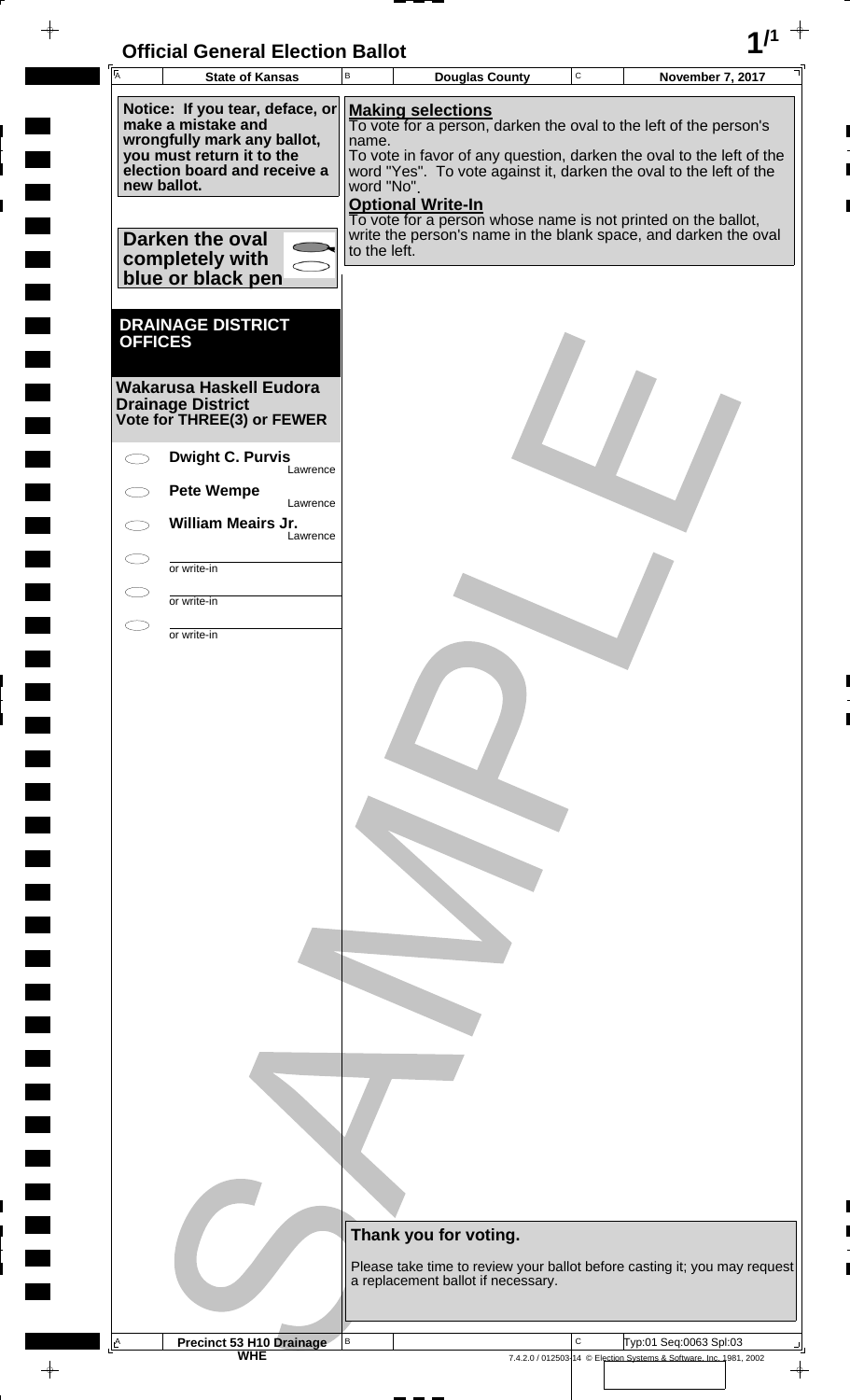## **Official General Election Ballot 1/1**

 $-\phi -$ 

 $\frac{1}{2}$ 

 $\frac{1}{2}$ 

 $\frac{1}{2}$ 

 $\frac{1}{2}$ 

 $\overline{a}$ 

 $\frac{1}{2}$ 

**The Co** 

 $\frac{1}{\sqrt{2}}$ 

| ĪĀ                                | <b>State of Kansas</b>                                                                                                                                                                                                      | $\sf B$                             | <b>Douglas County</b>                                                                                                                                                                                                                                                                                                                                                                                       | $\mathsf C$ | <b>November 7, 2017</b>                                                                      |
|-----------------------------------|-----------------------------------------------------------------------------------------------------------------------------------------------------------------------------------------------------------------------------|-------------------------------------|-------------------------------------------------------------------------------------------------------------------------------------------------------------------------------------------------------------------------------------------------------------------------------------------------------------------------------------------------------------------------------------------------------------|-------------|----------------------------------------------------------------------------------------------|
|                                   | Notice: If you tear, deface, or<br>make a mistake and<br>wrongfully mark any ballot,<br>you must return it to the<br>election board and receive a<br>new ballot.<br>Darken the oval<br>completely with<br>blue or black pen | name.<br>word "No".<br>to the left. | <b>Making selections</b><br>To vote for a person, darken the oval to the left of the person's<br>To vote in favor of any question, darken the oval to the left of the<br>word "Yes". To vote against it, darken the oval to the left of the<br><b>Optional Write-In</b><br>To vote for a person whose name is not printed on the ballot,<br>write the person's name in the blank space, and darken the oval |             |                                                                                              |
| <b>OFFICES</b><br><b>District</b> | <b>DRAINAGE DISTRICT</b><br><b>Wakarusa Kaw Drainage</b><br>Vote for THREE(3) or FEWER<br><b>Roger Kitsmiller</b><br>Lawrence                                                                                               |                                     |                                                                                                                                                                                                                                                                                                                                                                                                             |             |                                                                                              |
|                                   | <b>John Pendleton</b><br>Lawrence                                                                                                                                                                                           |                                     |                                                                                                                                                                                                                                                                                                                                                                                                             |             |                                                                                              |
| $\subset$                         | or write-in                                                                                                                                                                                                                 |                                     |                                                                                                                                                                                                                                                                                                                                                                                                             |             |                                                                                              |
|                                   | or write-in                                                                                                                                                                                                                 |                                     |                                                                                                                                                                                                                                                                                                                                                                                                             |             |                                                                                              |
|                                   | or write-in                                                                                                                                                                                                                 |                                     |                                                                                                                                                                                                                                                                                                                                                                                                             |             |                                                                                              |
|                                   |                                                                                                                                                                                                                             |                                     | Thank you for voting.<br>a replacement ballot if necessary.                                                                                                                                                                                                                                                                                                                                                 |             | Please take time to review your ballot before casting it; you may request                    |
| <u>A</u>                          | Precinct 53 H10 Drainage WK B                                                                                                                                                                                               |                                     |                                                                                                                                                                                                                                                                                                                                                                                                             | С           | Typ:01 Seq:0063 Spl:04<br>7.4.2.0 / 012503-14 © Election Systems & Software, Inc. 1981, 2002 |

 $\overline{\phantom{a}}$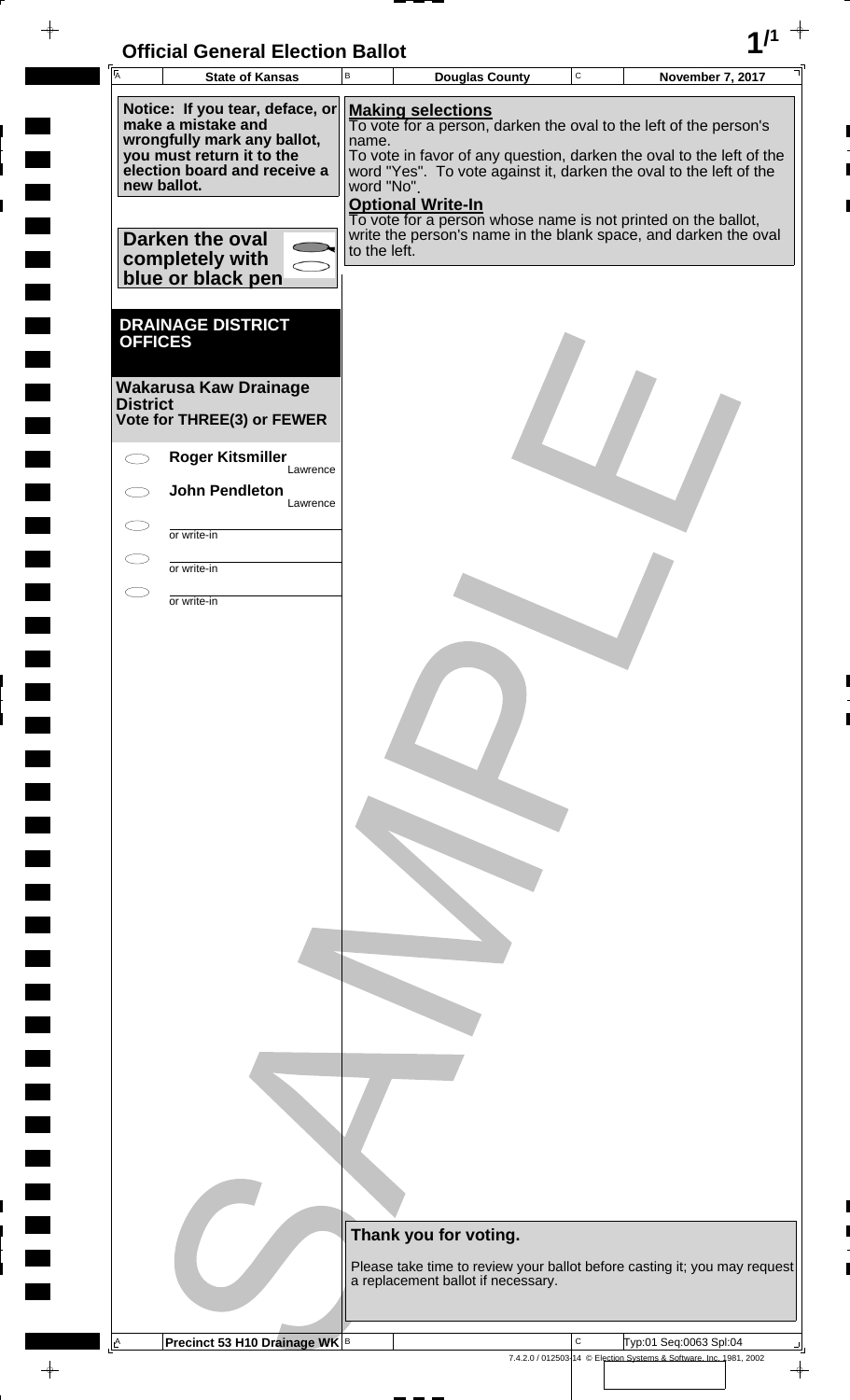| <b>Official General Election Ballot</b> |  |
|-----------------------------------------|--|
|                                         |  |

 $\blacksquare$ 

 $\blacksquare$ 

 $\overline{\phantom{a}}$ 

 $\blacksquare$ 

 $\frac{1}{2}$ 

 $\frac{1}{\sqrt{2\pi}}$ 

| $\overline{A}$            | UNICIAI UENEIAI LIECHUN DANUL<br><b>State of Kansas</b>                  | B            | <b>Douglas County</b>                                                                                                                      | $\mathbf C$ |  | <b>November 7, 2017</b>                                            |  |
|---------------------------|--------------------------------------------------------------------------|--------------|--------------------------------------------------------------------------------------------------------------------------------------------|-------------|--|--------------------------------------------------------------------|--|
|                           | Notice: If you tear, deface, or                                          |              | <b>Making selections</b>                                                                                                                   |             |  |                                                                    |  |
|                           | make a mistake and<br>wrongfully mark any ballot,                        | name.        | To vote for a person, darken the oval to the left of the person's                                                                          |             |  |                                                                    |  |
|                           | you must return it to the<br>election board and receive a<br>new ballot. | word "No".   | To vote in favor of any question, darken the oval to the left of the<br>word "Yes". To vote against it, darken the oval to the left of the |             |  |                                                                    |  |
|                           |                                                                          |              | <b>Optional Write-In</b><br>To vote for a person whose name is not printed on the ballot,                                                  |             |  |                                                                    |  |
|                           | Darken the oval                                                          | to the left. | write the person's name in the blank space, and darken the oval                                                                            |             |  |                                                                    |  |
|                           | completely with<br>blue or black pen                                     |              |                                                                                                                                            |             |  |                                                                    |  |
|                           |                                                                          |              |                                                                                                                                            |             |  |                                                                    |  |
|                           | <b>USD OFFICES</b><br><b>USD 497 School Board</b>                        |              |                                                                                                                                            |             |  |                                                                    |  |
| <b>Member</b><br>At-Large |                                                                          |              |                                                                                                                                            |             |  |                                                                    |  |
|                           | Vote for THREE(3) or FEWER                                               |              |                                                                                                                                            |             |  |                                                                    |  |
|                           | <b>Gretchen Alix Lister</b><br>Lawrence                                  |              |                                                                                                                                            |             |  |                                                                    |  |
|                           | <b>Steve Wallace</b><br>Lawrence                                         |              |                                                                                                                                            |             |  |                                                                    |  |
|                           | <b>GR Gordon-Ross</b><br>Lawrence                                        |              |                                                                                                                                            |             |  |                                                                    |  |
|                           | <b>Jill Hayhurst</b><br>Lawrence                                         |              |                                                                                                                                            |             |  |                                                                    |  |
|                           | <b>James Alan Hollinger</b><br>Lawrence                                  |              |                                                                                                                                            |             |  |                                                                    |  |
|                           | Melissa Y. Johnson<br>Lawrence                                           |              |                                                                                                                                            |             |  |                                                                    |  |
|                           | <b>Kelly Jones</b><br>Lawrence                                           |              |                                                                                                                                            |             |  |                                                                    |  |
|                           | or write-in                                                              |              |                                                                                                                                            |             |  |                                                                    |  |
|                           | or write-in                                                              |              |                                                                                                                                            |             |  |                                                                    |  |
|                           | or write-in                                                              |              |                                                                                                                                            |             |  |                                                                    |  |
|                           |                                                                          |              |                                                                                                                                            |             |  |                                                                    |  |
|                           |                                                                          |              |                                                                                                                                            |             |  |                                                                    |  |
|                           |                                                                          |              |                                                                                                                                            |             |  |                                                                    |  |
|                           |                                                                          |              |                                                                                                                                            |             |  |                                                                    |  |
|                           |                                                                          |              |                                                                                                                                            |             |  |                                                                    |  |
|                           |                                                                          |              |                                                                                                                                            |             |  |                                                                    |  |
|                           |                                                                          |              |                                                                                                                                            |             |  |                                                                    |  |
|                           |                                                                          |              |                                                                                                                                            |             |  |                                                                    |  |
|                           |                                                                          |              |                                                                                                                                            |             |  |                                                                    |  |
|                           |                                                                          |              |                                                                                                                                            |             |  |                                                                    |  |
|                           |                                                                          |              |                                                                                                                                            |             |  |                                                                    |  |
|                           |                                                                          |              |                                                                                                                                            |             |  |                                                                    |  |
|                           |                                                                          |              |                                                                                                                                            |             |  |                                                                    |  |
|                           |                                                                          |              |                                                                                                                                            |             |  |                                                                    |  |
|                           |                                                                          |              |                                                                                                                                            |             |  |                                                                    |  |
|                           |                                                                          |              | Thank you for voting.                                                                                                                      |             |  |                                                                    |  |
|                           |                                                                          |              | Please take time to review your ballot before casting it; you may request<br>a replacement ballot if necessary.                            |             |  |                                                                    |  |
|                           |                                                                          |              |                                                                                                                                            |             |  |                                                                    |  |
| A                         | <b>Precinct 53 H10 497</b>                                               | B            | 53.3                                                                                                                                       | C           |  | Typ:01 Seq:0063 Spl:05                                             |  |
|                           |                                                                          |              |                                                                                                                                            |             |  | 7.4.2.0 / 012503-14 © Election Systems & Software, Inc. 1981, 2002 |  |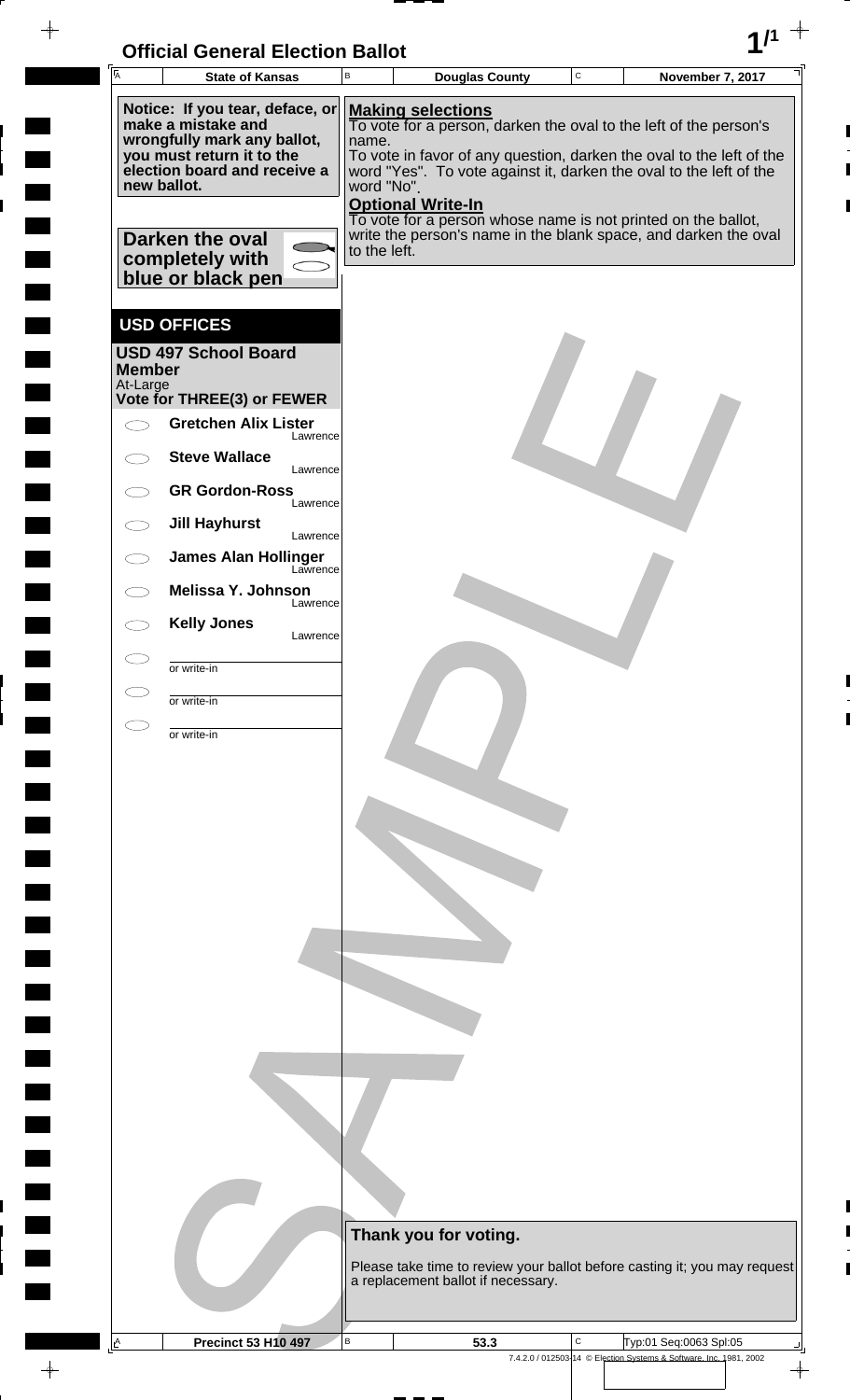

 $\blacksquare$ 

 $\blacksquare$ 

 $\blacksquare$ 

 $\blacksquare$ 

 $\rightarrow$ 

|  | 匠                                                                                                                                                                | <b>State of Kansas</b>                                                                |                  | B                                                                                                               | <b>Douglas County</b>                                                                                                                                                                                                                                                                                                                    | $\mathbf C$ | November 7, 2017                                                                             |
|--|------------------------------------------------------------------------------------------------------------------------------------------------------------------|---------------------------------------------------------------------------------------|------------------|-----------------------------------------------------------------------------------------------------------------|------------------------------------------------------------------------------------------------------------------------------------------------------------------------------------------------------------------------------------------------------------------------------------------------------------------------------------------|-------------|----------------------------------------------------------------------------------------------|
|  | Notice: If you tear, deface, or<br>make a mistake and<br>wrongfully mark any ballot,<br>you must return it to the<br>election board and receive a<br>new ballot. |                                                                                       |                  | name.<br>word "No".                                                                                             | <b>Making selections</b><br>To vote for a person, darken the oval to the left of the person's<br>To vote in favor of any question, darken the oval to the left of the<br>word "Yes". To vote against it, darken the oval to the left of the<br><b>Optional Write-In</b><br>To vote for a person whose name is not printed on the ballot, |             |                                                                                              |
|  |                                                                                                                                                                  | Darken the oval<br>completely with<br>blue or black pen                               |                  | to the left.                                                                                                    | write the person's name in the blank space, and darken the oval                                                                                                                                                                                                                                                                          |             |                                                                                              |
|  |                                                                                                                                                                  | <b>MUNICIPAL OFFICES</b><br><b>Eudora City Commission</b><br>Vote for TWO(2) or FEWER |                  |                                                                                                                 |                                                                                                                                                                                                                                                                                                                                          |             |                                                                                              |
|  |                                                                                                                                                                  | Jolene M. Born                                                                        | Eudora           |                                                                                                                 |                                                                                                                                                                                                                                                                                                                                          |             |                                                                                              |
|  |                                                                                                                                                                  | <b>Tim Reazin</b>                                                                     | Eudora           |                                                                                                                 |                                                                                                                                                                                                                                                                                                                                          |             |                                                                                              |
|  |                                                                                                                                                                  | or write-in<br>or write-in                                                            |                  |                                                                                                                 |                                                                                                                                                                                                                                                                                                                                          |             |                                                                                              |
|  |                                                                                                                                                                  | <b>USD OFFICES</b>                                                                    |                  |                                                                                                                 |                                                                                                                                                                                                                                                                                                                                          |             |                                                                                              |
|  | <b>Member</b><br>At-Large                                                                                                                                        | <b>USD 491 School Board</b>                                                           |                  |                                                                                                                 |                                                                                                                                                                                                                                                                                                                                          |             |                                                                                              |
|  |                                                                                                                                                                  | Vote for THREE(3) or FEWER<br><b>Eric Votaw</b>                                       |                  |                                                                                                                 |                                                                                                                                                                                                                                                                                                                                          |             |                                                                                              |
|  |                                                                                                                                                                  | <b>Eric Ahlander</b>                                                                  | Eudora<br>Eudora |                                                                                                                 |                                                                                                                                                                                                                                                                                                                                          |             |                                                                                              |
|  |                                                                                                                                                                  | Joseph Hurla                                                                          | Eudora           |                                                                                                                 |                                                                                                                                                                                                                                                                                                                                          |             |                                                                                              |
|  |                                                                                                                                                                  | Michael P. Kelso                                                                      | Eudora           |                                                                                                                 |                                                                                                                                                                                                                                                                                                                                          |             |                                                                                              |
|  |                                                                                                                                                                  | or write-in                                                                           |                  |                                                                                                                 |                                                                                                                                                                                                                                                                                                                                          |             |                                                                                              |
|  |                                                                                                                                                                  | or write-in                                                                           |                  |                                                                                                                 |                                                                                                                                                                                                                                                                                                                                          |             |                                                                                              |
|  |                                                                                                                                                                  | or write-in                                                                           |                  |                                                                                                                 |                                                                                                                                                                                                                                                                                                                                          |             |                                                                                              |
|  |                                                                                                                                                                  |                                                                                       |                  |                                                                                                                 |                                                                                                                                                                                                                                                                                                                                          |             |                                                                                              |
|  |                                                                                                                                                                  |                                                                                       |                  |                                                                                                                 |                                                                                                                                                                                                                                                                                                                                          |             |                                                                                              |
|  |                                                                                                                                                                  |                                                                                       |                  |                                                                                                                 |                                                                                                                                                                                                                                                                                                                                          |             |                                                                                              |
|  |                                                                                                                                                                  |                                                                                       |                  |                                                                                                                 |                                                                                                                                                                                                                                                                                                                                          |             |                                                                                              |
|  |                                                                                                                                                                  |                                                                                       |                  |                                                                                                                 |                                                                                                                                                                                                                                                                                                                                          |             |                                                                                              |
|  |                                                                                                                                                                  |                                                                                       |                  |                                                                                                                 |                                                                                                                                                                                                                                                                                                                                          |             |                                                                                              |
|  |                                                                                                                                                                  |                                                                                       |                  |                                                                                                                 |                                                                                                                                                                                                                                                                                                                                          |             |                                                                                              |
|  |                                                                                                                                                                  |                                                                                       |                  | Thank you for voting.                                                                                           |                                                                                                                                                                                                                                                                                                                                          |             |                                                                                              |
|  |                                                                                                                                                                  |                                                                                       |                  | Please take time to review your ballot before casting it; you may request<br>a replacement ballot if necessary. |                                                                                                                                                                                                                                                                                                                                          |             |                                                                                              |
|  |                                                                                                                                                                  |                                                                                       |                  |                                                                                                                 |                                                                                                                                                                                                                                                                                                                                          |             |                                                                                              |
|  | <u>A</u>                                                                                                                                                         | Precinct 53 H42 City                                                                  |                  | $\sf B$                                                                                                         | 53.4                                                                                                                                                                                                                                                                                                                                     | C           | Typ:01 Seq:0064 Spl:01<br>7.4.2.0 / 012503-14 © Election Systems & Software, Inc. 1981, 2002 |

 $\overline{\varphi}$  .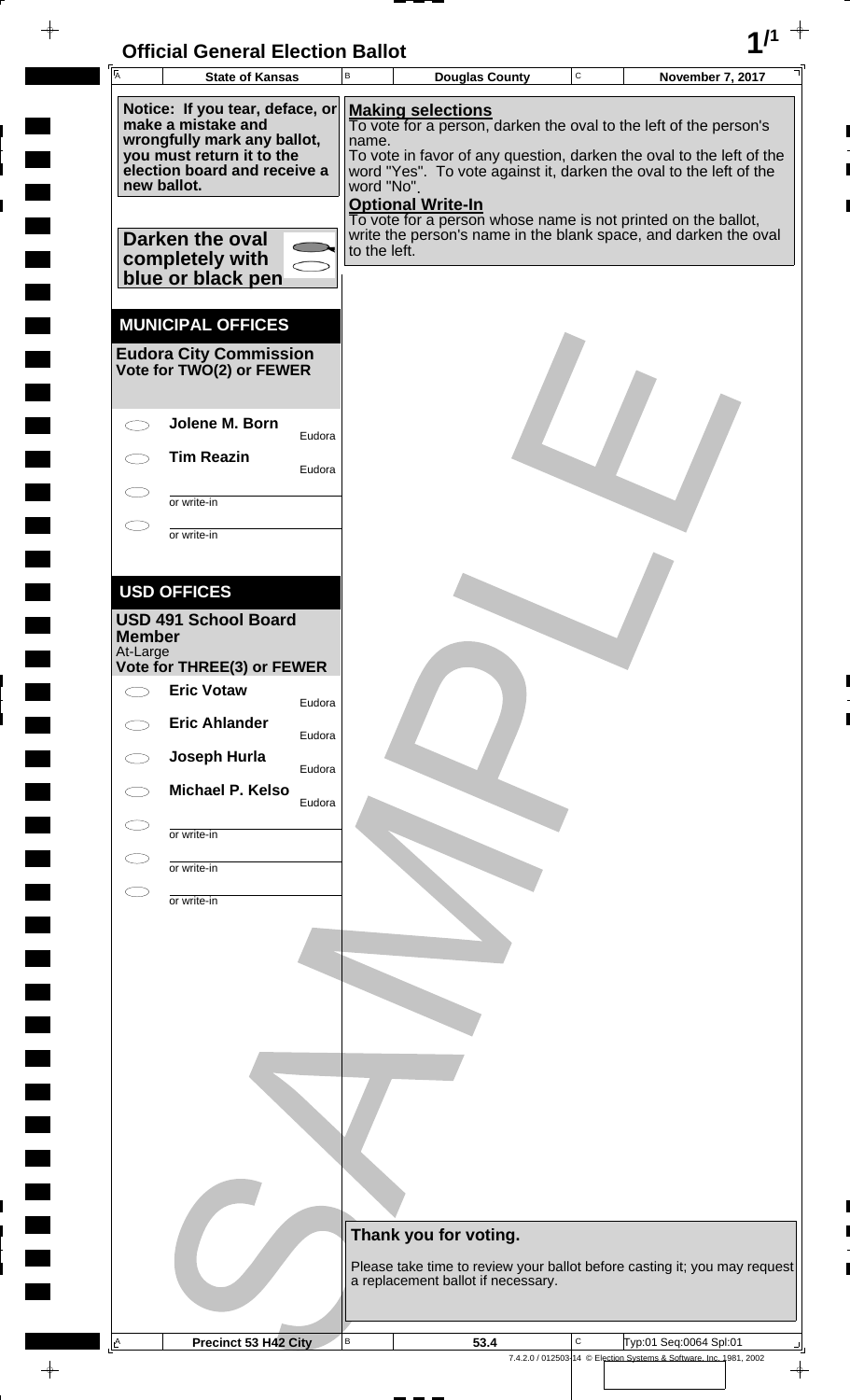| <b>Official General Election Ballot</b> |  |
|-----------------------------------------|--|
|                                         |  |

 $\overline{\phantom{a}}$ 

 $\blacksquare$ 

 $\blacksquare$ 

 $\begin{array}{c} \hline \end{array}$ 

 $\blacksquare$ 

 $\blacksquare$ L

| $\overline{A}$                                                                                                                                                   | <b>State of Kansas</b>                                  |        | B            | <b>Douglas County</b>                                                                                                                                                                                                                                              | $\mathsf C$ | November 7, 2017                                                   |                      |  |
|------------------------------------------------------------------------------------------------------------------------------------------------------------------|---------------------------------------------------------|--------|--------------|--------------------------------------------------------------------------------------------------------------------------------------------------------------------------------------------------------------------------------------------------------------------|-------------|--------------------------------------------------------------------|----------------------|--|
| Notice: If you tear, deface, or<br>make a mistake and<br>wrongfully mark any ballot,<br>you must return it to the<br>election board and receive a<br>new ballot. |                                                         |        |              | <b>Making selections</b><br>To vote for a person, darken the oval to the left of the person's<br>name.<br>To vote in favor of any question, darken the oval to the left of the<br>word "Yes". To vote against it, darken the oval to the left of the<br>word "No". |             |                                                                    |                      |  |
|                                                                                                                                                                  | Darken the oval<br>completely with<br>blue or black pen |        | to the left. | <b>Optional Write-In</b><br>To vote for a person whose name is not printed on the ballot,<br>write the person's name in the blank space, and darken the oval                                                                                                       |             |                                                                    |                      |  |
| <b>Member</b>                                                                                                                                                    | <b>USD OFFICES</b><br><b>USD 491 School Board</b>       |        |              |                                                                                                                                                                                                                                                                    |             |                                                                    |                      |  |
| At-Large                                                                                                                                                         | Vote for THREE(3) or FEWER                              |        |              |                                                                                                                                                                                                                                                                    |             |                                                                    |                      |  |
| $\bigcirc$                                                                                                                                                       | Joseph Hurla                                            | Eudora |              |                                                                                                                                                                                                                                                                    |             |                                                                    |                      |  |
|                                                                                                                                                                  | <b>Michael P. Kelso</b>                                 |        |              |                                                                                                                                                                                                                                                                    |             |                                                                    |                      |  |
|                                                                                                                                                                  | <b>Eric Votaw</b>                                       | Eudora |              |                                                                                                                                                                                                                                                                    |             |                                                                    |                      |  |
|                                                                                                                                                                  | <b>Eric Ahlander</b>                                    | Eudora |              |                                                                                                                                                                                                                                                                    |             |                                                                    |                      |  |
|                                                                                                                                                                  |                                                         | Eudora |              |                                                                                                                                                                                                                                                                    |             |                                                                    |                      |  |
| $\subset$                                                                                                                                                        | or write-in                                             |        |              |                                                                                                                                                                                                                                                                    |             |                                                                    |                      |  |
| $\subset$                                                                                                                                                        | or write-in                                             |        |              |                                                                                                                                                                                                                                                                    |             |                                                                    |                      |  |
| $\subset$                                                                                                                                                        | or write-in                                             |        |              |                                                                                                                                                                                                                                                                    |             |                                                                    |                      |  |
|                                                                                                                                                                  |                                                         |        |              | Thank you for voting.<br>Please take time to review your ballot before casting it; you may request<br>a replacement ballot if necessary.                                                                                                                           |             |                                                                    |                      |  |
| Ŀ                                                                                                                                                                | <b>Precinct 53 H42 491</b>                              |        | В            | 53.5                                                                                                                                                                                                                                                               | С           | Typ:01 Seq:0064 Spl:02                                             |                      |  |
|                                                                                                                                                                  |                                                         |        |              |                                                                                                                                                                                                                                                                    |             | 7.4.2.0 / 012503-14 © Election Systems & Software, Inc. 1981, 2002 | $\frac{1}{\sqrt{2}}$ |  |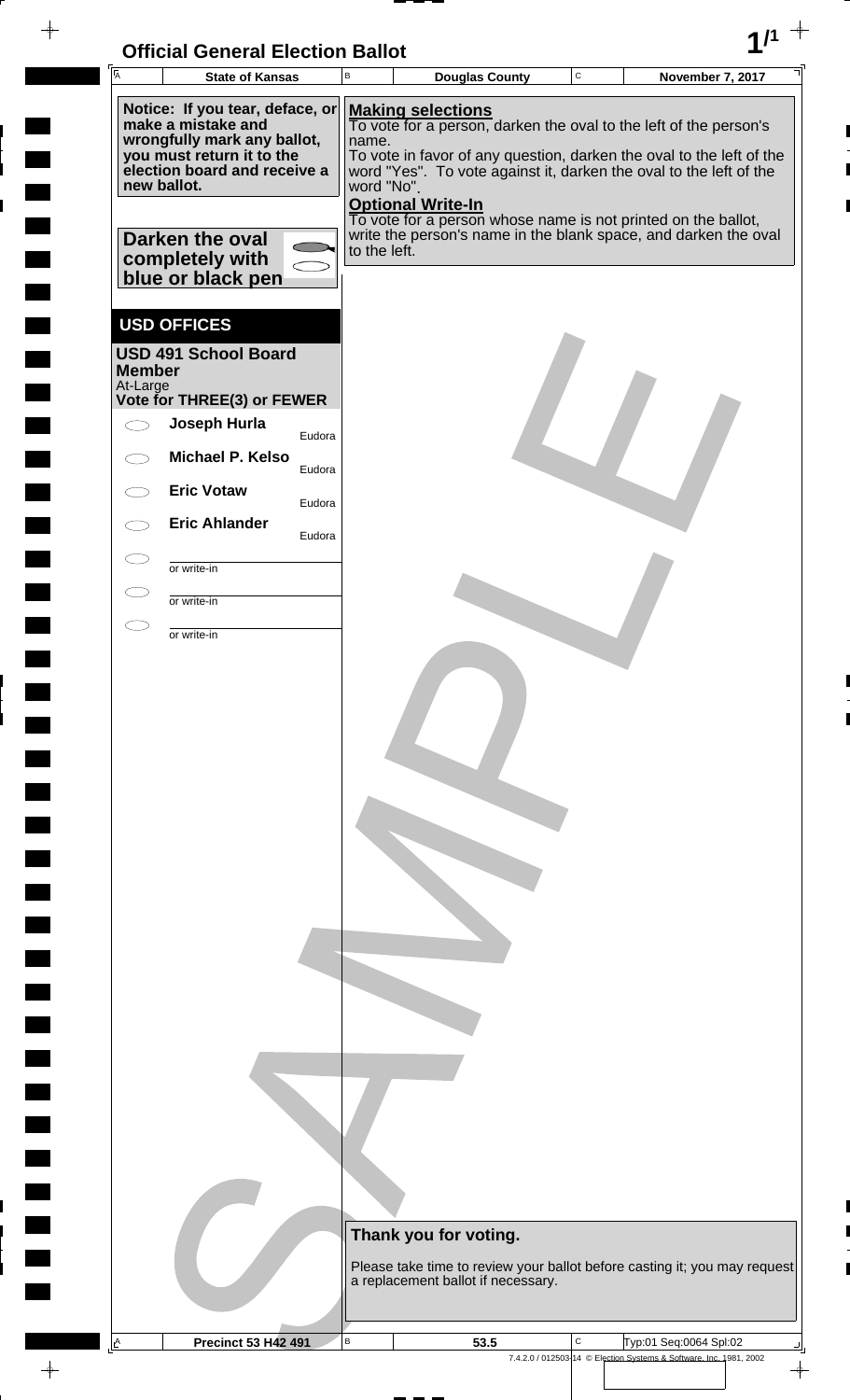

 $-\phi -$ 

 $\frac{1}{2}$ 

 $\frac{1}{2}$ 

 $\frac{1}{2}$ 

 $\frac{1}{2}$ 

 $\overline{a}$ 

 $\overline{a}$ 

 $\begin{picture}(120,110) \put(0,0){\vector(1,0){10}} \put(15,0){\vector(1,0){10}} \put(15,0){\vector(1,0){10}} \put(15,0){\vector(1,0){10}} \put(15,0){\vector(1,0){10}} \put(15,0){\vector(1,0){10}} \put(15,0){\vector(1,0){10}} \put(15,0){\vector(1,0){10}} \put(15,0){\vector(1,0){10}} \put(15,0){\vector(1,0){10}} \put(15,0){\vector(1,0){10}} \put(15,0){\vector$ 

| Ā                                                                                                                                                                                                                           | <b>State of Kansas</b>                                                                 |                  | $\, {\bf B}$                        |                                                      | <b>Douglas County</b>              | $\mathsf C$ | <b>November 7, 2017</b>                                                                                                                                                                                                                                                                                                                             |
|-----------------------------------------------------------------------------------------------------------------------------------------------------------------------------------------------------------------------------|----------------------------------------------------------------------------------------|------------------|-------------------------------------|------------------------------------------------------|------------------------------------|-------------|-----------------------------------------------------------------------------------------------------------------------------------------------------------------------------------------------------------------------------------------------------------------------------------------------------------------------------------------------------|
| Notice: If you tear, deface, or<br>make a mistake and<br>wrongfully mark any ballot,<br>you must return it to the<br>election board and receive a<br>new ballot.<br>Darken the oval<br>completely with<br>blue or black pen |                                                                                        |                  | name.<br>word "No".<br>to the left. | <b>Making selections</b><br><b>Optional Write-In</b> |                                    |             | To vote for a person, darken the oval to the left of the person's<br>To vote in favor of any question, darken the oval to the left of the<br>word "Yes". To vote against it, darken the oval to the left of the<br>To vote for a person whose name is not printed on the ballot,<br>write the person's name in the blank space, and darken the oval |
|                                                                                                                                                                                                                             | <b>MUNICIPAL OFFICES</b><br><b>Eudora City Commission</b><br>Vote for TWO(2) or FEWER  |                  |                                     |                                                      |                                    |             |                                                                                                                                                                                                                                                                                                                                                     |
|                                                                                                                                                                                                                             | <b>Tim Reazin</b>                                                                      | Eudora           |                                     |                                                      |                                    |             |                                                                                                                                                                                                                                                                                                                                                     |
|                                                                                                                                                                                                                             | Jolene M. Born                                                                         | Eudora           |                                     |                                                      |                                    |             |                                                                                                                                                                                                                                                                                                                                                     |
|                                                                                                                                                                                                                             | or write-in                                                                            |                  |                                     |                                                      |                                    |             |                                                                                                                                                                                                                                                                                                                                                     |
|                                                                                                                                                                                                                             | or write-in                                                                            |                  |                                     |                                                      |                                    |             |                                                                                                                                                                                                                                                                                                                                                     |
|                                                                                                                                                                                                                             |                                                                                        |                  |                                     |                                                      |                                    |             |                                                                                                                                                                                                                                                                                                                                                     |
| <b>Member</b><br>At-Large                                                                                                                                                                                                   | <b>USD OFFICES</b><br><b>USD 491 School Board</b><br><b>Vote for THREE(3) or FEWER</b> |                  |                                     |                                                      |                                    |             |                                                                                                                                                                                                                                                                                                                                                     |
|                                                                                                                                                                                                                             | <b>Eric Ahlander</b>                                                                   |                  |                                     |                                                      |                                    |             |                                                                                                                                                                                                                                                                                                                                                     |
|                                                                                                                                                                                                                             | Joseph Hurla                                                                           | Eudora<br>Eudora |                                     |                                                      |                                    |             |                                                                                                                                                                                                                                                                                                                                                     |
|                                                                                                                                                                                                                             | Michael P. Kelso                                                                       | Eudora           |                                     |                                                      |                                    |             |                                                                                                                                                                                                                                                                                                                                                     |
|                                                                                                                                                                                                                             | <b>Eric Votaw</b>                                                                      | Eudora           |                                     |                                                      |                                    |             |                                                                                                                                                                                                                                                                                                                                                     |
|                                                                                                                                                                                                                             | or write-in                                                                            |                  |                                     |                                                      |                                    |             |                                                                                                                                                                                                                                                                                                                                                     |
|                                                                                                                                                                                                                             | or write-in                                                                            |                  |                                     |                                                      |                                    |             |                                                                                                                                                                                                                                                                                                                                                     |
|                                                                                                                                                                                                                             | or write-in                                                                            |                  |                                     |                                                      |                                    |             |                                                                                                                                                                                                                                                                                                                                                     |
|                                                                                                                                                                                                                             |                                                                                        |                  |                                     |                                                      |                                    |             |                                                                                                                                                                                                                                                                                                                                                     |
|                                                                                                                                                                                                                             |                                                                                        |                  |                                     |                                                      |                                    |             |                                                                                                                                                                                                                                                                                                                                                     |
|                                                                                                                                                                                                                             |                                                                                        |                  |                                     |                                                      |                                    |             |                                                                                                                                                                                                                                                                                                                                                     |
|                                                                                                                                                                                                                             |                                                                                        |                  |                                     |                                                      |                                    |             |                                                                                                                                                                                                                                                                                                                                                     |
|                                                                                                                                                                                                                             |                                                                                        |                  |                                     |                                                      |                                    |             |                                                                                                                                                                                                                                                                                                                                                     |
|                                                                                                                                                                                                                             |                                                                                        |                  |                                     |                                                      |                                    |             |                                                                                                                                                                                                                                                                                                                                                     |
|                                                                                                                                                                                                                             |                                                                                        |                  |                                     |                                                      |                                    |             |                                                                                                                                                                                                                                                                                                                                                     |
|                                                                                                                                                                                                                             |                                                                                        |                  |                                     |                                                      |                                    |             |                                                                                                                                                                                                                                                                                                                                                     |
|                                                                                                                                                                                                                             |                                                                                        |                  |                                     | Thank you for voting.                                |                                    |             |                                                                                                                                                                                                                                                                                                                                                     |
|                                                                                                                                                                                                                             |                                                                                        |                  |                                     |                                                      | a replacement ballot if necessary. |             | Please take time to review your ballot before casting it; you may request                                                                                                                                                                                                                                                                           |
|                                                                                                                                                                                                                             |                                                                                        |                  |                                     |                                                      |                                    |             |                                                                                                                                                                                                                                                                                                                                                     |
| <u>A</u>                                                                                                                                                                                                                    | Precinct 54                                                                            |                  | В                                   |                                                      | 54.1                               | C           | Typ:01 Seq:0065 Spl:01                                                                                                                                                                                                                                                                                                                              |
|                                                                                                                                                                                                                             |                                                                                        |                  |                                     |                                                      |                                    |             | 7.4.2.0 / 012503-14 © Election Systems & Software, Inc. 1981, 2002                                                                                                                                                                                                                                                                                  |

 $\overline{\phantom{a}}$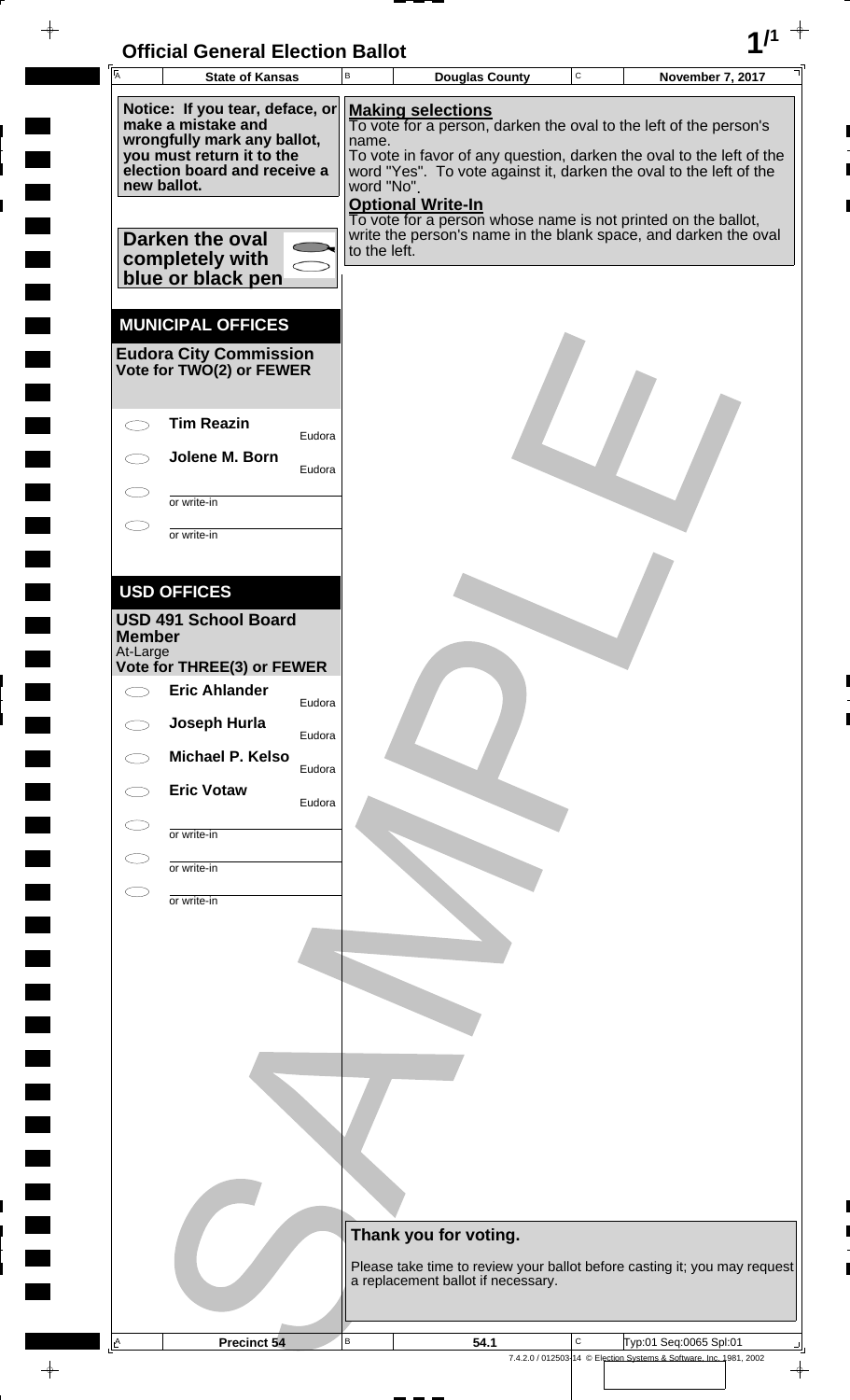| <b>Official General Election Ballot</b> |  |
|-----------------------------------------|--|
|                                         |  |

 $\blacksquare$ 

 $\blacksquare$ 

 $\blacksquare$ 

 $\frac{1}{2}$ 

 $\blacksquare$ 

 $\frac{1}{\sqrt{2\pi}}$ 

| $\overline{A}$ |                                                           |                                        |                                                                                                                                            |             |                         |  |
|----------------|-----------------------------------------------------------|----------------------------------------|--------------------------------------------------------------------------------------------------------------------------------------------|-------------|-------------------------|--|
|                | <b>State of Kansas</b>                                    | В                                      | <b>Douglas County</b>                                                                                                                      | $\mathbf C$ | <b>November 7, 2017</b> |  |
|                | Notice: If you tear, deface, or<br>make a mistake and     |                                        | <b>Making selections</b><br>To vote for a person, darken the oval to the left of the person's                                              |             |                         |  |
|                | wrongfully mark any ballot,                               | name.                                  |                                                                                                                                            |             |                         |  |
|                | you must return it to the<br>election board and receive a |                                        | To vote in favor of any question, darken the oval to the left of the<br>word "Yes". To vote against it, darken the oval to the left of the |             |                         |  |
|                | new ballot.                                               | word "No".<br><b>Optional Write-In</b> |                                                                                                                                            |             |                         |  |
|                |                                                           |                                        | To vote for a person whose name is not printed on the ballot,                                                                              |             |                         |  |
|                | Darken the oval<br>completely with                        | to the left.                           | write the person's name in the blank space, and darken the oval                                                                            |             |                         |  |
|                | blue or black pen                                         |                                        |                                                                                                                                            |             |                         |  |
|                |                                                           |                                        |                                                                                                                                            |             |                         |  |
|                | <b>USD OFFICES</b>                                        |                                        |                                                                                                                                            |             |                         |  |
| <b>Member</b>  | <b>USD 497 School Board</b>                               |                                        |                                                                                                                                            |             |                         |  |
| At-Large       | Vote for THREE(3) or FEWER                                |                                        |                                                                                                                                            |             |                         |  |
|                | <b>James Alan Hollinger</b>                               |                                        |                                                                                                                                            |             |                         |  |
|                | Lawrence<br>Melissa Y. Johnson                            |                                        |                                                                                                                                            |             |                         |  |
|                | Lawrence                                                  |                                        |                                                                                                                                            |             |                         |  |
|                | <b>Kelly Jones</b><br>Lawrence                            |                                        |                                                                                                                                            |             |                         |  |
|                | <b>Gretchen Alix Lister</b><br>Lawrence                   |                                        |                                                                                                                                            |             |                         |  |
|                | <b>Steve Wallace</b><br>Lawrence                          |                                        |                                                                                                                                            |             |                         |  |
|                | <b>GR Gordon-Ross</b><br>Lawrence                         |                                        |                                                                                                                                            |             |                         |  |
|                | <b>Jill Hayhurst</b>                                      |                                        |                                                                                                                                            |             |                         |  |
|                | Lawrence                                                  |                                        |                                                                                                                                            |             |                         |  |
|                | or write-in                                               |                                        |                                                                                                                                            |             |                         |  |
|                | or write-in                                               |                                        |                                                                                                                                            |             |                         |  |
|                | or write-in                                               |                                        |                                                                                                                                            |             |                         |  |
|                |                                                           |                                        |                                                                                                                                            |             |                         |  |
|                |                                                           |                                        |                                                                                                                                            |             |                         |  |
|                |                                                           |                                        |                                                                                                                                            |             |                         |  |
|                |                                                           |                                        |                                                                                                                                            |             |                         |  |
|                |                                                           |                                        |                                                                                                                                            |             |                         |  |
|                |                                                           |                                        |                                                                                                                                            |             |                         |  |
|                |                                                           |                                        |                                                                                                                                            |             |                         |  |
|                |                                                           |                                        |                                                                                                                                            |             |                         |  |
|                |                                                           |                                        |                                                                                                                                            |             |                         |  |
|                |                                                           |                                        |                                                                                                                                            |             |                         |  |
|                |                                                           |                                        |                                                                                                                                            |             |                         |  |
|                |                                                           |                                        |                                                                                                                                            |             |                         |  |
|                |                                                           |                                        |                                                                                                                                            |             |                         |  |
|                |                                                           |                                        |                                                                                                                                            |             |                         |  |
|                |                                                           |                                        |                                                                                                                                            |             |                         |  |
|                |                                                           |                                        |                                                                                                                                            |             |                         |  |
|                |                                                           |                                        |                                                                                                                                            |             |                         |  |
|                |                                                           |                                        | Thank you for voting.                                                                                                                      |             |                         |  |
|                |                                                           |                                        | Please take time to review your ballot before casting it; you may request                                                                  |             |                         |  |
|                |                                                           |                                        | a replacement ballot if necessary.                                                                                                         |             |                         |  |
| ᅀ              | Precinct 55 S2 H45                                        | $\, {\sf B}$                           | 55.3                                                                                                                                       | C           | Typ:01 Seq:0066 Spl:01  |  |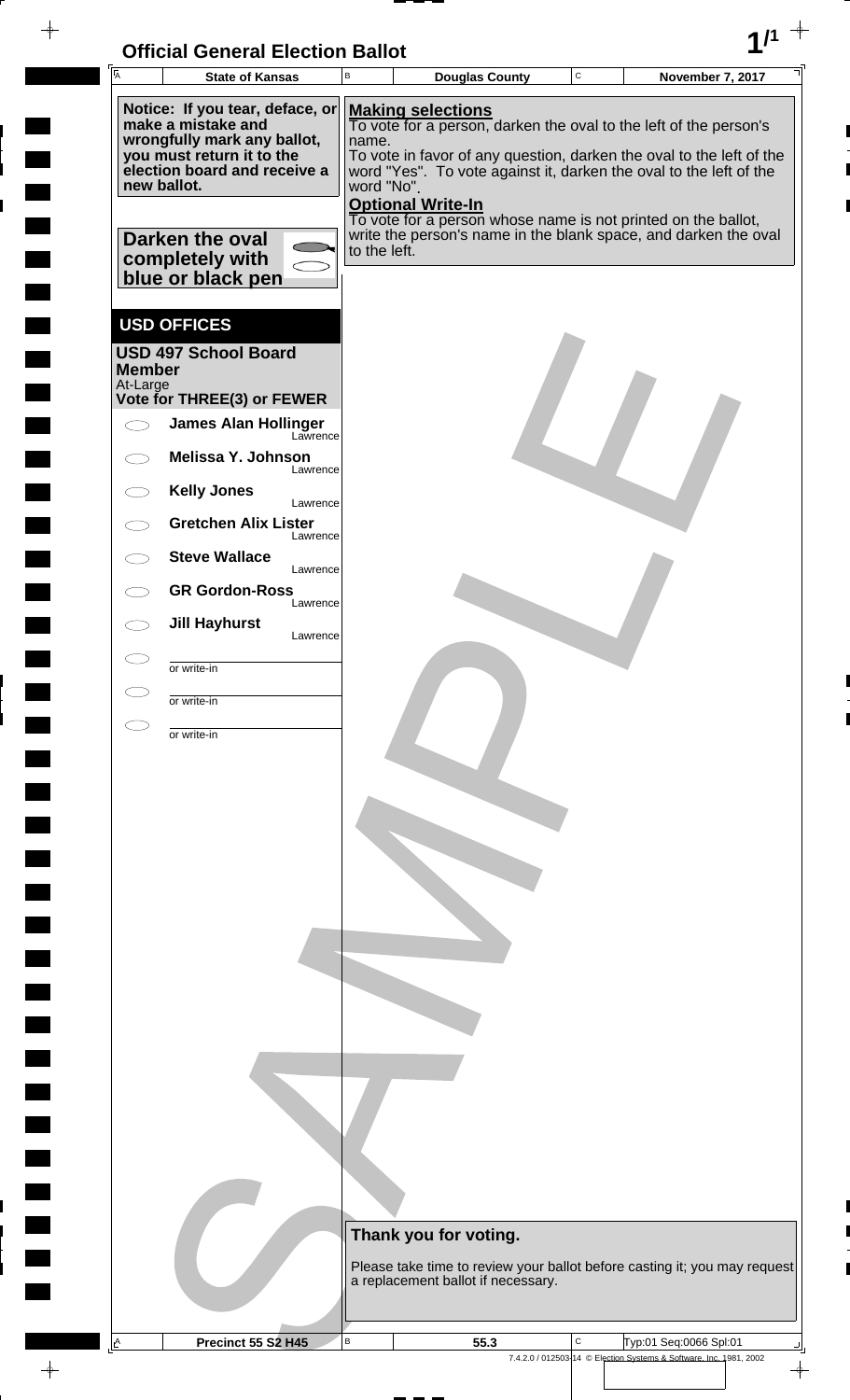| <b>Official General Election Ballot</b> |  |
|-----------------------------------------|--|
|                                         |  |

 $\blacksquare$ 

 $\blacksquare$ 

 $\blacksquare$ 

 $\overline{\phantom{a}}$ 

 $\blacksquare$ 

 $\blacksquare$ L

 $\frac{1}{\sqrt{2\pi}}\int_{0}^{\pi}\frac{1}{\sqrt{2\pi}}\left( \frac{1}{\sqrt{2\pi}}\right) \frac{d\mu}{d\mu}d\mu$ 

| Unicial Ochelal Liection Danot<br>$\sqrt{\overline{A}}$<br><b>State of Kansas</b>    | B            |                          | <b>Douglas County</b>                                                                                                                      | $\mathbf C$  | <b>November 7, 2017</b>                                            |                          |
|--------------------------------------------------------------------------------------|--------------|--------------------------|--------------------------------------------------------------------------------------------------------------------------------------------|--------------|--------------------------------------------------------------------|--------------------------|
| Notice: If you tear, deface, or                                                      |              | <b>Making selections</b> |                                                                                                                                            |              |                                                                    |                          |
| make a mistake and<br>wrongfully mark any ballot,                                    | name.        |                          | To vote for a person, darken the oval to the left of the person's                                                                          |              |                                                                    |                          |
| you must return it to the<br>election board and receive a                            |              |                          | To vote in favor of any question, darken the oval to the left of the<br>word "Yes". To vote against it, darken the oval to the left of the |              |                                                                    |                          |
| new ballot.                                                                          | word "No".   |                          |                                                                                                                                            |              |                                                                    |                          |
|                                                                                      |              | <b>Optional Write-In</b> | To vote for a person whose name is not printed on the ballot,                                                                              |              |                                                                    |                          |
| Darken the oval<br>completely with                                                   | to the left. |                          | write the person's name in the blank space, and darken the oval                                                                            |              |                                                                    |                          |
| blue or black pen                                                                    |              |                          |                                                                                                                                            |              |                                                                    |                          |
|                                                                                      |              |                          |                                                                                                                                            |              |                                                                    |                          |
| <b>DRAINAGE DISTRICT</b><br><b>OFFICES</b>                                           |              |                          |                                                                                                                                            |              |                                                                    |                          |
|                                                                                      |              |                          |                                                                                                                                            |              |                                                                    |                          |
| <b>Douglas County Kaw</b><br><b>Drainage District<br/>Vote for THREE(3) or FEWER</b> |              |                          |                                                                                                                                            |              |                                                                    |                          |
|                                                                                      |              |                          |                                                                                                                                            |              |                                                                    |                          |
| <b>Mary Ann Stewart</b><br>Lawrence                                                  |              |                          |                                                                                                                                            |              |                                                                    |                          |
| <b>Charles Taylor</b><br>Lawrence                                                    |              |                          |                                                                                                                                            |              |                                                                    |                          |
| John A. Naramore<br>Lawrence                                                         |              |                          |                                                                                                                                            |              |                                                                    |                          |
| or write-in                                                                          |              |                          |                                                                                                                                            |              |                                                                    |                          |
| or write-in                                                                          |              |                          |                                                                                                                                            |              |                                                                    |                          |
| or write-in                                                                          |              |                          |                                                                                                                                            |              |                                                                    |                          |
|                                                                                      |              |                          |                                                                                                                                            |              |                                                                    |                          |
|                                                                                      |              |                          |                                                                                                                                            |              |                                                                    |                          |
|                                                                                      |              |                          |                                                                                                                                            |              |                                                                    |                          |
|                                                                                      |              |                          |                                                                                                                                            |              |                                                                    |                          |
|                                                                                      |              |                          |                                                                                                                                            |              |                                                                    |                          |
|                                                                                      |              |                          |                                                                                                                                            |              |                                                                    |                          |
|                                                                                      |              |                          |                                                                                                                                            |              |                                                                    |                          |
|                                                                                      |              |                          |                                                                                                                                            |              |                                                                    |                          |
|                                                                                      |              |                          |                                                                                                                                            |              |                                                                    |                          |
|                                                                                      |              |                          |                                                                                                                                            |              |                                                                    |                          |
|                                                                                      |              |                          |                                                                                                                                            |              |                                                                    |                          |
|                                                                                      |              |                          |                                                                                                                                            |              |                                                                    |                          |
|                                                                                      |              |                          |                                                                                                                                            |              |                                                                    |                          |
|                                                                                      |              |                          |                                                                                                                                            |              |                                                                    |                          |
|                                                                                      |              |                          |                                                                                                                                            |              |                                                                    |                          |
|                                                                                      |              |                          |                                                                                                                                            |              |                                                                    |                          |
|                                                                                      |              |                          |                                                                                                                                            |              |                                                                    |                          |
|                                                                                      |              |                          |                                                                                                                                            |              |                                                                    |                          |
|                                                                                      |              |                          |                                                                                                                                            |              |                                                                    |                          |
|                                                                                      |              | Thank you for voting.    |                                                                                                                                            |              |                                                                    |                          |
|                                                                                      |              |                          | Please take time to review your ballot before casting it; you may request<br>a replacement ballot if necessary.                            |              |                                                                    |                          |
|                                                                                      |              |                          |                                                                                                                                            |              |                                                                    |                          |
| $\overline{\mathsf{F}}$<br>Precinct 55 S3 H46 Drainage                               | $\,$ B       |                          |                                                                                                                                            | $\mathsf{C}$ | Typ:01 Seq:0067 Spl:01                                             |                          |
|                                                                                      |              |                          |                                                                                                                                            |              | 7.4.2.0 / 012503-14 © Election Systems & Software, Inc. 1981, 2002 | $\overline{\phantom{a}}$ |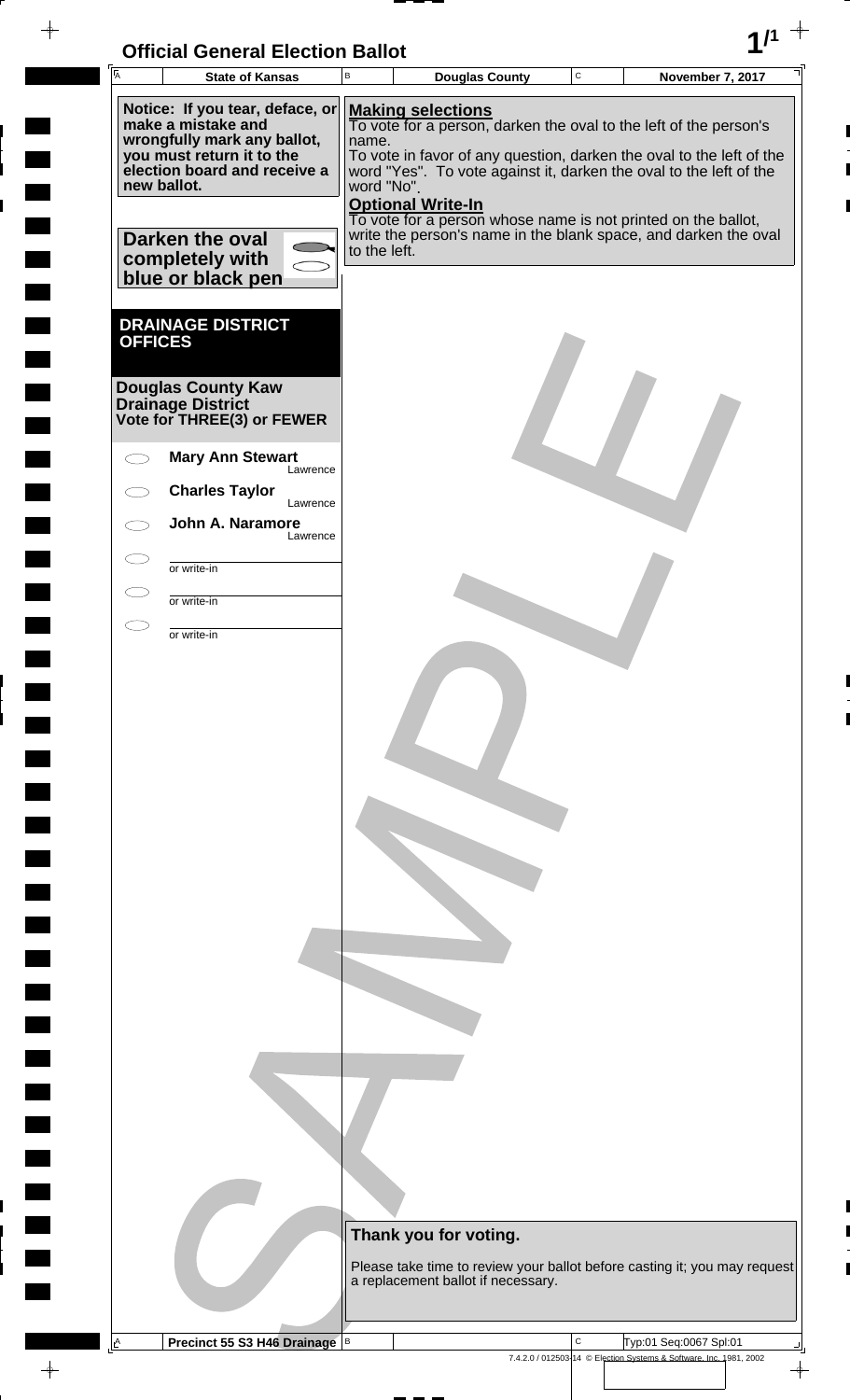| <b>Official General Election Ballot</b> |  |
|-----------------------------------------|--|
|                                         |  |

 $\overline{\phantom{a}}$ 

 $\blacksquare$ 

 $\blacksquare$ 

 $\blacksquare$ 

 $\frac{1}{2}$ 

 $\frac{1}{\sqrt{2\pi}}$ 

| Ā<br><b>State of Kansas</b>                                              | UNICIAI UENETAI LIECHUN DANUL<br>В | <b>Douglas County</b>                                                                                                                      | $\mathbf C$ | <b>November 7, 2017</b>                                            |  |
|--------------------------------------------------------------------------|------------------------------------|--------------------------------------------------------------------------------------------------------------------------------------------|-------------|--------------------------------------------------------------------|--|
| Notice: If you tear, deface, or<br>make a mistake and                    |                                    | <b>Making selections</b>                                                                                                                   |             |                                                                    |  |
| wrongfully mark any ballot,                                              | name.                              | To vote for a person, darken the oval to the left of the person's                                                                          |             |                                                                    |  |
| you must return it to the<br>election board and receive a<br>new ballot. | word "No".                         | To vote in favor of any question, darken the oval to the left of the<br>word "Yes". To vote against it, darken the oval to the left of the |             |                                                                    |  |
|                                                                          |                                    | <b>Optional Write-In</b><br>To vote for a person whose name is not printed on the ballot,                                                  |             |                                                                    |  |
| Darken the oval                                                          | to the left.                       | write the person's name in the blank space, and darken the oval                                                                            |             |                                                                    |  |
| completely with<br>blue or black pen                                     |                                    |                                                                                                                                            |             |                                                                    |  |
| <b>USD OFFICES</b>                                                       |                                    |                                                                                                                                            |             |                                                                    |  |
| <b>USD 497 School Board</b><br><b>Member</b>                             |                                    |                                                                                                                                            |             |                                                                    |  |
| At-Large<br>Vote for THREE(3) or FEWER                                   |                                    |                                                                                                                                            |             |                                                                    |  |
| <b>GR Gordon-Ross</b><br>Lawrence                                        |                                    |                                                                                                                                            |             |                                                                    |  |
| <b>Jill Hayhurst</b><br>$\bigcirc$<br>Lawrence                           |                                    |                                                                                                                                            |             |                                                                    |  |
| <b>James Alan Hollinger</b><br>Lawrence                                  |                                    |                                                                                                                                            |             |                                                                    |  |
| Melissa Y. Johnson<br>Lawrence                                           |                                    |                                                                                                                                            |             |                                                                    |  |
| <b>Kelly Jones</b><br>Lawrence                                           |                                    |                                                                                                                                            |             |                                                                    |  |
| <b>Gretchen Alix Lister</b><br>Lawrence                                  |                                    |                                                                                                                                            |             |                                                                    |  |
| <b>Steve Wallace</b><br>Lawrence                                         |                                    |                                                                                                                                            |             |                                                                    |  |
| or write-in                                                              |                                    |                                                                                                                                            |             |                                                                    |  |
| or write-in                                                              |                                    |                                                                                                                                            |             |                                                                    |  |
| or write-in                                                              |                                    |                                                                                                                                            |             |                                                                    |  |
|                                                                          |                                    |                                                                                                                                            |             |                                                                    |  |
|                                                                          |                                    |                                                                                                                                            |             |                                                                    |  |
|                                                                          |                                    |                                                                                                                                            |             |                                                                    |  |
|                                                                          |                                    |                                                                                                                                            |             |                                                                    |  |
|                                                                          |                                    |                                                                                                                                            |             |                                                                    |  |
|                                                                          |                                    |                                                                                                                                            |             |                                                                    |  |
|                                                                          |                                    |                                                                                                                                            |             |                                                                    |  |
|                                                                          |                                    |                                                                                                                                            |             |                                                                    |  |
|                                                                          |                                    |                                                                                                                                            |             |                                                                    |  |
|                                                                          |                                    |                                                                                                                                            |             |                                                                    |  |
|                                                                          |                                    |                                                                                                                                            |             |                                                                    |  |
|                                                                          |                                    |                                                                                                                                            |             |                                                                    |  |
|                                                                          |                                    |                                                                                                                                            |             |                                                                    |  |
|                                                                          |                                    |                                                                                                                                            |             |                                                                    |  |
|                                                                          |                                    |                                                                                                                                            |             |                                                                    |  |
|                                                                          |                                    |                                                                                                                                            |             |                                                                    |  |
|                                                                          |                                    | Thank you for voting.                                                                                                                      |             |                                                                    |  |
|                                                                          |                                    | Please take time to review your ballot before casting it; you may request<br>a replacement ballot if necessary.                            |             |                                                                    |  |
|                                                                          |                                    |                                                                                                                                            |             |                                                                    |  |
| A<br>Precinct 55 S3 H46 Split 1                                          | B                                  | 55.2                                                                                                                                       | C           | Typ:01 Seq:0067 Spl:02                                             |  |
|                                                                          |                                    |                                                                                                                                            |             | 7.4.2.0 / 012503-14 © Election Systems & Software, Inc. 1981, 2002 |  |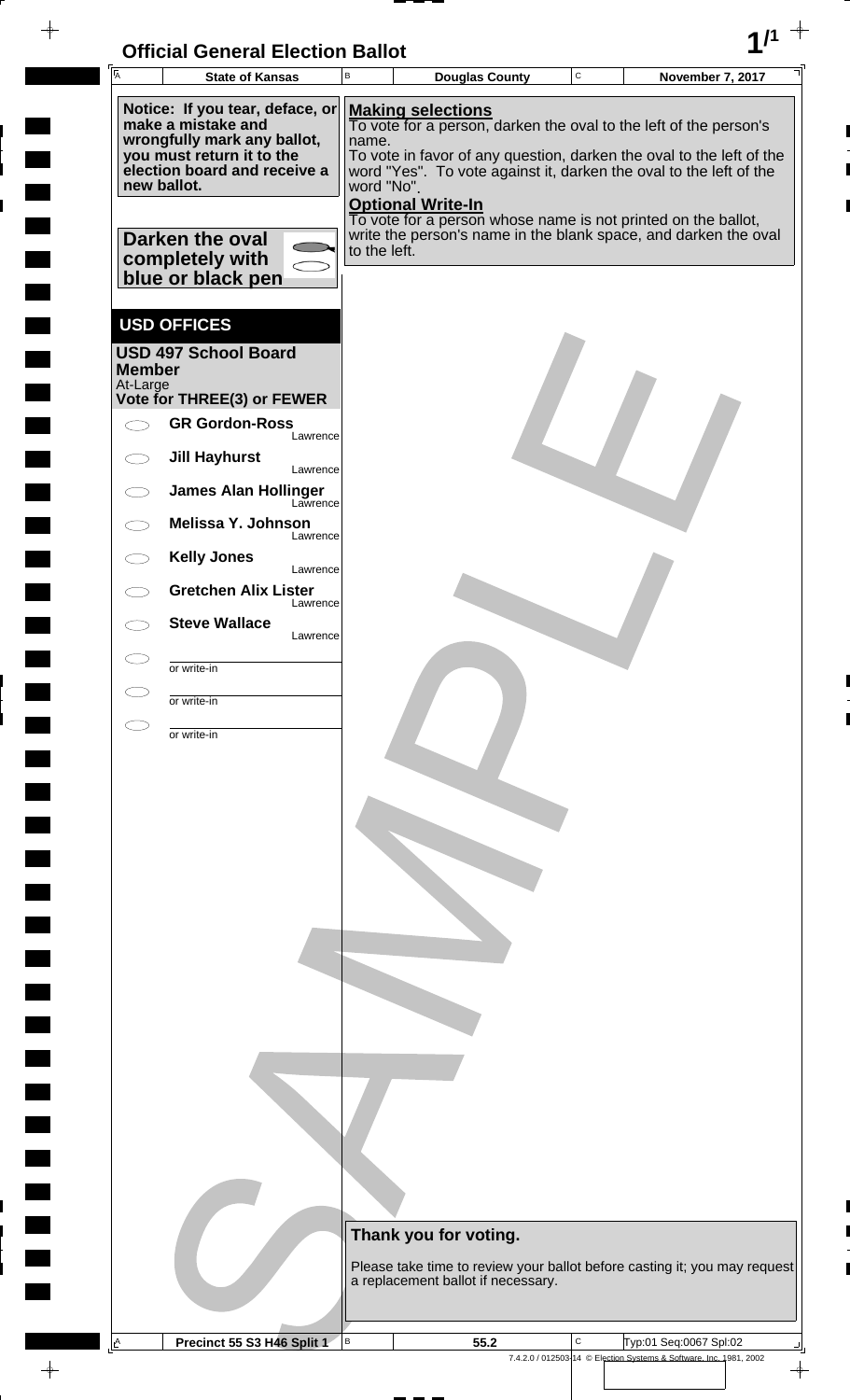| <b>Official General Election Ballot</b> |  |
|-----------------------------------------|--|
|                                         |  |

 $\blacksquare$ 

 $\blacksquare$ 

 $\blacksquare$ 

 $\frac{1}{2}$ 

 $\blacksquare$ 

 $\frac{1}{\sqrt{2\pi}}$ 

| $\overline{A}$ | UNIUM OCHCIAI LICULIUII DANUL                             | В                                      |                                                                                                                                            |                                                                    | $\mathbf C$ |                        |                         |  |
|----------------|-----------------------------------------------------------|----------------------------------------|--------------------------------------------------------------------------------------------------------------------------------------------|--------------------------------------------------------------------|-------------|------------------------|-------------------------|--|
|                | <b>State of Kansas</b>                                    |                                        | <b>Douglas County</b>                                                                                                                      |                                                                    |             |                        | <b>November 7, 2017</b> |  |
|                | Notice: If you tear, deface, or<br>make a mistake and     |                                        | <b>Making selections</b><br>To vote for a person, darken the oval to the left of the person's                                              |                                                                    |             |                        |                         |  |
|                | wrongfully mark any ballot,                               | name.                                  |                                                                                                                                            |                                                                    |             |                        |                         |  |
|                | you must return it to the<br>election board and receive a |                                        | To vote in favor of any question, darken the oval to the left of the<br>word "Yes". To vote against it, darken the oval to the left of the |                                                                    |             |                        |                         |  |
|                | new ballot.                                               | word "No".<br><b>Optional Write-In</b> |                                                                                                                                            |                                                                    |             |                        |                         |  |
|                |                                                           |                                        | To vote for a person whose name is not printed on the ballot,                                                                              |                                                                    |             |                        |                         |  |
|                | Darken the oval<br>completely with                        | to the left.                           | write the person's name in the blank space, and darken the oval                                                                            |                                                                    |             |                        |                         |  |
|                | blue or black pen                                         |                                        |                                                                                                                                            |                                                                    |             |                        |                         |  |
|                |                                                           |                                        |                                                                                                                                            |                                                                    |             |                        |                         |  |
|                | <b>USD OFFICES</b>                                        |                                        |                                                                                                                                            |                                                                    |             |                        |                         |  |
| <b>Member</b>  | <b>USD 497 School Board</b>                               |                                        |                                                                                                                                            |                                                                    |             |                        |                         |  |
| At-Large       | Vote for THREE(3) or FEWER                                |                                        |                                                                                                                                            |                                                                    |             |                        |                         |  |
|                | <b>James Alan Hollinger</b>                               |                                        |                                                                                                                                            |                                                                    |             |                        |                         |  |
|                | Lawrence<br>Melissa Y. Johnson                            |                                        |                                                                                                                                            |                                                                    |             |                        |                         |  |
|                | Lawrence                                                  |                                        |                                                                                                                                            |                                                                    |             |                        |                         |  |
|                | <b>Kelly Jones</b><br>Lawrence                            |                                        |                                                                                                                                            |                                                                    |             |                        |                         |  |
|                | <b>Gretchen Alix Lister</b><br>Lawrence                   |                                        |                                                                                                                                            |                                                                    |             |                        |                         |  |
|                | <b>Steve Wallace</b><br>Lawrence                          |                                        |                                                                                                                                            |                                                                    |             |                        |                         |  |
|                | <b>GR Gordon-Ross</b><br>Lawrence                         |                                        |                                                                                                                                            |                                                                    |             |                        |                         |  |
|                | <b>Jill Hayhurst</b>                                      |                                        |                                                                                                                                            |                                                                    |             |                        |                         |  |
|                | Lawrence                                                  |                                        |                                                                                                                                            |                                                                    |             |                        |                         |  |
|                | or write-in                                               |                                        |                                                                                                                                            |                                                                    |             |                        |                         |  |
|                | or write-in                                               |                                        |                                                                                                                                            |                                                                    |             |                        |                         |  |
|                | or write-in                                               |                                        |                                                                                                                                            |                                                                    |             |                        |                         |  |
|                |                                                           |                                        |                                                                                                                                            |                                                                    |             |                        |                         |  |
|                |                                                           |                                        |                                                                                                                                            |                                                                    |             |                        |                         |  |
|                |                                                           |                                        |                                                                                                                                            |                                                                    |             |                        |                         |  |
|                |                                                           |                                        |                                                                                                                                            |                                                                    |             |                        |                         |  |
|                |                                                           |                                        |                                                                                                                                            |                                                                    |             |                        |                         |  |
|                |                                                           |                                        |                                                                                                                                            |                                                                    |             |                        |                         |  |
|                |                                                           |                                        |                                                                                                                                            |                                                                    |             |                        |                         |  |
|                |                                                           |                                        |                                                                                                                                            |                                                                    |             |                        |                         |  |
|                |                                                           |                                        |                                                                                                                                            |                                                                    |             |                        |                         |  |
|                |                                                           |                                        |                                                                                                                                            |                                                                    |             |                        |                         |  |
|                |                                                           |                                        |                                                                                                                                            |                                                                    |             |                        |                         |  |
|                |                                                           |                                        |                                                                                                                                            |                                                                    |             |                        |                         |  |
|                |                                                           |                                        |                                                                                                                                            |                                                                    |             |                        |                         |  |
|                |                                                           |                                        |                                                                                                                                            |                                                                    |             |                        |                         |  |
|                |                                                           |                                        |                                                                                                                                            |                                                                    |             |                        |                         |  |
|                |                                                           |                                        |                                                                                                                                            |                                                                    |             |                        |                         |  |
|                |                                                           |                                        | Thank you for voting.                                                                                                                      |                                                                    |             |                        |                         |  |
|                |                                                           |                                        | Please take time to review your ballot before casting it; you may request                                                                  |                                                                    |             |                        |                         |  |
|                |                                                           |                                        |                                                                                                                                            |                                                                    |             |                        |                         |  |
|                |                                                           |                                        | a replacement ballot if necessary.                                                                                                         |                                                                    |             |                        |                         |  |
|                |                                                           |                                        |                                                                                                                                            |                                                                    |             |                        |                         |  |
| ᅀ              | Precinct 55 S3 H45                                        | $\, {\sf B}$                           | 55.1                                                                                                                                       | 7.4.2.0 / 012503-14 © Election Systems & Software, Inc. 1981, 2002 | C           | Typ:01 Seq:0068 Spl:01 |                         |  |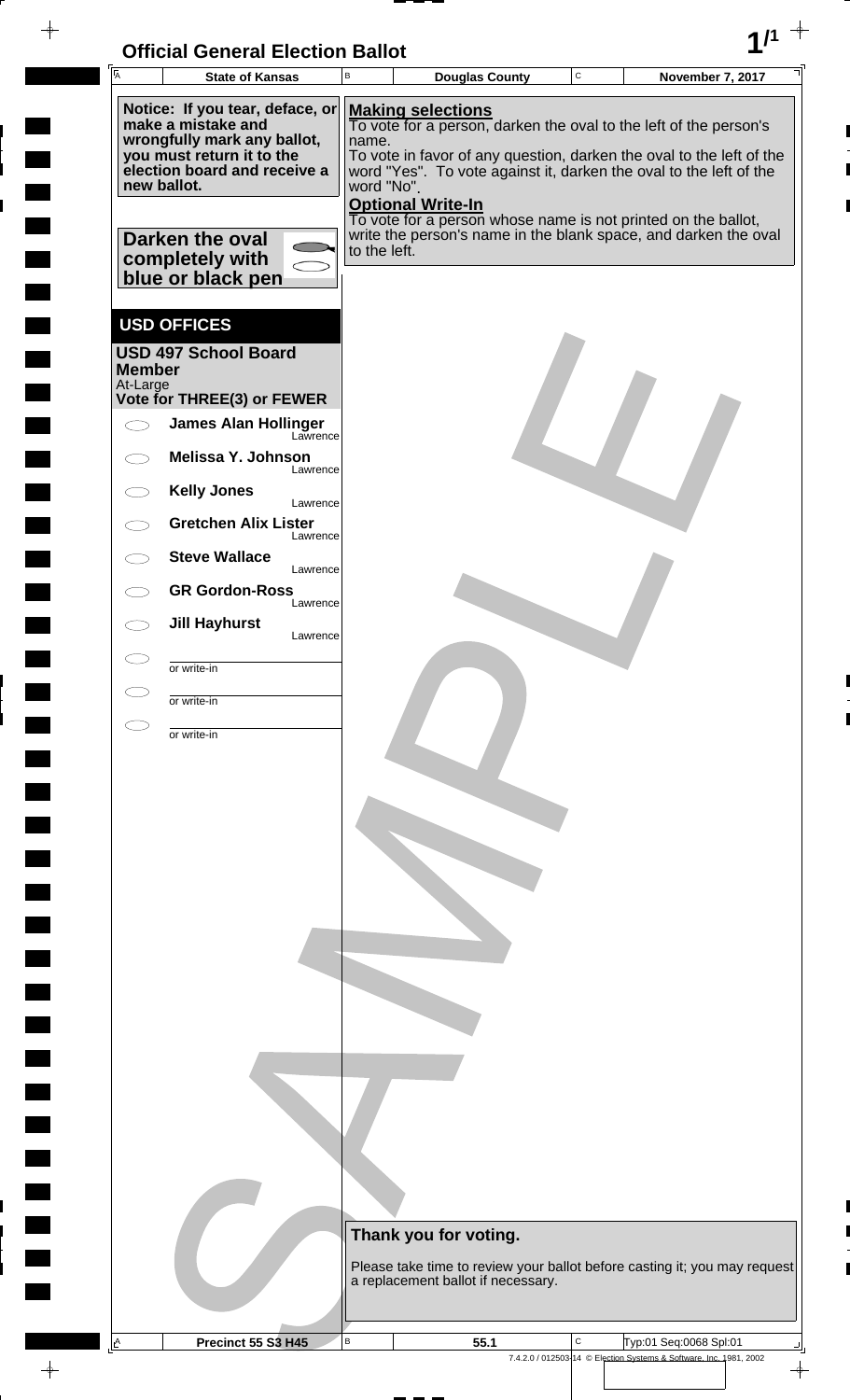

| $\overline{\mathsf{A}}$ |               | <b>State of Kansas</b>                                                                                                                                                                                                      | B                                   | <b>Douglas County</b>                                                                                                                                                                                                                                                                                                                                                                                       | $\mathbf C$ | <b>November 7, 2017</b>                                            |
|-------------------------|---------------|-----------------------------------------------------------------------------------------------------------------------------------------------------------------------------------------------------------------------------|-------------------------------------|-------------------------------------------------------------------------------------------------------------------------------------------------------------------------------------------------------------------------------------------------------------------------------------------------------------------------------------------------------------------------------------------------------------|-------------|--------------------------------------------------------------------|
|                         |               | Notice: If you tear, deface, or<br>make a mistake and<br>wrongfully mark any ballot,<br>you must return it to the<br>election board and receive a<br>new ballot.<br>Darken the oval<br>completely with<br>blue or black pen | name.<br>word "No".<br>to the left. | <b>Making selections</b><br>To vote for a person, darken the oval to the left of the person's<br>To vote in favor of any question, darken the oval to the left of the<br>word "Yes". To vote against it, darken the oval to the left of the<br><b>Optional Write-In</b><br>To vote for a person whose name is not printed on the ballot,<br>write the person's name in the blank space, and darken the oval |             |                                                                    |
|                         | <b>Member</b> | <b>USD OFFICES</b><br><b>USD 343 School Board</b><br>USD 343 Position 2 Unexpired<br>Vote for One (1)<br><b>Brian Damme</b><br>Perry<br><b>DeAnn Hupe Seib</b><br>Perry<br>or write-in                                      |                                     |                                                                                                                                                                                                                                                                                                                                                                                                             |             |                                                                    |
|                         | <b>Member</b> | <b>USD 343 School Board</b><br>USD 343 Position 4<br>Vote for One (1)<br><b>Ryan Blosser</b><br>Grantville<br>Jarae D Essman<br>Grantville<br>or write-in                                                                   |                                     |                                                                                                                                                                                                                                                                                                                                                                                                             |             |                                                                    |
|                         | <b>Member</b> | <b>USD 343 School Board</b><br>USD 343 Position 5<br>Vote for One (1)<br>Ramon C. Gonzalez, Jr<br>Perry<br>or write-in                                                                                                      |                                     |                                                                                                                                                                                                                                                                                                                                                                                                             |             |                                                                    |
|                         | <b>Member</b> | <b>USD 343 School Board</b><br>USD 343 Position 6<br>Vote for One (1)<br><b>Stephanie Confer</b><br>Lecompton<br><b>Nick Fergus</b><br>Lecompton                                                                            |                                     |                                                                                                                                                                                                                                                                                                                                                                                                             |             |                                                                    |
|                         |               | or write-in                                                                                                                                                                                                                 |                                     |                                                                                                                                                                                                                                                                                                                                                                                                             |             |                                                                    |
|                         |               |                                                                                                                                                                                                                             |                                     | Thank you for voting.<br>Please take time to review your ballot before casting it; you may request<br>a replacement ballot if necessary.                                                                                                                                                                                                                                                                    |             |                                                                    |
| 直                       |               | Precinct 56 S19 343                                                                                                                                                                                                         | В                                   | 56.1 & 56.5                                                                                                                                                                                                                                                                                                                                                                                                 | С           | Typ:01 Seq:0069 Spl:01                                             |
|                         |               |                                                                                                                                                                                                                             |                                     |                                                                                                                                                                                                                                                                                                                                                                                                             |             | 7.4.2.0 / 012503-14 © Election Systems & Software, Inc. 1981, 2002 |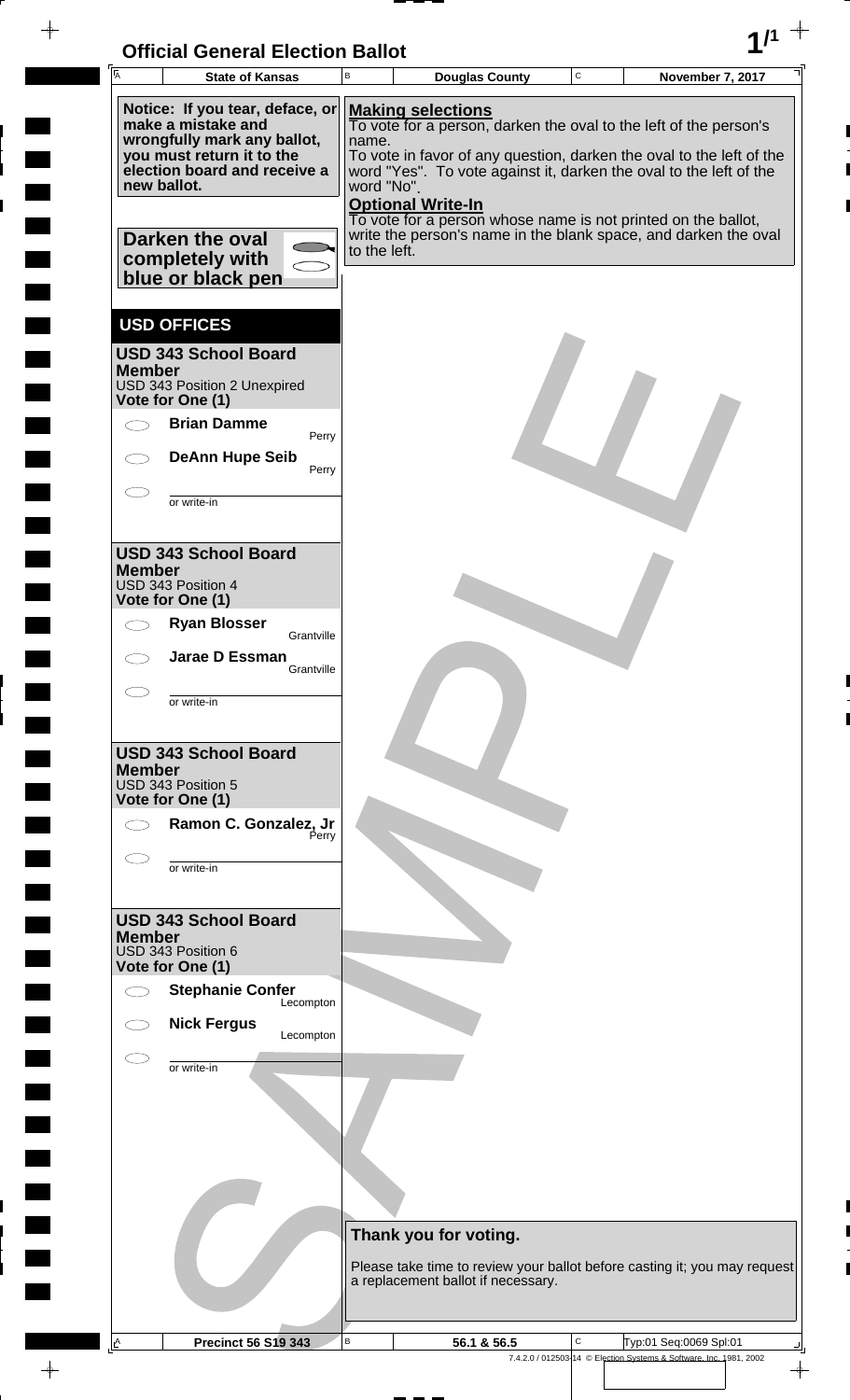| <b>Official General Election Ballot</b> |  |
|-----------------------------------------|--|
|                                         |  |

 $\blacksquare$ 

 $\blacksquare$ 

 $\overline{\phantom{0}}$ 

 $\Box$ 

 $\blacksquare$ 

 $\blacksquare$ 

 $\blacksquare$ 

 $\begin{array}{c} \hline \end{array}$ 

 $\blacksquare$ 

 $\begin{array}{c} \hline \end{array}$ 

| ĪĀ<br><b>State of Kansas</b>                                                                                                                                                                                                | B                                   | <b>Douglas County</b>                                                                                                                                                                                                                                            | $\mathbf C$  | November 7, 2017                                                                                                                                                          |
|-----------------------------------------------------------------------------------------------------------------------------------------------------------------------------------------------------------------------------|-------------------------------------|------------------------------------------------------------------------------------------------------------------------------------------------------------------------------------------------------------------------------------------------------------------|--------------|---------------------------------------------------------------------------------------------------------------------------------------------------------------------------|
| Notice: If you tear, deface, or<br>make a mistake and<br>wrongfully mark any ballot,<br>you must return it to the<br>election board and receive a<br>new ballot.<br>Darken the oval<br>completely with<br>blue or black pen | name.<br>word "No".<br>to the left. | <b>Making selections</b><br>To vote for a person, darken the oval to the left of the person's<br>word "Yes". To vote against it, darken the oval to the left of the<br><b>Optional Write-In</b><br>To vote for a person whose name is not printed on the ballot, |              | To vote in favor of any question, darken the oval to the left of the<br>write the person's name in the blank space, and darken the oval                                   |
| <b>USD OFFICES</b><br><b>USD 450 School Board</b><br><b>Member</b><br>USD 450 Dist. A Position 4<br>Vote for One (1)<br><b>Rosa R. Cavazos</b><br>Topeka<br>Thomas P. Browne, Jr.<br>Tópeka<br>or write-in                  |                                     |                                                                                                                                                                                                                                                                  |              |                                                                                                                                                                           |
| <b>USD 450 School Board</b><br><b>Member</b><br>USD 450 Dist. B Position 5<br>Vote for One (1)<br>Jason A. Schulz<br>Tecumseh<br><b>Ken Scott</b><br>Topeka<br><b>Erica Price</b><br>Tecumseh                               |                                     |                                                                                                                                                                                                                                                                  |              |                                                                                                                                                                           |
| or write-in<br><b>USD 450 School Board</b><br><b>Member</b><br>USD 450 Dist. C Position 6<br>Vote for One (1)<br><b>Matthew Stadler</b><br>Tecumseh<br><b>Renae "Grame"</b><br><b>Hansen</b>                                |                                     |                                                                                                                                                                                                                                                                  |              |                                                                                                                                                                           |
| Berryton<br>or write-in                                                                                                                                                                                                     |                                     |                                                                                                                                                                                                                                                                  |              |                                                                                                                                                                           |
| <b>Precinct 56 S19 450</b><br><u>A</u>                                                                                                                                                                                      | B                                   | Thank you for voting.<br>a replacement ballot if necessary.<br>56.2                                                                                                                                                                                              | $\mathsf{C}$ | Please take time to review your ballot before casting it; you may request<br>Typ:01 Seq:0069 Spl:02<br>7.4.2.0 / 012503-14 © Election Systems & Software, Inc. 1981, 2002 |

 $\rightarrow$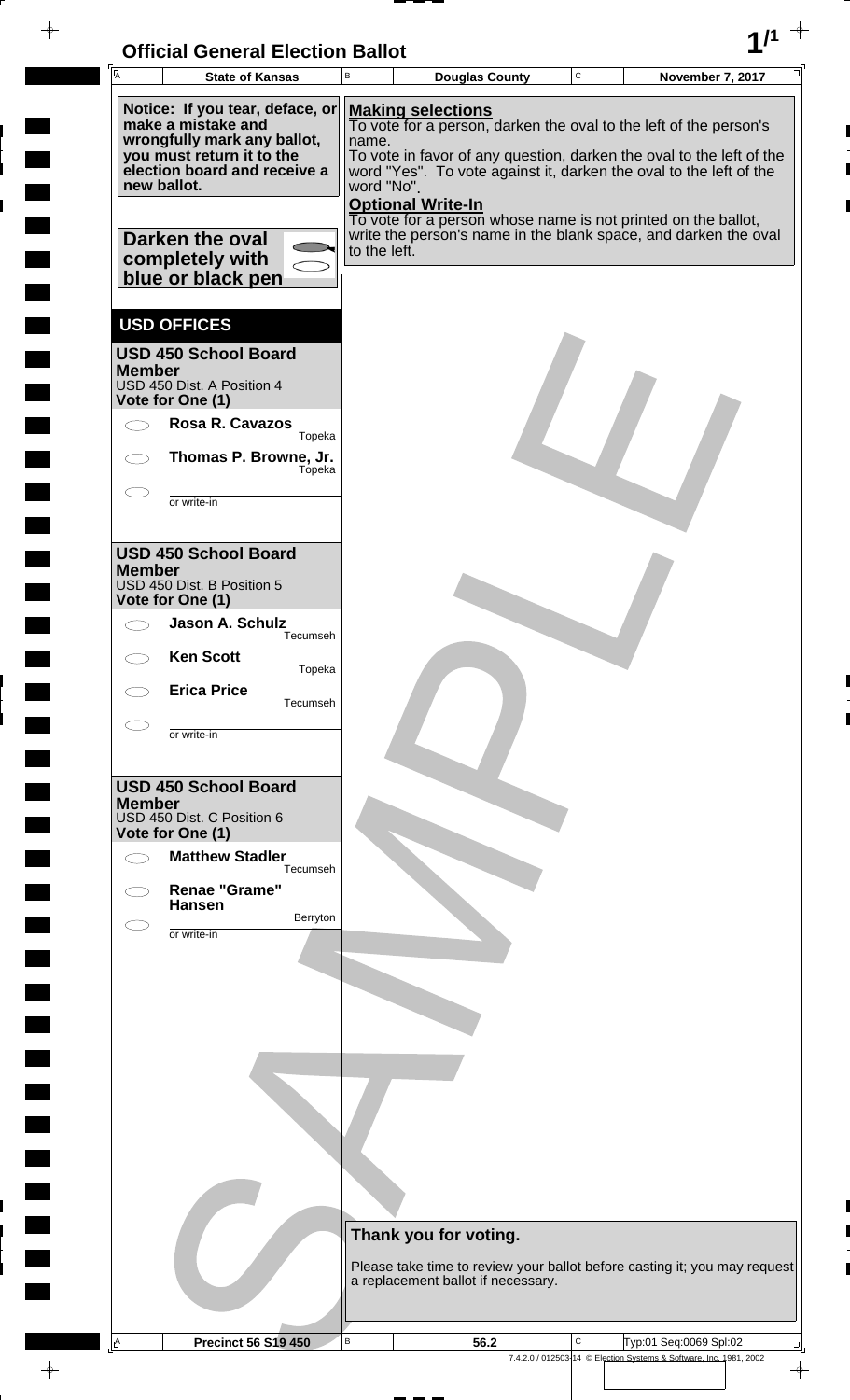| <b>Official General Election Ballot</b> |  |
|-----------------------------------------|--|
|                                         |  |

 $\overline{\phantom{a}}$ 

 $\blacksquare$ 

 $\blacksquare$ 

 $\blacksquare$ 

 $\frac{1}{2}$ 

 $\frac{1}{\sqrt{2\pi}}$ 

| Ā             | <b>State of Kansas</b>                                                   | В                        | <b>Douglas County</b>              | $\mathbf C$ | November 7, 2017                                                                                                                           |  |
|---------------|--------------------------------------------------------------------------|--------------------------|------------------------------------|-------------|--------------------------------------------------------------------------------------------------------------------------------------------|--|
|               | Notice: If you tear, deface, or<br>make a mistake and                    |                          | <b>Making selections</b>           |             |                                                                                                                                            |  |
|               | wrongfully mark any ballot,                                              | name.                    |                                    |             | To vote for a person, darken the oval to the left of the person's                                                                          |  |
|               | you must return it to the<br>election board and receive a<br>new ballot. | word "No".               |                                    |             | To vote in favor of any question, darken the oval to the left of the<br>word "Yes". To vote against it, darken the oval to the left of the |  |
|               |                                                                          | <b>Optional Write-In</b> |                                    |             | To vote for a person whose name is not printed on the ballot,                                                                              |  |
|               | Darken the oval                                                          | to the left.             |                                    |             | write the person's name in the blank space, and darken the oval                                                                            |  |
|               | completely with<br>blue or black pen                                     |                          |                                    |             |                                                                                                                                            |  |
|               | <b>USD OFFICES</b>                                                       |                          |                                    |             |                                                                                                                                            |  |
| <b>Member</b> | <b>USD 497 School Board</b>                                              |                          |                                    |             |                                                                                                                                            |  |
| At-Large      | Vote for THREE(3) or FEWER                                               |                          |                                    |             |                                                                                                                                            |  |
|               | <b>James Alan Hollinger</b><br>Lawrence                                  |                          |                                    |             |                                                                                                                                            |  |
|               | Melissa Y. Johnson<br>Lawrence                                           |                          |                                    |             |                                                                                                                                            |  |
|               | <b>Kelly Jones</b><br>Lawrence                                           |                          |                                    |             |                                                                                                                                            |  |
|               | <b>Gretchen Alix Lister</b><br>Lawrence                                  |                          |                                    |             |                                                                                                                                            |  |
|               | <b>Steve Wallace</b><br>Lawrence                                         |                          |                                    |             |                                                                                                                                            |  |
|               | <b>GR Gordon-Ross</b><br>Lawrence                                        |                          |                                    |             |                                                                                                                                            |  |
|               | <b>Jill Hayhurst</b><br>Lawrence                                         |                          |                                    |             |                                                                                                                                            |  |
|               | or write-in                                                              |                          |                                    |             |                                                                                                                                            |  |
|               | or write-in                                                              |                          |                                    |             |                                                                                                                                            |  |
|               | or write-in                                                              |                          |                                    |             |                                                                                                                                            |  |
|               |                                                                          |                          |                                    |             |                                                                                                                                            |  |
|               |                                                                          |                          |                                    |             |                                                                                                                                            |  |
|               |                                                                          |                          |                                    |             |                                                                                                                                            |  |
|               |                                                                          |                          |                                    |             |                                                                                                                                            |  |
|               |                                                                          |                          |                                    |             |                                                                                                                                            |  |
|               |                                                                          |                          |                                    |             |                                                                                                                                            |  |
|               |                                                                          |                          |                                    |             |                                                                                                                                            |  |
|               |                                                                          |                          |                                    |             |                                                                                                                                            |  |
|               |                                                                          |                          |                                    |             |                                                                                                                                            |  |
|               |                                                                          |                          |                                    |             |                                                                                                                                            |  |
|               |                                                                          |                          |                                    |             |                                                                                                                                            |  |
|               |                                                                          |                          |                                    |             |                                                                                                                                            |  |
|               |                                                                          |                          |                                    |             |                                                                                                                                            |  |
|               |                                                                          |                          |                                    |             |                                                                                                                                            |  |
|               |                                                                          |                          | Thank you for voting.              |             |                                                                                                                                            |  |
|               |                                                                          |                          |                                    |             | Please take time to review your ballot before casting it; you may request                                                                  |  |
|               |                                                                          |                          | a replacement ballot if necessary. |             |                                                                                                                                            |  |
| $\mathbb{E}$  | <b>Precinct 56 S19 497</b>                                               | B                        | 56.3                               | C           | Typ:01 Seq:0069 Spl:03                                                                                                                     |  |
|               |                                                                          |                          |                                    |             | 7.4.2.0 / 012503-14 © Election Systems & Software, Inc. 1981, 2002                                                                         |  |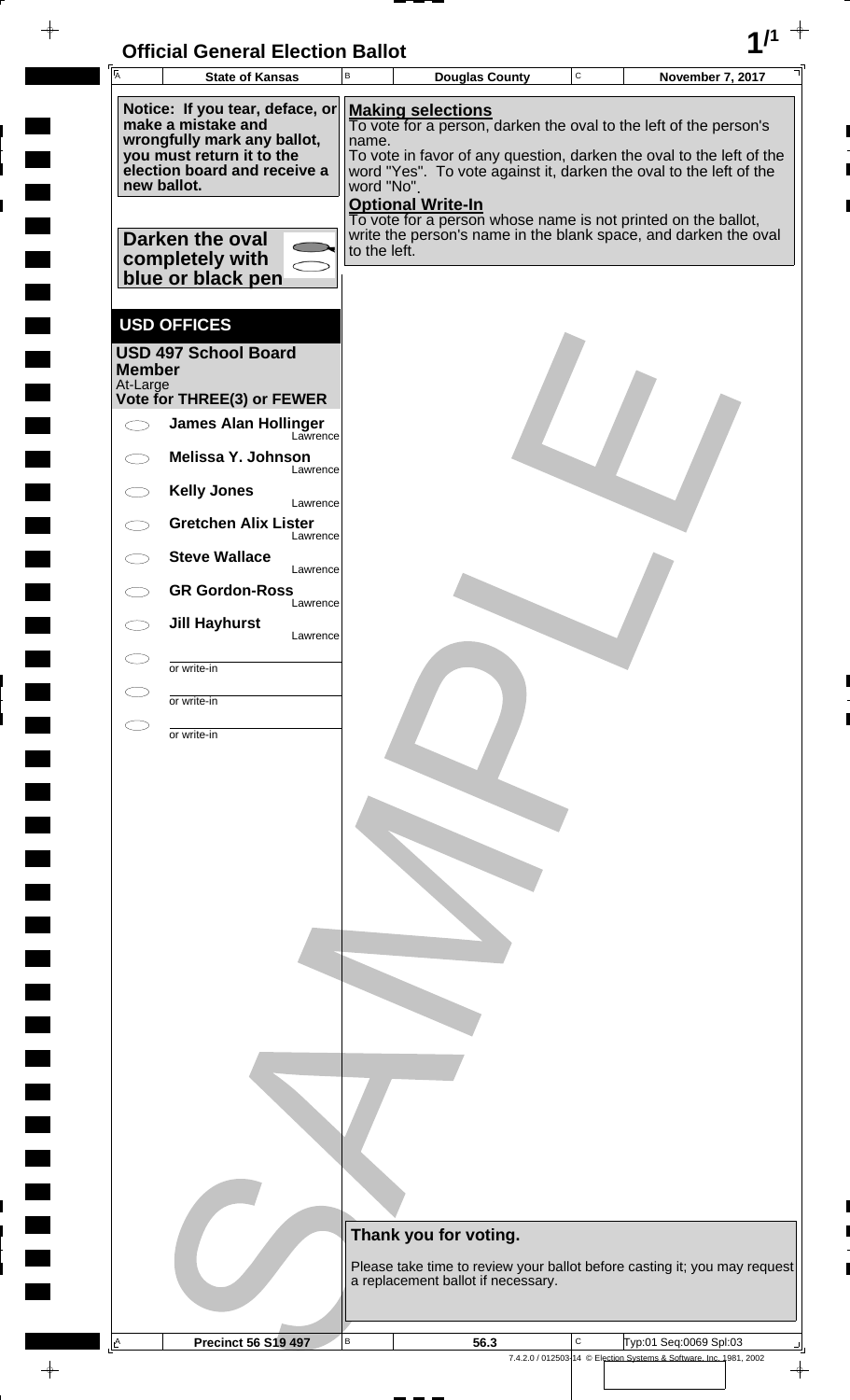

 $\overline{a}$ 

 $\frac{1}{2}$ 

 $1111$ 

 $\frac{1}{2}$ 

 $\overline{a}$ 

 $\frac{1}{2}$ 

 $\overline{\phantom{a}}$ 

 $\rightarrow$ 

| $\overline{A}$ | <b>State of Kansas</b>                                                                                                                                           | B                   | <b>Douglas County</b>                                                                                                                                                                           | С | November 7, 2017                                                                             |
|----------------|------------------------------------------------------------------------------------------------------------------------------------------------------------------|---------------------|-------------------------------------------------------------------------------------------------------------------------------------------------------------------------------------------------|---|----------------------------------------------------------------------------------------------|
|                |                                                                                                                                                                  |                     |                                                                                                                                                                                                 |   |                                                                                              |
|                | Notice: If you tear, deface, or<br>make a mistake and<br>wrongfully mark any ballot,<br>you must return it to the<br>election board and receive a<br>new ballot. | name.<br>word "No". | <b>Making selections</b><br>To vote for a person, darken the oval to the left of the person's<br>word "Yes". To vote against it, darken the oval to the left of the<br><b>Optional Write-In</b> |   | To vote in favor of any question, darken the oval to the left of the                         |
|                | Darken the oval<br>completely with<br>blue or black pen                                                                                                          | to the left.        | To vote for a person whose name is not printed on the ballot,                                                                                                                                   |   | write the person's name in the blank space, and darken the oval                              |
|                | <b>USD OFFICES</b>                                                                                                                                               |                     |                                                                                                                                                                                                 |   |                                                                                              |
| <b>Member</b>  | <b>USD 343 School Board</b><br>USD 343 Position 2 Unexpired<br>Vote for One (1)                                                                                  |                     |                                                                                                                                                                                                 |   |                                                                                              |
|                | <b>DeAnn Hupe Seib</b><br>Perry                                                                                                                                  |                     |                                                                                                                                                                                                 |   |                                                                                              |
|                | <b>Brian Damme</b><br>Perry                                                                                                                                      |                     |                                                                                                                                                                                                 |   |                                                                                              |
|                | or write-in                                                                                                                                                      |                     |                                                                                                                                                                                                 |   |                                                                                              |
| <b>Member</b>  | <b>USD 343 School Board</b><br>USD 343 Position 4<br>Vote for One (1)                                                                                            |                     |                                                                                                                                                                                                 |   |                                                                                              |
|                | Jarae D Essman<br>Grantville                                                                                                                                     |                     |                                                                                                                                                                                                 |   |                                                                                              |
|                | <b>Ryan Blosser</b><br>Grantville                                                                                                                                |                     |                                                                                                                                                                                                 |   |                                                                                              |
|                | or write-in                                                                                                                                                      |                     |                                                                                                                                                                                                 |   |                                                                                              |
| <b>Member</b>  | <b>USD 343 School Board</b><br>USD 343 Position 5<br>Vote for One (1)                                                                                            |                     |                                                                                                                                                                                                 |   |                                                                                              |
|                | Ramon C. Gonzalez, Jr<br>Perry                                                                                                                                   |                     |                                                                                                                                                                                                 |   |                                                                                              |
|                | or write-in                                                                                                                                                      |                     |                                                                                                                                                                                                 |   |                                                                                              |
| <b>Member</b>  | <b>USD 343 School Board</b><br>USD 343 Position 6<br>Vote for One (1)                                                                                            |                     |                                                                                                                                                                                                 |   |                                                                                              |
|                | <b>Nick Fergus</b><br>Lecompton                                                                                                                                  |                     |                                                                                                                                                                                                 |   |                                                                                              |
|                | <b>Stephanie Confer</b><br>Lecompton                                                                                                                             |                     |                                                                                                                                                                                                 |   |                                                                                              |
|                | or write-in                                                                                                                                                      |                     |                                                                                                                                                                                                 |   |                                                                                              |
|                |                                                                                                                                                                  |                     |                                                                                                                                                                                                 |   |                                                                                              |
|                |                                                                                                                                                                  |                     | Thank you for voting.                                                                                                                                                                           |   |                                                                                              |
|                |                                                                                                                                                                  |                     | a replacement ballot if necessary.                                                                                                                                                              |   | Please take time to review your ballot before casting it; you may request                    |
|                |                                                                                                                                                                  | B                   |                                                                                                                                                                                                 | C |                                                                                              |
| A              | <b>Precinct 56 S2 343</b>                                                                                                                                        |                     | 56.4                                                                                                                                                                                            |   | Typ:01 Seq:0070 Spl:01<br>7.4.2.0 / 012503-14 © Election Systems & Software, Inc. 1981, 2002 |

 $\frac{1}{\sqrt{2}}$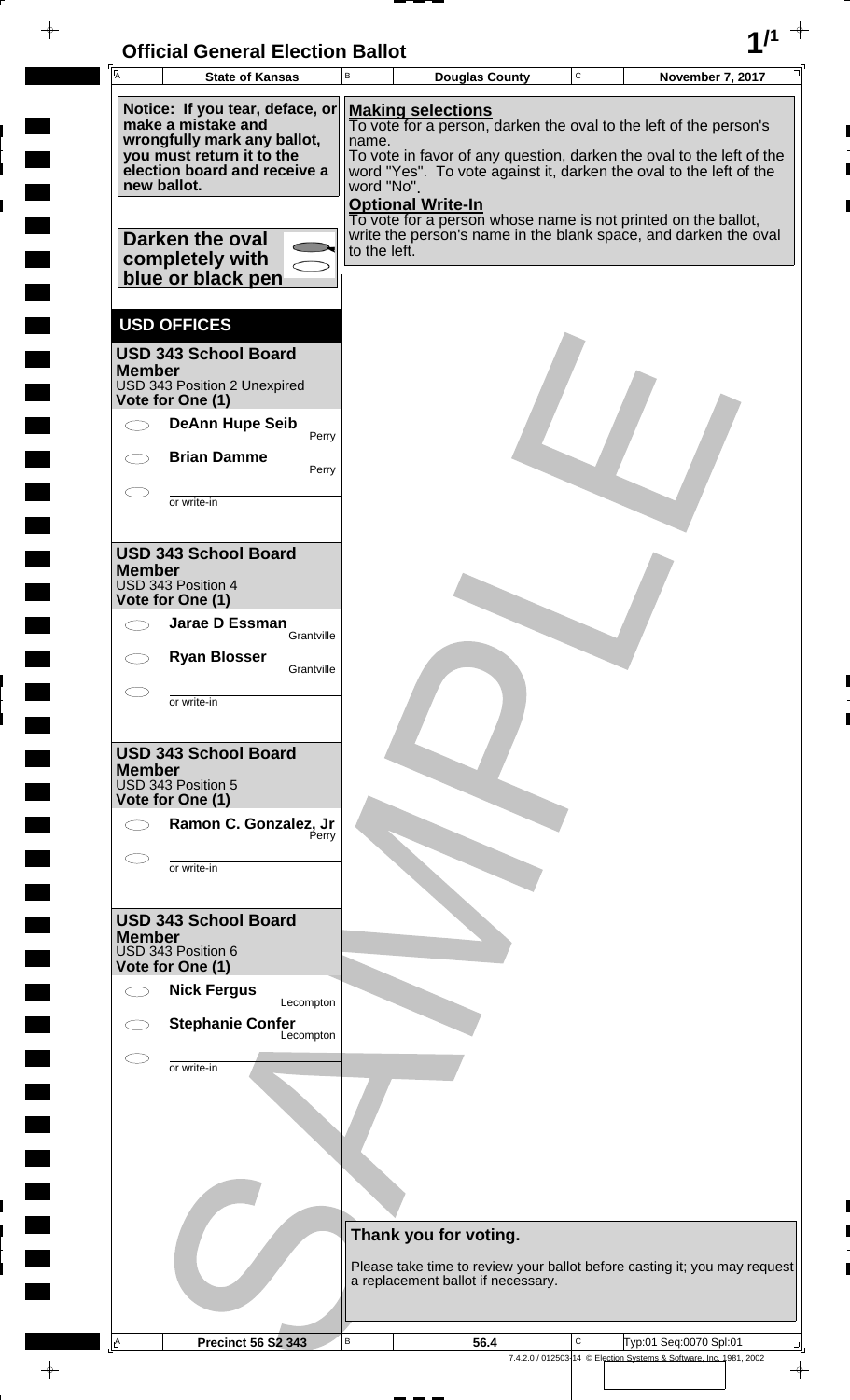

 $\overline{ }$ 

 $\frac{1}{2}$ 

 $\blacksquare$ 

 $\overline{\phantom{a}}$ 

 $\frac{1}{2}$ 

<u>rang pa</u>

 $\rightarrow$ 

| Notice: If you tear, deface, or<br><b>Making selections</b><br>make a mistake and<br>To vote for a person, darken the oval to the left of the person's<br>wrongfully mark any ballot,<br>name.<br>you must return it to the<br>To vote in favor of any question, darken the oval to the left of the<br>election board and receive a<br>word "Yes". To vote against it, darken the oval to the left of the<br>new ballot.<br>word "No".<br><b>Optional Write-In</b><br>To vote for a person whose name is not printed on the ballot,<br>write the person's name in the blank space, and darken the oval<br>Darken the oval<br>to the left.<br>completely with<br>blue or black pen<br><b>USD OFFICES</b><br><b>USD 343 School Board</b><br><b>Member</b><br>USD 343 Position 2 Unexpired<br>Vote for One (1)<br><b>Brian Damme</b><br>Perry<br><b>DeAnn Hupe Seib</b><br>Perry<br>or write-in<br><b>USD 343 School Board</b><br><b>Member</b><br>USD 343 Position 4<br>Vote for One (1)<br><b>Ryan Blosser</b><br>Grantville<br>Jarae D Essman<br>Grantville<br>or write-in<br><b>USD 343 School Board</b><br><b>Member</b><br>USD 343 Position 5<br>Vote for One (1)<br>Ramon C. Gonzalez, Jr<br>Perry<br>or write-in<br><b>USD 343 School Board</b><br><b>Member</b><br>USD 343 Position 6<br>Vote for One (1)<br><b>Stephanie Confer</b><br>Lecompton<br><b>Nick Fergus</b><br>Lecompton<br>or write-in<br>Thank you for voting.<br>Please take time to review your ballot before casting it; you may request<br>a replacement ballot if necessary.<br>В<br>С<br>Typ:01 Seq:0071 Spl:01<br><b>Precinct 57 S2 343</b> | $\overline{\mathsf{A}}$ | <b>State of Kansas</b> | B | <b>Douglas County</b> | C | <b>November 7, 2017</b> |
|------------------------------------------------------------------------------------------------------------------------------------------------------------------------------------------------------------------------------------------------------------------------------------------------------------------------------------------------------------------------------------------------------------------------------------------------------------------------------------------------------------------------------------------------------------------------------------------------------------------------------------------------------------------------------------------------------------------------------------------------------------------------------------------------------------------------------------------------------------------------------------------------------------------------------------------------------------------------------------------------------------------------------------------------------------------------------------------------------------------------------------------------------------------------------------------------------------------------------------------------------------------------------------------------------------------------------------------------------------------------------------------------------------------------------------------------------------------------------------------------------------------------------------------------------------------------------------------------------------------------|-------------------------|------------------------|---|-----------------------|---|-------------------------|
|                                                                                                                                                                                                                                                                                                                                                                                                                                                                                                                                                                                                                                                                                                                                                                                                                                                                                                                                                                                                                                                                                                                                                                                                                                                                                                                                                                                                                                                                                                                                                                                                                        |                         |                        |   |                       |   |                         |
|                                                                                                                                                                                                                                                                                                                                                                                                                                                                                                                                                                                                                                                                                                                                                                                                                                                                                                                                                                                                                                                                                                                                                                                                                                                                                                                                                                                                                                                                                                                                                                                                                        |                         |                        |   |                       |   |                         |
|                                                                                                                                                                                                                                                                                                                                                                                                                                                                                                                                                                                                                                                                                                                                                                                                                                                                                                                                                                                                                                                                                                                                                                                                                                                                                                                                                                                                                                                                                                                                                                                                                        |                         |                        |   |                       |   |                         |
|                                                                                                                                                                                                                                                                                                                                                                                                                                                                                                                                                                                                                                                                                                                                                                                                                                                                                                                                                                                                                                                                                                                                                                                                                                                                                                                                                                                                                                                                                                                                                                                                                        |                         |                        |   |                       |   |                         |
|                                                                                                                                                                                                                                                                                                                                                                                                                                                                                                                                                                                                                                                                                                                                                                                                                                                                                                                                                                                                                                                                                                                                                                                                                                                                                                                                                                                                                                                                                                                                                                                                                        |                         |                        |   |                       |   |                         |
|                                                                                                                                                                                                                                                                                                                                                                                                                                                                                                                                                                                                                                                                                                                                                                                                                                                                                                                                                                                                                                                                                                                                                                                                                                                                                                                                                                                                                                                                                                                                                                                                                        |                         |                        |   |                       |   |                         |
| 7.4.2.0 / 012503-14 © Election Systems & Software, Inc. 1981, 2002                                                                                                                                                                                                                                                                                                                                                                                                                                                                                                                                                                                                                                                                                                                                                                                                                                                                                                                                                                                                                                                                                                                                                                                                                                                                                                                                                                                                                                                                                                                                                     | <u>A</u>                |                        |   | 57.1 & 57.4           |   |                         |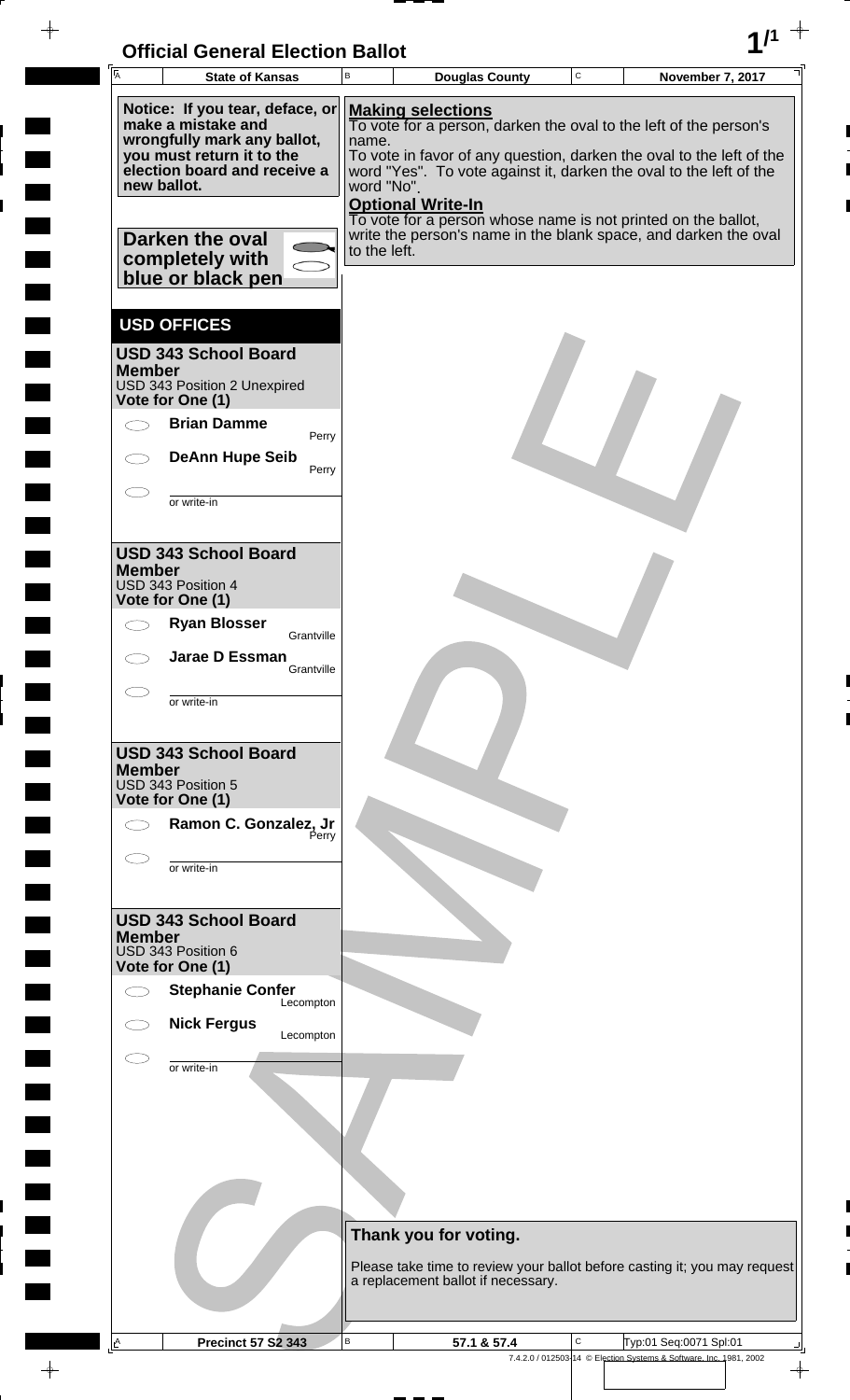## **Official General Election Ballot 1/1**

 $\rightarrow$ 

 $\blacksquare$ 

 $\blacksquare$ 

 $\blacksquare$ 

 $\begin{array}{c} \hline \end{array}$ 

 $\blacksquare$ 

| Ā                                                                                                        | <b>State of Kansas</b>                                    |                                    | <b>Douglas County</b>                                                                     | C | November 7, 2017                                                          |
|----------------------------------------------------------------------------------------------------------|-----------------------------------------------------------|------------------------------------|-------------------------------------------------------------------------------------------|---|---------------------------------------------------------------------------|
|                                                                                                          | Notice: If you tear, deface, or                           |                                    | <b>Making selections</b>                                                                  |   |                                                                           |
|                                                                                                          | make a mistake and<br>wrongfully mark any ballot,         | name.                              | To vote for a person, darken the oval to the left of the person's                         |   |                                                                           |
|                                                                                                          | you must return it to the<br>election board and receive a |                                    | word "Yes". To vote against it, darken the oval to the left of the                        |   | To vote in favor of any question, darken the oval to the left of the      |
| new ballot.                                                                                              |                                                           | word "No".                         |                                                                                           |   |                                                                           |
|                                                                                                          |                                                           |                                    | <b>Optional Write-In</b><br>To vote for a person whose name is not printed on the ballot, |   |                                                                           |
|                                                                                                          | Darken the oval                                           | to the left.                       | write the person's name in the blank space, and darken the oval                           |   |                                                                           |
|                                                                                                          | completely with<br>blue or black pen                      |                                    |                                                                                           |   |                                                                           |
|                                                                                                          |                                                           |                                    | <b>USD OFFICES</b>                                                                        |   |                                                                           |
|                                                                                                          | <b>MUNICIPAL OFFICES</b>                                  | <b>Member</b>                      | <b>USD 343 School Board</b>                                                               |   |                                                                           |
|                                                                                                          | <b>Lecompton City Mayor</b>                               |                                    | USD 343 Position 6                                                                        |   |                                                                           |
|                                                                                                          | Vote for One (1)                                          | $\bigcirc$                         | Vote for One (1)<br><b>Stephanie Confer</b>                                               |   |                                                                           |
|                                                                                                          |                                                           |                                    | Lecompton                                                                                 |   |                                                                           |
|                                                                                                          | <b>Sandra Jacquot</b><br>Lecompton                        | $\subset$ $\overline{\phantom{a}}$ | <b>Nick Fergus</b><br>Lecompton                                                           |   |                                                                           |
|                                                                                                          | or write-in                                               |                                    | or write-in                                                                               |   |                                                                           |
|                                                                                                          |                                                           |                                    |                                                                                           |   |                                                                           |
|                                                                                                          | <b>Lecompton City Council</b>                             |                                    |                                                                                           |   |                                                                           |
|                                                                                                          | Vote for TWO(2) or FEWER                                  |                                    |                                                                                           |   |                                                                           |
|                                                                                                          |                                                           |                                    |                                                                                           |   |                                                                           |
|                                                                                                          | Tim J. McNish<br>Lecompton                                |                                    |                                                                                           |   |                                                                           |
|                                                                                                          | <b>Elsie I. Middleton</b><br>Lecompton                    |                                    |                                                                                           |   |                                                                           |
|                                                                                                          | or write-in                                               |                                    |                                                                                           |   |                                                                           |
|                                                                                                          | or write-in                                               |                                    |                                                                                           |   |                                                                           |
|                                                                                                          |                                                           |                                    |                                                                                           |   |                                                                           |
|                                                                                                          | <b>USD OFFICES</b>                                        |                                    |                                                                                           |   |                                                                           |
|                                                                                                          | <b>USD 343 School Board</b>                               |                                    |                                                                                           |   |                                                                           |
| <b>Member</b>                                                                                            | USD 343 Position 2 Unexpired                              |                                    |                                                                                           |   |                                                                           |
|                                                                                                          | Vote for One (1)                                          |                                    |                                                                                           |   |                                                                           |
|                                                                                                          | <b>Brian Damme</b><br>Perry                               |                                    |                                                                                           |   |                                                                           |
|                                                                                                          | <b>DeAnn Hupe Seib</b><br>Perry                           |                                    |                                                                                           |   |                                                                           |
|                                                                                                          |                                                           |                                    |                                                                                           |   |                                                                           |
|                                                                                                          | or write-in                                               |                                    |                                                                                           |   |                                                                           |
|                                                                                                          | <b>USD 343 School Board</b>                               |                                    |                                                                                           |   |                                                                           |
| <b>Member</b>                                                                                            |                                                           |                                    |                                                                                           |   |                                                                           |
|                                                                                                          | USD 343 Position 4<br>Vote for One (1)                    |                                    |                                                                                           |   |                                                                           |
|                                                                                                          | <b>Ryan Blosser</b><br>Grantville                         |                                    |                                                                                           |   |                                                                           |
|                                                                                                          | Jarae D Essman<br>Grantville                              |                                    |                                                                                           |   |                                                                           |
|                                                                                                          | or write-in                                               |                                    |                                                                                           |   |                                                                           |
|                                                                                                          |                                                           |                                    |                                                                                           |   |                                                                           |
|                                                                                                          | <b>USD 343 School Board</b>                               |                                    |                                                                                           |   |                                                                           |
| <b>Member</b>                                                                                            | USD 343 Position 5                                        |                                    |                                                                                           |   |                                                                           |
|                                                                                                          | Vote for One (1)                                          |                                    | Thank you for voting.                                                                     |   |                                                                           |
|                                                                                                          | Ramon C. Gonzalez, Jr<br>Perry                            |                                    |                                                                                           |   | Please take time to review your ballot before casting it; you may request |
|                                                                                                          |                                                           |                                    | a replacement ballot if necessary.                                                        |   |                                                                           |
|                                                                                                          | or write-in                                               |                                    |                                                                                           |   |                                                                           |
| $\mathsf{A}% _{T}=\mathsf{A}_{T}\!\left( a,b\right) ,\mathsf{A}_{T}=\mathsf{A}_{T}\!\left( a,b\right) ,$ | Precinct 57 S2 City                                       | В                                  | 57.2                                                                                      | C | Typ:01 Seq:0071 Spl:02                                                    |
|                                                                                                          |                                                           |                                    |                                                                                           |   | 7.4.2.0 / 012503-14 © Election Systems & Software, Inc. 1981, 2002        |

 $\overline{\phantom{a}}$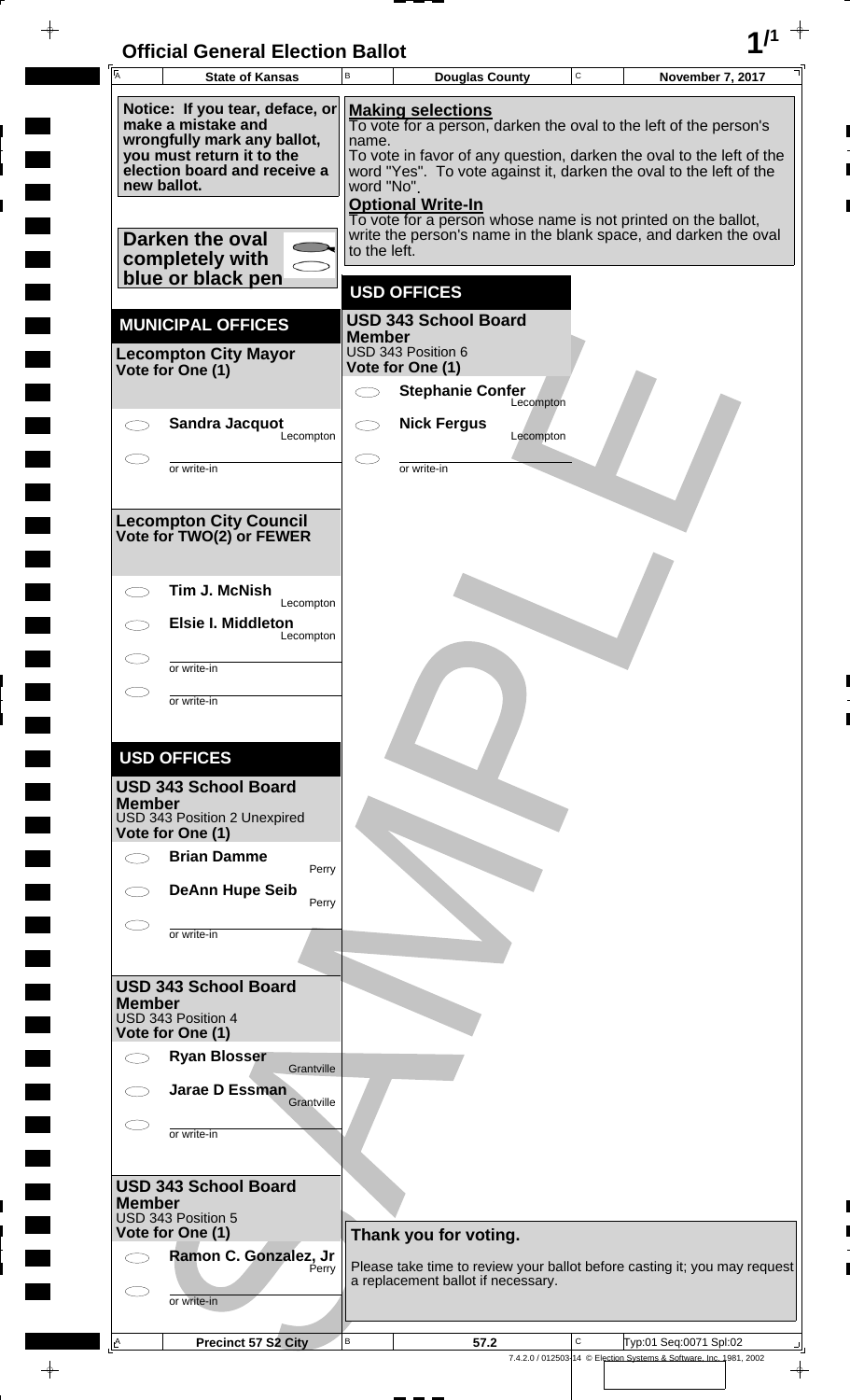| <b>Official General Election Ballot</b> |  |
|-----------------------------------------|--|
|                                         |  |

 $\overline{\phantom{a}}$ 

 $\blacksquare$ 

 $\blacksquare$ 

 $\overline{\phantom{0}}$ 

 $\blacksquare$ 

 $\blacksquare$ 

 $\blacksquare$ 

 $\blacksquare$ 

 $\blacksquare$ 

 $\overline{\phantom{a}}$ 

 $\begin{array}{c} \hline \end{array}$ 

 $\Box$ 

**The State** 

 $\Box$ 

 $\blacksquare$ 

 $\blacksquare$ 

**Tara** 

 $\Box$ 

 $\blacksquare$ 

 $\Box$ 

 $\blacksquare$ 

 $\begin{array}{c|c} \hline \raisebox{12pt}{$\scriptstyle\downarrow$} \\\hline \raisebox{12pt}{$\scriptstyle\uparrow$} \\\hline \end{array}$ 

ı 

 $\blacksquare$ 

| $\overline{\mathsf{A}}$                                                                                                                                                                                | <b>State of Kansas</b>                                                                                                        | B | <b>Douglas County</b>                                                                                                                                                                                                                                                                                                                                                                                                                              | $\mathbf C$ | November 7, 2017                                                   |  |  |  |
|--------------------------------------------------------------------------------------------------------------------------------------------------------------------------------------------------------|-------------------------------------------------------------------------------------------------------------------------------|---|----------------------------------------------------------------------------------------------------------------------------------------------------------------------------------------------------------------------------------------------------------------------------------------------------------------------------------------------------------------------------------------------------------------------------------------------------|-------------|--------------------------------------------------------------------|--|--|--|
| Notice: If you tear, deface, or<br>make a mistake and<br>wrongfully mark any ballot,<br>you must return it to the<br>election board and receive a<br>new ballot.<br>Darken the oval<br>completely with |                                                                                                                               |   | <b>Making selections</b><br>To vote for a person, darken the oval to the left of the person's<br>name.<br>To vote in favor of any question, darken the oval to the left of the<br>word "Yes". To vote against it, darken the oval to the left of the<br>word "No".<br><b>Optional Write-In</b><br>To vote for a person whose name is not printed on the ballot,<br>write the person's name in the blank space, and darken the oval<br>to the left. |             |                                                                    |  |  |  |
| <b>OFFICES</b>                                                                                                                                                                                         | blue or black pen<br><b>DRAINAGE DISTRICT</b><br><b>Douglas County Kaw</b><br>Drainage District<br>Vote for THREE(3) or FEWER |   |                                                                                                                                                                                                                                                                                                                                                                                                                                                    |             |                                                                    |  |  |  |
|                                                                                                                                                                                                        | <b>Charles Taylor</b><br>Lawrence                                                                                             |   |                                                                                                                                                                                                                                                                                                                                                                                                                                                    |             |                                                                    |  |  |  |
|                                                                                                                                                                                                        | John A. Naramore                                                                                                              |   |                                                                                                                                                                                                                                                                                                                                                                                                                                                    |             |                                                                    |  |  |  |
|                                                                                                                                                                                                        | Lawrence<br><b>Mary Ann Stewart</b><br>Lawrence                                                                               |   |                                                                                                                                                                                                                                                                                                                                                                                                                                                    |             |                                                                    |  |  |  |
| $\subset$                                                                                                                                                                                              | or write-in                                                                                                                   |   |                                                                                                                                                                                                                                                                                                                                                                                                                                                    |             |                                                                    |  |  |  |
|                                                                                                                                                                                                        | or write-in                                                                                                                   |   |                                                                                                                                                                                                                                                                                                                                                                                                                                                    |             |                                                                    |  |  |  |
| $\overline{\phantom{a}}$                                                                                                                                                                               | or write-in                                                                                                                   |   |                                                                                                                                                                                                                                                                                                                                                                                                                                                    |             |                                                                    |  |  |  |
|                                                                                                                                                                                                        |                                                                                                                               |   |                                                                                                                                                                                                                                                                                                                                                                                                                                                    |             |                                                                    |  |  |  |
|                                                                                                                                                                                                        |                                                                                                                               |   | Thank you for voting.                                                                                                                                                                                                                                                                                                                                                                                                                              |             |                                                                    |  |  |  |
|                                                                                                                                                                                                        |                                                                                                                               |   | Please take time to review your ballot before casting it; you may request<br>a replacement ballot if necessary.                                                                                                                                                                                                                                                                                                                                    |             |                                                                    |  |  |  |
| $\Delta$                                                                                                                                                                                               | <b>Precinct 57 S2 Drainage</b>                                                                                                | В |                                                                                                                                                                                                                                                                                                                                                                                                                                                    | C           | Typ:01 Seq:0071 Spl:03                                             |  |  |  |
|                                                                                                                                                                                                        |                                                                                                                               |   |                                                                                                                                                                                                                                                                                                                                                                                                                                                    |             | 7.4.2.0 / 012503-14 © Election Systems & Software, Inc. 1981, 2002 |  |  |  |

 $\overline{\phantom{a}}$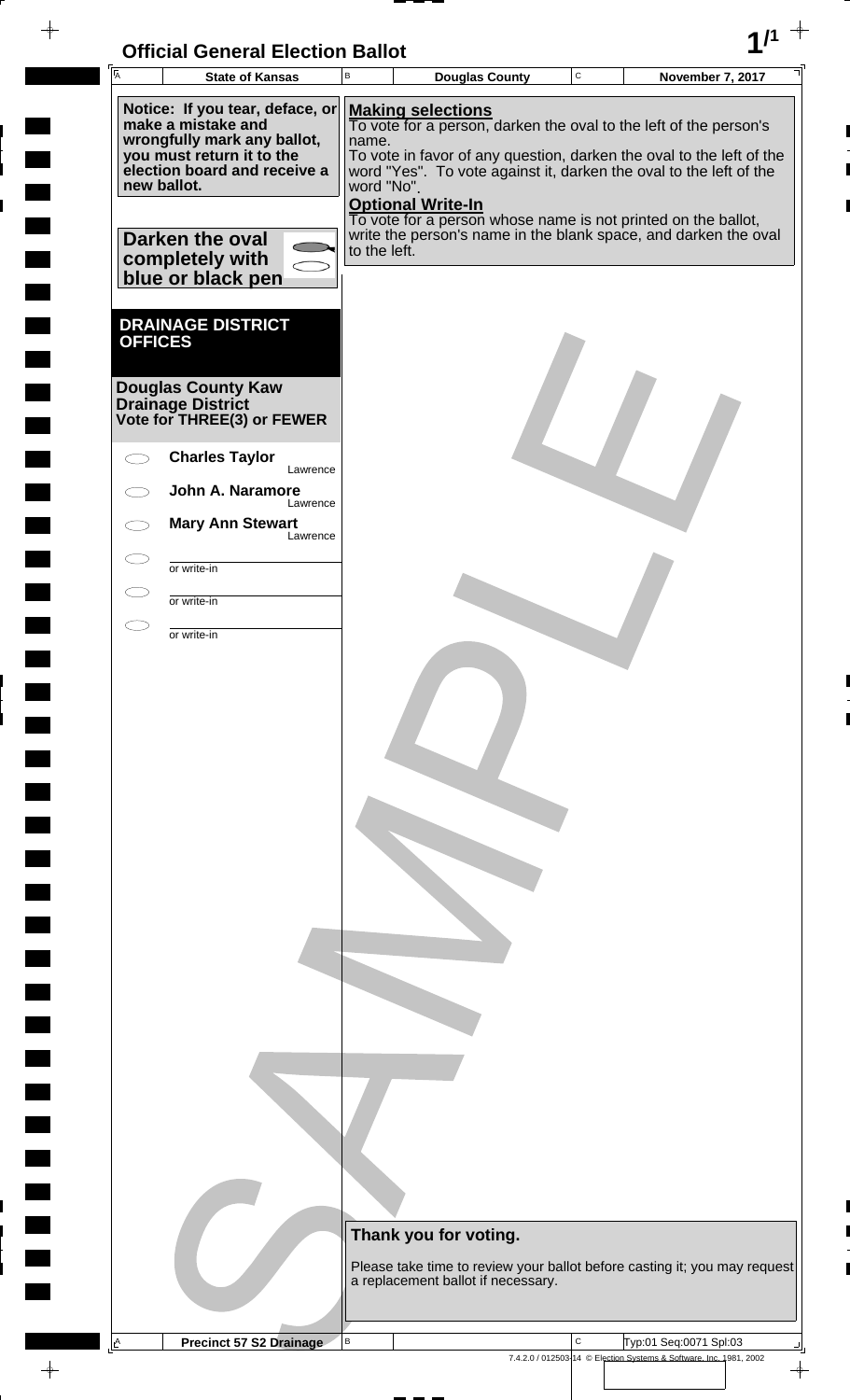

| $\overline{A}$<br><b>State of Kansas</b>                                                                                                          | B                          | <b>Douglas County</b>                                                                                                                                               | C | November 7, 2017                                                                             |
|---------------------------------------------------------------------------------------------------------------------------------------------------|----------------------------|---------------------------------------------------------------------------------------------------------------------------------------------------------------------|---|----------------------------------------------------------------------------------------------|
| Notice: If you tear, deface, or<br>make a mistake and<br>wrongfully mark any ballot,<br>you must return it to the<br>election board and receive a | name.                      | <b>Making selections</b><br>To vote for a person, darken the oval to the left of the person's<br>word "Yes". To vote against it, darken the oval to the left of the |   | To vote in favor of any question, darken the oval to the left of the                         |
| new ballot.<br>Darken the oval<br>completely with<br>blue or black pen                                                                            | word "No".<br>to the left. | <b>Optional Write-In</b><br>To vote for a person whose name is not printed on the ballot,                                                                           |   | write the person's name in the blank space, and darken the oval                              |
| <b>USD OFFICES</b><br><b>USD 343 School Board</b><br><b>Member</b><br>USD 343 Position 2 Unexpired<br>Vote for One (1)                            |                            |                                                                                                                                                                     |   |                                                                                              |
| <b>DeAnn Hupe Seib</b><br>Perry<br><b>Brian Damme</b><br>Perry                                                                                    |                            |                                                                                                                                                                     |   |                                                                                              |
| or write-in                                                                                                                                       |                            |                                                                                                                                                                     |   |                                                                                              |
| <b>USD 343 School Board</b><br><b>Member</b><br>USD 343 Position 4<br>Vote for One (1)                                                            |                            |                                                                                                                                                                     |   |                                                                                              |
| Jarae D Essman<br>Grantville                                                                                                                      |                            |                                                                                                                                                                     |   |                                                                                              |
| <b>Ryan Blosser</b><br>Grantville                                                                                                                 |                            |                                                                                                                                                                     |   |                                                                                              |
| or write-in                                                                                                                                       |                            |                                                                                                                                                                     |   |                                                                                              |
| <b>USD 343 School Board</b><br><b>Member</b><br>USD 343 Position 5<br>Vote for One (1)                                                            |                            |                                                                                                                                                                     |   |                                                                                              |
| Ramon C. Gonzalez, Jr<br>Perry                                                                                                                    |                            |                                                                                                                                                                     |   |                                                                                              |
| or write-in                                                                                                                                       |                            |                                                                                                                                                                     |   |                                                                                              |
| <b>USD 343 School Board</b><br><b>Member</b><br>USD 343 Position 6<br>Vote for One (1)                                                            |                            |                                                                                                                                                                     |   |                                                                                              |
| <b>Nick Fergus</b><br>Lecompton                                                                                                                   |                            |                                                                                                                                                                     |   |                                                                                              |
| <b>Stephanie Confer</b><br>Lecompton                                                                                                              |                            |                                                                                                                                                                     |   |                                                                                              |
| or write-in                                                                                                                                       |                            |                                                                                                                                                                     |   |                                                                                              |
|                                                                                                                                                   |                            |                                                                                                                                                                     |   |                                                                                              |
|                                                                                                                                                   |                            | Thank you for voting.                                                                                                                                               |   | Please take time to review your ballot before casting it; you may request                    |
|                                                                                                                                                   |                            | a replacement ballot if necessary.                                                                                                                                  |   |                                                                                              |
| <b>Precinct 57 S19 343</b><br><u>A</u>                                                                                                            | B                          | 57.3                                                                                                                                                                | C | Typ:01 Seq:0072 Spl:01<br>7.4.2.0 / 012503-14 © Election Systems & Software, Inc. 1981, 2002 |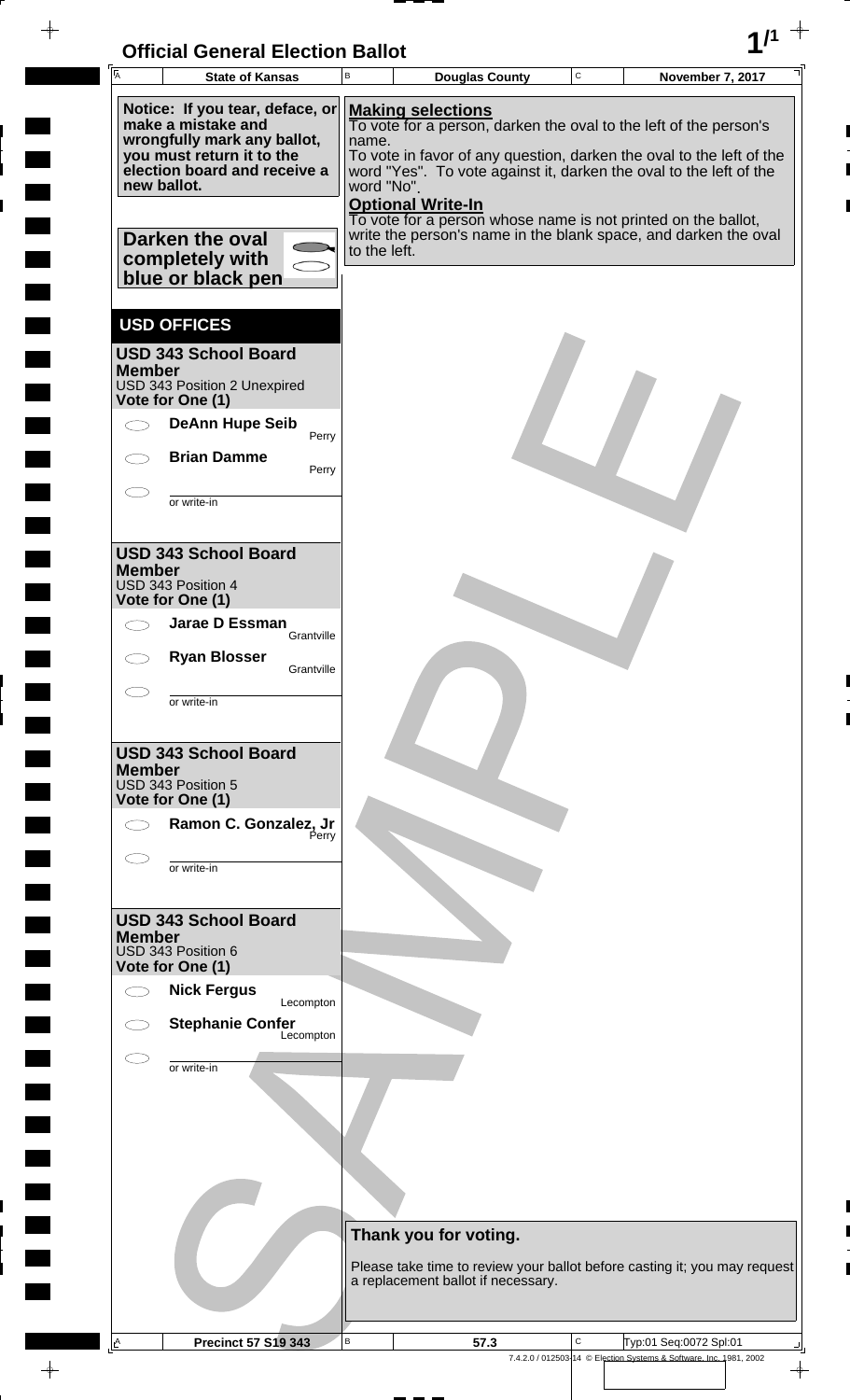

 $\overline{ }$ 

 $\frac{1}{2}$ 

 $\blacksquare$ 

 $\overline{\phantom{a}}$ 

 $\frac{1}{2}$ 

<u>rang</u>

 $\rightarrow$ 

| $\overline{\mathsf{A}}$ | <b>State of Kansas</b>                                                                                                                                                                                                      | В                                   | <b>Douglas County</b>                                                                                                                                                                                                                                                                                                                                                                                       | $\mathbf C$ | November 7, 2017                                                                             |
|-------------------------|-----------------------------------------------------------------------------------------------------------------------------------------------------------------------------------------------------------------------------|-------------------------------------|-------------------------------------------------------------------------------------------------------------------------------------------------------------------------------------------------------------------------------------------------------------------------------------------------------------------------------------------------------------------------------------------------------------|-------------|----------------------------------------------------------------------------------------------|
|                         | Notice: If you tear, deface, or<br>make a mistake and<br>wrongfully mark any ballot,<br>you must return it to the<br>election board and receive a<br>new ballot.<br>Darken the oval<br>completely with<br>blue or black pen | name.<br>word "No".<br>to the left. | <b>Making selections</b><br>To vote for a person, darken the oval to the left of the person's<br>To vote in favor of any question, darken the oval to the left of the<br>word "Yes". To vote against it, darken the oval to the left of the<br><b>Optional Write-In</b><br>To vote for a person whose name is not printed on the ballot,<br>write the person's name in the blank space, and darken the oval |             |                                                                                              |
| <b>Member</b>           | <b>USD OFFICES</b><br><b>USD 343 School Board</b><br>USD 343 Position 2 Unexpired<br>Vote for One (1)<br><b>Brian Damme</b><br>Perry<br><b>DeAnn Hupe Seib</b><br>Perry<br>or write-in                                      |                                     |                                                                                                                                                                                                                                                                                                                                                                                                             |             |                                                                                              |
| <b>Member</b>           | <b>USD 343 School Board</b><br>USD 343 Position 4<br>Vote for One (1)<br><b>Ryan Blosser</b><br>Grantville<br>Jarae D Essman<br>Grantville<br>or write-in                                                                   |                                     |                                                                                                                                                                                                                                                                                                                                                                                                             |             |                                                                                              |
| <b>Member</b>           | <b>USD 343 School Board</b><br>USD 343 Position 5<br>Vote for One (1)<br>Ramon C. Gonzalez, Jr<br>Perry<br>or write-in                                                                                                      |                                     |                                                                                                                                                                                                                                                                                                                                                                                                             |             |                                                                                              |
| <b>Member</b>           | <b>USD 343 School Board</b><br>USD 343 Position 6<br>Vote for One (1)<br><b>Stephanie Confer</b><br>Lecompton<br><b>Nick Fergus</b><br>Lecompton                                                                            |                                     |                                                                                                                                                                                                                                                                                                                                                                                                             |             |                                                                                              |
|                         | or write-in                                                                                                                                                                                                                 |                                     |                                                                                                                                                                                                                                                                                                                                                                                                             |             |                                                                                              |
| <u>A</u>                | <b>Precinct 58 343</b>                                                                                                                                                                                                      | в                                   | Thank you for voting.<br>Please take time to review your ballot before casting it; you may request<br>a replacement ballot if necessary.<br>58.1                                                                                                                                                                                                                                                            | C           | Typ:01 Seq:0073 Spl:01<br>7.4.2.0 / 012503-14 © Election Systems & Software, Inc. 1981, 2002 |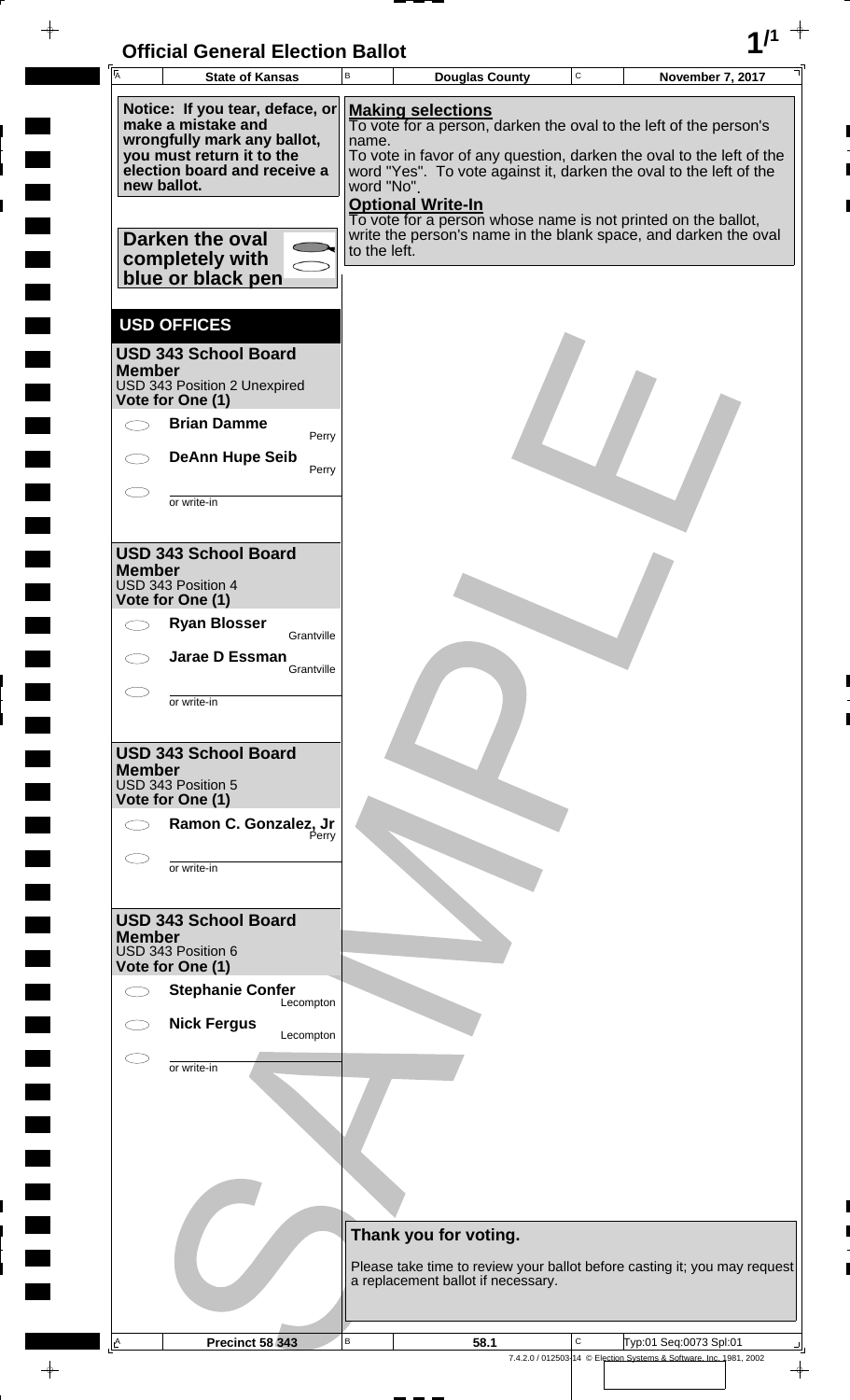

| $\overline{A}$<br><b>State of Kansas</b>                                                                                                                                                                                    | В                                   | <b>Douglas County</b>                                                                                                                                                                      | С | November 7, 2017                                                                                                                                                                                              |
|-----------------------------------------------------------------------------------------------------------------------------------------------------------------------------------------------------------------------------|-------------------------------------|--------------------------------------------------------------------------------------------------------------------------------------------------------------------------------------------|---|---------------------------------------------------------------------------------------------------------------------------------------------------------------------------------------------------------------|
| Notice: If you tear, deface, or<br>make a mistake and<br>wrongfully mark any ballot,<br>you must return it to the<br>election board and receive a<br>new ballot.<br>Darken the oval<br>completely with<br>blue or black pen | name.<br>word "No".<br>to the left. | <b>Making selections</b><br>To vote for a person, darken the oval to the left of the person's<br><b>Optional Write-In</b><br>To vote for a person whose name is not printed on the ballot, |   | To vote in favor of any question, darken the oval to the left of the<br>word "Yes". To vote against it, darken the oval to the left of the<br>write the person's name in the blank space, and darken the oval |
| <b>USD OFFICES</b><br><b>USD 450 School Board</b><br><b>Member</b><br>USD 450 Dist. A Position 4<br>Vote for One (1)<br>Thomas P. Browne, Jr.<br>Tópeka<br><b>Rosa R. Cavazos</b><br>Topeka<br>or write-in                  |                                     |                                                                                                                                                                                            |   |                                                                                                                                                                                                               |
| <b>USD 450 School Board</b><br><b>Member</b><br>USD 450 Dist. B Position 5<br>Vote for One (1)<br><b>Ken Scott</b><br>Topeka<br><b>Erica Price</b><br>Tecumseh<br>Jason A. Schulz<br>Tecumseh                               |                                     |                                                                                                                                                                                            |   |                                                                                                                                                                                                               |
| or write-in<br><b>USD 450 School Board</b><br><b>Member</b><br>USD 450 Dist. C Position 6<br>Vote for One (1)<br>Renae "Grame"<br><b>Hansen</b><br>Berryton<br><b>Matthew Stadler</b><br>Tecumseh<br>or write-in            |                                     |                                                                                                                                                                                            |   |                                                                                                                                                                                                               |
|                                                                                                                                                                                                                             |                                     |                                                                                                                                                                                            |   |                                                                                                                                                                                                               |
| Ŀ<br><b>Precinct 58 450</b>                                                                                                                                                                                                 | B                                   | Thank you for voting.<br>a replacement ballot if necessary.<br>58.2                                                                                                                        | Ċ | Please take time to review your ballot before casting it; you may request<br>Typ:01 Seq:0073 Spl:02                                                                                                           |

 $-\phi -$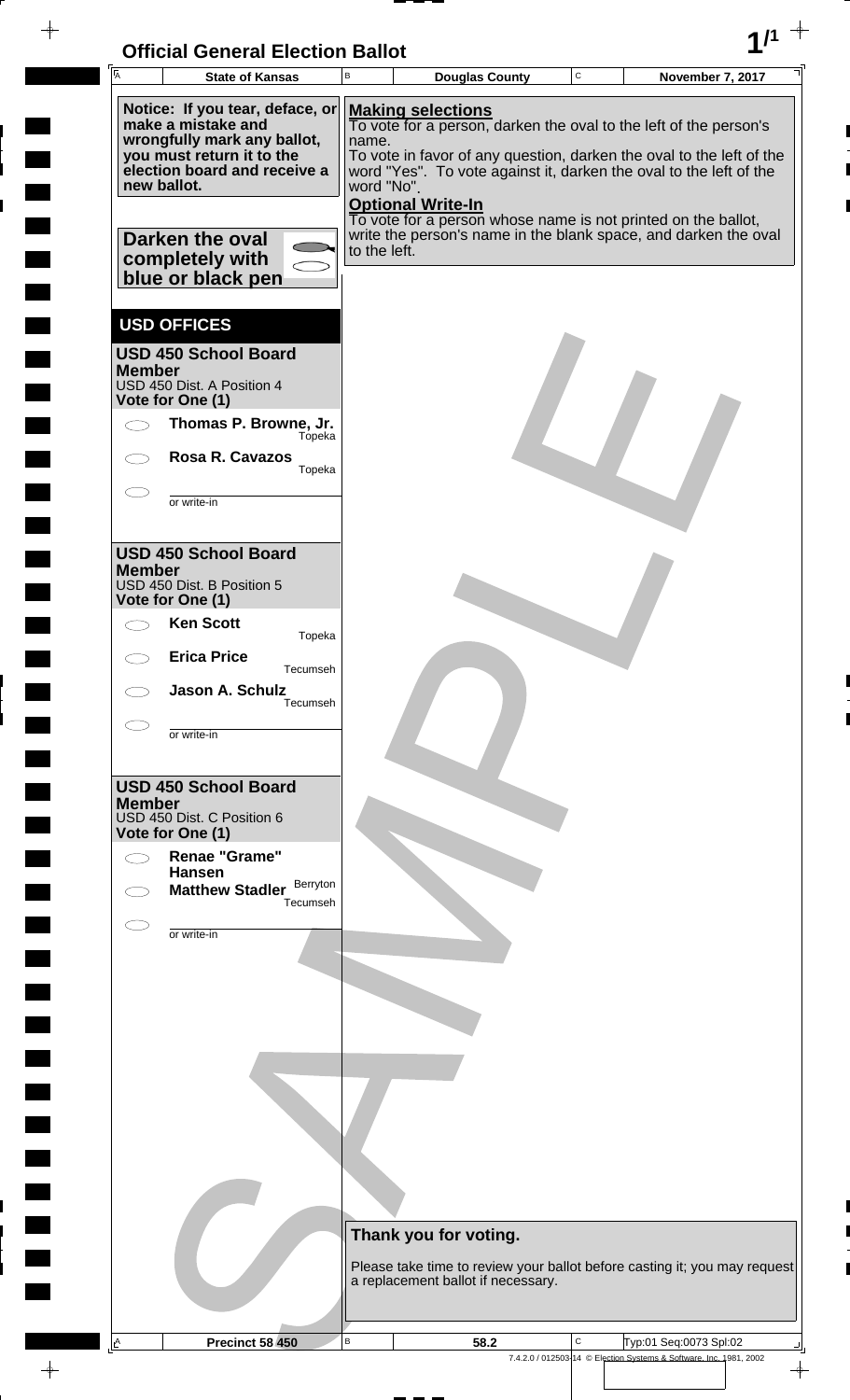

 $\overline{ }$  =  $\overline{ }$  =  $\overline{ }$ 

 $\frac{1}{2}$ 

 $\blacksquare$ 

 $\overline{\phantom{a}}$ 

 $\ddot{ }$ 

<u>rang</u>

 $\rightarrow$ 

| Ā             | <b>State of Kansas</b>                                                                                                                                           | В                   | <b>Douglas County</b>                                                                                                                                                                                                                                                                                                                    | C | November 7, 2017                                                   |
|---------------|------------------------------------------------------------------------------------------------------------------------------------------------------------------|---------------------|------------------------------------------------------------------------------------------------------------------------------------------------------------------------------------------------------------------------------------------------------------------------------------------------------------------------------------------|---|--------------------------------------------------------------------|
|               | Notice: If you tear, deface, or<br>make a mistake and<br>wrongfully mark any ballot,<br>you must return it to the<br>election board and receive a<br>new ballot. | name.<br>word "No". | <b>Making selections</b><br>To vote for a person, darken the oval to the left of the person's<br>To vote in favor of any question, darken the oval to the left of the<br>word "Yes". To vote against it, darken the oval to the left of the<br><b>Optional Write-In</b><br>To vote for a person whose name is not printed on the ballot, |   |                                                                    |
|               | Darken the oval<br>completely with<br>blue or black pen                                                                                                          | to the left.        | write the person's name in the blank space, and darken the oval                                                                                                                                                                                                                                                                          |   |                                                                    |
| <b>Member</b> | <b>USD OFFICES</b><br><b>USD 348 School Board</b>                                                                                                                |                     |                                                                                                                                                                                                                                                                                                                                          |   |                                                                    |
|               | USD 348 Dist. 1 Position 4<br>Vote for One (1)<br><b>Gregory L Kruger</b><br>Baldwin City                                                                        |                     |                                                                                                                                                                                                                                                                                                                                          |   |                                                                    |
|               | or write-in                                                                                                                                                      |                     |                                                                                                                                                                                                                                                                                                                                          |   |                                                                    |
| <b>Member</b> | <b>USD 348 School Board</b><br>USD 348 Dist. 2 Position 5<br>Vote for One (1)                                                                                    |                     |                                                                                                                                                                                                                                                                                                                                          |   |                                                                    |
|               | <b>Susan Schiffelbein</b><br><b>Baldwin City</b>                                                                                                                 |                     |                                                                                                                                                                                                                                                                                                                                          |   |                                                                    |
|               | or write-in                                                                                                                                                      |                     |                                                                                                                                                                                                                                                                                                                                          |   |                                                                    |
| <b>Member</b> | <b>USD 348 School Board</b><br>USD 348 Dist. 3 Position 6<br>Vote for One (1)<br><b>Chris Perry</b><br><b>Baldwin City</b>                                       |                     |                                                                                                                                                                                                                                                                                                                                          |   |                                                                    |
|               | or write-in                                                                                                                                                      |                     |                                                                                                                                                                                                                                                                                                                                          |   |                                                                    |
|               |                                                                                                                                                                  |                     |                                                                                                                                                                                                                                                                                                                                          |   |                                                                    |
|               |                                                                                                                                                                  |                     |                                                                                                                                                                                                                                                                                                                                          |   |                                                                    |
|               |                                                                                                                                                                  |                     |                                                                                                                                                                                                                                                                                                                                          |   |                                                                    |
|               |                                                                                                                                                                  |                     | Thank you for voting.<br>Please take time to review your ballot before casting it; you may request<br>a replacement ballot if necessary.                                                                                                                                                                                                 |   |                                                                    |
| 스             | <b>Precinct 59 H54 348</b>                                                                                                                                       | В                   | 59.1 & 59.4                                                                                                                                                                                                                                                                                                                              | С | Typ:01 Seq:0074 Spl:01                                             |
|               |                                                                                                                                                                  |                     |                                                                                                                                                                                                                                                                                                                                          |   | 7.4.2.0 / 012503-14 © Election Systems & Software, Inc. 1981, 2002 |

 $\phi$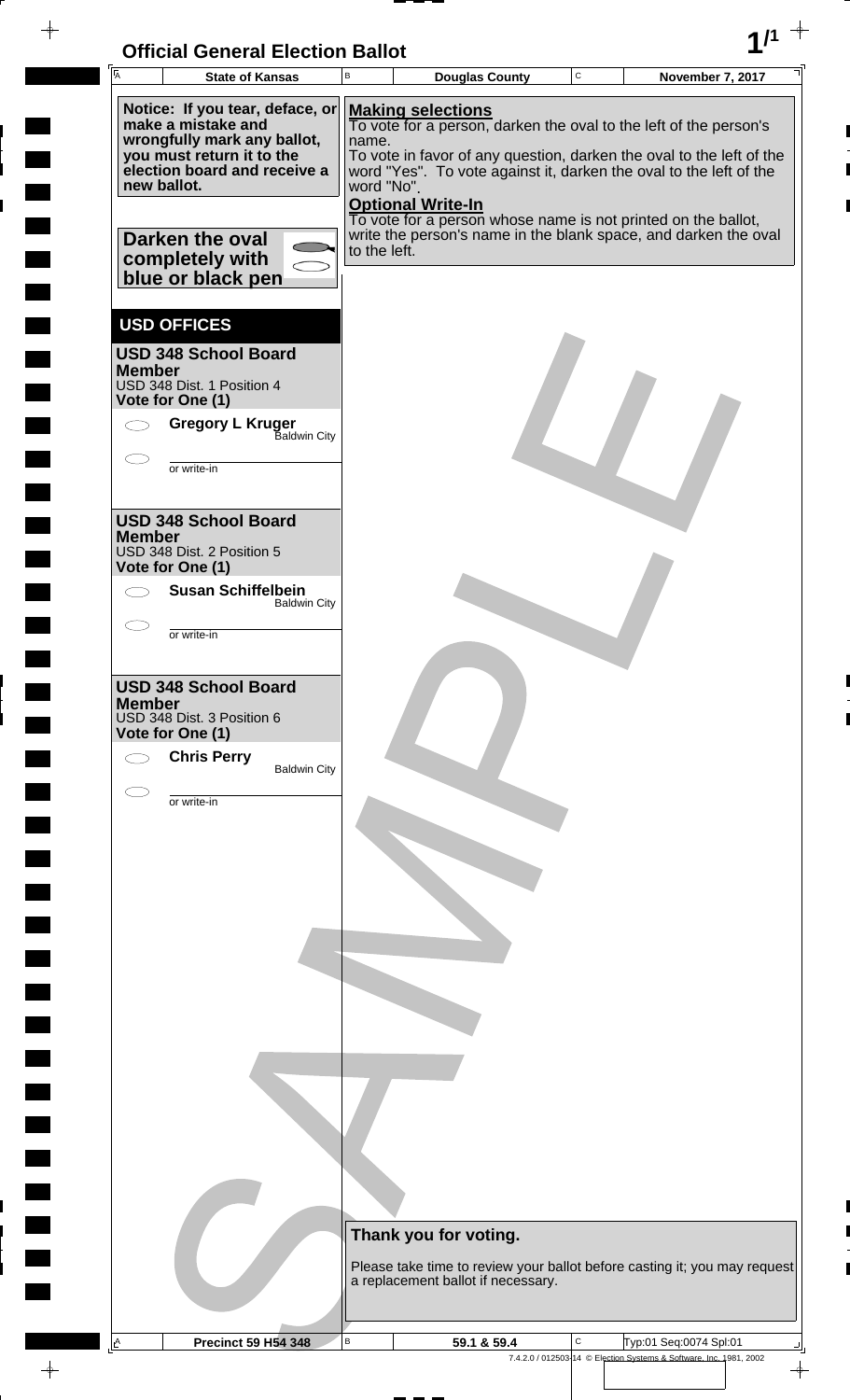| <b>Official General Election Ballot</b> |  |
|-----------------------------------------|--|
|                                         |  |

 $\blacksquare$ 

 $\blacksquare$ 

 $\blacksquare$ 

 $\begin{array}{c} \begin{array}{c} \hline \end{array} \end{array}$ 

 $\blacksquare$ 

 $\Box$ 

 $\frac{1}{\sqrt{2\pi}}$ 

| UNIUM OCHCIAI LICULIUII DANUL<br><b>I</b> A<br><b>State of Kansas</b> | B            |                          | <b>Douglas County</b>              | $\mathbf C$ | <b>November 7, 2017</b>                                                                                                          |  |
|-----------------------------------------------------------------------|--------------|--------------------------|------------------------------------|-------------|----------------------------------------------------------------------------------------------------------------------------------|--|
| Notice: If you tear, deface, or                                       |              | <b>Making selections</b> |                                    |             |                                                                                                                                  |  |
| make a mistake and<br>wrongfully mark any ballot,                     | name.        |                          |                                    |             | To vote for a person, darken the oval to the left of the person's                                                                |  |
| you must return it to the                                             |              |                          |                                    |             | To vote in favor of any question, darken the oval to the left of the                                                             |  |
| election board and receive a<br>new ballot.                           | word "No".   |                          |                                    |             | word "Yes". To vote against it, darken the oval to the left of the                                                               |  |
|                                                                       |              | <b>Optional Write-In</b> |                                    |             |                                                                                                                                  |  |
| Darken the oval                                                       |              |                          |                                    |             | To vote for a person whose name is not printed on the ballot,<br>write the person's name in the blank space, and darken the oval |  |
| completely with                                                       | to the left. |                          |                                    |             |                                                                                                                                  |  |
| blue or black pen                                                     |              |                          |                                    |             |                                                                                                                                  |  |
| <b>USD OFFICES</b>                                                    |              |                          |                                    |             |                                                                                                                                  |  |
| <b>USD 434 School Board</b>                                           |              |                          |                                    |             |                                                                                                                                  |  |
| <b>Member</b><br>USD 434 Position 4                                   |              |                          |                                    |             |                                                                                                                                  |  |
| Vote for One (1)                                                      |              |                          |                                    |             |                                                                                                                                  |  |
| <b>Zachary Anshutz</b><br>Overbrook                                   |              |                          |                                    |             |                                                                                                                                  |  |
| or write-in                                                           |              |                          |                                    |             |                                                                                                                                  |  |
|                                                                       |              |                          |                                    |             |                                                                                                                                  |  |
| <b>USD 434 School Board</b>                                           |              |                          |                                    |             |                                                                                                                                  |  |
| <b>Member</b><br>USD 434 Position 5                                   |              |                          |                                    |             |                                                                                                                                  |  |
| Vote for One (1)                                                      |              |                          |                                    |             |                                                                                                                                  |  |
| <b>Tanner Black</b><br>Carbondale                                     |              |                          |                                    |             |                                                                                                                                  |  |
| or write-in                                                           |              |                          |                                    |             |                                                                                                                                  |  |
|                                                                       |              |                          |                                    |             |                                                                                                                                  |  |
| <b>USD 434 School Board</b>                                           |              |                          |                                    |             |                                                                                                                                  |  |
| <b>Member</b><br>USD 434 Position 6                                   |              |                          |                                    |             |                                                                                                                                  |  |
| Vote for One (1)                                                      |              |                          |                                    |             |                                                                                                                                  |  |
| <b>Amy Crotinger</b><br>Carbondale                                    |              |                          |                                    |             |                                                                                                                                  |  |
| or write-in                                                           |              |                          |                                    |             |                                                                                                                                  |  |
|                                                                       |              |                          |                                    |             |                                                                                                                                  |  |
|                                                                       |              |                          |                                    |             |                                                                                                                                  |  |
|                                                                       |              |                          |                                    |             |                                                                                                                                  |  |
|                                                                       |              |                          |                                    |             |                                                                                                                                  |  |
|                                                                       |              |                          |                                    |             |                                                                                                                                  |  |
|                                                                       |              |                          |                                    |             |                                                                                                                                  |  |
|                                                                       |              |                          |                                    |             |                                                                                                                                  |  |
|                                                                       |              |                          |                                    |             |                                                                                                                                  |  |
|                                                                       |              |                          |                                    |             |                                                                                                                                  |  |
|                                                                       |              |                          |                                    |             |                                                                                                                                  |  |
|                                                                       |              |                          |                                    |             |                                                                                                                                  |  |
|                                                                       |              |                          |                                    |             |                                                                                                                                  |  |
|                                                                       |              |                          |                                    |             |                                                                                                                                  |  |
|                                                                       |              |                          |                                    |             |                                                                                                                                  |  |
|                                                                       |              | Thank you for voting.    |                                    |             |                                                                                                                                  |  |
|                                                                       |              |                          |                                    |             | Please take time to review your ballot before casting it; you may request                                                        |  |
|                                                                       |              |                          | a replacement ballot if necessary. |             |                                                                                                                                  |  |
|                                                                       |              |                          |                                    |             |                                                                                                                                  |  |
| $\Delta$<br><b>Precinct 59 H54 434</b>                                | $\sf B$      |                          | 59.2                               | $\mathbf C$ | Typ:01 Seq:0074 Spl:02                                                                                                           |  |
|                                                                       |              |                          |                                    |             | 7.4.2.0 / 012503-14 © Election Systems & Software, Inc. 1981, 2002                                                               |  |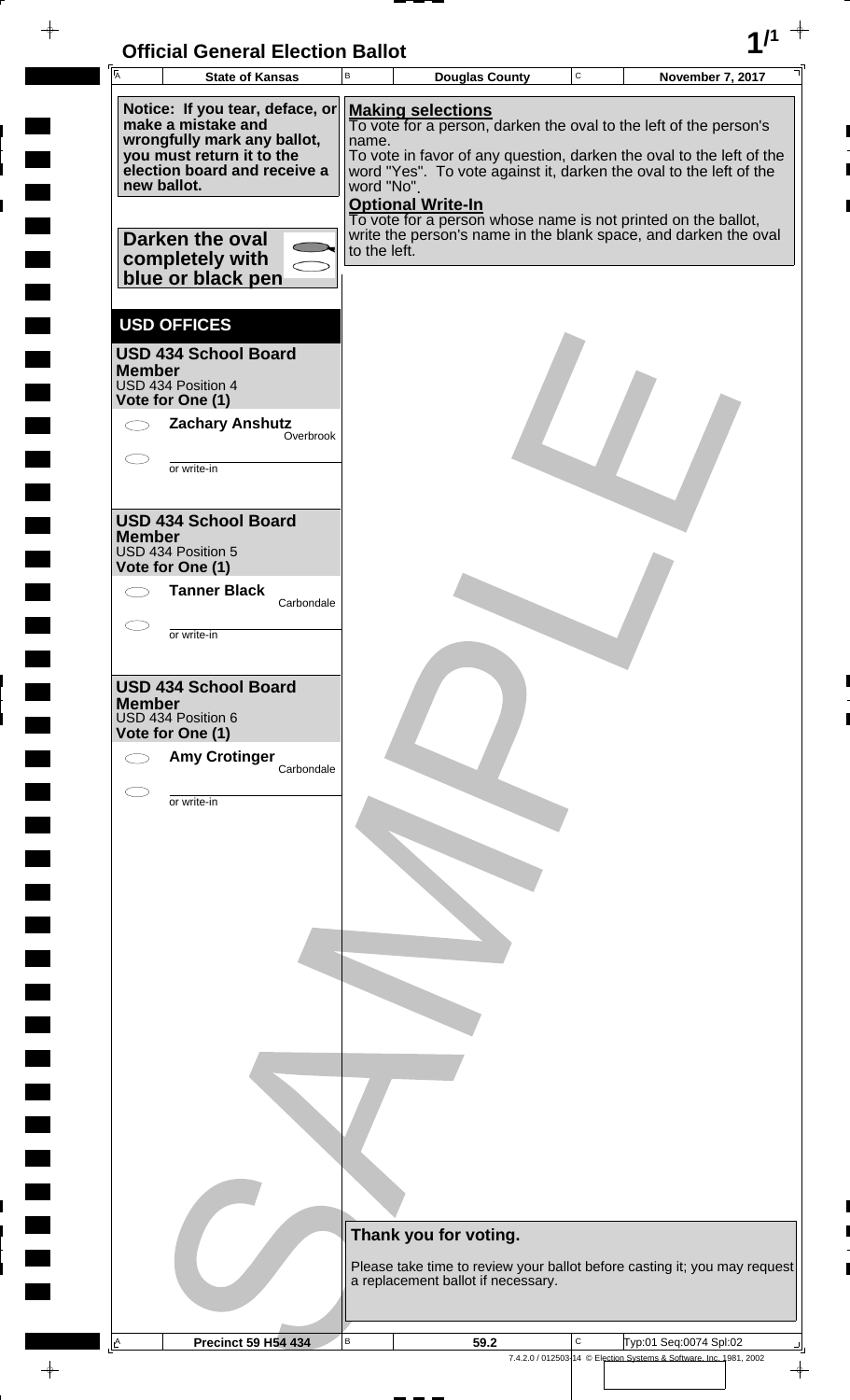| <b>Official General Election Ballot</b> |  |
|-----------------------------------------|--|
|                                         |  |

| Ā             | <b>State of Kansas</b>                                   | UNICIAI UENETAI LIECHUN DANUL<br>В | <b>Douglas County</b>              | $\mathbf C$ | November 7, 2017                                                          |  |
|---------------|----------------------------------------------------------|------------------------------------|------------------------------------|-------------|---------------------------------------------------------------------------|--|
|               | Notice: If you tear, deface, or<br>make a mistake and    |                                    | <b>Making selections</b>           |             | To vote for a person, darken the oval to the left of the person's         |  |
|               | wrongfully mark any ballot,<br>you must return it to the | name.                              |                                    |             | To vote in favor of any question, darken the oval to the left of the      |  |
|               | election board and receive a<br>new ballot.              | word "No".                         |                                    |             | word "Yes". To vote against it, darken the oval to the left of the        |  |
|               |                                                          |                                    | <b>Optional Write-In</b>           |             | To vote for a person whose name is not printed on the ballot,             |  |
|               | Darken the oval                                          | to the left.                       |                                    |             | write the person's name in the blank space, and darken the oval           |  |
|               | completely with<br>blue or black pen                     |                                    |                                    |             |                                                                           |  |
|               | <b>USD OFFICES</b>                                       |                                    |                                    |             |                                                                           |  |
| <b>Member</b> | <b>USD 497 School Board</b>                              |                                    |                                    |             |                                                                           |  |
| At-Large      | Vote for THREE(3) or FEWER                               |                                    |                                    |             |                                                                           |  |
|               | <b>Jill Hayhurst</b>                                     |                                    |                                    |             |                                                                           |  |
|               | Lawrence<br><b>James Alan Hollinger</b>                  |                                    |                                    |             |                                                                           |  |
|               | Lawrence<br>Melissa Y. Johnson<br>Lawrence               |                                    |                                    |             |                                                                           |  |
|               | <b>Kelly Jones</b><br>Lawrence                           |                                    |                                    |             |                                                                           |  |
|               | <b>Gretchen Alix Lister</b><br>Lawrence                  |                                    |                                    |             |                                                                           |  |
|               | <b>Steve Wallace</b><br>Lawrence                         |                                    |                                    |             |                                                                           |  |
|               | <b>GR Gordon-Ross</b><br>Lawrence                        |                                    |                                    |             |                                                                           |  |
|               | or write-in                                              |                                    |                                    |             |                                                                           |  |
|               | or write-in                                              |                                    |                                    |             |                                                                           |  |
|               | or write-in                                              |                                    |                                    |             |                                                                           |  |
|               |                                                          |                                    |                                    |             |                                                                           |  |
|               |                                                          |                                    |                                    |             |                                                                           |  |
|               |                                                          |                                    |                                    |             |                                                                           |  |
|               |                                                          |                                    |                                    |             |                                                                           |  |
|               |                                                          |                                    |                                    |             |                                                                           |  |
|               |                                                          |                                    |                                    |             |                                                                           |  |
|               |                                                          |                                    |                                    |             |                                                                           |  |
|               |                                                          |                                    |                                    |             |                                                                           |  |
|               |                                                          |                                    |                                    |             |                                                                           |  |
|               |                                                          |                                    |                                    |             |                                                                           |  |
|               |                                                          |                                    |                                    |             |                                                                           |  |
|               |                                                          |                                    |                                    |             |                                                                           |  |
|               |                                                          |                                    |                                    |             |                                                                           |  |
|               |                                                          |                                    |                                    |             |                                                                           |  |
|               |                                                          |                                    | Thank you for voting.              |             |                                                                           |  |
|               |                                                          |                                    | a replacement ballot if necessary. |             | Please take time to review your ballot before casting it; you may request |  |
|               |                                                          |                                    |                                    |             |                                                                           |  |
| $\mathbb{E}$  | <b>Precinct 59 H45 497</b>                               | B                                  | 59.3                               | C           | Typ:01 Seq:0075 Spl:01                                                    |  |
|               |                                                          |                                    |                                    |             | 7.4.2.0 / 012503-14 © Election Systems & Software, Inc. 1981, 2002        |  |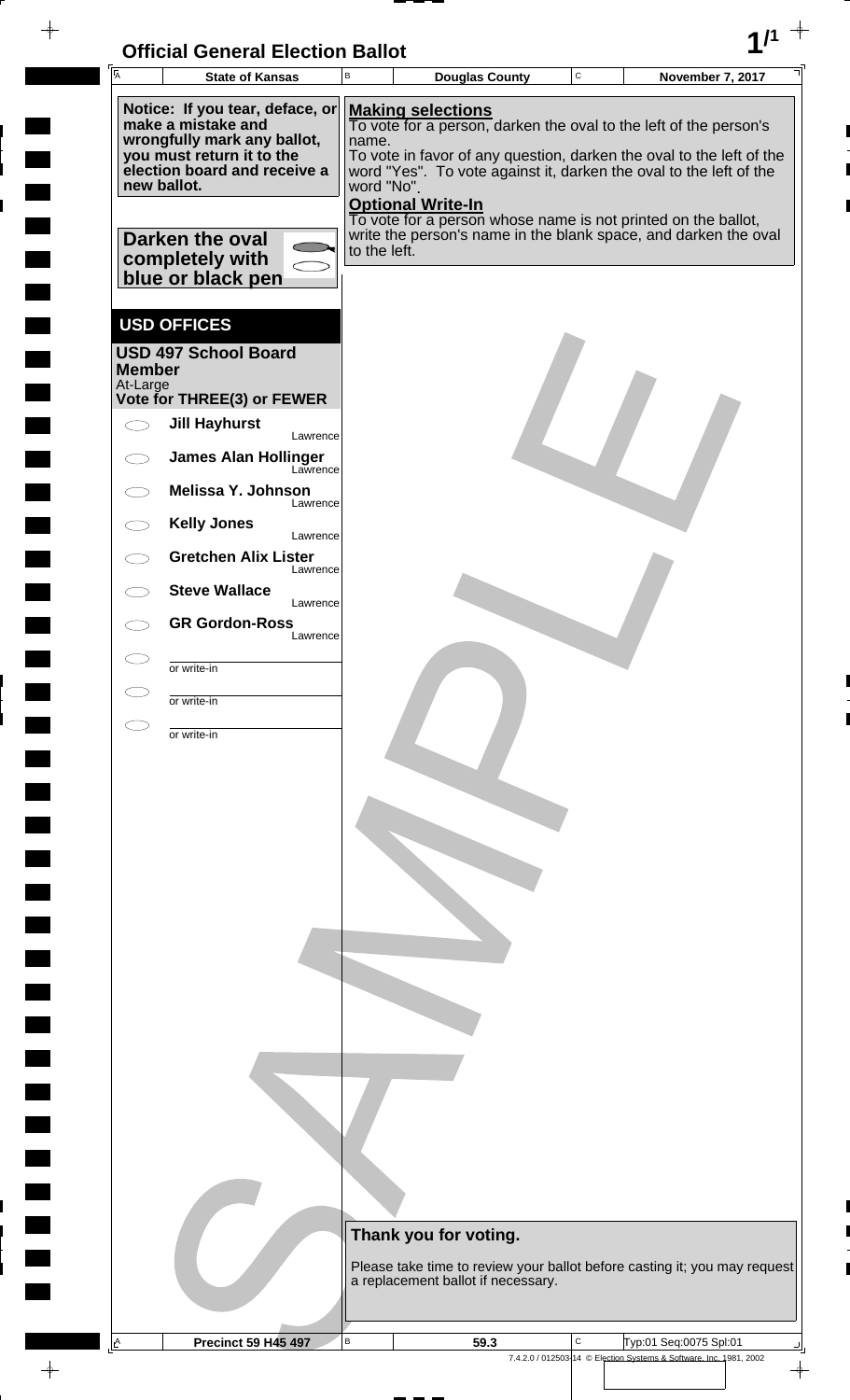

 $\frac{1}{2}$ 

 $\frac{1}{2}$ 

 $\blacksquare$ 

 $\overline{\phantom{a}}$ 

 $\ddot{\phantom{a}}$ 

| <b>A</b><br><b>State of Kansas</b>                                                                                                                                                                      | B                                   | <b>Douglas County</b>                                                                                                                                                                                                                                                                                                                                                                                       | $\mathbf C$ | <b>November 7, 2017</b>                                            |
|---------------------------------------------------------------------------------------------------------------------------------------------------------------------------------------------------------|-------------------------------------|-------------------------------------------------------------------------------------------------------------------------------------------------------------------------------------------------------------------------------------------------------------------------------------------------------------------------------------------------------------------------------------------------------------|-------------|--------------------------------------------------------------------|
| Notice: If you tear, deface, or<br>make a mistake and<br>wrongfully mark any ballot,<br>you must return it to the<br>election board and receive a<br>new ballot.<br>Darken the oval                     | name.<br>word "No".<br>to the left. | <b>Making selections</b><br>To vote for a person, darken the oval to the left of the person's<br>To vote in favor of any question, darken the oval to the left of the<br>word "Yes". To vote against it, darken the oval to the left of the<br><b>Optional Write-In</b><br>To vote for a person whose name is not printed on the ballot,<br>write the person's name in the blank space, and darken the oval |             |                                                                    |
| completely with<br>blue or black pen<br><b>USD OFFICES</b><br><b>USD 348 School Board</b><br><b>Member</b><br>USD 348 Dist. 1 Position 4<br>Vote for One (1)<br><b>Gregory L Kruger</b><br>Baldwin City |                                     |                                                                                                                                                                                                                                                                                                                                                                                                             |             |                                                                    |
| or write-in<br><b>USD 348 School Board</b>                                                                                                                                                              |                                     |                                                                                                                                                                                                                                                                                                                                                                                                             |             |                                                                    |
| <b>Member</b><br>USD 348 Dist. 2 Position 5<br>Vote for One (1)<br><b>Susan Schiffelbein</b><br><b>Baldwin City</b>                                                                                     |                                     |                                                                                                                                                                                                                                                                                                                                                                                                             |             |                                                                    |
| or write-in<br><b>USD 348 School Board</b><br><b>Member</b>                                                                                                                                             |                                     |                                                                                                                                                                                                                                                                                                                                                                                                             |             |                                                                    |
| USD 348 Dist. 3 Position 6<br>Vote for One (1)<br><b>Chris Perry</b><br><b>Baldwin City</b>                                                                                                             |                                     |                                                                                                                                                                                                                                                                                                                                                                                                             |             |                                                                    |
| or write-in                                                                                                                                                                                             |                                     |                                                                                                                                                                                                                                                                                                                                                                                                             |             |                                                                    |
|                                                                                                                                                                                                         |                                     |                                                                                                                                                                                                                                                                                                                                                                                                             |             |                                                                    |
|                                                                                                                                                                                                         |                                     |                                                                                                                                                                                                                                                                                                                                                                                                             |             |                                                                    |
|                                                                                                                                                                                                         |                                     | Thank you for voting.<br>Please take time to review your ballot before casting it; you may request<br>a replacement ballot if necessary.                                                                                                                                                                                                                                                                    |             |                                                                    |
| <b>Precinct 59 H45 348</b><br>Ŀ                                                                                                                                                                         | В                                   | 59.5                                                                                                                                                                                                                                                                                                                                                                                                        | С           | Typ:01 Seq:0075 Spl:02                                             |
|                                                                                                                                                                                                         |                                     |                                                                                                                                                                                                                                                                                                                                                                                                             |             | 7.4.2.0 / 012503-14 © Election Systems & Software, Inc. 1981, 2002 |

 $\overline{\varphi}$  .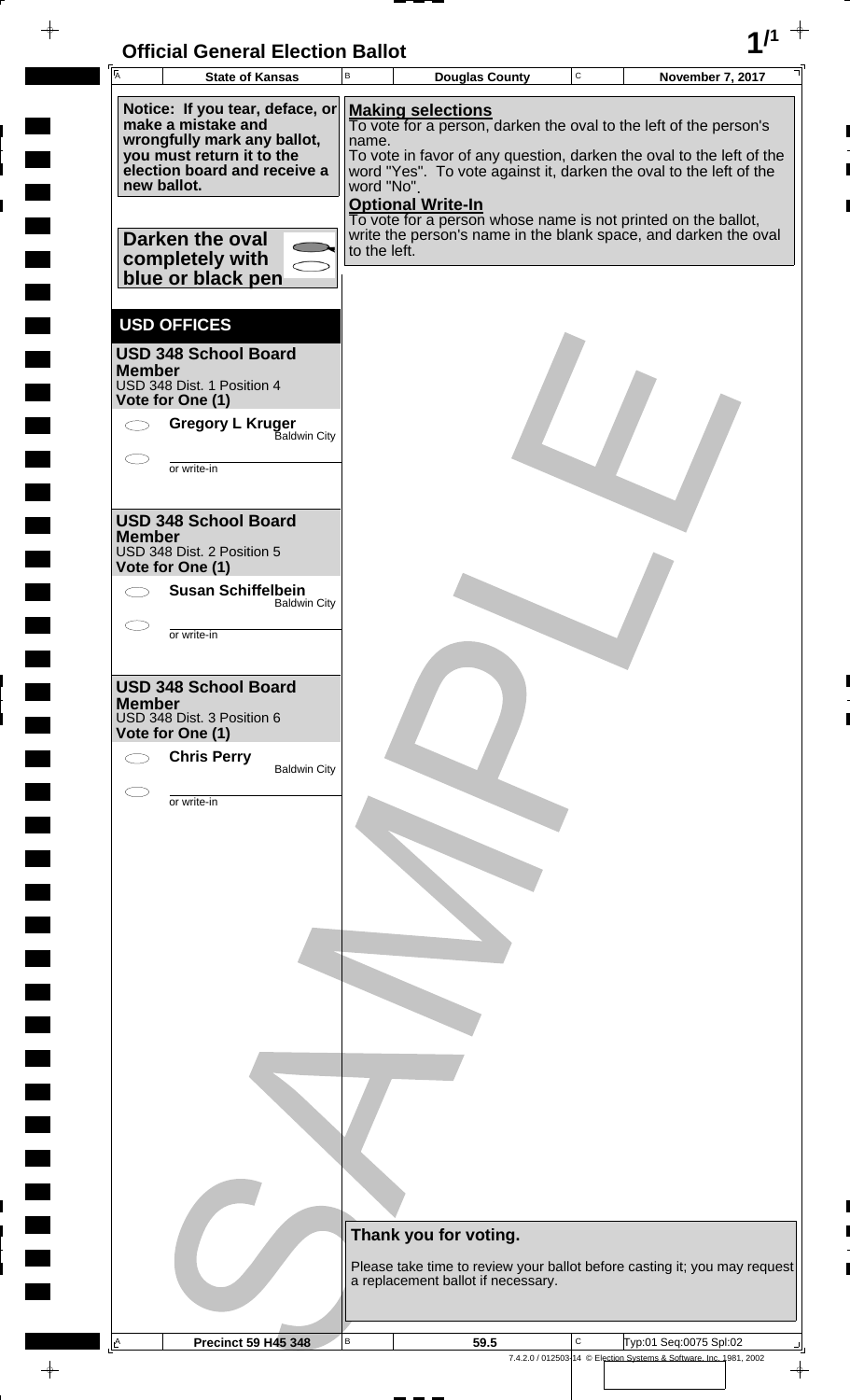| <b>Official General Election Ballot</b> |  |
|-----------------------------------------|--|
|                                         |  |

 $\blacksquare$ 

 $\blacksquare$ 

 $\blacksquare$ 

 $\begin{array}{c} \begin{array}{c} \hline \end{array} \end{array}$ 

 $\blacksquare$ 

 $\Box$ 

 $\frac{1}{\sqrt{2\pi}}$ 

| <b>I</b> A    | UNIUM OCHCIAI LICULIUII DANUL<br><b>State of Kansas</b>               | B            | <b>Douglas County</b>              | $\mathbf C$ | <b>November 7, 2017</b>                                                                                                                    |  |
|---------------|-----------------------------------------------------------------------|--------------|------------------------------------|-------------|--------------------------------------------------------------------------------------------------------------------------------------------|--|
|               | Notice: If you tear, deface, or                                       |              |                                    |             |                                                                                                                                            |  |
|               | make a mistake and<br>wrongfully mark any ballot,                     | name.        | <b>Making selections</b>           |             | To vote for a person, darken the oval to the left of the person's                                                                          |  |
|               | you must return it to the<br>election board and receive a             |              |                                    |             | To vote in favor of any question, darken the oval to the left of the<br>word "Yes". To vote against it, darken the oval to the left of the |  |
| new ballot.   |                                                                       | word "No".   | <b>Optional Write-In</b>           |             | To vote for a person whose name is not printed on the ballot,                                                                              |  |
|               | Darken the oval<br>completely with                                    | to the left. |                                    |             | write the person's name in the blank space, and darken the oval                                                                            |  |
|               | blue or black pen                                                     |              |                                    |             |                                                                                                                                            |  |
|               | <b>USD OFFICES</b>                                                    |              |                                    |             |                                                                                                                                            |  |
| <b>Member</b> | <b>USD 434 School Board</b><br>USD 434 Position 4<br>Vote for One (1) |              |                                    |             |                                                                                                                                            |  |
|               | <b>Zachary Anshutz</b><br>Overbrook                                   |              |                                    |             |                                                                                                                                            |  |
|               | or write-in                                                           |              |                                    |             |                                                                                                                                            |  |
| <b>Member</b> | <b>USD 434 School Board</b>                                           |              |                                    |             |                                                                                                                                            |  |
|               | USD 434 Position 5<br>Vote for One (1)                                |              |                                    |             |                                                                                                                                            |  |
|               | <b>Tanner Black</b><br>Carbondale                                     |              |                                    |             |                                                                                                                                            |  |
|               | or write-in                                                           |              |                                    |             |                                                                                                                                            |  |
|               | <b>USD 434 School Board</b>                                           |              |                                    |             |                                                                                                                                            |  |
| <b>Member</b> | USD 434 Position 6<br>Vote for One (1)                                |              |                                    |             |                                                                                                                                            |  |
|               | <b>Amy Crotinger</b><br>Carbondale                                    |              |                                    |             |                                                                                                                                            |  |
|               | or write-in                                                           |              |                                    |             |                                                                                                                                            |  |
|               |                                                                       |              |                                    |             |                                                                                                                                            |  |
|               |                                                                       |              |                                    |             |                                                                                                                                            |  |
|               |                                                                       |              |                                    |             |                                                                                                                                            |  |
|               |                                                                       |              |                                    |             |                                                                                                                                            |  |
|               |                                                                       |              |                                    |             |                                                                                                                                            |  |
|               |                                                                       |              |                                    |             |                                                                                                                                            |  |
|               |                                                                       |              |                                    |             |                                                                                                                                            |  |
|               |                                                                       |              |                                    |             |                                                                                                                                            |  |
|               |                                                                       |              |                                    |             |                                                                                                                                            |  |
|               |                                                                       |              |                                    |             |                                                                                                                                            |  |
|               |                                                                       |              |                                    |             |                                                                                                                                            |  |
|               |                                                                       |              | Thank you for voting.              |             |                                                                                                                                            |  |
|               |                                                                       |              | a replacement ballot if necessary. |             | Please take time to review your ballot before casting it; you may request                                                                  |  |
|               |                                                                       |              |                                    |             |                                                                                                                                            |  |
| $\Delta$      | <b>Precinct 59 H45 434</b>                                            | $\sf B$      | 59.6                               | $\mathbf C$ | Typ:01 Seq:0075 Spl:03                                                                                                                     |  |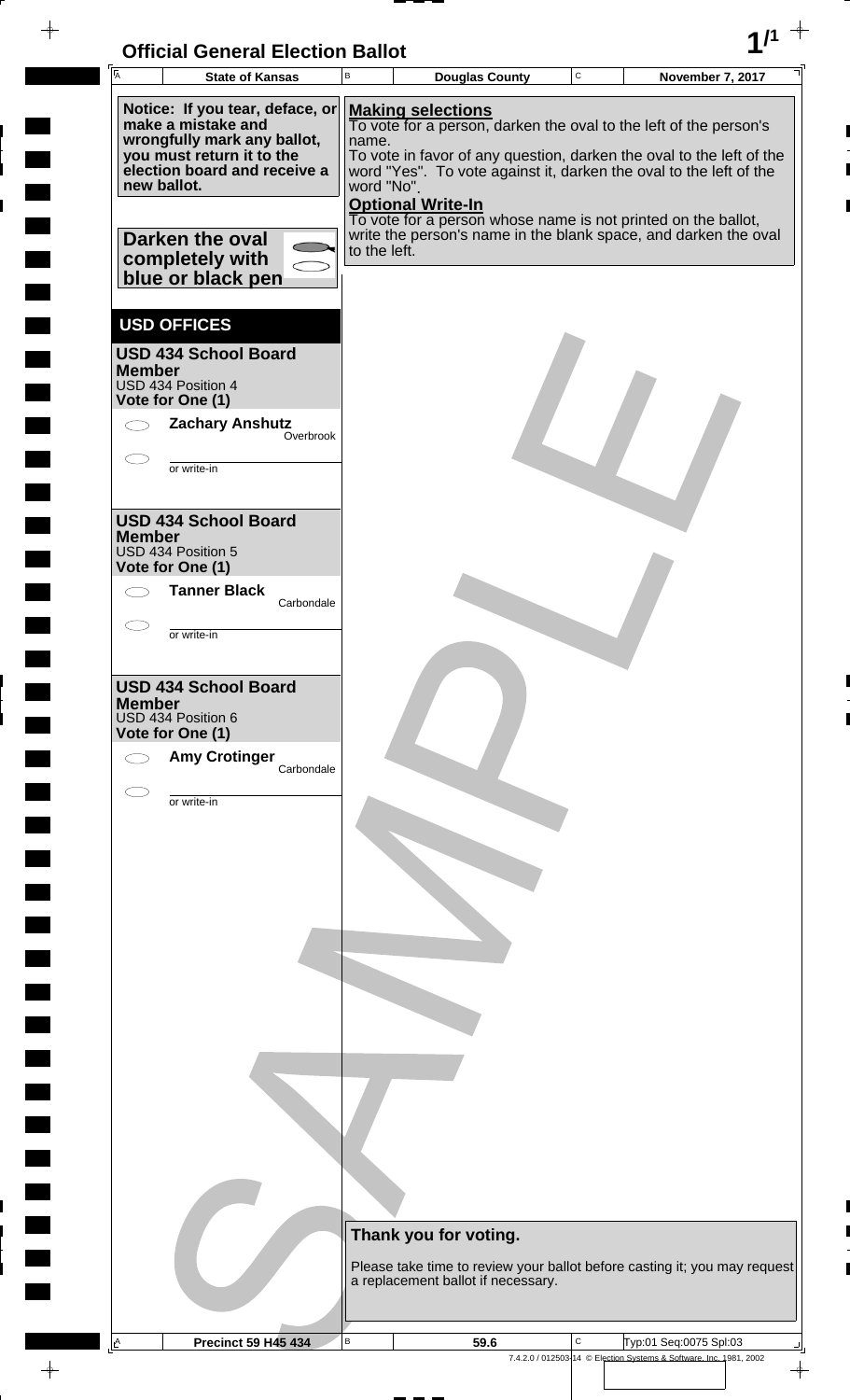

 $\frac{1}{2}$ 

 $\frac{1}{2}$ 

 $\blacksquare$ 

 $\overline{\phantom{a}}$ 

 $\ddot{\phantom{a}}$ 

 $\rightarrow$ 

|               | <b>State of Kansas</b>                                                                                                                                                                                                      | B                                   | <b>Douglas County</b>                                                                                                                                                                                                                                                                                                               | $\mathbf C$ | November 7, 2017                                                          |
|---------------|-----------------------------------------------------------------------------------------------------------------------------------------------------------------------------------------------------------------------------|-------------------------------------|-------------------------------------------------------------------------------------------------------------------------------------------------------------------------------------------------------------------------------------------------------------------------------------------------------------------------------------|-------------|---------------------------------------------------------------------------|
|               | Notice: If you tear, deface, or<br>make a mistake and<br>wrongfully mark any ballot,<br>you must return it to the<br>election board and receive a<br>new ballot.<br>Darken the oval<br>completely with<br>blue or black pen | name.<br>word "No".<br>to the left. | <b>Making selections</b><br>To vote for a person, darken the oval to the left of the person's<br>word "Yes". To vote against it, darken the oval to the left of the<br><b>Optional Write-In</b><br>To vote for a person whose name is not printed on the ballot,<br>write the person's name in the blank space, and darken the oval |             | To vote in favor of any question, darken the oval to the left of the      |
| <b>Member</b> | <b>USD OFFICES</b><br><b>USD 348 School Board</b><br>USD 348 Dist. 1 Position 4<br>Vote for One (1)<br><b>Gregory L Kruger</b><br>Baldwin City<br>or write-in                                                               |                                     |                                                                                                                                                                                                                                                                                                                                     |             |                                                                           |
| <b>Member</b> | <b>USD 348 School Board</b><br>USD 348 Dist. 2 Position 5<br>Vote for One (1)<br><b>Susan Schiffelbein</b><br><b>Baldwin City</b><br>or write-in                                                                            |                                     |                                                                                                                                                                                                                                                                                                                                     |             |                                                                           |
| <b>Member</b> | <b>USD 348 School Board</b><br>USD 348 Dist. 3 Position 6<br>Vote for One (1)<br><b>Chris Perry</b><br><b>Baldwin City</b>                                                                                                  |                                     |                                                                                                                                                                                                                                                                                                                                     |             |                                                                           |
|               | or write-in                                                                                                                                                                                                                 |                                     |                                                                                                                                                                                                                                                                                                                                     |             |                                                                           |
|               |                                                                                                                                                                                                                             |                                     |                                                                                                                                                                                                                                                                                                                                     |             |                                                                           |
|               |                                                                                                                                                                                                                             |                                     |                                                                                                                                                                                                                                                                                                                                     |             |                                                                           |
|               |                                                                                                                                                                                                                             |                                     |                                                                                                                                                                                                                                                                                                                                     |             |                                                                           |
|               |                                                                                                                                                                                                                             |                                     | Thank you for voting.<br>a replacement ballot if necessary.                                                                                                                                                                                                                                                                         |             | Please take time to review your ballot before casting it; you may request |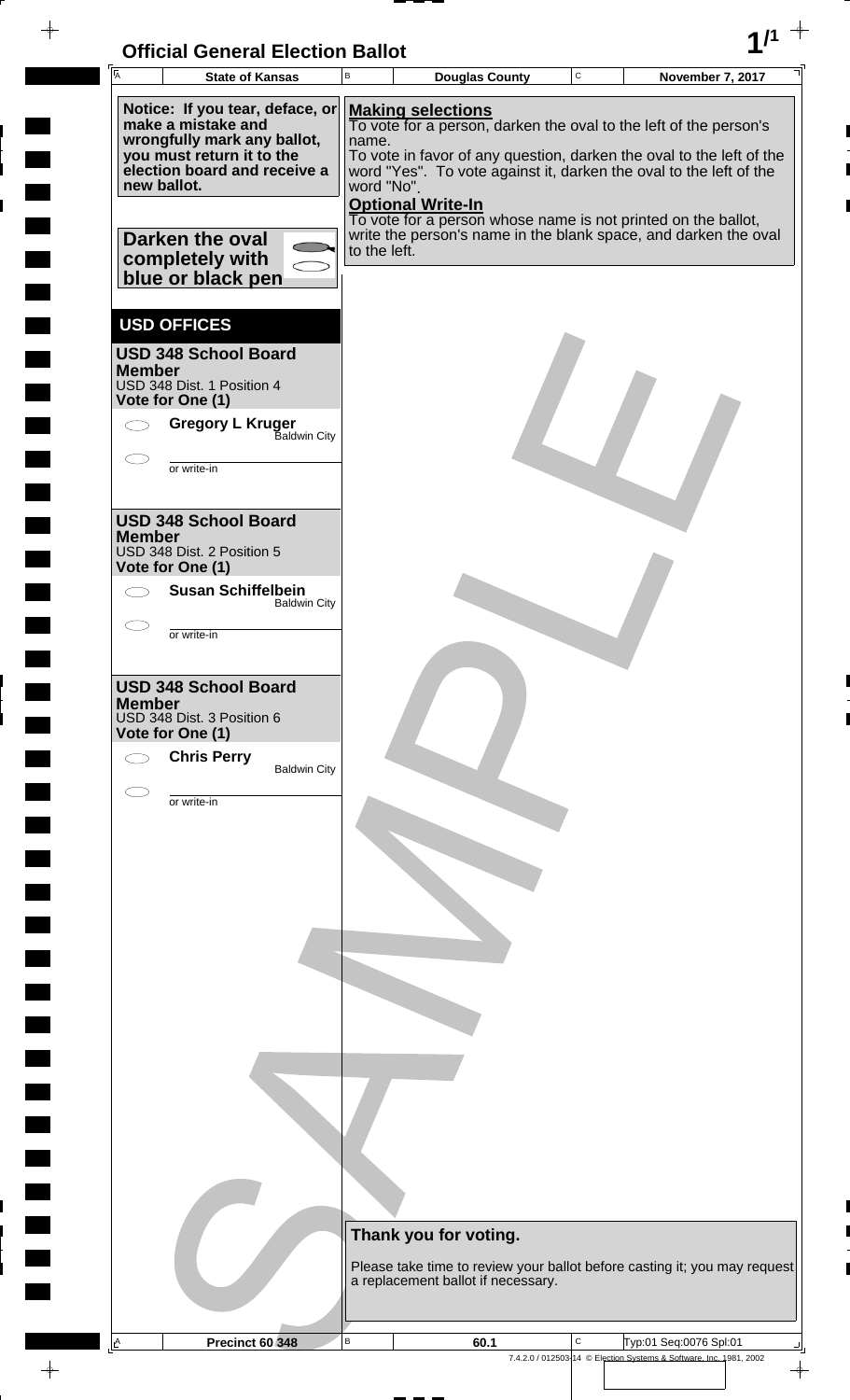# **Official General Election Ballot 1/1**

 $\rightarrow$ 

 $\blacksquare$ 

 $\begin{array}{c} \hline \end{array}$ 

 $\rightarrow$ 

| Ā             | <b>State of Kansas</b>                                                               | B             | <b>Douglas County</b>                                     |                     | C | November 7, 2017                                                                                                                           |
|---------------|--------------------------------------------------------------------------------------|---------------|-----------------------------------------------------------|---------------------|---|--------------------------------------------------------------------------------------------------------------------------------------------|
|               | Notice: If you tear, deface, or<br>make a mistake and<br>wrongfully mark any ballot, | name.         | <b>Making selections</b>                                  |                     |   | To vote for a person, darken the oval to the left of the person's                                                                          |
|               | you must return it to the<br>election board and receive a<br>new ballot.             | word "No".    |                                                           |                     |   | To vote in favor of any question, darken the oval to the left of the<br>word "Yes". To vote against it, darken the oval to the left of the |
|               | Darken the oval                                                                      | to the left.  | <b>Optional Write-In</b>                                  |                     |   | To vote for a person whose name is not printed on the ballot,<br>write the person's name in the blank space, and darken the oval           |
|               | completely with<br>blue or black pen                                                 |               |                                                           |                     |   |                                                                                                                                            |
|               |                                                                                      |               | <b>USD OFFICES</b>                                        |                     |   |                                                                                                                                            |
|               | <b>MUNICIPAL OFFICES</b><br><b>Baldwin City Mayor</b>                                | <b>Member</b> | <b>USD 348 School Board</b><br>USD 348 Dist. 3 Position 6 |                     |   |                                                                                                                                            |
|               | Vote for One (1)                                                                     |               | Vote for One (1)<br><b>Chris Perry</b>                    |                     |   |                                                                                                                                            |
|               | <b>Marilyn Pearse</b>                                                                |               |                                                           | <b>Baldwin City</b> |   |                                                                                                                                            |
|               | <b>Baldwin City</b><br>Casey A. Simoneau                                             |               | or write-in                                               |                     |   |                                                                                                                                            |
|               | <b>Baldwin City</b><br>or write-in                                                   |               |                                                           |                     |   |                                                                                                                                            |
|               | <b>Baldwin City Council</b><br>Vote for TWO(2) or FEWER                              |               |                                                           |                     |   |                                                                                                                                            |
|               | <b>Brian Cramer</b><br><b>Baldwin City</b>                                           |               |                                                           |                     |   |                                                                                                                                            |
|               | <b>Brian Messenger</b><br><b>Baldwin City</b>                                        |               |                                                           |                     |   |                                                                                                                                            |
|               | <b>Susan Pitts</b><br><b>Baldwin City</b>                                            |               |                                                           |                     |   |                                                                                                                                            |
|               | <b>Peter Sexton</b><br><b>Baldwin City</b>                                           |               |                                                           |                     |   |                                                                                                                                            |
|               | <b>Shane Starkey</b> Baldwin City                                                    |               |                                                           |                     |   |                                                                                                                                            |
|               | A.J. Stevens<br><b>Baldwin City</b>                                                  |               |                                                           |                     |   |                                                                                                                                            |
|               | or write-in                                                                          |               |                                                           |                     |   |                                                                                                                                            |
|               | or write-in                                                                          |               |                                                           |                     |   |                                                                                                                                            |
|               | <b>USD OFFICES</b>                                                                   |               |                                                           |                     |   |                                                                                                                                            |
| <b>Member</b> | <b>USD 348 School Board</b><br>USD 348 Dist. 1 Position 4<br>Vote for One (1)        |               |                                                           |                     |   |                                                                                                                                            |
|               | <b>Gregory L Kruger</b><br><b>Baldwin City</b>                                       |               |                                                           |                     |   |                                                                                                                                            |
|               | or write-in                                                                          |               |                                                           |                     |   |                                                                                                                                            |
|               | <b>USD 348 School Board</b>                                                          |               |                                                           |                     |   |                                                                                                                                            |
| <b>Member</b> | USD 348 Dist. 2 Position 5<br>Vote for One (1)                                       |               |                                                           |                     |   |                                                                                                                                            |
|               | <b>Susan Schiffelbein</b><br><b>Baldwin City</b>                                     |               |                                                           |                     |   |                                                                                                                                            |
|               | or write-in                                                                          |               | Thank you for voting.                                     |                     |   |                                                                                                                                            |
|               |                                                                                      |               | a replacement ballot if necessary.                        |                     |   | Please take time to review your ballot before casting it; you may request                                                                  |
| <u>A</u>      | Precinct 60 City 348                                                                 | В             | 60.2/60.3                                                 |                     | С | Typ:01 Seq:0076 Spl:02                                                                                                                     |
|               |                                                                                      |               |                                                           |                     |   | 7.4.2.0 / 012503-14 © Election Systems & Software, Inc. 1981, 2002                                                                         |

 $\overline{\varphi}$  .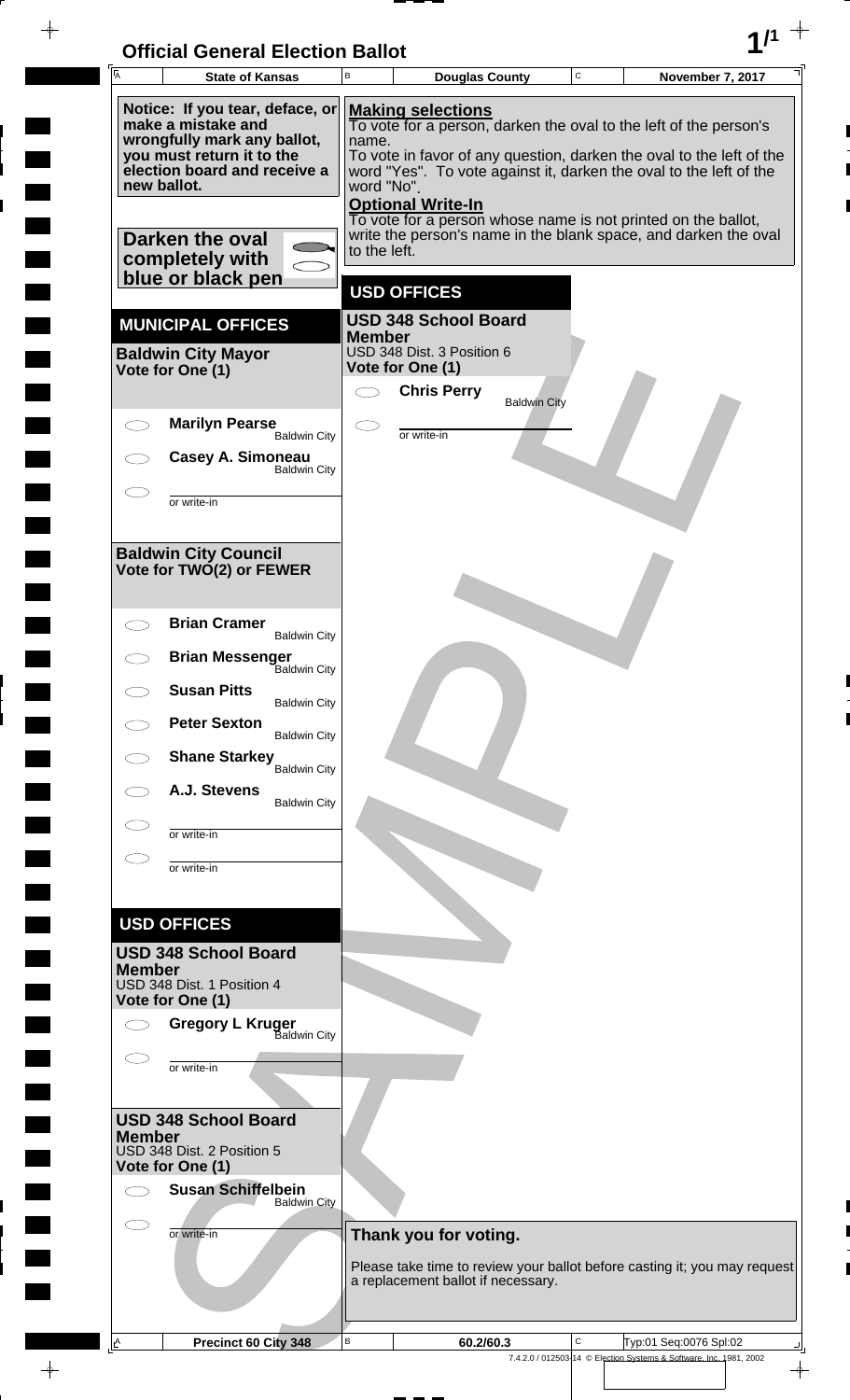

 $\overline{ }$ 

 $\overline{a}$ 

i

 $\overline{\phantom{a}}$ 

 $\frac{1}{2}$ 

 $\rightarrow$ 

| A             | <b>State of Kansas</b>                                                                                                                                                                                       | B                                   | <b>Douglas County</b>                                                                                                                                                                                                                                                                                                                                                                                       | $\mathbf C$ | November 7, 2017       |
|---------------|--------------------------------------------------------------------------------------------------------------------------------------------------------------------------------------------------------------|-------------------------------------|-------------------------------------------------------------------------------------------------------------------------------------------------------------------------------------------------------------------------------------------------------------------------------------------------------------------------------------------------------------------------------------------------------------|-------------|------------------------|
| new ballot.   | Notice: If you tear, deface, or<br>make a mistake and<br>wrongfully mark any ballot,<br>you must return it to the<br>election board and receive a<br>Darken the oval<br>completely with<br>blue or black pen | name.<br>word "No".<br>to the left. | <b>Making selections</b><br>To vote for a person, darken the oval to the left of the person's<br>To vote in favor of any question, darken the oval to the left of the<br>word "Yes". To vote against it, darken the oval to the left of the<br><b>Optional Write-In</b><br>To vote for a person whose name is not printed on the ballot,<br>write the person's name in the blank space, and darken the oval |             |                        |
| <b>Member</b> | <b>USD OFFICES</b><br><b>USD 289 School Board</b><br>USD 289 Position 3 Unexpired<br>Vote for One (1)<br>Jeremi Thompson<br>Wellsville<br>or write-in                                                        |                                     |                                                                                                                                                                                                                                                                                                                                                                                                             |             |                        |
| <b>Member</b> | <b>USD 289 School Board</b><br>USD 289 Position 4<br>Vote for One (1)<br><b>Tamera Aamold</b><br>Wellsville<br><b>Shane Pruitt</b><br>Wellsville<br>or write-in                                              |                                     |                                                                                                                                                                                                                                                                                                                                                                                                             |             |                        |
| <b>Member</b> | <b>USD 289 School Board</b><br>USD 289 Position 5<br>Vote for One (1)<br><b>Clyde L. Coons</b><br>Wellsville<br><b>Amanda Donovan</b><br>Wellsville                                                          |                                     |                                                                                                                                                                                                                                                                                                                                                                                                             |             |                        |
| <b>Member</b> | or write-in<br><b>USD 289 School Board</b><br>USD 289 Position 6<br>Vote for One (1)<br>Juanita Peckham<br>Rantoul                                                                                           |                                     |                                                                                                                                                                                                                                                                                                                                                                                                             |             |                        |
|               | <b>Todd Wilmarth</b><br>Wellsville<br>or write-in                                                                                                                                                            |                                     |                                                                                                                                                                                                                                                                                                                                                                                                             |             |                        |
|               |                                                                                                                                                                                                              |                                     | Thank you for voting.<br>Please take time to review your ballot before casting it; you may request<br>a replacement ballot if necessary.                                                                                                                                                                                                                                                                    |             |                        |
| <u>A</u>      | Precinct 61 289                                                                                                                                                                                              | в                                   | 61.1                                                                                                                                                                                                                                                                                                                                                                                                        | C           | Typ:01 Seq:0077 Spl:01 |
|               |                                                                                                                                                                                                              |                                     |                                                                                                                                                                                                                                                                                                                                                                                                             |             |                        |

7.4.2.0 / 012503-14 © Election Systems & Software, Inc. 1981, 2002

 $\overline{\phi}$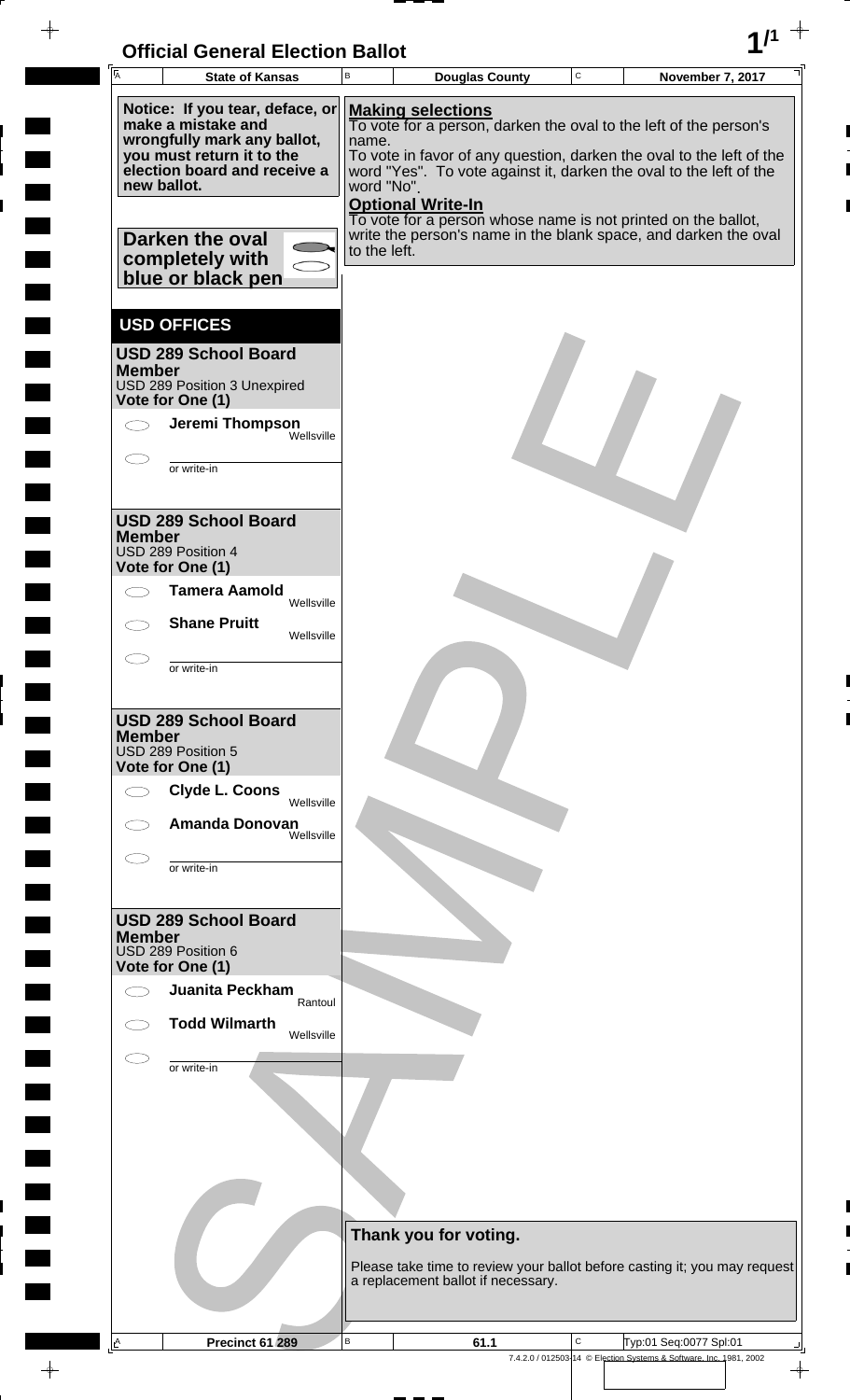

 $\overline{ }$  =  $\overline{ }$  =  $\overline{ }$ 

 $\frac{1}{2}$ 

 $\blacksquare$ 

 $\overline{\phantom{a}}$ 

 $\frac{1}{2}$ 

<u>rang</u>

 $\rightarrow$ 

| Ā  |               | <b>State of Kansas</b>                                                                                                                                                                                                      | В                                   | <b>Douglas County</b>                                                                                                                                                                                                                                                                                                                                                                                       | $\mathbf C$ | November 7, 2017                                                   |
|----|---------------|-----------------------------------------------------------------------------------------------------------------------------------------------------------------------------------------------------------------------------|-------------------------------------|-------------------------------------------------------------------------------------------------------------------------------------------------------------------------------------------------------------------------------------------------------------------------------------------------------------------------------------------------------------------------------------------------------------|-------------|--------------------------------------------------------------------|
|    |               | Notice: If you tear, deface, or<br>make a mistake and<br>wrongfully mark any ballot,<br>you must return it to the<br>election board and receive a<br>new ballot.<br>Darken the oval<br>completely with<br>blue or black pen | name.<br>word "No".<br>to the left. | <b>Making selections</b><br>To vote for a person, darken the oval to the left of the person's<br>To vote in favor of any question, darken the oval to the left of the<br>word "Yes". To vote against it, darken the oval to the left of the<br><b>Optional Write-In</b><br>To vote for a person whose name is not printed on the ballot,<br>write the person's name in the blank space, and darken the oval |             |                                                                    |
|    | <b>Member</b> | <b>USD OFFICES</b><br><b>USD 348 School Board</b><br>USD 348 Dist. 1 Position 4<br>Vote for One (1)<br><b>Gregory L Kruger</b><br>Baldwin City<br>or write-in                                                               |                                     |                                                                                                                                                                                                                                                                                                                                                                                                             |             |                                                                    |
|    | <b>Member</b> | <b>USD 348 School Board</b><br>USD 348 Dist. 2 Position 5<br>Vote for One (1)<br><b>Susan Schiffelbein</b><br><b>Baldwin City</b><br>or write-in                                                                            |                                     |                                                                                                                                                                                                                                                                                                                                                                                                             |             |                                                                    |
|    | <b>Member</b> | <b>USD 348 School Board</b><br>USD 348 Dist. 3 Position 6<br>Vote for One (1)<br><b>Chris Perry</b><br><b>Baldwin City</b><br>or write-in                                                                                   |                                     |                                                                                                                                                                                                                                                                                                                                                                                                             |             |                                                                    |
|    |               |                                                                                                                                                                                                                             |                                     |                                                                                                                                                                                                                                                                                                                                                                                                             |             |                                                                    |
|    |               |                                                                                                                                                                                                                             |                                     |                                                                                                                                                                                                                                                                                                                                                                                                             |             |                                                                    |
|    |               |                                                                                                                                                                                                                             |                                     | Thank you for voting.<br>Please take time to review your ballot before casting it; you may request<br>a replacement ballot if necessary.                                                                                                                                                                                                                                                                    |             |                                                                    |
| LA |               | Precinct 61 348                                                                                                                                                                                                             | в                                   | 61.2                                                                                                                                                                                                                                                                                                                                                                                                        | С           | Typ:01 Seq:0077 Spl:02                                             |
|    |               |                                                                                                                                                                                                                             |                                     |                                                                                                                                                                                                                                                                                                                                                                                                             |             | 7.4.2.0 / 012503-14 © Election Systems & Software, Inc. 1981, 2002 |

 $\overline{\varphi}$  .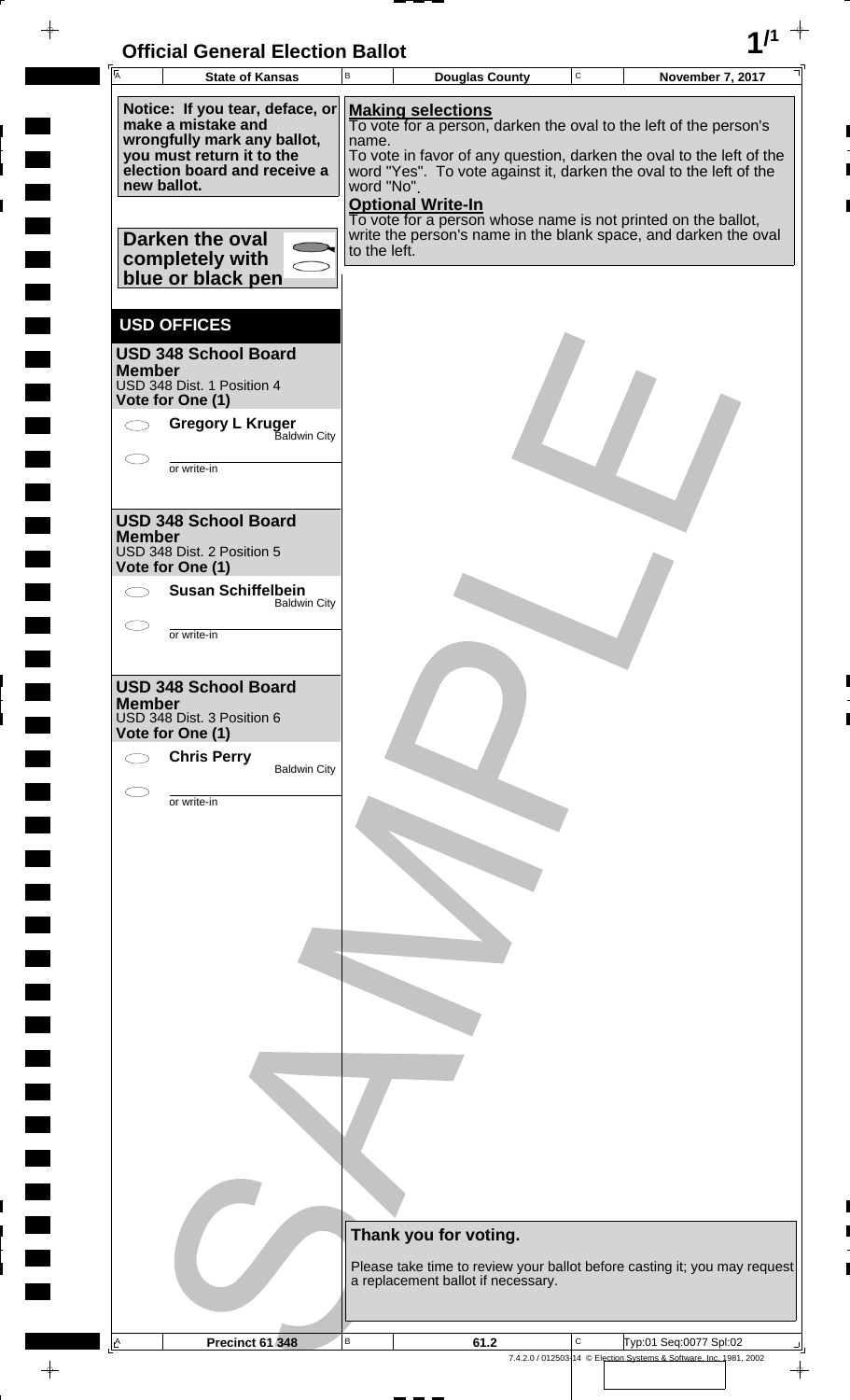| <b>Official General Election Ballot</b> |  |
|-----------------------------------------|--|
|                                         |  |

 $\blacksquare$ 

 $\blacksquare$ 

 $\blacksquare$ 

 $\Box$  $\blacksquare$ 

 $\blacksquare$ 

 $\Box$ 

 $\blacksquare$ 

 $\blacksquare$ 

 $\overline{\phantom{0}}$ 

 $\blacksquare$ 

 $\blacksquare$ 

**The Second** 

 $\Box$ 

 $\blacksquare$ 

 $\Box$ 

 $\blacksquare$ 

 $\frac{1}{\sqrt{2\pi}}$ 

Г 

| $\overline{A}$                                                                                                                                                   | <b>State of Kansas</b>                                                        | B                                                                                                                                                                                                                                                                                              | <b>Douglas County</b>                                                                                                            | C | <b>November 7, 2017</b>                                            |
|------------------------------------------------------------------------------------------------------------------------------------------------------------------|-------------------------------------------------------------------------------|------------------------------------------------------------------------------------------------------------------------------------------------------------------------------------------------------------------------------------------------------------------------------------------------|----------------------------------------------------------------------------------------------------------------------------------|---|--------------------------------------------------------------------|
| Notice: If you tear, deface, or<br>make a mistake and<br>wrongfully mark any ballot,<br>you must return it to the<br>election board and receive a<br>new ballot. |                                                                               | <b>Making selections</b><br>To vote for a person, darken the oval to the left of the person's<br>name.<br>To vote in favor of any question, darken the oval to the left of the<br>word "Yes". To vote against it, darken the oval to the left of the<br>word "No".<br><b>Optional Write-In</b> |                                                                                                                                  |   |                                                                    |
|                                                                                                                                                                  | Darken the oval<br>completely with                                            | to the left.                                                                                                                                                                                                                                                                                   | To vote for a person whose name is not printed on the ballot,<br>write the person's name in the blank space, and darken the oval |   |                                                                    |
|                                                                                                                                                                  | blue or black pen                                                             |                                                                                                                                                                                                                                                                                                | <b>USD OFFICES</b>                                                                                                               |   |                                                                    |
|                                                                                                                                                                  | <b>MUNICIPAL OFFICES</b>                                                      |                                                                                                                                                                                                                                                                                                | <b>USD 348 School Board</b>                                                                                                      |   |                                                                    |
|                                                                                                                                                                  | <b>Baldwin City Mayor</b><br>Vote for One (1)                                 | <b>Member</b>                                                                                                                                                                                                                                                                                  | USD 348 Dist. 3 Position 6<br>Vote for One (1)                                                                                   |   |                                                                    |
|                                                                                                                                                                  | Casey A. Simoneau                                                             |                                                                                                                                                                                                                                                                                                | <b>Chris Perry</b><br><b>Baldwin City</b>                                                                                        |   |                                                                    |
|                                                                                                                                                                  | <b>Baldwin City</b>                                                           |                                                                                                                                                                                                                                                                                                | or write-in                                                                                                                      |   |                                                                    |
|                                                                                                                                                                  | <b>Marilyn Pearse</b><br><b>Baldwin City</b>                                  |                                                                                                                                                                                                                                                                                                |                                                                                                                                  |   |                                                                    |
|                                                                                                                                                                  | or write-in                                                                   |                                                                                                                                                                                                                                                                                                |                                                                                                                                  |   |                                                                    |
|                                                                                                                                                                  | <b>Baldwin City Council</b><br>Vote for TWO(2) or FEWER                       |                                                                                                                                                                                                                                                                                                |                                                                                                                                  |   |                                                                    |
|                                                                                                                                                                  | <b>Brian Messenger</b><br><b>Baldwin City</b>                                 |                                                                                                                                                                                                                                                                                                |                                                                                                                                  |   |                                                                    |
|                                                                                                                                                                  | <b>Susan Pitts</b><br><b>Baldwin City</b>                                     |                                                                                                                                                                                                                                                                                                |                                                                                                                                  |   |                                                                    |
|                                                                                                                                                                  | <b>Peter Sexton</b><br><b>Baldwin City</b>                                    |                                                                                                                                                                                                                                                                                                |                                                                                                                                  |   |                                                                    |
|                                                                                                                                                                  | <b>Shane Starkey</b><br><b>Baldwin City</b>                                   |                                                                                                                                                                                                                                                                                                |                                                                                                                                  |   |                                                                    |
|                                                                                                                                                                  | A.J. Stevens<br><b>Baldwin City</b>                                           |                                                                                                                                                                                                                                                                                                |                                                                                                                                  |   |                                                                    |
|                                                                                                                                                                  | <b>Brian Cramer</b><br><b>Baldwin City</b>                                    |                                                                                                                                                                                                                                                                                                |                                                                                                                                  |   |                                                                    |
|                                                                                                                                                                  | or write-in                                                                   |                                                                                                                                                                                                                                                                                                |                                                                                                                                  |   |                                                                    |
|                                                                                                                                                                  | or write-in                                                                   |                                                                                                                                                                                                                                                                                                |                                                                                                                                  |   |                                                                    |
|                                                                                                                                                                  |                                                                               |                                                                                                                                                                                                                                                                                                |                                                                                                                                  |   |                                                                    |
|                                                                                                                                                                  | <b>USD OFFICES</b>                                                            |                                                                                                                                                                                                                                                                                                |                                                                                                                                  |   |                                                                    |
| <b>Member</b>                                                                                                                                                    | <b>USD 348 School Board</b><br>USD 348 Dist. 1 Position 4<br>Vote for One (1) |                                                                                                                                                                                                                                                                                                |                                                                                                                                  |   |                                                                    |
|                                                                                                                                                                  | <b>Gregory L Kruger</b><br><b>Baldwin City</b>                                |                                                                                                                                                                                                                                                                                                |                                                                                                                                  |   |                                                                    |
|                                                                                                                                                                  | or write-in                                                                   |                                                                                                                                                                                                                                                                                                |                                                                                                                                  |   |                                                                    |
| <b>Member</b>                                                                                                                                                    | <b>USD 348 School Board</b><br>USD 348 Dist. 2 Position 5<br>Vote for One (1) |                                                                                                                                                                                                                                                                                                |                                                                                                                                  |   |                                                                    |
|                                                                                                                                                                  | <b>Susan Schiffelbein</b><br><b>Baldwin City</b>                              |                                                                                                                                                                                                                                                                                                |                                                                                                                                  |   |                                                                    |
|                                                                                                                                                                  | or write-in                                                                   |                                                                                                                                                                                                                                                                                                | Thank you for voting.                                                                                                            |   |                                                                    |
|                                                                                                                                                                  |                                                                               |                                                                                                                                                                                                                                                                                                | Please take time to review your ballot before casting it; you may request<br>a replacement ballot if necessary.                  |   |                                                                    |
| <u>A</u>                                                                                                                                                         | Precinct 61 City 348                                                          | В                                                                                                                                                                                                                                                                                              | 61.3 & 61.4                                                                                                                      | С | Typ:01 Seq:0077 Spl:03                                             |
|                                                                                                                                                                  |                                                                               |                                                                                                                                                                                                                                                                                                |                                                                                                                                  |   | 7.4.2.0 / 012503-14 © Election Systems & Software, Inc. 1981, 2002 |

 $\overline{\phantom{a}}$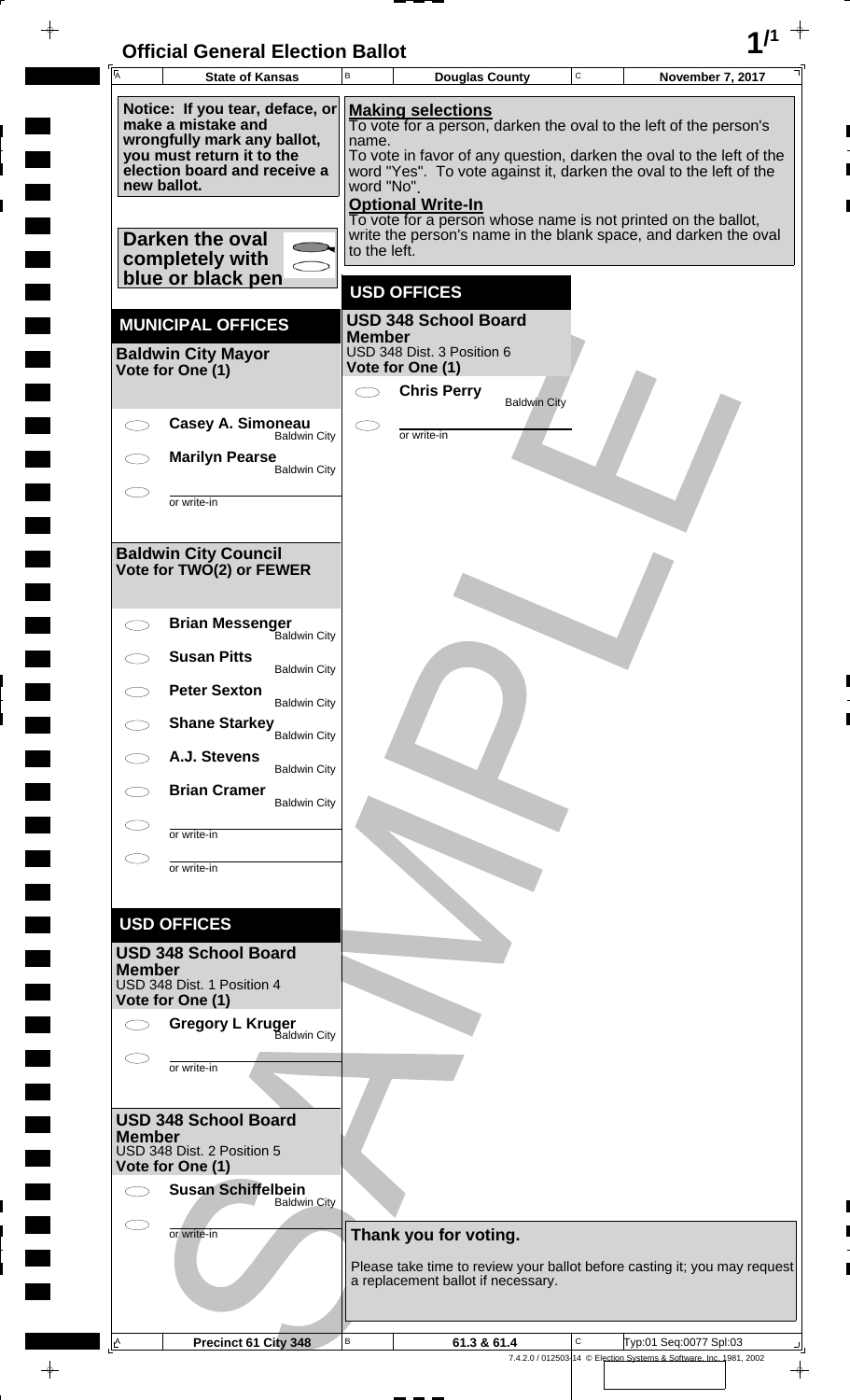$\frac{1}{\left( \frac{1}{2} \right)}$ 



 $\rightarrow$ 

 $\overline{\phantom{a}}$ 

 $\frac{1}{2}$ 

 $\frac{1}{2}$ 

i

 $\overline{\phantom{a}}$ 

 $\overline{a}$ 

 $\frac{1}{2}$ 

 $\rightarrow$ 

| A<br><b>State of Kansas</b>                                                                                                                                                                                                 | B                                   | <b>Douglas County</b>                                                                                                                                                                                                                                                                                                                                                                                       | $\mathbf C$ | November 7, 2017                                                                             |
|-----------------------------------------------------------------------------------------------------------------------------------------------------------------------------------------------------------------------------|-------------------------------------|-------------------------------------------------------------------------------------------------------------------------------------------------------------------------------------------------------------------------------------------------------------------------------------------------------------------------------------------------------------------------------------------------------------|-------------|----------------------------------------------------------------------------------------------|
| Notice: If you tear, deface, or<br>make a mistake and<br>wrongfully mark any ballot,<br>you must return it to the<br>election board and receive a<br>new ballot.<br>Darken the oval<br>completely with<br>blue or black pen | name.<br>word "No".<br>to the left. | <b>Making selections</b><br>To vote for a person, darken the oval to the left of the person's<br>To vote in favor of any question, darken the oval to the left of the<br>word "Yes". To vote against it, darken the oval to the left of the<br><b>Optional Write-In</b><br>To vote for a person whose name is not printed on the ballot,<br>write the person's name in the blank space, and darken the oval |             |                                                                                              |
| <b>USD OFFICES</b><br><b>USD 289 School Board</b><br><b>Member</b><br>USD 289 Position 3 Unexpired<br>Vote for One (1)<br>Jeremi Thompson<br>Wellsville<br>or write-in                                                      |                                     |                                                                                                                                                                                                                                                                                                                                                                                                             |             |                                                                                              |
| <b>USD 289 School Board</b><br><b>Member</b><br>USD 289 Position 4<br>Vote for One (1)<br><b>Shane Pruitt</b><br>Wellsville                                                                                                 |                                     |                                                                                                                                                                                                                                                                                                                                                                                                             |             |                                                                                              |
| <b>Tamera Aamold</b><br>Wellsville<br>or write-in                                                                                                                                                                           |                                     |                                                                                                                                                                                                                                                                                                                                                                                                             |             |                                                                                              |
| <b>USD 289 School Board</b><br><b>Member</b><br>USD 289 Position 5<br>Vote for One (1)<br><b>Amanda Donovan</b><br>Wellsville<br>Clyde L. Coons<br>Wellsville<br>or write-in                                                |                                     |                                                                                                                                                                                                                                                                                                                                                                                                             |             |                                                                                              |
| <b>USD 289 School Board</b><br><b>Member</b><br>USD 289 Position 6<br>Vote for One (1)                                                                                                                                      |                                     |                                                                                                                                                                                                                                                                                                                                                                                                             |             |                                                                                              |
| <b>Todd Wilmarth</b><br>Wellsville<br><b>Juanita Peckham</b><br>Rantoul                                                                                                                                                     |                                     |                                                                                                                                                                                                                                                                                                                                                                                                             |             |                                                                                              |
| or write-in                                                                                                                                                                                                                 |                                     |                                                                                                                                                                                                                                                                                                                                                                                                             |             |                                                                                              |
|                                                                                                                                                                                                                             |                                     | Thank you for voting.<br>Please take time to review your ballot before casting it; you may request<br>a replacement ballot if necessary.                                                                                                                                                                                                                                                                    |             |                                                                                              |
| Precinct 62 289<br>Ŀ                                                                                                                                                                                                        | В                                   | 62.1                                                                                                                                                                                                                                                                                                                                                                                                        | C           | Typ:01 Seq:0078 Spl:01<br>7.4.2.0 / 012503-14 © Election Systems & Software, Inc. 1981, 2002 |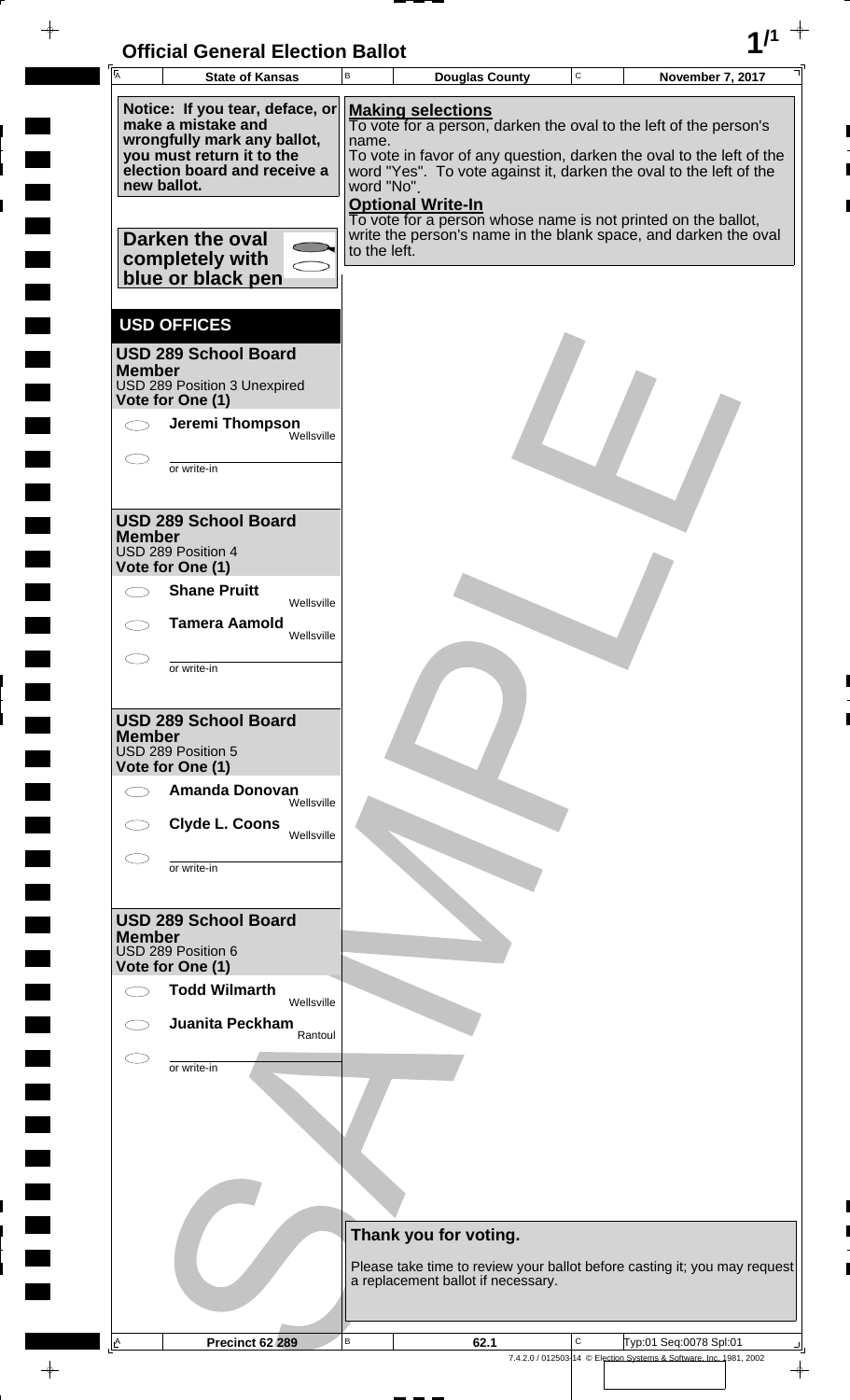

 $\frac{1}{2}$ 

 $\frac{1}{2}$ 

 $\blacksquare$ 

 $\overline{\phantom{a}}$ 

 $\ddot{\phantom{a}}$ 

 $\rightarrow$ 

| $\overline{\mathsf{A}}$                                                | <b>State of Kansas</b>                                                                                                                                                                                       | B                                   | <b>Douglas County</b>                                                                                                                                                                                                                                                                                                                                                                                       | $\mathbf C$ | November 7, 2017 |
|------------------------------------------------------------------------|--------------------------------------------------------------------------------------------------------------------------------------------------------------------------------------------------------------|-------------------------------------|-------------------------------------------------------------------------------------------------------------------------------------------------------------------------------------------------------------------------------------------------------------------------------------------------------------------------------------------------------------------------------------------------------------|-------------|------------------|
| new ballot.                                                            | Notice: If you tear, deface, or<br>make a mistake and<br>wrongfully mark any ballot,<br>you must return it to the<br>election board and receive a<br>Darken the oval<br>completely with<br>blue or black pen | name.<br>word "No".<br>to the left. | <b>Making selections</b><br>To vote for a person, darken the oval to the left of the person's<br>To vote in favor of any question, darken the oval to the left of the<br>word "Yes". To vote against it, darken the oval to the left of the<br><b>Optional Write-In</b><br>To vote for a person whose name is not printed on the ballot,<br>write the person's name in the blank space, and darken the oval |             |                  |
| <b>USD OFFICES</b><br><b>Member</b><br>Vote for One (1)<br>or write-in | <b>USD 348 School Board</b><br>USD 348 Dist. 1 Position 4<br><b>Gregory L Kruger</b><br>Baldwin City                                                                                                         |                                     |                                                                                                                                                                                                                                                                                                                                                                                                             |             |                  |
| <b>Member</b><br>Vote for One (1)<br>or write-in                       | <b>USD 348 School Board</b><br>USD 348 Dist. 2 Position 5<br><b>Susan Schiffelbein</b><br><b>Baldwin City</b>                                                                                                |                                     |                                                                                                                                                                                                                                                                                                                                                                                                             |             |                  |
| <b>Member</b><br>Vote for One (1)                                      | <b>USD 348 School Board</b><br>USD 348 Dist. 3 Position 6<br><b>Chris Perry</b><br><b>Baldwin City</b>                                                                                                       |                                     |                                                                                                                                                                                                                                                                                                                                                                                                             |             |                  |
| or write-in                                                            |                                                                                                                                                                                                              |                                     |                                                                                                                                                                                                                                                                                                                                                                                                             |             |                  |
|                                                                        |                                                                                                                                                                                                              |                                     |                                                                                                                                                                                                                                                                                                                                                                                                             |             |                  |
|                                                                        |                                                                                                                                                                                                              |                                     |                                                                                                                                                                                                                                                                                                                                                                                                             |             |                  |
|                                                                        |                                                                                                                                                                                                              |                                     |                                                                                                                                                                                                                                                                                                                                                                                                             |             |                  |
|                                                                        |                                                                                                                                                                                                              |                                     | Thank you for voting.<br>Please take time to review your ballot before casting it; you may request<br>a replacement ballot if necessary.                                                                                                                                                                                                                                                                    |             |                  |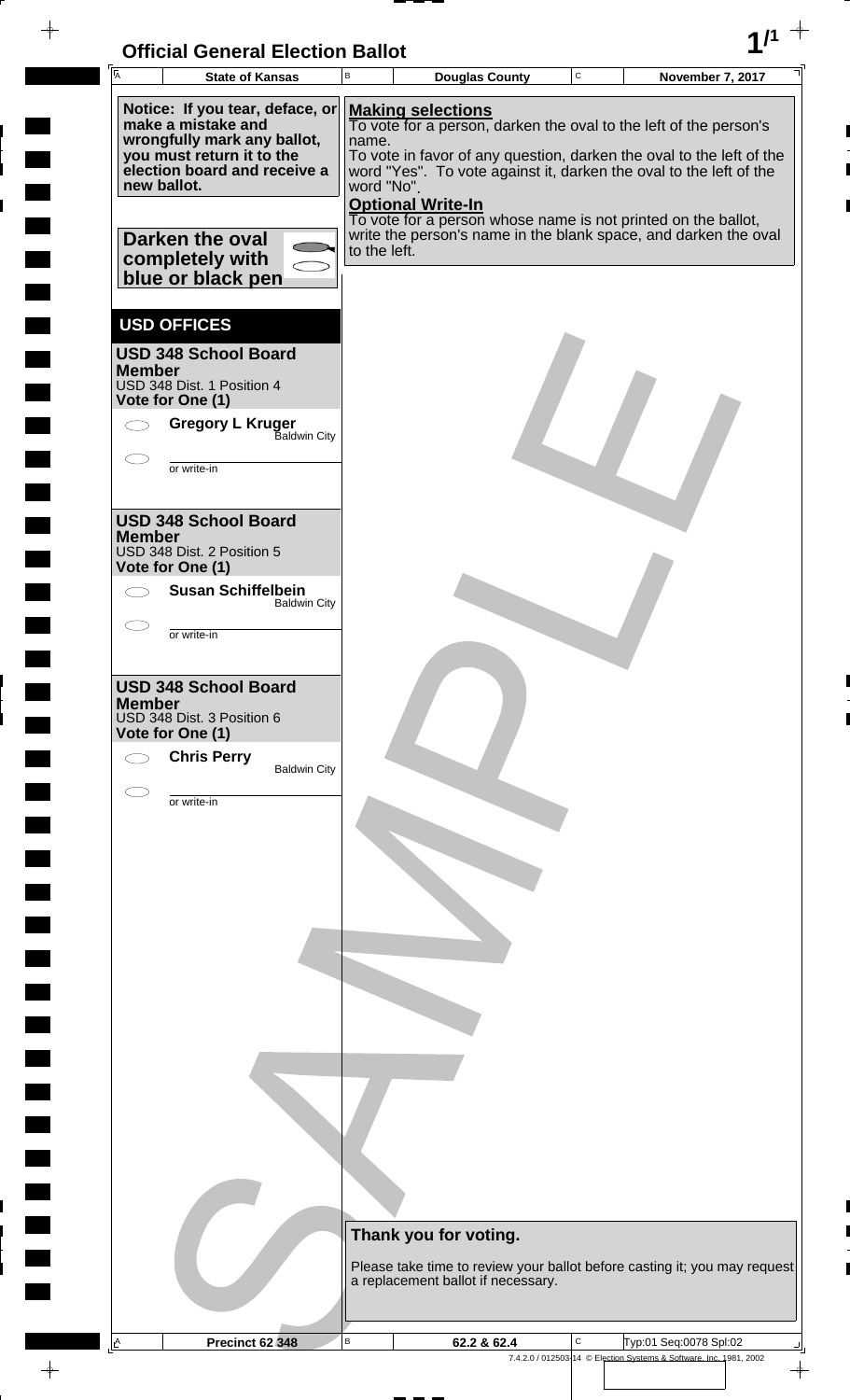| <b>Official General Election Ballot</b> |  |
|-----------------------------------------|--|
|                                         |  |

 $\blacksquare$ 

 $\blacksquare$ 

 $\overline{\phantom{0}}$ 

 $\blacksquare$ 

 $\blacksquare$ 

 $\blacksquare$ 

 $\blacksquare$ 

 $\blacksquare$ 

 $\overline{\phantom{a}}$ 

 $\begin{array}{c} \hline \end{array}$ 

 $\Box$ 

**The State** 

 $\Box$ 

 $\blacksquare$ 

 $\blacksquare$ 

m

 $\Box$ 

 $\blacksquare$ 

 $\Box$ 

 $\blacksquare$ 

 $\begin{array}{c|c} \hline \raisebox{12pt}{$\scriptstyle\downarrow$} \\\hline \raisebox{12pt}{$\scriptstyle\uparrow$} \\\hline \end{array}$ 

Г 

 $\blacksquare$ 

| $\overline{A}$ | <b>State of Kansas</b>                                                                                  | В                                                                                                                                                                                                                                      | <b>Douglas County</b>                          |                     | C | November 7, 2017                                                                                                                 |  |  |  |
|----------------|---------------------------------------------------------------------------------------------------------|----------------------------------------------------------------------------------------------------------------------------------------------------------------------------------------------------------------------------------------|------------------------------------------------|---------------------|---|----------------------------------------------------------------------------------------------------------------------------------|--|--|--|
|                | Notice: If you tear, deface, or<br>make a mistake and                                                   |                                                                                                                                                                                                                                        | <b>Making selections</b>                       |                     |   |                                                                                                                                  |  |  |  |
|                | wrongfully mark any ballot,<br>you must return it to the<br>election board and receive a<br>new ballot. | To vote for a person, darken the oval to the left of the person's<br>name.<br>To vote in favor of any question, darken the oval to the left of the<br>word "Yes". To vote against it, darken the oval to the left of the<br>word "No". |                                                |                     |   |                                                                                                                                  |  |  |  |
|                | Darken the oval<br>completely with                                                                      | to the left.                                                                                                                                                                                                                           | <b>Optional Write-In</b>                       |                     |   | To vote for a person whose name is not printed on the ballot,<br>write the person's name in the blank space, and darken the oval |  |  |  |
|                | blue or black pen                                                                                       |                                                                                                                                                                                                                                        | <b>USD OFFICES</b>                             |                     |   |                                                                                                                                  |  |  |  |
|                | <b>MUNICIPAL OFFICES</b>                                                                                |                                                                                                                                                                                                                                        | <b>USD 348 School Board</b>                    |                     |   |                                                                                                                                  |  |  |  |
|                | <b>Baldwin City Mayor</b><br>Vote for One (1)                                                           | <b>Member</b>                                                                                                                                                                                                                          | USD 348 Dist. 3 Position 6<br>Vote for One (1) |                     |   |                                                                                                                                  |  |  |  |
|                |                                                                                                         |                                                                                                                                                                                                                                        | <b>Chris Perry</b>                             | <b>Baldwin City</b> |   |                                                                                                                                  |  |  |  |
|                | <b>Marilyn Pearse</b><br><b>Baldwin City</b>                                                            |                                                                                                                                                                                                                                        | or write-in                                    |                     |   |                                                                                                                                  |  |  |  |
|                | Casey A. Simoneau<br><b>Baldwin City</b>                                                                |                                                                                                                                                                                                                                        |                                                |                     |   |                                                                                                                                  |  |  |  |
|                | or write-in                                                                                             |                                                                                                                                                                                                                                        |                                                |                     |   |                                                                                                                                  |  |  |  |
|                | <b>Baldwin City Council</b><br>Vote for TWO(2) or FEWER                                                 |                                                                                                                                                                                                                                        |                                                |                     |   |                                                                                                                                  |  |  |  |
|                | <b>Susan Pitts</b><br><b>Baldwin City</b>                                                               |                                                                                                                                                                                                                                        |                                                |                     |   |                                                                                                                                  |  |  |  |
|                | <b>Peter Sexton</b><br><b>Baldwin City</b>                                                              |                                                                                                                                                                                                                                        |                                                |                     |   |                                                                                                                                  |  |  |  |
|                | <b>Shane Starkey</b> Baldwin City                                                                       |                                                                                                                                                                                                                                        |                                                |                     |   |                                                                                                                                  |  |  |  |
|                | A.J. Stevens<br><b>Baldwin City</b>                                                                     |                                                                                                                                                                                                                                        |                                                |                     |   |                                                                                                                                  |  |  |  |
|                | <b>Brian Cramer</b><br><b>Baldwin City</b>                                                              |                                                                                                                                                                                                                                        |                                                |                     |   |                                                                                                                                  |  |  |  |
|                | <b>Brian Messenger</b><br><b>Baldwin City</b>                                                           |                                                                                                                                                                                                                                        |                                                |                     |   |                                                                                                                                  |  |  |  |
|                | or write-in                                                                                             |                                                                                                                                                                                                                                        |                                                |                     |   |                                                                                                                                  |  |  |  |
|                | or write-in                                                                                             |                                                                                                                                                                                                                                        |                                                |                     |   |                                                                                                                                  |  |  |  |
|                | <b>USD OFFICES</b>                                                                                      |                                                                                                                                                                                                                                        |                                                |                     |   |                                                                                                                                  |  |  |  |
|                | <b>USD 348 School Board</b>                                                                             |                                                                                                                                                                                                                                        |                                                |                     |   |                                                                                                                                  |  |  |  |
| <b>Member</b>  | USD 348 Dist. 1 Position 4<br>Vote for One (1)                                                          |                                                                                                                                                                                                                                        |                                                |                     |   |                                                                                                                                  |  |  |  |
|                | <b>Gregory L Kruger</b><br><b>Baldwin City</b>                                                          |                                                                                                                                                                                                                                        |                                                |                     |   |                                                                                                                                  |  |  |  |
|                | or write-in                                                                                             |                                                                                                                                                                                                                                        |                                                |                     |   |                                                                                                                                  |  |  |  |
|                | <b>USD 348 School Board</b>                                                                             |                                                                                                                                                                                                                                        |                                                |                     |   |                                                                                                                                  |  |  |  |
| <b>Member</b>  | USD 348 Dist. 2 Position 5<br>Vote for One (1)                                                          |                                                                                                                                                                                                                                        |                                                |                     |   |                                                                                                                                  |  |  |  |
|                | <b>Susan Schiffelbein</b><br><b>Baldwin City</b>                                                        |                                                                                                                                                                                                                                        |                                                |                     |   |                                                                                                                                  |  |  |  |
|                | or write-in                                                                                             |                                                                                                                                                                                                                                        | Thank you for voting.                          |                     |   |                                                                                                                                  |  |  |  |
|                |                                                                                                         |                                                                                                                                                                                                                                        | a replacement ballot if necessary.             |                     |   | Please take time to review your ballot before casting it; you may request                                                        |  |  |  |
|                |                                                                                                         | $\sf B$                                                                                                                                                                                                                                |                                                |                     | С | Typ:01 Seq:0078 Spl:03                                                                                                           |  |  |  |
| $\Delta$       | Precinct 62 City 348                                                                                    |                                                                                                                                                                                                                                        | 62.3 & 62.5 & 62.6                             |                     |   | 7.4.2.0 / 012503-14 © Election Systems & Software, Inc. 1981, 2002                                                               |  |  |  |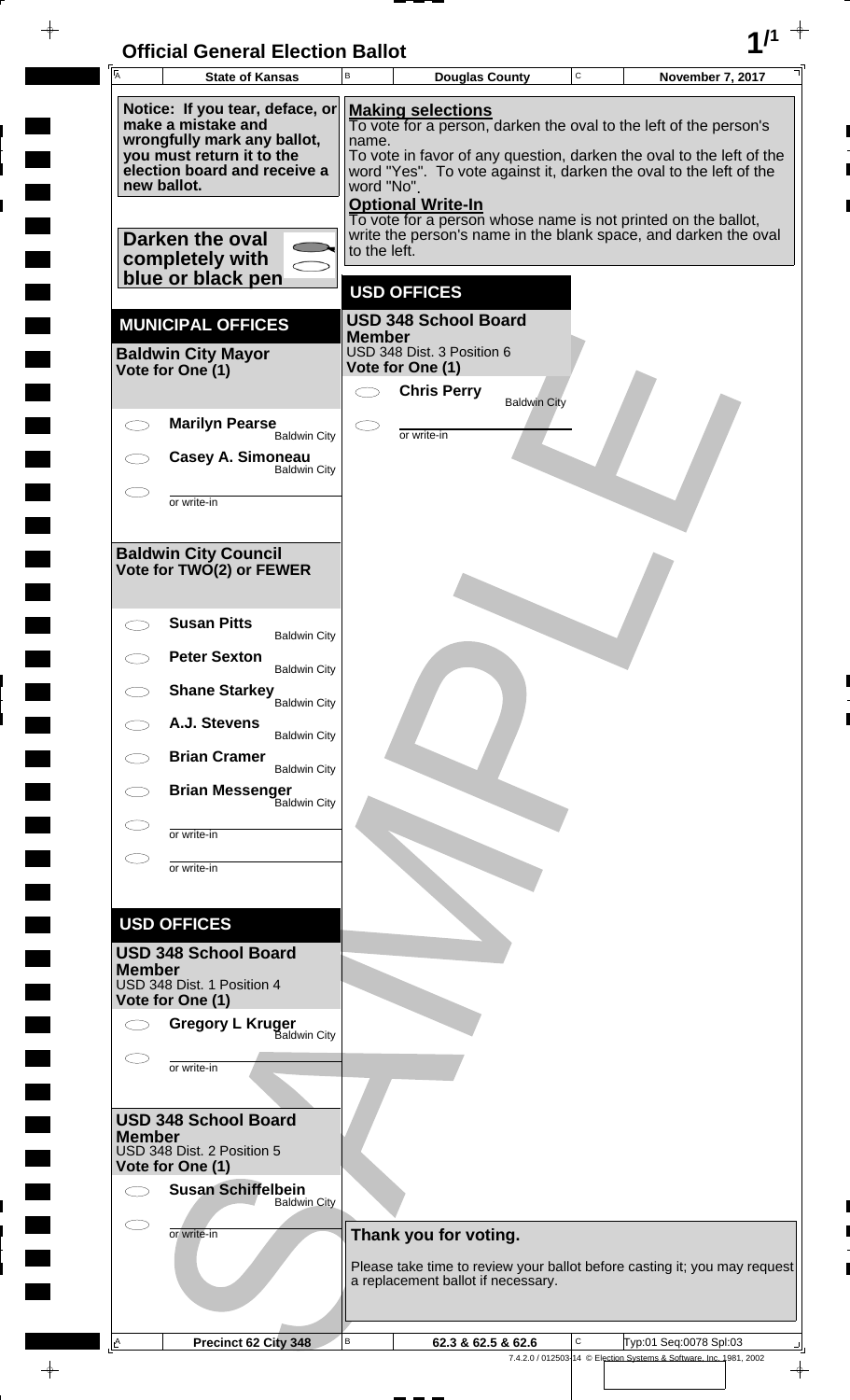

| A             | <b>State of Kansas</b>                                                                                                                                                                                 | B                                   | <b>Douglas County</b>                                                                                                                                                                                                                                                                                                                                                                                       | $\mathbf C$ | <b>November 7, 2017</b>                                            |
|---------------|--------------------------------------------------------------------------------------------------------------------------------------------------------------------------------------------------------|-------------------------------------|-------------------------------------------------------------------------------------------------------------------------------------------------------------------------------------------------------------------------------------------------------------------------------------------------------------------------------------------------------------------------------------------------------------|-------------|--------------------------------------------------------------------|
|               | Notice: If you tear, deface, or<br>make a mistake and<br>wrongfully mark any ballot,<br>you must return it to the<br>election board and receive a<br>new ballot.<br>Darken the oval<br>completely with | name.<br>word "No".<br>to the left. | <b>Making selections</b><br>To vote for a person, darken the oval to the left of the person's<br>To vote in favor of any question, darken the oval to the left of the<br>word "Yes". To vote against it, darken the oval to the left of the<br><b>Optional Write-In</b><br>To vote for a person whose name is not printed on the ballot,<br>write the person's name in the blank space, and darken the oval |             |                                                                    |
|               | blue or black pen                                                                                                                                                                                      |                                     |                                                                                                                                                                                                                                                                                                                                                                                                             |             |                                                                    |
|               | <b>USD OFFICES</b>                                                                                                                                                                                     |                                     |                                                                                                                                                                                                                                                                                                                                                                                                             |             |                                                                    |
| <b>Member</b> | <b>USD 289 School Board</b><br>USD 289 Position 3 Unexpired<br>Vote for One (1)                                                                                                                        |                                     |                                                                                                                                                                                                                                                                                                                                                                                                             |             |                                                                    |
|               | Jeremi Thompson                                                                                                                                                                                        | Wellsville                          |                                                                                                                                                                                                                                                                                                                                                                                                             |             |                                                                    |
|               | or write-in                                                                                                                                                                                            |                                     |                                                                                                                                                                                                                                                                                                                                                                                                             |             |                                                                    |
| <b>Member</b> | <b>USD 289 School Board</b><br>USD 289 Position 4<br>Vote for One (1)                                                                                                                                  |                                     |                                                                                                                                                                                                                                                                                                                                                                                                             |             |                                                                    |
|               | <b>Tamera Aamold</b><br>Wellsville                                                                                                                                                                     |                                     |                                                                                                                                                                                                                                                                                                                                                                                                             |             |                                                                    |
|               | <b>Shane Pruitt</b><br>Wellsville                                                                                                                                                                      |                                     |                                                                                                                                                                                                                                                                                                                                                                                                             |             |                                                                    |
|               | or write-in                                                                                                                                                                                            |                                     |                                                                                                                                                                                                                                                                                                                                                                                                             |             |                                                                    |
| <b>Member</b> | <b>USD 289 School Board</b><br>USD 289 Position 5<br>Vote for One (1)                                                                                                                                  |                                     |                                                                                                                                                                                                                                                                                                                                                                                                             |             |                                                                    |
|               | <b>Clyde L. Coons</b><br>Wellsville                                                                                                                                                                    |                                     |                                                                                                                                                                                                                                                                                                                                                                                                             |             |                                                                    |
|               | <b>Amanda Donovan</b><br>Wellsville<br>or write-in                                                                                                                                                     |                                     |                                                                                                                                                                                                                                                                                                                                                                                                             |             |                                                                    |
|               |                                                                                                                                                                                                        |                                     |                                                                                                                                                                                                                                                                                                                                                                                                             |             |                                                                    |
| <b>Member</b> | <b>USD 289 School Board</b><br>USD 289 Position 6<br>Vote for One (1)                                                                                                                                  |                                     |                                                                                                                                                                                                                                                                                                                                                                                                             |             |                                                                    |
|               | Juanita Peckham                                                                                                                                                                                        | Rantoul                             |                                                                                                                                                                                                                                                                                                                                                                                                             |             |                                                                    |
|               | <b>Todd Wilmarth</b><br>Wellsville                                                                                                                                                                     |                                     |                                                                                                                                                                                                                                                                                                                                                                                                             |             |                                                                    |
|               | or write-in                                                                                                                                                                                            |                                     |                                                                                                                                                                                                                                                                                                                                                                                                             |             |                                                                    |
|               |                                                                                                                                                                                                        |                                     |                                                                                                                                                                                                                                                                                                                                                                                                             |             |                                                                    |
|               |                                                                                                                                                                                                        |                                     |                                                                                                                                                                                                                                                                                                                                                                                                             |             |                                                                    |
|               |                                                                                                                                                                                                        |                                     | Thank you for voting.                                                                                                                                                                                                                                                                                                                                                                                       |             |                                                                    |
|               |                                                                                                                                                                                                        |                                     | Please take time to review your ballot before casting it; you may request<br>a replacement ballot if necessary.                                                                                                                                                                                                                                                                                             |             |                                                                    |
| Ŀ             | Precinct 63 289                                                                                                                                                                                        | В                                   | 63.1                                                                                                                                                                                                                                                                                                                                                                                                        | С           | Typ:01 Seq:0079 Spl:01                                             |
|               |                                                                                                                                                                                                        |                                     |                                                                                                                                                                                                                                                                                                                                                                                                             |             | 7.4.2.0 / 012503-14 © Election Systems & Software, Inc. 1981, 2002 |

 $\phi$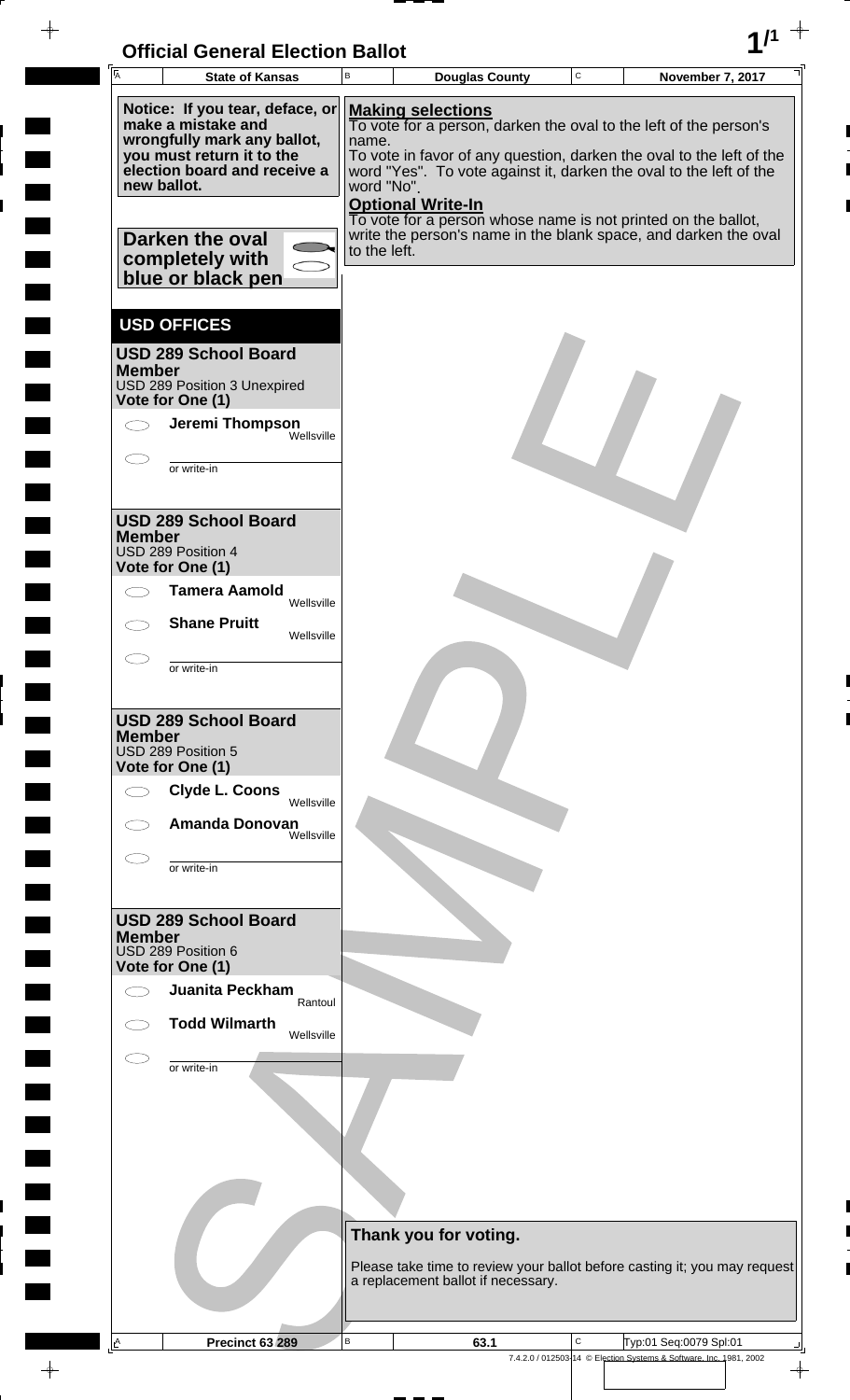

 $\frac{1}{2}$ 

 $\frac{1}{2}$ 

 $\blacksquare$ 

 $\overline{\phantom{a}}$ 

 $\ddot{\phantom{a}}$ 

 $\rightarrow$ 

|                                                         | <b>State of Kansas</b>                                                                                                                                                                                       | B                                   | <b>Douglas County</b>                                                                                                                                                                                                                                                                                                                                                                                       | $\mathbf C$ | November 7, 2017 |
|---------------------------------------------------------|--------------------------------------------------------------------------------------------------------------------------------------------------------------------------------------------------------------|-------------------------------------|-------------------------------------------------------------------------------------------------------------------------------------------------------------------------------------------------------------------------------------------------------------------------------------------------------------------------------------------------------------------------------------------------------------|-------------|------------------|
| new ballot.                                             | Notice: If you tear, deface, or<br>make a mistake and<br>wrongfully mark any ballot,<br>you must return it to the<br>election board and receive a<br>Darken the oval<br>completely with<br>blue or black pen | name.<br>word "No".<br>to the left. | <b>Making selections</b><br>To vote for a person, darken the oval to the left of the person's<br>To vote in favor of any question, darken the oval to the left of the<br>word "Yes". To vote against it, darken the oval to the left of the<br><b>Optional Write-In</b><br>To vote for a person whose name is not printed on the ballot,<br>write the person's name in the blank space, and darken the oval |             |                  |
| <b>USD OFFICES</b><br><b>Member</b><br>Vote for One (1) | <b>USD 348 School Board</b><br>USD 348 Dist. 1 Position 4<br><b>Gregory L Kruger</b><br>Baldwin City<br>or write-in                                                                                          |                                     |                                                                                                                                                                                                                                                                                                                                                                                                             |             |                  |
| <b>Member</b><br>Vote for One (1)                       | <b>USD 348 School Board</b><br>USD 348 Dist. 2 Position 5<br><b>Susan Schiffelbein</b><br><b>Baldwin City</b><br>or write-in                                                                                 |                                     |                                                                                                                                                                                                                                                                                                                                                                                                             |             |                  |
| <b>Member</b><br>Vote for One (1)                       | <b>USD 348 School Board</b><br>USD 348 Dist. 3 Position 6<br><b>Chris Perry</b><br><b>Baldwin City</b>                                                                                                       |                                     |                                                                                                                                                                                                                                                                                                                                                                                                             |             |                  |
|                                                         | or write-in                                                                                                                                                                                                  |                                     |                                                                                                                                                                                                                                                                                                                                                                                                             |             |                  |
|                                                         |                                                                                                                                                                                                              |                                     |                                                                                                                                                                                                                                                                                                                                                                                                             |             |                  |
|                                                         |                                                                                                                                                                                                              |                                     |                                                                                                                                                                                                                                                                                                                                                                                                             |             |                  |
|                                                         |                                                                                                                                                                                                              |                                     |                                                                                                                                                                                                                                                                                                                                                                                                             |             |                  |
|                                                         |                                                                                                                                                                                                              |                                     | Thank you for voting.<br>Please take time to review your ballot before casting it; you may request<br>a replacement ballot if necessary.                                                                                                                                                                                                                                                                    |             |                  |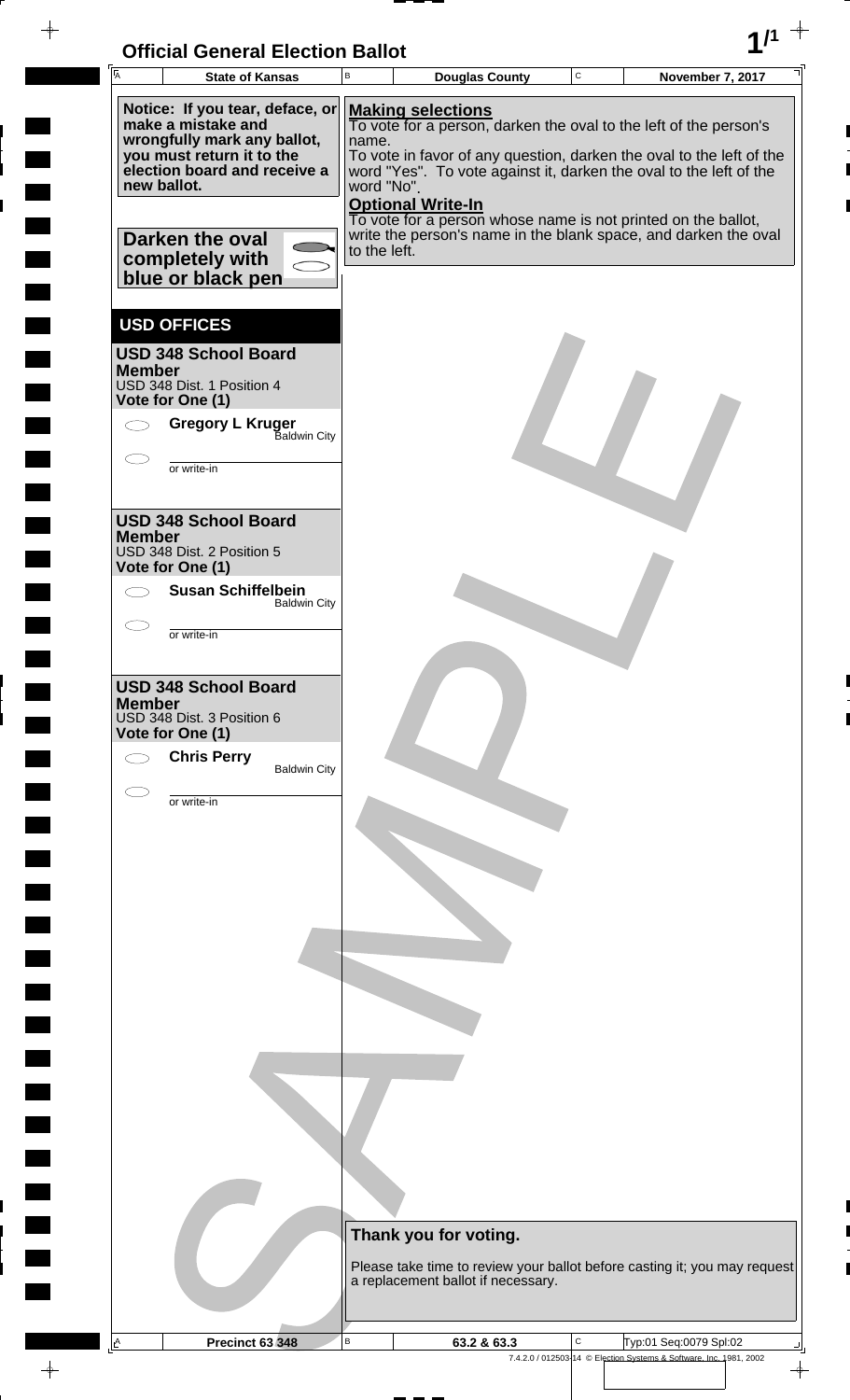

| Ā             | <b>State of Kansas</b>                                                                                                                                                                                                      | В                                   | <b>Douglas County</b>                                                                                                                                                                                                                                            | C | November 7, 2017                                                                                                                                                          |
|---------------|-----------------------------------------------------------------------------------------------------------------------------------------------------------------------------------------------------------------------------|-------------------------------------|------------------------------------------------------------------------------------------------------------------------------------------------------------------------------------------------------------------------------------------------------------------|---|---------------------------------------------------------------------------------------------------------------------------------------------------------------------------|
|               | Notice: If you tear, deface, or<br>make a mistake and<br>wrongfully mark any ballot,<br>you must return it to the<br>election board and receive a<br>new ballot.<br>Darken the oval<br>completely with<br>blue or black pen | name.<br>word "No".<br>to the left. | <b>Making selections</b><br>To vote for a person, darken the oval to the left of the person's<br>word "Yes". To vote against it, darken the oval to the left of the<br><b>Optional Write-In</b><br>To vote for a person whose name is not printed on the ballot, |   | To vote in favor of any question, darken the oval to the left of the<br>write the person's name in the blank space, and darken the oval                                   |
| <b>Member</b> | <b>USD OFFICES</b><br><b>USD 343 School Board</b><br>USD 343 Position 2 Unexpired<br>Vote for One (1)<br><b>DeAnn Hupe Seib</b><br>Perry<br><b>Brian Damme</b><br>Perry<br>or write-in                                      |                                     |                                                                                                                                                                                                                                                                  |   |                                                                                                                                                                           |
| <b>Member</b> | <b>USD 343 School Board</b><br>USD 343 Position 4<br>Vote for One (1)<br><b>Jarae D Essman</b><br>Grantville<br><b>Ryan Blosser</b><br>Grantville<br>or write-in                                                            |                                     |                                                                                                                                                                                                                                                                  |   |                                                                                                                                                                           |
| <b>Member</b> | <b>USD 343 School Board</b><br>USD 343 Position 5<br>Vote for One (1)<br>Ramon C. Gonzalez, Jr<br>Perry<br>or write-in                                                                                                      |                                     |                                                                                                                                                                                                                                                                  |   |                                                                                                                                                                           |
| <b>Member</b> | <b>USD 343 School Board</b><br>USD 343 Position 6<br>Vote for One (1)<br><b>Nick Fergus</b><br>Lecompton<br><b>Stephanie Confer</b><br>Lecompton                                                                            |                                     |                                                                                                                                                                                                                                                                  |   |                                                                                                                                                                           |
|               | or write-in                                                                                                                                                                                                                 |                                     |                                                                                                                                                                                                                                                                  |   |                                                                                                                                                                           |
| <u>A</u>      | <b>Precinct 64 H45 343</b>                                                                                                                                                                                                  | В                                   | Thank you for voting.<br>a replacement ballot if necessary.<br>64.1                                                                                                                                                                                              | С | Please take time to review your ballot before casting it; you may request<br>Typ:01 Seq:0080 Spl:01<br>7.4.2.0 / 012503-14 © Election Systems & Software, Inc. 1981, 2002 |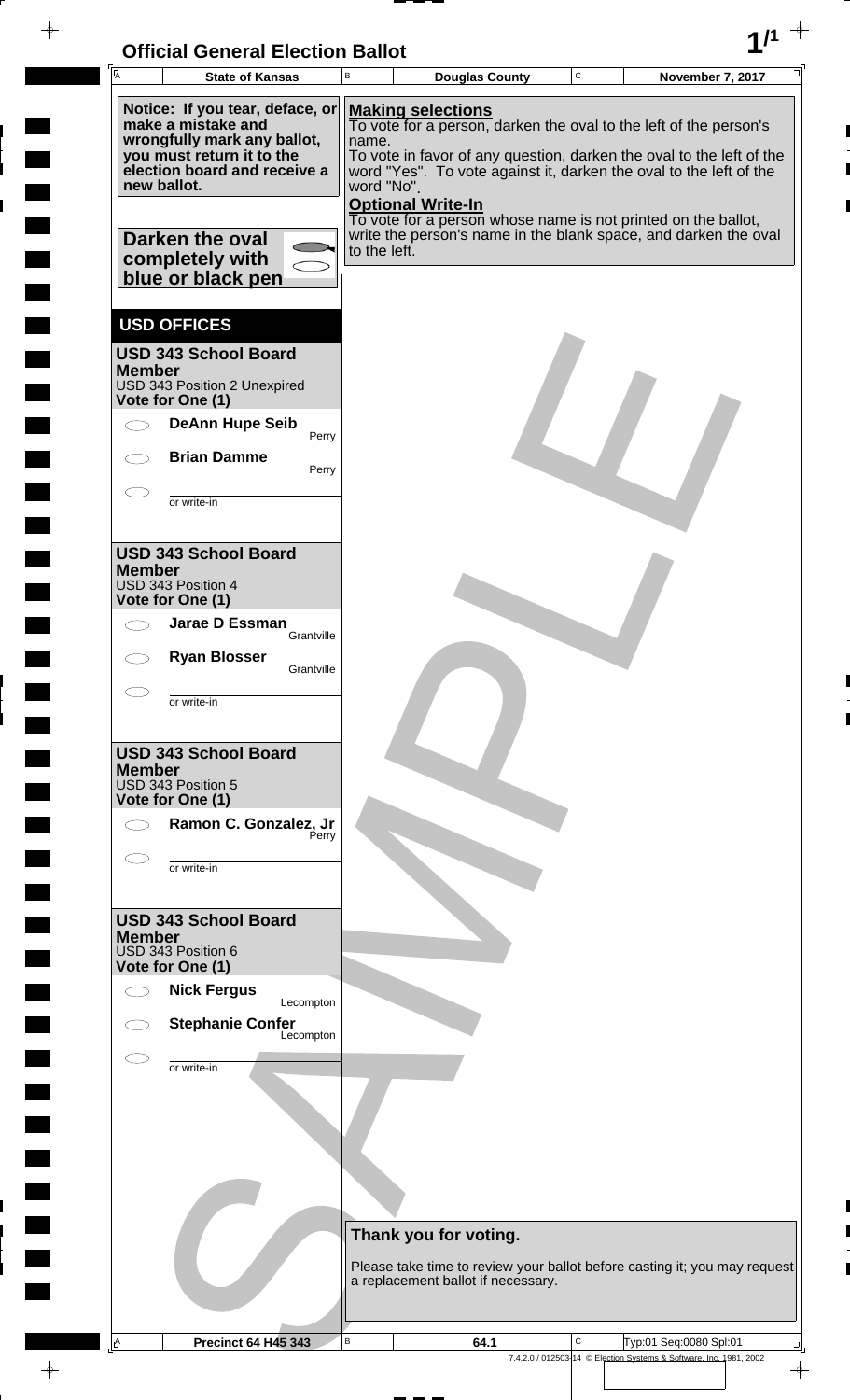| <b>Official General Election Ballot</b> |  |
|-----------------------------------------|--|
|                                         |  |

 $\overline{\phantom{a}}$ 

 $\blacksquare$ 

 $\blacksquare$ 

 $\blacksquare$ 

 $\frac{1}{2}$ 

| Ā             | <b>State of Kansas</b>                                   | UNICIAI UENETAI LIECHUN DANUL<br>В | <b>Douglas County</b>    |                                    | $\mathbf C$ | November 7, 2017                                                                                                                 |  |
|---------------|----------------------------------------------------------|------------------------------------|--------------------------|------------------------------------|-------------|----------------------------------------------------------------------------------------------------------------------------------|--|
|               | Notice: If you tear, deface, or<br>make a mistake and    |                                    | <b>Making selections</b> |                                    |             | To vote for a person, darken the oval to the left of the person's                                                                |  |
|               | wrongfully mark any ballot,<br>you must return it to the | name.                              |                          |                                    |             | To vote in favor of any question, darken the oval to the left of the                                                             |  |
|               | election board and receive a<br>new ballot.              | word "No".                         |                          |                                    |             | word "Yes". To vote against it, darken the oval to the left of the                                                               |  |
|               | Darken the oval                                          |                                    | <b>Optional Write-In</b> |                                    |             | To vote for a person whose name is not printed on the ballot,<br>write the person's name in the blank space, and darken the oval |  |
|               | completely with<br>blue or black pen                     | to the left.                       |                          |                                    |             |                                                                                                                                  |  |
|               | <b>USD OFFICES</b>                                       |                                    |                          |                                    |             |                                                                                                                                  |  |
| <b>Member</b> | <b>USD 497 School Board</b>                              |                                    |                          |                                    |             |                                                                                                                                  |  |
| At-Large      | Vote for THREE(3) or FEWER                               |                                    |                          |                                    |             |                                                                                                                                  |  |
|               | <b>Kelly Jones</b><br>Lawrence                           |                                    |                          |                                    |             |                                                                                                                                  |  |
|               | <b>Gretchen Alix Lister</b><br>Lawrence                  |                                    |                          |                                    |             |                                                                                                                                  |  |
|               | <b>Steve Wallace</b><br>Lawrence                         |                                    |                          |                                    |             |                                                                                                                                  |  |
|               | <b>GR Gordon-Ross</b><br>Lawrence                        |                                    |                          |                                    |             |                                                                                                                                  |  |
| $\bigcirc$    | <b>Jill Hayhurst</b><br>Lawrence                         |                                    |                          |                                    |             |                                                                                                                                  |  |
|               | <b>James Alan Hollinger</b><br>Lawrence                  |                                    |                          |                                    |             |                                                                                                                                  |  |
|               | Melissa Y. Johnson<br>Lawrence                           |                                    |                          |                                    |             |                                                                                                                                  |  |
|               | or write-in                                              |                                    |                          |                                    |             |                                                                                                                                  |  |
|               | or write-in                                              |                                    |                          |                                    |             |                                                                                                                                  |  |
|               | or write-in                                              |                                    |                          |                                    |             |                                                                                                                                  |  |
|               |                                                          |                                    |                          |                                    |             |                                                                                                                                  |  |
|               |                                                          |                                    |                          |                                    |             |                                                                                                                                  |  |
|               |                                                          |                                    |                          |                                    |             |                                                                                                                                  |  |
|               |                                                          |                                    |                          |                                    |             |                                                                                                                                  |  |
|               |                                                          |                                    |                          |                                    |             |                                                                                                                                  |  |
|               |                                                          |                                    |                          |                                    |             |                                                                                                                                  |  |
|               |                                                          |                                    |                          |                                    |             |                                                                                                                                  |  |
|               |                                                          |                                    |                          |                                    |             |                                                                                                                                  |  |
|               |                                                          |                                    |                          |                                    |             |                                                                                                                                  |  |
|               |                                                          |                                    |                          |                                    |             |                                                                                                                                  |  |
|               |                                                          |                                    |                          |                                    |             |                                                                                                                                  |  |
|               |                                                          |                                    |                          |                                    |             |                                                                                                                                  |  |
|               |                                                          |                                    |                          |                                    |             |                                                                                                                                  |  |
|               |                                                          |                                    | Thank you for voting.    |                                    |             |                                                                                                                                  |  |
|               |                                                          |                                    |                          | a replacement ballot if necessary. |             | Please take time to review your ballot before casting it; you may request                                                        |  |
|               |                                                          |                                    |                          |                                    |             |                                                                                                                                  |  |
| $\mathbb{E}$  | <b>Precinct 64 H45 497</b>                               | B                                  | 64.2                     |                                    | C           | Typ:01 Seq:0080 Spl:02                                                                                                           |  |
|               |                                                          |                                    |                          |                                    |             | 7.4.2.0 / 012503-14 © Election Systems & Software, Inc. 1981, 2002                                                               |  |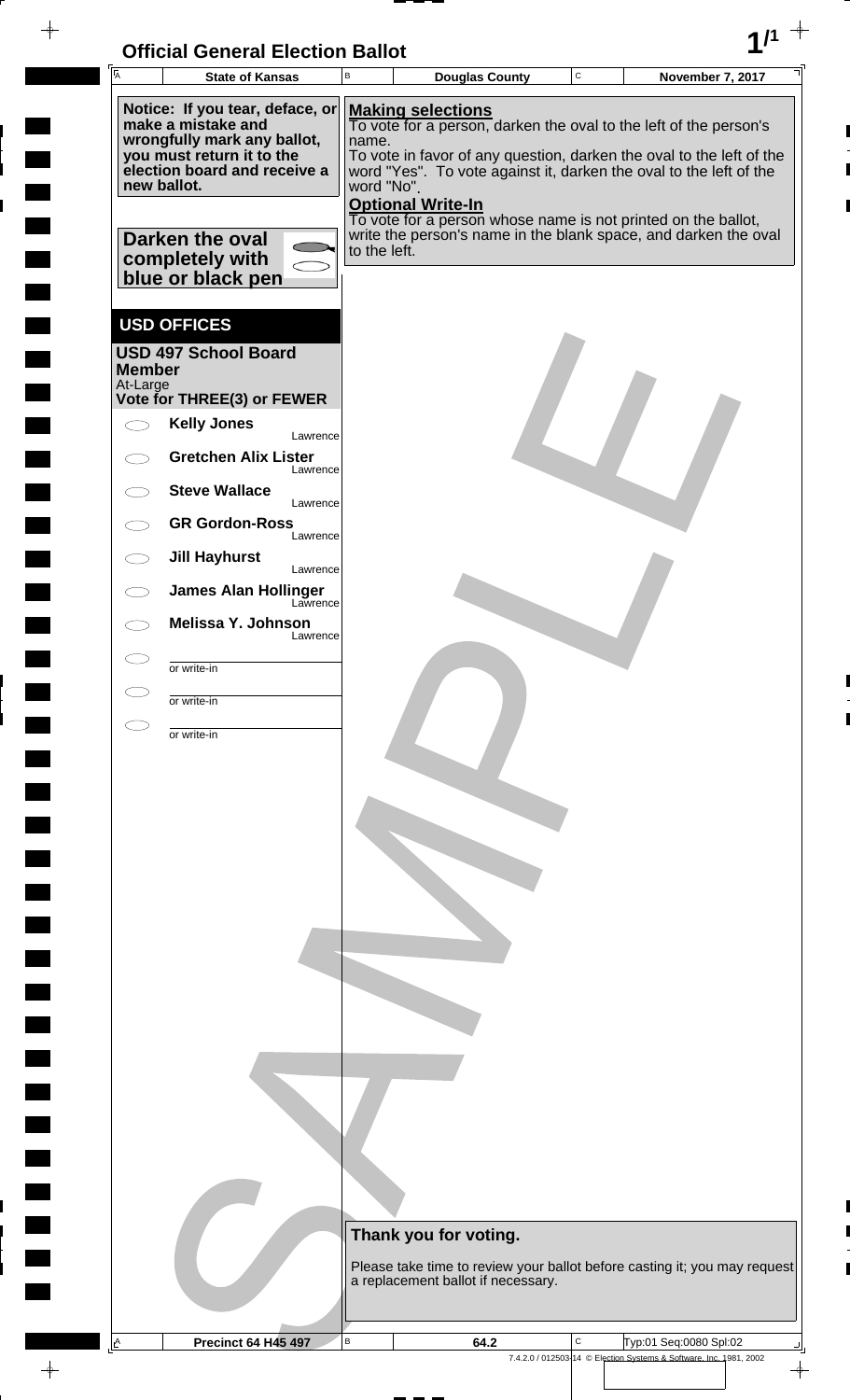| <b>Official General Election Ballot</b> |  |
|-----------------------------------------|--|
|                                         |  |

 $\Box$ 

 $\Box$ 

 $\blacksquare$ 

 $\blacksquare$ 

 $\overline{\phantom{a}}$ 

| $\overline{A}$                                                                                                                                                                      | <b>State of Kansas</b>                                                       | B | <b>Douglas County</b>                                                                                                                                                                                                                                                                                                                                                                                                                              | $\mathbf C$ | <b>November 7, 2017</b>                                            |                          |  |  |
|-------------------------------------------------------------------------------------------------------------------------------------------------------------------------------------|------------------------------------------------------------------------------|---|----------------------------------------------------------------------------------------------------------------------------------------------------------------------------------------------------------------------------------------------------------------------------------------------------------------------------------------------------------------------------------------------------------------------------------------------------|-------------|--------------------------------------------------------------------|--------------------------|--|--|
| Notice: If you tear, deface, or<br>make a mistake and<br>wrongfully mark any ballot,<br>you must return it to the<br>election board and receive a<br>new ballot.<br>Darken the oval |                                                                              |   | <b>Making selections</b><br>To vote for a person, darken the oval to the left of the person's<br>name.<br>To vote in favor of any question, darken the oval to the left of the<br>word "Yes". To vote against it, darken the oval to the left of the<br>word "No".<br><b>Optional Write-In</b><br>To vote for a person whose name is not printed on the ballot,<br>write the person's name in the blank space, and darken the oval<br>to the left. |             |                                                                    |                          |  |  |
| <b>OFFICES</b>                                                                                                                                                                      | completely with<br>blue or black pen<br><b>DRAINAGE DISTRICT</b>             |   |                                                                                                                                                                                                                                                                                                                                                                                                                                                    |             |                                                                    |                          |  |  |
|                                                                                                                                                                                     | <b>Douglas County Kaw</b><br>Drainage District<br>Vote for THREE(3) or FEWER |   |                                                                                                                                                                                                                                                                                                                                                                                                                                                    |             |                                                                    |                          |  |  |
|                                                                                                                                                                                     | John A. Naramore<br>Lawrence                                                 |   |                                                                                                                                                                                                                                                                                                                                                                                                                                                    |             |                                                                    |                          |  |  |
|                                                                                                                                                                                     | <b>Mary Ann Stewart</b><br>Lawrence                                          |   |                                                                                                                                                                                                                                                                                                                                                                                                                                                    |             |                                                                    |                          |  |  |
|                                                                                                                                                                                     | <b>Charles Taylor</b><br>Lawrence                                            |   |                                                                                                                                                                                                                                                                                                                                                                                                                                                    |             |                                                                    |                          |  |  |
| $\subset$                                                                                                                                                                           | or write-in                                                                  |   |                                                                                                                                                                                                                                                                                                                                                                                                                                                    |             |                                                                    |                          |  |  |
|                                                                                                                                                                                     | or write-in                                                                  |   |                                                                                                                                                                                                                                                                                                                                                                                                                                                    |             |                                                                    |                          |  |  |
|                                                                                                                                                                                     | or write-in                                                                  |   |                                                                                                                                                                                                                                                                                                                                                                                                                                                    |             |                                                                    |                          |  |  |
|                                                                                                                                                                                     |                                                                              |   | Thank you for voting.<br>Please take time to review your ballot before casting it; you may request<br>a replacement ballot if necessary.                                                                                                                                                                                                                                                                                                           |             |                                                                    |                          |  |  |
| $\triangle$                                                                                                                                                                         | <b>Precinct 64 H45 Drainage</b>                                              | В |                                                                                                                                                                                                                                                                                                                                                                                                                                                    | C           | Typ:01 Seq:0080 Spl:03                                             |                          |  |  |
|                                                                                                                                                                                     |                                                                              |   |                                                                                                                                                                                                                                                                                                                                                                                                                                                    |             | 7.4.2.0 / 012503-14 © Election Systems & Software, Inc. 1981, 2002 | $\overline{\phantom{a}}$ |  |  |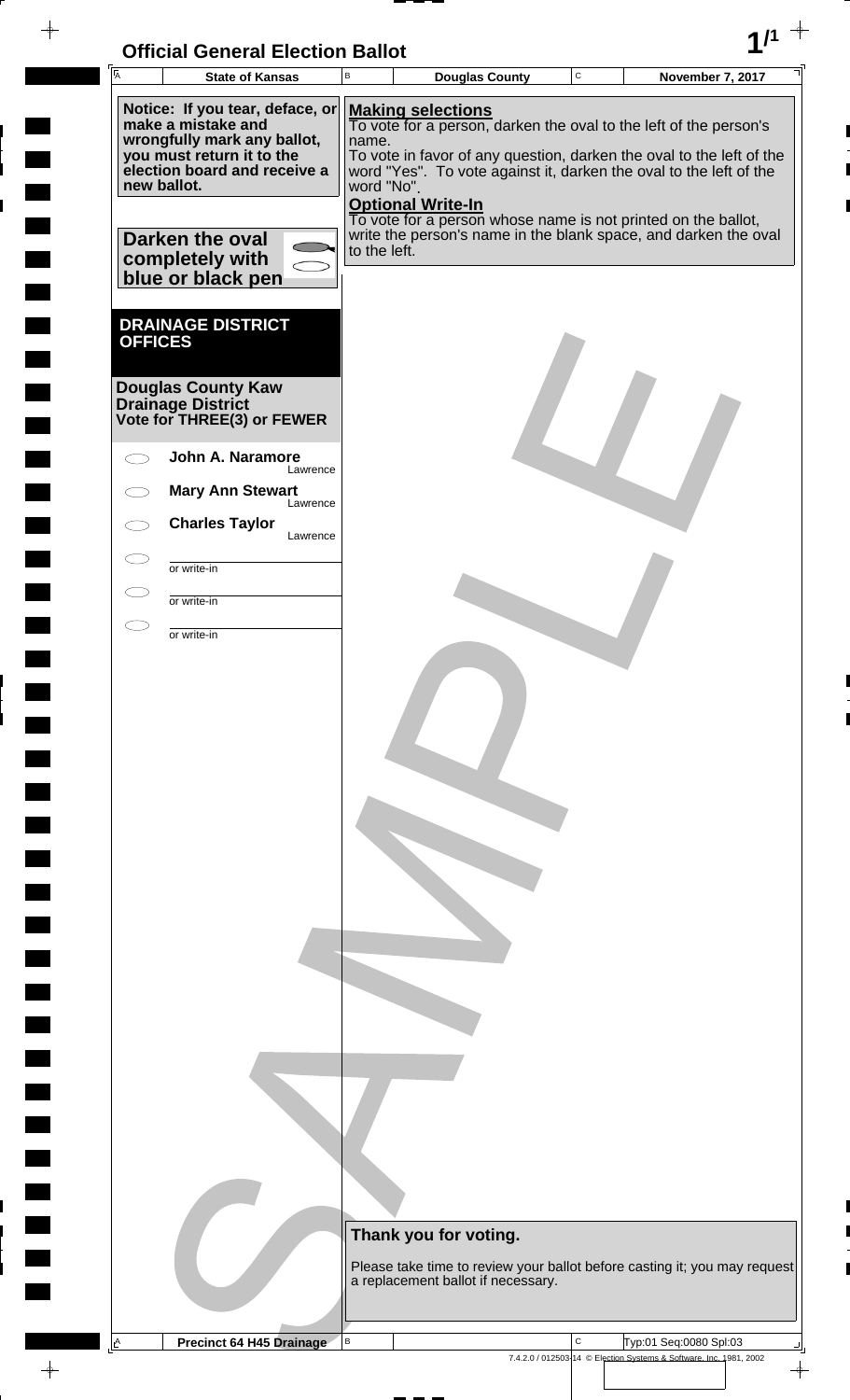| <b>Official General Election Ballot</b> |  |
|-----------------------------------------|--|
|                                         |  |

 $\blacksquare$ 

 $\blacksquare$ 

 $\overline{\phantom{a}}$ 

 $\blacksquare$ 

 $\frac{1}{2}$ 

| $\overline{A}$ | <b>State of Kansas</b>                                                   | B            | <b>Douglas County</b>                                                                                                                      | $\mathbf C$ | <b>November 7, 2017</b> |  |
|----------------|--------------------------------------------------------------------------|--------------|--------------------------------------------------------------------------------------------------------------------------------------------|-------------|-------------------------|--|
|                | Notice: If you tear, deface, or                                          |              | <b>Making selections</b>                                                                                                                   |             |                         |  |
|                | make a mistake and<br>wrongfully mark any ballot,                        | name.        | To vote for a person, darken the oval to the left of the person's                                                                          |             |                         |  |
|                | you must return it to the<br>election board and receive a<br>new ballot. | word "No".   | To vote in favor of any question, darken the oval to the left of the<br>word "Yes". To vote against it, darken the oval to the left of the |             |                         |  |
|                |                                                                          |              | <b>Optional Write-In</b><br>To vote for a person whose name is not printed on the ballot,                                                  |             |                         |  |
|                | Darken the oval                                                          | to the left. | write the person's name in the blank space, and darken the oval                                                                            |             |                         |  |
|                | completely with<br>blue or black pen                                     |              |                                                                                                                                            |             |                         |  |
|                | <b>USD OFFICES</b>                                                       |              |                                                                                                                                            |             |                         |  |
| <b>Member</b>  | <b>USD 497 School Board</b>                                              |              |                                                                                                                                            |             |                         |  |
| At-Large       | Vote for THREE(3) or FEWER                                               |              |                                                                                                                                            |             |                         |  |
|                | <b>Gretchen Alix Lister</b><br>Lawrence                                  |              |                                                                                                                                            |             |                         |  |
|                | <b>Steve Wallace</b><br>Lawrence                                         |              |                                                                                                                                            |             |                         |  |
|                | <b>GR Gordon-Ross</b><br>Lawrence                                        |              |                                                                                                                                            |             |                         |  |
|                | <b>Jill Hayhurst</b><br>Lawrence                                         |              |                                                                                                                                            |             |                         |  |
|                | <b>James Alan Hollinger</b><br>Lawrence                                  |              |                                                                                                                                            |             |                         |  |
|                | Melissa Y. Johnson<br>Lawrence<br><b>Kelly Jones</b>                     |              |                                                                                                                                            |             |                         |  |
|                | Lawrence                                                                 |              |                                                                                                                                            |             |                         |  |
|                | or write-in                                                              |              |                                                                                                                                            |             |                         |  |
|                | or write-in                                                              |              |                                                                                                                                            |             |                         |  |
|                | or write-in                                                              |              |                                                                                                                                            |             |                         |  |
|                |                                                                          |              |                                                                                                                                            |             |                         |  |
|                |                                                                          |              |                                                                                                                                            |             |                         |  |
|                |                                                                          |              |                                                                                                                                            |             |                         |  |
|                |                                                                          |              |                                                                                                                                            |             |                         |  |
|                |                                                                          |              |                                                                                                                                            |             |                         |  |
|                |                                                                          |              |                                                                                                                                            |             |                         |  |
|                |                                                                          |              |                                                                                                                                            |             |                         |  |
|                |                                                                          |              |                                                                                                                                            |             |                         |  |
|                |                                                                          |              |                                                                                                                                            |             |                         |  |
|                |                                                                          |              | Thank you for voting.                                                                                                                      |             |                         |  |
|                |                                                                          |              | Please take time to review your ballot before casting it; you may request<br>a replacement ballot if necessary.                            |             |                         |  |
| A              | <b>Precinct 64 H46 497</b>                                               | B            | 64.3                                                                                                                                       | C           | Typ:01 Seq:0081 Spl:01  |  |
|                |                                                                          |              |                                                                                                                                            |             |                         |  |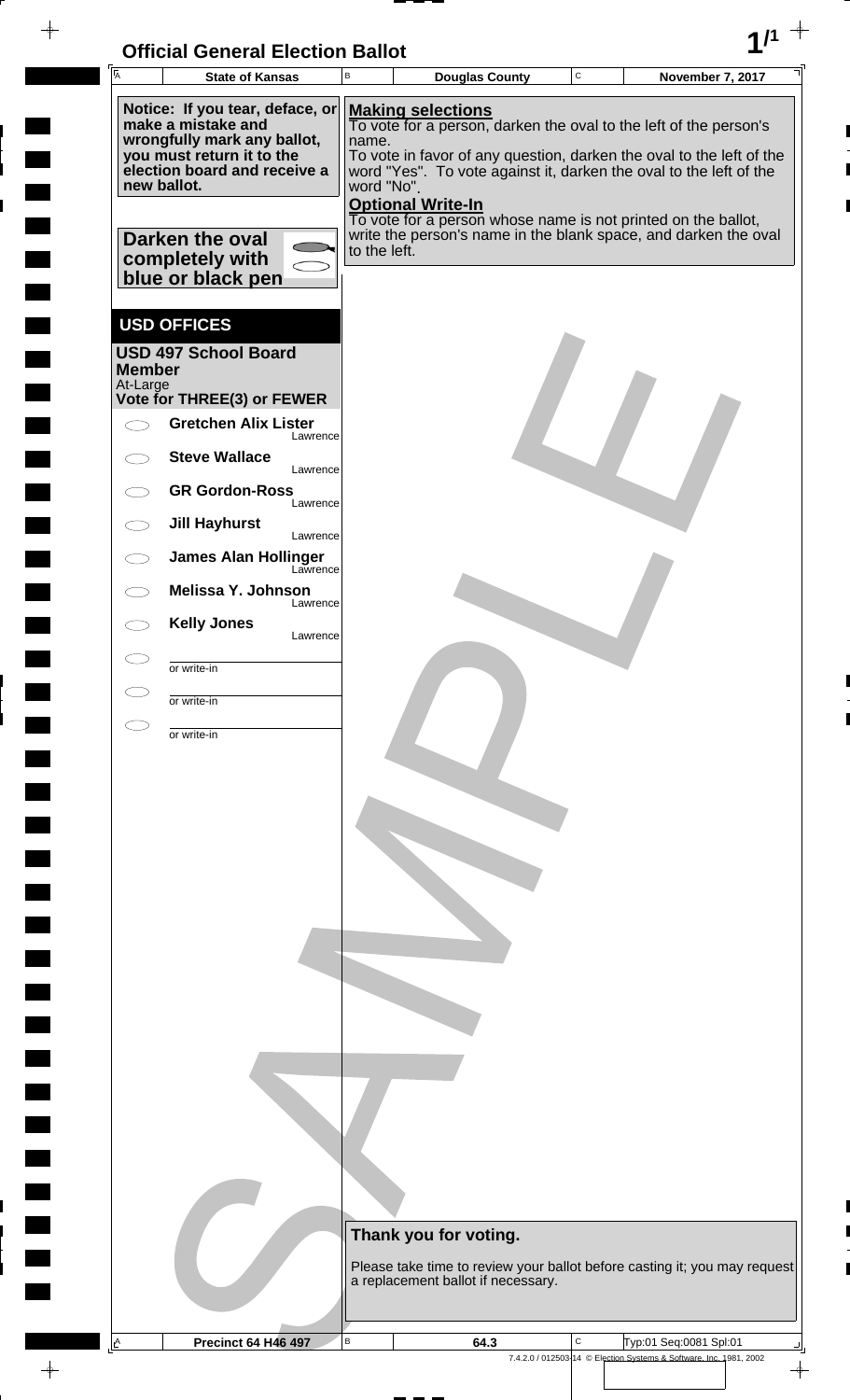

 $\frac{1}{2}$ 

 $\frac{1}{2}$ 

 $\blacksquare$ 

 $\frac{1}{2}$ 

 $\ddot{\phantom{a}}$ 

 $\overline{a}$ 

<u>rang</u>

 $\rightarrow$ 

| Ā             | <b>State of Kansas</b>                                                                                                                                                              | B                   | <b>Douglas County</b>                                                                                                                                                                                                                                                                                                                                                                                       | C | November 7, 2017                                                          |
|---------------|-------------------------------------------------------------------------------------------------------------------------------------------------------------------------------------|---------------------|-------------------------------------------------------------------------------------------------------------------------------------------------------------------------------------------------------------------------------------------------------------------------------------------------------------------------------------------------------------------------------------------------------------|---|---------------------------------------------------------------------------|
|               | Notice: If you tear, deface, or<br>make a mistake and<br>wrongfully mark any ballot,<br>you must return it to the<br>election board and receive a<br>new ballot.<br>Darken the oval | name.<br>word "No". | <b>Making selections</b><br>To vote for a person, darken the oval to the left of the person's<br>To vote in favor of any question, darken the oval to the left of the<br>word "Yes". To vote against it, darken the oval to the left of the<br><b>Optional Write-In</b><br>To vote for a person whose name is not printed on the ballot,<br>write the person's name in the blank space, and darken the oval |   |                                                                           |
|               | completely with<br>blue or black pen                                                                                                                                                | to the left.        |                                                                                                                                                                                                                                                                                                                                                                                                             |   |                                                                           |
| <b>Member</b> | <b>USD OFFICES</b><br><b>USD 348 School Board</b><br>USD 348 Dist. 1 Position 4                                                                                                     |                     |                                                                                                                                                                                                                                                                                                                                                                                                             |   |                                                                           |
|               | Vote for One (1)<br><b>Gregory L Kruger</b><br><b>Baldwin City</b><br>or write-in                                                                                                   |                     |                                                                                                                                                                                                                                                                                                                                                                                                             |   |                                                                           |
| <b>Member</b> | <b>USD 348 School Board</b><br>USD 348 Dist. 2 Position 5<br>Vote for One (1)                                                                                                       |                     |                                                                                                                                                                                                                                                                                                                                                                                                             |   |                                                                           |
|               | <b>Susan Schiffelbein</b><br><b>Baldwin City</b>                                                                                                                                    |                     |                                                                                                                                                                                                                                                                                                                                                                                                             |   |                                                                           |
|               | or write-in                                                                                                                                                                         |                     |                                                                                                                                                                                                                                                                                                                                                                                                             |   |                                                                           |
| <b>Member</b> | <b>USD 348 School Board</b><br>USD 348 Dist. 3 Position 6<br>Vote for One (1)<br><b>Chris Perry</b><br><b>Baldwin City</b>                                                          |                     |                                                                                                                                                                                                                                                                                                                                                                                                             |   |                                                                           |
|               | or write-in                                                                                                                                                                         |                     |                                                                                                                                                                                                                                                                                                                                                                                                             |   |                                                                           |
|               |                                                                                                                                                                                     |                     |                                                                                                                                                                                                                                                                                                                                                                                                             |   |                                                                           |
|               |                                                                                                                                                                                     |                     |                                                                                                                                                                                                                                                                                                                                                                                                             |   |                                                                           |
|               |                                                                                                                                                                                     |                     | Thank you for voting.                                                                                                                                                                                                                                                                                                                                                                                       |   |                                                                           |
|               |                                                                                                                                                                                     |                     | a replacement ballot if necessary.                                                                                                                                                                                                                                                                                                                                                                          |   | Please take time to review your ballot before casting it; you may request |
| Ŀ             | <b>Precinct 65 H10 348</b>                                                                                                                                                          | в                   | 65.1 & 65.4                                                                                                                                                                                                                                                                                                                                                                                                 | С | Typ:01 Seq:0082 Spl:01                                                    |
|               |                                                                                                                                                                                     |                     |                                                                                                                                                                                                                                                                                                                                                                                                             |   | 7.4.2.0 / 012503-14 © Election Systems & Software, Inc. 1981, 2002        |

 $\frac{1}{\left( \frac{1}{2} \right)}$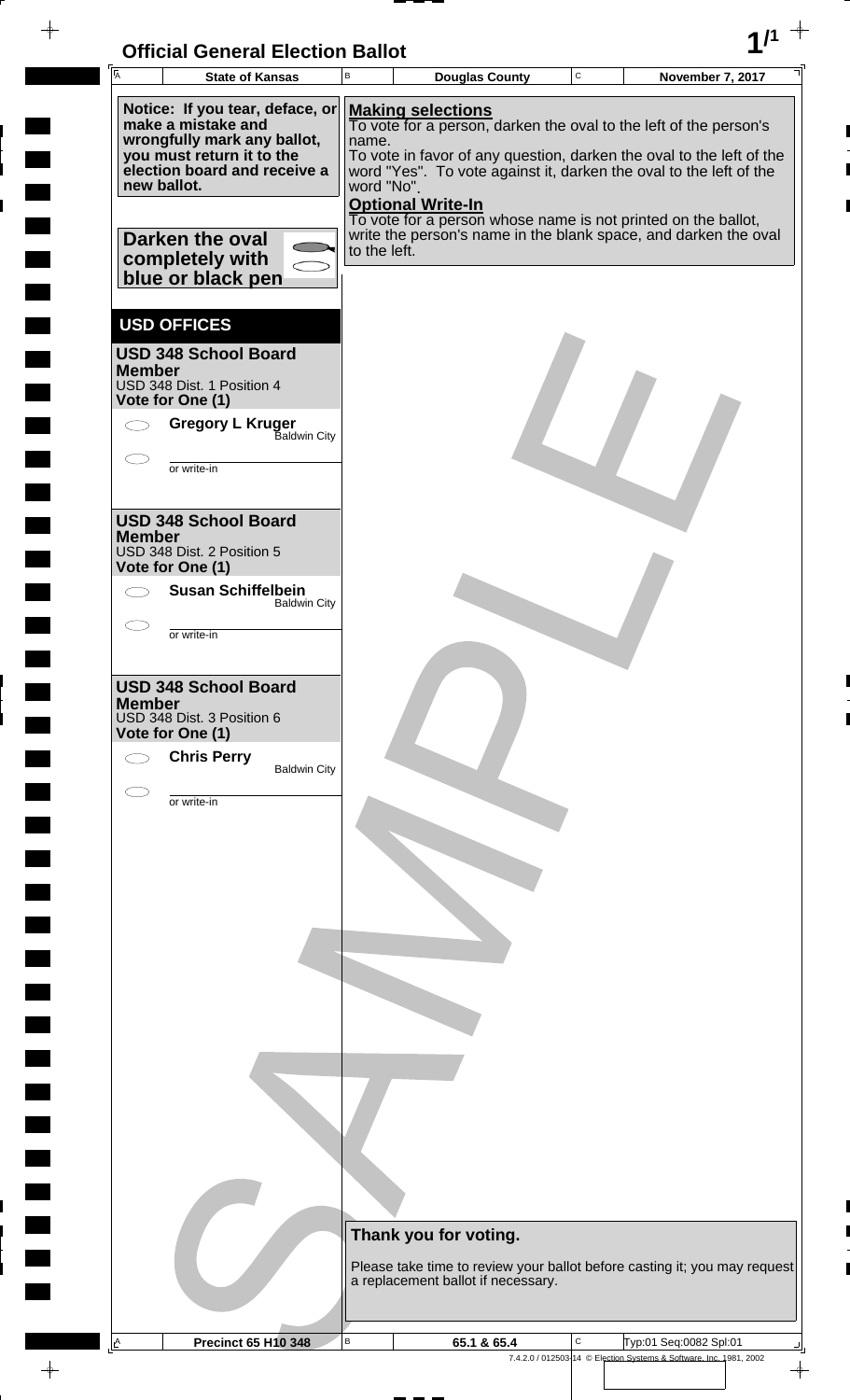| <b>Official General Election Ballot</b> |  |
|-----------------------------------------|--|
|                                         |  |

| $\overline{A}$                     | <b>State of Kansas</b>                                                                                                                                                                                       | $\mathsf B$ | <b>Douglas County</b>                                                                                                                                                                                                                                                                                                                                                                                                                     | $\mathsf C$ | November 7, 2017                                                                             |
|------------------------------------|--------------------------------------------------------------------------------------------------------------------------------------------------------------------------------------------------------------|-------------|-------------------------------------------------------------------------------------------------------------------------------------------------------------------------------------------------------------------------------------------------------------------------------------------------------------------------------------------------------------------------------------------------------------------------------------------|-------------|----------------------------------------------------------------------------------------------|
| new ballot.                        | Notice: If you tear, deface, or<br>make a mistake and<br>wrongfully mark any ballot,<br>you must return it to the<br>election board and receive a<br>Darken the oval<br>completely with<br>blue or black pen | name.       | <b>Making selections</b><br>To vote for a person, darken the oval to the left of the person's<br>To vote in favor of any question, darken the oval to the left of the<br>word "Yes". To vote against it, darken the oval to the left of the<br>word "No".<br><b>Optional Write-In</b><br>To vote for a person whose name is not printed on the ballot,<br>write the person's name in the blank space, and darken the oval<br>to the left. |             |                                                                                              |
| <b>OFFICES</b>                     | <b>DRAINAGE DISTRICT</b><br><b>Wakarusa Haskell Eudora</b><br><b>Drainage District</b><br>Vote for THREE(3) or FEWER<br><b>Pete Wempe</b>                                                                    |             |                                                                                                                                                                                                                                                                                                                                                                                                                                           |             |                                                                                              |
|                                    |                                                                                                                                                                                                              | Lawrence    |                                                                                                                                                                                                                                                                                                                                                                                                                                           |             |                                                                                              |
|                                    | <b>William Meairs Jr.</b>                                                                                                                                                                                    | Lawrence    |                                                                                                                                                                                                                                                                                                                                                                                                                                           |             |                                                                                              |
|                                    | <b>Dwight C. Purvis</b>                                                                                                                                                                                      | Lawrence    |                                                                                                                                                                                                                                                                                                                                                                                                                                           |             |                                                                                              |
| $\subset$ $\overline{\phantom{a}}$ | or write-in                                                                                                                                                                                                  |             |                                                                                                                                                                                                                                                                                                                                                                                                                                           |             |                                                                                              |
| $\subset$                          | or write-in                                                                                                                                                                                                  |             |                                                                                                                                                                                                                                                                                                                                                                                                                                           |             |                                                                                              |
| E.                                 | or write-in                                                                                                                                                                                                  |             |                                                                                                                                                                                                                                                                                                                                                                                                                                           |             |                                                                                              |
|                                    |                                                                                                                                                                                                              |             | Thank you for voting.<br>Please take time to review your ballot before casting it; you may request<br>a replacement ballot if necessary.                                                                                                                                                                                                                                                                                                  |             |                                                                                              |
| A                                  | <b>Precinct 65 H10 Drainage</b><br>WHE                                                                                                                                                                       | В           |                                                                                                                                                                                                                                                                                                                                                                                                                                           | C           | Typ:01 Seq:0082 Spl:02<br>7.4.2.0 / 012503-14 © Election Systems & Software, Inc. 1981, 2002 |
|                                    |                                                                                                                                                                                                              |             |                                                                                                                                                                                                                                                                                                                                                                                                                                           |             | $\frac{1}{\sqrt{2}}$                                                                         |

 $\overline{\phantom{a}}$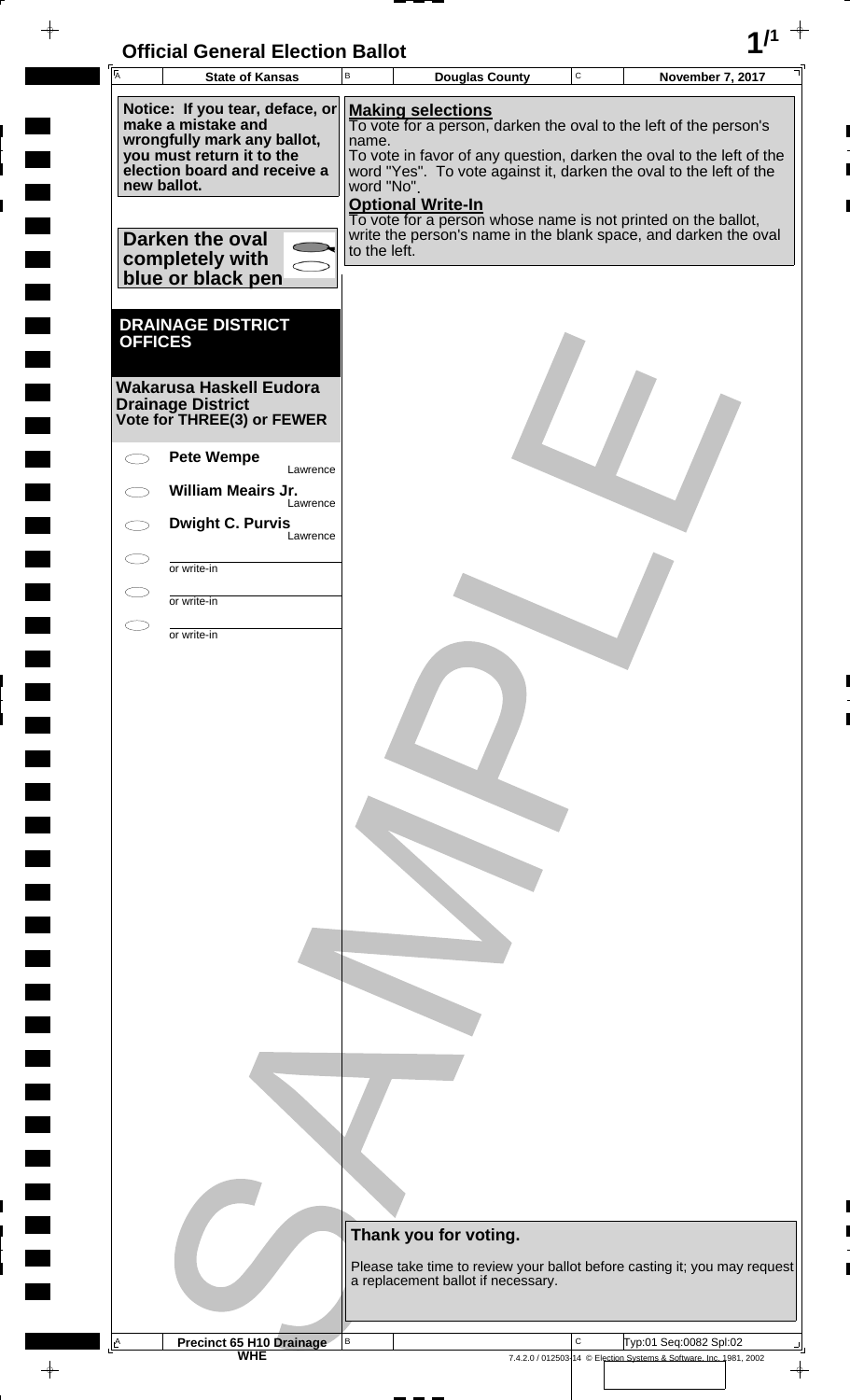## **Official General Election Ballot 1/1**

 $-\phi -$ 

 $\frac{1}{2}$ 

 $\frac{1}{2}$ 

 $\frac{1}{2}$ 

 $\frac{1}{2}$ 

 $\overline{a}$ 

 $\frac{1}{2}$ 

<u>rang</u>

 $\frac{1}{\sqrt{2}}$ 

| $\overline{A}$                    | <b>State of Kansas</b>                                                                                                                                                                                                             | $\, {\bf B}$                        | <b>Douglas County</b>                                                                                                                                                                                                                                                                                                                                                                                       | $\mathbf C$ | November 7, 2017                                                                             |
|-----------------------------------|------------------------------------------------------------------------------------------------------------------------------------------------------------------------------------------------------------------------------------|-------------------------------------|-------------------------------------------------------------------------------------------------------------------------------------------------------------------------------------------------------------------------------------------------------------------------------------------------------------------------------------------------------------------------------------------------------------|-------------|----------------------------------------------------------------------------------------------|
|                                   | Notice: If you tear, deface, or<br>make a mistake and<br>wrongfully mark any ballot,<br>you must return it to the<br>election board and receive a<br>new ballot.<br><b>Darken the oval</b><br>completely with<br>blue or black pen | name.<br>word "No".<br>to the left. | <b>Making selections</b><br>To vote for a person, darken the oval to the left of the person's<br>To vote in favor of any question, darken the oval to the left of the<br>word "Yes". To vote against it, darken the oval to the left of the<br><b>Optional Write-In</b><br>To vote for a person whose name is not printed on the ballot,<br>write the person's name in the blank space, and darken the oval |             |                                                                                              |
| <b>OFFICES</b><br><b>District</b> | <b>DRAINAGE DISTRICT</b><br><b>Wakarusa Kaw Drainage</b><br>Vote for THREE(3) or FEWER<br><b>John Pendleton</b><br>Lawrence                                                                                                        |                                     |                                                                                                                                                                                                                                                                                                                                                                                                             |             |                                                                                              |
|                                   | <b>Roger Kitsmiller</b><br>Lawrence                                                                                                                                                                                                |                                     |                                                                                                                                                                                                                                                                                                                                                                                                             |             |                                                                                              |
| $\subset$                         | or write-in                                                                                                                                                                                                                        |                                     |                                                                                                                                                                                                                                                                                                                                                                                                             |             |                                                                                              |
|                                   | or write-in                                                                                                                                                                                                                        |                                     |                                                                                                                                                                                                                                                                                                                                                                                                             |             |                                                                                              |
|                                   |                                                                                                                                                                                                                                    |                                     |                                                                                                                                                                                                                                                                                                                                                                                                             |             |                                                                                              |
|                                   |                                                                                                                                                                                                                                    |                                     | Thank you for voting.<br>a replacement ballot if necessary.                                                                                                                                                                                                                                                                                                                                                 |             | Please take time to review your ballot before casting it; you may request                    |
| <u>A</u>                          | Precinct 65 H10 Drainage WK B                                                                                                                                                                                                      |                                     |                                                                                                                                                                                                                                                                                                                                                                                                             | С           | Typ:01 Seq:0082 Spl:03<br>7.4.2.0 / 012503-14 © Election Systems & Software, Inc. 1981, 2002 |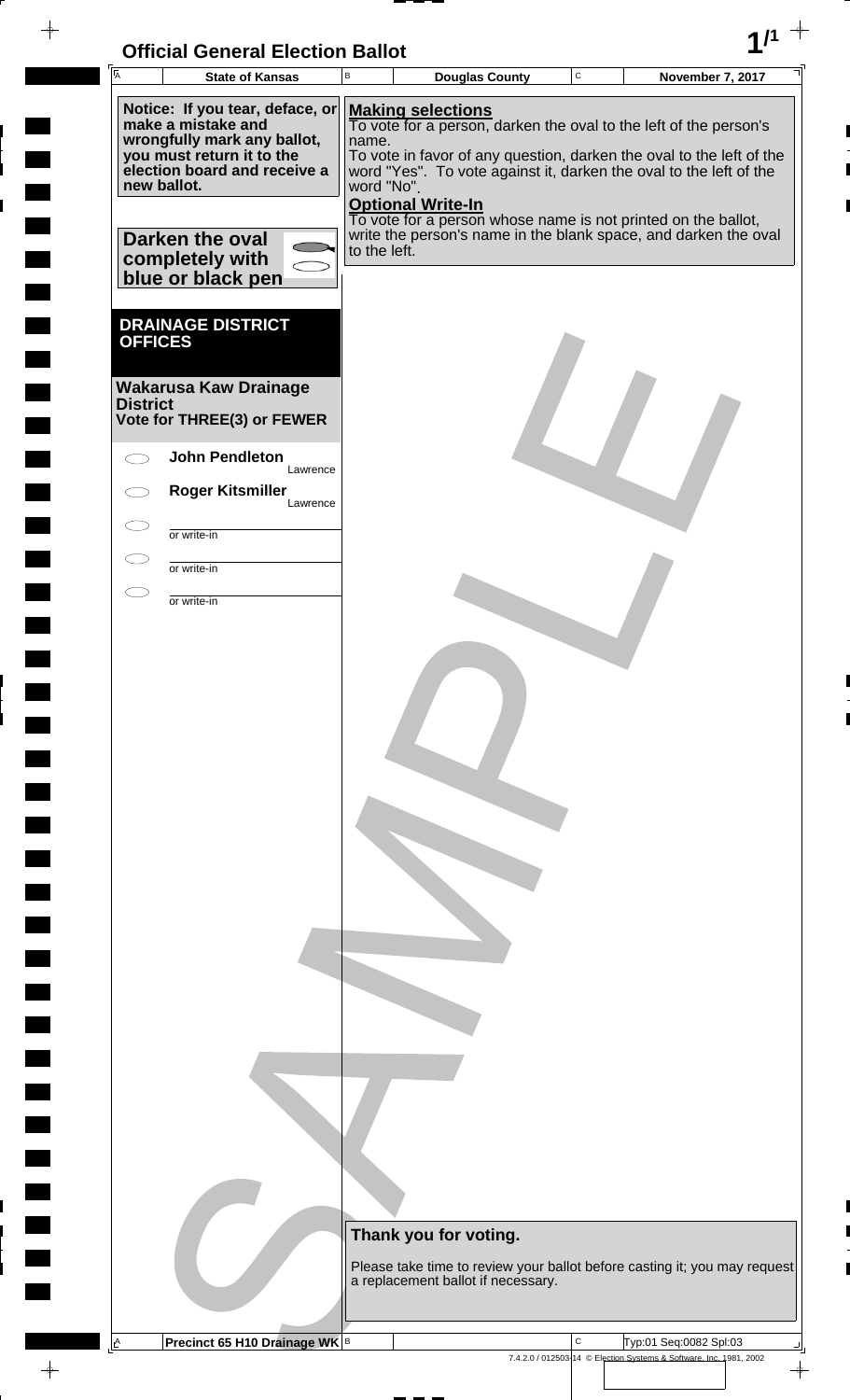| <b>Official General Election Ballot</b> |  |
|-----------------------------------------|--|
|                                         |  |

 $\blacksquare$ 

 $\blacksquare$ 

 $\blacksquare$ 

 $\begin{array}{c} \begin{array}{c} \begin{array}{c} \begin{array}{c} \end{array} \end{array} \end{array} \end{array} \end{array}$ 

 $\begin{array}{c} \begin{array}{c} \hline \end{array} \end{array}$ 

 $\begin{array}{c} \hline \end{array}$ 

 $\blacksquare$ 

 $\Box$ 

| Ā                         | UNICIAI UENETAI LIECHUN DANUL<br><b>State of Kansas</b>                              | В                                        | <b>Douglas County</b>                                                                                                                      | $\mathbf C$ | <b>November 7, 2017</b> |  |
|---------------------------|--------------------------------------------------------------------------------------|------------------------------------------|--------------------------------------------------------------------------------------------------------------------------------------------|-------------|-------------------------|--|
|                           |                                                                                      |                                          |                                                                                                                                            |             |                         |  |
|                           | Notice: If you tear, deface, or<br>make a mistake and<br>wrongfully mark any ballot, | <b>Making selections</b><br>name.        | To vote for a person, darken the oval to the left of the person's                                                                          |             |                         |  |
|                           | you must return it to the<br>election board and receive a<br>new ballot.             | word "No".                               | To vote in favor of any question, darken the oval to the left of the<br>word "Yes". To vote against it, darken the oval to the left of the |             |                         |  |
|                           | Darken the oval<br>completely with<br>blue or black pen                              | <b>Optional Write-In</b><br>to the left. | To vote for a person whose name is not printed on the ballot,<br>write the person's name in the blank space, and darken the oval           |             |                         |  |
|                           |                                                                                      |                                          |                                                                                                                                            |             |                         |  |
| <b>Member</b><br>At-Large | <b>USD OFFICES</b><br><b>USD 497 School Board</b>                                    |                                          |                                                                                                                                            |             |                         |  |
|                           | Vote for THREE(3) or FEWER                                                           |                                          |                                                                                                                                            |             |                         |  |
|                           | <b>Steve Wallace</b><br>Lawrence                                                     |                                          |                                                                                                                                            |             |                         |  |
|                           | <b>GR Gordon-Ross</b><br>Lawrence                                                    |                                          |                                                                                                                                            |             |                         |  |
| $\bigcirc$                | <b>Jill Hayhurst</b><br>Lawrence                                                     |                                          |                                                                                                                                            |             |                         |  |
|                           | <b>James Alan Hollinger</b><br>Lawrence                                              |                                          |                                                                                                                                            |             |                         |  |
|                           | Melissa Y. Johnson<br>Lawrence                                                       |                                          |                                                                                                                                            |             |                         |  |
|                           | <b>Kelly Jones</b><br>Lawrence                                                       |                                          |                                                                                                                                            |             |                         |  |
|                           | <b>Gretchen Alix Lister</b><br>Lawrence                                              |                                          |                                                                                                                                            |             |                         |  |
|                           | or write-in                                                                          |                                          |                                                                                                                                            |             |                         |  |
|                           | or write-in                                                                          |                                          |                                                                                                                                            |             |                         |  |
|                           | or write-in                                                                          |                                          |                                                                                                                                            |             |                         |  |
|                           |                                                                                      |                                          |                                                                                                                                            |             |                         |  |
|                           |                                                                                      |                                          |                                                                                                                                            |             |                         |  |
|                           |                                                                                      |                                          |                                                                                                                                            |             |                         |  |
|                           |                                                                                      |                                          |                                                                                                                                            |             |                         |  |
|                           |                                                                                      |                                          |                                                                                                                                            |             |                         |  |
|                           |                                                                                      |                                          |                                                                                                                                            |             |                         |  |
|                           |                                                                                      |                                          |                                                                                                                                            |             |                         |  |
|                           |                                                                                      |                                          |                                                                                                                                            |             |                         |  |
|                           |                                                                                      |                                          |                                                                                                                                            |             |                         |  |
|                           |                                                                                      |                                          |                                                                                                                                            |             |                         |  |
|                           |                                                                                      |                                          |                                                                                                                                            |             |                         |  |
|                           |                                                                                      |                                          |                                                                                                                                            |             |                         |  |
|                           |                                                                                      |                                          |                                                                                                                                            |             |                         |  |
|                           |                                                                                      |                                          |                                                                                                                                            |             |                         |  |
|                           |                                                                                      |                                          |                                                                                                                                            |             |                         |  |
|                           |                                                                                      |                                          | Thank you for voting.                                                                                                                      |             |                         |  |
|                           |                                                                                      |                                          | Please take time to review your ballot before casting it; you may request                                                                  |             |                         |  |
|                           |                                                                                      |                                          | a replacement ballot if necessary.                                                                                                         |             |                         |  |
|                           |                                                                                      | B                                        |                                                                                                                                            | C           | Typ:01 Seq:0082 Spl:04  |  |
| $\mathbb{E}$              | <b>Precinct 65 H10 497</b>                                                           |                                          | 65.2                                                                                                                                       |             |                         |  |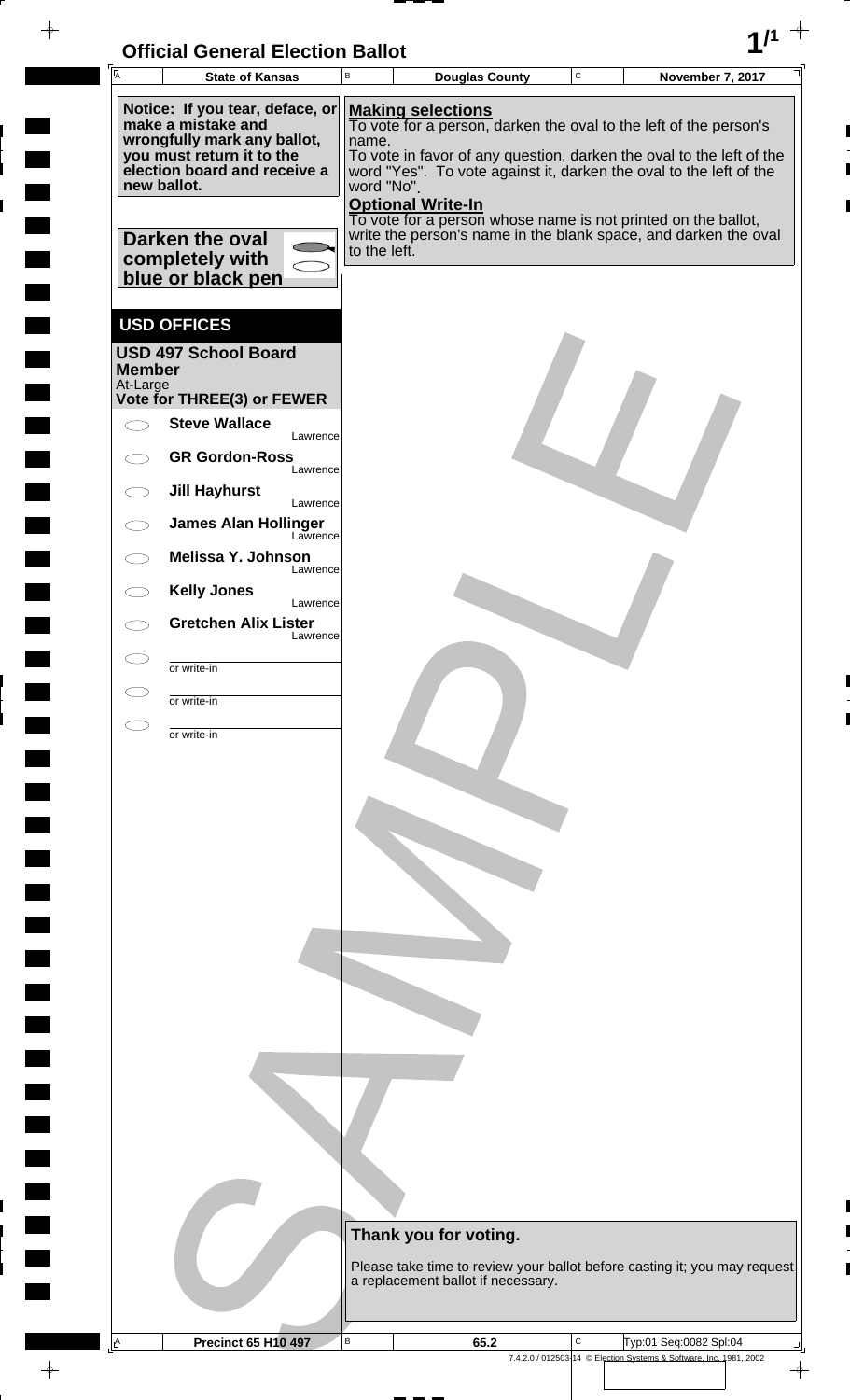| <b>Official General Election Ballot</b> |  |
|-----------------------------------------|--|
|                                         |  |

| $\sqrt{\overline{A}}$ | OMGA OGNGA LIGUNDI DANUL<br><b>State of Kansas</b>       | B            | <b>Douglas County</b>                                                                                                            | $\mathbf C$                                                        | <b>November 7, 2017</b> |  |
|-----------------------|----------------------------------------------------------|--------------|----------------------------------------------------------------------------------------------------------------------------------|--------------------------------------------------------------------|-------------------------|--|
|                       |                                                          |              |                                                                                                                                  |                                                                    |                         |  |
|                       | Notice: If you tear, deface, or<br>make a mistake and    |              | <b>Making selections</b><br>To vote for a person, darken the oval to the left of the person's                                    |                                                                    |                         |  |
|                       | wrongfully mark any ballot,<br>you must return it to the | name.        | To vote in favor of any question, darken the oval to the left of the                                                             |                                                                    |                         |  |
|                       | election board and receive a<br>new ballot.              |              | word "Yes". To vote against it, darken the oval to the left of the                                                               |                                                                    |                         |  |
|                       |                                                          | word "No".   | <b>Optional Write-In</b>                                                                                                         |                                                                    |                         |  |
|                       |                                                          |              | To vote for a person whose name is not printed on the ballot,<br>write the person's name in the blank space, and darken the oval |                                                                    |                         |  |
|                       | Darken the oval<br>completely with                       | to the left. |                                                                                                                                  |                                                                    |                         |  |
|                       | blue or black pen                                        |              |                                                                                                                                  |                                                                    |                         |  |
|                       |                                                          |              |                                                                                                                                  |                                                                    |                         |  |
|                       | <b>USD OFFICES</b>                                       |              |                                                                                                                                  |                                                                    |                         |  |
| <b>Member</b>         | <b>USD 497 School Board</b>                              |              |                                                                                                                                  |                                                                    |                         |  |
| At-Large              |                                                          |              |                                                                                                                                  |                                                                    |                         |  |
|                       | Vote for THREE(3) or FEWER<br><b>GR Gordon-Ross</b>      |              |                                                                                                                                  |                                                                    |                         |  |
|                       | Lawrence                                                 |              |                                                                                                                                  |                                                                    |                         |  |
|                       | <b>Jill Hayhurst</b><br>Lawrence                         |              |                                                                                                                                  |                                                                    |                         |  |
|                       | <b>James Alan Hollinger</b><br>Lawrence                  |              |                                                                                                                                  |                                                                    |                         |  |
|                       | Melissa Y. Johnson<br>Lawrence                           |              |                                                                                                                                  |                                                                    |                         |  |
|                       | <b>Kelly Jones</b>                                       |              |                                                                                                                                  |                                                                    |                         |  |
|                       | Lawrence<br><b>Gretchen Alix Lister</b>                  |              |                                                                                                                                  |                                                                    |                         |  |
|                       | Lawrence<br><b>Steve Wallace</b>                         |              |                                                                                                                                  |                                                                    |                         |  |
|                       | Lawrence                                                 |              |                                                                                                                                  |                                                                    |                         |  |
|                       | or write-in                                              |              |                                                                                                                                  |                                                                    |                         |  |
|                       | or write-in                                              |              |                                                                                                                                  |                                                                    |                         |  |
|                       | or write-in                                              |              |                                                                                                                                  |                                                                    |                         |  |
|                       |                                                          |              |                                                                                                                                  |                                                                    |                         |  |
|                       |                                                          |              |                                                                                                                                  |                                                                    |                         |  |
|                       |                                                          |              |                                                                                                                                  |                                                                    |                         |  |
|                       |                                                          |              |                                                                                                                                  |                                                                    |                         |  |
|                       |                                                          |              |                                                                                                                                  |                                                                    |                         |  |
|                       |                                                          |              |                                                                                                                                  |                                                                    |                         |  |
|                       |                                                          |              |                                                                                                                                  |                                                                    |                         |  |
|                       |                                                          |              |                                                                                                                                  |                                                                    |                         |  |
|                       |                                                          |              |                                                                                                                                  |                                                                    |                         |  |
|                       |                                                          |              |                                                                                                                                  |                                                                    |                         |  |
|                       |                                                          |              |                                                                                                                                  |                                                                    |                         |  |
|                       |                                                          |              |                                                                                                                                  |                                                                    |                         |  |
|                       |                                                          |              |                                                                                                                                  |                                                                    |                         |  |
|                       |                                                          |              |                                                                                                                                  |                                                                    |                         |  |
|                       |                                                          |              |                                                                                                                                  |                                                                    |                         |  |
|                       |                                                          |              |                                                                                                                                  |                                                                    |                         |  |
|                       |                                                          |              |                                                                                                                                  |                                                                    |                         |  |
|                       |                                                          |              |                                                                                                                                  |                                                                    |                         |  |
|                       |                                                          |              | Thank you for voting.                                                                                                            |                                                                    |                         |  |
|                       |                                                          |              | Please take time to review your ballot before casting it; you may request<br>a replacement ballot if necessary.                  |                                                                    |                         |  |
|                       |                                                          |              |                                                                                                                                  |                                                                    |                         |  |
| $\mathbf{A}$          | Precinct 65 H46                                          | B            | 65.3                                                                                                                             | $\mathbf C$                                                        | Typ:01 Seq:0083 Spl:01  |  |
|                       |                                                          |              |                                                                                                                                  | 7.4.2.0 / 012503-14 © Election Systems & Software, Inc. 1981, 2002 |                         |  |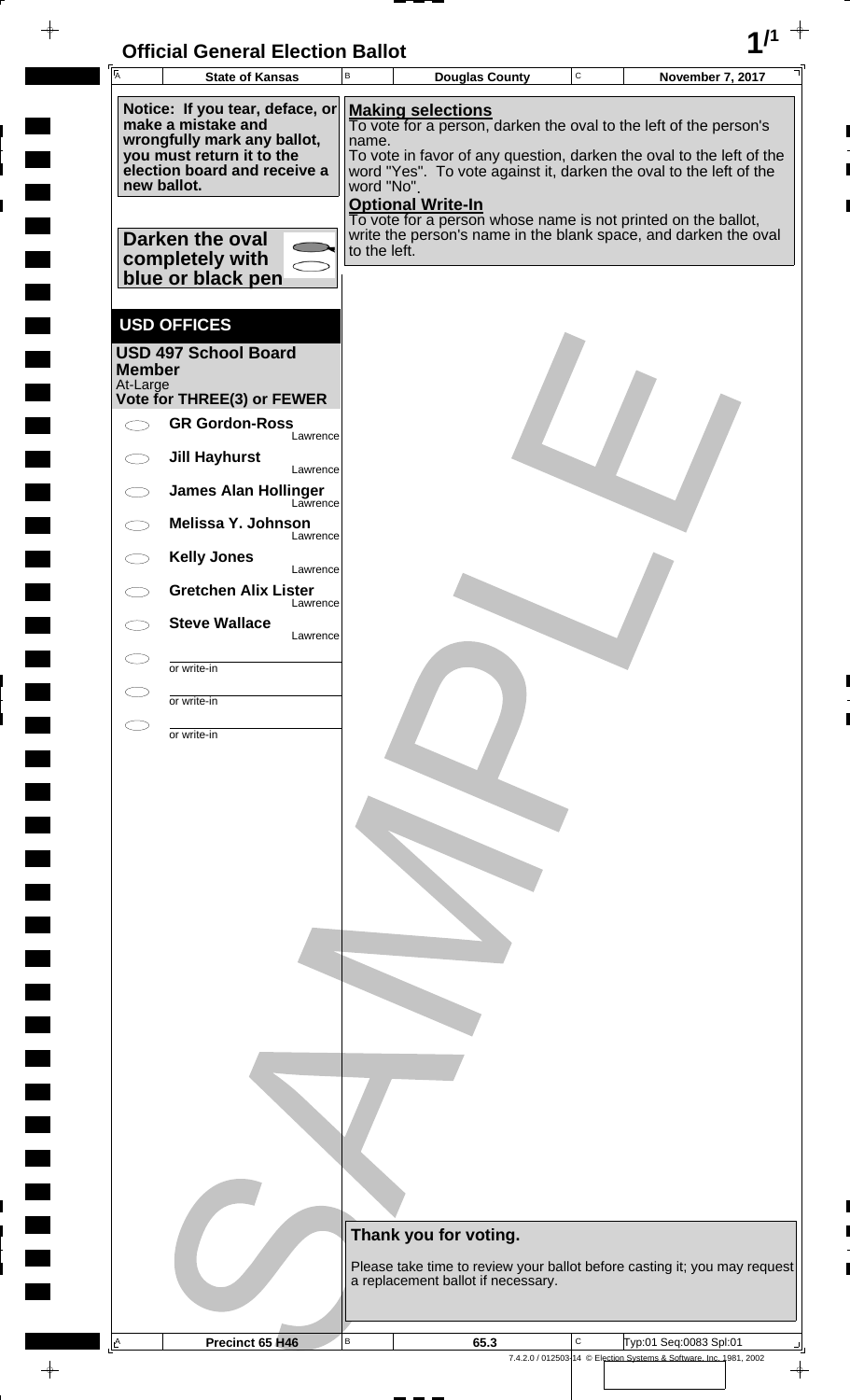| <b>Official General Election Ballot</b> |  |
|-----------------------------------------|--|
|                                         |  |

 $\overline{\phantom{a}}$ 

 $\blacksquare$ 

 $\blacksquare$ 

 $\overline{\phantom{a}}$ 

 $\blacksquare$ 

 $\overline{\phantom{a}}$ 

 $\blacksquare$ L

 $\frac{1}{\sqrt{2\pi}}\int_{0}^{\frac{1}{2}}\frac{1}{\sqrt{2\pi}}\left( \frac{1}{\sqrt{2\pi}}\right) \frac{1}{\sqrt{2\pi}}\left( \frac{1}{\sqrt{2\pi}}\right) \frac{1}{\sqrt{2\pi}}\int_{0}^{\frac{1}{2}}\frac{1}{\sqrt{2\pi}}\left( \frac{1}{\sqrt{2\pi}}\right) \frac{1}{\sqrt{2\pi}}\frac{1}{\sqrt{2\pi}}\frac{1}{\sqrt{2\pi}}\frac{1}{\sqrt{2\pi}}\frac{1}{\sqrt{2\pi}}\frac{1}{\sqrt{2\pi}}\frac{1}{\sqrt{$ 

| $\overline{A}$ |                                                                                                                                                                                                                             | <b>State of Kansas</b>                                                                                                                                                                                                                                                  | B | <b>Douglas County</b>                                                                                                                                                                                                                                                                                                                                                                                                                              | $\mathbf C$ | November 7, 2017                                                   |   |
|----------------|-----------------------------------------------------------------------------------------------------------------------------------------------------------------------------------------------------------------------------|-------------------------------------------------------------------------------------------------------------------------------------------------------------------------------------------------------------------------------------------------------------------------|---|----------------------------------------------------------------------------------------------------------------------------------------------------------------------------------------------------------------------------------------------------------------------------------------------------------------------------------------------------------------------------------------------------------------------------------------------------|-------------|--------------------------------------------------------------------|---|
|                | Notice: If you tear, deface, or<br>make a mistake and<br>wrongfully mark any ballot,<br>you must return it to the<br>election board and receive a<br>new ballot.<br>Darken the oval<br>completely with<br>blue or black pen |                                                                                                                                                                                                                                                                         |   | <b>Making selections</b><br>To vote for a person, darken the oval to the left of the person's<br>name.<br>To vote in favor of any question, darken the oval to the left of the<br>word "Yes". To vote against it, darken the oval to the left of the<br>word "No".<br><b>Optional Write-In</b><br>To vote for a person whose name is not printed on the ballot,<br>write the person's name in the blank space, and darken the oval<br>to the left. |             |                                                                    |   |
|                | <b>Member</b><br>At-Large                                                                                                                                                                                                   | <b>USD OFFICES</b><br><b>USD 497 School Board</b><br>Vote for THREE(3) or FEWER<br>Melissa Y. Johnson<br>Lawrence<br><b>Kelly Jones</b><br>Lawrence<br><b>Gretchen Alix Lister</b><br>Lawrence<br><b>Steve Wallace</b><br>Lawrence<br><b>GR Gordon-Ross</b><br>Lawrence |   |                                                                                                                                                                                                                                                                                                                                                                                                                                                    |             |                                                                    |   |
|                |                                                                                                                                                                                                                             | <b>Jill Hayhurst</b><br>Lawrence<br><b>James Alan Hollinger</b><br>Lawrence<br>or write-in<br>or write-in<br>or write-in                                                                                                                                                |   |                                                                                                                                                                                                                                                                                                                                                                                                                                                    |             |                                                                    |   |
|                |                                                                                                                                                                                                                             |                                                                                                                                                                                                                                                                         |   |                                                                                                                                                                                                                                                                                                                                                                                                                                                    |             |                                                                    |   |
|                |                                                                                                                                                                                                                             |                                                                                                                                                                                                                                                                         |   |                                                                                                                                                                                                                                                                                                                                                                                                                                                    |             |                                                                    |   |
|                |                                                                                                                                                                                                                             |                                                                                                                                                                                                                                                                         |   | Thank you for voting.<br>Please take time to review your ballot before casting it; you may request<br>a replacement ballot if necessary.                                                                                                                                                                                                                                                                                                           |             |                                                                    |   |
| $\mathbf{A}$   |                                                                                                                                                                                                                             | Precinct 66 S19 H45 497                                                                                                                                                                                                                                                 | В | 66.1 & 66.2                                                                                                                                                                                                                                                                                                                                                                                                                                        | C           | Typ:01 Seq:0084 Spl:01                                             |   |
|                |                                                                                                                                                                                                                             |                                                                                                                                                                                                                                                                         |   |                                                                                                                                                                                                                                                                                                                                                                                                                                                    |             | 7.4.2.0 / 012503-14 © Election Systems & Software, Inc. 1981, 2002 | ✦ |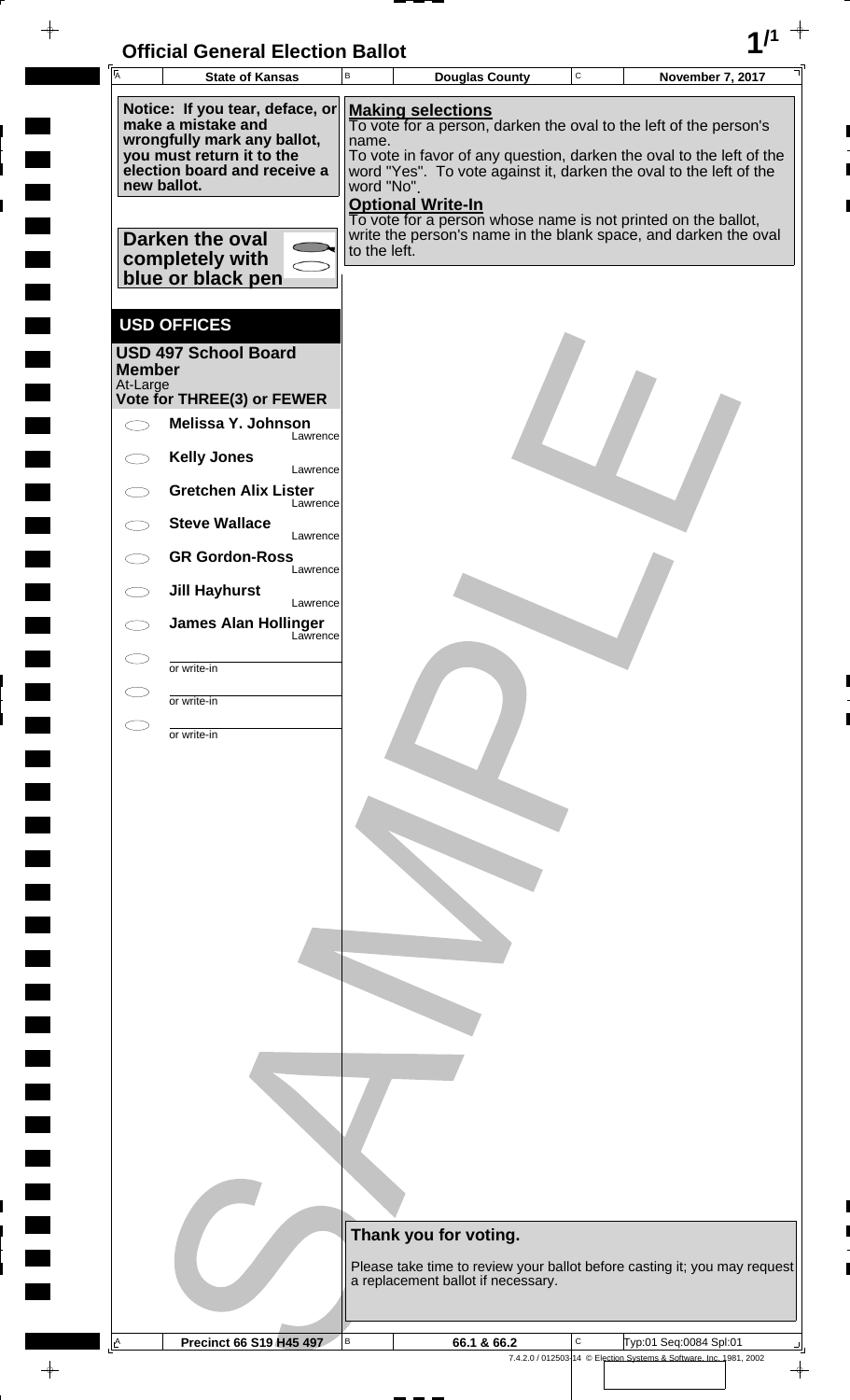| <b>Official General Election Ballot</b> |  |
|-----------------------------------------|--|
|                                         |  |

|               | <b>State of Kansas</b>                                                   | В                        |                                                                                                                                            | <b>Douglas County</b> | November 7, 2017 |
|---------------|--------------------------------------------------------------------------|--------------------------|--------------------------------------------------------------------------------------------------------------------------------------------|-----------------------|------------------|
|               | Notice: If you tear, deface, or                                          |                          | <b>Making selections</b>                                                                                                                   |                       |                  |
|               | make a mistake and<br>wrongfully mark any ballot,                        | name.                    | To vote for a person, darken the oval to the left of the person's                                                                          |                       |                  |
|               | you must return it to the<br>election board and receive a<br>new ballot. | word "No".               | To vote in favor of any question, darken the oval to the left of the<br>word "Yes". To vote against it, darken the oval to the left of the |                       |                  |
|               |                                                                          | <b>Optional Write-In</b> | To vote for a person whose name is not printed on the ballot,                                                                              |                       |                  |
|               | Darken the oval                                                          | to the left.             | write the person's name in the blank space, and darken the oval                                                                            |                       |                  |
|               | completely with<br>blue or black pen                                     |                          |                                                                                                                                            |                       |                  |
|               | <b>USD OFFICES</b>                                                       |                          |                                                                                                                                            |                       |                  |
| <b>Member</b> | <b>USD 497 School Board</b>                                              |                          |                                                                                                                                            |                       |                  |
| At-Large      | Vote for THREE(3) or FEWER                                               |                          |                                                                                                                                            |                       |                  |
|               | <b>James Alan Hollinger</b><br>Lawrence                                  |                          |                                                                                                                                            |                       |                  |
|               | Melissa Y. Johnson<br>Lawrence                                           |                          |                                                                                                                                            |                       |                  |
|               | <b>Kelly Jones</b><br>Lawrence                                           |                          |                                                                                                                                            |                       |                  |
|               | <b>Gretchen Alix Lister</b><br>Lawrence                                  |                          |                                                                                                                                            |                       |                  |
|               | <b>Steve Wallace</b><br>Lawrence                                         |                          |                                                                                                                                            |                       |                  |
|               | <b>GR Gordon-Ross</b><br>Lawrence<br><b>Jill Hayhurst</b>                |                          |                                                                                                                                            |                       |                  |
|               | Lawrence                                                                 |                          |                                                                                                                                            |                       |                  |
|               | or write-in                                                              |                          |                                                                                                                                            |                       |                  |
|               | or write-in                                                              |                          |                                                                                                                                            |                       |                  |
|               |                                                                          |                          |                                                                                                                                            |                       |                  |
|               |                                                                          |                          |                                                                                                                                            |                       |                  |
|               |                                                                          |                          |                                                                                                                                            |                       |                  |
|               |                                                                          |                          |                                                                                                                                            |                       |                  |
|               |                                                                          |                          |                                                                                                                                            |                       |                  |
|               |                                                                          |                          |                                                                                                                                            |                       |                  |
|               |                                                                          |                          |                                                                                                                                            |                       |                  |
|               |                                                                          |                          |                                                                                                                                            |                       |                  |
|               |                                                                          |                          |                                                                                                                                            |                       |                  |
|               |                                                                          |                          |                                                                                                                                            |                       |                  |
|               |                                                                          |                          |                                                                                                                                            |                       |                  |
|               |                                                                          |                          |                                                                                                                                            |                       |                  |
|               |                                                                          |                          | Thank you for voting.                                                                                                                      |                       |                  |
|               |                                                                          |                          | Please take time to review your ballot before casting it; you may request                                                                  |                       |                  |
|               |                                                                          |                          | a replacement ballot if necessary.                                                                                                         |                       |                  |

 $\overline{\phantom{a}}$ 

 $\blacksquare$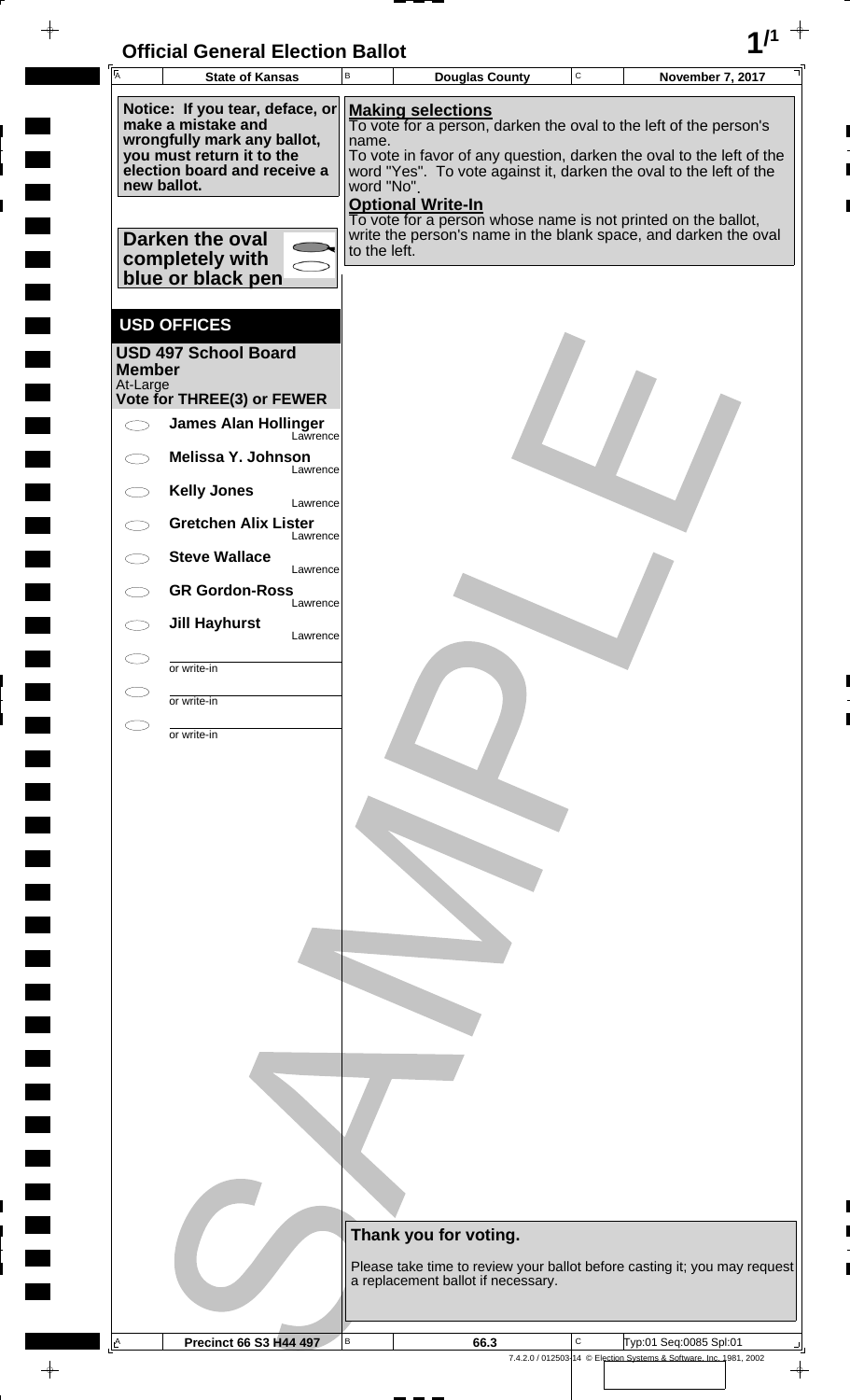| <b>Official General Election Ballot</b> |  |
|-----------------------------------------|--|
|                                         |  |

 $\blacksquare$ 

 $\blacksquare$ 

 $\blacksquare$ 

 $\Box$  $\blacksquare$ 

 $\blacksquare$ 

 $\Box$ 

 $\blacksquare$ 

 $\blacksquare$ 

 $\overline{\phantom{0}}$ 

 $\blacksquare$ 

 $\blacksquare$ 

**The Second** 

 $\Box$ 

 $\blacksquare$ 

 $\Box$ 

 $\blacksquare$ 

 $\frac{1}{\sqrt{2\pi}}$ 

Г 

| $\overline{A}$                                                                                                                                                                                                              | <b>State of Kansas</b>                                                          | $\sf B$ | <b>Douglas County</b>                                                                                                                                                                                                                                                                                                                                                                                                                              | C | <b>November 7, 2017</b>                                                                      |  |  |  |
|-----------------------------------------------------------------------------------------------------------------------------------------------------------------------------------------------------------------------------|---------------------------------------------------------------------------------|---------|----------------------------------------------------------------------------------------------------------------------------------------------------------------------------------------------------------------------------------------------------------------------------------------------------------------------------------------------------------------------------------------------------------------------------------------------------|---|----------------------------------------------------------------------------------------------|--|--|--|
| Notice: If you tear, deface, or<br>make a mistake and<br>wrongfully mark any ballot,<br>you must return it to the<br>election board and receive a<br>new ballot.<br>Darken the oval<br>completely with<br>blue or black pen |                                                                                 |         | <b>Making selections</b><br>To vote for a person, darken the oval to the left of the person's<br>name.<br>To vote in favor of any question, darken the oval to the left of the<br>word "Yes". To vote against it, darken the oval to the left of the<br>word "No".<br><b>Optional Write-In</b><br>To vote for a person whose name is not printed on the ballot,<br>write the person's name in the blank space, and darken the oval<br>to the left. |   |                                                                                              |  |  |  |
| <b>Member</b><br>At-Large                                                                                                                                                                                                   | <b>USD OFFICES</b><br><b>USD 497 School Board</b><br>Vote for THREE(3) or FEWER |         |                                                                                                                                                                                                                                                                                                                                                                                                                                                    |   |                                                                                              |  |  |  |
|                                                                                                                                                                                                                             | Melissa Y. Johnson<br>Lawrence                                                  |         |                                                                                                                                                                                                                                                                                                                                                                                                                                                    |   |                                                                                              |  |  |  |
|                                                                                                                                                                                                                             | <b>Kelly Jones</b><br>Lawrence                                                  |         |                                                                                                                                                                                                                                                                                                                                                                                                                                                    |   |                                                                                              |  |  |  |
|                                                                                                                                                                                                                             | <b>Gretchen Alix Lister</b><br>Lawrence                                         |         |                                                                                                                                                                                                                                                                                                                                                                                                                                                    |   |                                                                                              |  |  |  |
|                                                                                                                                                                                                                             | <b>Steve Wallace</b><br>Lawrence                                                |         |                                                                                                                                                                                                                                                                                                                                                                                                                                                    |   |                                                                                              |  |  |  |
|                                                                                                                                                                                                                             | <b>GR Gordon-Ross</b><br>Lawrence                                               |         |                                                                                                                                                                                                                                                                                                                                                                                                                                                    |   |                                                                                              |  |  |  |
|                                                                                                                                                                                                                             | <b>Jill Hayhurst</b><br>Lawrence                                                |         |                                                                                                                                                                                                                                                                                                                                                                                                                                                    |   |                                                                                              |  |  |  |
|                                                                                                                                                                                                                             | <b>James Alan Hollinger</b><br>Lawrence                                         |         |                                                                                                                                                                                                                                                                                                                                                                                                                                                    |   |                                                                                              |  |  |  |
|                                                                                                                                                                                                                             | or write-in                                                                     |         |                                                                                                                                                                                                                                                                                                                                                                                                                                                    |   |                                                                                              |  |  |  |
|                                                                                                                                                                                                                             | or write-in                                                                     |         |                                                                                                                                                                                                                                                                                                                                                                                                                                                    |   |                                                                                              |  |  |  |
|                                                                                                                                                                                                                             | or write-in                                                                     |         |                                                                                                                                                                                                                                                                                                                                                                                                                                                    |   |                                                                                              |  |  |  |
|                                                                                                                                                                                                                             |                                                                                 |         | Thank you for voting.<br>Please take time to review your ballot before casting it; you may request<br>a replacement ballot if necessary.                                                                                                                                                                                                                                                                                                           |   |                                                                                              |  |  |  |
| $\mathbf{A}$                                                                                                                                                                                                                | <b>Precinct 66 S3 H45 497</b>                                                   | $\sf B$ | 66.4                                                                                                                                                                                                                                                                                                                                                                                                                                               | С | Typ:01 Seq:0086 Spl:01<br>7.4.2.0 / 012503-14 © Election Systems & Software, Inc. 1981, 2002 |  |  |  |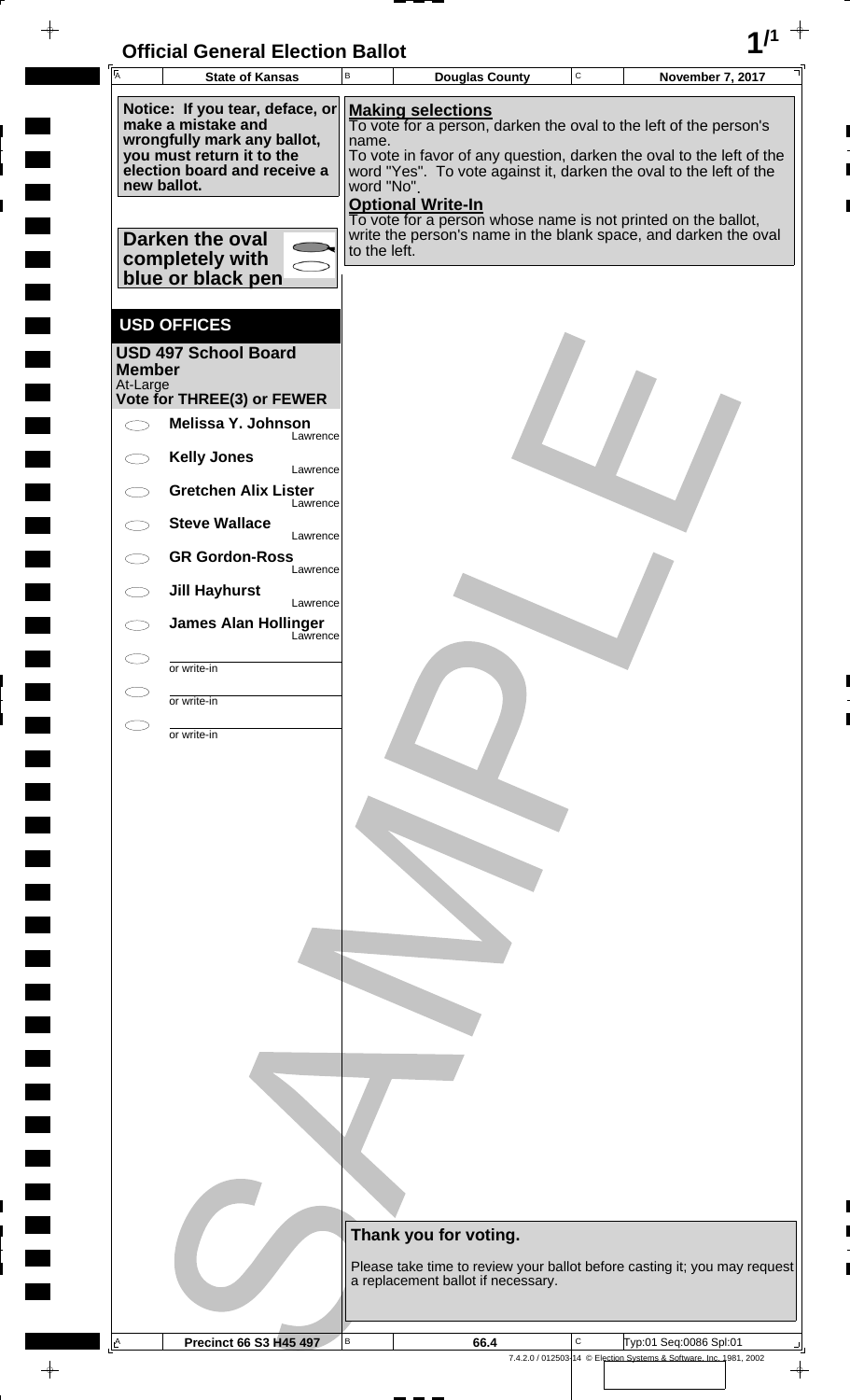| <b>Official General Election Ballot</b> |  |
|-----------------------------------------|--|
|                                         |  |

 $\overline{\phantom{a}}$ 

 $\blacksquare$ 

 $\blacksquare$ 

 $\blacksquare$ 

 $\frac{1}{2}$ 

| Ā                         | <b>State of Kansas</b>                                                                   | UNICIAI UENETAI LIECHUN DANUL<br>В |  | <b>Douglas County</b>              |  | $\mathbf C$ |  | November 7, 2017                                                                                                                           |  |  |
|---------------------------|------------------------------------------------------------------------------------------|------------------------------------|--|------------------------------------|--|-------------|--|--------------------------------------------------------------------------------------------------------------------------------------------|--|--|
|                           | Notice: If you tear, deface, or<br>make a mistake and                                    |                                    |  | <b>Making selections</b>           |  |             |  | To vote for a person, darken the oval to the left of the person's                                                                          |  |  |
|                           | wrongfully mark any ballot,<br>you must return it to the<br>election board and receive a | name.                              |  |                                    |  |             |  | To vote in favor of any question, darken the oval to the left of the<br>word "Yes". To vote against it, darken the oval to the left of the |  |  |
|                           | new ballot.                                                                              | word "No".                         |  | <b>Optional Write-In</b>           |  |             |  | To vote for a person whose name is not printed on the ballot,                                                                              |  |  |
|                           | Darken the oval<br>completely with<br>blue or black pen                                  | to the left.                       |  |                                    |  |             |  | write the person's name in the blank space, and darken the oval                                                                            |  |  |
|                           | <b>USD OFFICES</b>                                                                       |                                    |  |                                    |  |             |  |                                                                                                                                            |  |  |
| <b>Member</b><br>At-Large | <b>USD 497 School Board</b>                                                              |                                    |  |                                    |  |             |  |                                                                                                                                            |  |  |
|                           | Vote for THREE(3) or FEWER                                                               |                                    |  |                                    |  |             |  |                                                                                                                                            |  |  |
|                           | <b>Kelly Jones</b><br>Lawrence                                                           |                                    |  |                                    |  |             |  |                                                                                                                                            |  |  |
|                           | <b>Gretchen Alix Lister</b><br>Lawrence                                                  |                                    |  |                                    |  |             |  |                                                                                                                                            |  |  |
|                           | <b>Steve Wallace</b><br>Lawrence                                                         |                                    |  |                                    |  |             |  |                                                                                                                                            |  |  |
|                           | <b>GR Gordon-Ross</b><br>Lawrence                                                        |                                    |  |                                    |  |             |  |                                                                                                                                            |  |  |
| $\bigcirc$                | <b>Jill Hayhurst</b><br>Lawrence                                                         |                                    |  |                                    |  |             |  |                                                                                                                                            |  |  |
|                           | <b>James Alan Hollinger</b><br>Lawrence                                                  |                                    |  |                                    |  |             |  |                                                                                                                                            |  |  |
|                           | Melissa Y. Johnson<br>Lawrence                                                           |                                    |  |                                    |  |             |  |                                                                                                                                            |  |  |
|                           | or write-in                                                                              |                                    |  |                                    |  |             |  |                                                                                                                                            |  |  |
|                           | or write-in                                                                              |                                    |  |                                    |  |             |  |                                                                                                                                            |  |  |
|                           | or write-in                                                                              |                                    |  |                                    |  |             |  |                                                                                                                                            |  |  |
|                           |                                                                                          |                                    |  |                                    |  |             |  |                                                                                                                                            |  |  |
|                           |                                                                                          |                                    |  |                                    |  |             |  |                                                                                                                                            |  |  |
|                           |                                                                                          |                                    |  |                                    |  |             |  |                                                                                                                                            |  |  |
|                           |                                                                                          |                                    |  |                                    |  |             |  |                                                                                                                                            |  |  |
|                           |                                                                                          |                                    |  |                                    |  |             |  |                                                                                                                                            |  |  |
|                           |                                                                                          |                                    |  |                                    |  |             |  |                                                                                                                                            |  |  |
|                           |                                                                                          |                                    |  |                                    |  |             |  |                                                                                                                                            |  |  |
|                           |                                                                                          |                                    |  |                                    |  |             |  |                                                                                                                                            |  |  |
|                           |                                                                                          |                                    |  |                                    |  |             |  |                                                                                                                                            |  |  |
|                           |                                                                                          |                                    |  |                                    |  |             |  |                                                                                                                                            |  |  |
|                           |                                                                                          |                                    |  |                                    |  |             |  |                                                                                                                                            |  |  |
|                           |                                                                                          |                                    |  |                                    |  |             |  |                                                                                                                                            |  |  |
|                           |                                                                                          |                                    |  | Thank you for voting.              |  |             |  |                                                                                                                                            |  |  |
|                           |                                                                                          |                                    |  |                                    |  |             |  | Please take time to review your ballot before casting it; you may request                                                                  |  |  |
|                           |                                                                                          |                                    |  | a replacement ballot if necessary. |  |             |  |                                                                                                                                            |  |  |
| A                         | Precinct 66 S19 H10 497                                                                  | B                                  |  | 66.5                               |  | C           |  | Typ:01 Seq:0087 Spl:01                                                                                                                     |  |  |
|                           |                                                                                          |                                    |  |                                    |  |             |  | 7.4.2.0 / 012503-14 © Election Systems & Software, Inc. 1981, 2002                                                                         |  |  |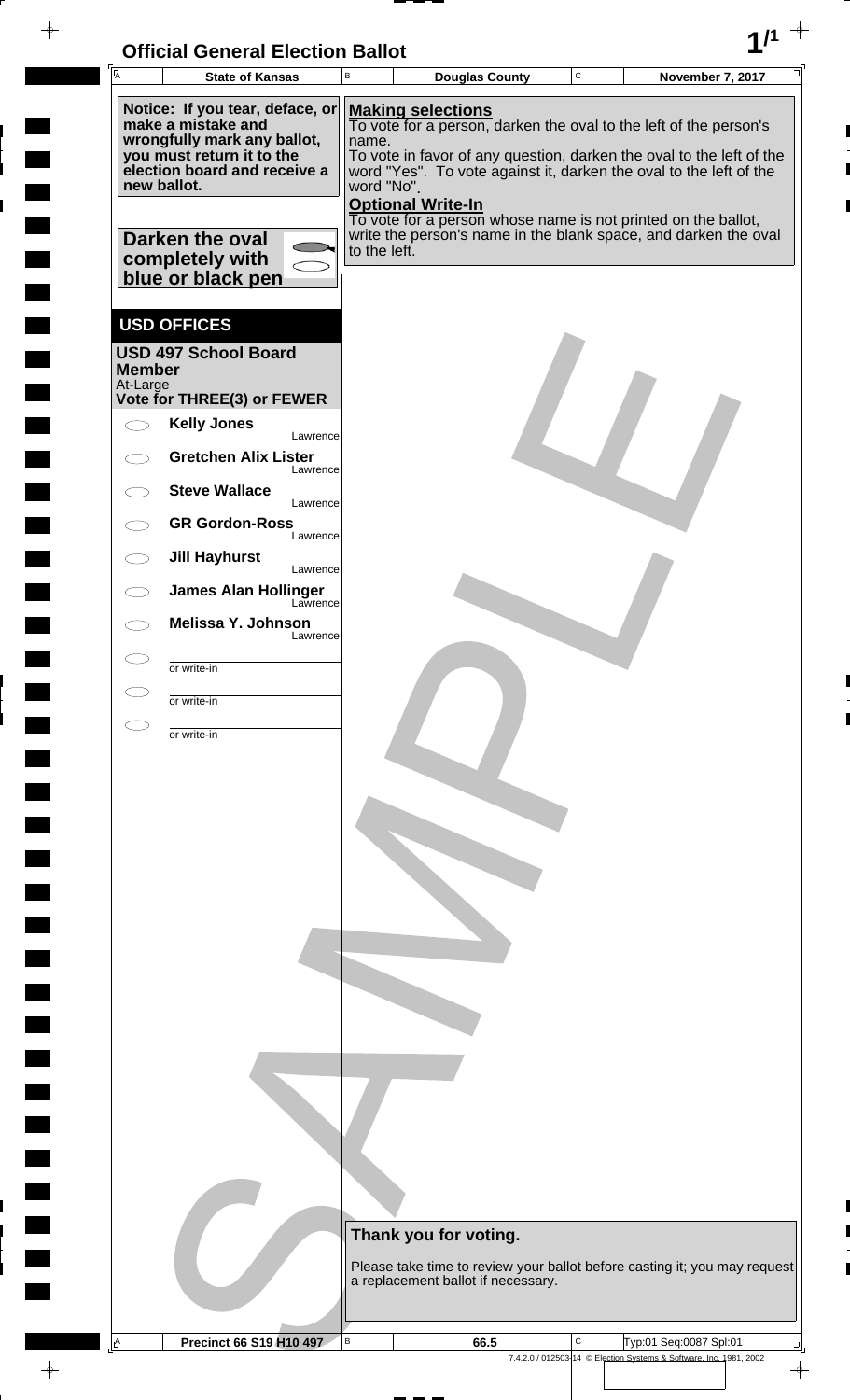| <b>Official General Election Ballot</b> |  |
|-----------------------------------------|--|
|                                         |  |

 $\blacksquare$ 

 $\overline{\phantom{0}}$ 

 $\blacksquare$ 

 $\blacksquare$ 

 $\frac{1}{\sqrt{2\pi}}\int_{0}^{\pi}\frac{1}{\sqrt{2\pi}}\left( \frac{1}{\sqrt{2\pi}}\right) \frac{d\mu}{d\mu}d\mu$ 

|   | Ā              | <b>State of Kansas</b>                                                                                                                            | B                                                                                                                                                                                                                                                                                              | <b>Douglas County</b>                                                                                                            | $\mathbf C$ | November 7, 2017                                                                             |                      |  |  |  |
|---|----------------|---------------------------------------------------------------------------------------------------------------------------------------------------|------------------------------------------------------------------------------------------------------------------------------------------------------------------------------------------------------------------------------------------------------------------------------------------------|----------------------------------------------------------------------------------------------------------------------------------|-------------|----------------------------------------------------------------------------------------------|----------------------|--|--|--|
|   | new ballot.    | Notice: If you tear, deface, or<br>make a mistake and<br>wrongfully mark any ballot,<br>you must return it to the<br>election board and receive a | <b>Making selections</b><br>To vote for a person, darken the oval to the left of the person's<br>name.<br>To vote in favor of any question, darken the oval to the left of the<br>word "Yes". To vote against it, darken the oval to the left of the<br>word "No".<br><b>Optional Write-In</b> |                                                                                                                                  |             |                                                                                              |                      |  |  |  |
|   |                | <b>Darken the oval</b><br>completely with<br>blue or black pen                                                                                    | to the left.                                                                                                                                                                                                                                                                                   | To vote for a person whose name is not printed on the ballot,<br>write the person's name in the blank space, and darken the oval |             |                                                                                              |                      |  |  |  |
|   | <b>OFFICES</b> | <b>DRAINAGE DISTRICT</b>                                                                                                                          |                                                                                                                                                                                                                                                                                                |                                                                                                                                  |             |                                                                                              |                      |  |  |  |
|   |                | <b>Wakarusa Haskell Eudora</b><br><b>Drainage District</b><br>Vote for THREE(3) or FEWER                                                          |                                                                                                                                                                                                                                                                                                |                                                                                                                                  |             |                                                                                              |                      |  |  |  |
|   |                | <b>William Meairs Jr.</b><br>Lawrence                                                                                                             |                                                                                                                                                                                                                                                                                                |                                                                                                                                  |             |                                                                                              |                      |  |  |  |
|   |                | <b>Dwight C. Purvis</b><br>Lawrence                                                                                                               |                                                                                                                                                                                                                                                                                                |                                                                                                                                  |             |                                                                                              |                      |  |  |  |
|   |                | <b>Pete Wempe</b><br>Lawrence                                                                                                                     |                                                                                                                                                                                                                                                                                                |                                                                                                                                  |             |                                                                                              |                      |  |  |  |
|   | Œ              | or write-in                                                                                                                                       |                                                                                                                                                                                                                                                                                                |                                                                                                                                  |             |                                                                                              |                      |  |  |  |
|   | $\subset$      | or write-in                                                                                                                                       |                                                                                                                                                                                                                                                                                                |                                                                                                                                  |             |                                                                                              |                      |  |  |  |
|   |                | or write-in                                                                                                                                       |                                                                                                                                                                                                                                                                                                |                                                                                                                                  |             |                                                                                              |                      |  |  |  |
|   |                |                                                                                                                                                   |                                                                                                                                                                                                                                                                                                | Thank you for voting.<br>Please take time to review your ballot before casting it; you may request                               |             |                                                                                              |                      |  |  |  |
|   |                |                                                                                                                                                   |                                                                                                                                                                                                                                                                                                | a replacement ballot if necessary.                                                                                               |             |                                                                                              |                      |  |  |  |
| A |                | Precinct 66 S19 H10 Drainage B                                                                                                                    |                                                                                                                                                                                                                                                                                                |                                                                                                                                  | C           | Typ:01 Seq:0087 Spl:02<br>7.4.2.0 / 012503-14 © Election Systems & Software, Inc. 1981, 2002 |                      |  |  |  |
|   |                |                                                                                                                                                   |                                                                                                                                                                                                                                                                                                |                                                                                                                                  |             |                                                                                              | $\frac{1}{\sqrt{2}}$ |  |  |  |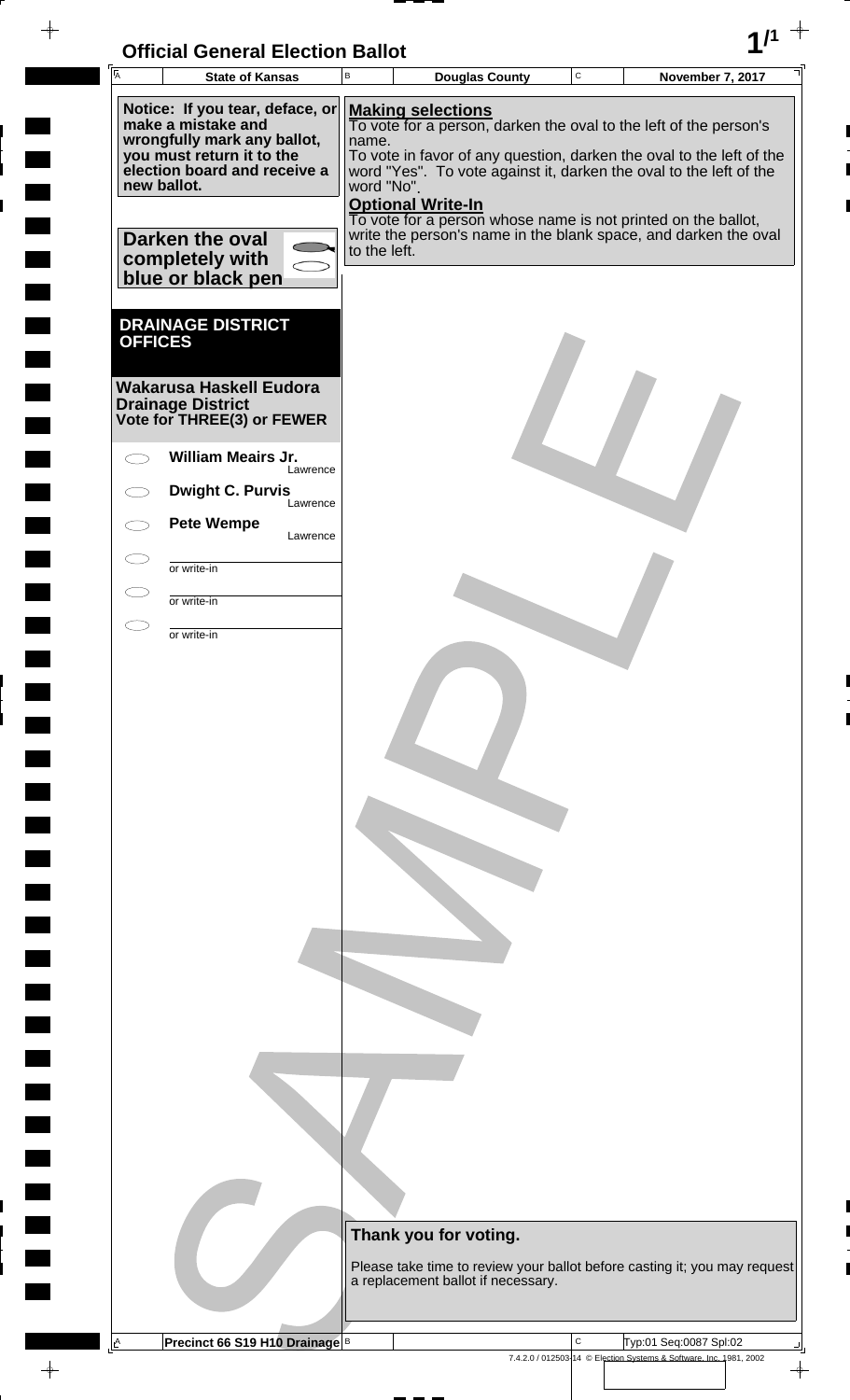| <b>Official General Election Ballot</b> |  |
|-----------------------------------------|--|
|                                         |  |

 $\overline{\phantom{a}}$ 

 $\blacksquare$ 

 $\blacksquare$ 

 $\blacksquare$ 

 $\frac{1}{2}$ 

| Ā             | <b>State of Kansas</b>                                                   | UNICIAI UENETAI LIECHUN DANUL<br>В |  | <b>Douglas County</b>    |                                    | $\mathbf C$ |  | <b>November 7, 2017</b>                                                                                                                    |  |
|---------------|--------------------------------------------------------------------------|------------------------------------|--|--------------------------|------------------------------------|-------------|--|--------------------------------------------------------------------------------------------------------------------------------------------|--|
|               | Notice: If you tear, deface, or<br>make a mistake and                    |                                    |  | <b>Making selections</b> |                                    |             |  |                                                                                                                                            |  |
|               | wrongfully mark any ballot,                                              | name.                              |  |                          |                                    |             |  | To vote for a person, darken the oval to the left of the person's                                                                          |  |
|               | you must return it to the<br>election board and receive a<br>new ballot. | word "No".                         |  |                          |                                    |             |  | To vote in favor of any question, darken the oval to the left of the<br>word "Yes". To vote against it, darken the oval to the left of the |  |
|               |                                                                          |                                    |  | <b>Optional Write-In</b> |                                    |             |  | To vote for a person whose name is not printed on the ballot,                                                                              |  |
|               | Darken the oval                                                          | to the left.                       |  |                          |                                    |             |  | write the person's name in the blank space, and darken the oval                                                                            |  |
|               | completely with<br>blue or black pen                                     |                                    |  |                          |                                    |             |  |                                                                                                                                            |  |
|               | <b>USD OFFICES</b>                                                       |                                    |  |                          |                                    |             |  |                                                                                                                                            |  |
| <b>Member</b> | <b>USD 497 School Board</b>                                              |                                    |  |                          |                                    |             |  |                                                                                                                                            |  |
| At-Large      | Vote for THREE(3) or FEWER                                               |                                    |  |                          |                                    |             |  |                                                                                                                                            |  |
|               | <b>Gretchen Alix Lister</b><br>Lawrence                                  |                                    |  |                          |                                    |             |  |                                                                                                                                            |  |
|               | <b>Steve Wallace</b><br>Lawrence                                         |                                    |  |                          |                                    |             |  |                                                                                                                                            |  |
|               | <b>GR Gordon-Ross</b><br>Lawrence                                        |                                    |  |                          |                                    |             |  |                                                                                                                                            |  |
|               | <b>Jill Hayhurst</b><br>Lawrence                                         |                                    |  |                          |                                    |             |  |                                                                                                                                            |  |
|               | <b>James Alan Hollinger</b><br>Lawrence<br>Melissa Y. Johnson            |                                    |  |                          |                                    |             |  |                                                                                                                                            |  |
|               | Lawrence<br><b>Kelly Jones</b>                                           |                                    |  |                          |                                    |             |  |                                                                                                                                            |  |
|               | Lawrence                                                                 |                                    |  |                          |                                    |             |  |                                                                                                                                            |  |
|               | or write-in<br>or write-in                                               |                                    |  |                          |                                    |             |  |                                                                                                                                            |  |
|               | or write-in                                                              |                                    |  |                          |                                    |             |  |                                                                                                                                            |  |
|               |                                                                          |                                    |  |                          |                                    |             |  |                                                                                                                                            |  |
|               |                                                                          |                                    |  |                          |                                    |             |  |                                                                                                                                            |  |
|               |                                                                          |                                    |  |                          |                                    |             |  |                                                                                                                                            |  |
|               |                                                                          |                                    |  |                          |                                    |             |  |                                                                                                                                            |  |
|               |                                                                          |                                    |  |                          |                                    |             |  |                                                                                                                                            |  |
|               |                                                                          |                                    |  |                          |                                    |             |  |                                                                                                                                            |  |
|               |                                                                          |                                    |  |                          |                                    |             |  |                                                                                                                                            |  |
|               |                                                                          |                                    |  |                          |                                    |             |  |                                                                                                                                            |  |
|               |                                                                          |                                    |  |                          |                                    |             |  |                                                                                                                                            |  |
|               |                                                                          |                                    |  |                          |                                    |             |  |                                                                                                                                            |  |
|               |                                                                          |                                    |  |                          |                                    |             |  |                                                                                                                                            |  |
|               |                                                                          |                                    |  |                          |                                    |             |  |                                                                                                                                            |  |
|               |                                                                          |                                    |  | Thank you for voting.    |                                    |             |  |                                                                                                                                            |  |
|               |                                                                          |                                    |  |                          |                                    |             |  | Please take time to review your ballot before casting it; you may request                                                                  |  |
|               |                                                                          |                                    |  |                          | a replacement ballot if necessary. |             |  |                                                                                                                                            |  |
| A             | <b>Precinct 66 S3 H10 497</b>                                            | B                                  |  |                          | 66.7                               | C           |  | Typ:01 Seq:0088 Spl:01                                                                                                                     |  |
|               |                                                                          |                                    |  |                          |                                    |             |  | 7.4.2.0 / 012503-14 © Election Systems & Software, Inc. 1981, 2002                                                                         |  |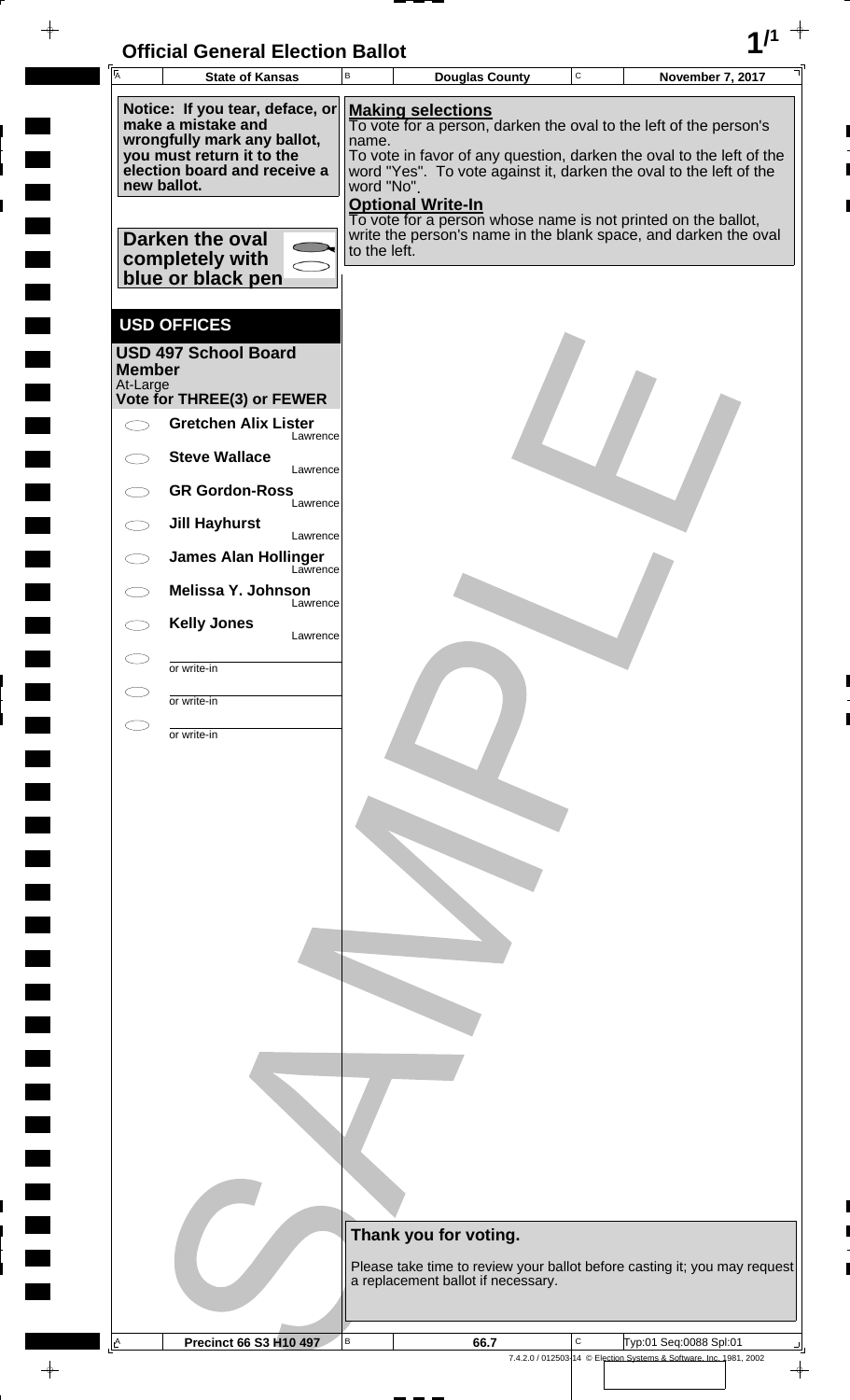

 $\overline{\phantom{a}}$ 

E

 $\blacksquare$ 

| Ā<br><b>State of Kansas</b>                                                                                                                                                                                                 | B                                   | <b>Douglas County</b>                                                                                                                                                                                                                                                                                                                                                                                       | $\mathsf C$ | November 7, 2017                                                                             |
|-----------------------------------------------------------------------------------------------------------------------------------------------------------------------------------------------------------------------------|-------------------------------------|-------------------------------------------------------------------------------------------------------------------------------------------------------------------------------------------------------------------------------------------------------------------------------------------------------------------------------------------------------------------------------------------------------------|-------------|----------------------------------------------------------------------------------------------|
| Notice: If you tear, deface, or<br>make a mistake and<br>wrongfully mark any ballot,<br>you must return it to the<br>election board and receive a<br>new ballot.<br>Darken the oval<br>completely with<br>blue or black pen | name.<br>word "No".<br>to the left. | <b>Making selections</b><br>To vote for a person, darken the oval to the left of the person's<br>To vote in favor of any question, darken the oval to the left of the<br>word "Yes". To vote against it, darken the oval to the left of the<br><b>Optional Write-In</b><br>To vote for a person whose name is not printed on the ballot,<br>write the person's name in the blank space, and darken the oval |             |                                                                                              |
| <b>USD OFFICES</b><br><b>USD 348 School Board</b><br><b>Member</b><br>USD 348 Dist. 1 Position 4<br>Vote for One (1)<br><b>Gregory L Kruger</b><br>Baldwin City<br>or write-in                                              |                                     |                                                                                                                                                                                                                                                                                                                                                                                                             |             |                                                                                              |
| <b>USD 348 School Board</b><br><b>Member</b><br>USD 348 Dist. 2 Position 5<br>Vote for One (1)<br><b>Susan Schiffelbein</b><br><b>Baldwin City</b><br>or write-in                                                           |                                     |                                                                                                                                                                                                                                                                                                                                                                                                             |             |                                                                                              |
| <b>USD 348 School Board</b><br><b>Member</b><br>USD 348 Dist. 3 Position 6<br>Vote for One (1)<br><b>Chris Perry</b><br><b>Baldwin City</b>                                                                                 |                                     |                                                                                                                                                                                                                                                                                                                                                                                                             |             |                                                                                              |
| or write-in                                                                                                                                                                                                                 |                                     |                                                                                                                                                                                                                                                                                                                                                                                                             |             |                                                                                              |
|                                                                                                                                                                                                                             |                                     |                                                                                                                                                                                                                                                                                                                                                                                                             |             |                                                                                              |
|                                                                                                                                                                                                                             |                                     | Thank you for voting.<br>Please take time to review your ballot before casting it; you may request<br>a replacement ballot if necessary.                                                                                                                                                                                                                                                                    |             |                                                                                              |
|                                                                                                                                                                                                                             |                                     |                                                                                                                                                                                                                                                                                                                                                                                                             |             |                                                                                              |
| Precinct 67 S19 H54 348<br>Ŀ                                                                                                                                                                                                | В                                   | 67.1 & 67.2                                                                                                                                                                                                                                                                                                                                                                                                 | С           | Typ:01 Seq:0089 Spl:01<br>7.4.2.0 / 012503-14 © Election Systems & Software, Inc. 1981, 2002 |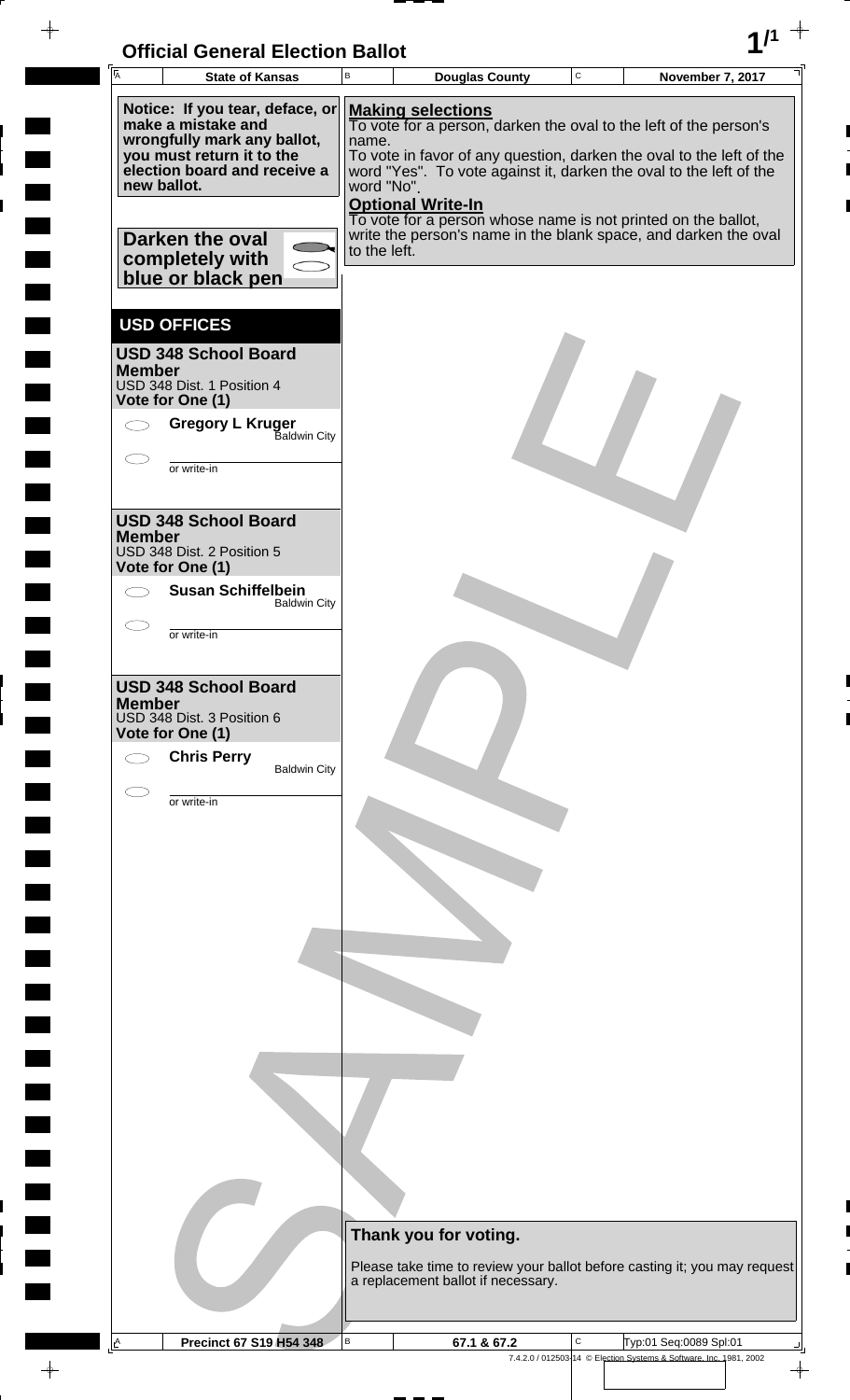| <b>Official General Election Ballot</b> |  |
|-----------------------------------------|--|
|                                         |  |

 $\overline{\phantom{a}}$ 

 $\blacksquare$ 

 $\blacksquare$ 

 $\blacksquare$ 

 $\frac{1}{2}$ 

| UNICIAI UENETAI LIECHUN DANUL<br>Ā<br><b>State of Kansas</b>             | В            |                          | <b>Douglas County</b>              |  | $\mathbf C$ |  | <b>November 7, 2017</b>                                                                                                                    |  |
|--------------------------------------------------------------------------|--------------|--------------------------|------------------------------------|--|-------------|--|--------------------------------------------------------------------------------------------------------------------------------------------|--|
| Notice: If you tear, deface, or<br>make a mistake and                    |              | <b>Making selections</b> |                                    |  |             |  |                                                                                                                                            |  |
| wrongfully mark any ballot,                                              | name.        |                          |                                    |  |             |  | To vote for a person, darken the oval to the left of the person's                                                                          |  |
| you must return it to the<br>election board and receive a<br>new ballot. | word "No".   |                          |                                    |  |             |  | To vote in favor of any question, darken the oval to the left of the<br>word "Yes". To vote against it, darken the oval to the left of the |  |
|                                                                          |              | <b>Optional Write-In</b> |                                    |  |             |  | To vote for a person whose name is not printed on the ballot,                                                                              |  |
| Darken the oval                                                          | to the left. |                          |                                    |  |             |  | write the person's name in the blank space, and darken the oval                                                                            |  |
| completely with<br>blue or black pen                                     |              |                          |                                    |  |             |  |                                                                                                                                            |  |
| <b>USD OFFICES</b>                                                       |              |                          |                                    |  |             |  |                                                                                                                                            |  |
| <b>USD 497 School Board</b><br><b>Member</b>                             |              |                          |                                    |  |             |  |                                                                                                                                            |  |
| At-Large<br>Vote for THREE(3) or FEWER                                   |              |                          |                                    |  |             |  |                                                                                                                                            |  |
| <b>GR Gordon-Ross</b><br>Lawrence                                        |              |                          |                                    |  |             |  |                                                                                                                                            |  |
| <b>Jill Hayhurst</b><br>$\bigcirc$<br>Lawrence                           |              |                          |                                    |  |             |  |                                                                                                                                            |  |
| <b>James Alan Hollinger</b><br>Lawrence                                  |              |                          |                                    |  |             |  |                                                                                                                                            |  |
| Melissa Y. Johnson<br>Lawrence                                           |              |                          |                                    |  |             |  |                                                                                                                                            |  |
| <b>Kelly Jones</b><br>Lawrence                                           |              |                          |                                    |  |             |  |                                                                                                                                            |  |
| <b>Gretchen Alix Lister</b><br>Lawrence<br><b>Steve Wallace</b>          |              |                          |                                    |  |             |  |                                                                                                                                            |  |
| Lawrence                                                                 |              |                          |                                    |  |             |  |                                                                                                                                            |  |
| or write-in                                                              |              |                          |                                    |  |             |  |                                                                                                                                            |  |
| or write-in                                                              |              |                          |                                    |  |             |  |                                                                                                                                            |  |
|                                                                          |              |                          |                                    |  |             |  |                                                                                                                                            |  |
|                                                                          |              |                          |                                    |  |             |  |                                                                                                                                            |  |
|                                                                          |              |                          |                                    |  |             |  |                                                                                                                                            |  |
|                                                                          |              |                          |                                    |  |             |  |                                                                                                                                            |  |
|                                                                          |              |                          |                                    |  |             |  |                                                                                                                                            |  |
|                                                                          |              |                          |                                    |  |             |  |                                                                                                                                            |  |
|                                                                          |              |                          | Thank you for voting.              |  |             |  |                                                                                                                                            |  |
|                                                                          |              |                          | a replacement ballot if necessary. |  |             |  | Please take time to review your ballot before casting it; you may request                                                                  |  |
| A<br>Precinct 67 S19 H45 497                                             | B            |                          | 67.3                               |  | C           |  | Typ:01 Seq:0090 Spl:01                                                                                                                     |  |
|                                                                          |              |                          |                                    |  |             |  | 7.4.2.0 / 012503-14 © Election Systems & Software, Inc. 1981, 2002                                                                         |  |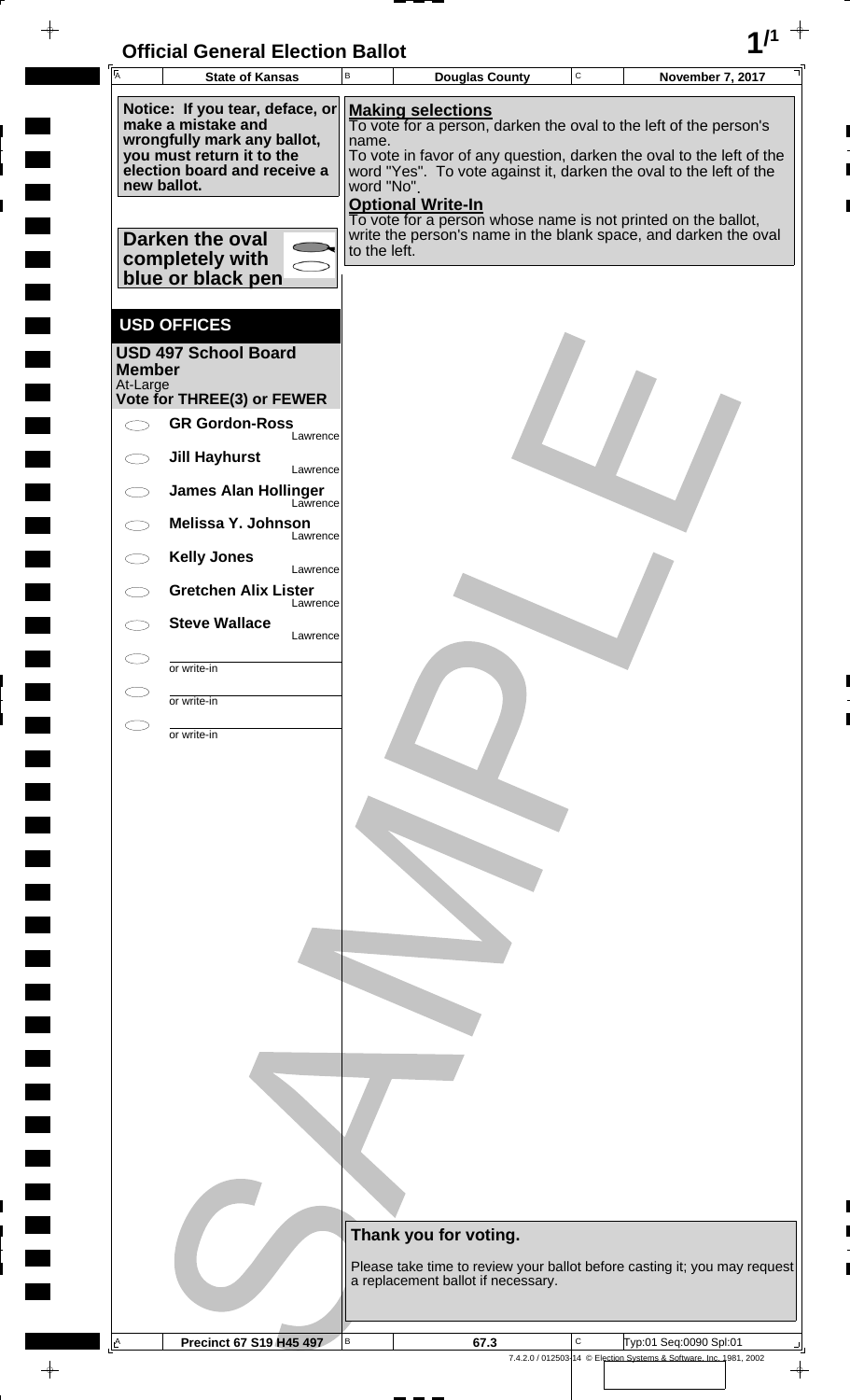$\frac{1}{\left( \frac{1}{2} \right)}$ 



 $\rightarrow$ 

 $\frac{1}{2}$ 

 $\frac{1}{2}$ 

 $\blacksquare$ 

 $\frac{1}{2}$ 

 $\ddot{\phantom{a}}$ 

 $\overline{a}$ 

<u>rang</u>

 $\rightarrow$ 

| A             | <b>State of Kansas</b>                                                                                                                                                              | В                                                                                                                                                                                                                                                                                                                                                                                                                                  | <b>Douglas County</b>                                                                                           | C | November 7, 2017                                                   |  |  |
|---------------|-------------------------------------------------------------------------------------------------------------------------------------------------------------------------------------|------------------------------------------------------------------------------------------------------------------------------------------------------------------------------------------------------------------------------------------------------------------------------------------------------------------------------------------------------------------------------------------------------------------------------------|-----------------------------------------------------------------------------------------------------------------|---|--------------------------------------------------------------------|--|--|
|               | Notice: If you tear, deface, or<br>make a mistake and<br>wrongfully mark any ballot,<br>you must return it to the<br>election board and receive a<br>new ballot.<br>Darken the oval | <b>Making selections</b><br>To vote for a person, darken the oval to the left of the person's<br>name.<br>To vote in favor of any question, darken the oval to the left of the<br>word "Yes". To vote against it, darken the oval to the left of the<br>word "No".<br><b>Optional Write-In</b><br>To vote for a person whose name is not printed on the ballot,<br>write the person's name in the blank space, and darken the oval |                                                                                                                 |   |                                                                    |  |  |
|               | completely with<br>blue or black pen                                                                                                                                                | to the left.                                                                                                                                                                                                                                                                                                                                                                                                                       |                                                                                                                 |   |                                                                    |  |  |
| <b>Member</b> | <b>USD OFFICES</b><br><b>USD 348 School Board</b><br>USD 348 Dist. 1 Position 4<br>Vote for One (1)                                                                                 |                                                                                                                                                                                                                                                                                                                                                                                                                                    |                                                                                                                 |   |                                                                    |  |  |
|               | <b>Gregory L Kruger</b><br>Baldwin City<br>or write-in                                                                                                                              |                                                                                                                                                                                                                                                                                                                                                                                                                                    |                                                                                                                 |   |                                                                    |  |  |
| <b>Member</b> | <b>USD 348 School Board</b><br>USD 348 Dist. 2 Position 5<br>Vote for One (1)                                                                                                       |                                                                                                                                                                                                                                                                                                                                                                                                                                    |                                                                                                                 |   |                                                                    |  |  |
|               | <b>Susan Schiffelbein</b><br><b>Baldwin City</b>                                                                                                                                    |                                                                                                                                                                                                                                                                                                                                                                                                                                    |                                                                                                                 |   |                                                                    |  |  |
|               | or write-in                                                                                                                                                                         |                                                                                                                                                                                                                                                                                                                                                                                                                                    |                                                                                                                 |   |                                                                    |  |  |
| <b>Member</b> | <b>USD 348 School Board</b><br>USD 348 Dist. 3 Position 6<br>Vote for One (1)<br><b>Chris Perry</b><br><b>Baldwin City</b>                                                          |                                                                                                                                                                                                                                                                                                                                                                                                                                    |                                                                                                                 |   |                                                                    |  |  |
|               | or write-in                                                                                                                                                                         |                                                                                                                                                                                                                                                                                                                                                                                                                                    |                                                                                                                 |   |                                                                    |  |  |
|               |                                                                                                                                                                                     |                                                                                                                                                                                                                                                                                                                                                                                                                                    |                                                                                                                 |   |                                                                    |  |  |
|               |                                                                                                                                                                                     |                                                                                                                                                                                                                                                                                                                                                                                                                                    |                                                                                                                 |   |                                                                    |  |  |
|               |                                                                                                                                                                                     |                                                                                                                                                                                                                                                                                                                                                                                                                                    | Thank you for voting.                                                                                           |   |                                                                    |  |  |
|               |                                                                                                                                                                                     |                                                                                                                                                                                                                                                                                                                                                                                                                                    | Please take time to review your ballot before casting it; you may request<br>a replacement ballot if necessary. |   |                                                                    |  |  |
|               | <b>Precinct 67 S19 H45 348</b>                                                                                                                                                      | B                                                                                                                                                                                                                                                                                                                                                                                                                                  | 67.4                                                                                                            | С | Typ:01 Seq:0090 Spl:02                                             |  |  |
|               |                                                                                                                                                                                     |                                                                                                                                                                                                                                                                                                                                                                                                                                    |                                                                                                                 |   | 7.4.2.0 / 012503-14 © Election Systems & Software, Inc. 1981, 2002 |  |  |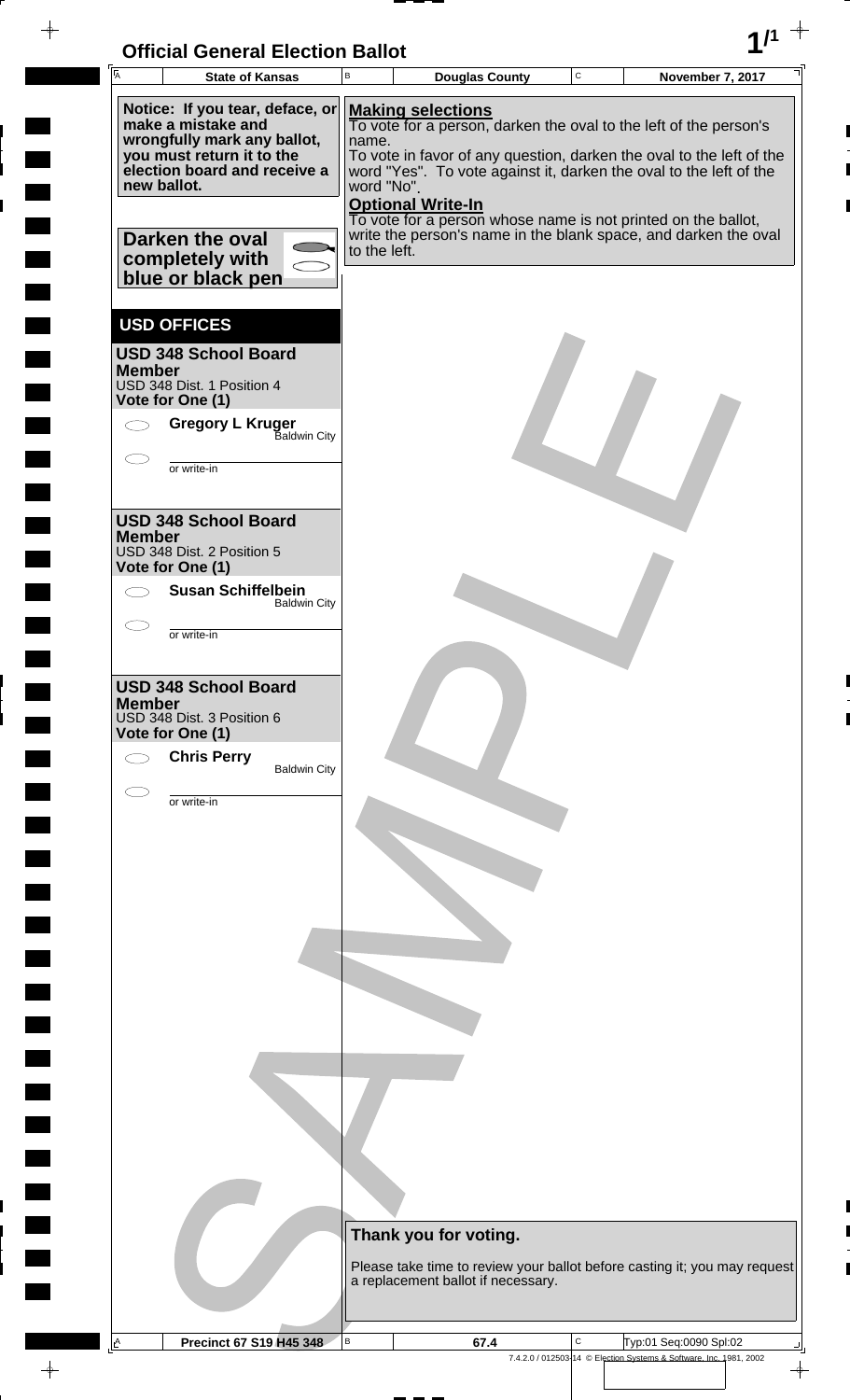| <b>Official General Election Ballot</b> |  |
|-----------------------------------------|--|
|                                         |  |

| $\sqrt{\overline{A}}$     | OMGA OGNGA LIGUNDI DANUL<br><b>State of Kansas</b>       | B            | <b>Douglas County</b>                                                                     | $\mathbf C$ | <b>November 7, 2017</b>                                            |               |
|---------------------------|----------------------------------------------------------|--------------|-------------------------------------------------------------------------------------------|-------------|--------------------------------------------------------------------|---------------|
|                           | Notice: If you tear, deface, or                          |              | <b>Making selections</b>                                                                  |             |                                                                    |               |
|                           | make a mistake and                                       |              | To vote for a person, darken the oval to the left of the person's                         |             |                                                                    |               |
|                           | wrongfully mark any ballot,<br>you must return it to the | name.        | To vote in favor of any question, darken the oval to the left of the                      |             |                                                                    |               |
|                           | election board and receive a<br>new ballot.              | word "No".   | word "Yes". To vote against it, darken the oval to the left of the                        |             |                                                                    |               |
|                           |                                                          |              | <b>Optional Write-In</b><br>To vote for a person whose name is not printed on the ballot, |             |                                                                    |               |
|                           | Darken the oval                                          |              | write the person's name in the blank space, and darken the oval                           |             |                                                                    |               |
|                           | completely with                                          | to the left. |                                                                                           |             |                                                                    |               |
|                           | blue or black pen                                        |              |                                                                                           |             |                                                                    |               |
|                           | <b>USD OFFICES</b>                                       |              |                                                                                           |             |                                                                    |               |
|                           | <b>USD 497 School Board</b>                              |              |                                                                                           |             |                                                                    |               |
| <b>Member</b><br>At-Large |                                                          |              |                                                                                           |             |                                                                    |               |
|                           | Vote for THREE(3) or FEWER                               |              |                                                                                           |             |                                                                    |               |
|                           | <b>GR Gordon-Ross</b><br>Lawrence                        |              |                                                                                           |             |                                                                    |               |
|                           | <b>Jill Hayhurst</b><br>Lawrence                         |              |                                                                                           |             |                                                                    |               |
|                           | <b>James Alan Hollinger</b><br>Lawrence                  |              |                                                                                           |             |                                                                    |               |
|                           | <b>Melissa Y. Johnson</b>                                |              |                                                                                           |             |                                                                    |               |
|                           | Lawrence<br><b>Kelly Jones</b>                           |              |                                                                                           |             |                                                                    |               |
|                           | Lawrence<br><b>Gretchen Alix Lister</b>                  |              |                                                                                           |             |                                                                    |               |
|                           | Lawrence                                                 |              |                                                                                           |             |                                                                    |               |
|                           | <b>Steve Wallace</b><br>Lawrence                         |              |                                                                                           |             |                                                                    |               |
|                           | or write-in                                              |              |                                                                                           |             |                                                                    |               |
|                           | or write-in                                              |              |                                                                                           |             |                                                                    |               |
|                           | or write-in                                              |              |                                                                                           |             |                                                                    |               |
|                           |                                                          |              |                                                                                           |             |                                                                    |               |
|                           |                                                          |              |                                                                                           |             |                                                                    |               |
|                           |                                                          |              |                                                                                           |             |                                                                    |               |
|                           |                                                          |              |                                                                                           |             |                                                                    |               |
|                           |                                                          |              |                                                                                           |             |                                                                    |               |
|                           |                                                          |              |                                                                                           |             |                                                                    |               |
|                           |                                                          |              |                                                                                           |             |                                                                    |               |
|                           |                                                          |              |                                                                                           |             |                                                                    |               |
|                           |                                                          |              |                                                                                           |             |                                                                    |               |
|                           |                                                          |              |                                                                                           |             |                                                                    |               |
|                           |                                                          |              |                                                                                           |             |                                                                    |               |
|                           |                                                          |              |                                                                                           |             |                                                                    |               |
|                           |                                                          |              |                                                                                           |             |                                                                    |               |
|                           |                                                          |              |                                                                                           |             |                                                                    |               |
|                           |                                                          |              |                                                                                           |             |                                                                    |               |
|                           |                                                          |              |                                                                                           |             |                                                                    |               |
|                           |                                                          |              | Thank you for voting.                                                                     |             |                                                                    |               |
|                           |                                                          |              | Please take time to review your ballot before casting it; you may request                 |             |                                                                    |               |
|                           |                                                          |              | a replacement ballot if necessary.                                                        |             |                                                                    |               |
|                           |                                                          |              |                                                                                           |             |                                                                    |               |
| $\mathbf{A}$              | <b>Precinct 67 S3 H45 497</b>                            | В            | 67.5                                                                                      | $\mathbf C$ | Typ:01 Seq:0091 Spl:01                                             |               |
|                           |                                                          |              |                                                                                           |             | 7.4.2.0 / 012503-14 © Election Systems & Software, Inc. 1981, 2002 | $\rightarrow$ |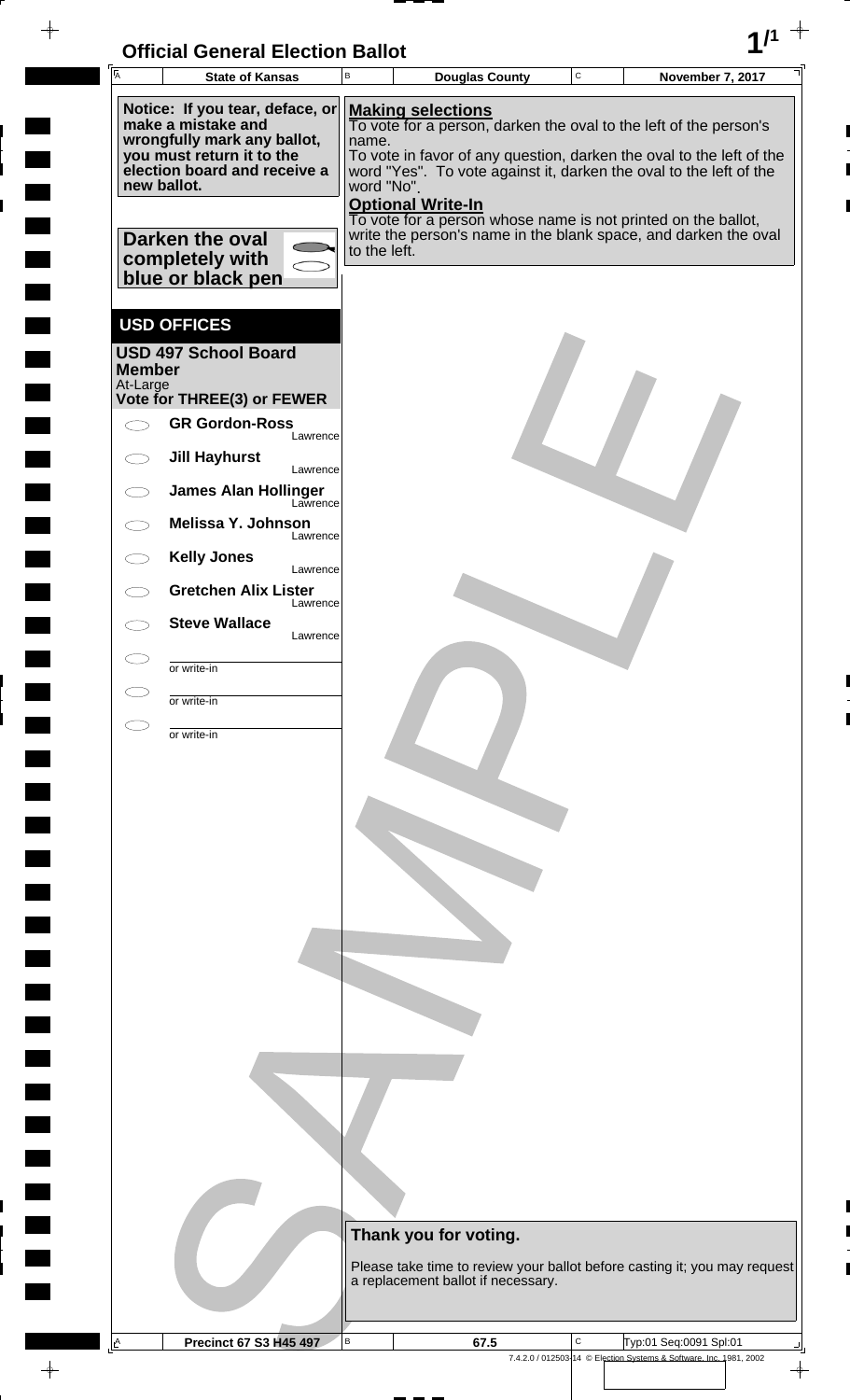

 $\overline{ }$  =  $\overline{ }$  =  $\overline{ }$ 

 $\frac{1}{2}$ 

 $\blacksquare$ 

 $\overline{\phantom{a}}$ 

 $\frac{1}{2}$ 

<u>rang</u>

 $\rightarrow$ 

| <b>A</b>                                                                                                                                                 | <b>State of Kansas</b>                                                                         | B                                   | <b>Douglas County</b>                                                                                                                                                                                                                                                                                                                                                                                       | $\mathbf C$ | November 7, 2017                                                   |
|----------------------------------------------------------------------------------------------------------------------------------------------------------|------------------------------------------------------------------------------------------------|-------------------------------------|-------------------------------------------------------------------------------------------------------------------------------------------------------------------------------------------------------------------------------------------------------------------------------------------------------------------------------------------------------------------------------------------------------------|-------------|--------------------------------------------------------------------|
| make a mistake and<br>you must return it to the<br>new ballot.<br>Darken the oval<br>completely with                                                     | Notice: If you tear, deface, or<br>wrongfully mark any ballot,<br>election board and receive a | name.<br>word "No".<br>to the left. | <b>Making selections</b><br>To vote for a person, darken the oval to the left of the person's<br>To vote in favor of any question, darken the oval to the left of the<br>word "Yes". To vote against it, darken the oval to the left of the<br><b>Optional Write-In</b><br>To vote for a person whose name is not printed on the ballot,<br>write the person's name in the blank space, and darken the oval |             |                                                                    |
| blue or black pen<br><b>USD OFFICES</b><br><b>USD 348 School Board</b><br><b>Member</b><br>USD 348 Dist. 1 Position 4<br>Vote for One (1)<br>or write-in | <b>Gregory L Kruger</b><br>Baldwin City                                                        |                                     |                                                                                                                                                                                                                                                                                                                                                                                                             |             |                                                                    |
| <b>USD 348 School Board</b><br><b>Member</b><br>USD 348 Dist. 2 Position 5<br>Vote for One (1)<br>or write-in                                            | <b>Susan Schiffelbein</b><br><b>Baldwin City</b>                                               |                                     |                                                                                                                                                                                                                                                                                                                                                                                                             |             |                                                                    |
| <b>USD 348 School Board</b><br><b>Member</b><br>USD 348 Dist. 3 Position 6<br>Vote for One (1)<br><b>Chris Perry</b>                                     | <b>Baldwin City</b>                                                                            |                                     |                                                                                                                                                                                                                                                                                                                                                                                                             |             |                                                                    |
| or write-in                                                                                                                                              |                                                                                                |                                     |                                                                                                                                                                                                                                                                                                                                                                                                             |             |                                                                    |
|                                                                                                                                                          |                                                                                                |                                     |                                                                                                                                                                                                                                                                                                                                                                                                             |             |                                                                    |
|                                                                                                                                                          |                                                                                                |                                     | Thank you for voting.<br>Please take time to review your ballot before casting it; you may request<br>a replacement ballot if necessary.                                                                                                                                                                                                                                                                    |             |                                                                    |
| Ŀ                                                                                                                                                        | <b>Precinct 67 S3 H45 348</b>                                                                  | В                                   | 67.6                                                                                                                                                                                                                                                                                                                                                                                                        | С           | Typ:01 Seq:0091 Spl:02                                             |
|                                                                                                                                                          |                                                                                                |                                     |                                                                                                                                                                                                                                                                                                                                                                                                             |             | 7.4.2.0 / 012503-14 © Election Systems & Software, Inc. 1981, 2002 |

 $\frac{1}{\left( \frac{1}{2} \right)}$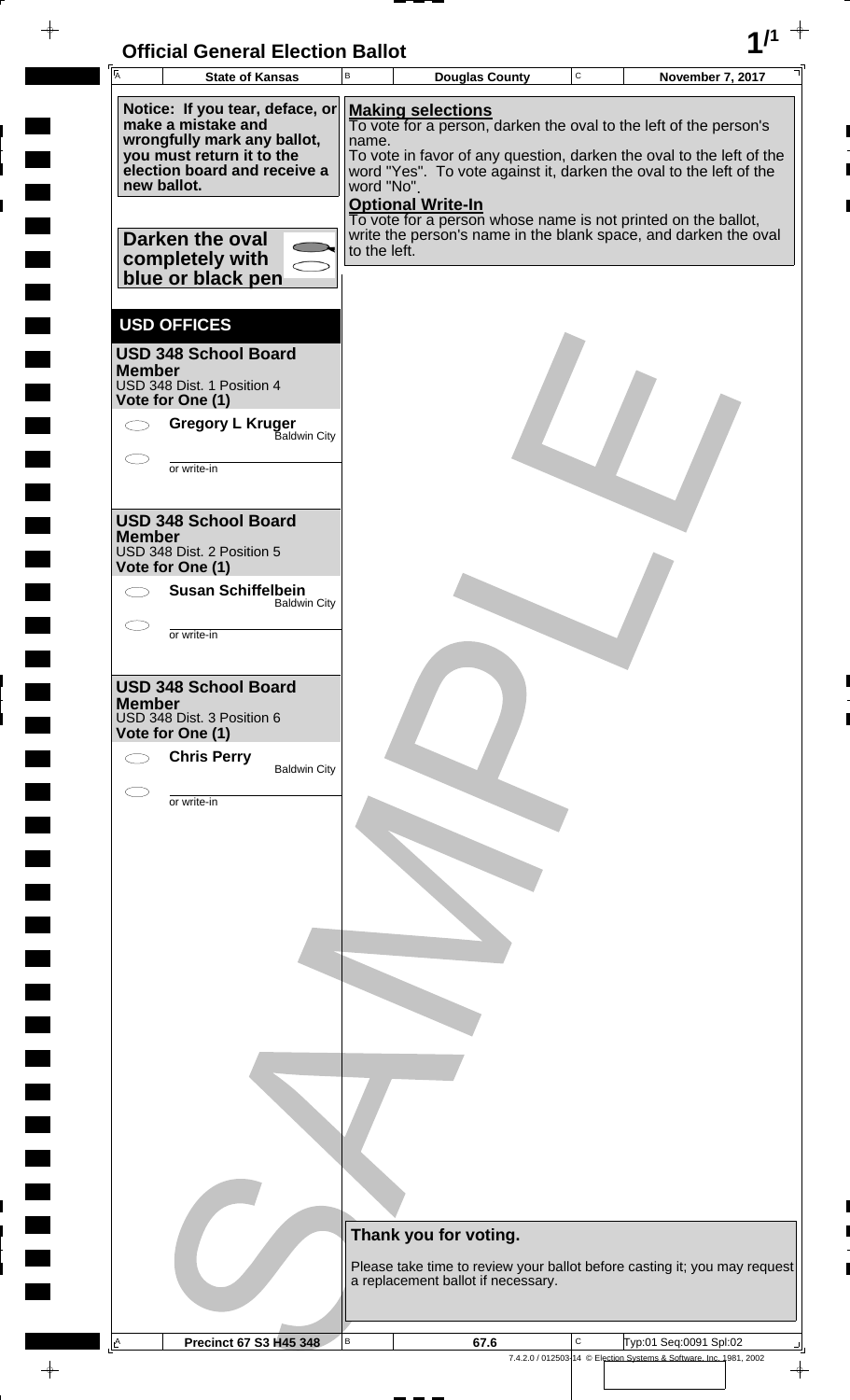

 $\frac{1}{2}$ 

 $\frac{1}{2}$ 

 $\blacksquare$ 

 $\frac{1}{2}$ 

 $\ddot{\phantom{a}}$ 

 $\overline{a}$ 

<u>rang</u>

 $\rightarrow$ 

| Ā             | <b>State of Kansas</b>                                                                                                                                           | B                   | <b>Douglas County</b>                                                                                                                                                                                                                                                                                                                    | $\mathbf C$ | November 7, 2017                                                   |
|---------------|------------------------------------------------------------------------------------------------------------------------------------------------------------------|---------------------|------------------------------------------------------------------------------------------------------------------------------------------------------------------------------------------------------------------------------------------------------------------------------------------------------------------------------------------|-------------|--------------------------------------------------------------------|
|               | Notice: If you tear, deface, or<br>make a mistake and<br>wrongfully mark any ballot,<br>you must return it to the<br>election board and receive a<br>new ballot. | name.<br>word "No". | <b>Making selections</b><br>To vote for a person, darken the oval to the left of the person's<br>To vote in favor of any question, darken the oval to the left of the<br>word "Yes". To vote against it, darken the oval to the left of the<br><b>Optional Write-In</b><br>To vote for a person whose name is not printed on the ballot, |             |                                                                    |
|               | Darken the oval<br>completely with<br>blue or black pen                                                                                                          | to the left.        | write the person's name in the blank space, and darken the oval                                                                                                                                                                                                                                                                          |             |                                                                    |
| <b>Member</b> | <b>USD OFFICES</b><br><b>USD 348 School Board</b><br>USD 348 Dist. 1 Position 4                                                                                  |                     |                                                                                                                                                                                                                                                                                                                                          |             |                                                                    |
|               | Vote for One (1)<br><b>Gregory L Kruger</b><br>Baldwin City<br>or write-in                                                                                       |                     |                                                                                                                                                                                                                                                                                                                                          |             |                                                                    |
| <b>Member</b> | <b>USD 348 School Board</b><br>USD 348 Dist. 2 Position 5                                                                                                        |                     |                                                                                                                                                                                                                                                                                                                                          |             |                                                                    |
|               | Vote for One (1)<br><b>Susan Schiffelbein</b><br><b>Baldwin City</b>                                                                                             |                     |                                                                                                                                                                                                                                                                                                                                          |             |                                                                    |
|               | or write-in                                                                                                                                                      |                     |                                                                                                                                                                                                                                                                                                                                          |             |                                                                    |
| <b>Member</b> | <b>USD 348 School Board</b><br>USD 348 Dist. 3 Position 6<br>Vote for One (1)<br><b>Chris Perry</b><br><b>Baldwin City</b>                                       |                     |                                                                                                                                                                                                                                                                                                                                          |             |                                                                    |
|               | or write-in                                                                                                                                                      |                     |                                                                                                                                                                                                                                                                                                                                          |             |                                                                    |
|               |                                                                                                                                                                  |                     |                                                                                                                                                                                                                                                                                                                                          |             |                                                                    |
|               |                                                                                                                                                                  |                     |                                                                                                                                                                                                                                                                                                                                          |             |                                                                    |
|               |                                                                                                                                                                  |                     |                                                                                                                                                                                                                                                                                                                                          |             |                                                                    |
|               |                                                                                                                                                                  |                     | Thank you for voting.                                                                                                                                                                                                                                                                                                                    |             |                                                                    |
|               |                                                                                                                                                                  |                     | Please take time to review your ballot before casting it; you may request<br>a replacement ballot if necessary.                                                                                                                                                                                                                          |             |                                                                    |
| $\mathbf{A}$  | <b>Precinct 67 S3 H54 348</b>                                                                                                                                    | в                   | 67.7 & 67.8                                                                                                                                                                                                                                                                                                                              | C           | Typ:01 Seq:0092 Spl:01                                             |
|               |                                                                                                                                                                  |                     |                                                                                                                                                                                                                                                                                                                                          |             | 7.4.2.0 / 012503-14 © Election Systems & Software, Inc. 1981, 2002 |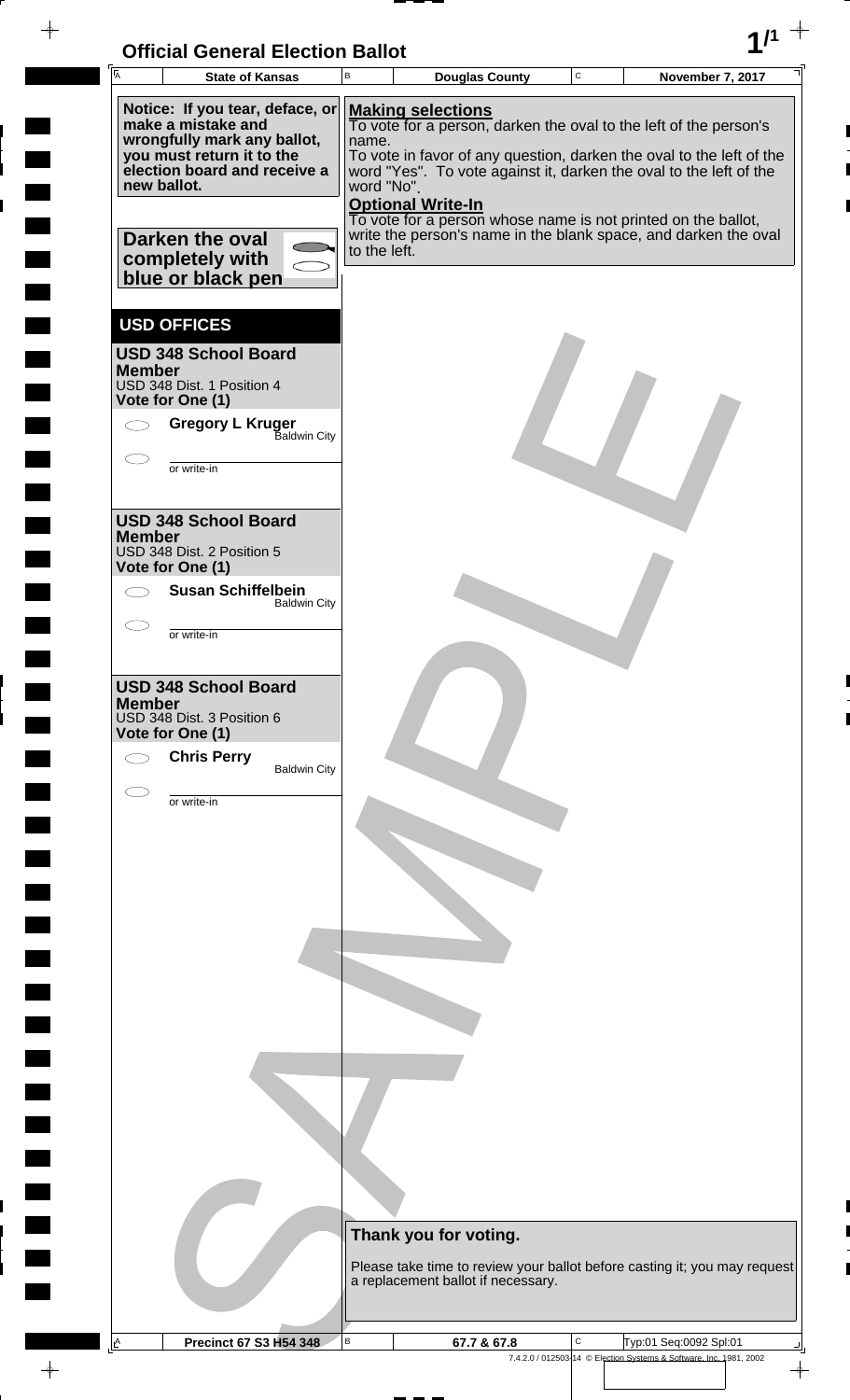| <b>Official General Election Ballot</b> |  |
|-----------------------------------------|--|
|                                         |  |

 $\overline{\phantom{a}}$ 

 $\Box$ 

 $\blacksquare$ 

 $\blacksquare$ 

 $\frac{1}{2}$ 

 $\frac{1}{\sqrt{2\pi}}$ 

| $\overline{A}$            | <b>State of Kansas</b>                                                                                                                            | B        | <b>Douglas County</b>                                                                                                                                                                                                                                | $\mathbf C$ |  | November 7, 2017                                                                                                                                                                                                                                                                                    |  |  |
|---------------------------|---------------------------------------------------------------------------------------------------------------------------------------------------|----------|------------------------------------------------------------------------------------------------------------------------------------------------------------------------------------------------------------------------------------------------------|-------------|--|-----------------------------------------------------------------------------------------------------------------------------------------------------------------------------------------------------------------------------------------------------------------------------------------------------|--|--|
|                           | Notice: If you tear, deface, or<br>make a mistake and<br>wrongfully mark any ballot,<br>you must return it to the<br>election board and receive a |          | <b>Making selections</b><br>To vote for a person, darken the oval to the left of the person's<br>name.<br>To vote in favor of any question, darken the oval to the left of the<br>word "Yes". To vote against it, darken the oval to the left of the |             |  |                                                                                                                                                                                                                                                                                                     |  |  |
|                           | new ballot.<br>Darken the oval<br>completely with                                                                                                 |          | word "No".<br><b>Optional Write-In</b><br>To vote for a person whose name is not printed on the ballot,<br>write the person's name in the blank space, and darken the oval<br>to the left.                                                           |             |  |                                                                                                                                                                                                                                                                                                     |  |  |
|                           | blue or black pen                                                                                                                                 |          | <b>QUESTION SUBMITTED</b><br>City of Lawrence                                                                                                                                                                                                        |             |  |                                                                                                                                                                                                                                                                                                     |  |  |
|                           | <b>MUNICIPAL OFFICES</b><br><b>Lawrence City Commission</b><br>Vote for THREE(3) or FEWER                                                         |          | <b>Question Number One</b><br>Shall the following be adopted?                                                                                                                                                                                        |             |  |                                                                                                                                                                                                                                                                                                     |  |  |
|                           |                                                                                                                                                   |          |                                                                                                                                                                                                                                                      |             |  | Shall the City of Lawrence, Kansas be authorized to impose a special<br>purpose city retailers' sale tax in the amount of two-tenths of one percent                                                                                                                                                 |  |  |
|                           | <b>Lisa Larsen</b><br>Lawrence                                                                                                                    |          | (0.2%) on retail sales consummated within the City of Lawrence,                                                                                                                                                                                      |             |  | Kansas, for the purposes of operating a City Public Transit System,<br>including purchasing and maintaining buses and other transit vehicles,                                                                                                                                                       |  |  |
|                           | <b>Dustin Stumblingbear</b><br>Lawrence<br><b>Jennifer Ananda</b>                                                                                 |          |                                                                                                                                                                                                                                                      |             |  | transit facilities, and equipment and such other transit-related purposes<br>as may be in the best interest of the City, the collection of such sales tax<br>to commence on April 1, 2019 and shall terminate ten years after its                                                                   |  |  |
|                           | Lawrence<br><b>Mike Anderson</b><br>Lawrence                                                                                                      |          | Supp. 12-187 et seq., and amendments thereto?                                                                                                                                                                                                        |             |  | commencement, all in accordance with the provisions of K.S.A. 2016                                                                                                                                                                                                                                  |  |  |
|                           | <b>Bassem Chahine</b><br>Lawrence                                                                                                                 |          | Yes                                                                                                                                                                                                                                                  |             |  |                                                                                                                                                                                                                                                                                                     |  |  |
|                           | <b>Matthew Herbert</b><br>Lawrence                                                                                                                |          | <b>No</b><br><b>Question Number Two</b>                                                                                                                                                                                                              |             |  |                                                                                                                                                                                                                                                                                                     |  |  |
|                           | or write-in                                                                                                                                       |          | Shall the following be adopted?                                                                                                                                                                                                                      |             |  |                                                                                                                                                                                                                                                                                                     |  |  |
|                           | or write-in                                                                                                                                       |          |                                                                                                                                                                                                                                                      |             |  | Shall the City of Lawrence, Kansas be authorized to impose a special<br>purpose city retailers' sales tax in the amount of three-tenths of one<br>percent (0.3%) on retail sales consummated within the City of Lawrence,                                                                           |  |  |
| ⌒                         | or write-in                                                                                                                                       |          | bikeways, and paths including residential traffic calming devices,<br>and accessible ramps, reconstruction of roads and intersections,<br>and personal protective equipment, and such other related street,                                          |             |  | Kansas, for the purposes of constructing, improving, and maintaining<br>public streets, sidewalks, storm water facilities, and recreational trails,<br>residential curb and gutter replacement, improvements to crosswalks<br>purchasing fire apparatus and related fire equipment including radios |  |  |
| <b>Member</b><br>At-Large | <b>USD OFFICES</b><br><b>USD 497 School Board</b><br><b>Vote for THREE(3) or FEWER</b>                                                            | thereto? | sidewalk, storm water, and recreational path infrastructure, and fire<br>provisions of K.S.A. 2016 Supp. 12-187 et. seq., and amendments                                                                                                             |             |  | equipment purposes as may be in the the best interest of the City, the<br>collection of such sales tax to commence on April 1, 2019 and shall<br>terminate ten years after its commencement, all in accordance with the                                                                             |  |  |
| $\bigcirc$                | <b>Kelly Jones</b><br>Lawrence                                                                                                                    |          | Yes                                                                                                                                                                                                                                                  |             |  |                                                                                                                                                                                                                                                                                                     |  |  |
|                           | <b>Gretchen Alix Lister</b><br>Lawrence                                                                                                           |          | <b>No</b>                                                                                                                                                                                                                                            |             |  |                                                                                                                                                                                                                                                                                                     |  |  |
|                           | <b>Steve Wallace</b><br>Lawrence                                                                                                                  |          | <b>Question Number Three</b><br>Shall the following be adopted?                                                                                                                                                                                      |             |  |                                                                                                                                                                                                                                                                                                     |  |  |
| $\overline{\phantom{a}}$  | <b>GR Gordon-Ross</b><br>Lawrence<br><b>Jill Hayhurst</b>                                                                                         |          |                                                                                                                                                                                                                                                      |             |  | Shall the City of Lawrence, Kansas be authorized to impose a special<br>purpose city retailers' sales tax in the amount of five one-hundredths of<br>one percent (0.05%) in the City of Lawrence, Kansas, for the purposes                                                                          |  |  |
|                           | Lawrence<br><b>James Alan Hollinger</b>                                                                                                           |          |                                                                                                                                                                                                                                                      |             |  | of providing and improving the quality, availability, and affordability of<br>housing in Lawrence; acquiring land for future affordable housing units;<br>investing in private/public partnerships for the provision of affordable                                                                  |  |  |
| $\subset$ $\bar{\ }$      | Lawrence<br><b>Melissa Y. Johnson</b><br>Lawrence                                                                                                 |          | in the best interest of the City, the collection of such sales tax to<br>commence on April 1, 2019 and shall terminate ten years after its                                                                                                           |             |  | housing; and such other related affordable housing purposes as may be                                                                                                                                                                                                                               |  |  |
| Œ                         | or write-in                                                                                                                                       |          | Supp. 12-187 et. seq., and amendments thereto?                                                                                                                                                                                                       |             |  | commencement, all in accordance with the provisions of K.S.A. 2016                                                                                                                                                                                                                                  |  |  |
| $\subset$                 | or write-in                                                                                                                                       |          | <b>Yes</b>                                                                                                                                                                                                                                           |             |  |                                                                                                                                                                                                                                                                                                     |  |  |
| $\subset$                 | or write-in                                                                                                                                       | CD.      | <b>No</b>                                                                                                                                                                                                                                            |             |  |                                                                                                                                                                                                                                                                                                     |  |  |
|                           |                                                                                                                                                   |          | Thank you for voting.<br>a replacement ballot if necessary.                                                                                                                                                                                          |             |  | Please take time to review your ballot before casting it; you may request                                                                                                                                                                                                                           |  |  |
| A                         | Precinct 70                                                                                                                                       | B        |                                                                                                                                                                                                                                                      | C           |  | Typ:01 Seq:0093 Spl:01                                                                                                                                                                                                                                                                              |  |  |
|                           |                                                                                                                                                   |          |                                                                                                                                                                                                                                                      |             |  | 7.4.2.0 / 012503-14 © Election Systems & Software, Inc. 1981, 2002                                                                                                                                                                                                                                  |  |  |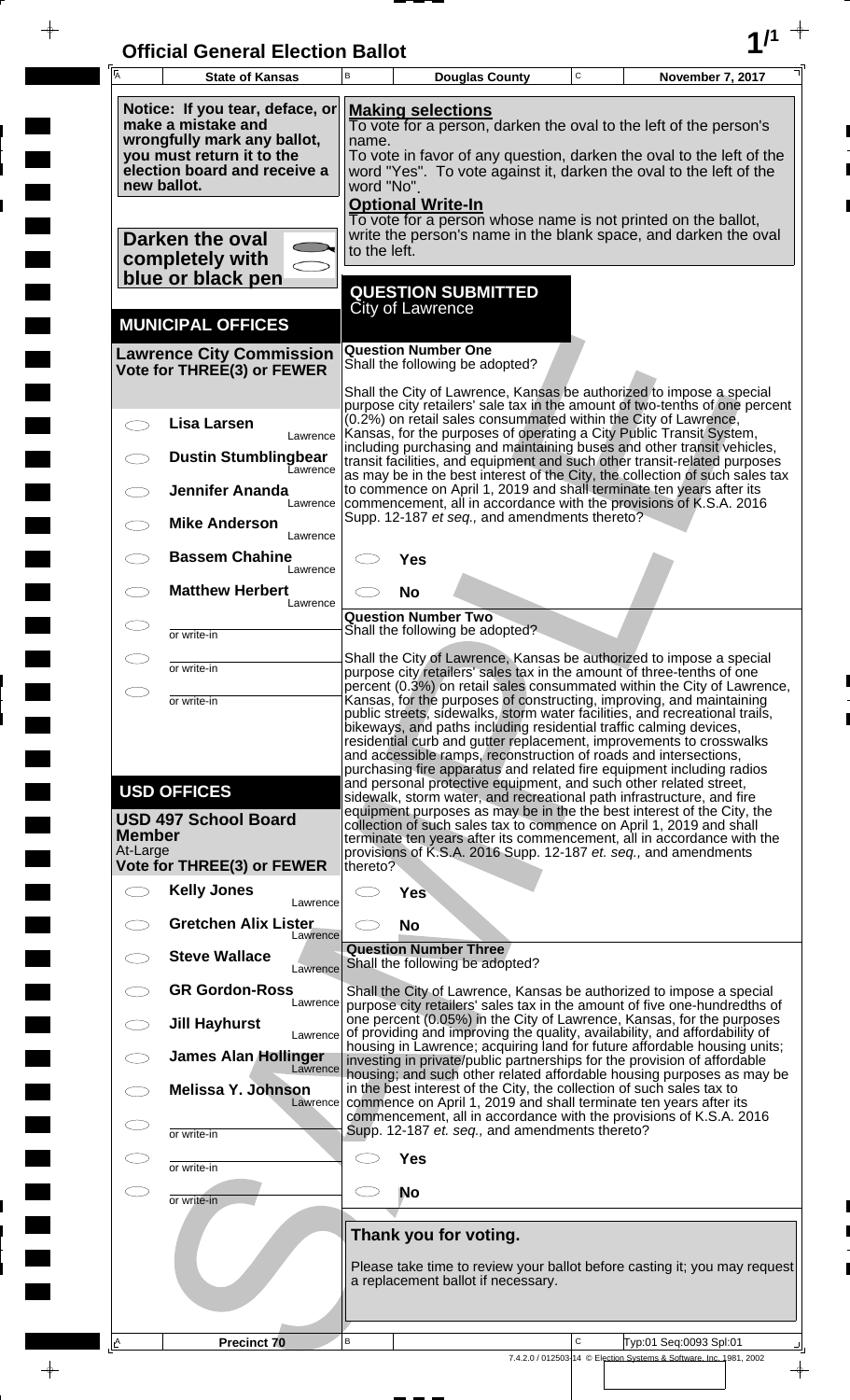| <b>Official General Election Ballot</b> |  |
|-----------------------------------------|--|
|                                         |  |

 $\overline{\phantom{a}}$ 

 $\Box$ 

 $\blacksquare$ 

 $\overline{\phantom{a}}$ 

 $\blacksquare$ 

 $\frac{1}{2}$ 

 $\frac{1}{\sqrt{2\pi}}$ 

| $\overline{A}$            | <b>State of Kansas</b>                                                                                                                            | B                                                                                                                                                                                           |                                                                                                                                                                                                                                                      | <b>Douglas County</b>                                       | $\mathbf C$ | November 7, 2017                                                                                                                                                                                                                                                                                                                                                                                                                                                                                                   |  |  |
|---------------------------|---------------------------------------------------------------------------------------------------------------------------------------------------|---------------------------------------------------------------------------------------------------------------------------------------------------------------------------------------------|------------------------------------------------------------------------------------------------------------------------------------------------------------------------------------------------------------------------------------------------------|-------------------------------------------------------------|-------------|--------------------------------------------------------------------------------------------------------------------------------------------------------------------------------------------------------------------------------------------------------------------------------------------------------------------------------------------------------------------------------------------------------------------------------------------------------------------------------------------------------------------|--|--|
|                           | Notice: If you tear, deface, or<br>make a mistake and<br>wrongfully mark any ballot,<br>you must return it to the<br>election board and receive a |                                                                                                                                                                                             | <b>Making selections</b><br>To vote for a person, darken the oval to the left of the person's<br>name.<br>To vote in favor of any question, darken the oval to the left of the<br>word "Yes". To vote against it, darken the oval to the left of the |                                                             |             |                                                                                                                                                                                                                                                                                                                                                                                                                                                                                                                    |  |  |
|                           | new ballot.<br>Darken the oval<br>completely with                                                                                                 |                                                                                                                                                                                             | word "No".<br><b>Optional Write-In</b><br>To vote for a person whose name is not printed on the ballot,<br>write the person's name in the blank space, and darken the oval<br>to the left.                                                           |                                                             |             |                                                                                                                                                                                                                                                                                                                                                                                                                                                                                                                    |  |  |
|                           | blue or black pen                                                                                                                                 |                                                                                                                                                                                             | City of Lawrence                                                                                                                                                                                                                                     | <b>QUESTION SUBMITTED</b>                                   |             |                                                                                                                                                                                                                                                                                                                                                                                                                                                                                                                    |  |  |
|                           | <b>MUNICIPAL OFFICES</b><br><b>Lawrence City Commission</b>                                                                                       |                                                                                                                                                                                             | <b>Question Number One</b>                                                                                                                                                                                                                           | Shall the following be adopted?                             |             |                                                                                                                                                                                                                                                                                                                                                                                                                                                                                                                    |  |  |
|                           | Vote for THREE(3) or FEWER                                                                                                                        |                                                                                                                                                                                             |                                                                                                                                                                                                                                                      |                                                             |             | Shall the City of Lawrence, Kansas be authorized to impose a special<br>purpose city retailers' sale tax in the amount of two-tenths of one percent                                                                                                                                                                                                                                                                                                                                                                |  |  |
|                           | <b>Dustin Stumblingbear</b><br>Eawrence                                                                                                           |                                                                                                                                                                                             |                                                                                                                                                                                                                                                      |                                                             |             | (0.2%) on retail sales consummated within the City of Lawrence,<br>Kansas, for the purposes of operating a City Public Transit System,<br>including purchasing and maintaining buses and other transit vehicles,                                                                                                                                                                                                                                                                                                   |  |  |
|                           | <b>Jennifer Ananda</b><br>Lawrence<br><b>Mike Anderson</b>                                                                                        |                                                                                                                                                                                             |                                                                                                                                                                                                                                                      |                                                             |             | transit facilities, and equipment and such other transit-related purposes<br>as may be in the best interest of the City, the collection of such sales tax                                                                                                                                                                                                                                                                                                                                                          |  |  |
|                           | Lawrence<br><b>Bassem Chahine</b><br>Lawrence                                                                                                     | to commence on April 1, 2019 and shall terminate ten years after its<br>commencement, all in accordance with the provisions of K.S.A. 2016<br>Supp. 12-187 et seq., and amendments thereto? |                                                                                                                                                                                                                                                      |                                                             |             |                                                                                                                                                                                                                                                                                                                                                                                                                                                                                                                    |  |  |
|                           | <b>Matthew Herbert</b><br>Lawrence                                                                                                                |                                                                                                                                                                                             | Yes                                                                                                                                                                                                                                                  |                                                             |             |                                                                                                                                                                                                                                                                                                                                                                                                                                                                                                                    |  |  |
|                           | <b>Lisa Larsen</b><br>Lawrence                                                                                                                    |                                                                                                                                                                                             | <b>No</b><br><b>Question Number Two</b>                                                                                                                                                                                                              |                                                             |             |                                                                                                                                                                                                                                                                                                                                                                                                                                                                                                                    |  |  |
|                           | or write-in                                                                                                                                       |                                                                                                                                                                                             |                                                                                                                                                                                                                                                      | Shall the following be adopted?                             |             | Shall the City of Lawrence, Kansas be authorized to impose a special                                                                                                                                                                                                                                                                                                                                                                                                                                               |  |  |
| $\bigcirc$                | or write-in                                                                                                                                       |                                                                                                                                                                                             |                                                                                                                                                                                                                                                      |                                                             |             | purpose city retailers' sales tax in the amount of three-tenths of one<br>percent (0.3%) on retail sales consummated within the City of Lawrence,                                                                                                                                                                                                                                                                                                                                                                  |  |  |
|                           | or write-in                                                                                                                                       |                                                                                                                                                                                             |                                                                                                                                                                                                                                                      |                                                             |             | Kansas, for the purposes of constructing, improving, and maintaining<br>public streets, sidewalks, storm water facilities, and recreational trails,<br>bikeways, and paths including residential traffic calming devices,<br>residential curb and gutter replacement, improvements to crosswalks<br>and accessible ramps, reconstruction of roads and intersections,<br>purchasing fire apparatus and related fire equipment including radios<br>and personal protective equipment, and such other related street, |  |  |
| <b>Member</b><br>At-Large | <b>USD OFFICES</b><br><b>USD 497 School Board</b>                                                                                                 |                                                                                                                                                                                             |                                                                                                                                                                                                                                                      |                                                             |             | sidewalk, storm water, and recreational path infrastructure, and fire<br>equipment purposes as may be in the the best interest of the City, the<br>collection of such sales tax to commence on April 1, 2019 and shall<br>terminate ten years after its commencement, all in accordance with the<br>provisions of K.S.A. 2016 Supp. 12-187 et. seq., and amendments                                                                                                                                                |  |  |
| $\bigcirc$                | <b>Vote for THREE(3) or FEWER</b><br><b>James Alan Hollinger</b>                                                                                  | thereto?                                                                                                                                                                                    | Yes                                                                                                                                                                                                                                                  |                                                             |             |                                                                                                                                                                                                                                                                                                                                                                                                                                                                                                                    |  |  |
|                           | Lawrence<br>Melissa Y. Johnson                                                                                                                    |                                                                                                                                                                                             | <b>No</b>                                                                                                                                                                                                                                            |                                                             |             |                                                                                                                                                                                                                                                                                                                                                                                                                                                                                                                    |  |  |
|                           | Lawrence<br><b>Kelly Jones</b><br>Lawrence                                                                                                        |                                                                                                                                                                                             | <b>Question Number Three</b>                                                                                                                                                                                                                         | Shall the following be adopted?                             |             |                                                                                                                                                                                                                                                                                                                                                                                                                                                                                                                    |  |  |
|                           | <b>Gretchen Alix Lister</b><br>Lawrence                                                                                                           |                                                                                                                                                                                             |                                                                                                                                                                                                                                                      |                                                             |             | Shall the City of Lawrence, Kansas be authorized to impose a special<br>purpose city retailers' sales tax in the amount of five one-hundredths of                                                                                                                                                                                                                                                                                                                                                                  |  |  |
|                           | <b>Steve Wallace</b><br>Lawrence<br><b>GR Gordon-Ross</b>                                                                                         |                                                                                                                                                                                             |                                                                                                                                                                                                                                                      |                                                             |             | one percent (0.05%) in the City of Lawrence, Kansas, for the purposes<br>of providing and improving the quality, availability, and affordability of<br>housing in Lawrence; acquiring land for future affordable housing units;                                                                                                                                                                                                                                                                                    |  |  |
| $\subset$                 | Lawrence<br><b>Jill Hayhurst</b>                                                                                                                  |                                                                                                                                                                                             |                                                                                                                                                                                                                                                      |                                                             |             | investing in private/public partnerships for the provision of affordable<br>housing; and such other related affordable housing purposes as may be<br>in the best interest of the City, the collection of such sales tax to                                                                                                                                                                                                                                                                                         |  |  |
| Œ                         | Lawrence<br>or write-in                                                                                                                           |                                                                                                                                                                                             |                                                                                                                                                                                                                                                      | Supp. 12-187 et. seq., and amendments thereto?              |             | commence on April 1, 2019 and shall terminate ten years after its<br>commencement, all in accordance with the provisions of K.S.A. 2016                                                                                                                                                                                                                                                                                                                                                                            |  |  |
| $\subset$                 | or write-in                                                                                                                                       |                                                                                                                                                                                             | <b>Yes</b>                                                                                                                                                                                                                                           |                                                             |             |                                                                                                                                                                                                                                                                                                                                                                                                                                                                                                                    |  |  |
| $\subset$                 | or write-in                                                                                                                                       | CD.                                                                                                                                                                                         | <b>No</b>                                                                                                                                                                                                                                            |                                                             |             |                                                                                                                                                                                                                                                                                                                                                                                                                                                                                                                    |  |  |
|                           |                                                                                                                                                   |                                                                                                                                                                                             |                                                                                                                                                                                                                                                      | Thank you for voting.<br>a replacement ballot if necessary. |             | Please take time to review your ballot before casting it; you may request                                                                                                                                                                                                                                                                                                                                                                                                                                          |  |  |
| .l≙                       | Precinct 71                                                                                                                                       | B                                                                                                                                                                                           |                                                                                                                                                                                                                                                      |                                                             | C           | Typ:01 Seq:0094 Spl:01                                                                                                                                                                                                                                                                                                                                                                                                                                                                                             |  |  |
|                           |                                                                                                                                                   |                                                                                                                                                                                             |                                                                                                                                                                                                                                                      |                                                             |             | 7.4.2.0 / 012503-14 © Election Systems & Software, Inc. 1981, 2002                                                                                                                                                                                                                                                                                                                                                                                                                                                 |  |  |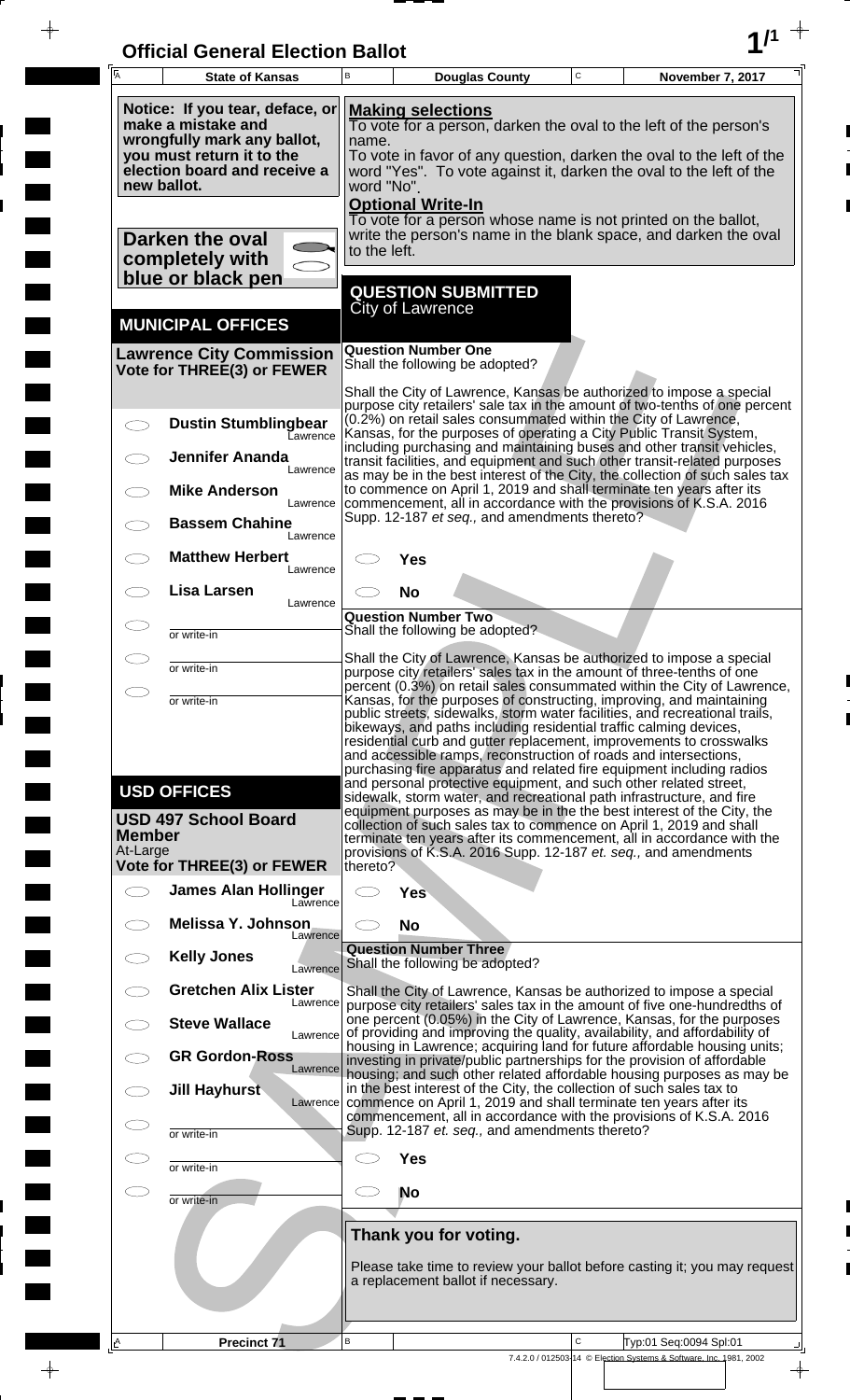| <b>Official General Election Ballot</b> |  |
|-----------------------------------------|--|
|                                         |  |

 $\overline{\phantom{a}}$ 

 $\blacksquare$ 

E

 $\blacksquare$ 

 $\frac{1}{2}$ 

 $\begin{array}{c}\n\downarrow \\
\downarrow \\
\downarrow\n\end{array}$ 

| Ā                         | <b>State of Kansas</b>                                                                                                                            | B            |                                                                 | <b>Douglas County</b>                          | $\mathbf C$ | November 7, 2017                                                                                                                                                                                                                                                                                                                                                                                                                         |
|---------------------------|---------------------------------------------------------------------------------------------------------------------------------------------------|--------------|-----------------------------------------------------------------|------------------------------------------------|-------------|------------------------------------------------------------------------------------------------------------------------------------------------------------------------------------------------------------------------------------------------------------------------------------------------------------------------------------------------------------------------------------------------------------------------------------------|
|                           | Notice: If you tear, deface, or<br>make a mistake and<br>wrongfully mark any ballot,<br>you must return it to the<br>election board and receive a | name.        | <b>Making selections</b>                                        |                                                |             | To vote for a person, darken the oval to the left of the person's<br>To vote in favor of any question, darken the oval to the left of the<br>word "Yes". To vote against it, darken the oval to the left of the                                                                                                                                                                                                                          |
|                           | new ballot.                                                                                                                                       | word "No".   | <b>Optional Write-In</b>                                        |                                                |             | To vote for a person whose name is not printed on the ballot,<br>write the person's name in the blank space, and darken the oval                                                                                                                                                                                                                                                                                                         |
|                           | Darken the oval<br>completely with<br>blue or black pen                                                                                           | to the left. | <b>QUESTION SUBMITTED</b>                                       |                                                |             |                                                                                                                                                                                                                                                                                                                                                                                                                                          |
|                           | <b>MUNICIPAL OFFICES</b>                                                                                                                          |              | <b>City of Lawrence</b>                                         |                                                |             |                                                                                                                                                                                                                                                                                                                                                                                                                                          |
|                           | <b>Lawrence City Commission</b><br>Vote for THREE(3) or FEWER                                                                                     |              | <b>Question Number One</b><br>Shall the following be adopted?   |                                                |             |                                                                                                                                                                                                                                                                                                                                                                                                                                          |
|                           | <b>Jennifer Ananda</b>                                                                                                                            |              |                                                                 |                                                |             | Shall the City of Lawrence, Kansas be authorized to impose a special<br>purpose city retailers' sale tax in the amount of two-tenths of one percent<br>(0.2%) on retail sales consummated within the City of Lawrence,                                                                                                                                                                                                                   |
|                           | Lawrence<br><b>Mike Anderson</b><br>Lawrence                                                                                                      |              |                                                                 |                                                |             | Kansas, for the purposes of operating a City Public Transit System,<br>including purchasing and maintaining buses and other transit vehicles,<br>transit facilities, and equipment and such other transit-related purposes<br>as may be in the best interest of the City, the collection of such sales tax                                                                                                                               |
|                           | <b>Bassem Chahine</b><br>Lawrence<br><b>Matthew Herbert</b>                                                                                       |              |                                                                 | Supp. 12-187 et seq., and amendments thereto?  |             | to commence on April 1, 2019 and shall terminate ten years after its<br>commencement, all in accordance with the provisions of K.S.A. 2016                                                                                                                                                                                                                                                                                               |
|                           | Lawrence<br>Lisa Larsen<br>Lawrence                                                                                                               |              | Yes                                                             |                                                |             |                                                                                                                                                                                                                                                                                                                                                                                                                                          |
|                           | <b>Dustin Stumblingbear</b><br>Eawrence                                                                                                           |              | <b>No</b><br><b>Question Number Two</b>                         |                                                |             |                                                                                                                                                                                                                                                                                                                                                                                                                                          |
|                           | or write-in                                                                                                                                       |              | Shall the following be adopted?                                 |                                                |             | Shall the City of Lawrence, Kansas be authorized to impose a special                                                                                                                                                                                                                                                                                                                                                                     |
|                           | or write-in<br>or write-in                                                                                                                        |              |                                                                 |                                                |             | purpose city retailers' sales tax in the amount of three-tenths of one<br>percent (0.3%) on retail sales consummated within the City of Lawrence,<br>Kansas, for the purposes of constructing, improving, and maintaining                                                                                                                                                                                                                |
|                           |                                                                                                                                                   |              |                                                                 |                                                |             | public streets, sidewalks, storm water facilities, and recreational trails,<br>bikeways, and paths including residential traffic calming devices,<br>residential curb and gutter replacement, improvements to crosswalks<br>and accessible ramps, reconstruction of roads and intersections,<br>purchasing fire apparatus and related fire equipment including radios                                                                    |
| <b>Member</b><br>At-Large | <b>USD OFFICES</b><br><b>USD 497 School Board</b>                                                                                                 |              |                                                                 |                                                |             | and personal protective equipment, and such other related street,<br>sidewalk, storm water, and recreational path infrastructure, and fire<br>equipment purposes as may be in the the best interest of the City, the<br>collection of such sales tax to commence on April 1, 2019 and shall<br>terminate ten years after its commencement, all in accordance with the<br>provisions of K.S.A. 2016 Supp. 12-187 et. seq., and amendments |
|                           | <b>Vote for THREE(3) or FEWER</b><br><b>Gretchen Alix Lister</b>                                                                                  | thereto?     | <b>Yes</b>                                                      |                                                |             |                                                                                                                                                                                                                                                                                                                                                                                                                                          |
|                           | Lawrence<br><b>Steve Wallace</b><br>Lawrence                                                                                                      |              | <b>No</b>                                                       |                                                |             |                                                                                                                                                                                                                                                                                                                                                                                                                                          |
|                           | <b>GR Gordon-Ross</b><br>Lawrence                                                                                                                 |              | <b>Question Number Three</b><br>Shall the following be adopted? |                                                |             |                                                                                                                                                                                                                                                                                                                                                                                                                                          |
|                           | <b>Jill Hayhurst</b><br>Lawrence<br><b>James Alan Hollinger</b>                                                                                   |              |                                                                 |                                                |             | Shall the City of Lawrence, Kansas be authorized to impose a special<br>purpose city retailers' sales tax in the amount of five one-hundredths of<br>one percent (0.05%) in the City of Lawrence, Kansas, for the purposes                                                                                                                                                                                                               |
|                           | Lawrence<br><b>Melissa Y. Johnson</b><br>Lawrence                                                                                                 |              |                                                                 |                                                |             | of providing and improving the quality, availability, and affordability of<br>housing in Lawrence; acquiring land for future affordable housing units;<br>investing in private/public partnerships for the provision of affordable                                                                                                                                                                                                       |
|                           | <b>Kelly Jones</b><br>Lawrence                                                                                                                    |              |                                                                 |                                                |             | housing; and such other related affordable housing purposes as may be<br>in the best interest of the City, the collection of such sales tax to<br>commence on April 1, 2019 and shall terminate ten years after its<br>commencement, all in accordance with the provisions of K.S.A. 2016                                                                                                                                                |
|                           | or write-in                                                                                                                                       |              |                                                                 | Supp. 12-187 et. seq., and amendments thereto? |             |                                                                                                                                                                                                                                                                                                                                                                                                                                          |
|                           | or write-in<br>or write-in                                                                                                                        |              | <b>Yes</b><br><b>No</b>                                         |                                                |             |                                                                                                                                                                                                                                                                                                                                                                                                                                          |
|                           |                                                                                                                                                   |              | Thank you for voting.                                           |                                                |             |                                                                                                                                                                                                                                                                                                                                                                                                                                          |
|                           |                                                                                                                                                   |              |                                                                 | a replacement ballot if necessary.             |             | Please take time to review your ballot before casting it; you may request                                                                                                                                                                                                                                                                                                                                                                |
| ΙÊ                        | <b>Precinct 74</b>                                                                                                                                | B            |                                                                 |                                                | C           | Typ:01 Seq:0095 Spl:01<br>7.4.2.0 / 012503-14 © Election Systems & Software, Inc. 1981, 2002                                                                                                                                                                                                                                                                                                                                             |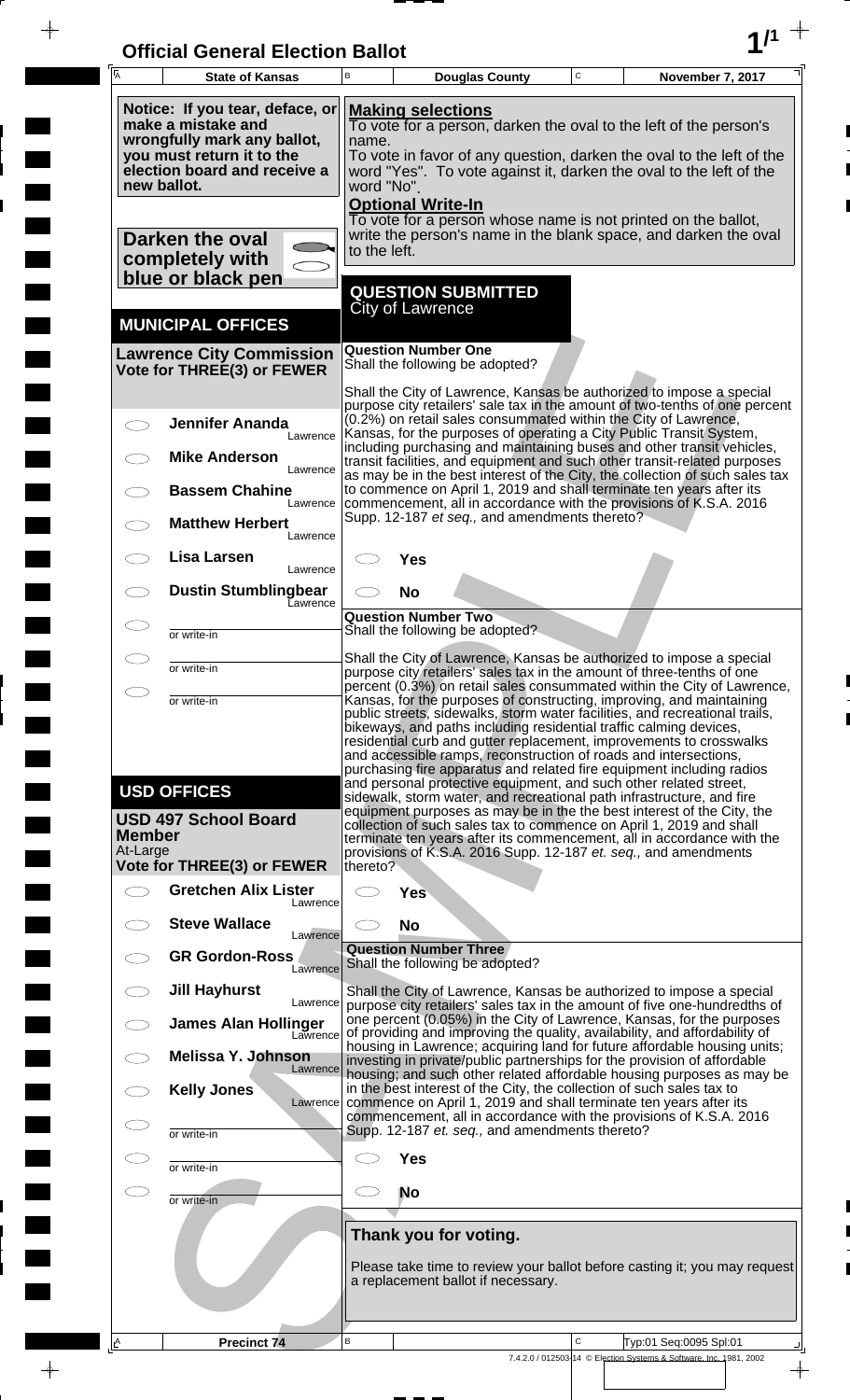| <b>Official General Election Ballot</b> |  |
|-----------------------------------------|--|
|                                         |  |

 $\overline{\phantom{a}}$ 

 $\Box$ 

 $\blacksquare$ 

 $\blacksquare$ 

 $\blacksquare$ 

 $\frac{1}{2}$ 

 $\frac{1}{\sqrt{2\pi}}$ 

| Ā                         | <b>State of Kansas</b>                                                                                                                            | B            |                                         | <b>Douglas County</b>                                       | $\mathbf C$ | November 7, 2017                                                                                                                                                                                                                                                                                                                                                                                                                                                                                                   |
|---------------------------|---------------------------------------------------------------------------------------------------------------------------------------------------|--------------|-----------------------------------------|-------------------------------------------------------------|-------------|--------------------------------------------------------------------------------------------------------------------------------------------------------------------------------------------------------------------------------------------------------------------------------------------------------------------------------------------------------------------------------------------------------------------------------------------------------------------------------------------------------------------|
|                           | Notice: If you tear, deface, or<br>make a mistake and<br>wrongfully mark any ballot,<br>you must return it to the<br>election board and receive a | name.        | <b>Making selections</b>                |                                                             |             | To vote for a person, darken the oval to the left of the person's<br>To vote in favor of any question, darken the oval to the left of the<br>word "Yes". To vote against it, darken the oval to the left of the                                                                                                                                                                                                                                                                                                    |
|                           | new ballot.<br>Darken the oval                                                                                                                    | word "No".   | <b>Optional Write-In</b>                |                                                             |             | To vote for a person whose name is not printed on the ballot,<br>write the person's name in the blank space, and darken the oval                                                                                                                                                                                                                                                                                                                                                                                   |
|                           | completely with<br>blue or black pen                                                                                                              | to the left. |                                         | <b>QUESTION SUBMITTED</b>                                   |             |                                                                                                                                                                                                                                                                                                                                                                                                                                                                                                                    |
|                           | <b>MUNICIPAL OFFICES</b>                                                                                                                          |              | <b>City of Lawrence</b>                 |                                                             |             |                                                                                                                                                                                                                                                                                                                                                                                                                                                                                                                    |
|                           | <b>Lawrence City Commission</b><br>Vote for THREE(3) or FEWER                                                                                     |              | <b>Question Number One</b>              | Shall the following be adopted?                             |             |                                                                                                                                                                                                                                                                                                                                                                                                                                                                                                                    |
|                           | <b>Mike Anderson</b><br>Lawrence                                                                                                                  |              |                                         |                                                             |             | Shall the City of Lawrence, Kansas be authorized to impose a special<br>purpose city retailers' sale tax in the amount of two-tenths of one percent<br>(0.2%) on retail sales consummated within the City of Lawrence,<br>Kansas, for the purposes of operating a City Public Transit System,                                                                                                                                                                                                                      |
|                           | <b>Bassem Chahine</b><br>Lawrence                                                                                                                 |              |                                         |                                                             |             | including purchasing and maintaining buses and other transit vehicles,<br>transit facilities, and equipment and such other transit-related purposes<br>as may be in the best interest of the City, the collection of such sales tax                                                                                                                                                                                                                                                                                |
|                           | <b>Matthew Herbert</b><br>Lawrence<br>Lisa Larsen                                                                                                 |              |                                         | Supp. 12-187 et seq., and amendments thereto?               |             | to commence on April 1, 2019 and shall terminate ten years after its<br>commencement, all in accordance with the provisions of K.S.A. 2016                                                                                                                                                                                                                                                                                                                                                                         |
|                           | Lawrence<br><b>Dustin Stumblingbear</b><br>Eawrence                                                                                               |              | Yes                                     |                                                             |             |                                                                                                                                                                                                                                                                                                                                                                                                                                                                                                                    |
|                           | <b>Jennifer Ananda</b><br>Lawrence                                                                                                                |              | <b>No</b><br><b>Question Number Two</b> |                                                             |             |                                                                                                                                                                                                                                                                                                                                                                                                                                                                                                                    |
|                           | or write-in                                                                                                                                       |              |                                         | Shall the following be adopted?                             |             | Shall the City of Lawrence, Kansas be authorized to impose a special                                                                                                                                                                                                                                                                                                                                                                                                                                               |
|                           | or write-in                                                                                                                                       |              |                                         |                                                             |             | purpose city retailers' sales tax in the amount of three-tenths of one<br>percent (0.3%) on retail sales consummated within the City of Lawrence,                                                                                                                                                                                                                                                                                                                                                                  |
|                           | or write-in                                                                                                                                       |              |                                         |                                                             |             | Kansas, for the purposes of constructing, improving, and maintaining<br>public streets, sidewalks, storm water facilities, and recreational trails,<br>bikeways, and paths including residential traffic calming devices,<br>residential curb and gutter replacement, improvements to crosswalks<br>and accessible ramps, reconstruction of roads and intersections,<br>purchasing fire apparatus and related fire equipment including radios<br>and personal protective equipment, and such other related street, |
| <b>Member</b><br>At-Large | <b>USD OFFICES</b><br><b>USD 497 School Board</b>                                                                                                 |              |                                         |                                                             |             | sidewalk, storm water, and recreational path infrastructure, and fire<br>equipment purposes as may be in the the best interest of the City, the<br>collection of such sales tax to commence on April 1, 2019 and shall<br>terminate ten years after its commencement, all in accordance with the<br>provisions of K.S.A. 2016 Supp. 12-187 et. seq., and amendments                                                                                                                                                |
|                           | <b>Vote for THREE(3) or FEWER</b><br><b>Gretchen Alix Lister</b>                                                                                  | thereto?     | <b>Yes</b>                              |                                                             |             |                                                                                                                                                                                                                                                                                                                                                                                                                                                                                                                    |
|                           | Lawrence<br><b>Steve Wallace</b><br>Lawrence                                                                                                      |              | <b>No</b>                               |                                                             |             |                                                                                                                                                                                                                                                                                                                                                                                                                                                                                                                    |
|                           | <b>GR Gordon-Ross</b><br>Lawrence                                                                                                                 |              | <b>Question Number Three</b>            | Shall the following be adopted?                             |             |                                                                                                                                                                                                                                                                                                                                                                                                                                                                                                                    |
|                           | <b>Jill Hayhurst</b><br>Lawrence<br><b>James Alan Hollinger</b>                                                                                   |              |                                         |                                                             |             | Shall the City of Lawrence, Kansas be authorized to impose a special<br>purpose city retailers' sales tax in the amount of five one-hundredths of<br>one percent (0.05%) in the City of Lawrence, Kansas, for the purposes                                                                                                                                                                                                                                                                                         |
|                           | Lawrence<br><b>Melissa Y. Johnson</b>                                                                                                             |              |                                         |                                                             |             | of providing and improving the quality, availability, and affordability of<br>housing in Lawrence; acquiring land for future affordable housing units;<br>investing in private/public partnerships for the provision of affordable                                                                                                                                                                                                                                                                                 |
|                           | Lawrence<br><b>Kelly Jones</b><br>Lawrence                                                                                                        |              |                                         |                                                             |             | housing; and such other related affordable housing purposes as may be<br>in the best interest of the City, the collection of such sales tax to<br>commence on April 1, 2019 and shall terminate ten years after its                                                                                                                                                                                                                                                                                                |
|                           | or write-in                                                                                                                                       |              |                                         | Supp. 12-187 et. seq., and amendments thereto?              |             | commencement, all in accordance with the provisions of K.S.A. 2016                                                                                                                                                                                                                                                                                                                                                                                                                                                 |
|                           | or write-in                                                                                                                                       |              | <b>Yes</b>                              |                                                             |             |                                                                                                                                                                                                                                                                                                                                                                                                                                                                                                                    |
|                           | or write-in                                                                                                                                       |              | <b>No</b>                               |                                                             |             |                                                                                                                                                                                                                                                                                                                                                                                                                                                                                                                    |
|                           |                                                                                                                                                   |              |                                         | Thank you for voting.<br>a replacement ballot if necessary. |             | Please take time to review your ballot before casting it; you may request                                                                                                                                                                                                                                                                                                                                                                                                                                          |
| ΙÊ                        | <b>Precinct 76</b>                                                                                                                                | B            |                                         |                                                             | C           | Typ:01 Seq:0096 Spl:01<br>7.4.2.0 / 012503-14 © Election Systems & Software, Inc. 1981, 2002                                                                                                                                                                                                                                                                                                                                                                                                                       |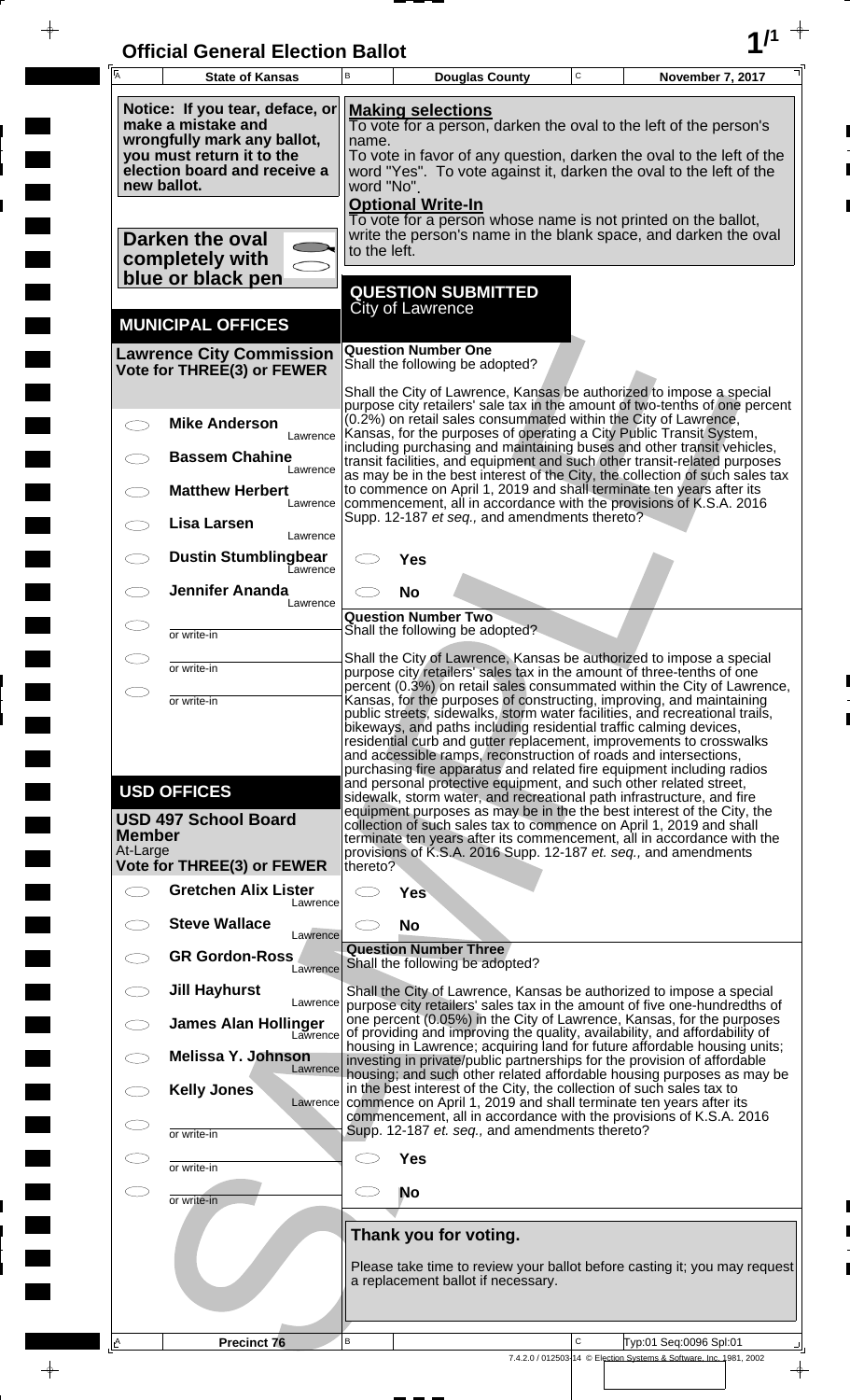| <b>Official General Election Ballot</b> |  |
|-----------------------------------------|--|
|                                         |  |

 $\overline{\phantom{a}}$ 

 $\Box$ 

 $\blacksquare$ 

 $\blacksquare$ 

 $\blacksquare$ 

 $\frac{1}{2}$ 

 $\frac{1}{\sqrt{2\pi}}$ 

| Ā                         | <b>State of Kansas</b>                                                                                                                                           | B                   |                              | <b>Douglas County</b>                          | $\mathbf C$ | November 7, 2017                                                                                                                                                                                                                                                                                                                                                                                                                                                                                                         |
|---------------------------|------------------------------------------------------------------------------------------------------------------------------------------------------------------|---------------------|------------------------------|------------------------------------------------|-------------|--------------------------------------------------------------------------------------------------------------------------------------------------------------------------------------------------------------------------------------------------------------------------------------------------------------------------------------------------------------------------------------------------------------------------------------------------------------------------------------------------------------------------|
|                           | Notice: If you tear, deface, or<br>make a mistake and<br>wrongfully mark any ballot,<br>you must return it to the<br>election board and receive a<br>new ballot. | name.<br>word "No". | <b>Making selections</b>     |                                                |             | To vote for a person, darken the oval to the left of the person's<br>To vote in favor of any question, darken the oval to the left of the<br>word "Yes". To vote against it, darken the oval to the left of the                                                                                                                                                                                                                                                                                                          |
|                           | Darken the oval<br>completely with<br>blue or black pen                                                                                                          | to the left.        | <b>Optional Write-In</b>     |                                                |             | To vote for a person whose name is not printed on the ballot,<br>write the person's name in the blank space, and darken the oval                                                                                                                                                                                                                                                                                                                                                                                         |
|                           | <b>MUNICIPAL OFFICES</b>                                                                                                                                         |                     | <b>City of Lawrence</b>      | <b>QUESTION SUBMITTED</b>                      |             |                                                                                                                                                                                                                                                                                                                                                                                                                                                                                                                          |
|                           | <b>Lawrence City Commission</b><br>Vote for THREE(3) or FEWER                                                                                                    |                     | <b>Question Number One</b>   | Shall the following be adopted?                |             |                                                                                                                                                                                                                                                                                                                                                                                                                                                                                                                          |
|                           | <b>Bassem Chahine</b><br>Lawrence                                                                                                                                |                     |                              |                                                |             | Shall the City of Lawrence, Kansas be authorized to impose a special<br>purpose city retailers' sale tax in the amount of two-tenths of one percent<br>(0.2%) on retail sales consummated within the City of Lawrence,<br>Kansas, for the purposes of operating a City Public Transit System,                                                                                                                                                                                                                            |
|                           | <b>Matthew Herbert</b><br>Lawrence<br>Lisa Larsen                                                                                                                |                     |                              |                                                |             | including purchasing and maintaining buses and other transit vehicles,<br>transit facilities, and equipment and such other transit-related purposes<br>as may be in the best interest of the City, the collection of such sales tax<br>to commence on April 1, 2019 and shall terminate ten years after its                                                                                                                                                                                                              |
|                           | Lawrence<br><b>Dustin Stumblingbear</b><br>Eawrence                                                                                                              |                     |                              | Supp. 12-187 et seq., and amendments thereto?  |             | commencement, all in accordance with the provisions of K.S.A. 2016                                                                                                                                                                                                                                                                                                                                                                                                                                                       |
|                           | <b>Jennifer Ananda</b><br>Lawrence<br><b>Mike Anderson</b>                                                                                                       |                     | Yes<br><b>No</b>             |                                                |             |                                                                                                                                                                                                                                                                                                                                                                                                                                                                                                                          |
|                           | Lawrence<br>or write-in                                                                                                                                          |                     | <b>Question Number Two</b>   | Shall the following be adopted?                |             |                                                                                                                                                                                                                                                                                                                                                                                                                                                                                                                          |
|                           | or write-in                                                                                                                                                      |                     |                              |                                                |             | Shall the City of Lawrence, Kansas be authorized to impose a special<br>purpose city retailers' sales tax in the amount of three-tenths of one                                                                                                                                                                                                                                                                                                                                                                           |
|                           | or write-in                                                                                                                                                      |                     |                              |                                                |             | percent (0.3%) on retail sales consummated within the City of Lawrence,<br>Kansas, for the purposes of constructing, improving, and maintaining<br>public streets, sidewalks, storm water facilities, and recreational trails,<br>bikeways, and paths including residential traffic calming devices,<br>residential curb and gutter replacement, improvements to crosswalks<br>and accessible ramps, reconstruction of roads and intersections,<br>purchasing fire apparatus and related fire equipment including radios |
| <b>Member</b><br>At-Large | <b>USD OFFICES</b><br><b>USD 497 School Board</b>                                                                                                                |                     |                              |                                                |             | and personal protective equipment, and such other related street,<br>sidewalk, storm water, and recreational path infrastructure, and fire<br>equipment purposes as may be in the the best interest of the City, the<br>collection of such sales tax to commence on April 1, 2019 and shall<br>terminate ten years after its commencement, all in accordance with the<br>provisions of K.S.A. 2016 Supp. 12-187 et. seq., and amendments                                                                                 |
|                           | <b>Vote for THREE(3) or FEWER</b><br><b>GR Gordon-Ross</b><br>Lawrence                                                                                           | thereto?            | Yes                          |                                                |             |                                                                                                                                                                                                                                                                                                                                                                                                                                                                                                                          |
|                           | <b>Jill Hayhurst</b><br>Lawrence                                                                                                                                 |                     | <b>No</b>                    |                                                |             |                                                                                                                                                                                                                                                                                                                                                                                                                                                                                                                          |
|                           | <b>James Alan Hollinger</b><br>Lawrence                                                                                                                          |                     | <b>Question Number Three</b> | Shall the following be adopted?                |             |                                                                                                                                                                                                                                                                                                                                                                                                                                                                                                                          |
|                           | <b>Melissa Y. Johnson</b><br>Lawrence<br><b>Kelly Jones</b><br>Lawrence                                                                                          |                     |                              |                                                |             | Shall the City of Lawrence, Kansas be authorized to impose a special<br>purpose city retailers' sales tax in the amount of five one-hundredths of<br>one percent (0.05%) in the City of Lawrence, Kansas, for the purposes<br>of providing and improving the quality, availability, and affordability of                                                                                                                                                                                                                 |
|                           | <b>Gretchen Alix Lister</b><br>Lawrence                                                                                                                          |                     |                              |                                                |             | housing in Lawrence; acquiring land for future affordable housing units;<br>investing in private/public partnerships for the provision of affordable<br>housing; and such other related affordable housing purposes as may be                                                                                                                                                                                                                                                                                            |
|                           | <b>Steve Wallace</b><br>Lawrence                                                                                                                                 |                     |                              |                                                |             | in the best interest of the City, the collection of such sales tax to<br>commence on April 1, 2019 and shall terminate ten years after its<br>commencement, all in accordance with the provisions of K.S.A. 2016                                                                                                                                                                                                                                                                                                         |
|                           | or write-in                                                                                                                                                      |                     |                              | Supp. 12-187 et. seq., and amendments thereto? |             |                                                                                                                                                                                                                                                                                                                                                                                                                                                                                                                          |
|                           | or write-in                                                                                                                                                      |                     | <b>Yes</b><br><b>No</b>      |                                                |             |                                                                                                                                                                                                                                                                                                                                                                                                                                                                                                                          |
|                           | or write-in                                                                                                                                                      |                     | Thank you for voting.        |                                                |             |                                                                                                                                                                                                                                                                                                                                                                                                                                                                                                                          |
|                           |                                                                                                                                                                  |                     |                              | a replacement ballot if necessary.             |             | Please take time to review your ballot before casting it; you may request                                                                                                                                                                                                                                                                                                                                                                                                                                                |
| ΙÊ                        | <b>Precinct 77 Reg</b>                                                                                                                                           | B                   |                              |                                                | C           | Typ:01 Seq:0097 Spl:01<br>7.4.2.0 / 012503-14 © Election Systems & Software, Inc. 1981, 2002                                                                                                                                                                                                                                                                                                                                                                                                                             |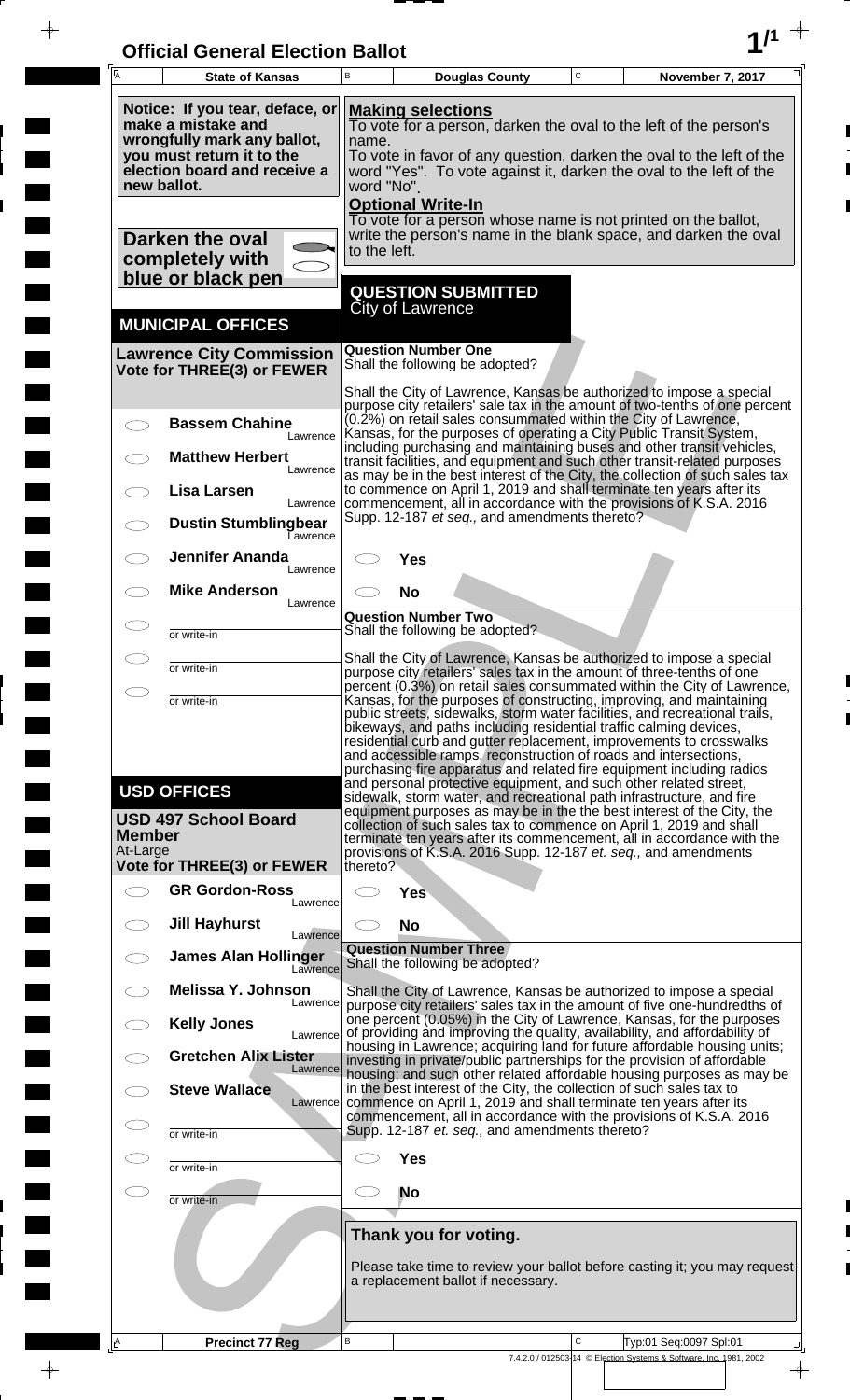# **Official General Election Ballot 1/1**

 $-\phi -$ 

 $\blacksquare$ 

 $\blacksquare$ 

 $\blacksquare$ 

| $\overline{\mathsf{A}}$ | <b>State of Kansas</b>                                                                                                                                           | $\sf B$                                                                                                                                                                                                                                                                                        | <b>Douglas County</b>                                                                                                            | $\mathtt{C}$ | November 7, 2017                                                                             |  |
|-------------------------|------------------------------------------------------------------------------------------------------------------------------------------------------------------|------------------------------------------------------------------------------------------------------------------------------------------------------------------------------------------------------------------------------------------------------------------------------------------------|----------------------------------------------------------------------------------------------------------------------------------|--------------|----------------------------------------------------------------------------------------------|--|
|                         | Notice: If you tear, deface, or<br>make a mistake and<br>wrongfully mark any ballot,<br>you must return it to the<br>election board and receive a<br>new ballot. | <b>Making selections</b><br>To vote for a person, darken the oval to the left of the person's<br>name.<br>To vote in favor of any question, darken the oval to the left of the<br>word "Yes". To vote against it, darken the oval to the left of the<br>word "No".<br><b>Optional Write-In</b> |                                                                                                                                  |              |                                                                                              |  |
|                         | Darken the oval<br>completely with<br>blue or black pen                                                                                                          | to the left.                                                                                                                                                                                                                                                                                   | To vote for a person whose name is not printed on the ballot,<br>write the person's name in the blank space, and darken the oval |              |                                                                                              |  |
| <b>OFFICES</b>          | <b>DRAINAGE DISTRICT</b>                                                                                                                                         |                                                                                                                                                                                                                                                                                                |                                                                                                                                  |              |                                                                                              |  |
| <b>District</b>         | <b>Wakarusa Kaw Drainage</b><br>Vote for THREE(3) or FEWER                                                                                                       |                                                                                                                                                                                                                                                                                                |                                                                                                                                  |              |                                                                                              |  |
|                         | <b>Roger Kitsmiller</b><br>Lawrence<br><b>John Pendleton</b>                                                                                                     |                                                                                                                                                                                                                                                                                                |                                                                                                                                  |              |                                                                                              |  |
|                         | Lawrence                                                                                                                                                         |                                                                                                                                                                                                                                                                                                |                                                                                                                                  |              |                                                                                              |  |
|                         | or write-in                                                                                                                                                      |                                                                                                                                                                                                                                                                                                |                                                                                                                                  |              |                                                                                              |  |
| T                       | or write-in<br>or write-in                                                                                                                                       |                                                                                                                                                                                                                                                                                                |                                                                                                                                  |              |                                                                                              |  |
|                         |                                                                                                                                                                  |                                                                                                                                                                                                                                                                                                |                                                                                                                                  |              |                                                                                              |  |
|                         |                                                                                                                                                                  |                                                                                                                                                                                                                                                                                                |                                                                                                                                  |              |                                                                                              |  |
|                         |                                                                                                                                                                  |                                                                                                                                                                                                                                                                                                |                                                                                                                                  |              |                                                                                              |  |
|                         |                                                                                                                                                                  |                                                                                                                                                                                                                                                                                                |                                                                                                                                  |              |                                                                                              |  |
|                         |                                                                                                                                                                  |                                                                                                                                                                                                                                                                                                |                                                                                                                                  |              |                                                                                              |  |
|                         |                                                                                                                                                                  |                                                                                                                                                                                                                                                                                                |                                                                                                                                  |              |                                                                                              |  |
|                         |                                                                                                                                                                  |                                                                                                                                                                                                                                                                                                |                                                                                                                                  |              |                                                                                              |  |
|                         |                                                                                                                                                                  |                                                                                                                                                                                                                                                                                                |                                                                                                                                  |              |                                                                                              |  |
|                         |                                                                                                                                                                  |                                                                                                                                                                                                                                                                                                |                                                                                                                                  |              |                                                                                              |  |
|                         |                                                                                                                                                                  |                                                                                                                                                                                                                                                                                                |                                                                                                                                  |              |                                                                                              |  |
|                         |                                                                                                                                                                  |                                                                                                                                                                                                                                                                                                |                                                                                                                                  |              |                                                                                              |  |
|                         |                                                                                                                                                                  |                                                                                                                                                                                                                                                                                                |                                                                                                                                  |              |                                                                                              |  |
|                         |                                                                                                                                                                  |                                                                                                                                                                                                                                                                                                |                                                                                                                                  |              |                                                                                              |  |
|                         |                                                                                                                                                                  |                                                                                                                                                                                                                                                                                                |                                                                                                                                  |              |                                                                                              |  |
|                         |                                                                                                                                                                  |                                                                                                                                                                                                                                                                                                |                                                                                                                                  |              |                                                                                              |  |
|                         |                                                                                                                                                                  |                                                                                                                                                                                                                                                                                                |                                                                                                                                  |              |                                                                                              |  |
|                         |                                                                                                                                                                  |                                                                                                                                                                                                                                                                                                | Thank you for voting.                                                                                                            |              |                                                                                              |  |
|                         |                                                                                                                                                                  |                                                                                                                                                                                                                                                                                                | Please take time to review your ballot before casting it; you may request<br>a replacement ballot if necessary.                  |              |                                                                                              |  |
|                         |                                                                                                                                                                  |                                                                                                                                                                                                                                                                                                |                                                                                                                                  |              |                                                                                              |  |
| Ŀ                       | <b>Precinct 77 Drainage</b>                                                                                                                                      | в                                                                                                                                                                                                                                                                                              |                                                                                                                                  | C            | Typ:01 Seq:0097 Spl:02<br>7.4.2.0 / 012503-14 © Election Systems & Software, Inc. 1981, 2002 |  |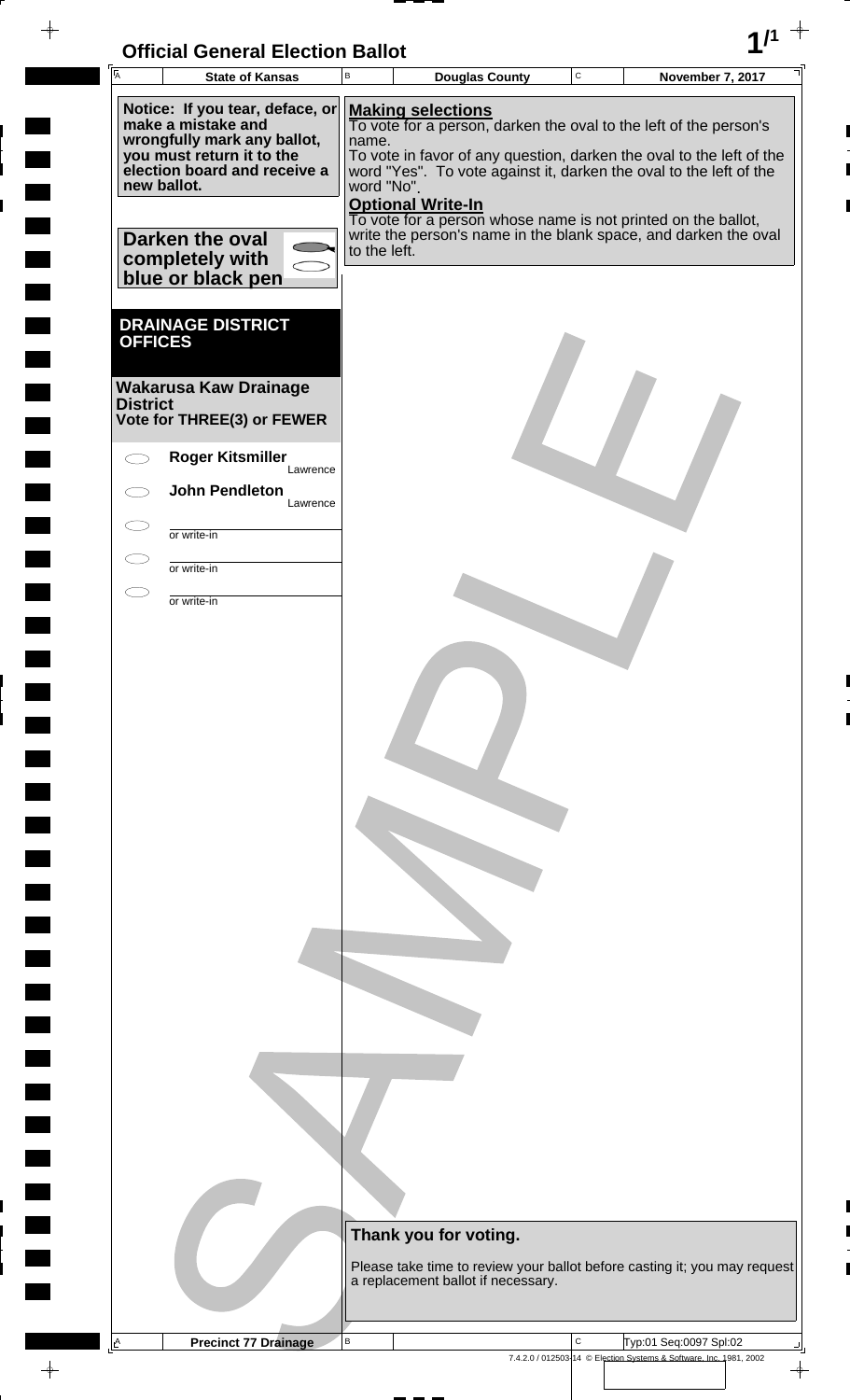

 $\frac{1}{2}$ 

 $\frac{1}{2}$ 

 $\blacksquare$ 

 $\overline{\phantom{a}}$ 

 $\ddot{\phantom{a}}$ 

 $\rightarrow$ 

|               | <b>State of Kansas</b>                                                                                                                                                                                                      | B                                   | <b>Douglas County</b>                                                                                                                                                                                                                                            | $\mathbf C$ | November 7, 2017                                                                                                                        |
|---------------|-----------------------------------------------------------------------------------------------------------------------------------------------------------------------------------------------------------------------------|-------------------------------------|------------------------------------------------------------------------------------------------------------------------------------------------------------------------------------------------------------------------------------------------------------------|-------------|-----------------------------------------------------------------------------------------------------------------------------------------|
|               | Notice: If you tear, deface, or<br>make a mistake and<br>wrongfully mark any ballot,<br>you must return it to the<br>election board and receive a<br>new ballot.<br>Darken the oval<br>completely with<br>blue or black pen | name.<br>word "No".<br>to the left. | <b>Making selections</b><br>To vote for a person, darken the oval to the left of the person's<br>word "Yes". To vote against it, darken the oval to the left of the<br><b>Optional Write-In</b><br>To vote for a person whose name is not printed on the ballot, |             | To vote in favor of any question, darken the oval to the left of the<br>write the person's name in the blank space, and darken the oval |
| <b>Member</b> | <b>USD OFFICES</b><br><b>USD 348 School Board</b><br>USD 348 Dist. 1 Position 4<br>Vote for One (1)<br><b>Gregory L Kruger</b><br>Baldwin City<br>or write-in                                                               |                                     |                                                                                                                                                                                                                                                                  |             |                                                                                                                                         |
| <b>Member</b> | <b>USD 348 School Board</b><br>USD 348 Dist. 2 Position 5<br>Vote for One (1)<br><b>Susan Schiffelbein</b><br><b>Baldwin City</b><br>or write-in                                                                            |                                     |                                                                                                                                                                                                                                                                  |             |                                                                                                                                         |
| <b>Member</b> | <b>USD 348 School Board</b><br>USD 348 Dist. 3 Position 6<br>Vote for One (1)<br><b>Chris Perry</b><br><b>Baldwin City</b>                                                                                                  |                                     |                                                                                                                                                                                                                                                                  |             |                                                                                                                                         |
|               | or write-in                                                                                                                                                                                                                 |                                     |                                                                                                                                                                                                                                                                  |             |                                                                                                                                         |
|               |                                                                                                                                                                                                                             |                                     |                                                                                                                                                                                                                                                                  |             |                                                                                                                                         |
|               |                                                                                                                                                                                                                             |                                     |                                                                                                                                                                                                                                                                  |             |                                                                                                                                         |
|               |                                                                                                                                                                                                                             |                                     |                                                                                                                                                                                                                                                                  |             |                                                                                                                                         |
|               |                                                                                                                                                                                                                             |                                     | Thank you for voting.<br>a replacement ballot if necessary.                                                                                                                                                                                                      |             | Please take time to review your ballot before casting it; you may request                                                               |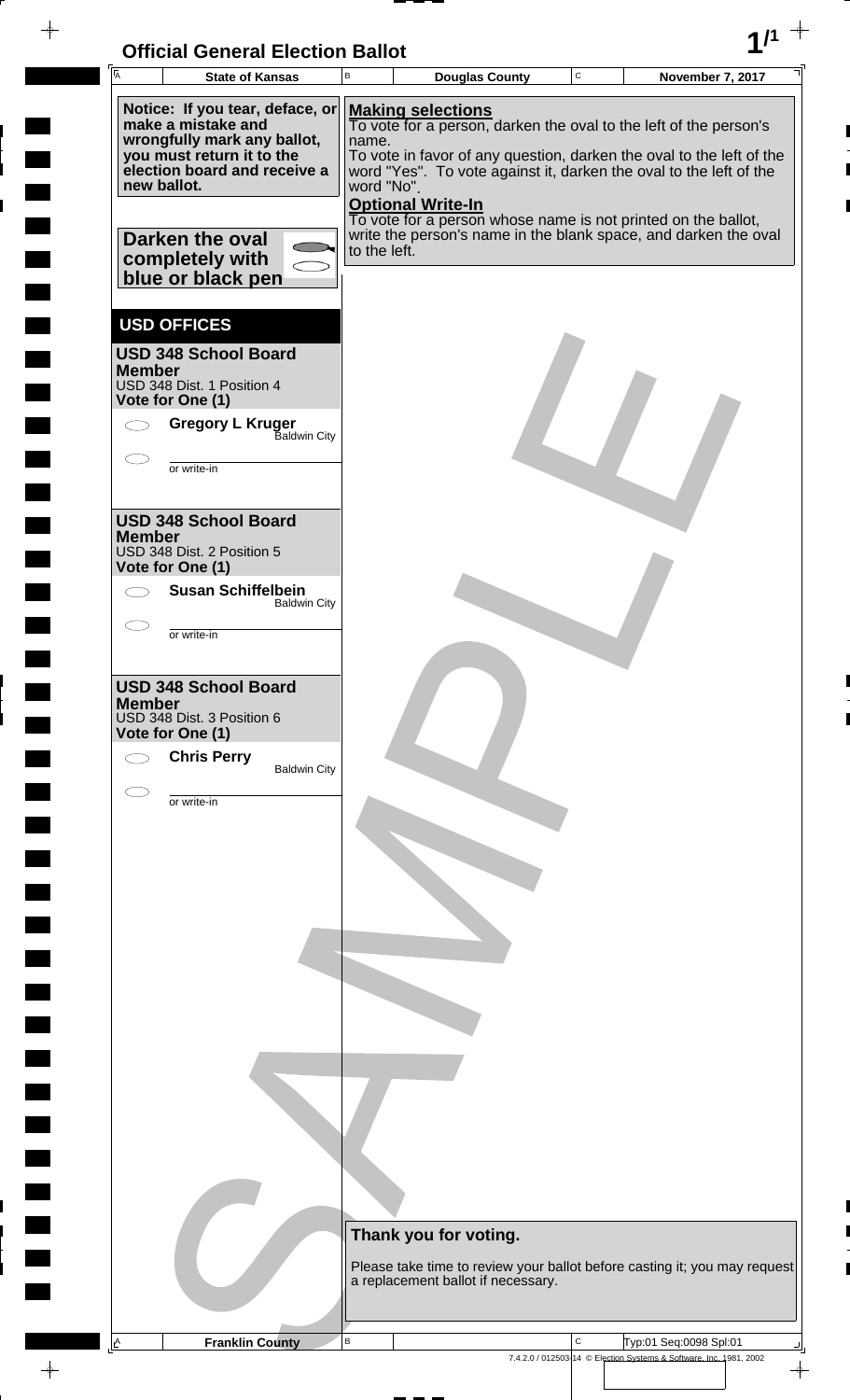| <b>Official General Election Ballot</b> |  |
|-----------------------------------------|--|
|                                         |  |

| ΓĀ |                                                                                                                                                                                                                             | <b>State of Kansas</b>                                                          |        | B | <b>Douglas County</b>                                                                                                                                                                                                                                                                                                                                                                                                                     | $\mathbf C$ | <b>November 7, 2017</b>                                            |               |
|----|-----------------------------------------------------------------------------------------------------------------------------------------------------------------------------------------------------------------------------|---------------------------------------------------------------------------------|--------|---|-------------------------------------------------------------------------------------------------------------------------------------------------------------------------------------------------------------------------------------------------------------------------------------------------------------------------------------------------------------------------------------------------------------------------------------------|-------------|--------------------------------------------------------------------|---------------|
|    | Notice: If you tear, deface, or<br>make a mistake and<br>wrongfully mark any ballot,<br>you must return it to the<br>election board and receive a<br>new ballot.<br>Darken the oval<br>completely with<br>blue or black pen |                                                                                 |        |   | <b>Making selections</b><br>To vote for a person, darken the oval to the left of the person's<br>To vote in favor of any question, darken the oval to the left of the<br>word "Yes". To vote against it, darken the oval to the left of the<br>word "No".<br><b>Optional Write-In</b><br>To vote for a person whose name is not printed on the ballot,<br>write the person's name in the blank space, and darken the oval<br>to the left. |             |                                                                    |               |
|    | <b>Member</b><br>At-Large                                                                                                                                                                                                   | <b>USD OFFICES</b><br><b>USD 491 School Board</b><br>Vote for THREE(3) or FEWER |        |   |                                                                                                                                                                                                                                                                                                                                                                                                                                           |             |                                                                    |               |
|    |                                                                                                                                                                                                                             | <b>Michael P. Kelso</b>                                                         | Eudora |   |                                                                                                                                                                                                                                                                                                                                                                                                                                           |             |                                                                    |               |
|    |                                                                                                                                                                                                                             | <b>Eric Votaw</b>                                                               |        |   |                                                                                                                                                                                                                                                                                                                                                                                                                                           |             |                                                                    |               |
|    |                                                                                                                                                                                                                             | <b>Eric Ahlander</b>                                                            | Eudora |   |                                                                                                                                                                                                                                                                                                                                                                                                                                           |             |                                                                    |               |
|    |                                                                                                                                                                                                                             | Joseph Hurla                                                                    | Eudora |   |                                                                                                                                                                                                                                                                                                                                                                                                                                           |             |                                                                    |               |
|    |                                                                                                                                                                                                                             |                                                                                 | Eudora |   |                                                                                                                                                                                                                                                                                                                                                                                                                                           |             |                                                                    |               |
|    |                                                                                                                                                                                                                             | or write-in                                                                     |        |   |                                                                                                                                                                                                                                                                                                                                                                                                                                           |             |                                                                    |               |
|    |                                                                                                                                                                                                                             | or write-in                                                                     |        |   |                                                                                                                                                                                                                                                                                                                                                                                                                                           |             |                                                                    |               |
|    |                                                                                                                                                                                                                             | or write-in                                                                     |        |   |                                                                                                                                                                                                                                                                                                                                                                                                                                           |             |                                                                    |               |
|    |                                                                                                                                                                                                                             |                                                                                 |        |   | Thank you for voting.<br>Please take time to review your ballot before casting it; you may request<br>a replacement ballot if necessary.                                                                                                                                                                                                                                                                                                  |             |                                                                    |               |
| A  |                                                                                                                                                                                                                             | <b>Johnson County</b>                                                           |        | B |                                                                                                                                                                                                                                                                                                                                                                                                                                           | $\mathsf C$ | Typ:01 Seq:0099 Spl:01                                             |               |
|    |                                                                                                                                                                                                                             |                                                                                 |        |   |                                                                                                                                                                                                                                                                                                                                                                                                                                           |             | 7.4.2.0 / 012503-14 © Election Systems & Software, Inc. 1981, 2002 | $\rightarrow$ |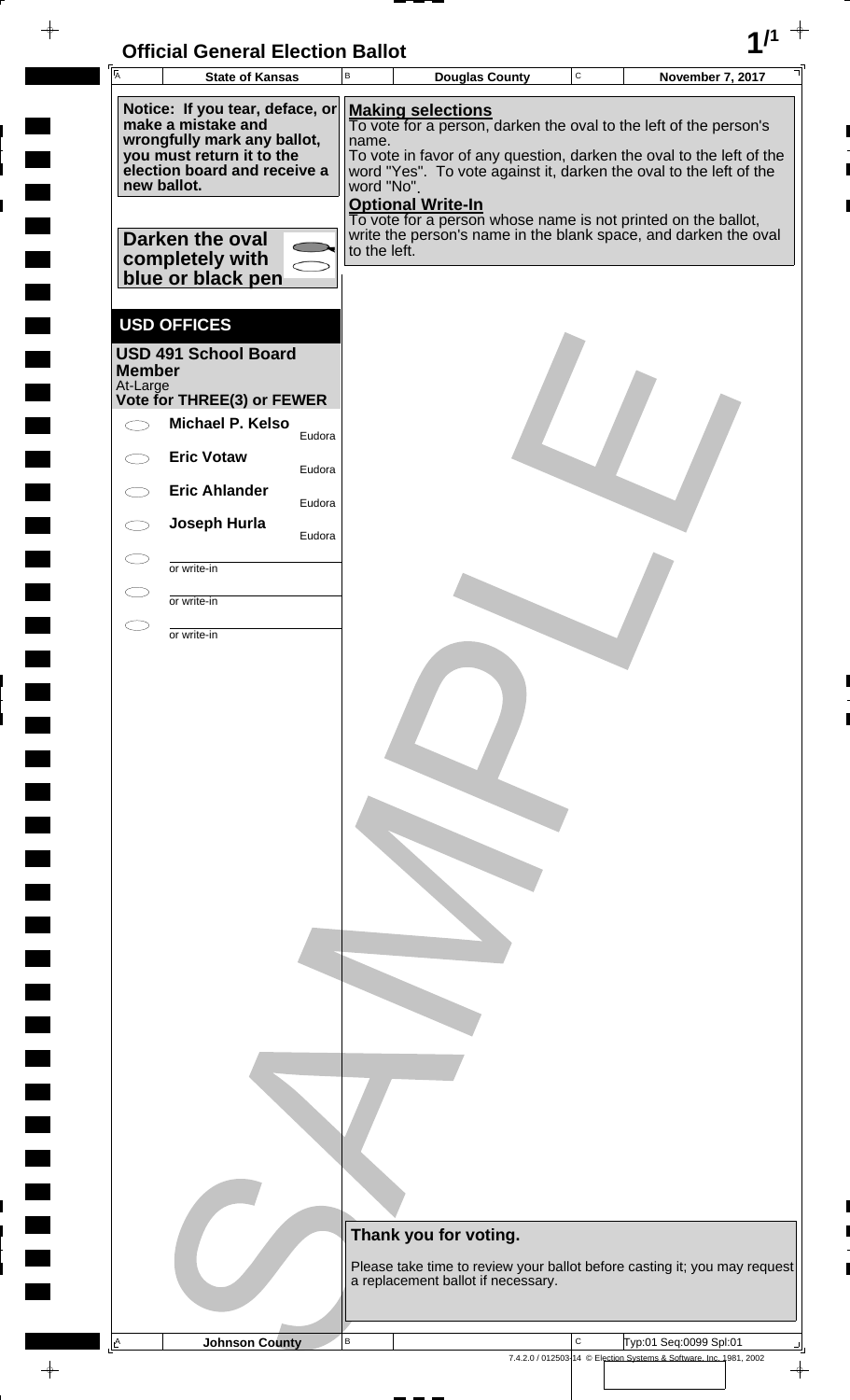

 $\overline{\phantom{a}}$ 

 $\frac{1}{2}$ 

 $\frac{1}{2}$ 

i

 $\overline{\phantom{a}}$ 

 $\overline{a}$ 

 $\frac{1}{2}$ 

 $\rightarrow$ 

| $\overline{A}$            | <b>State of Kansas</b>                                                               | $\sf B$      | <b>Douglas County</b>                                                                                                                                        | $\mathbf C$ | <b>November 7, 2017</b>                                                   |
|---------------------------|--------------------------------------------------------------------------------------|--------------|--------------------------------------------------------------------------------------------------------------------------------------------------------------|-------------|---------------------------------------------------------------------------|
|                           | Notice: If you tear, deface, or<br>make a mistake and<br>wrongfully mark any ballot, | name.        | <b>Making selections</b><br>To vote for a person, darken the oval to the left of the person's                                                                |             |                                                                           |
| new ballot.               | you must return it to the<br>election board and receive a                            | word "No".   | To vote in favor of any question, darken the oval to the left of the<br>word "Yes". To vote against it, darken the oval to the left of the                   |             |                                                                           |
|                           | Darken the oval                                                                      |              | <b>Optional Write-In</b><br>To vote for a person whose name is not printed on the ballot,<br>write the person's name in the blank space, and darken the oval |             |                                                                           |
|                           | completely with<br>blue or black pen                                                 | to the left. |                                                                                                                                                              |             |                                                                           |
|                           | <b>USD OFFICES</b>                                                                   |              |                                                                                                                                                              |             |                                                                           |
| <b>Member</b>             | <b>USD 497 School Board</b>                                                          |              |                                                                                                                                                              |             |                                                                           |
| At-Large                  | Vote for THREE(3) or FEWER                                                           |              |                                                                                                                                                              |             |                                                                           |
|                           | Melissa Y. Johnson<br>Lawrence                                                       |              |                                                                                                                                                              |             |                                                                           |
|                           | <b>Kelly Jones</b><br>Lawrence                                                       |              |                                                                                                                                                              |             |                                                                           |
|                           | <b>Gretchen Alix Lister</b><br>Lawrence                                              |              |                                                                                                                                                              |             |                                                                           |
|                           | <b>Steve Wallace</b><br>Lawrence                                                     |              |                                                                                                                                                              |             |                                                                           |
|                           | <b>GR Gordon-Ross</b><br>Lawrence                                                    |              |                                                                                                                                                              |             |                                                                           |
|                           | <b>Jill Hayhurst</b><br>Lawrence                                                     |              |                                                                                                                                                              |             |                                                                           |
|                           | <b>James Alan Hollinger</b><br>Lawrence                                              |              |                                                                                                                                                              |             |                                                                           |
|                           | or write-in                                                                          |              |                                                                                                                                                              |             |                                                                           |
|                           | or write-in                                                                          |              |                                                                                                                                                              |             |                                                                           |
|                           | or write-in                                                                          |              |                                                                                                                                                              |             |                                                                           |
| <b>Member</b><br>At-Large | <b>USD 491 School Board</b>                                                          |              |                                                                                                                                                              |             |                                                                           |
|                           | Vote for THREE(3) or FEWER<br>Joseph Hurla                                           |              |                                                                                                                                                              |             |                                                                           |
|                           | Eudora<br><b>Michael P. Kelso</b>                                                    |              |                                                                                                                                                              |             |                                                                           |
|                           | Eudora<br><b>Eric Votaw</b>                                                          |              |                                                                                                                                                              |             |                                                                           |
|                           | Eudora<br><b>Eric Ahlander</b><br>Eudora                                             |              |                                                                                                                                                              |             |                                                                           |
|                           | or write-in                                                                          |              |                                                                                                                                                              |             |                                                                           |
|                           | or write-in                                                                          |              |                                                                                                                                                              |             |                                                                           |
|                           | or write-in                                                                          |              |                                                                                                                                                              |             |                                                                           |
|                           |                                                                                      |              |                                                                                                                                                              |             |                                                                           |
|                           |                                                                                      |              |                                                                                                                                                              |             |                                                                           |
|                           |                                                                                      |              |                                                                                                                                                              |             |                                                                           |
|                           |                                                                                      |              |                                                                                                                                                              |             |                                                                           |
|                           |                                                                                      |              | Thank you for voting.                                                                                                                                        |             | Please take time to review your ballot before casting it; you may request |
|                           |                                                                                      |              | a replacement ballot if necessary.                                                                                                                           |             |                                                                           |
| <u>∣A</u>                 | <b>Leavenworth County</b>                                                            | В            |                                                                                                                                                              | $\mathsf C$ | Typ:01 Seq:0100 Spl:01                                                    |

7.4.2.0 / 012503-14 © Election Systems & Software, Inc. 1981, 2002